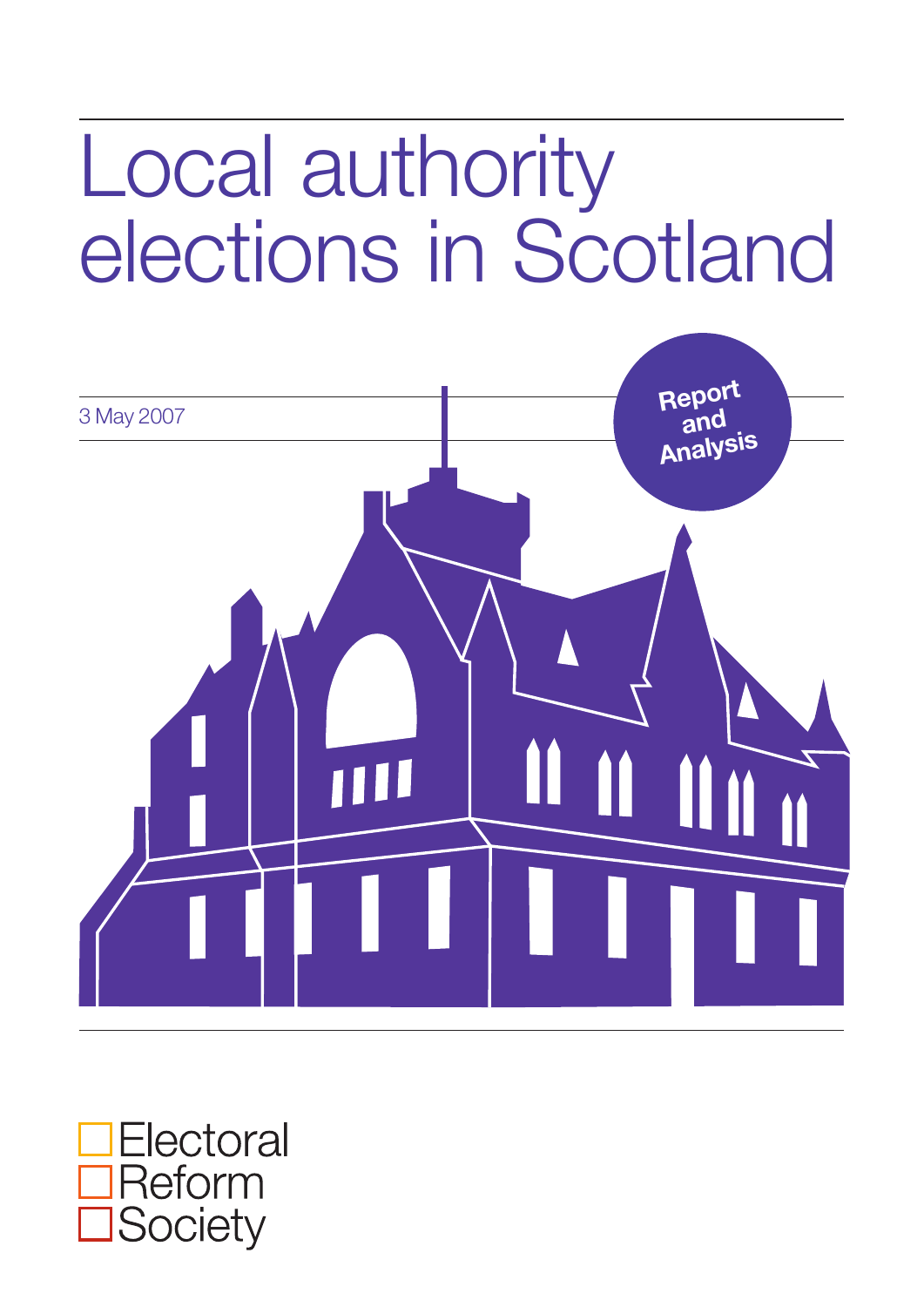

The illustration on the cover of this report represents the town hall in Lerwick, Shetland, a building whose imposing features reflect the important role of local councils and local democracy. Its foundations were laid in 1884, the year that the Electoral Reform Society was established.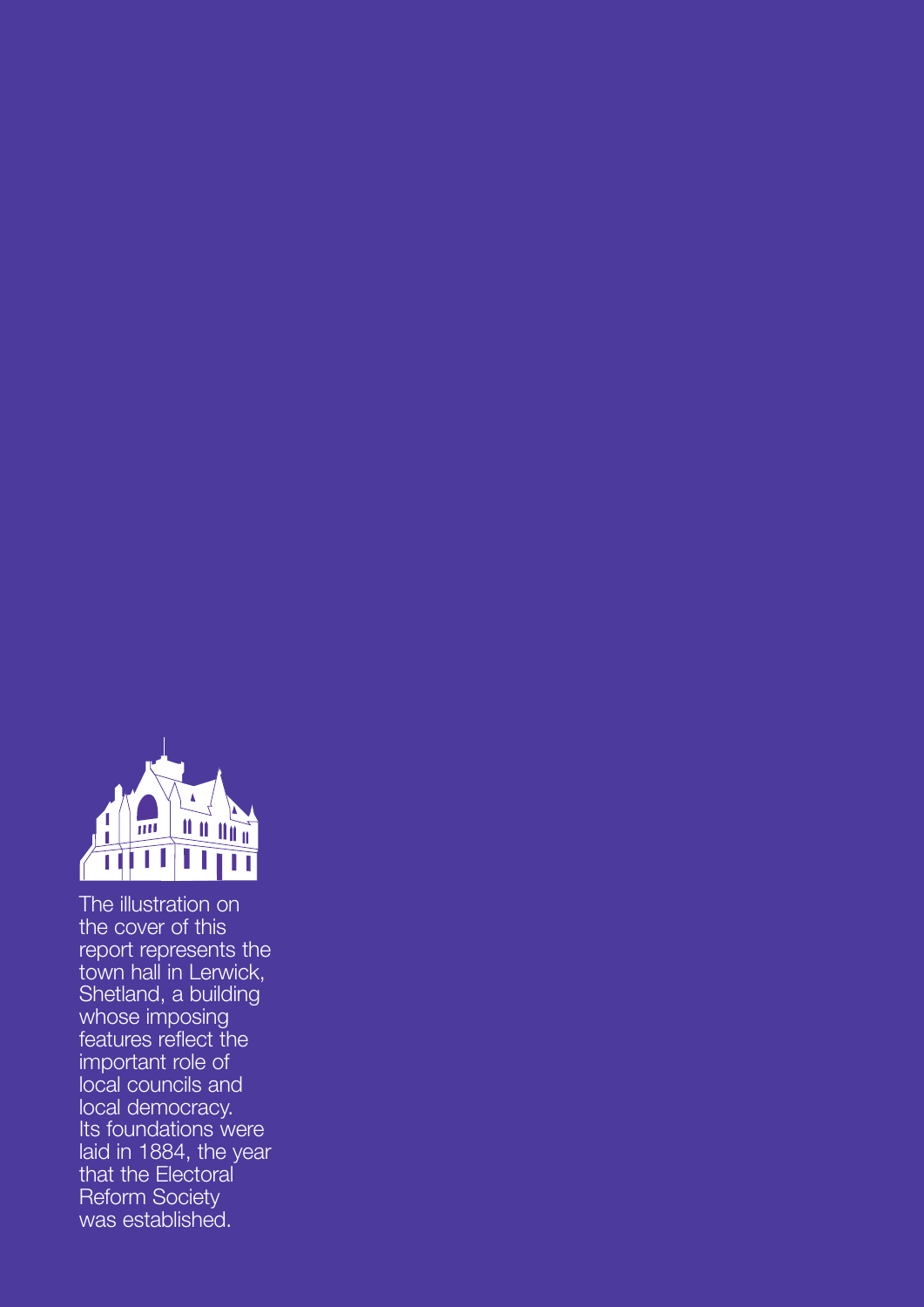3 May 2007



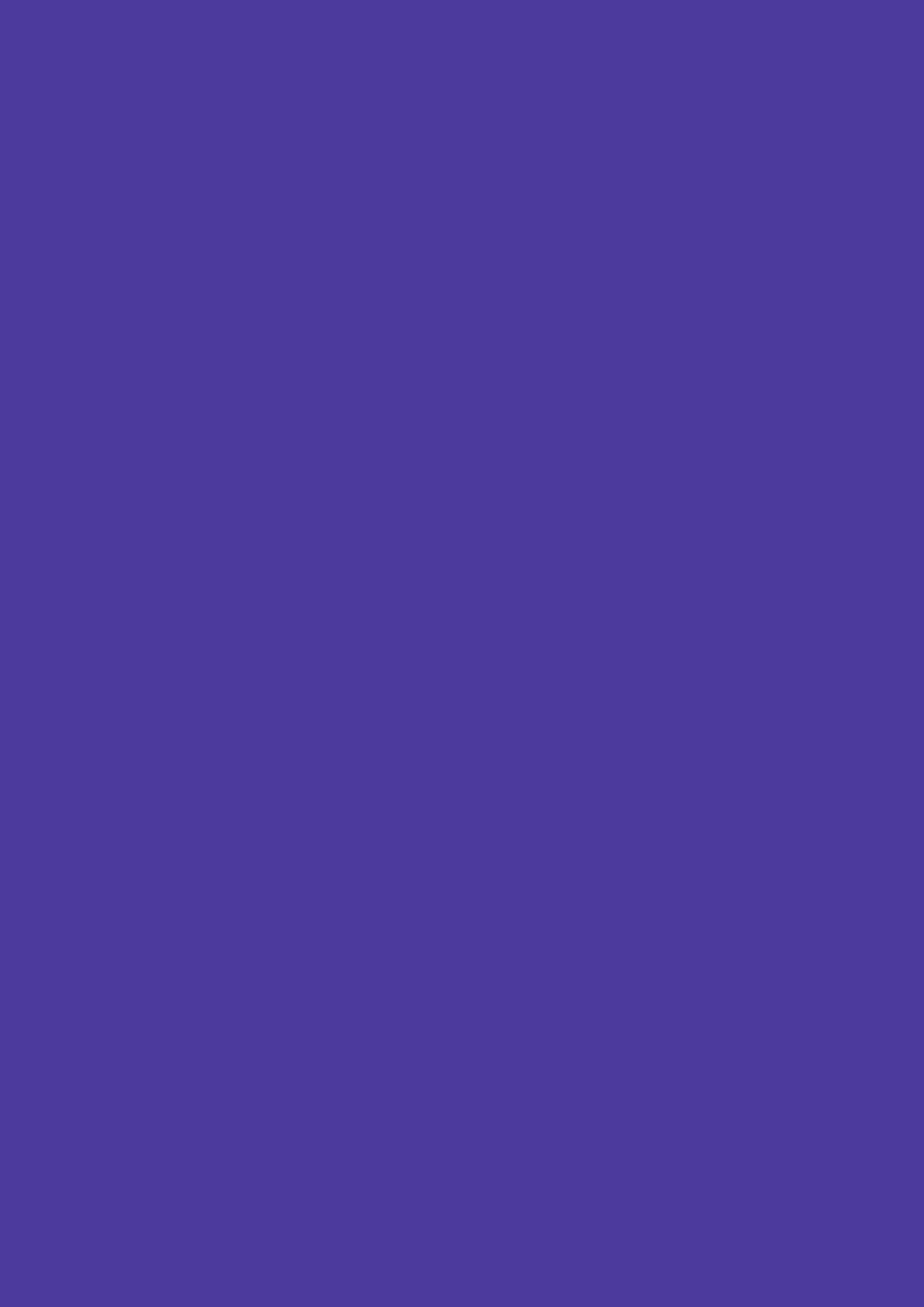## **Contents**

|      | Acknowledgements                                                | 7        |
|------|-----------------------------------------------------------------|----------|
|      | Introduction                                                    | $\Theta$ |
|      | Summary                                                         | 11       |
|      | Part 1: What happened in the elections?                         |          |
|      | Chapter 1: The results of 3 May 2007                            | 17       |
|      | Chapter 2: The political parties and the local elections        | 29       |
|      | Chapter 3: Candidate strategy in multi-member wards             | 51       |
|      | Chapter 4: Representation of women, young people and minorities | 57       |
| 65   | Part 2: The voters' experience                                  |          |
|      | Chapter 5: More choice for voters                               | 65       |
|      | Chapter 6: Transferable voting                                  | 69       |
|      | Chapter 7: Did people record valid votes?                       | 83       |
|      | Part 3: Election issues                                         |          |
|      | Chapter 8: Ballot design                                        | 91       |
|      | Chapter 9: Multi-member wards                                   | 97       |
| 1()7 | Part 4: Looking ahead                                           |          |
|      | Chapter 10: Looking forward                                     | 107      |
|      | Appendix                                                        |          |
|      | Scotland's 32 new councils                                      | 111      |
|      |                                                                 |          |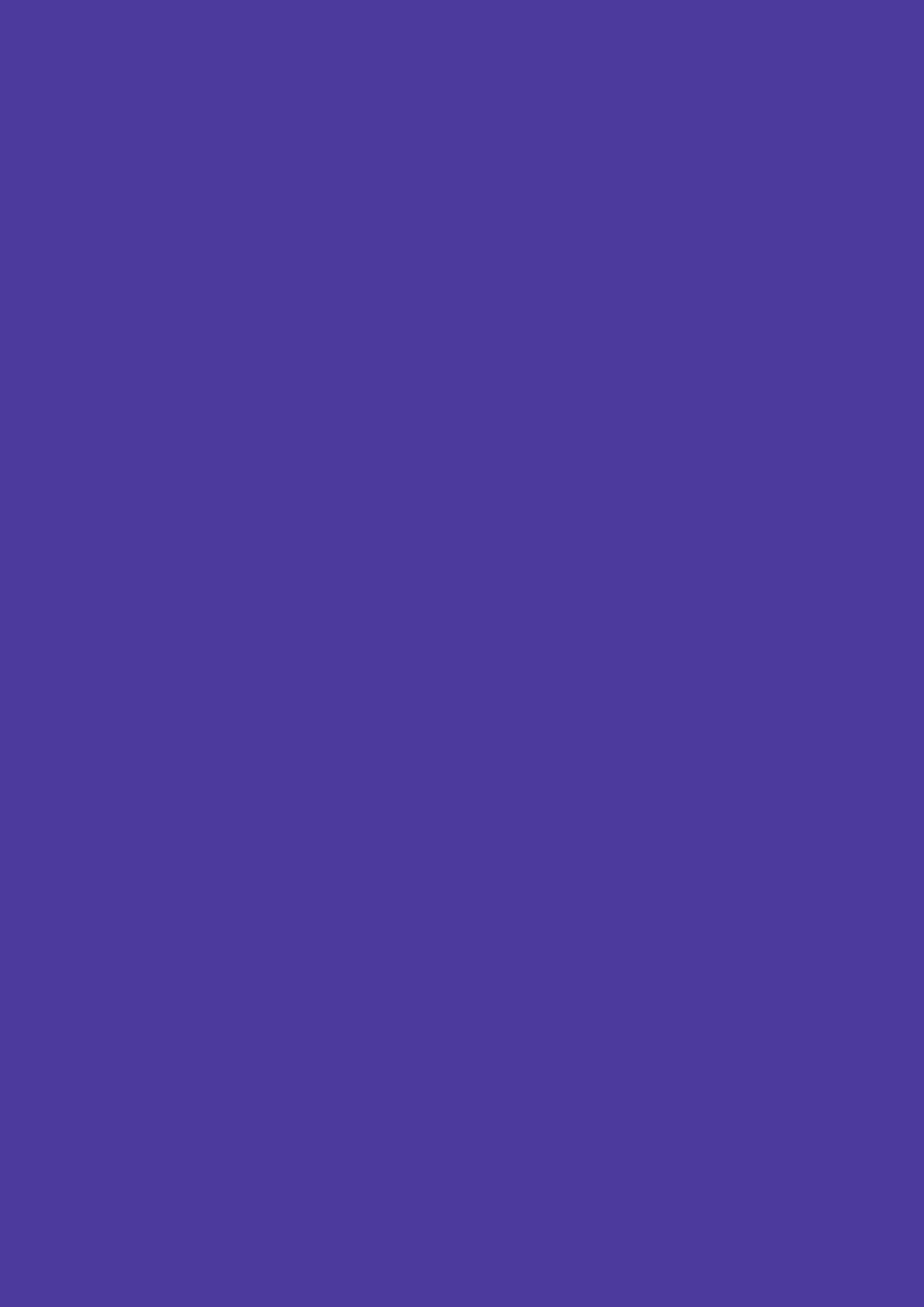## Acknowledgements and Dedication

A project of this size is never a one-person job and I would like to thank Ken Ritchie, Amy Rodger and Martin Steven in particular for their constant help, guidance and support. Alasdair Stuart contributed magnificently to the sections on the results council-by-council and equalities. Other colleagues have assisted with the text and gathering data, including Christine McCartney, Gertrud Malmersjo and Hywel Nelson. I would also like to thank members of the ERS who contributed thoughts, including our Chair, Colin Rosenstiel. Errors and omissions are my own responsibility, and although the report is broadly in line with ERS policy, interpretations and expressions of opinion are also my own.

Thank you also to the officers who work in the elections and information departments of Scotland's local authorities who have provided data, and to several councillors of various parties who have contributed their insights.

Particular credit is due to the Fairshare campaign, notably James Gilmour, Andrew Burns, Rob Munn, Ian Baxter, Willie Sullivan, Ken (again), Amy (again) and Ross Martin, not only for their help in writing the report but for making it all possible in the first place. I would like to dedicate this report collectively to Fairshare's campaigners.

#### Lewis Baston

*Director of Research* Electoral Reform Society November 2007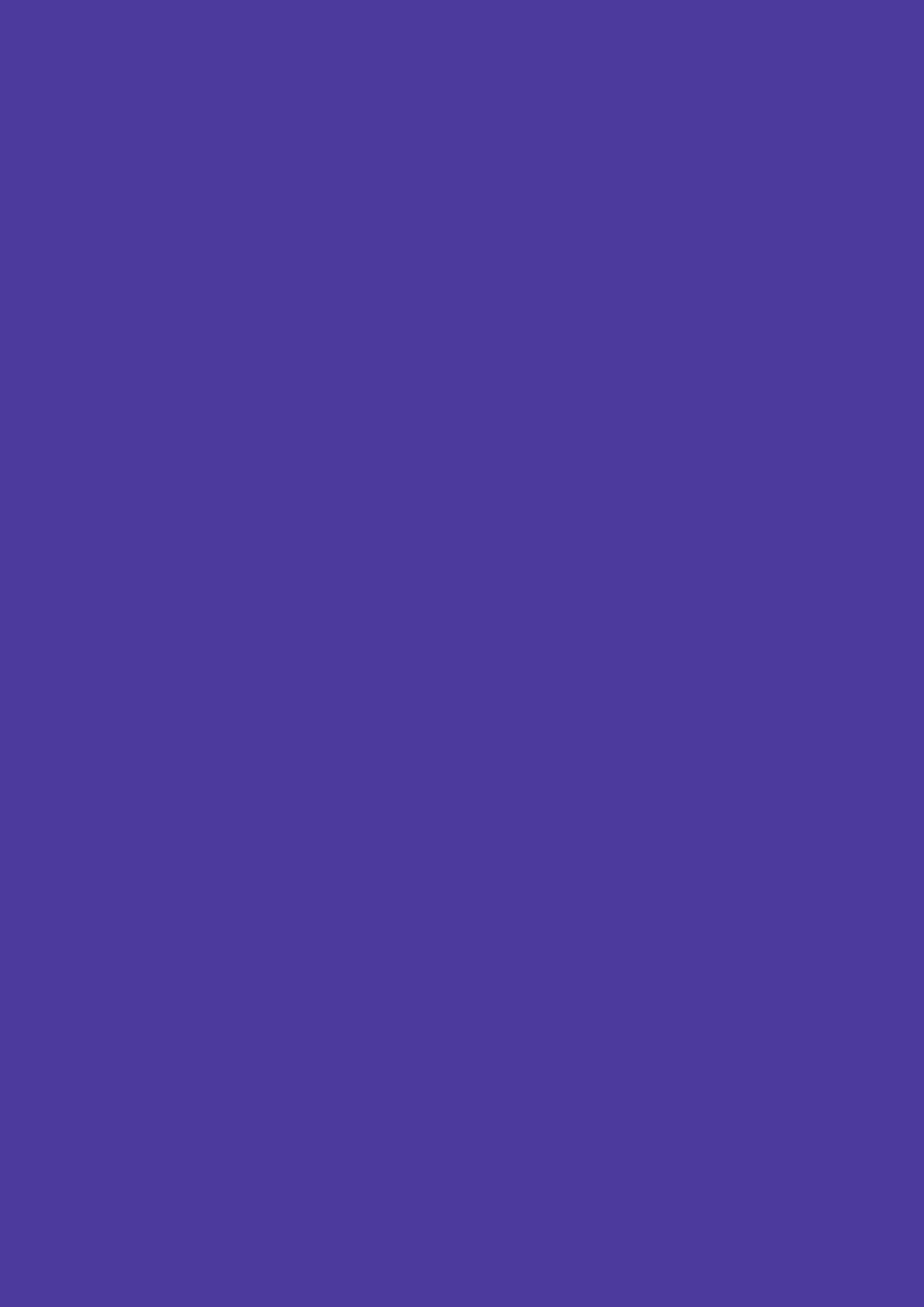Introduction

The Scottish local elections on 3 May 2007 were the first major use of the Single Transferable Vote (STV) system in a public election in Great Britain. The introduction of STV followed decades of campaigning by electoral reformers and, particularly after the establishment of the Scottish Parliament in 1999, was the subject of many consultations and often heated debates among Scotland's politicians and parties. While the eventual decision to use STV for council elections might have appeared as a pragmatic deal between coalition partners in the Scottish Parliament, pro-STV campaigners always argued that STV was needed to give Scotland a better democracy with more representative institutions.

STV was not entirely new. Scotland had used it to elect its Education Boards in the 1920s, but these boards did not have the range of powers of modern local authorities, and although 'university' seats at Westminster were elected by STV in the first half of the last century, there were only 12 of them. The Republic of Ireland has used STV for all of its elections and the system has been re-introduced to Northern Ireland for all elections except those for Westminster, but the different political contexts in Ireland, both north and south, meant that the use of STV would be a very different proposition when transferred to mainland Britain.

These elections were therefore of much greater significance than the normal four-yearly battle for council seats. Politically, they have resulted in a dramatic redistribution of power between the parties in Scottish local government. They have ended the undeserved majorities that have given some party groups control with little effective opposition, rescued others from undeserved impotence and, in most local authorities, they have required parties to come together to form administrations. Most votes

did something to get someone elected, and most voters now have councillor of their choice. In terms of election administration, these elections saw a number of innovations, both in voter education campaigns and in vote-counting technology.

But the most significant aspect of the elections is what they may mean for the future. Many regard STV – a proportional system which at the same time allows voters to choose and rank candidates – as being the connoisseur's choice of electoral system and wish to see it used in all UK elections. It has already been recommended for Welsh local government by the Sunderland Commission, while the Arbuthnott and Richard Commissions have raised it as a possibility for the Scottish Parliament and Welsh Assembly. But, in spite of STV's apparent growing popularity, the system nevertheless has its opponents: there are those who have argued, for example, that it is too complicated, that it will dilute the nature of local representation, that it will reduce the decision-taking effectiveness of local councils. To what extent do the Scottish local election results support the claims made by proponents of STV, and to what extent do they justify the concerns of its critics? The answers to these questions may influence the direction and pace of electoral reform in the UK and it is therefore such questions that we address in this report.

STV is a more sophisticated system than First-Past-The-Post (FPTP). Analysis of the results therefore allows a more sophisticated approach that can provide us with a fuller picture of how voters view the parties. As these were the first STV elections, however, as well as looking at party fortunes we have also examined the extent to which voters were able to use the system effectively, and in looking at the results we have needed to disentangle changes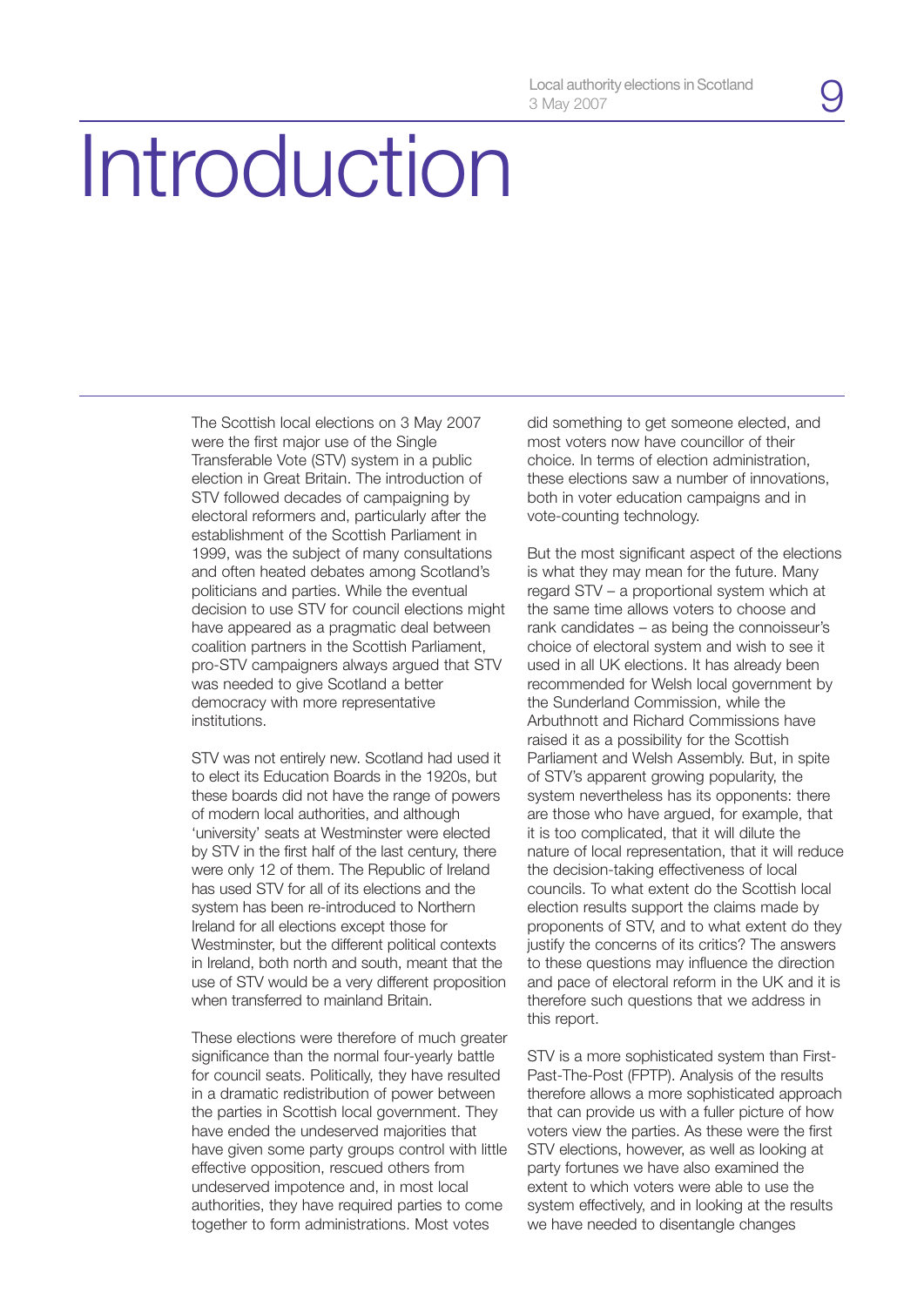resulting from the change in system from those arising from swings in party support.

Our analysis is extensive, but our conclusions are clear:

- **F** STV has produced much more representative councils than would have been elected under the former First-Past-The-Post system;
- **parties appear to have adapted well to the** new system, although we expect that parties will develop their techniques as they gain experience of STV campaigning;
- voter understanding of the system appears to have been generally good, with a relatively low level of spoilt ballot papers (unlike the Scottish Parliament election held on the same day);
- $\blacksquare$  most votes mattered, in the sense that they contributed to the election of a councillor.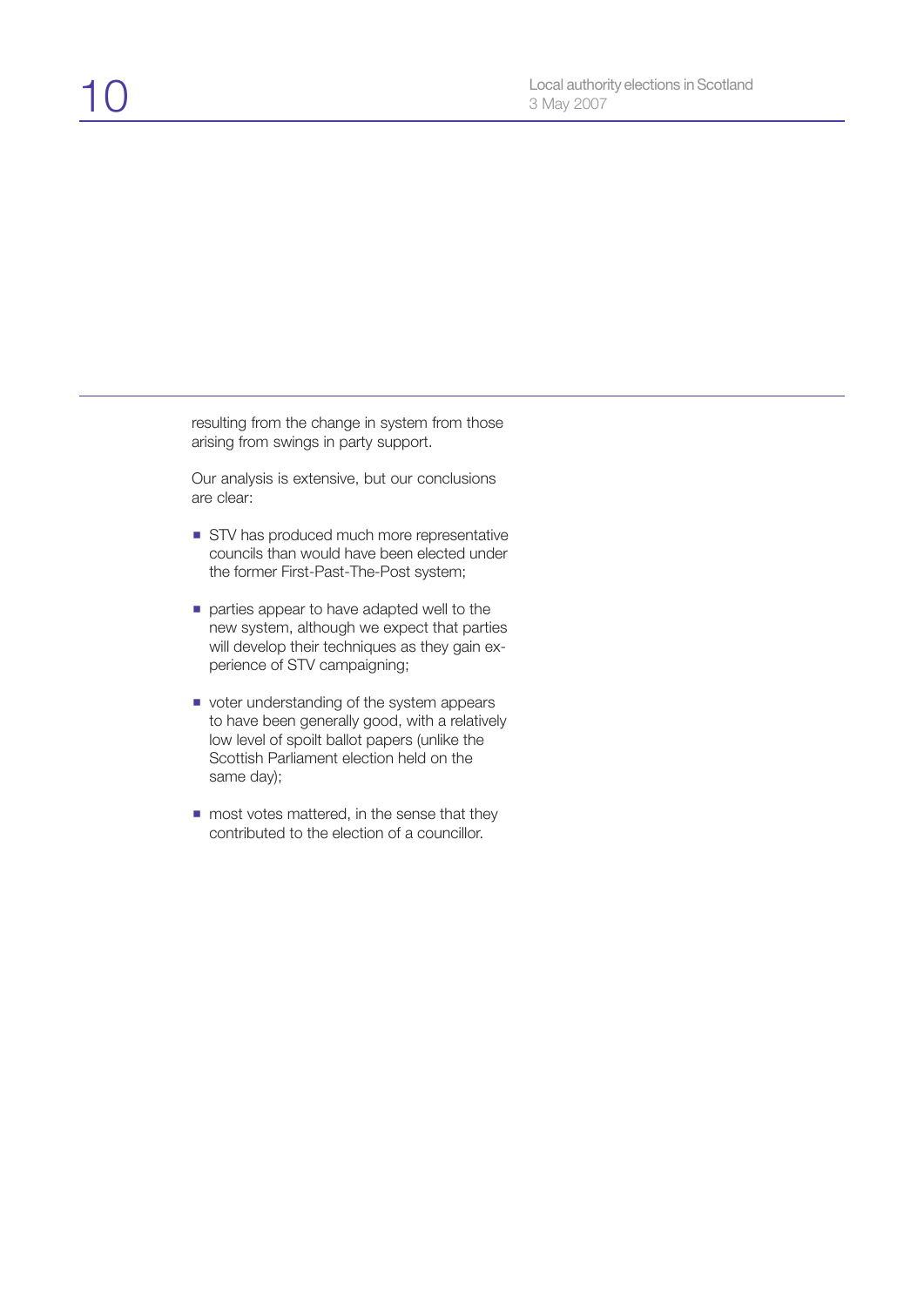# **Summary**

### Part 1: What happened in the elections

The report begins by looking at the outcomes of Scotland's local elections in May 2007 and considers the effect of the Single Transferable Vote (STV) system, used for the first time in those elections.

The first chapter discusses the results. With the change to a new, proportional voting system, significant changes in the pattern of representation across Scotland's councils might have been expected, and this was indeed what we saw. Prior to the elections, Labour was the strongest party in Scottish local government but its position was far from dominant – it only controlled 13 of the 32 councils and there were almost as many councils in which no single party or group had overall control. In 2007, Labour was the only party to win outright control of any councils, winning Glasgow and North Lanarkshire, while Independents control three further councils. However, the norm (27 out of 32 councils) is now no overall control (NOC) and a varied pattern of coalitions has emerged.

However, in looking at the changed fortunes of the parties, it is important to separate out two effects – that of the change in voting system and shifts in party support. We have done this by looking at what the 2003 elections might have produced if STV had been used then. This shows that while there was a marked swing in support from Labour to the Scottish National Party (SNP) in the May elections, the introduction of STV also had a pronounced effect, with parties losing seats which they had held through the distortions of the First-Past-

The-Post (FPTP) system and also gaining seats that the unfairness of FPTP had denied them.

Councils across Scotland are now much more representative of the views of their voters. No longer are there councils where parties have majorities that cannot be justified by electoral support; where parties with significant support have no, or few, seats; or where the largest parties in terms of seats are not those with most votes. Measures of disproportionality show a marked improvement over the pre-2007 situation. If the elections had a clear winner, it was the voters who got what they wanted.

Chapter 2 examines the results from the perspectives of the political parties. The Conservatives used the opportunity presented by the new system to put up nearly a full slate of candidates in mainland Scotland, including candidates in many areas where the Conservatives had not previously contested elections. Their chances would have been greater had their national popularity stood a bit higher, and if they had managed to obtain more transferred votes from supporters of other candidates. Labour had a bad election, but it was not without its brighter spots, including full control of two councils and more council leaders than any other party. The bulk of Labour voters tended to transfer preferences to other Labour candidates, meaning that fears of split votes turned out to have little justification. If Labour's vote recovers from its low point in 2007, the party could win back a significant number of councils.

The Liberal Democrats, having campaigned for STV in local elections, had a disappointing overall result, with gains in some areas such as Highland being matched by defeats in previous strongholds like Inverclyde. They were relatively successful at attracting transfers from other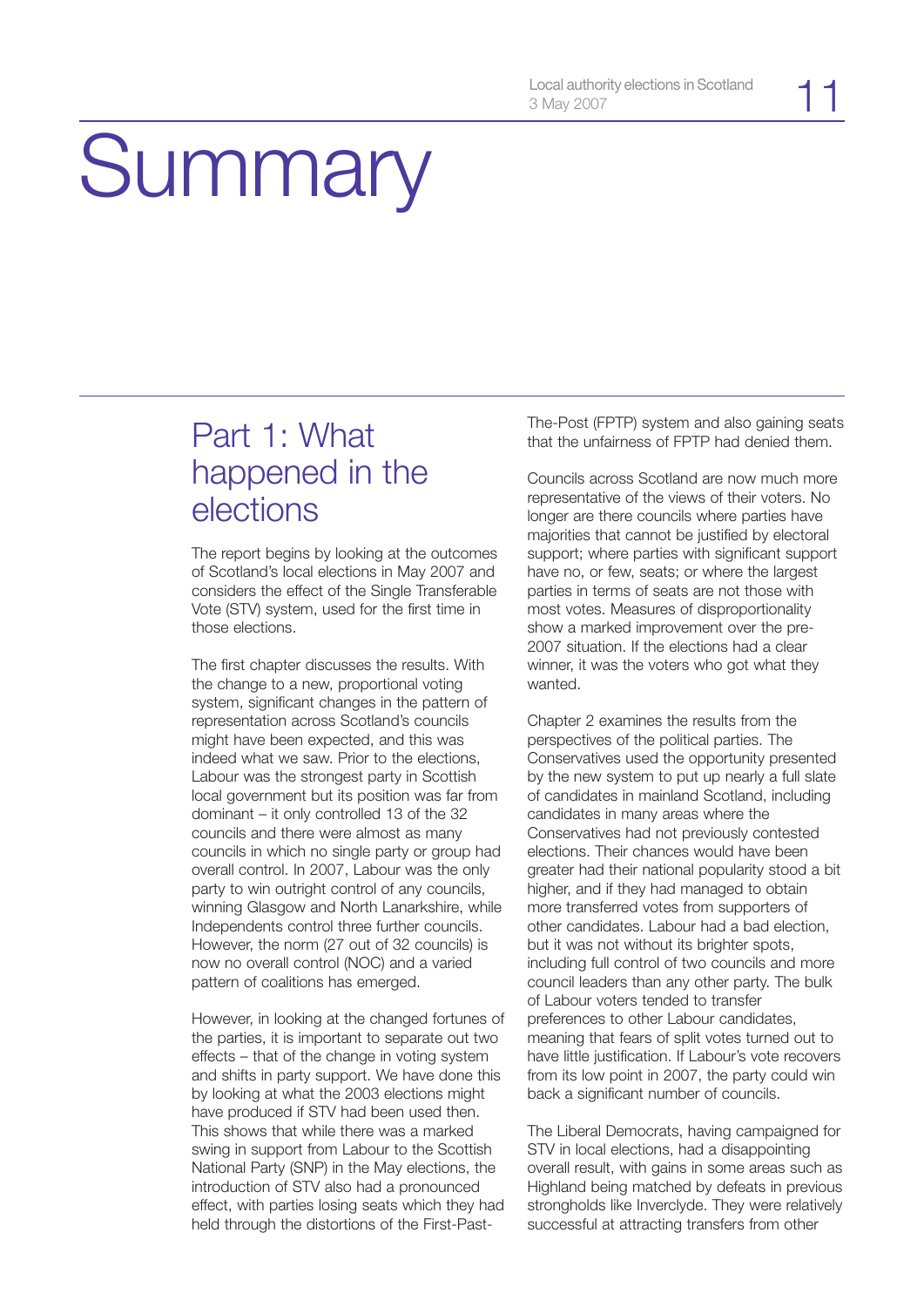parties, but this leaves them vulnerable to any future loss of support.

The SNP had a successful election in local government as well as Holyrood, becoming – narrowly – the largest party in Scottish local government. They polled reasonably well everywhere and are represented on more local authorities than any other party. Their councillor numbers rose steeply in central Scotland and Glasgow as their long-established vote was at last rewarded with seats, although they could have done even better had they put up more candidates.

The Green Party won representation in Edinburgh and Glasgow, amounting to eight councillors in all, and were successful in attracting transfers. They were more successful than the rival socialist parties, which won a seat each and paid the price for the SSP/ Solidarity split. The role of Independent candidates also changed, with a decline in established areas like Highland where the parties started to offer candidates, but some growth in hitherto partydominated areas like Ayrshire.

The change from FPTP in single-member wards to STV in wards of three and four members presented the parties with new circumstances: how they responded is examined in Chapter 3. Parties clearly wanted to nominate at least as many candidates as the number of seats they could reasonably hope to win, but nominating too many candidates could risk 'leakage', i.e. the transfer of surplus votes from their candidates to those of other parties.

Labour nominated two or more candidates in just over half of the wards – as a result 76 per cent of their candidates were members of teams of candidates. The SNP, whose support is more evenly spread across the country, only

nominated more than a single candidate in just over a quarter of all wards, resulting in most of their candidates campaigning on their own. With other parties, the nomination of more than one candidate in a ward was relatively rare.

It appears that the SNP might have suffered in several wards by nominating too few candidates – with their level of support, which might not have been anticipated in all cases, it is probable that more candidates could have won them additional seats. Although in one ward Labour may have lost a seat through over-nominating, its strategy appears to have been effective.

Proportional voting systems are more likely to produce results that reflect not only the spread of political opinion but also social diversity. With systems that require parties to nominate a team of candidates rather than just one person, parties will have an incentive to nominate members who can appeal to all parts of society, thereby increasing the numbers of candidates from under-represented groups, such as women, young people and people from ethnic minorities. Chapter 4 examines whether the introduction of STV increased the diversity of those elected.

The analysis shows that little has changed as a result of the 2007 election. This, however, was not an unsatisfactory outcome as, prior to the election, there were fears that women, particularly in Labour, would suffer from the transition to the new system. With the move to three- and four-member wards, the number of candidates that the major parties would nominate would fall, and there was concern that women would lose out to male councillors with many years of service. Within all four major parties, the percentage of candidates who were women dropped in 2007, but while in 2003 many women may have fought in unwinnable seats, in 2007,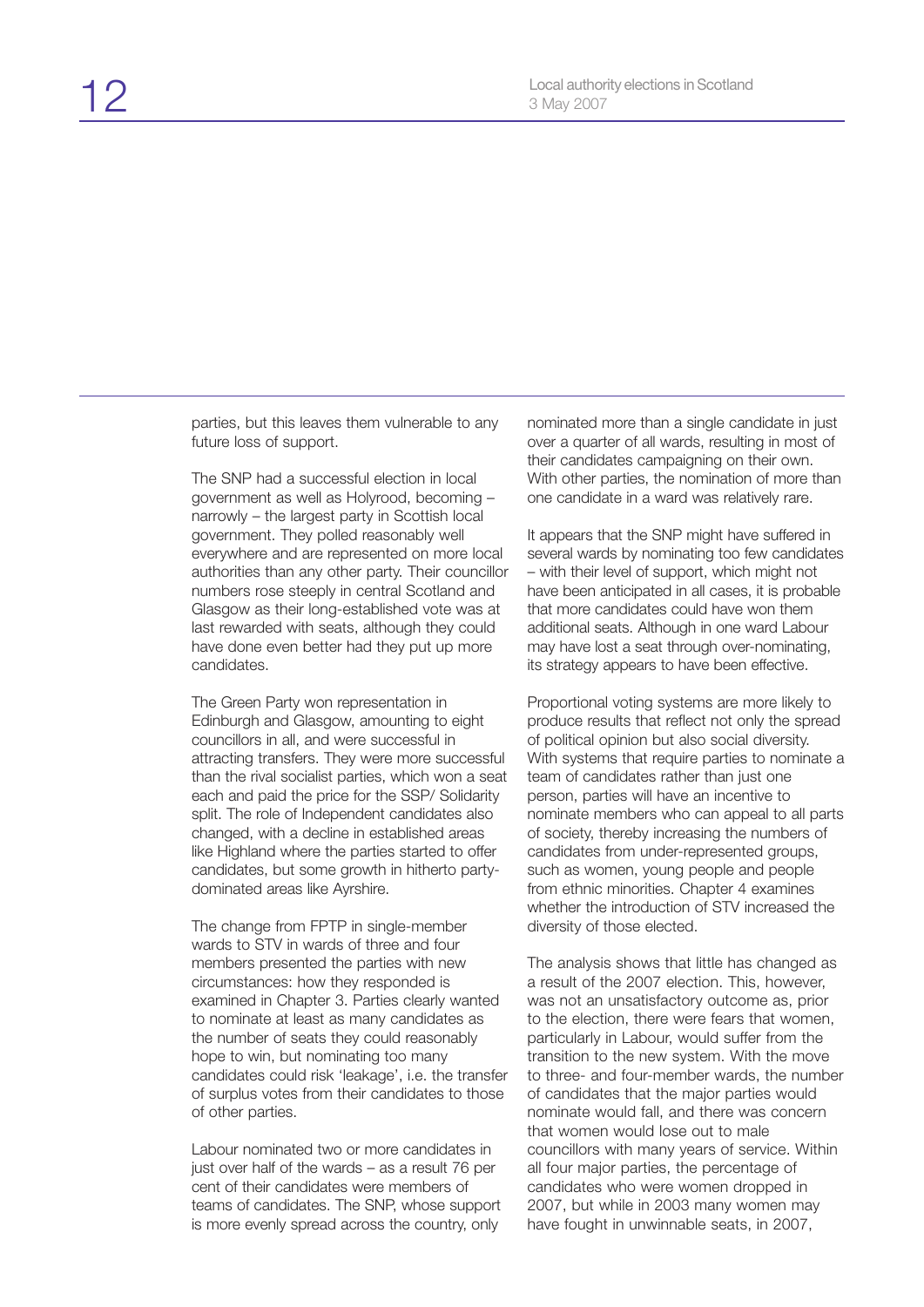with a system that makes the concept of 'safe' seats less valid, the success rate of women was comparable to that of men. As a result, the number of women councillors remained more or less the same – an outcome that should provide some optimism for progress in subsequent STV elections.

More young people were elected in 2007, and in particular there were three who benefited from the legislative change reducing the minimum age for candidates to 18. The number of black, minority and ethnic (BME) councillors remained unchanged.

## Part 2: The voters' experience

Chapter 5 describes how STV offered voters a more sophisticated choice in that they were able to rank candidates rather than just marking one with a cross. Moreover, because votes were transferable, voters were able to vote for the candidates they wanted without needing to worry about whether their votes would be wasted.

However, voters also had a much wider choice. The average number of candidates per ward rose from 3.4 in 2003 to 7.4. In the larger towns the major parties were able to put up candidates in most wards – a change from previous elections, in which there were many wards for which parties either could not find candidates or did not consider it worth putting up candidates. In Glasgow and Edinburgh the average number of candidates per ward rose above 9.

There were no uncontested seats in 2007, whereas in 2003, 61 councillors were 'elected' unopposed.

There were a few tightly fought wards in which the number of candidates was only slightly greater than the number of seats, making the outcome of the election more predictable, but the numbers did not compare with the high proportion of seats safe for one party or another in previous elections.

A very high percentage of voters ended up with a councillor for whom they had voted. In 2003 about half of all voters voted for losing candidates, but in 2007 nearly three-quarters found the candidate to whom they had given their first preference had been successful. To this total must be added those who voted for an unsuccessful candidate with their first preference but for a winner with a second or subsequent preference. Consequently, a large majority of voters have a councillor of their choice. This can only strengthen the link between councillors and their constituents.

For most voters, the 2007 election would have been their first experience of transferable voting. Consequently there were concerns that voters used to voting with a single cross, and in many cases being urged by parties to vote with just a '1', would not take advantage of the extended choice offered by STV. The results for a first STV election were, however, remarkable.

Chapter 6 looks at the evidence from those local authorities that published information on voters' preferences. It shows that the median voter cast three preferences. As there were very few cases in which a party nominated three candidates, this demonstrates that most voters gave support to candidates of at least two parties. The average number of preferences expressed in four-seat wards was higher than in those with only three seats, possibly a consequence of parties making more multiple nominations in the four-seat wards. Around one voter in five expressed only a single preference: this group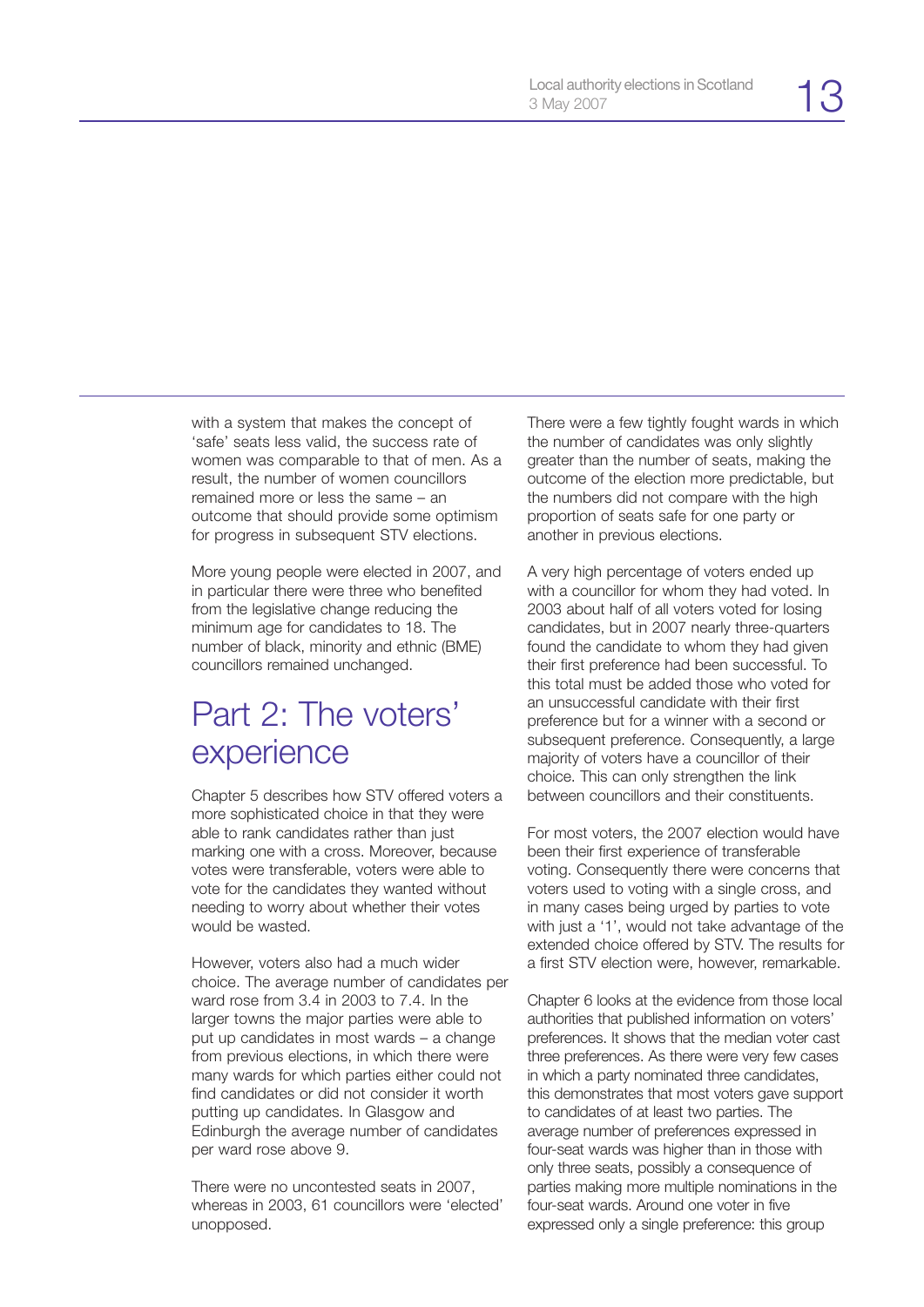will include those who failed to appreciate the change in system and used only a cross (deemed to be a valid first preference) and the numbers voting for only one candidate can be expected to decline in future elections.

Although, in the majority of cases, the three candidates who were ahead in three-member wards in terms of first preferences, and the four top candidates in four-member wards, ended up as winners, in 20.7 per cent of wards there was one candidate who leapfrogged over another with the help of transfers to win a seat, and in 29 of the 32 local authorities there was at least one case of a candidate overtaking another to win. Transfers were therefore important to the results of many wards.

The local elections were held at the same time as the Scottish Parliament elections, following which the main media story – other than the success of the SNP – was the unacceptably high number of rejected ballot papers. However, Chapter 7 shows that across Scotland the rate of spoilt papers in the local government elections was very much lower than for the parliamentary election. While 1.85 per cent of local government ballots were spoilt, 4.07 per cent of the ballots for constituency candidates and 2.88 per cent for regional lists were spoilt in the parliamentary election

While any spoilt ballots are a cause for concern, the level in the local elections must be placed in perspective. More valid votes were cast than in the local elections of 2003, in spite of a new system being introduced for the first time requiring voting with numbers rather than a cross, and that was introduced alongside an existing X-voting system to which voters were accustomed. It therefore appears that, in general, voters did not have problems in adapting to STV.

### Part 3: Election issues

This third part of the report considers some issues in the design of the election. Candidates were, as in previous elections, listed in alphabetical order and there is evidence that where parties nominated more than one candidate, the candidate placed higher on the ballot paper was advantaged over his or her running mates. Chapter 8 considers different options for ordering the ballot paper – random order, forms of rotation and the grouping of candidates by party – and proposes that these alternatives should be examined and, if appropriate, rigorously tested, before the next local government elections.

Chapter 9 considers the effects of the decision to divide Scotland into wards of three and four members for the implementation of STV. Although many argued for a wider range of ward sizes to make it easier to draw ward boundaries around what might be considered natural communities, there would appear to be only a very few cases in which boundaries seem to be clearly 'unnatural'.

In total, there are 190 three-member wards and 163 with four members – as a consequence 53 per cent of councillors are in four-member wards. The mix of three- and four-member wards in different local authorities has been a consequence of the desire to create wards based on areas with defining characteristics – for example, there are urban areas where threemember wards are the norm and rural areas where four-member wards are common.

Larger ward sizes will give better protection against very disproportional results, but it remains the case that the ward sizes used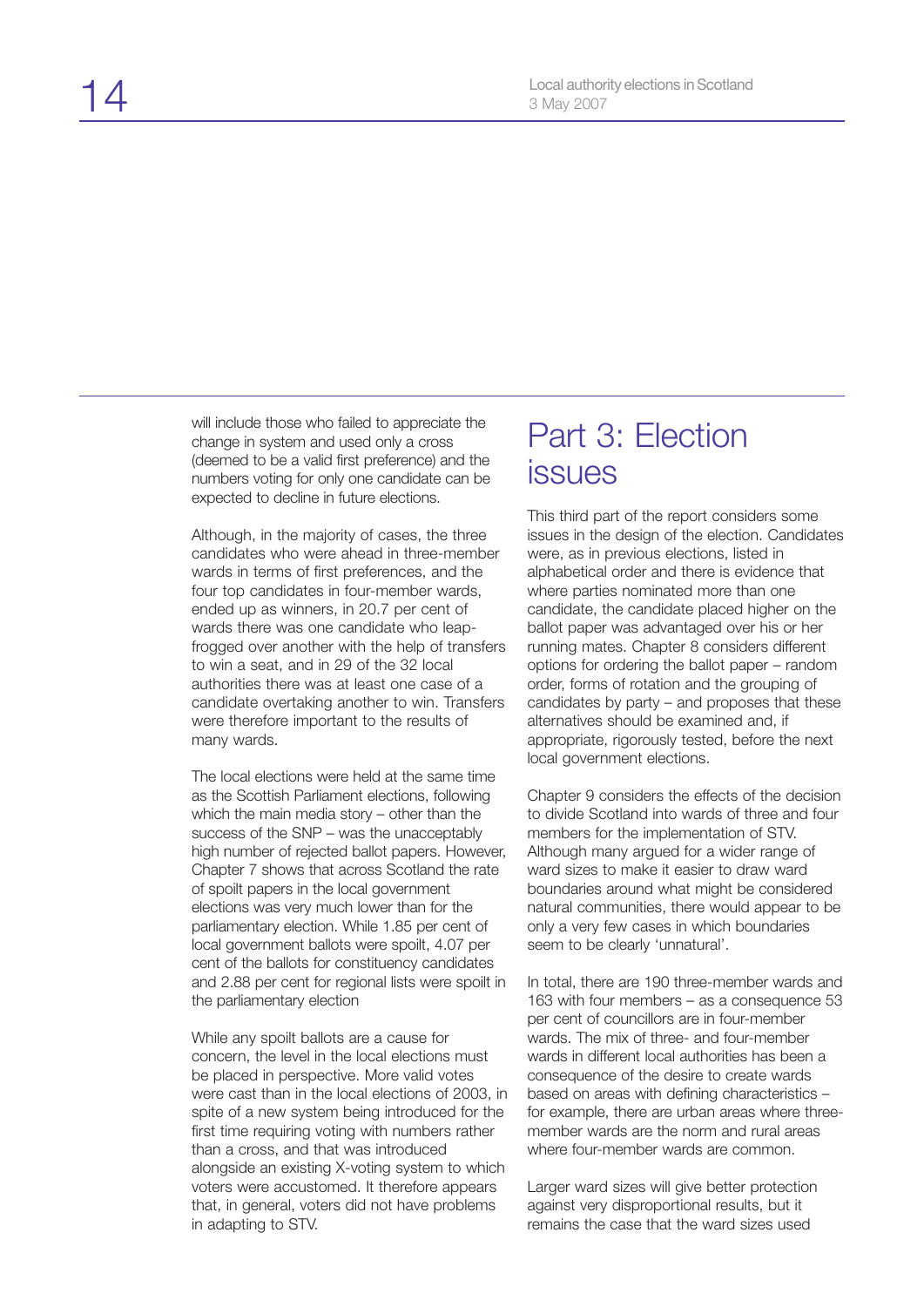produced a hugely more proportional result than would have been the case with the former First-Past-The-Post system, and it appears that the benefits of a move from 3- or 4- to 5 or 6-member wards would be slight.

In four-member wards, voters had a slightly wider choice of candidates than in threemember wards (8.16 to 6.68 on average). In four-member wards there was more chance of a major party putting up more than one candidate, thereby extending choice for party supporters. All but one of the minor party candidates (as opposed to Independents) were elected from four-member wards.

## Part 4: Looking ahead

The final chapter concludes that the introduction of STV for Scotland's local elections has been a success in that it has produced more representative councils, allowed voters to express their views on who they want to represent them in a more sophisticated way, and given most voters a councillor of their choice.

There is every reason to believe that future STV elections will build on this success. If, as appears likely, the local government elections are decoupled from those for the Scottish Parliament, voter information can be more focused on the use of transferable voting and election campaigns more focused on local issues. Now that the transition to STV has been made, we can hope to progress further towards councils that reflect the diversity of society and not just in terms of party support (although improvements will depend on parties' approaches to candidate selection). The imperfections, albeit minor, in the alphabetical

ordering of the ballot paper can surely be overcome before the next round of elections.

What remains to be seen now is how STV will, beyond elections, make democracy work better – how it will affect the way that councillors work and councils operate, and how it will change the way that electors and communities on the one hand and their elected representatives on the other relate. The Electoral Reform Society advocated STV not just to make electoral outcomes fairer, but because it believed that STV can, over time, change the way we conduct our politics, and these are issues that the Society will now be examining.

This report focuses on the 2007 elections for Scotland's councils. The success of these elections points to the case for extending the use of STV to the parliamentary elections, and indeed to all elections in Scotland.  $\blacksquare$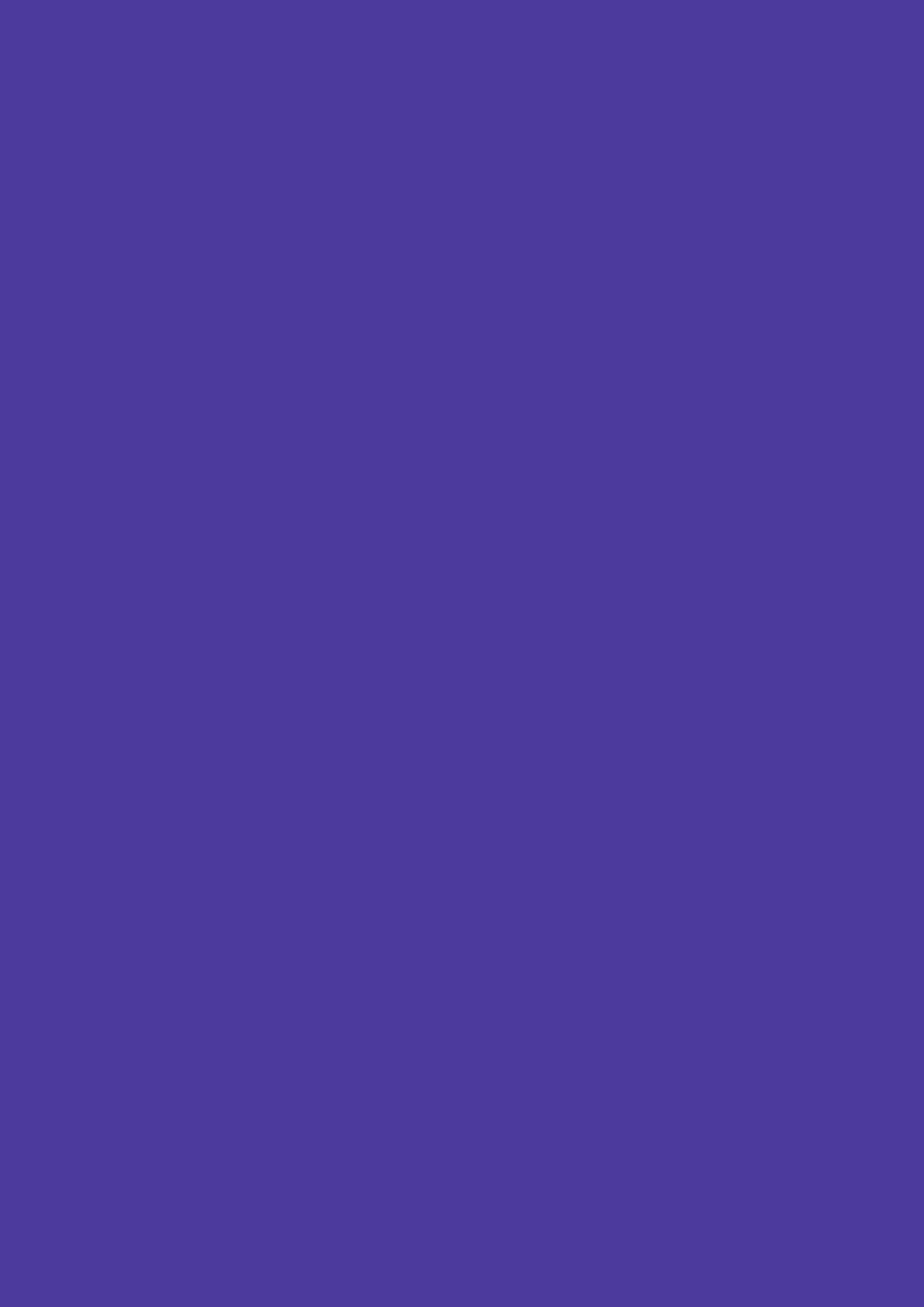## Chapter 1: Who won the council elections?

The 2007 STV elections produced 27 councils under no overall control. The exceptions were the three Independent Island authorities, plus Glasgow and North Lanarkshire where Labour retained a majority. Labour also won exactly

half the seats in Midlothian and while this is technically no overall control, Labour has been able to form an administration with an effective majority on the casting vote. No other party achieved a majority anywhere.

#### Table 1.1: Seats won by each party on each local authority in 2003 and 2007

| 2003 results FPTP       |                         |                 |                 |                         |                         | 2007 results STV |                 |                 |                 |                 |
|-------------------------|-------------------------|-----------------|-----------------|-------------------------|-------------------------|------------------|-----------------|-----------------|-----------------|-----------------|
|                         | Con                     | Lab             |                 | LD SNP                  | Oth                     | Con              | Lab             | LD              | <b>SNP</b>      | Oth             |
| Aberdeen City           | 3                       | $\overline{14}$ | $\overline{20}$ | $\overline{6}$          | $\overline{O}$          | $\overline{5}$   | 10              | $\overline{15}$ | $\overline{12}$ | $\mathbf{1}$    |
| Aberdeenshire           | 11                      | $\overline{O}$  | 28              | $\overline{18}$         | $\overline{11}$         | 14               | $\overline{O}$  | $\overline{24}$ | $\overline{22}$ | $\overline{8}$  |
| Angus                   | $\overline{2}$          | ī               | $\overline{3}$  | $\overline{17}$         | $\overline{6}$          | $\overline{5}$   | $\overline{2}$  | $\overline{3}$  | $\overline{13}$ | $\overline{6}$  |
| Argyll & Bute           | $\overline{3}$          | $\overline{0}$  | $\overline{8}$  | $\overline{3}$          | $\overline{22}$         | $\overline{3}$   | $\overline{0}$  | $\overline{7}$  | 10              | $\overline{16}$ |
| Clackmannanshire        | ī                       | $\overline{10}$ | $\overline{0}$  | $\overline{6}$          | 1                       | $\overline{1}$   | $\overline{8}$  | $\overline{1}$  | $\overline{7}$  | $\overline{1}$  |
| Dumfries & Galloway     | $\overline{11}$         | $\overline{14}$ | $\overline{5}$  | $\overline{5}$          | $\overline{12}$         | $\overline{18}$  | $\overline{14}$ | $\overline{3}$  | 10              | $\overline{2}$  |
| Dundee City             | 5                       | 10              | $\overline{2}$  | $\overline{11}$         | 1                       | 3                | 10              | $\overline{2}$  | $\overline{13}$ | $\overline{1}$  |
| East Ayrshire           | $\overline{1}$          | 23              | $\overline{O}$  | $\overline{8}$          | $\overline{O}$          | $\overline{3}$   | 14              | $\overline{O}$  | 14              | $\overline{1}$  |
| East Dunbartonshire     | $\overline{3}$          | $\overline{9}$  | $\overline{12}$ | $\overline{0}$          | $\overline{O}$          | $\overline{5}$   | 6               | $\overline{3}$  | 8               | $\overline{2}$  |
| East Lothian            | $\overline{4}$          | $\overline{17}$ | 1               | $\overline{\mathbb{1}}$ | $\mathcal{O}$           | $\overline{2}$   | $\overline{7}$  | $\overline{6}$  | $\overline{7}$  | $\overline{1}$  |
| East Renfrewshire       | $\overline{7}$          | 8               | $\overline{3}$  | $\overline{0}$          | $\overline{2}$          | $\overline{7}$   | $\overline{7}$  | $\overline{1}$  | $\overline{3}$  |                 |
| Edinburgh City          | $\overline{13}$         | $\overline{30}$ | $\overline{15}$ | $\overline{0}$          | $\overline{0}$          | $\overline{11}$  | $\overline{15}$ | $\overline{17}$ | $\overline{12}$ | $\frac{2}{3}$   |
| Falkirk                 | $\overline{2}$          | $\overline{14}$ | $\overline{O}$  | $\overline{9}$          | $\overline{7}$          | $\overline{2}$   | $\overline{14}$ | $\overline{O}$  | $\overline{13}$ | $\overline{3}$  |
| Fife                    | $\overline{2}$          | $\overline{36}$ | 23              | $\overline{11}$         | $\overline{6}$          | $\overline{5}$   | $\overline{24}$ | 21              | 23              | $\overline{5}$  |
| Glasgow City            | $\overline{\mathbb{1}}$ | $\overline{71}$ | $\overline{3}$  | $\overline{3}$          | $\overline{\mathbb{1}}$ | $\overline{1}$   | 45              | $\overline{5}$  | $\overline{22}$ | $\overline{6}$  |
| Highland                | $\overline{0}$          | $\overline{8}$  | $\overline{9}$  | $\overline{6}$          | $\overline{57}$         | $\overline{O}$   | $\overline{7}$  | $\overline{21}$ | 17              | $\overline{35}$ |
| Inverclyde              | $\overline{O}$          | $\overline{6}$  | 13              | $\overline{O}$          | 1                       | $\mathbf{1}$     | $\Theta$        | $\overline{4}$  | 5               | $\mathbf{1}$    |
| Midlothian              | $\overline{0}$          | $\overline{15}$ | $\overline{2}$  | $\overline{0}$          | $\overline{1}$          | $\overline{O}$   | $\overline{9}$  | $\overline{3}$  | 6               | $\overline{O}$  |
| Moray                   | $\mathbf 1$             | $\overline{5}$  | $\overline{1}$  | $\overline{3}$          | 16                      | $\overline{3}$   | $\overline{2}$  | $\overline{O}$  | $\overline{9}$  | $\overline{12}$ |
| North Ayrshire          | $\overline{4}$          | 21              | $\overline{O}$  | $\overline{3}$          | $\overline{2}$          | $\overline{3}$   | $\overline{12}$ | $\overline{2}$  | $\overline{8}$  | $\overline{5}$  |
| North Lanarkshire       | $\overline{0}$          | $\overline{54}$ | $\overline{O}$  | $\overline{13}$         | $\overline{3}$          | $\overline{1}$   | 40              | $\mathbf{1}$    | 23              | $\overline{5}$  |
| Orkney                  | $\overline{O}$          | $\overline{O}$  | $\mathcal{O}$   | $\overline{O}$          | $\overline{21}$         | $\overline{O}$   | $\overline{O}$  | $\overline{O}$  | $\overline{O}$  | $\overline{21}$ |
| Perth & Kinross         | 10                      | $\overline{5}$  | $\Theta$        | $\overline{15}$         | $\overline{2}$          | 12               | $\overline{3}$  | 8               | 18              | $\overline{0}$  |
| Renfrewshire            | $\mathbf{1}$            | $\overline{21}$ | $\overline{3}$  | $\overline{15}$         | $\overline{0}$          | $\overline{2}$   | $\overline{17}$ | $\overline{4}$  | $\overline{17}$ | $\overline{0}$  |
| <b>Scottish Borders</b> | 10                      | $\overline{O}$  | $\overline{8}$  | $\overline{1}$          | $\overline{15}$         | $\overline{11}$  | $\overline{O}$  | 10              | 6               | $\overline{7}$  |
| Shetland                | $\overline{O}$          | $\overline{O}$  | $\overline{5}$  | $\overline{O}$          | $\overline{17}$         | $\overline{O}$   | $\overline{O}$  | $\overline{O}$  | $\overline{O}$  | $\overline{22}$ |
| South Ayrshire          | $\overline{15}$         | $\overline{15}$ | $\overline{O}$  | $\overline{O}$          | $\overline{O}$          | $\overline{12}$  | 9               | $\overline{O}$  | 8               | $\mathbf{1}$    |
| South Lanarkshire       | $\overline{2}$          | $\overline{51}$ | $\overline{2}$  | $\overline{9}$          | $\overline{3}$          | 8                | 30              | $\overline{2}$  | 24              | $\overline{3}$  |
| <b>Stirling West</b>    | 10                      | $\overline{12}$ | $\overline{O}$  | $\overline{O}$          | $\bigcirc$              | $\overline{4}$   | 8               | $\overline{3}$  | $\overline{7}$  | $\overline{0}$  |
| Dunbartonshire          | $\overline{0}$          | $\overline{17}$ | $\overline{O}$  | $\overline{3}$          | $\overline{2}$          | $\overline{O}$   | 10              | $\overline{O}$  | 9               | $\overline{3}$  |
| West Lothian            | 1                       | 18              | $\overline{O}$  | $\overline{12}$         | 1                       | $\mathbf{1}$     | 14              | $\overline{O}$  | $\overline{13}$ | $\overline{4}$  |
| Western Isles           | $\overline{O}$          | $\overline{4}$  | $\overline{O}$  | $\overline{3}$          | $\overline{24}$         | $\overline{O}$   | $\overline{2}$  | $\overline{O}$  | $\overline{4}$  | $\overline{25}$ |
| Seats                   | 123                     | 509             | 175             | 181                     | 234                     | 143              | 348             | 166             | 363             | 202             |
| Change                  |                         |                 |                 |                         |                         | $\ddot{}$        | $\overline{a}$  | $\overline{a}$  | $\ddot{}$       |                 |
|                         |                         |                 |                 |                         |                         | 20               | 161             | 9               | 182             | 32              |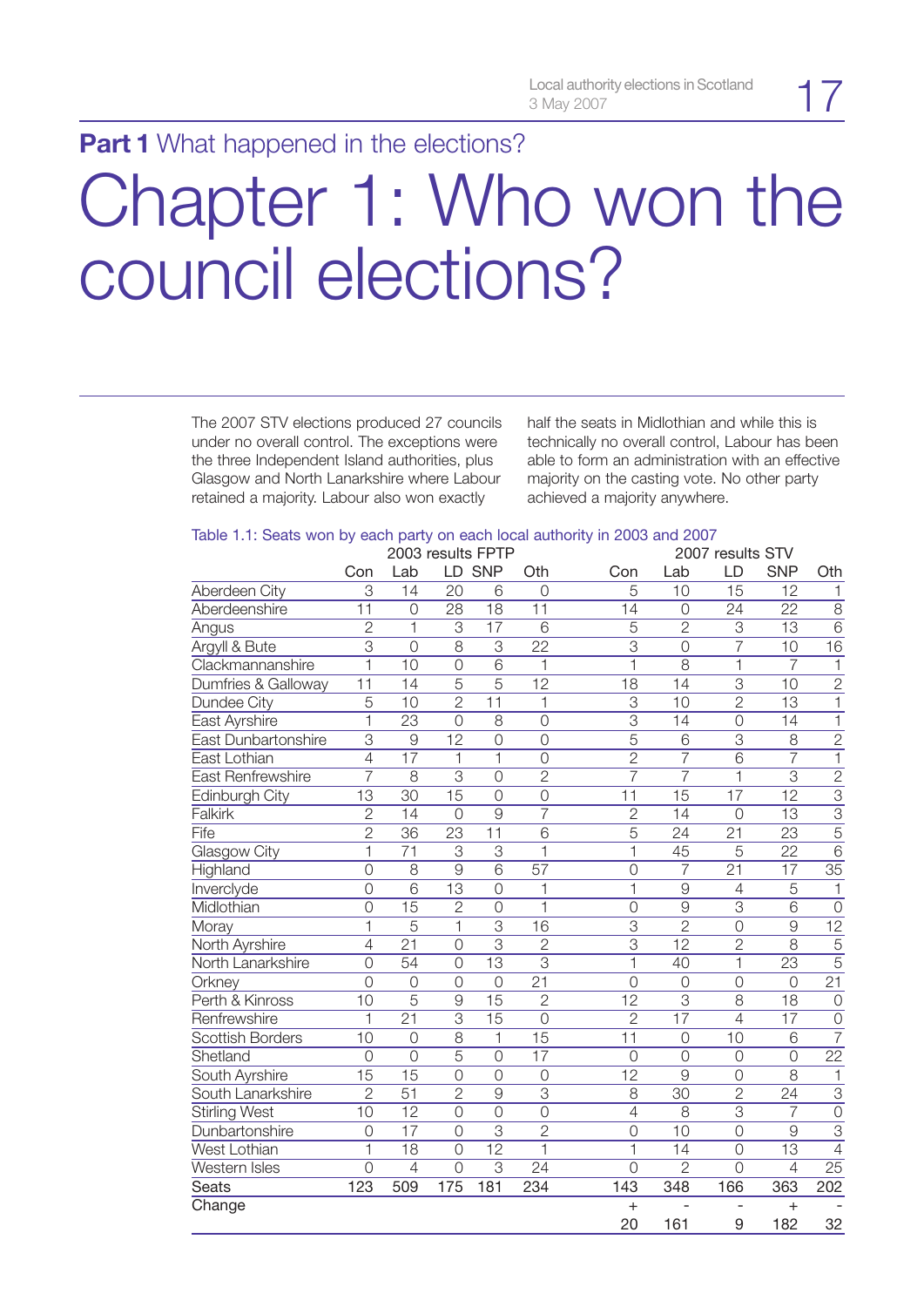## Councillors elected: the facts

Conservatives also advanced a little, and Independents and the Liberal Democrats slipped back.

Compared to the FPTP result in 2003, therefore, the SNP made strong national net gains, very much at Labour's expense. The

However, the contrast between these results conflates two separate sources of change – the new electoral system itself, and changes in what voters chose to do in 2003 and 2007.

#### Table 1.2: STV results for local elections, model 2003 and actual 2007

|                          |                |                          |                 | STV model result 2003 |                          |                |                 | STV actual result 2007 |                 |                         |
|--------------------------|----------------|--------------------------|-----------------|-----------------------|--------------------------|----------------|-----------------|------------------------|-----------------|-------------------------|
|                          | Con            | Lab                      | LD              | <b>SNP</b>            | Oth                      | Con            | Lab             | LD                     | <b>SNP</b>      | Oth                     |
| Aberdeen City            | 5              | 10                       | $\overline{18}$ | $\overline{10}$       | $\Omega$                 | 5              | 10              | $\overline{15}$        | $\overline{12}$ | $\mathbf{1}$            |
| Aberdeenshire            | 13             | 0                        | 27              | 20                    | 8                        | 14             | $\overline{O}$  | 24                     | 22              | 8                       |
| Angus                    | $\overline{4}$ | $\overline{\mathcal{A}}$ | 3               | 12                    | $\overline{6}$           | 5              | $\overline{2}$  | 3                      | 13              | $\overline{6}$          |
| Argyll & Bute            | $\overline{5}$ | $\Omega$                 | $\overline{7}$  | $\overline{4}$        | 20                       | $\overline{3}$ | $\overline{O}$  | 7                      | 10              | 16                      |
| Clackmannanshire         | $\overline{1}$ | 8                        | 0               | 9                     | 0                        | 1              | 8               | $\mathbf{1}$           | $\overline{7}$  | $\mathbf 1$             |
| Dumfries & Galloway      | 14             | 13                       | 5               | $\overline{4}$        | 11                       | 18             | 14              | 3                      | 10              | $\overline{2}$          |
| <b>Dundee City</b>       | 3              | 10                       | $\overline{2}$  | 13                    | $\mathcal I$             | 3              | 10              | $\overline{2}$         | 13              | $\mathbf{1}$            |
| East Ayrshire            | $\overline{1}$ | $\overline{18}$          | $\overline{O}$  | $\overline{13}$       | $\overline{O}$           | $\overline{3}$ | $\overline{14}$ | $\overline{O}$         | $\overline{14}$ | $\overline{1}$          |
| East Dunbartonshire      | 4              | 9                        | 9               | $\overline{2}$        | 0                        | $\overline{5}$ | 6               | 3                      | 8               | $\overline{2}$          |
| East Lothian             | $\overline{4}$ | 10                       | 3               | 6                     | 0                        | $\overline{2}$ | $\overline{7}$  | 6                      | 7               | $\overline{1}$          |
| <b>East Renfrewshire</b> | 6              | 9                        | $\overline{4}$  | $\overline{O}$        | $\mathcal{I}$            | 7              | $\overline{7}$  | 1                      | $\overline{3}$  | $\overline{2}$          |
| Edinburgh City           | 14             | 20                       | 16              | 8                     | 0                        | 11             | 15              | 17                     | 12              | $\overline{3}$          |
| Falkirk                  | $\overline{c}$ | 14                       | 0               | $\overline{11}$       | $\overline{5}$           | $\overline{2}$ | 14              | 0                      | 13              | $\frac{3}{5}$           |
| Fife                     | $\overline{6}$ | 28                       | 22              | $\overline{17}$       | $\overline{5}$           | $\overline{5}$ | 24              | 21                     | 23              |                         |
| Glasgow City             | $\mathcal{I}$  | 47                       | $\overline{3}$  | $\overline{22}$       | $\overline{6}$           | $\mathbf{1}$   | 45              | 5                      | $\overline{22}$ | $\overline{6}$          |
| Inverclyde               | $\overline{O}$ | $\overline{7}$           | $\overline{11}$ | $\mathcal{I}$         | $\overline{1}$           | $\mathbf 1$    | 9               | $\overline{4}$         | 5               | $\overline{\mathbb{1}}$ |
| Midlothian               | 0              | 10                       | $\mathfrak{D}$  | 6                     | 0                        | $\overline{O}$ | 9               | 3                      | 6               | $\overline{O}$          |
| Moray                    | $\mathcal{I}$  | $\overline{3}$           | 0               | 7                     | $\overline{15}$          | $\overline{3}$ | $\overline{2}$  | $\overline{O}$         | $\overline{9}$  | $\overline{12}$         |
| North Ayrshire           | $\overline{4}$ | 16                       | 0               | 9                     | $\overline{1}$           | $\overline{3}$ | $\overline{12}$ | $\overline{2}$         | 8               | $\overline{5}$          |
| North Lanarkshire        | $\overline{O}$ | 45                       | 0               | 23                    | $\overline{2}$           | $\overline{1}$ | 40              | $\mathbf{1}$           | 23              | $\overline{5}$          |
| Perth & Kinross          | 12             | $\overline{3}$           | 9               | 16                    | $\mathcal{I}$            | 12             | $\overline{3}$  | 8                      | 18              | $\overline{0}$          |
| Renfrewshire             | $\overline{1}$ | $\overline{16}$          | $\overline{3}$  | $\overline{20}$       | $\overline{O}$           | $\overline{2}$ | $\overline{17}$ | $\overline{4}$         | $\overline{17}$ | $\overline{0}$          |
| <b>Scottish Borders</b>  | 11             | 0                        | 9               | $\overline{c}$        | 12                       | 11             | $\overline{O}$  | $\overline{10}$        | 6               | $\overline{7}$          |
| South Ayrshire           | 13             | 10                       | 0               | 7                     | 0                        | 12             | 9               | 0                      | 8               | $\mathbf{1}$            |
| South Lanarkshire        | $\overline{4}$ | $\overline{37}$          | $\overline{2}$  | $\overline{21}$       | $\overline{\mathcal{S}}$ | 8              | $\overline{30}$ | $\overline{2}$         | 24              | $\overline{3}$          |
| Stirling                 | $\overline{4}$ | 10                       | $\mathcal{I}$   | 7                     | 0                        | $\overline{4}$ | 8               | $\overline{3}$         | $\overline{7}$  | $\overline{0}$          |
| West Dunbartonshire      | 0              | 12                       | 0               | 8                     | $\overline{2}$           | $\overline{O}$ | 10              | $\overline{O}$         | $\mathcal{G}$   | $\overline{3}$          |
| West Lothian             | $\overline{1}$ | 16                       | $\overline{1}$  | 14                    | 0                        | 1              | 14              | $\bigcap$              | 13              | $\overline{4}$          |
| Scotland (28/32)*        | 134            | 385                      | 157             | 292                   | 100                      | 143            | 339             | 145                    | 342             | 99                      |
| Change                   |                |                          |                 |                       |                          | $+9$           | $-46$           | $-12$                  | $+50$           | $-1$                    |

Note: \*Results in Highland, Orkney, Shetland and Western Isles were not modelled because there were too many non-party and uncontested wards.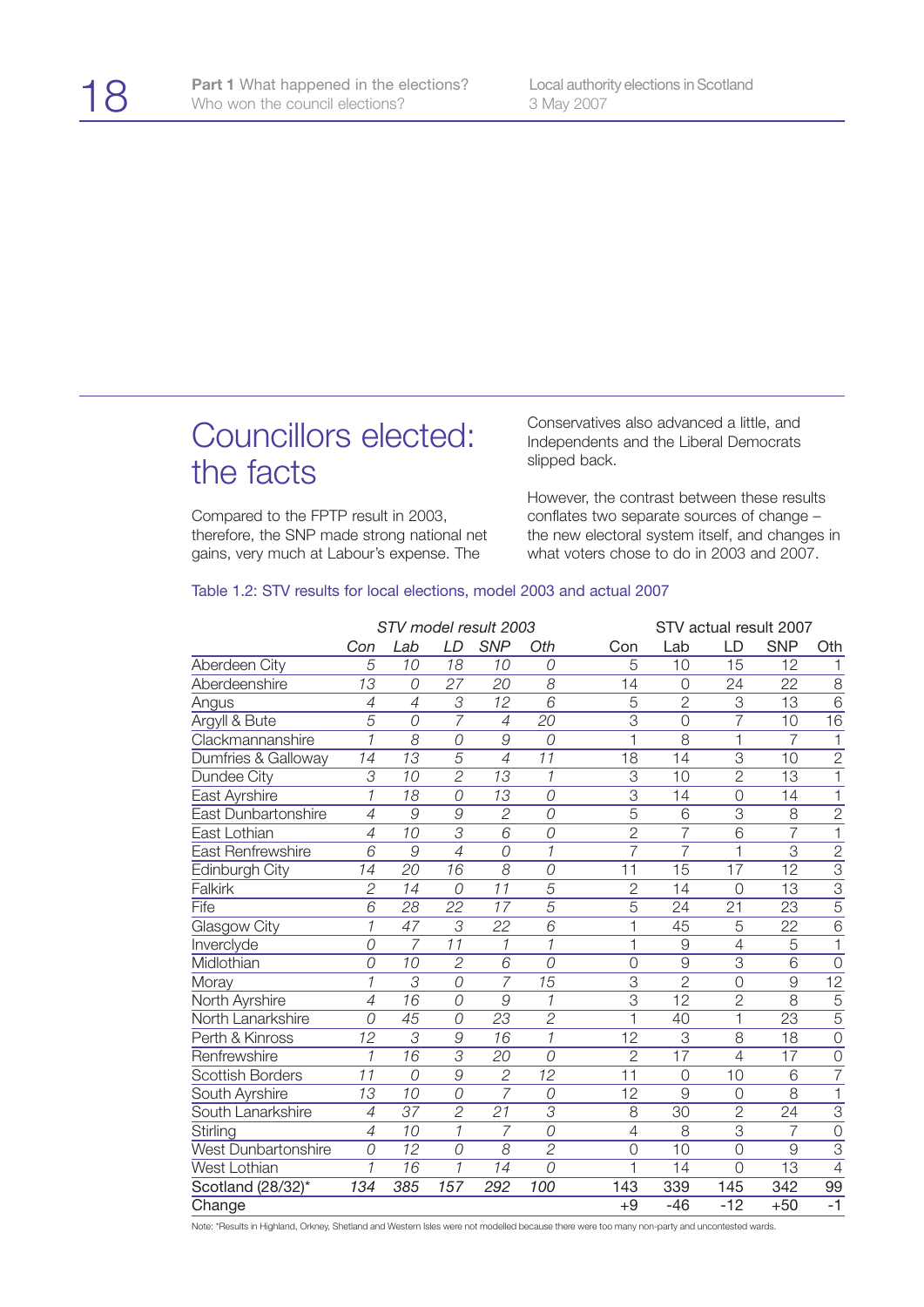The ERS estimates of what would have happened under STV in 2003 are reproduced below, to show the extent to which there was a real change in party fortunes among the electorate in 2007. The results still show a clear national pattern of the SNP making gains from Labour.

Some of the most dramatic apparent changes since 2003 are almost entirely a correction to the previously very unrepresentative results of council elections, such as Labour winning 71 out of 79 seats in Glasgow on 47.6 per cent of the vote in 2003. Labour's losses in Glasgow, compared with the notional STV result in 2003, are in fact quite minor. In Renfrewshire Labour actually did a little better in 2007 than it would have done under STV in 2003, despite being a few seats down on the actual FPTP result. In several authorities – such as North Ayrshire, Stirling and South Lanarkshire – Labour made large losses, both because of the system change and falling support. But the general pattern was for attrition of Labour strength from both sources.

Figure 1.1: Seats in the 28 'political' councils 2003 and 2007\*



Note: \*Excludes Highland, Orkney, Shetland and Western Isles.

|                     | 2003 FPTP  |            |            | 2003 STV   | 2007 STV   |                   |  |
|---------------------|------------|------------|------------|------------|------------|-------------------|--|
|                     | Control    | Largest    | Control    | Largest    | Control    | Largest           |  |
| Aberdeen City       | <b>NOC</b> | l D        | <b>NOC</b> | LD         | <b>NOC</b> | LD                |  |
| Aberdeenshire       | <b>NOC</b> | l D        | <b>NOC</b> | I D        | <b>NOC</b> | LD                |  |
| Angus               | <b>SNP</b> | <b>SNP</b> | <b>NOC</b> | <b>SNP</b> | <b>NOC</b> | <b>SNP</b>        |  |
| Argyll & Bute       | Ind        | Ind        | Ind        | Ind        | <b>NOC</b> | Ind               |  |
| Clackmannanshire    | Lab        | Lab        | <b>NOC</b> | <b>SNP</b> | <b>NOC</b> | Lab               |  |
| Dumfries & Galloway | <b>NOC</b> | Lab        | <b>NOC</b> | Con        | <b>NOC</b> | Con               |  |
| Dundee City         | <b>NOC</b> | <b>SNP</b> | <b>NOC</b> | <b>SNP</b> | <b>NOC</b> | <b>SNP</b>        |  |
| East Ayrshire       | Lab        | Lab        | Lab        | Lab        | <b>NOC</b> | Lab<br><b>SNP</b> |  |
| East Dunbartonshire | <b>NOC</b> | l D        | <b>NOC</b> | ΙD<br>Lab  | <b>NOC</b> | <b>SNP</b>        |  |

#### Table 1.3: Largest party on Scottish local authorities 2003 and 2007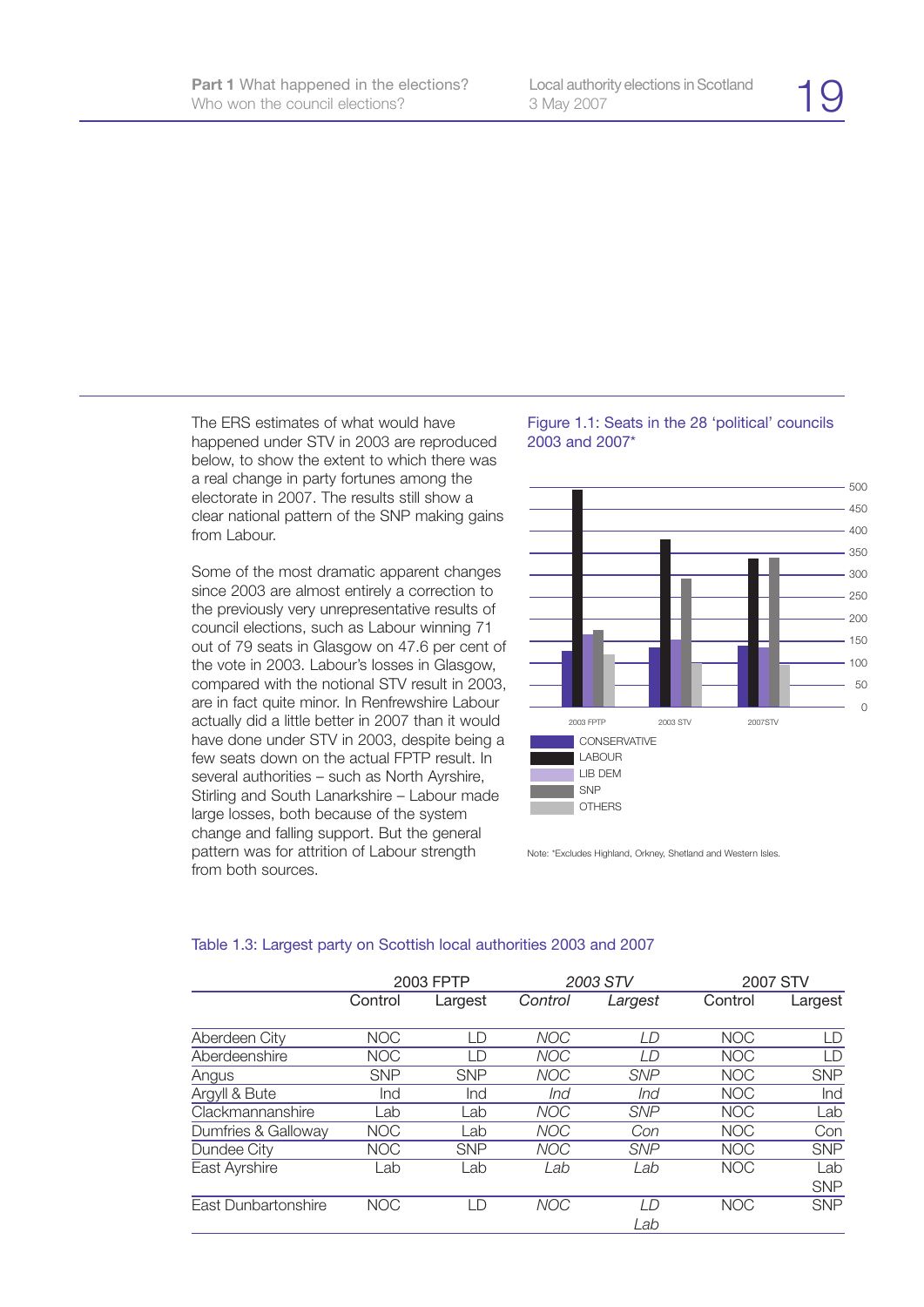| East Lothian               | Lab        | Lab        | <b>NOC</b> | Lab        | <b>NOC</b> | Lab<br><b>SNP</b> |
|----------------------------|------------|------------|------------|------------|------------|-------------------|
| East Renfrewshire          | <b>NOC</b> | Lab        | <b>NOC</b> | Lab        | <b>NOC</b> | Con<br>Lab        |
| <b>Edinburgh City</b>      | Lab        | Lab        | <b>NOC</b> | Lab        | <b>NOC</b> | LD                |
| <b>Falkirk</b>             | <b>NOC</b> | Lab        | <b>NOC</b> | Lab        | <b>NOC</b> | Lab               |
| Fife                       | <b>NOC</b> | Lab        | <b>NOC</b> | Lab        | <b>NOC</b> | Lab               |
| Glasgow City               | Lab        | Lab        | Lab        | Lab        | Lab        | Lab               |
| Highland                   | Ind        | Ind        | Ind        | Ind        | <b>NOC</b> | Ind               |
| Inverclyde                 | ID         | ID         | LD         | ID         | <b>NOC</b> | Lab               |
| Midlothian                 | _ab        | Lab        | Lab        | _ab        | <b>NOC</b> | Lab               |
| Moray                      | Ind        | Ind        | Ind        | Ind        | <b>NOC</b> | Ind               |
| North Ayrshire             | _ab        | Lab        | Lab        | Lab        | <b>NOC</b> | Lab               |
| North Lanarkshire          | _ab        | Lab        | _ab        | Lab        | Lab        | Lab               |
| Orkney                     | Ind        | Ind        | Ind        | Ind        | Ind        | Ind               |
| Perth & Kinross            | <b>NOC</b> | <b>SNP</b> | <b>NOC</b> | <b>SNP</b> | <b>NOC</b> | <b>SNP</b>        |
| Renfrewshire               | Lab        | Lab        | <b>NOC</b> | <b>SNP</b> | <b>NOC</b> | Lab               |
| <b>Scottish Borders</b>    | <b>NOC</b> | Ind        | <b>NOC</b> | Ind        | <b>NOC</b> | Con               |
| Shetland                   | Ind        | Ind        | Ind        | Ind        | Ind        | Ind               |
| South Ayrshire             | <b>NOC</b> | Lab        | <b>NOC</b> | Con        | <b>NOC</b> | Con               |
| South Lanarkshire          | Lab        | Lab        | Lab        | Lab        | <b>NOC</b> | Lab               |
| Stirling                   | Lab        | Lab        | <b>NOC</b> | Lab        | <b>NOC</b> | Lab               |
| <b>West Dunbartonshire</b> | Lab        | Lab        | Lab        | Lab        | <b>NOC</b> | Lab               |
| West Lothian               | Lab        | Lab        | <b>NOC</b> | Lab        | <b>NOC</b> | Lab               |
| Western Isles              | Ind        | Ind        | Ind        | Ind        | Ind        | Ind               |

## Who runs Scotland's councils?

As there are now so many councils under no overall control, it is important to distinguish between the different configurations of no overall control (NOC), and how these shifted between 2003 and 2007.

When councils are under no overall control, a wide variety of governing arrangements can be made between different parties and independent candidates. This will no doubt emerge as a fruitful area for further research:

seeing exactly how each administration has been formed, what forms agreements between parties take and what effect these arrangements have on policies pursued by the council.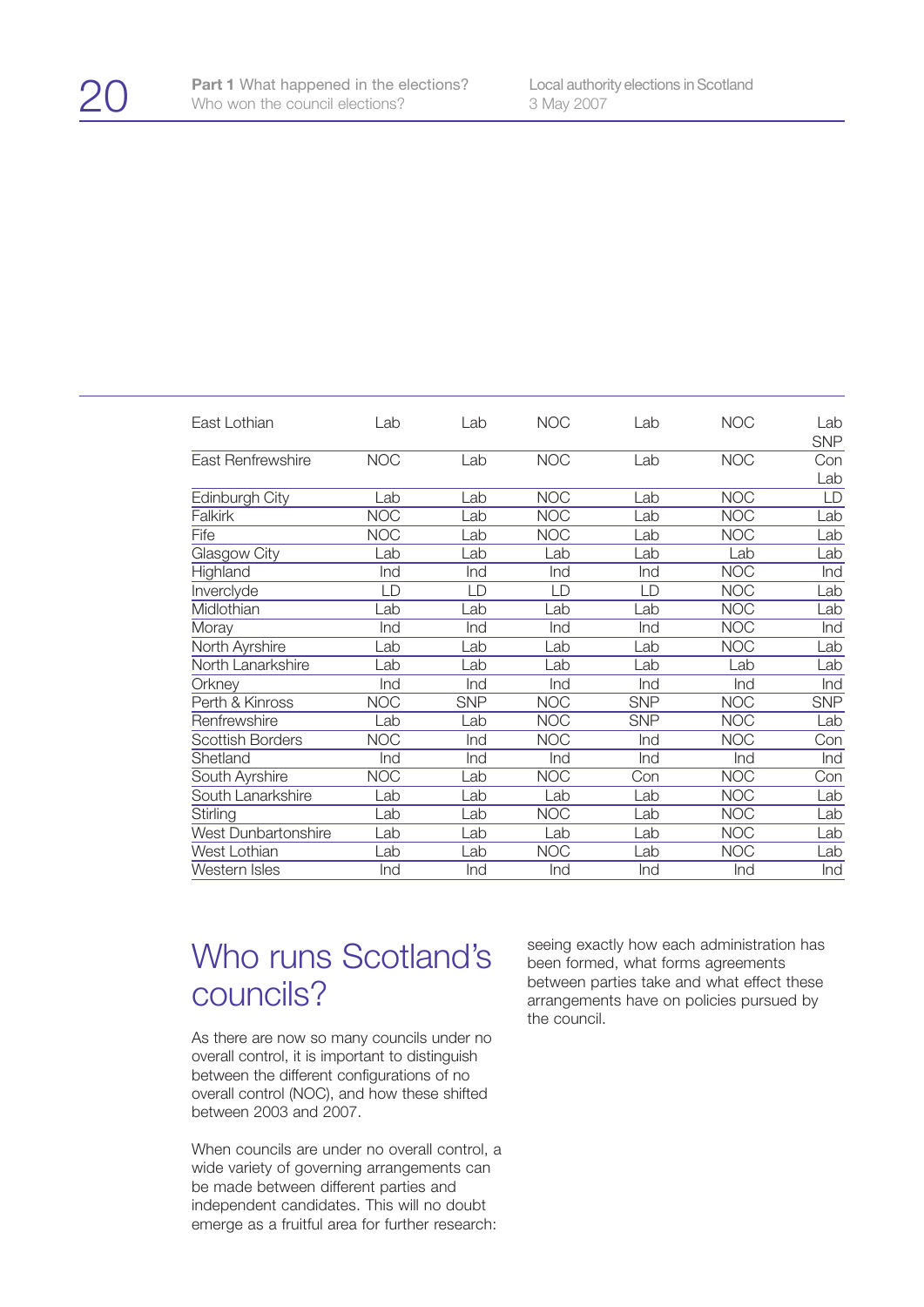#### Table 1.4: Participation in council administrations

|                            | Con                     | Lab                     | LD                       | <b>SNP</b>              | Ind/Oth                             |
|----------------------------|-------------------------|-------------------------|--------------------------|-------------------------|-------------------------------------|
| <b>Aberdeen City</b>       | Χ                       | Χ                       | Leader                   | Partner                 | Х                                   |
| Aberdeenshire              | Partner                 | $\overline{a}$          | Leader                   | $\overline{\mathsf{X}}$ | $\overline{\sf X}$                  |
| Angus                      | Partner                 | Partner                 | Partner                  | $\overline{\mathsf{x}}$ | Leader                              |
| Argyll & Bute              | Χ                       |                         | Χ                        | Partner                 | Leader                              |
| Clackmannanshire           | $\overline{\mathsf{X}}$ | Minority                | $\overline{\mathsf{x}}$  | $\overline{\sf X}$      | $\overline{\mathsf{x}}$             |
| Dumfries & Galloway        | Leader                  | $\overline{\mathsf{x}}$ | Partner                  | $\overline{\sf x}$      | $\overline{\mathsf{X}}$             |
| Dundee City                | Support                 | Leader                  | Partner                  | $\overline{\mathsf{X}}$ | $\overline{\mathsf{X}}$             |
| <b>East Ayrshire</b>       | Support                 | $\overline{\sf X}$      | $\overline{\phantom{0}}$ | Minority                | Support                             |
| East Dunbartonshire        | Partner                 | Leader                  | $\overline{\mathsf{x}}$  | Χ                       | Χ                                   |
| East Lothian               | $\overline{\mathsf{X}}$ | $\overline{\sf X}$      | Partner                  | Leader                  | $\overline{\mathsf{x}}$             |
| <b>East Renfrewshire</b>   | $\overline{\mathsf{X}}$ | Leader                  | Partner                  | Partner                 | Partner                             |
| <b>Edinburgh City</b>      | Support                 | $\overline{\sf x}$      | Leader                   | Partner                 | $\overline{\mathsf{x}}$             |
| <b>Falkirk</b>             | Support                 | Leader                  | $\overline{a}$           | $\overline{\sf X}$      | Partner                             |
| Fife                       | Χ                       | X                       | Partner                  | Leader                  | Χ                                   |
| Glasgow City               | $\overline{\mathsf{x}}$ | Control                 | $\overline{\sf X}$       | X                       | $\overline{\mathsf{X}}$             |
| <b>Highland</b>            | $\equiv$                | Χ                       | $\overline{\mathsf{x}}$  | Partner                 | Leader                              |
| Inverclyde                 | $\overline{\mathsf{X}}$ | Minority                | $\overline{\mathsf{x}}$  | $\overline{\mathsf{X}}$ | $\overline{\mathsf{X}}$             |
| Midlothian                 |                         | Minority                | $\overline{\sf x}$       | $\overline{\mathsf{x}}$ |                                     |
| <b>Moray</b>               | Partner                 | Χ                       | $\overline{\phantom{0}}$ | $\overline{\mathsf{X}}$ | Leader                              |
| North Ayrshire             | $\overline{\mathsf{X}}$ | Minority                | $\overline{\mathsf{x}}$  | $\overline{\mathsf{x}}$ | $\overline{\mathsf{X}}$             |
| North Lanarkshire          | $\overline{\sf x}$      | Control                 | $\overline{\mathsf{x}}$  | $\overline{\mathsf{X}}$ | $\overline{\mathsf{x}}$             |
| Orkney                     | $\overline{a}$          |                         |                          |                         | Control                             |
| Perth & Kinross            | $\overline{\mathsf{x}}$ | $\overline{\mathsf{x}}$ | Partner                  | Leader                  |                                     |
| Renfrewshire               | $\overline{\chi}$       | $\overline{\sf X}$      | Partner                  | Leader                  |                                     |
| Scottish Borders           | Partner                 | $\equiv$                | Partner                  | $\overline{\mathsf{X}}$ | Leader                              |
| Shetland                   |                         |                         | $\overline{\phantom{0}}$ |                         | Control                             |
| South Ayrshire             | Minority                | $\overline{\sf x}$      | $\overline{\phantom{0}}$ | $\overline{\mathsf{X}}$ | $\frac{\overline{X}}{\overline{X}}$ |
| South Lanarkshire          | Partner                 | Leader                  | $\overline{\mathsf{x}}$  | $\overline{\mathsf{X}}$ |                                     |
| Stirling                   | X                       | Leader                  | Partner                  | $\overline{\mathsf{x}}$ |                                     |
| <b>West Dunbartonshire</b> | $\equiv$                | $\overline{\mathsf{X}}$ |                          | Leader                  | Support                             |
| <b>West Lothian</b>        | Support                 | $\overline{\mathsf{x}}$ |                          | Leader                  | Partner                             |
| <b>Western Isles</b>       | $\overline{a}$          | $\overline{\sf X}$      | $\overline{\phantom{0}}$ | $\overline{\mathsf{X}}$ | Control                             |
| Control                    | 0                       | $\overline{2}$          | 0                        | $\mathbf 0$             | 3                                   |
| Minority administration    | ī                       | $\overline{4}$          | $\overline{0}$           | $\overline{1}$          | $\overline{0}$                      |
| Single-party rule          | 1                       | $\overline{6}$          | $\overline{0}$           | 1                       |                                     |
| Coalition leader           | ₹                       | $\overline{6}$          | $\overline{3}$           | $\overline{6}$          |                                     |
| Leading council            | $\overline{2}$          | $\overline{12}$         | $\overline{3}$           | 7                       | $\frac{3}{5}$ $\frac{8}{3}$         |
| Junior partner             | $\overline{6}$          | 1                       | $\overline{10}$          | $\overline{5}$          |                                     |
| Part of administration     | $\overline{8}$          | $\overline{13}$         | $\overline{13}$          | $\overline{12}$         | $\overline{11}$                     |
| <b>External support</b>    | $\overline{5}$          | $\overline{0}$          | $\overline{0}$           | $\overline{0}$          |                                     |
| Opposition                 | $\overline{13}$         | $\overline{14}$         | $\overline{10}$          | $\overline{18}$         | $\frac{2}{15}$                      |
| Not on council             | $\overline{6}$          | $\overline{5}$          | $\overline{9}$           | $\overline{2}$          | $\overline{4}$                      |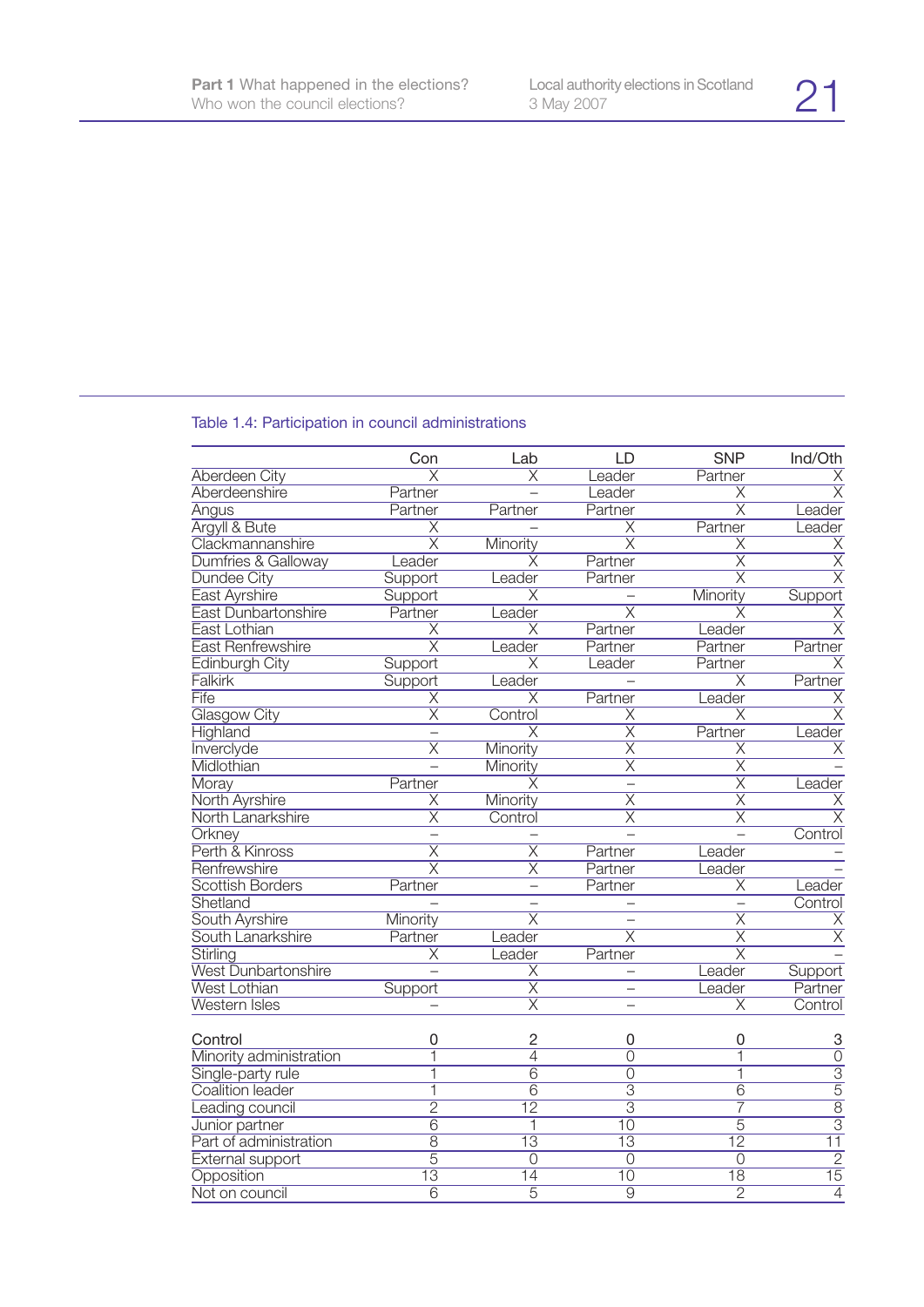Scottish local government has become a kaleidoscopic pattern of party alignments. Each party is in office in 8–13 authorities (between 25 per cent and 41 per cent). There is no systematic national pattern of parties forming alliances on general ideological lines. Nor was the switch from Labour leadership to SNP leadership at the Scottish Parliament level necessarily reflected in the council chamber. Local politics was a much more important determinant of the alliances made. Labour, for instance, is in coalition with the Conservatives in two councils, with the Liberal Democrats in one and with 'rainbow' alliances of several parties in two more. In one case, Angus, the broad alliance is against the previous SNP administration; in another, East Renfrewshire, the Conservatives are excluded. The Liberal Democrats have alliances in different places with the Conservatives, Labour and the SNP, although the predominant pattern is to ally with the SNP (six councils are run by SNP–Liberal Democrat coalitions). The missing option is SNP–Conservative cooperation, which is prohibited by the SNP, although the Conservatives did play a role in helping the SNP and Liberal Democrats to form an administration in West Lothian.

## How did the results differ from previous elections?

Compared to the 2003 FPTP results, Labour lost Clackmannanshire, East Lothian, Edinburgh, Renfrewshire, Stirling and West Lothian, and the SNP lost Angus (none of which would have been majority controlled under STV on the 2003 results). Labour also lost East Ayrshire, Midlothian, North Ayrshire, South Lanarkshire and West Dunbartonshire, and the Liberal Democrats lost Inverclyde, which would have been majority councils in 2003 under STV. The Conservatives also lost South Ayrshire, which they had controlled thanks to a by-election, and the Liberal Democrats lost their effective control over East Dunbartonshire.

Ever since the new local government structure was imposed in 1995, the major trend in Scottish local government has been for Labour to fall back from the high point reached in the 1995 elections, and for the number of councils under no overall control (NOC) to increase. In 1995 Labour controlled 20 out of 32 councils, which had fallen to 13 by the time of the last FPTP elections in 2003. Meanwhile, no other party had managed to replicate Labour's dominance, and the number of 'hung' councils under no overall control rose from only three in 1995 to 11 in 2003. Five mainly rural councils remained with Independent majorities all the way through from 1995 (or 1994 in the case of the Island councils) to 2003.

There were 13 councils in which a party (as opposed to Independents collectively) won a majority of votes cast in 1995. The SNP topped 50 per cent in Angus, and Labour managed this in Clackmannanshire, Dundee, East Ayrshire, East Lothian, Falkirk, Glasgow, Midlothian, North Ayrshire, North Lanarkshire, South Ayrshire, South Lanarkshire and West Dunbartonshire. Labour's dominance reflected the intense unpopularity of the Conservative government at the time, and the ascendancy of Labour as the party that was best placed to defeat the Conservatives.

By 2003 there was majority support for a party in only one local authority, namely Labourcontrolled North Lanarkshire, and all other council majorities depended on only a minority of votes cast. Labour ran Edinburgh on the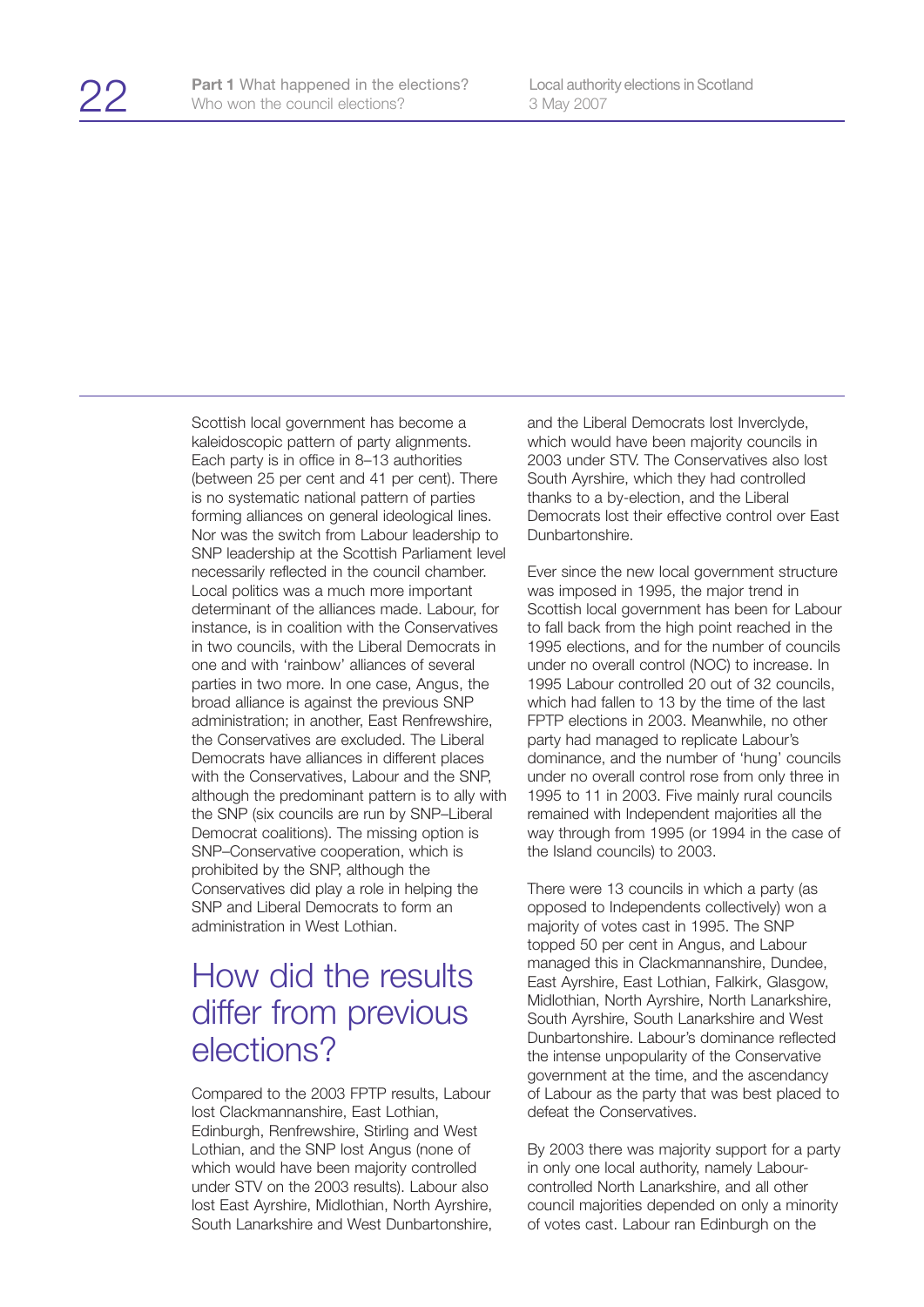#### Table 1.5: Control of Scottish local authorities since 1995

| 1995            | 1999                    | 2003                    | 2003                 | 2007                                                                     |
|-----------------|-------------------------|-------------------------|----------------------|--------------------------------------------------------------------------|
|                 |                         | <b>FPTP</b>             | <b>STV</b>           | <b>STV</b>                                                               |
| Lab             | Lab                     | $\overline{\text{NOC}}$ | NOC                  | NOC                                                                      |
| <b>NOC</b>      | <b>NOC</b>              | <b>NOC</b>              | <b>NOC</b>           | NOC                                                                      |
| SNP             | SNP                     | <b>SNP</b>              | <b>NOC</b>           | $\overline{\text{NOC}}$                                                  |
| Ind             | Ind                     | Ind                     | Ind                  | <b>NOC</b>                                                               |
| Lab             | <b>NOC</b>              | Lab                     | $\overline{NOC}$     | <b>NOC</b>                                                               |
| <b>NOC</b>      | $\overline{\text{NOC}}$ | NOC                     | $\overline{NOC}$     | NOC                                                                      |
| Lab             | <b>NOC</b>              | <b>NOC</b>              | <b>NOC</b>           | $\overline{\text{NOC}}$                                                  |
| Lab             | Lab                     | Lab                     | Lab                  | $\overline{\text{NOC}}$                                                  |
| Lab             | <b>NOC</b>              | <b>NOC</b>              | <b>NOC</b>           | <b>NOC</b>                                                               |
| Lab             | Lab                     | Lab                     | NOC                  | $\overline{\text{NOC}}$                                                  |
| <b>NOC</b>      | $\overline{\text{NOC}}$ | $\overline{\text{NOC}}$ | <b>NOC</b>           | $\overline{\text{NOC}}$                                                  |
| Lab             | Lab                     | Lab                     | <b>NOC</b>           | <b>NOC</b>                                                               |
| Lab             | <b>NOC</b>              | <b>NOC</b>              | <b>NOC</b>           | <b>NOC</b>                                                               |
| Lab             | Lab                     | <b>NOC</b>              | <b>NOC</b>           | <b>NOC</b>                                                               |
| Lab             | Lab                     | Lab                     | Lab                  | Lab                                                                      |
| Ind             | Ind                     | Ind                     | Ind                  | <b>NOC</b>                                                               |
| Lab             | $\overline{\text{NOC}}$ | LD                      | LD                   | <b>NOC</b>                                                               |
| Lab             | Lab                     | Lab                     | Lab                  | $\overline{\text{NOC}^*}$                                                |
| <b>SNP</b>      | Ind                     | Ind                     | Ind                  | <b>NOC</b>                                                               |
| Lab             | Lab                     | Lab                     | Lab                  | <b>NOC</b>                                                               |
| Lab             | Lab                     | Lab                     | Lab                  | Lab                                                                      |
| Ind             | Ind                     | Ind                     | Ind                  | Ind                                                                      |
|                 | <b>NOC</b>              | <b>NOC</b>              | <b>NOC</b>           | <b>NOC</b>                                                               |
| Lab             | Lab                     | Lab                     |                      | <b>NOC</b>                                                               |
| Ind             | <b>NOC</b>              |                         |                      | <b>NOC</b>                                                               |
| Ind             | Ind                     | Ind                     | Ind                  | Ind                                                                      |
| Lab             | Lab                     |                         |                      | <b>NOC</b>                                                               |
| Lab             | Lab                     | Lab                     | Lab                  | <b>NOC</b>                                                               |
| Lab             |                         | Lab                     |                      | NOC                                                                      |
| Lab             | Lab                     | Lab                     | Lab                  | <b>NOC</b>                                                               |
| Lab             | Lab                     | Lab                     |                      | <b>NOC</b>                                                               |
| Ind             | Ind                     | Ind                     | Ind                  | Ind                                                                      |
| $\overline{20}$ | 15                      | 13                      | 7                    | $\mathbf{2}$                                                             |
| $\overline{O}$  | $\overline{O}$          | $\mathbf 1$             | $\mathcal{I}$        | $\overline{0}$                                                           |
| $\overline{3}$  | $\mathbf 1$             | $\overline{\mathbb{1}}$ | 0                    | $\overline{0}$                                                           |
| $\overline{6}$  | $\overline{6}$          | $\overline{6}$          | $\overline{6}$       | $\overline{3}$                                                           |
|                 | 10                      | $\overline{11}$         | $\overline{18}$      | $\overline{27}$                                                          |
|                 | SNP<br>$\overline{3}$   | Lab                     | <b>NOC</b><br>$NOC*$ | <b>NOC</b><br>$\overline{NOC}$<br><b>NOC</b><br><b>NOC</b><br><b>NOC</b> |

Note: \* Labour won precisely half the seats and had immediate control following the election.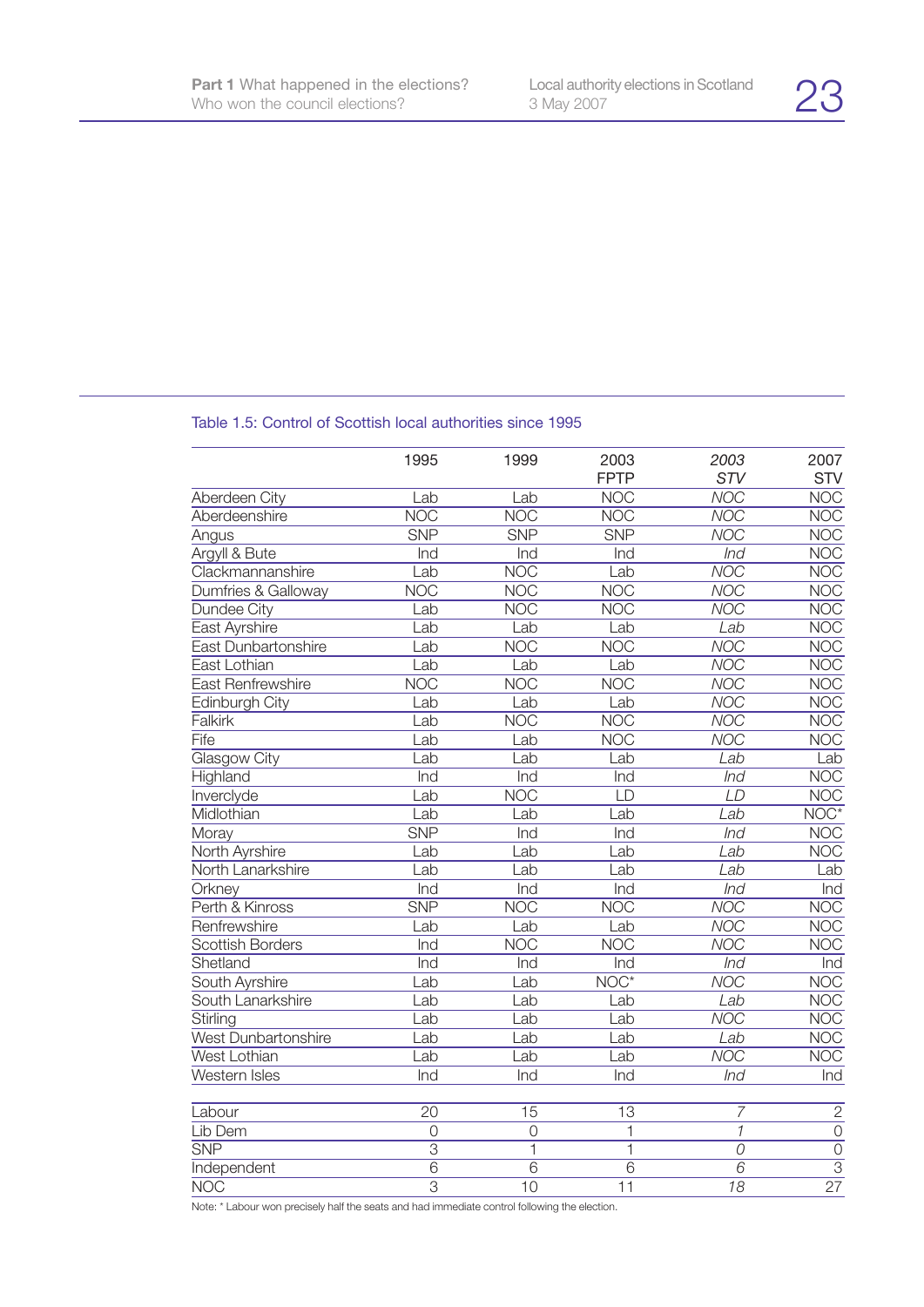basis of a little over one vote in four, with 27.4 per cent of the vote. Conservative popularity had not recovered much (outside the party's target council of South Ayrshire) but Labour's dominance was steadily eroded by the rise of the Liberal Democrats (Inverclyde) and the SNP (Renfrewshire, Dundee), and to some extent the growth of ex-Labour or anti-Labour Independents in central-belt authorities such as Falkirk.

The change to STV, comparing the real FPTP results with the notional STV results of 2003, would have translated this lack of majority support among the electorate into a larger number of councils under no overall control in 2003. The estimated results would have left Labour with seven councils (North Lanarkshire plus East Ayrshire, Glasgow, Midlothian, North Ayrshire, South Lanarkshire and West Dunbartonshire, where the party was either close to majority support or had a large lead over its nearest opponent) and the Liberal Democrats with one, Inverclyde.

Part of the reason for the decrease in singleparty dominance in local authority elections is to do with medium- and long-term political trends, such as the continuous slide in levels of support for the largest local parties since 1995 that has happened in both Scotland and England. If FPTP had been retained, the likely outcome of the local elections would have been a situation where the ruling party in most of Scotland's councils had less than 40 per cent support from the local electorate. This situation would not be considered acceptable for the Scottish Parliament.

Another reason for the decline is the increased choice available in 2007 under STV. Voters had a wider range of candidates from which to choose than they did in 2003, and were also not constrained by considerations of tactical

voting. Edinburgh voters, for instance, who had already showed considerable Green support in Scottish Parliament elections in 1999 and 2003, had the option of voting Green for the city council which they did not have in 2003.

### Did the results really represent how people voted?

STV delivered broadly proportional results in the elections to Scottish local authorities. The large proportion of councils under no overall control reflected the fact that no party polled a majority of first preference votes cast, although Labour fell only just short in North Lanarkshire. Independent candidates polled more than half the votes in the three Island authorities. In contrast to 2003 and previous local elections, it was rare for a party to score more than 40 per cent of first preferences. The only places where a party did this were:

- **North Lanarkshire, Labour (49.3 per cent)**
- Glasgow, Labour (43.3 per cent)
- East Avrshire, Labour (41.9 per cent)
- South Lanarkshire, Labour (40.2 per cent)

In Dundee, the SNP won 39.97 per cent of first preferences, the highest share for any party other than Labour in any local authority.

Where there was a significant body of voters choosing a party, that party received representation in the council chamber. The Midlothian Conservatives, who received 10.4 per cent of first preferences, were the largest unrepresented party. In contrast, in 2003 the SNP won 24.4 per cent of the vote in the same authority and won no seats. STV has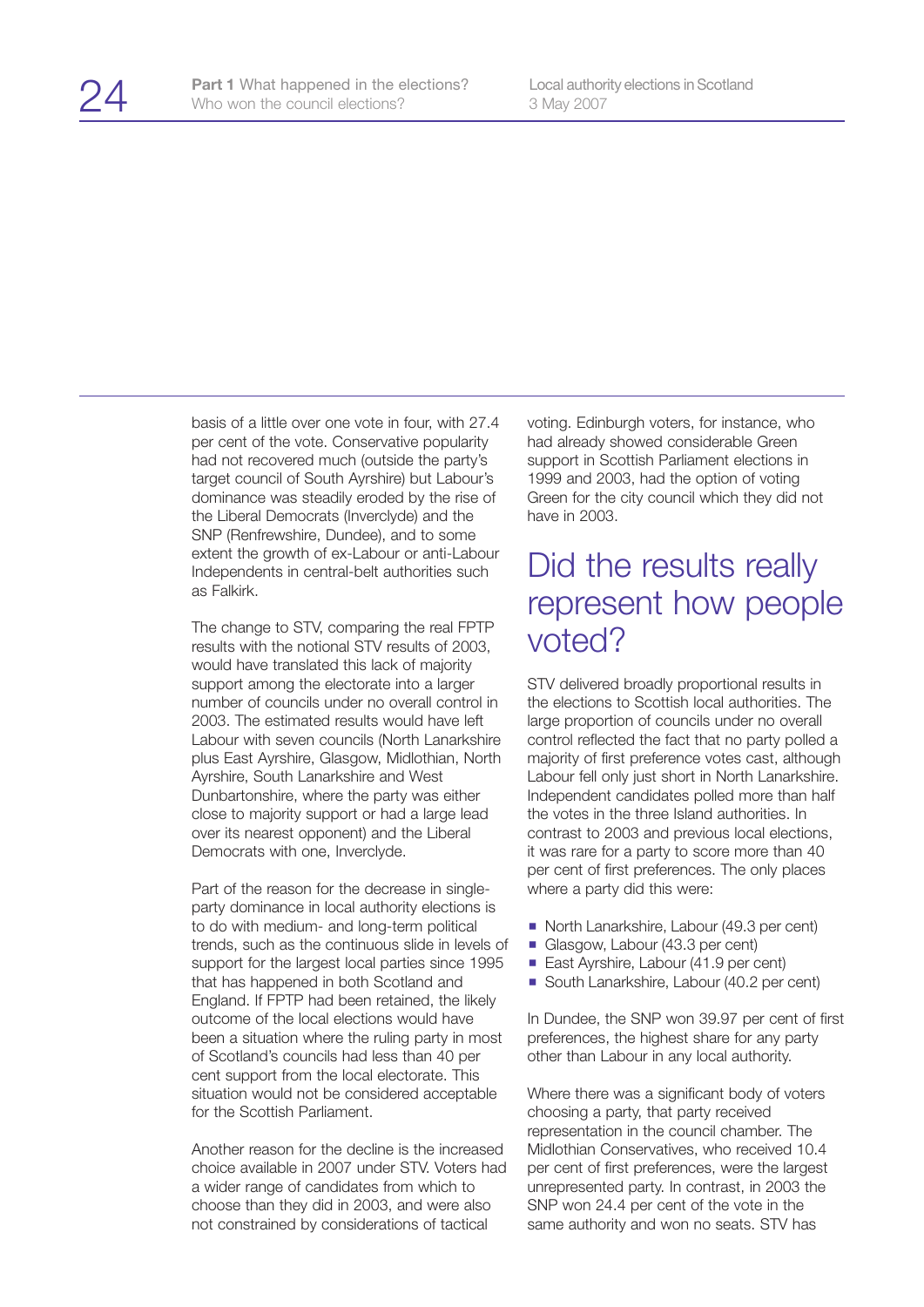#### Table 1.6: Party shares of first preference votes and council seats

|                         | First preference share 2007 % |      |                  |        |                        | Seats share 2007 % |                  |                  |                   |                  |
|-------------------------|-------------------------------|------|------------------|--------|------------------------|--------------------|------------------|------------------|-------------------|------------------|
|                         | Con                           | Lab  |                  | LD SNP | Oth                    | Con                | Lab              | LD               | <b>SNP</b>        | Oth              |
| Aberdeen City           | 14.1                          | 24.6 | 26.9             | 29.5   | 3.4                    | 11.6               | 23.3             | 34.9             | 27.9              | 2.3              |
| Aberdeenshire           | 20.8                          | 5.4  | 25.5             | 34.2   | 13.9                   | 20.6               | 0.0              | 35.3             | 32.4              | 11.8             |
| Angus                   | 18.4                          | 11.9 | 8.7              | 38.6   | 22.3                   | 17.2               | 6.9              | 10.3             | 44.8              | 20.7             |
| Argyll & Bute           | 15.7                          | 3.7  | 19.2             | 23.7   | 37.8                   | 8.3                | 0.0              | 19.4             | $\overline{27.8}$ | 44.4             |
| Clackmannanshire        | 10.8                          | 37.8 | $\overline{5.2}$ | 38.1   | 8.1                    | 5.6                | 44.4             | 5.6              | 38.9              | $\overline{5.6}$ |
| Dumfries & Galloway     | 31.8                          | 28.1 | 8.5              | 19.1   | 12.7                   | 38.3               | 29.8             | 6.4              | 21.3              | $\overline{4.3}$ |
| Dundee City             | 12.5                          | 29.4 | 11.3             | 40.0   | 6.8                    | 10.3               | 34.5             | 6.9              | 44.8              | $\overline{3.4}$ |
| East Ayrshire           | 13.0                          | 41.9 | 0.0              | 38.1   | 8.1                    | 9.4                | 43.8             | 0.0              | 43.8              | $\overline{3.1}$ |
| East Dunbartonshire     | 21.6                          | 26.2 | 18.1             | 18.4   | 15.8                   | 20.8               | 25.0             | 12.5             | 33.3              | 8.3              |
| East Lothian            | 17.1                          | 32.1 | 15.2             | 28.1   | 7.5                    | 8.7                | 30.4             | 26.1             | 30.4              | 4.3              |
| East Renfrewshire       | 34.3                          | 27.8 | 10.2             | 16.0   | 11.8                   | 35.0               | 35.0             | $\overline{5.0}$ | 15.0              | 10.0             |
| Edinburgh City          | 22.1                          | 22.9 | 22.0             | 20.3   | 12.7                   | 19.0               | 25.9             | 29.3             | 20.7              | 5.2              |
| Falkirk                 | 13.5                          | 36.1 | 0.8              | 35.2   | 14.5                   | 6.3                | 43.8             | 0.0              | 40.6              | $\overline{9.4}$ |
| Fife                    | 10.6                          | 28.7 | 22.4             | 27.8   | 10.6                   | 6.4                | 30.8             | 26.9             | 29.5              | 6.4              |
| Glasgow City            | 7.6                           | 43.3 | 8.2              | 24.6   | 16.3                   | 1.3                | 57.0             | 6.3              | 27.8              | $\overline{7.6}$ |
| Highland                | 6.9                           | 11.2 | 18.8             | 20.3   | 43.0                   | 0.0                | 8.8              | 26.3             | 21.3              | 43.8             |
| Inverclyde              | 8.6                           | 37.9 | 20.3             | 21.5   | 11.7                   | 5.0                | 45.0             | 20.0             | 25.0              | $\overline{5.0}$ |
| Midlothian              | 10.1                          | 36.8 | 12.5             | 33.4   | 7.1                    | 0.0                | 50.0             | 16.7             | 33.3              | 0.0              |
| Moray                   | 16.0                          | 8.8  | 0.9              | 35.6   | 38.7                   | 11.5               | $\overline{7.7}$ | $\overline{0}$   | 34.6              | 46.2             |
| North Ayrshire          | 13.6                          | 31.9 | $\overline{4.8}$ | 29.9   | 19.7                   | 10.0               | 40.0             | 6.7              | 26.7              | 16.7             |
| North Lanarkshire       | 7.5                           | 49.3 | 1.8              | 32.1   | 9.3                    | 1.4                | 57.1             | 1.4              | 32.9              | 7.1              |
| Orkney                  | 0.8                           | 0.0  | 0.0              | 0.0    | 99.2                   | 0.0                | 0.0              | 0.0              | 0.0               | 100              |
| Perth & Kinross         | 28.1                          | 8.5  | 19.7             | 37.2   | 6.5                    | 29.3               | 7.3              | 19.5             | 43.9              | 0.0              |
| Renfrewshire            | 11.5                          | 36.8 | 9.7              | 35.4   | 6.6                    | 5.0                | 42.5             | 10.0             | 42.5              | 0.0              |
| <b>Scottish Borders</b> | 26.8                          | 1.9  | 24.9             | 18.8   | 27.9                   | 32.4               | 0.0              | 29.4             | 17.6              | 20.6             |
| Shetland                | 1.5                           | 0.0  | 3.0              | 0.0    | 95.5                   | $\overline{O}$     | 0.0              | 0.0              | 0.0               | $\overline{1}00$ |
| South Ayrshire          | 37.1                          | 30.1 | 0.0              | 24.0   | 8.8                    | 40.0               | 30.0             | 0.0              | 26.7              | $\overline{3.3}$ |
| South Lanarkshire       | 12.8                          | 40.2 | $\overline{7.2}$ | 28.9   | 11.0                   | 11.9               | 44.8             | 3.0              | 35.8              | 4.5              |
| Stirling                | 25.3                          | 28.2 | 11.5             | 29.2   | 5.7                    | 18.2               | 36.4             | 13.6             | 31.8              | 0.0              |
| West Dunbartonshire     | 7.6                           | 37.7 | 0.0              | 34.1   | 20.7                   | 0.0                | 45.5             | 0.0              | 40.9              | 13.6             |
| West Lothian            | 9.4                           | 36.6 | 5.1              | 36.3   | 12.5                   | 3.1                | 43.8             | 0.0              | 40.6              | 12.5             |
| Western Isles           | 0.0                           | 6.7  | 2.5              |        | $\overline{12.2}$ 78.7 | 0.0                | 6.5              | 0.0              | 12.9              | 80.6             |

brought such extreme distortions in the relationship of seats to votes to an end.

STV has also ended the egregious situation where a party can win a majority of seats on a very small share of the vote, as Labour managed in Edinburgh when less than 28 per cent of the vote sufficed to maintain overall control in 2003. STV has also prevented parties from winning overall control in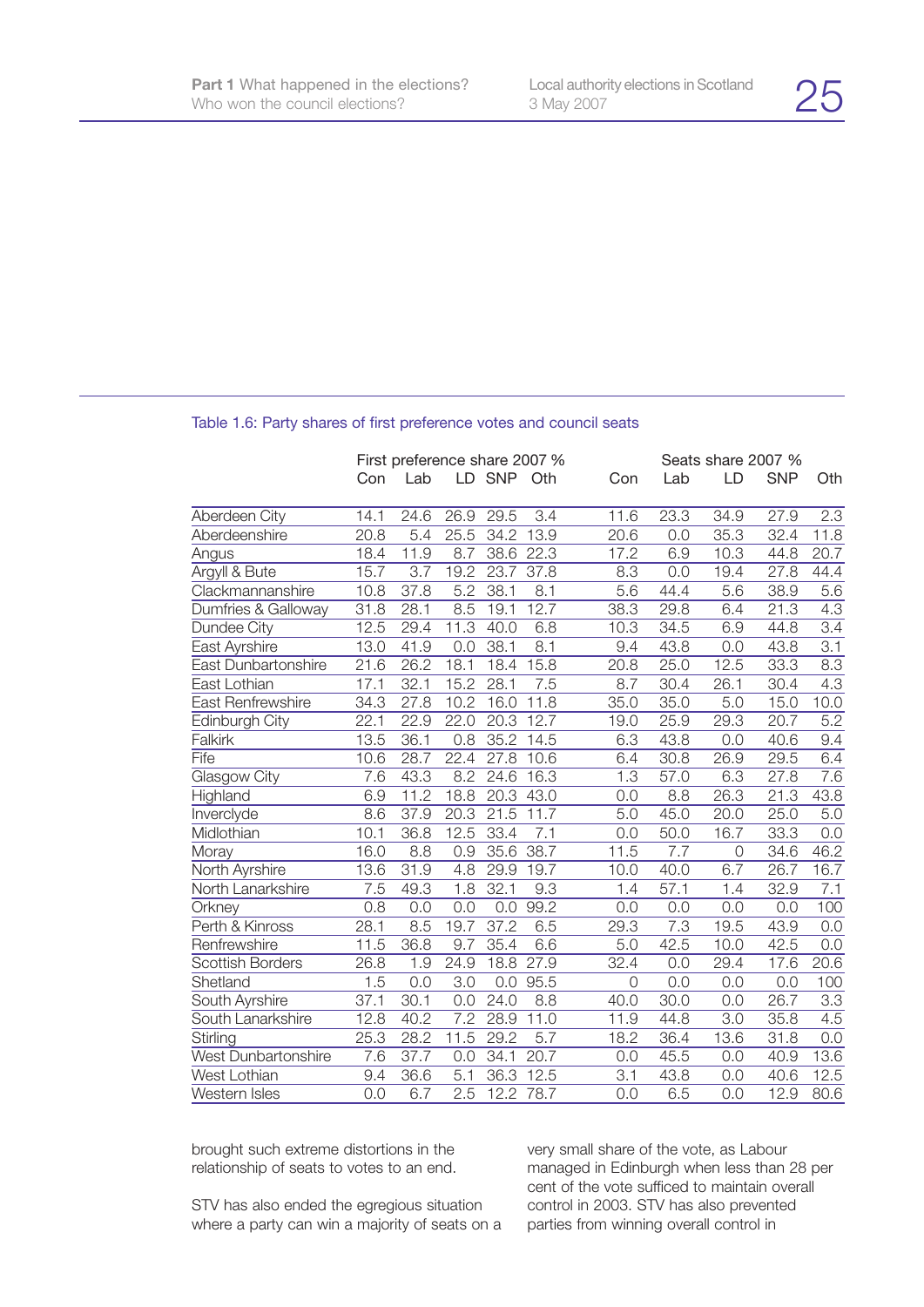authorities despite being outpolled by another party, as in Renfrewshire in 2003. More details of how STV has improved the representative quality of Scotland's council chambers are available in the Appendix, which gives the election results council by council.

In comparing electoral systems, it is important to be aware that first preferences are not equivalent to FPTP votes. STV means that voters contribute more information about their choices than is possible under other systems. Take, for instance, two voters whose first choice is Green. Mr A is hostile to Labour and chooses the Liberal Democrats and SNP as his next preferences, ranking Labour at the bottom. Ms B is basically a Labour supporter, but knows the Green candidate and gives her a first preference and then votes Labour second.

Looking only at first preferences means that one assumes that the 'votes' of these people express the same political choice. If there are a lot more people who think like Mr A, as opposed to Ms B, then an STV election result will reflect this fact. This is why sometimes candidates with more first preference support lost out during the count to candidates who were more able to gather support from people who had made their first choice for another candidate. FPTP would not recognise any of these different political opinions, which electors were able to choose to express under STV, unless people felt forced to abandon their true party and vote tactically.

Parties and candidates vary in the extent to which they attract transfers, and this affects their share of seats. In some cases, parties (notably the SNP) did not stand enough candidates to win a proportional number of seats – simply put, you can't win a seat if you don't put up a candidate. Also, the largest

party – particularly when the smaller parties represent very different alternative views – tends to enjoy something of a winner's bonus. This helped Labour in Glasgow, where voters for other parties – Conservatives, Liberal Democrats, Greens, Socialists and others – often would not support each other's candidates against Labour.

But the evidence for how well STV relates votes to seats is not just anecdotal – it can be demonstrated that the 2007 results were systematically not only more proportional than the 2003 FPTP results, but also achieved a very good relationship between seats and votes. One measure of how closely seats and votes are related is known as the 'DV score' (there is also a variant, DV-1, which excludes votes cast for the very smallest parties). The smaller the DV score, the closer the result in seats is to the votes cast by the electorate. The DV scores for the 2003 and 2007 local elections are given in the Table 1.7.

#### Table 1.7: The proportionality of the Scottish local elections in 2003 and 2007

|                     | 2003<br>FPTP | 2007<br><b>STV</b> | Change  |
|---------------------|--------------|--------------------|---------|
|                     | DV           | DV                 | DV      |
| Aberdeen City       | 19.5         | 7.9                | $-11.6$ |
| Aberdeenshire       | 14.3         | 9.8                | -4.5    |
| Angus               | 20.8         | 7.9                | $-11.9$ |
| Argyll & Bute       | 21.0         | 11.2               | $-9.8$  |
| Clackmannanshire    |              |                    |         |
|                     | 11.3         | 7.8                | $-3.5$  |
| Dumfries &          |              |                    |         |
| Galloway            | 10.8         | 10.4               | $-0.4$  |
| Dundee City         | 5.1          | 10.4               | $+5.3$  |
| East Ayrshire       | 22.7         | 7.5                | $-15.2$ |
| East                |              |                    |         |
| Dunbartonshire 23.7 |              | 15.0               | $-8.7$  |
| East Lothian        | 33.3         | 13.3               | $-20.0$ |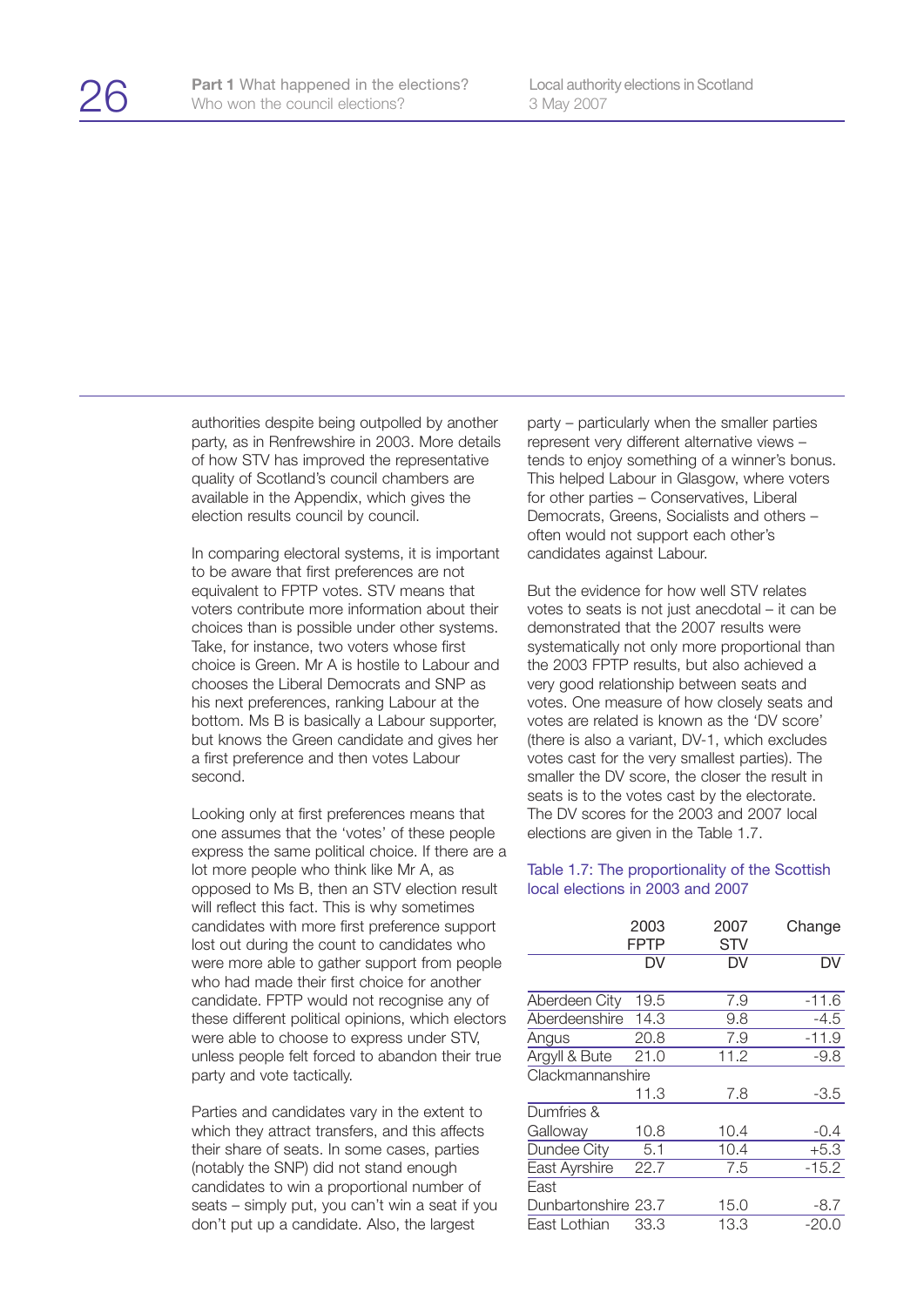#### East

| Renfrewshire         | 13.9 | 7.9  | $-6.0$  |
|----------------------|------|------|---------|
| Edinburgh City       | 24.3 | 10.6 | $-13.7$ |
| Falkirk              | 10.2 | 13.1 | $+2.9$  |
| Fife                 | 17.2 | 8.3  | $-8.9$  |
| Glasgow City         | 42.3 | 17.0 | $-25.3$ |
| Inverclyde           | 24.4 | 10.6 | $-13.8$ |
| Midlothian           | 43.4 | 17.3 | $-16.1$ |
| Moray                | 18.8 | 7.5  | $-11.3$ |
| North Ayrshire       | 27.2 | 9.9  | $-17.3$ |
| North                |      |      |         |
| Lanarkshire          | 24.6 | 8.6  | $-16.0$ |
| Perth & Kinross      | 4.2  | 7.9  | $+3.7$  |
| Renfrewshire         | 15.7 | 13.1 | $-2.6$  |
| Scottish Borders12.8 |      | 10.4 | $-2.4$  |
| South Ayrshire       | 21.8 | 5.6  | $-16.2$ |
| South                |      |      |         |
| Lanarkshire          | 30.3 | 11.5 | $-18.8$ |
| Stirling             | 36.1 | 12.9 | $-23.2$ |
| West                 |      |      |         |
| Dunbartonshire 30.5  |      | 17.1 | $-13.4$ |
| West Lothian         | 14.6 | 13.1 | $-1.5$  |
|                      |      |      |         |
| Median               | 20.9 | 10.4 |         |

Note: Results in Highland, Orkney, Shetland and Western Isles were not included because there were too many non-party and uncontested wards.

#### Figure 1.2: Number of councils with different degrees of proportionality in election results 2003 and 2007



#### Table 1.8: Proportionality of Scottish council results 2003 and 2007

| DV score  | 2003 FPTP | 2007 STV |
|-----------|-----------|----------|
| -4        |           | 2        |
| $4 - 8$   | 2         | 6        |
| $8 - 12$  | 3         | 11       |
| $12 - 16$ | 5         | 6        |
| $16 - 20$ | 3         | 3        |
| $20 - 24$ | 5         | Ω        |
| $24 - 28$ | 4         | ∩        |
| $28 - 32$ | 2         |          |
| $32 - 36$ |           |          |
| $36 - 40$ |           | ∩        |
| $40 - 44$ | 2         |          |
|           | 28        | 28       |

FPTP elections, as with Dundee in 2003, sometimes coincidentally give a proportional outcome in the manner of a stopped clock being right twice a day

The Scottish local government results suggest that even a relatively small-district form of STV is not only a considerably more representative system than FPTP, but also tends to produce more than just a reasonable concordance with voters' first preferences. Dunleavy, Margetts and Weir (*The Guide to Electoral Reform in Britain*, Democratic Audit, 1998) refer to 'the best European PR systems, which hit between 4–8% [sic]' DV scores. In 8 of the 28 comparable results Scottish STV hit this benchmark or was even closer to strict proportionality (Moray DV score 3.3). The median DV score was only 10.4, not too far outside Dunleavy et al.'s range of very proportional scores, and the highest scores around 17 (by comparison, the FPTP results in 2003 had a median of 20.9 and the highest scores around 43, and the scores in UK general elections often exceed 20). Far from being only contingently proportional, STV seems systematically to give a pretty close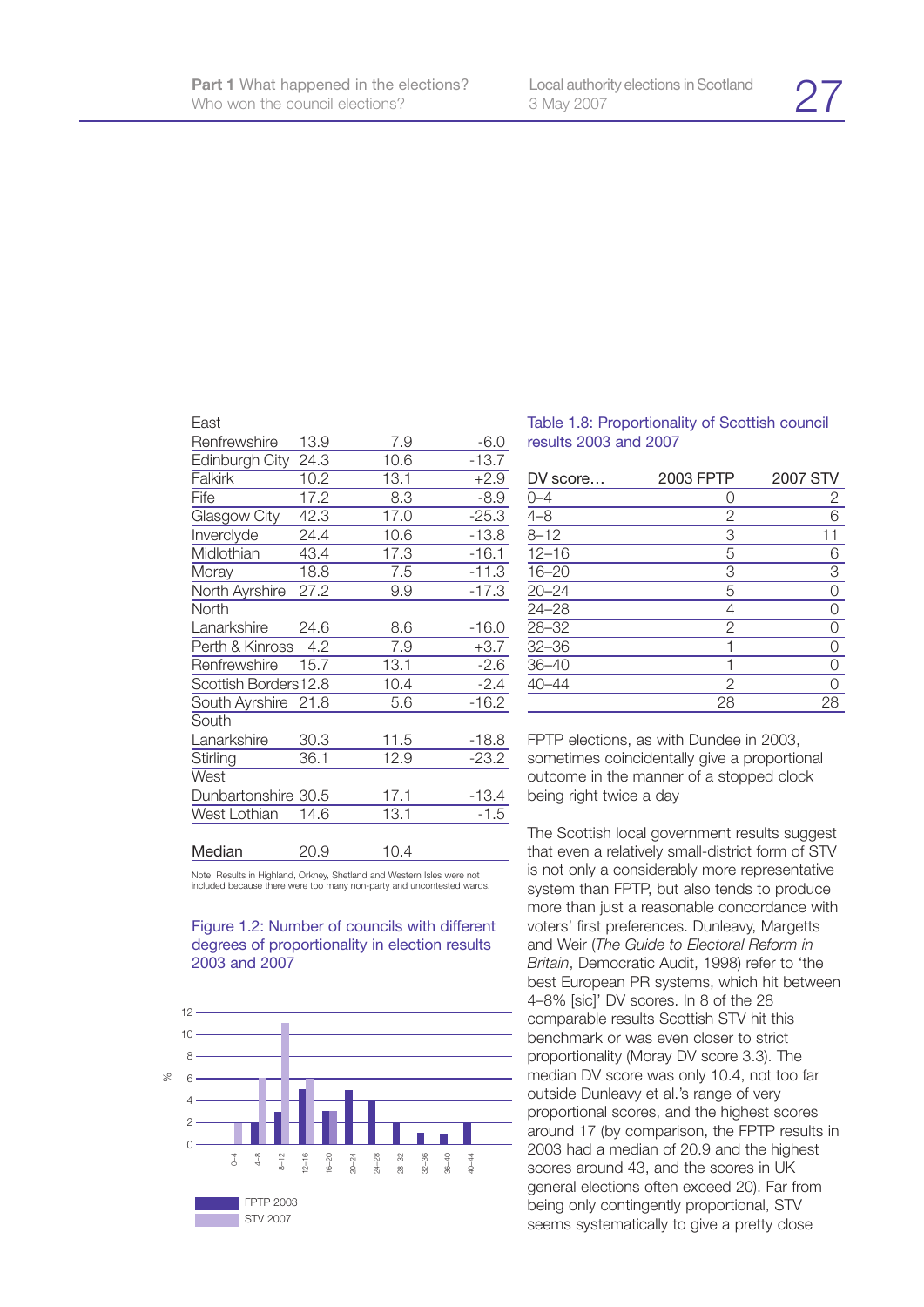relationship between party first preference votes and seats, even with small districts.

A limiting factor on proportionality is that STV involves voting in wards. Differences in the distribution of the vote, and turnout, can make a difference in any electoral system where voters are divided into districts, but much less so in STV than in FPTP. However, there are a couple of authorities where the way in which the wards were drawn up seems to have affected the proportionality of the overall result. The SNP in East Dunbartonshire had around 20 per cent in each ward – enough for one seat per ward with transfers in three-member wards, but if there had been four-member wards there was only enough support for a single SNP seat in each of those. The report deals in more detail with the issue of ward size in Chapter 9 below.

## **Conclusion**

The 2007 local authority elections in Scotland produced a large increase in the number of councils under no overall control. There were no councils where a party won a majority of the first preference vote (and few where anyone came close) and this was reflected in the election results as it had not been before. In two councils, North Lanarkshire and Glasgow, Labour polled strongly enough (over 43 per cent) to win overall majorities in these important authorities, something no other party managed despite 2007 being a low ebb of Labour support.

To some extent the results were a consequence of the continuing decline in Labour's share of the vote since the party's high water mark in 1995, but the change in system did cause a sudden and no doubt painful correction in many areas in which Labour had previously been over-represented.

The STV results were proportional to the votes cast in Scotland's councils to a considerable degree. The Scottish local elections are evidence that, even with relatively small (threeor four-member) wards, STV produces results that are an accurate reflection of the way people have voted.

The Appendix gives the detailed picture of how STV has worked in each local authority.  $\blacksquare$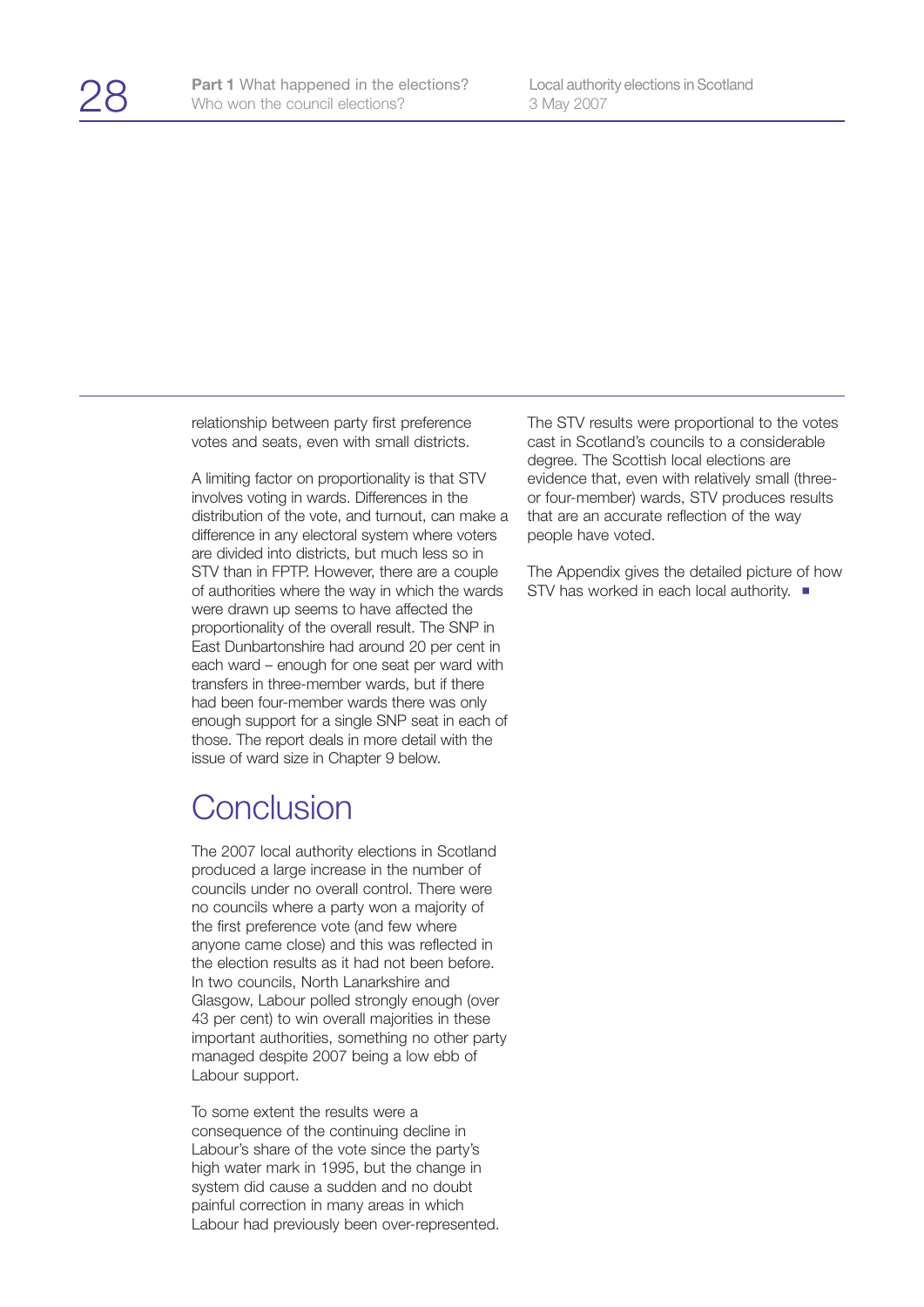#### **Part 1** What happened in the elections?

## Chapter 2: The political parties and the local elections

Most local authorities in Scotland are structured on a party political basis – they are administered by parties or alliances of parties, most councillors owe allegiance to one or other party, and most votes are cast for candidates nominated by political parties. There are only three councils out of 32 in which party politics is not a significant factor, namely Orkney, Shetland and Western Isles.

Voters usually line up in a broadly similar way to the choices they make in other elections – particularly as in the last three sets of elections Scottish Parliament and local government voting has taken place at the same time. In 2007, as before, most parties ran an integrated campaign covering both the Scottish Parliament and local government elections. However, the range of choice of candidates on offer at the three levels of election (constituency, region and ward) is often different, which is reflected in different results.

Choice was usually most constrained at the constituency level, where minor parties tended not to stand, compared to a wide (but often ineffective) choice of regional lists and an intermediate (but perhaps more meaningful) amount for local elections.

Some voters also cast local election ballots on the basis of personal loyalty to one or more candidates, or on local issues to do with the performance of the council.

This chapter gives some information about the performance of the four major parties, some minor parties and Independents in the Scottish local elections.

## The Scottish Conservative and Unionist Party

#### **Candidates**

The new electoral system marked an important change in Conservative electoral strategy. The party stood candidates in every ward in mainland Scotland except one, the Fortissat ward of North Lanarkshire. In many areas this was a new development and a significant increase in voter choice. The Conservatives were the party that saw the biggest expansion in its reach in 2007.

There were broadly two types of area in which there had not previously been much Conservative activity in local elections. In some, such as Highland, the party has not put forward candidates much because Independents have dominated. In mainland rural areas the rise of the Conservatives and decline of old-style Independents has been taking place for years – for instance Dumfries & Galloway council has seen Conservatives entirely replacing Independents since 1995. The Conservatives have still, for the most part, kept out of elections for the three Island authorities. While the change in electoral system may have accelerated the pattern in some councils such as Moray and Highland, it is part of a long-term trend.

In other areas, the Conservatives were too weak in terms of organisation to find more than a few candidates, and generally also weak in electoral support, and did not run many candidates. Examples of this pattern include Falkirk, Inverclyde and West Dunbartonshire. There were also areas of large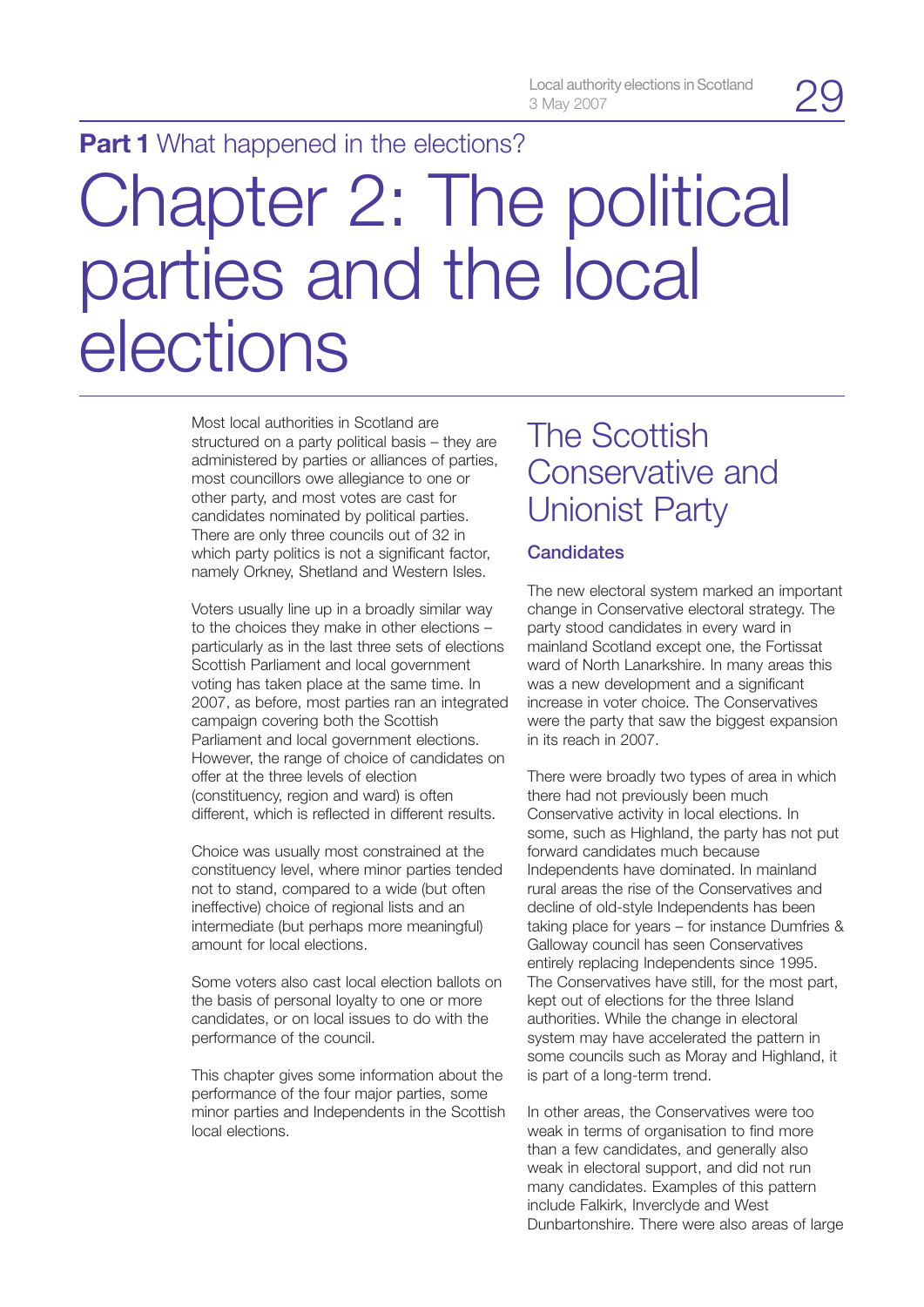authorities such as Fife and Glasgow where Conservatives dared not tread. STV allowed the party to achieve complete coverage in such authorities, often with fewer candidates to find, and those candidates had more chance of electoral victory.

#### Results: votes

Across Scotland, the STV elections saw a small Conservative advance in votes (comparing first preferences in 2007 to votes in 2003). The 2007 elections, nationally, left the Conservative

#### Table 2.1: Conservative candidates in 2003 and 2007

|                     | Council<br>seats | 2003<br>candidates | 2003 %<br>coverage | 2007<br>candidates | 2007 %<br>coverage |
|---------------------|------------------|--------------------|--------------------|--------------------|--------------------|
| Aberdeen City       | 43               | 42                 | 98                 | $\overline{14}$    | 100                |
| Aberdeenshire       | 68               | 46                 | 68                 | $\overline{21}$    | 100                |
| Angus               | 29               | 12                 | 41                 | 8                  | 100                |
| Argyll & Bute       | $\overline{36}$  | 19                 | $\overline{53}$    | $\overline{12}$    | 100                |
| Clackmannanshire    | 18               | $\overline{4}$     | 22                 | 5                  | 100                |
| Dumfries & Galloway | 47               | $\overline{47}$    | 100                | 24                 | 100                |
| Dundee City         | 29               | 24                 | 83                 | 10                 | 100                |
| East Ayrshire       | $\overline{32}$  | $\overline{32}$    | 100                | 9                  | 100                |
| East Dunbartonshire | $\overline{24}$  | 24                 | 100                | $\overline{8}$     | 100                |
| East Lothian        | $\overline{23}$  | $\overline{23}$    | 100                | $\overline{8}$     | 100                |
| East Renfrewshire   | 20               | 20                 | 100                | $\overline{11}$    | 100                |
| Edinburgh City      | $\overline{58}$  | $\overline{58}$    | 100                | $\overline{20}$    | 100                |
| Falkirk             | $\overline{32}$  | 8                  | 25                 | $\overline{9}$     | 100                |
| Fife                | 78               | 48                 | 62                 | 23                 | 100                |
| Glasgow City        | 79               | 54                 | 68                 | $\overline{21}$    | 100                |
| Highland            | 80               | $\overline{4}$     | $\overline{5}$     | $\overline{22}$    | 100                |
| Inverclyde          | $\overline{20}$  | $\overline{11}$    | $\overline{55}$    | 6                  | 100                |
| Midlothian          | $\overline{18}$  | $\overline{18}$    | 100                | $\overline{6}$     | 100                |
| Moray               | $\overline{26}$  | $\overline{4}$     | $\overline{15}$    | $\overline{8}$     | 100                |
| North Ayrshire      | 30               | 29                 | 97                 | 10                 | 100                |
| North Lanarkshire   | 70               | 25                 | 36                 | 19                 | 96                 |
| Orkney              | $\overline{21}$  | $\overline{O}$     | $\overline{O}$     | 1                  | $\overline{19}$    |
| Perth & Kinross     | $\overline{41}$  | 41                 | 100                | $\overline{15}$    | 100                |
| Renfrewshire        | $\overline{40}$  | 26                 | $\overline{65}$    | $\overline{11}$    | 100                |
| Scottish Borders    | $\overline{34}$  | 34                 | 100                | $\overline{14}$    | 100                |
| Shetland            | $\overline{22}$  | $\overline{0}$     | $\overline{0}$     | 1                  | $\overline{18}$    |
| South Ayrshire      | 30               | 30                 | 100                | 15                 | 100                |
| South Lanarkshire   | 67               | 62                 | 93                 | 21                 | 100                |
| Stirling            | $\overline{22}$  | 22                 | 100                | $\overline{11}$    | 100                |
| West Dunbartonshire | $\overline{22}$  | $\overline{4}$     | $\overline{18}$    | $\overline{6}$     | 100                |
| West Lothian        | $\overline{32}$  | $\overline{27}$    | 84                 | 10                 | 100                |
| Western Isles       | $\overline{31}$  | $\overline{0}$     | $\overline{0}$     | $\overline{0}$     | $\overline{0}$     |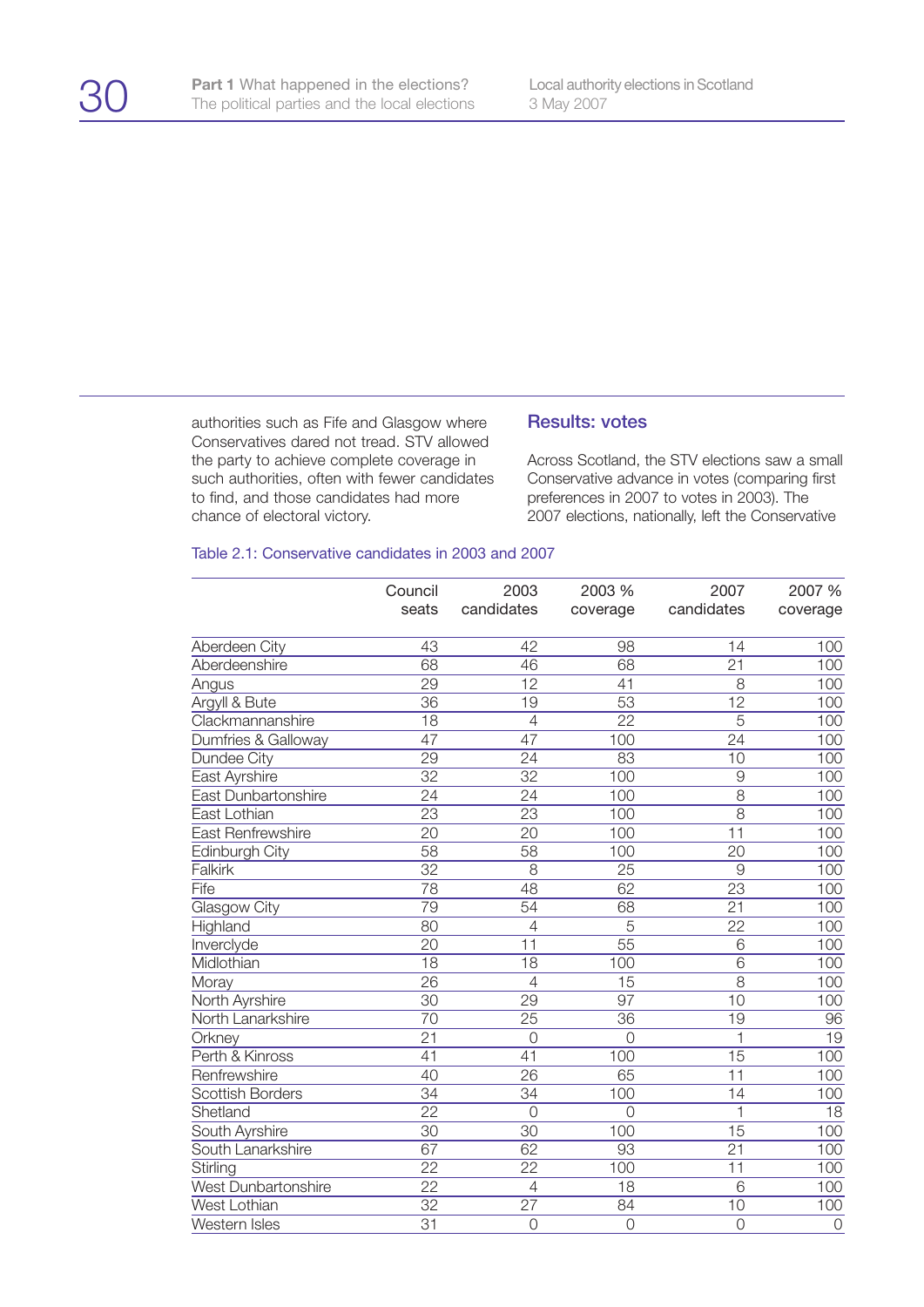vote more or less where it was, but there were local variations. The biggest advances were usually in areas where there had been a large increase in the number of candidates – local election shares of the vote are determined by the parties' supply of candidates as well as the voters' demand for them.

#### Table 2.2: Best Conservative change in % vote share 2003–2007

|                      | 2003 | 2007 | Change  |
|----------------------|------|------|---------|
| Moray                | 4.3  | 15.9 | $+11.6$ |
| <b>Falkirk</b>       | 7.0  | 13.5 | $+6.5$  |
| Angus                | 12.3 | 18.4 | $+5.8$  |
| Highland             | 1.2  | 6.9  | $+5.7$  |
| Clackmannanshire 5.8 |      | 10.8 | $+5.0$  |

In Moray and Angus, the increase in the Conservative vote since 2003 reflected the availability of more candidates in areas where Conservative potential was already apparent. In other areas, such as Clackmannanshire and Falkirk, it represented a foothold in areas where the party has not been a factor before – in those two authorities there had previously been a Labour–SNP contest that offered little to the Conservative-inclined.

However, the Conservatives saw a decline in some areas where they had previously been part of a two-party system, notably in North and South Ayrshire.

#### Table 2.3: Worst Conservative change in % vote share 2003–2007

|                | 2003 | 2007 | Change |
|----------------|------|------|--------|
| East Lothian   | 23.1 | 17.1 | $-6.0$ |
| North Ayrshire | 19.1 | 13.6 | $-5.5$ |
| South Ayrshire | 41.5 | 37.1 | $-4.4$ |
| Dundee City    | 14.9 | 12.5 | $-2.4$ |
| Edinburgh City | 24.5 | 22.1 | $-2.4$ |
| Stirling       | 27 7 | 25.3 | -24    |

In councils where there has been a longestablished pattern of multi-party competition, such as Aberdeen, Edinburgh and Stirling, there was little change in the Conservative share since 2003 (or previous elections). Taking the long view since 1995, the biggest Conservative increases in vote share were in several rural councils where Independent representation has been gradually displaced by party politics, such as Dumfries & Galloway (+21.6), Moray (+13.7), Scottish Borders (+12.0) and Aberdeenshire (+10.0).

#### Results: seats

In terms of seats, the Conservatives were somewhat ahead of where they were in 2003, with a net gain of 20 seats from the FPTP results and nine compared to the STV model results.

#### Table 2.4: Best Conservative change in seats (comparing FPTP) 2003–2007

|                     | 2003 | 2007 | Change |
|---------------------|------|------|--------|
| Dumfries &          |      |      |        |
| Galloway            |      | 18   |        |
| South Lanarkshire 2 |      |      |        |
| Fife                |      |      |        |
| Angus               |      |      |        |

#### Table 2.5: Best Conservative change in seats (comparing model STV) 2003–2007

|                     | 2003 | 2007 | Change |
|---------------------|------|------|--------|
| Dumfries &          |      |      |        |
| Galloway            | 14   | 18   |        |
| South Lanarkshire 4 |      | Χ    |        |
| East Ayrshire       |      |      |        |
| Moray               |      |      |        |

South Lanarkshire and Dumfries & Galloway were the leading success stories under either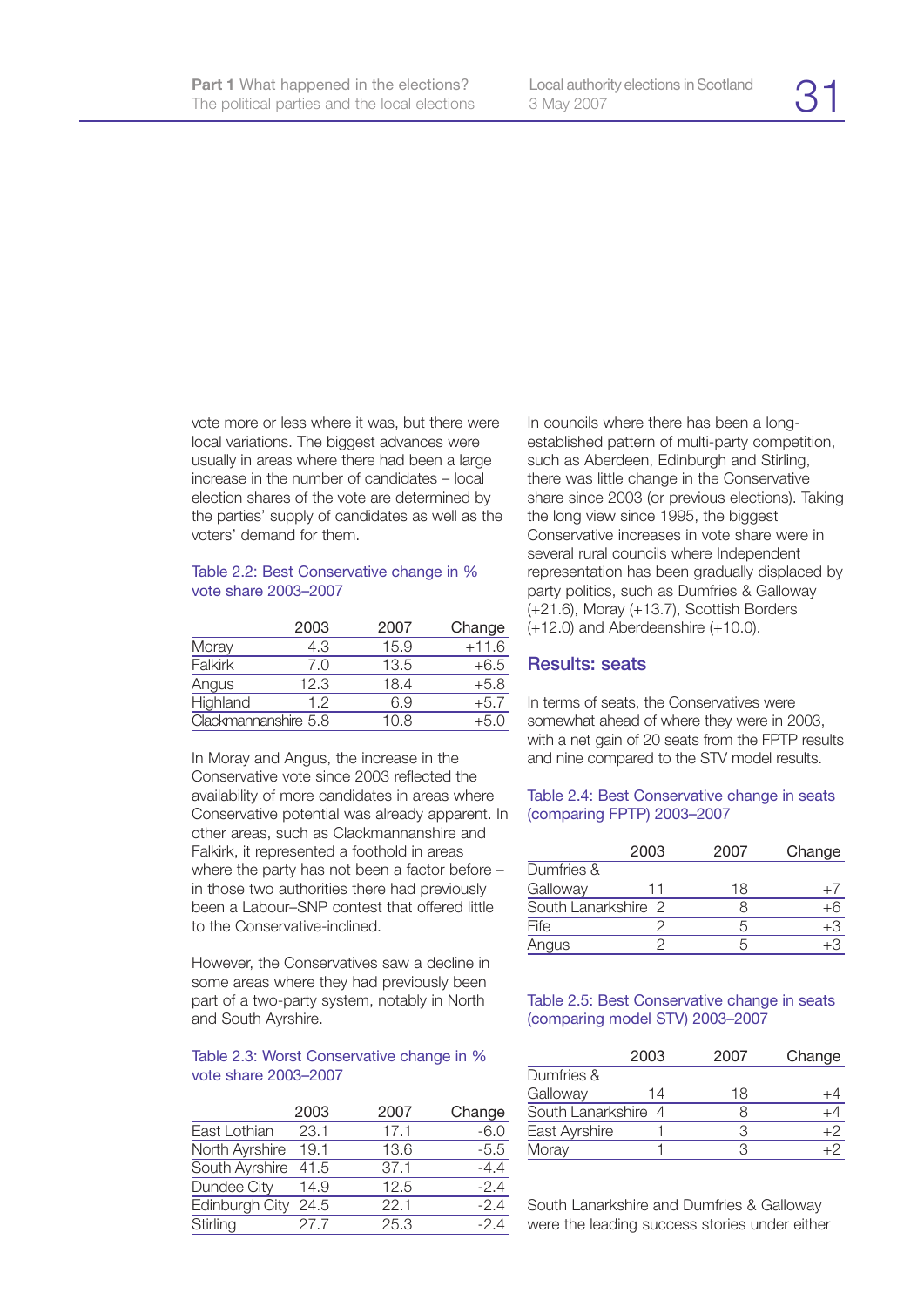measure, with gains of four seats in each council on the 2003 STV model results and six and seven seats compared to FPTP.

#### Table 2.6: Worst Conservative change in seats (comparing FPTP) 2003–2007

|                       | 2003 | 2007 | Change |
|-----------------------|------|------|--------|
| Stirling              | 10   |      |        |
| South Ayrshire        | 15   | 12   | $-3$   |
| Dundee City           |      |      | -2     |
| East Lothian          |      |      | -2     |
| <b>Edinburgh City</b> | 13   |      |        |

Table 2.7: Worst Conservative change in seats (comparing model STV) 2003–2007

|                | 2003 | 2007 | Change |
|----------------|------|------|--------|
| Edinburgh City |      | 11   |        |
| Argyll & Bute  |      |      |        |
| East Lothian   |      |      |        |

Edinburgh and East Lothian each saw the Conservative position slipping back most significantly when compared with the 2003 STV model results. Gains in some councils, such as Fife and South Lanarkshire, were mostly because the new system gave fairer representation to Conservative voters, while in others, such as Dundee, South Ayrshire and most spectacularly Stirling, Conservative losses were because they had previously been overrepresented.

As well as showing the flag, STV allowed the Conservatives to gain representation in some areas which have been almost entirely barren. Even under STV, the Conservative Party's support is too low to hold out much hope of winning a council seat in many areas of urban central Scotland, but it does present possibilities that were lacking before. A minority Conservative vote has always existed in Scotland's industrial heartland, providing a base of support, and the campaigning efforts of Conservative candidates, and sometimes the mistakes of other parties in nominating too few candidates, can allow victories in even the most unlikely sounding areas. The idea of the Tories having a representative for Motherwell South & Ravenscraig on North Lanarkshire council, for instance, is unfamiliar. In both North Lanarkshire and Inverclyde they won seats on councils which had no Conservative representation in 2003. The Conservatives also made something of a breakthrough in South Lanarkshire by returning a group of eight councillors compared to two in 2003, making up a significant group on the council which has successfully used its position to become part of the administration.

The Conservatives, like other parties, lost out in areas where they had previously relied on small areas of strong support to return knots of councillors. The Conservatives in Stirling had been dependent on rural wards, and in Dundee Broughty Ferry had provided a core of support that was enough to return several councillors. In each case they had to cede seats to other parties, but did not manage to expand their appeal into the rest of each authority. One of the consequences of STV is that each party is taken out of its previous comfort zones in searching out support. The Conservatives need to look at the 2007 experience in order to develop means of doing so.

#### Results: transfers

The Conservatives were consistently weak in picking up transfers from supporters of other parties (although they did rather better when votes were redistributed from small-c conservative independents). Labour and SNP voters in particular shunned Conservatives with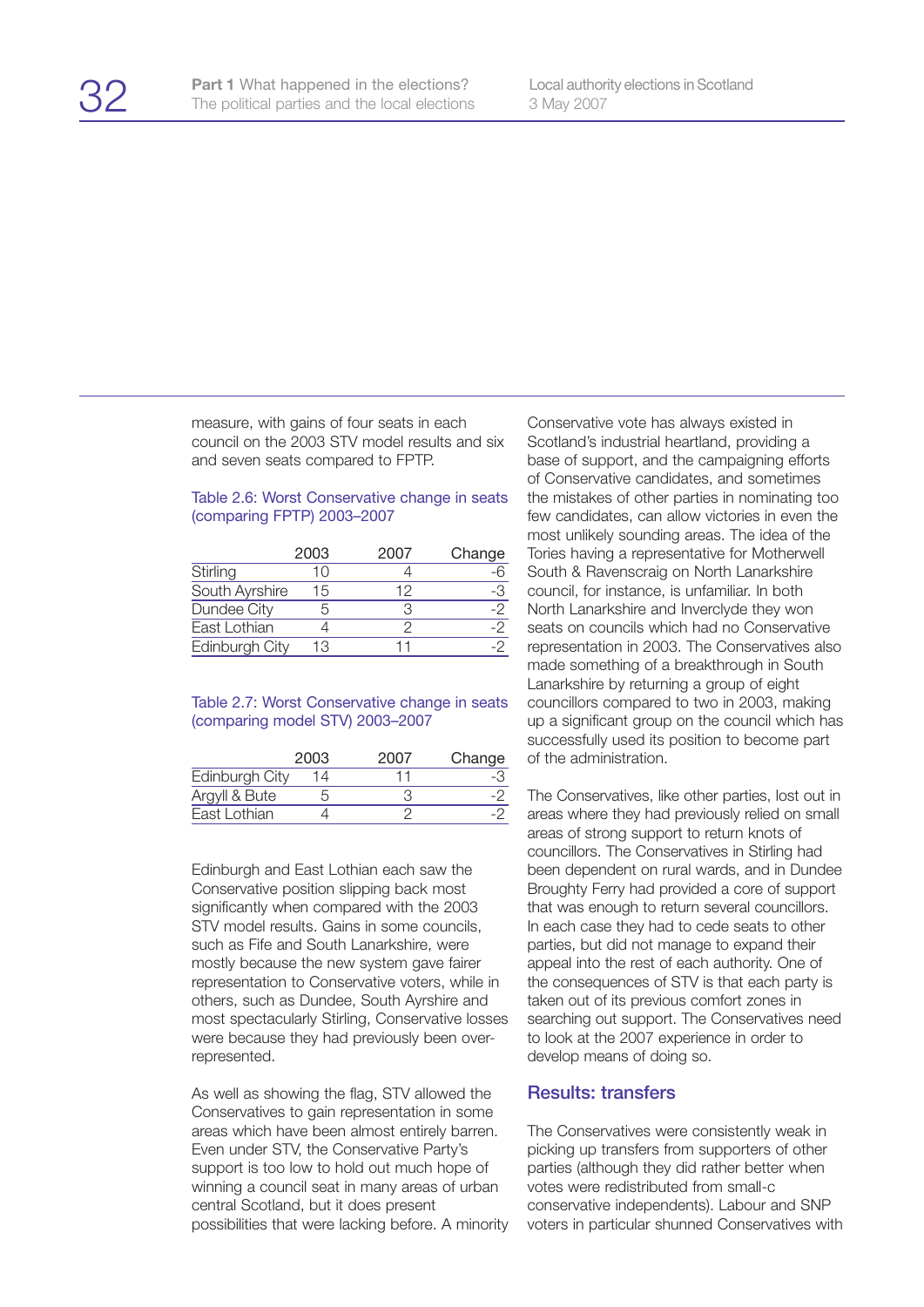their lower preferences; it was rare for more than 7 per cent of transferred votes from these sources to end up with the Conservative candidate, but not uncommon for less than 3 per cent to do so (when there was still a reasonable number of parties left in the count). An interesting phenomenon with Conservatives receiving transfers was that they received more in areas where the Conservative first preference vote was relatively high. This may be an indication that the Conservative inclinations of an area feed through to lower preferences cast by supporters of other parties, or perhaps personal support for Conservative incumbents. It was striking that, for instance, the Conservatives picked up a reasonable share of Green and even Solidarity transfers in middle-class wards such as The Ferry in Dundee, and Colinton & Pentland Hills in Edinburgh.

The results of the Conservatives not being favoured for transfers was that the party's candidates sometimes found themselves overhauled during the later stages of the count. Twenty-six Conservatives who looked as if they were in a winning position on the first stage of the count were overtaken by other candidates through transfers, while only two Conservatives managed to overtake someone else. If the Conservatives could overcome these negative views, the party would be much better placed to win STV elections. As it is, the party needs to get much closer to winning a whole quota (a quota is the share of the vote necessary to ensure a candidate's election and is equivalent to 25 per cent in three-member wards and 20 per cent in four-member wards) in order to elect a candidate than the other main parties.

#### Results: councils

The Conservatives control no local authorities outright, and lost control of South Ayrshire,

over which they exercised a tenuous grip for parts of the 2003–7 council term. However, Conservative councillors lead administrations in South Ayrshire as a minority, and Dumfries & Galloway in a coalition, and there are six more authorities in which the party is a junior partner in a coalition, in two of them (East Dunbartonshire and South Lanarkshire) in the unfamiliar role of working with Labour. In several other authorities, Conservative councillors have influence, either through informal support for another party's administration or through the day-to-day negotiations that take place with minority government.

## The Scottish Labour Party

#### **Candidates**

Labour nominated 920 candidates in 2003, with complete slates of candidates in 15 out of the 32 authorities. The party left only two councils, Orkney and Shetland, with no candidates at all.

In 2007 Labour put up 520 candidates. However, this covered a greater proportion of the Scottish electorate than in 2003. Twenty-two councils had complete slates, and the policy of not contesting elections in Orkney and Shetland continued. Other councils in which a majority of wards had no Labour candidate included Scottish Borders and Argyll & Bute. In all, only 50 out of 353 wards had no Labour candidate.

Labour was the party that had to deal most often with the issues involved with fielding multiple candidates in a ward. Just under half of all the incidences of multiple candidates involved Labour.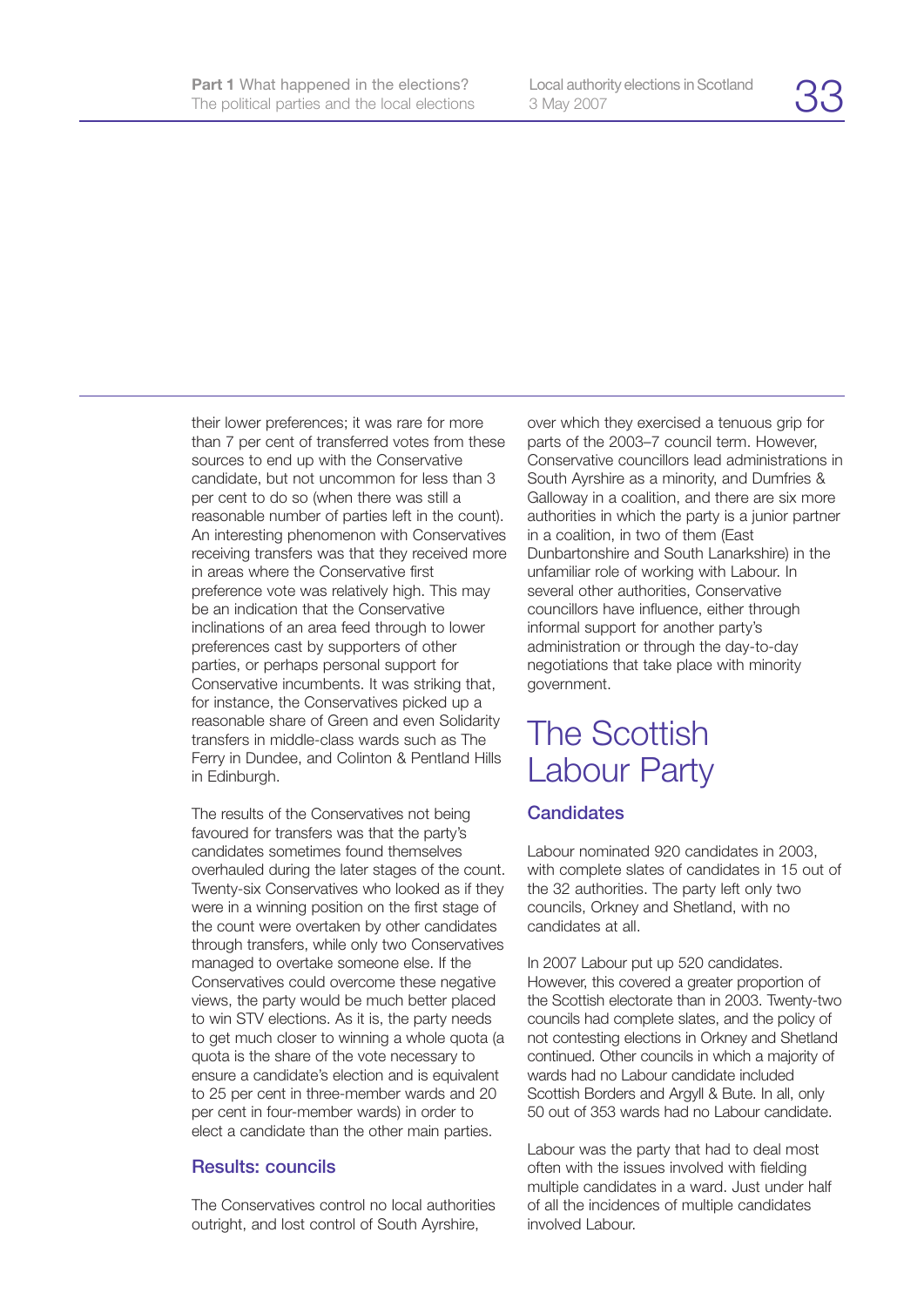#### Results: votes

The 2007 elections were painful for Labour. Labour's vote was down across nearly all of Scotland. Labour's worst results, in terms of losing votes compared to 2003, came in a group of authorities in the west of Scotland, with North Ayrshire showing the largest drop (12.3 per cent) and several other authorities also contributing big drops (West Dunbartonshire, East Ayrshire, South Lanarkshire).

#### Table 2.8: Worst Labour change in % vote share 2003–2007

|                     | 2003 | 2007 | Change  |
|---------------------|------|------|---------|
| North Ayrshire      | 44.0 | 31.9 | $-12.1$ |
| Western Isles       | 16.0 | 6 7  | $-9.3$  |
| West                |      |      |         |
| Dunbartonshire 46.8 |      | 37.7 | $-9.1$  |
| East Lothian        | 40.6 | 32.1 | $-8.5$  |
| Stirling            | 36.2 | 28.2 | $-8.0$  |

Ironically, two of Labour's best results (Inverclyde and Renfrewshire) were in the same general area. East Lothian and Stirling also saw big drops in the Labour vote. These results reflected local issues (particularly in East Lothian and Inverclyde) and changes in the pattern of party competition (Stirling and South Lanarkshire may fall into this pattern, and Labour's good result in Dumfries & Galloway was at the expense of the declining Independents).

#### Table 2.9: Best Labour change in % vote share 2003–2007

|                      | 2003 | 2007 | Change |
|----------------------|------|------|--------|
| Inverclyde           | 31.3 | 37.9 | $+6.6$ |
| Dumfries &           |      |      |        |
| Galloway             | 24.1 | 28.1 | $+4.5$ |
| Aberdeenshire        | 3.3  | 5.4  | $+2.1$ |
| Scottish Borders 1.4 |      | 1.9  | $+0.4$ |
| Aberdeen City 24.2   |      | 24.6 | $+0.2$ |
|                      |      |      |        |

#### Results: seats

Labour had enjoyed over-representation in many Scottish councils for decades and had to undergo a large downsizing in one election. The damage was compounded by the adverse national climate in 2007, and by the willingness of other parties to cooperate and form administrations that exclude the Labour Party. Labour suffered severe losses of seats in the two big cities and the Lanarkshire conurbation, where the party had dominated.

#### Table 2.10: Worst Labour change in seats (comparing FPTP) 2003–2007

|                      | 2003 | 2007 | Change |
|----------------------|------|------|--------|
| Glasgow City         |      | 45   | $-26$  |
| South Lanarkshire 51 |      | 30   | $-21$  |
| Edinburgh City       | 30   | 15   | $-15$  |
| North Lanarkshire 54 |      | 40   | -14    |
| Fife                 | 36   | クム   | $-12$  |

Even comparing the 2007 result with what would have happened in 2003 had STV been in use then, Labour still shed seats in Lanarkshire and a number of other urban authorities. It is worth noting that Glasgow, where Labour lost the most seats compared to the FPTP picture in 2003, was not among the worst results once the effect of electoral system change is accounted for.

#### Table 2.11: Worst Labour change in seats (comparing model STV) 2003–2007

|                       | 2003 | 2007 | Change |
|-----------------------|------|------|--------|
| South Lanarkshire 37  |      | 30   |        |
| North Lanarkshire 45  |      | 40   | -5     |
| <b>Edinburgh City</b> | 20   | 15   | $-5$   |
| East Ayrshire         | 18   | 14   |        |
| Fife                  | 28   | 24   |        |
| North Ayrshire        | 16   | 12   |        |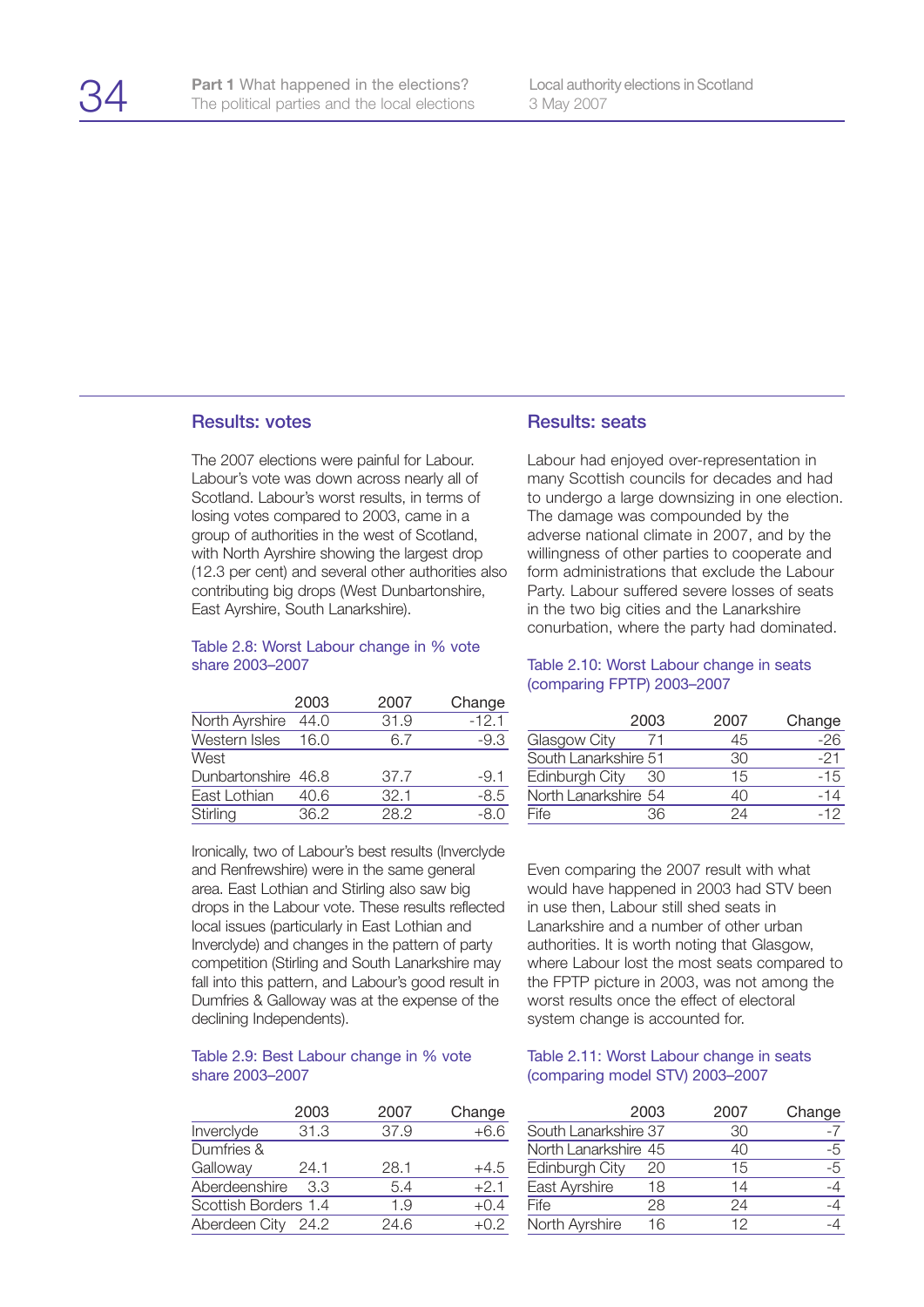Even in 2007 there were some local successes for Labour. Labour managed to gain some ground in Inverclyde, where the Liberal Democrats collapsed, and held steady in some other councils. In Dumfries & Galloway Labour continued its slow advance.

#### Table 2.12: Best Labour change in seats (comparing FPTP) 2003–2007

|             | 2003  | 2007 | Change |
|-------------|-------|------|--------|
| Inverclyde  |       |      | +3     |
| Angus       |       |      |        |
| Dumfries &  |       |      |        |
| Galloway    | 14    | 14   |        |
| Dundee City | 1 ( ) | 10   |        |
| Falkirk     | 1Δ    | 1 Д  |        |

#### Table 2.13: Best Labour change in seats (comparing model STV) 2003–2007

|              | 2003 | 2007 | Change |
|--------------|------|------|--------|
| Inverclyde   |      |      |        |
| Dumfries &   |      |      |        |
| Galloway     | 13   | 14   | $+1$   |
| Renfrewshire | 16   |      |        |

At ward level, the party now has a councillor in Newton Mearns South, an affluent ward in East Renfrewshire, and in East Sutherland &

Edderton in Highland. The party now has footholds in the sorts of area where it never had a chance before, and future STV elections may see Labour expanding further into new areas.

#### Results: transfers

Labour could generally rely on electing a candidate with more than 0.67 of a quota in a ward. When votes were transferred from one Labour candidate to another during a count, either because of a surplus or a candidate being eliminated from the poll, there was quite a high degree of solidarity in the Labour vote. Between 60 and 80 per cent of Labour votes transferred to the Labour running mate, a finding that should cause some satisfaction to Labour's campaign managers. The extent of leakage and the direction of transferred votes are fertile directions for future electoral research.

Labour lost rather more than it gained when one considers the cases where candidates overtook other candidates during the count to win a seat. There were eight cases where a Labour candidate managed this, but 25 when transferred votes worked against Labour. This was partly a function of the anti-Labour political climate of 2007, when the party was the incumbent at Westminster, Holyrood and very often the civic centre as well. This may be different in the next set of local elections and

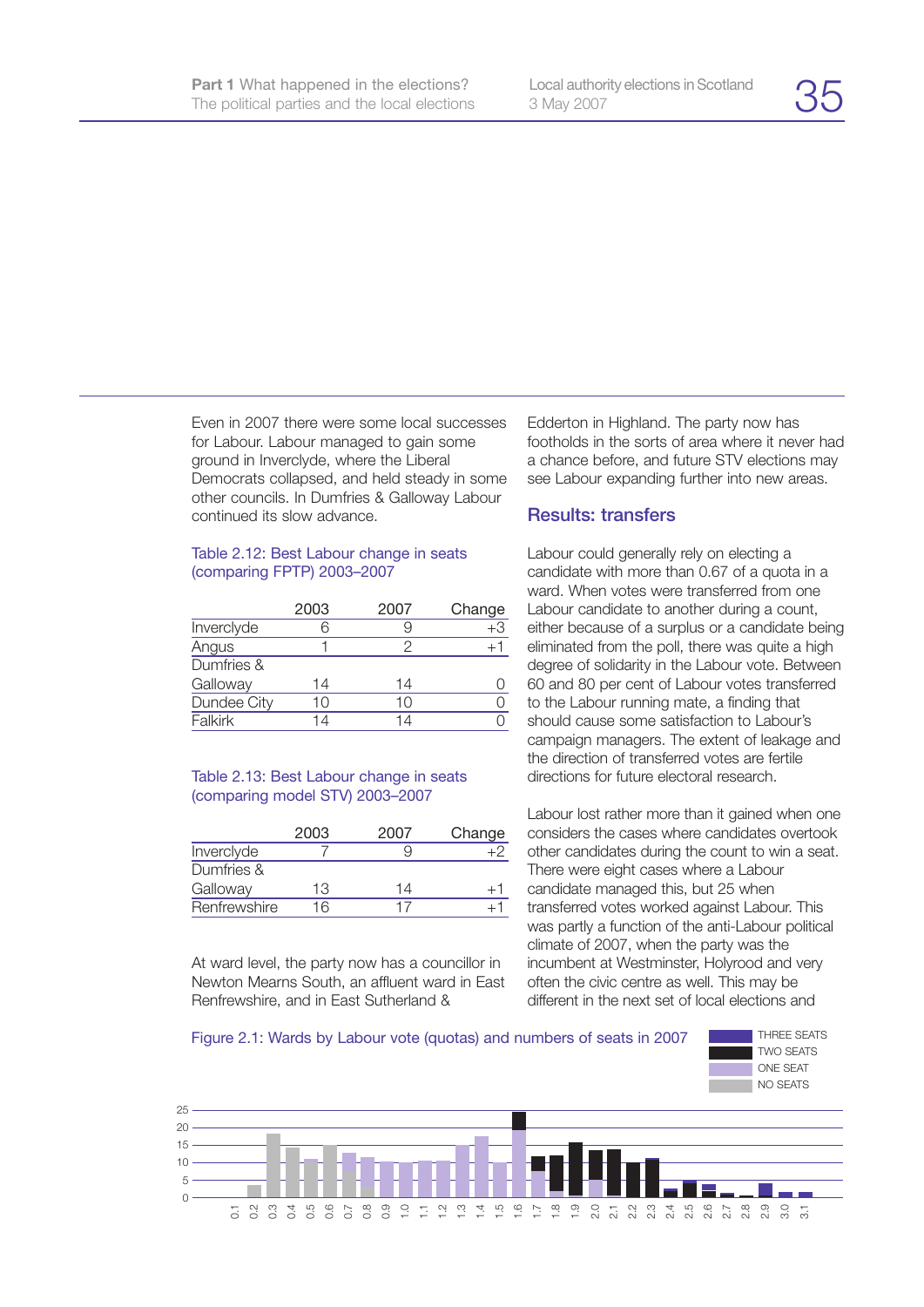Labour might well be in a better position to attract transfers. In elections in which Labour is doing well, like the 1997 Westminster election or the 1995 local government elections, transfers would probably swing strongly towards Labour.

#### Results: councils

Labour retained control of two councils, Glasgow and North Lanarkshire, which are the only councils over which any party has majority control. Labour also has exactly half the seats in Midlothian. However, compared to the 2003 notional results under STV, Labour did lose control of East Ayrshire, Midlothian, North Ayrshire, South Lanarkshire and West Dunbartonshire. In addition, Labour lost Clackmannanshire, East Lothian, Edinburgh, Renfrewshire, Stirling and West Lothian which the party had won under FPTP in 2003.

However, having suffered these results in 2007 Labour remains a strong force on many local authorities in Scotland, with majority control in two powerful councils, and in four years' time may well be in a position to move forward again. The party could reasonably hope to recover the five councils it might have won under STV in 2003, and also to develop strategies to broaden its appeal in other areas and run councils based on mass support from local electors rather than a trick of the FPTP electoral system.

Labour remains the party with the largest number of council leaders: 12 councils are led by Labour in a range of different types of administration, including majority, minority and coalition with a range of partners. In two councils Labour governs in coalition with its great UK rivals, the Conservatives; in one, East Renfrewshire, there is an agreement with its main rival in Scotland, the SNP.

## The Scottish Liberal **Democrats**

The Liberal Democrats' pattern of putting up candidates was patchier than that of the other parties. While they had complete coverage in areas of relative strength and the largest local authorities like Edinburgh and Glasgow, there was often incomplete coverage in other areas. In four local authorities (East Ayrshire, Orkney, South Ayrshire and West Dunbartonshire) the party ran no candidates at all.

#### Results: votes

The Liberal Democrats, as in the Scottish Parliament election, had a disappointing overall result although there were some local causes for celebration. The party managed to squeeze into contention in several councils in which it had previously struggled to make an impact, such as North Ayrshire and South Lanarkshire. It also managed to attract extra support in some areas such as Highland and Argyll & Bute, in which Liberal Democrat voting is well established at Westminster and Scottish Parliament level but has hitherto not trickled down to local election voting.

#### Table 2.14: Best Liberal Democrat change in % vote share 2003–2007

|                       | 2003 | 2007 | Change  |
|-----------------------|------|------|---------|
| Highland              | 6.1  | 18.8 | $+12.7$ |
| Argyll & Bute         | 14.7 | 19.2 | $+4.5$  |
| North Ayrshire        | 0.4  | 4.8  | $+4.4$  |
| Clackmannanshire 2.0  |      | 5.2  | $+3.2$  |
| South Lanarkshire 4.6 |      | 72   | $+2.6$  |

However, the party also suffered some severe defeats, particularly in the two areas in which it had previously run the council,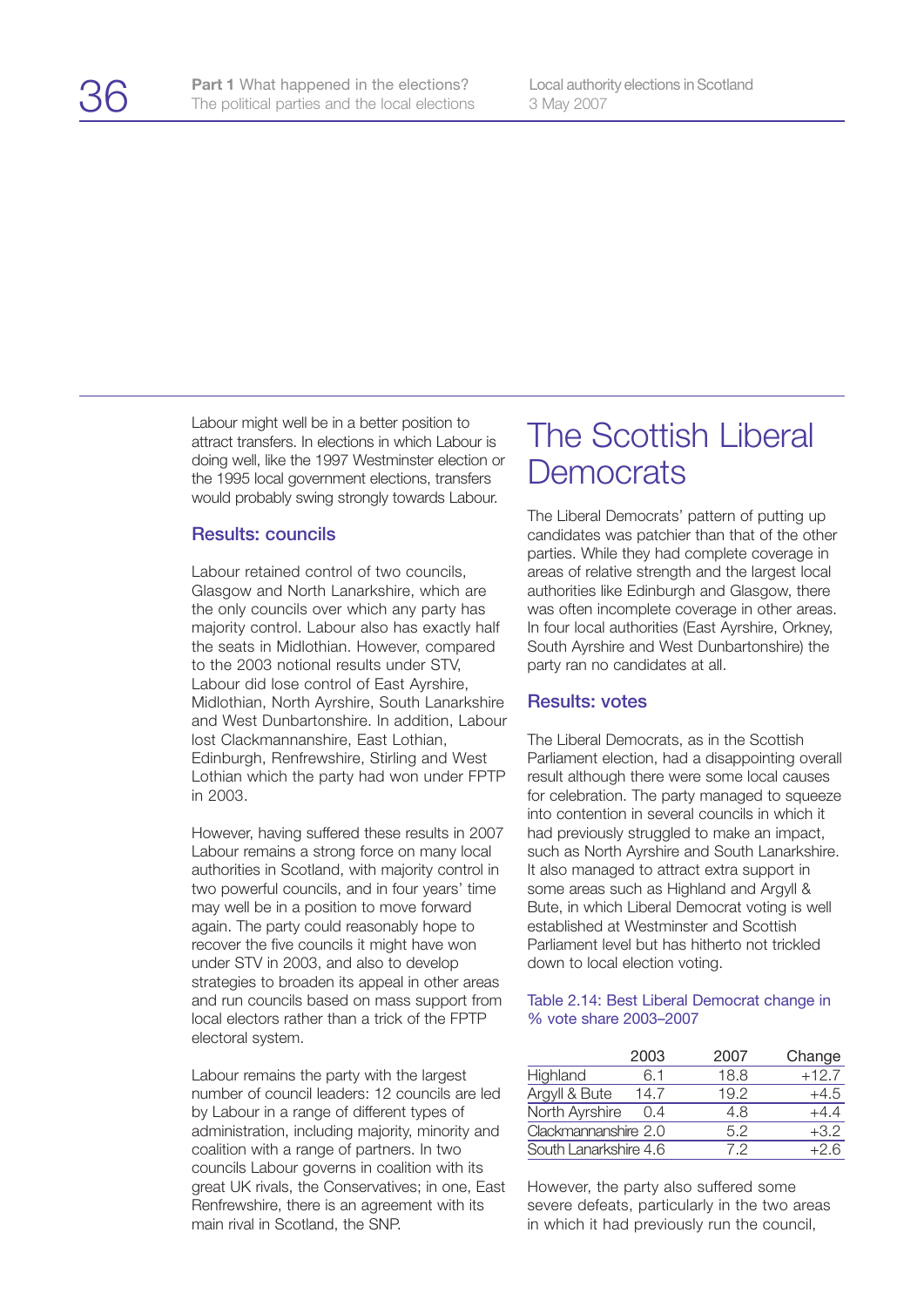Inverclyde and East Dunbartonshire. The result in Inverclyde, where the party's vote slumped 22.3 percentage points, was a much worse rebuff than any suffered by a Labour council. The local variation in the change in the Liberal Democrat vote was, by some margin, the largest of any of the four main parties.

#### Table 2.15: Worst Liberal Democrat change in % vote share 2003–2007

|                     | 2003 | 2007 | Change  |
|---------------------|------|------|---------|
| Inverclyde          | 42.6 | 20.3 | $-22.3$ |
| Shetland            | 23.8 | 3.0  | $-20.8$ |
| East                |      |      |         |
| Dunbartonshire 34.2 |      | 18.1 | -16.1   |
| East                |      |      |         |
| Renfrewshire        | 20.7 | 10.2 | $-10.5$ |
| Aberdeen City       | 35.4 | 26.9 | $-8.5$  |

### Results: seats

Highland topped the list of Liberal Democrat gains, as political party candidates displaced Independents. The party also did well in East Lothian, where it had performed convincingly in the 2005 Westminster election and had a number of local issues to campaign on. The Liberal Democrats also gained representation in Stirling, which now seems to have vigorous four-party politics.

#### Table 2.16: Best Liberal Democrat change in seats (comparing FPTP) 2003–2007

|              | 2003 | 2007 | Change |
|--------------|------|------|--------|
| Highland     |      |      |        |
| East Lothian |      |      |        |
| Stirling     |      |      |        |

#### Table 2.17: Best Liberal Democrat change in seats (comparing model STV) 2003–2007

|                | 2003 | 2007 | Change |
|----------------|------|------|--------|
| East Lothian   |      |      |        |
| Glasgow City   |      |      |        |
| North Ayrshire |      |      |        |
| Stirling       |      |      |        |

Inverclyde and East Dunbartonshire were again the worst areas in terms of seats, although Aberdeen (where the party had also had a leading role in recent years) saw a poor result as well. The party more or less withdrew from local politics in Shetland, causing a rather artificial drop in votes and seats.

#### Table 2.18: Worst Liberal Democrat change in seats (comparing FPTP) 2003–2007

|                | 2003 | 2007 | Change |
|----------------|------|------|--------|
| East Dun'shire | 12   |      |        |
| Inverclyde     | 13   |      |        |
| Aberdeen City  | 20   | 15.  |        |
| Shetland       |      |      |        |

Table 2.19: Worst Liberal Democrat change in seats (comparing model STV) 2003–2007

|                     | 2003 | 2007 | Change |
|---------------------|------|------|--------|
| Inverclyde          | 11   |      |        |
| East Dun'shire      |      |      |        |
| Aberdeen City       | 18   | 15   |        |
| Aberdeenshire       | 27   | 24   |        |
| East Renfrewshire 4 |      |      |        |

### Results: transfers

The Liberal Democrats did well by attracting second preferences from people who had voted for other candidates. There were 31 cases, or 18.7 per cent of all the party's councillors, where a Liberal Democrat candidate was not in a winning position at the first stage of the count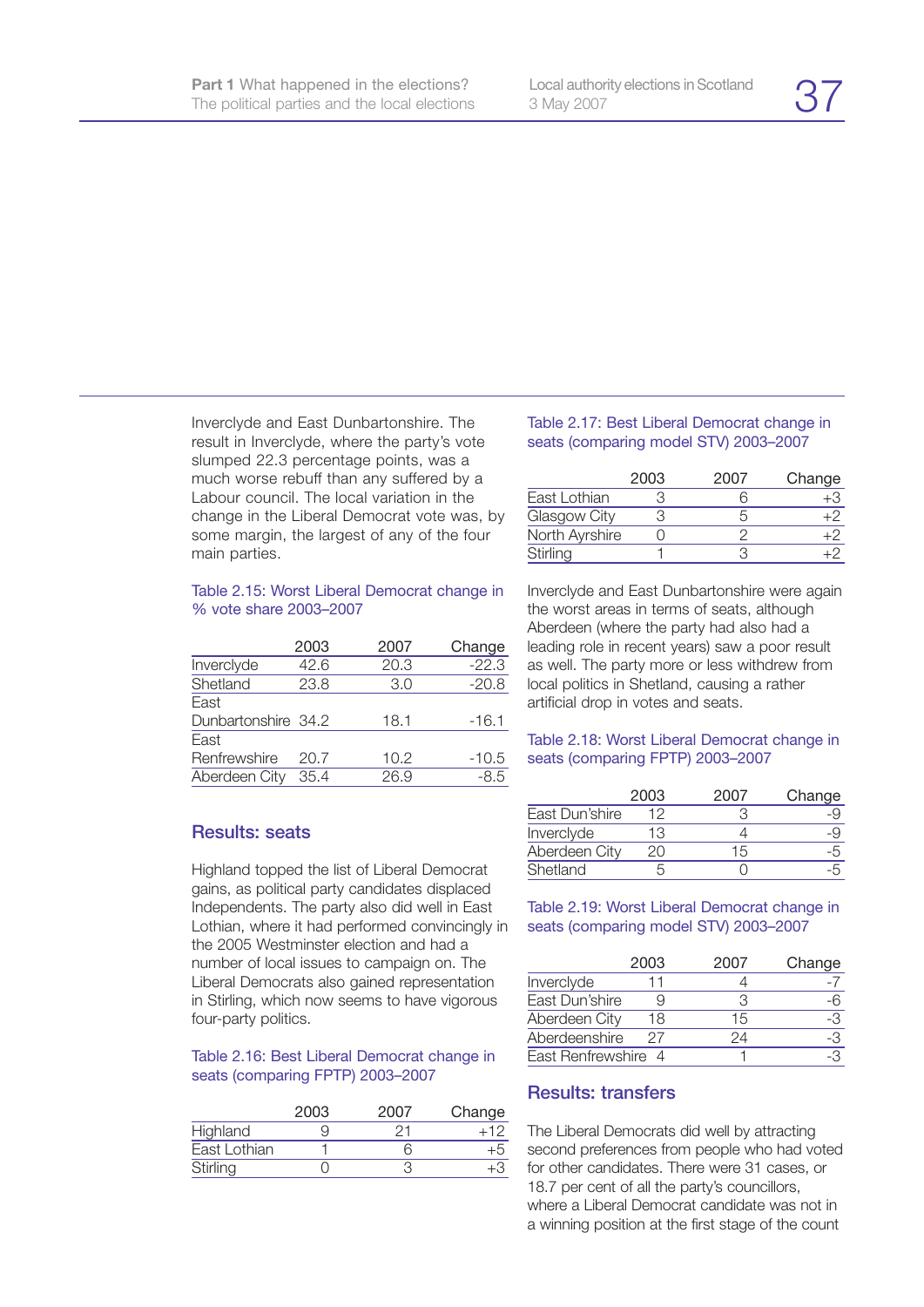

but came through to win on transfers. This is a considerable strength for the party, and enabled it to win seats where it was well short of a full quota of first preferences.

The Liberal Democrats won 10 seats in which the party had less than half a quota of first preferences, and five in which it had less than 0.4 of a quota.

#### Table 2.20: Seats where Liberal Democrats won seats with less than half a quota of first preferences

|                                    |                    | quotas |
|------------------------------------|--------------------|--------|
| Angus                              | Kirriemuir & Dean  | 0.32   |
| Clack-                             | Clackmannanshire   |        |
| mannanshire                        | North              | 0.33   |
| Edinburgh City                     | Portobello/        |        |
|                                    | Craigmillar        | 0.34   |
| North Ayrshire                     | <b>Irvine East</b> | 0.38   |
| North Lanarkshire<br>Airdrie South |                    | 0.39   |
| Edinburgh City                     | Craigentinny/      |        |
|                                    | Duddingston        | 0.40   |
| Renfrewshire                       | Paisley            |        |
|                                    | North West         | 0.43   |
| Stirling                           | Castle             | 0.44   |
| Perth                              | Strathallan        | 0.48   |
| East Lothian                       | North Berwick      |        |
|                                    | Coastal            | 0.48   |

In most seats in which the party had more than 0.6 of a quota, it managed to win a seat, failing in only five out of the 49 wards with a vote of 0.6 to 0.9 quotas. The boundary was 0.6, below which the majority were not elected and above which the vast majority were.

However, this strength is a potential source of future weakness, in that the party depends on the second preference support of people who are not strongly committed to it for many of its seats. The experience of the elections in East Dunbartonshire and Inverclyde shows that the electorate can sometimes turn violently against the party, and it is very vulnerable to any withdrawal of the general support and sympathy it enjoys from the Scottish electorate.

### Results: councils

The Liberal Democrats lost their majority control of Inverclyde and their effective control of East Dunbartonshire. They retained their position as the largest single party in Aberdeen and Aberdeenshire, and became the largest single party in Edinburgh. As well as Edinburgh, the party leads in Aberdeen and Aberdeenshire and is a partner in administrations in 10 other councils, making it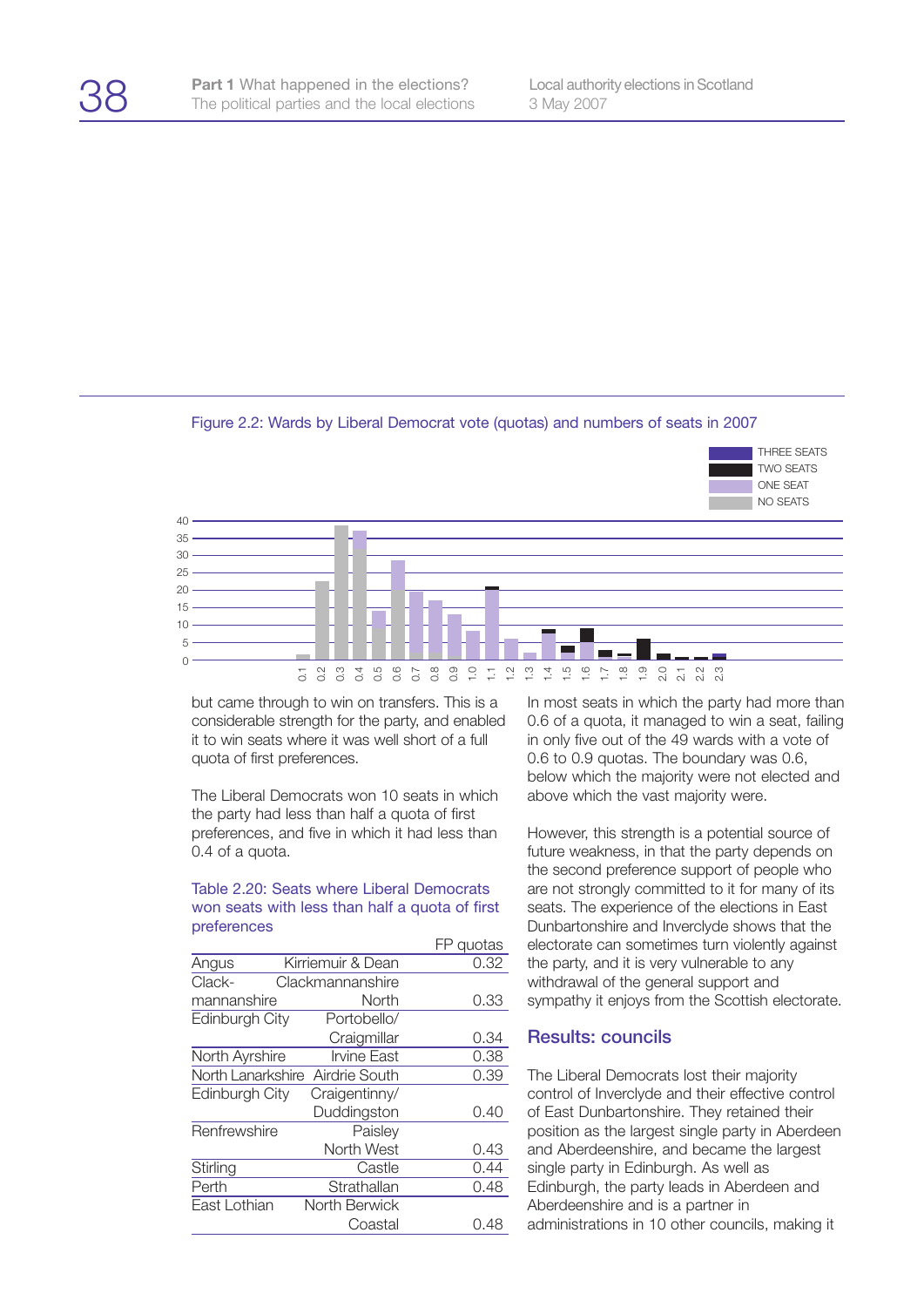equal with Labour as the party most often found governing a local authority.

# The Scottish National Party

### **Candidates**

The SNP contested every seat in every authority in Scotland with the exception of the three Island authorities (no candidates in Shetland or Orkney, and four of the nine seats in the Western Isles). The SNP therefore had the most complete coverage of any of the Scottish parties, although it was running fewer candidates than Labour (433 to 520). The SNP ran more candidates than any other party in 2003, but in that case they were mostly 'paper' candidates with little chance of winning because of the FPTP electoral system.

#### Results: votes

The 2007 elections were a considerable success for the SNP in local government as well as for the Scottish Parliament. The party became the largest force in Scottish local government with 363 councillors (Labour returned 348). Labour actually polled slightly more first preference votes, but its advantage over the SNP was greatest in Glasgow and Edinburgh where wards are large, while the SNP did better in some areas with smaller wards.

The rising SNP tide was relatively even across different local authorities. Its biggest growth since 2003 was in Highland and Moray, where it already has substantial support in Scottish Parliament elections but hitherto Independents have dominated in local elections (although in 1995 the SNP had won Moray). More directly political factors underlie its strong performance in East Lothian and Midlothian. In suburban East Renfrewshire, a marginal area between Labour and the Conservatives, the party had previously been very weak but broke through into contention in 2007.

#### Table 2.21: Best SNP change in % vote share 2003–2007

|              | 2003 | 2007 | Change  |
|--------------|------|------|---------|
| Moray        | 25.2 | 35.3 | $+10.1$ |
| Highland     | 10.2 | 20.2 | $+10.0$ |
| Midlothian   | 24.4 | 33.4 | $+9.0$  |
| East Lothian | 19.2 | 28.1 | $+8.9$  |
| East         |      |      |         |
| Renfrewshire | 77   | 16.0 | +8.3    |

The SNP's vote slipped a little in some of its strongest areas, particularly Renfrewshire and Angus. This reflects the more intense political competition from other parties in these councils – in Renfrewshire rather than a simple SNP v. Labour battle more voters had Conservative and Liberal Democrat options to choose, and some did so. The same is true in the Lanarkshire councils, where the SNP was previously the sole opposition to Labour in many wards.

#### Table 2.22: Worst SNP change in % vote share 2003–2007

|               | 2003 | 2007 | Change |
|---------------|------|------|--------|
| Renfrewshire  | 39.3 | 35.4 | $-3.9$ |
| Angus         | 40.4 | 38.6 | $-1.8$ |
| Western Isles | 13.4 | 12.2 | $-1.2$ |
| North         |      |      |        |
| Lanarkshire   | 32.6 | 32.1 | -0.5   |
| South         |      |      |        |
| Lanarkshire   | 29.2 | 28.9 | -0.3   |

### Results: seats

The SNP's representation surged across urban Scotland, with striking gains in Glasgow and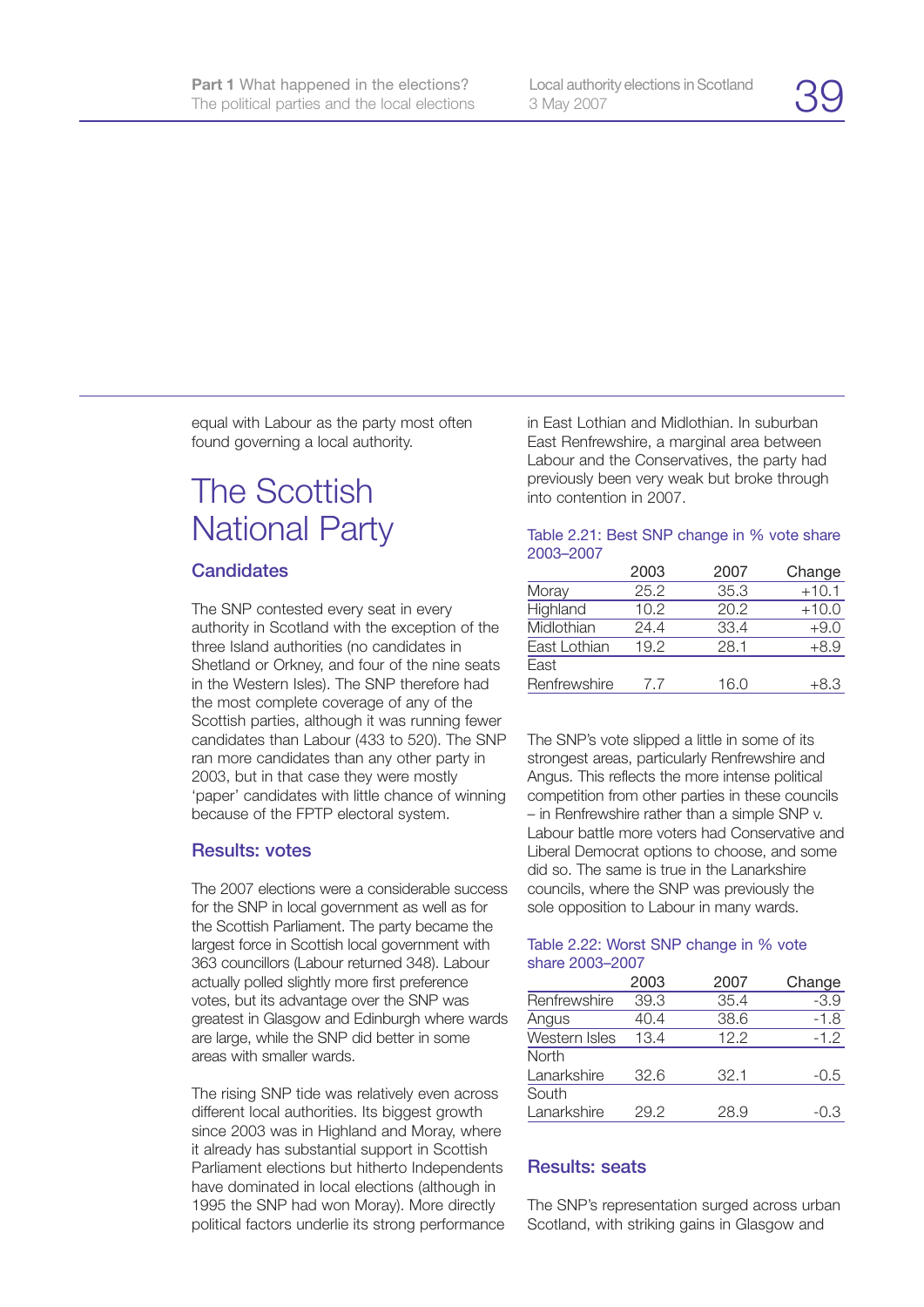Edinburgh compared to the FPTP results in 2003. However, this basically reflected support that had always been there but had been denied representation by the electoral system.

#### Table 2.23: Best SNP change in seats (comparing FPTP) 2003–2007

|                       | 2003 | 2007 | Change |
|-----------------------|------|------|--------|
| Glasgow City          |      | 22   | $+19$  |
| South Lanarkshire 9   |      | 24   | $+15$  |
| <b>Edinburgh City</b> |      | 12   | $+12$  |
| Fife                  | 11   | 23   | $+12$  |
| Highland              |      |      |        |

The SNP made steady progress in the majority of local authorities, with good results in Dumfries & Galloway (despite its disappointment in the Scottish Parliament election in Galloway), East Dunbartonshire and Fife (where the party polled particularly well around Glenrothes, just as it was winning the Fife Central constituency).

#### Table 2.24: Best SNP change in seats (comparing model STV) 2003–2007

|                         | 2003 | 2007 | Change |
|-------------------------|------|------|--------|
| Dumfries &              |      |      |        |
| Galloway                | 4    | 10   | +6     |
| East                    |      |      |        |
| Dunbartonshire          | 2    | 8    | +6     |
| Fife                    | 17   | 23   | $+6$   |
| <b>Edinburgh City</b>   | 8    | 12   | $+4$   |
| Inverclyde              |      | 5    | $+4$   |
| <b>Scottish Borders</b> | 2    | հ    |        |

There was only one council with a net loss of SNP seats compared to 2003, and that was Angus where the SNP had previously had majority control. It is a common feature of FPTP election results that the leading party

gets a disproportionate winner's bonus, and Angus was a rare example of the SNP being favoured in this way by FPTP.

#### Table 2.25: Worst SNP change in seats (comparing FPTP) 2003–2007

|                    | 2003 | 2007 | Change |
|--------------------|------|------|--------|
| Angus              |      | 13   |        |
| Clackmannanshire 6 |      |      |        |
| West Lothian       | 12   | 13   |        |
| Western Isles      |      |      |        |
| Renfrewshire       | 15   |      |        |
|                    |      |      |        |

Compared with the national results in 2003, the SNP lost out in four councils, where smaller parties broke through in what had previously been two-party battles with Labour.

#### Table 2.26: Worst SNP change in seats (comparing model STV) 2003–2007

|                    | 2003 | 2007 | Change |
|--------------------|------|------|--------|
| Renfrewshire       | 20.  |      |        |
| Clackmannanshire 9 |      |      |        |
| North Ayrshire     |      |      |        |
| West Lothian       | 1 /  | 13   |        |

#### Results: transfers

The SNP polled a reasonable proportion of the vote almost everywhere in Scotland (coming in below 0.4 of a quota in only two wards, Kelso & District in the Borders and Caol & Mallaig in Highland). It can reasonably said that there are no wards in Scotland (with the possible exception of the Island wards left uncontested in 2007) where the SNP, with a favourable national background and a good campaign, could not win a seat.

The even distribution of the party's vote, with most wards in Scotland having 20–25 per cent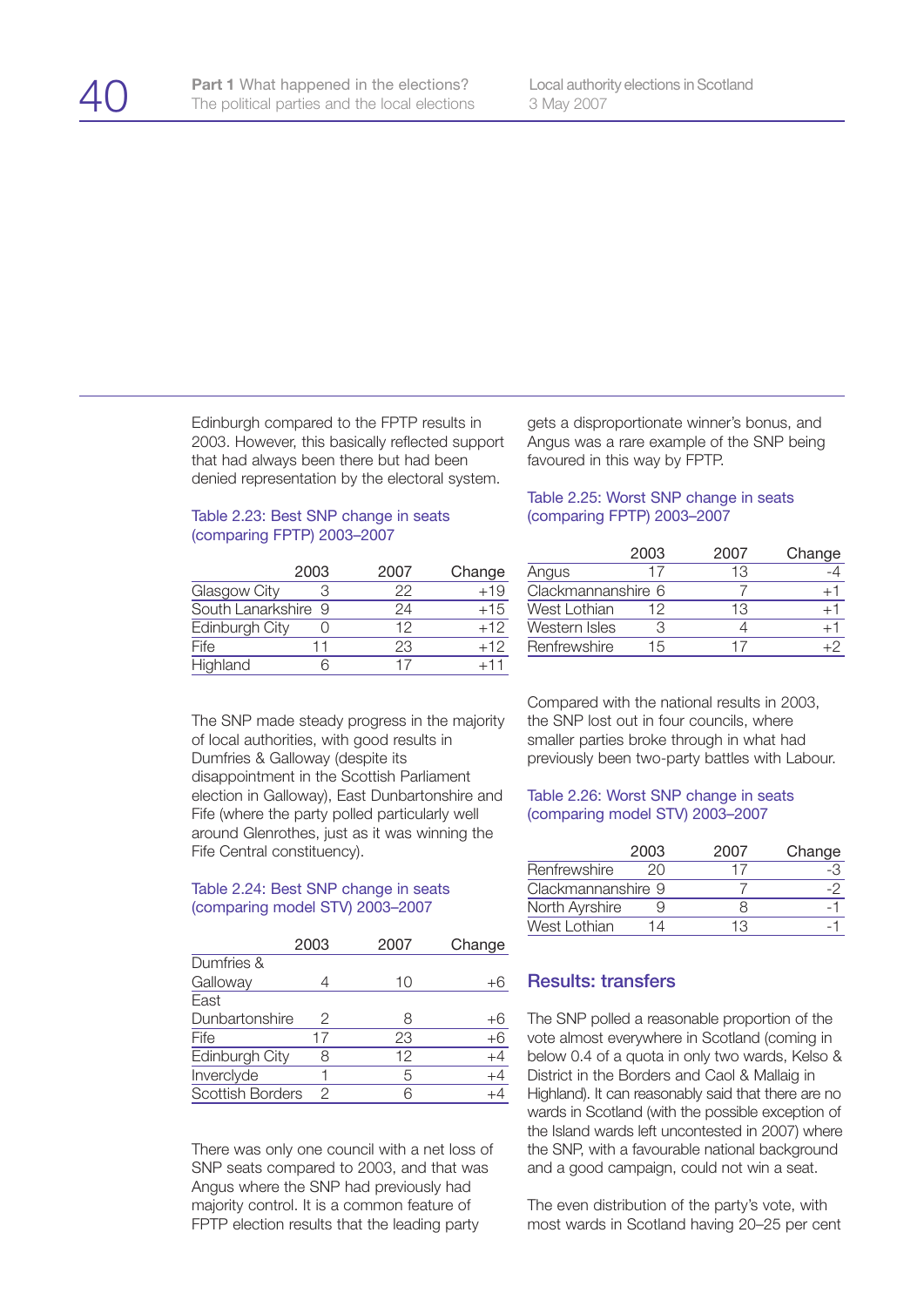

voting SNP, was the principal reason why it was extremely under-represented under FPTP. However, under STV this was enough to win representation in most wards in Scotland

The SNP, like Labour, tended to be able to win the majority of seats in which it polled more than 0.67 of a quota. However, the SNP broke even on the number of candidates elected despite not starting the count in a winning position, with 14 overtaking others and 14 themselves being overtaken.

### Results: councils

The SNP does not have majority control of any authorities, having lost Angus in the 2007 elections. The SNP does run East Ayrshire as a single-party minority administration, and leads six councils where there is a coalition administration (four of them partnerships with the Liberal Democrats). In five more councils the SNP is a junior partner in running the council.

# The Scottish Green Party

### **Candidates**

No Green Party candidates stood in the local elections of 2003. The Green Party

recognised that the electoral system was stacked against the party and, entirely rationally, concentrated its efforts on maximising its vote in the regional list ballot of the election for the Scottish Parliament.

In 2007 the Greens put up one candidate in each of 100 wards in 21 out of the 32 local authorities in Scotland. They offered complete slates in the big cities of Edinburgh and Glasgow, and 15 in the 20 wards of South Lanarkshire. In other areas, Green candidates were more scattered, but there was a measure of coverage from North West and Central Sutherland in Highland to Annandale East in Dumfries & Galloway. The larger number of candidates was a response to the increased opportunities to elect councillors that the introduction of STV involved.

#### Results – votes, seats and transfers

The 2007 elections saw the election of the first Green councillors in Scotland. Five candidates were successful in Glasgow and three in Edinburgh. Green candidates averaged 5.5 per cent of first preference votes, although this is composed of a large number of candidates with a share a little under this and a longer 'tail' of candidates winning a larger share. The following table lists the 19 wards in which the Greens polled more than 7 per cent of the vote.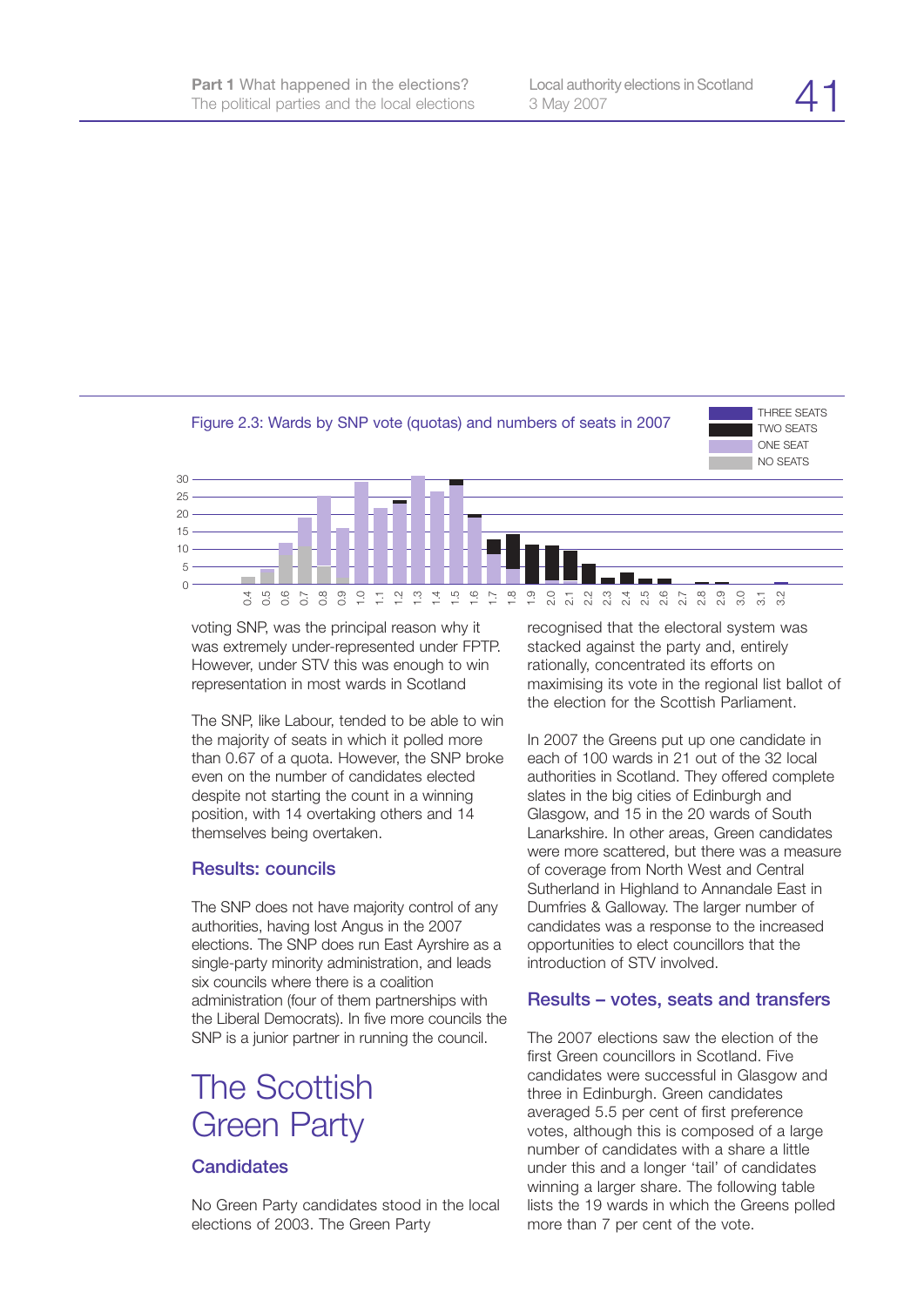#### Table 2.27: Wards in which the Green first preference (FP) vote was over 7 per cent, 2007

|            | <br>%FP                      | Seats | Quotas         | Elected |   |
|------------|------------------------------|-------|----------------|---------|---|
| Glasgow    | Hillhead                     | 18.6  | 4              | 0.93    |   |
| Edinburgh  | <b>City Centre</b>           | 17.0  | 3              | 0.68    | 0 |
| Edinburgh  | Leith Walk                   | 15.6  | 4              | 0.78    |   |
| Edinburgh  | Meadows/Morningside          | 15.2  | 4              | 0.76    |   |
| Edinburgh  | Southside/Newington          | 14.3  | 4              | 0.71    |   |
| Glasgow    | Anderston/City               | 12.7  | 4              | 0.64    |   |
| Glasgow    | Partick West                 | 12.5  | 4              | 0.63    |   |
| Edinburgh  | Leith                        | 11.4  | $\overline{3}$ | 0.46    | 0 |
| Edinburgh  | Fountainbridge/Craiglockhart | 11.3  | 3              | 0.45    | 0 |
| Glasgow    | Pollokshields                | 10.9  | 3              | 0.44    | 0 |
| Midlothian | Bonnyrigg                    | 10.4  | 3              | 0.41    | Ω |
| Glasgow    | Southside Central            | 9.3   | $\overline{4}$ | 0.46    |   |
| Stirling   | Dunblane & Bridge of Allan   | 8.6   | $\overline{4}$ | 0.43    | 0 |
| Glasgow    | Canal                        | 8.3   | 4              | 0.42    |   |
| Fife       | St Andrew's                  | 7.9   | 4              | 0.39    | 0 |
| Aberdeen   | George Street/Harbour        | 7.8   | 3              | 0.31    | 0 |
| Fife       | Howe of Fife/Tay Coast       | 7.7   | 3              | 0.31    | 0 |
| Edinburgh  | Inverleith                   | 7.6   | $\overline{4}$ | 0.38    | 0 |
| Glasgow    | Maryhill/Kelvin              | 7.1   | 4              | 0.36    | 0 |



Figure 2.4: Green party votes and seats, 2007 The Greens won every seat in which they won

more than 0.45 of a quota in four-member wards (and one with 0.42 of a quota thanks to SNP under-nomination and a large SNP surplus that helped the Greens), but no seats (even with 0.68 of a quota, or 17 per cent, in Edinburgh City Centre) in any three-member wards.

The Greens' ability to win seats without a full quota of first preference support anywhere indicates their transfer-friendliness, i.e. their ability to attract second and lower preferences from supporters of other candidates or parties. In Edinburgh, Greens benefited from fairly strong transfers from the two socialist parties (25 per cent from Solidarity and 32 per cent from the SSP), whose candidates were usually eliminated early in the count. They also gained transfers from all the other parties, particularly in cases where there were no candidates from the same party available to receive transfers.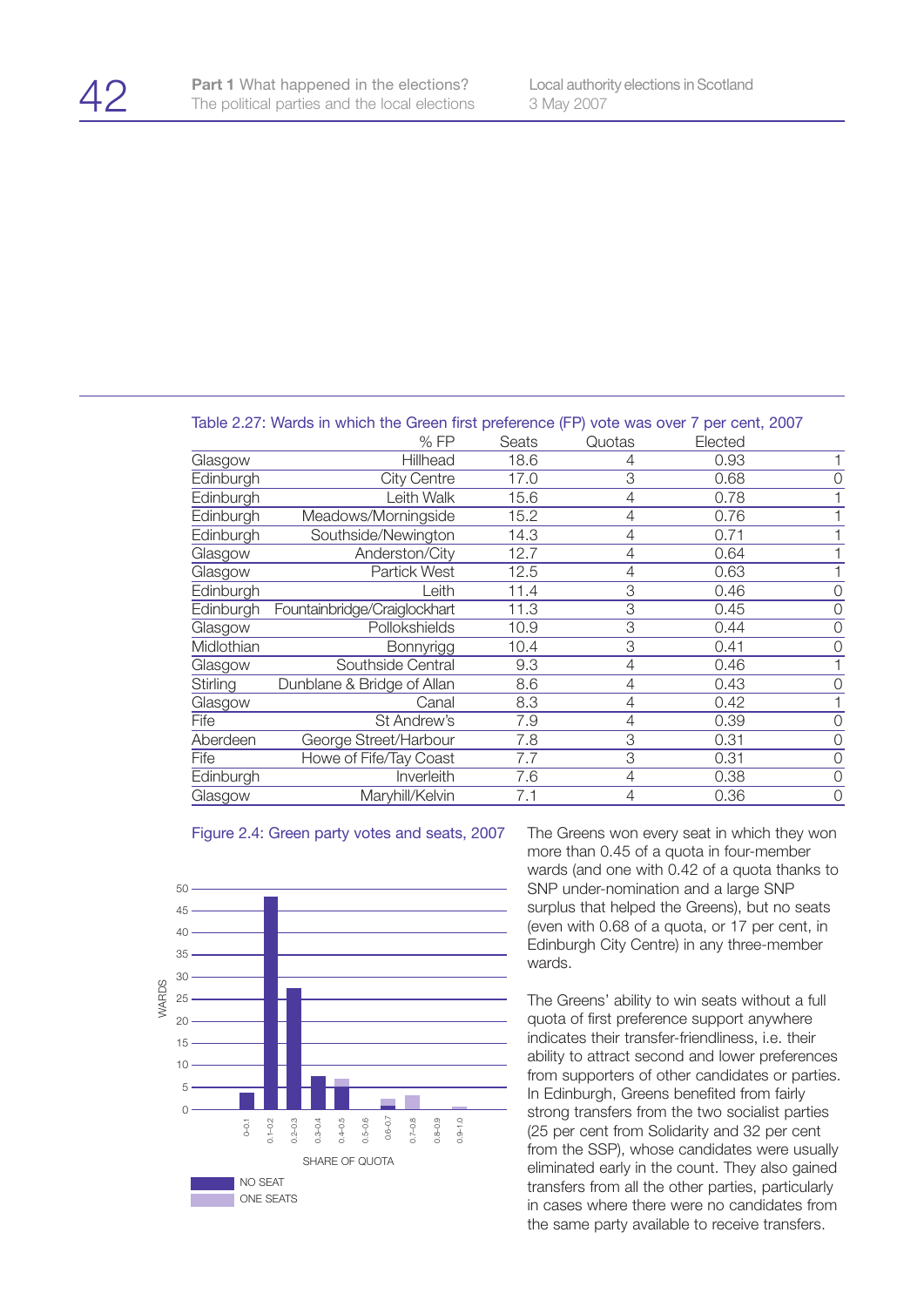The Greens could even make significant inroads in a few cases where there were party colleagues ready to receive the transfer, as in Meadows/Morningside where only 54.5 per cent of a Liberal Democrat surplus was transferred to the running mate and 16.5 per cent leaked to the Green. This might suggest that Greens can profitably appeal for second preference support from identified supporters of other parties, and perhaps particularly to people who have a personal identification with a candidate but not necessarily his or her party.

However, the party's fairly low share of the vote, at least in the circumstances of 2007, means that it will have difficulty reaching the threshold imposed by three- and fourmember seats, even with good inward transfers. To elect a candidate with 5.5 per cent of the vote, assuming that half a quota is going to be enough, would require eightmember seats, which most people would consider too large.

While an increase in the average size of a ward will lower the barriers a bit, the Greens still need more electoral support if they are to win more seats. To elect the 19 candidates who polled over 7 per cent would require sixmember wards at the very least. Increasing ward size would also involve larger wards being the units, and in many cases outside the big cities this would mean diluting areas of Green strength (such as Dunblane/Bridge of Allan) with surrounding, weaker territory – or imposing considerable demands on campaigners who will have to cover a large area.

In the short term, and almost certainly the long term as well, a Green strategy to win more councillors is going to require targeted campaigning to convert points of existing

strength into areas with Green councillors. Some of these areas, such as Dunblane and St Andrew's, are four-member wards. While the seats the party narrowly missed in Edinburgh (City Centre, Leith) and Glasgow (Pollokshields) have three members, the credibility and resources from having a group of councillors from other wards may help the Greens win more seats, perhaps even threemember seats, in Glasgow and Edinburgh, just as their initial breakthrough in the 1999 Scottish Parliament election led to more gains in 2003.

# The Scottish Socialist Party and **Solidarity**

The position of the socialist parties in the runup to the 2007 elections was not strong. The 2003 elections for the Scottish Parliament were a considerable success for the Scottish Socialist Party (SSP) under Tommy Sheridan. The party won six regional seats in the Scottish Parliament. However, success in the local elections was limited, in considerable measure because of the FPTP electoral system that prevented the party from translating a respectable share of the vote in Glasgow into many seats. The SSP won a single seat in Glasgow and also one in West Dunbartonshire. Under STV, the ERS estimate is that the SSP would have won six seats in Glasgow in 2003, and was not too far behind winning several more. But the party split in 2006, with Sheridan leading a breakaway party named Solidarity, and its vote was squeezed by the rise of the SNP as the May 2007 elections approached.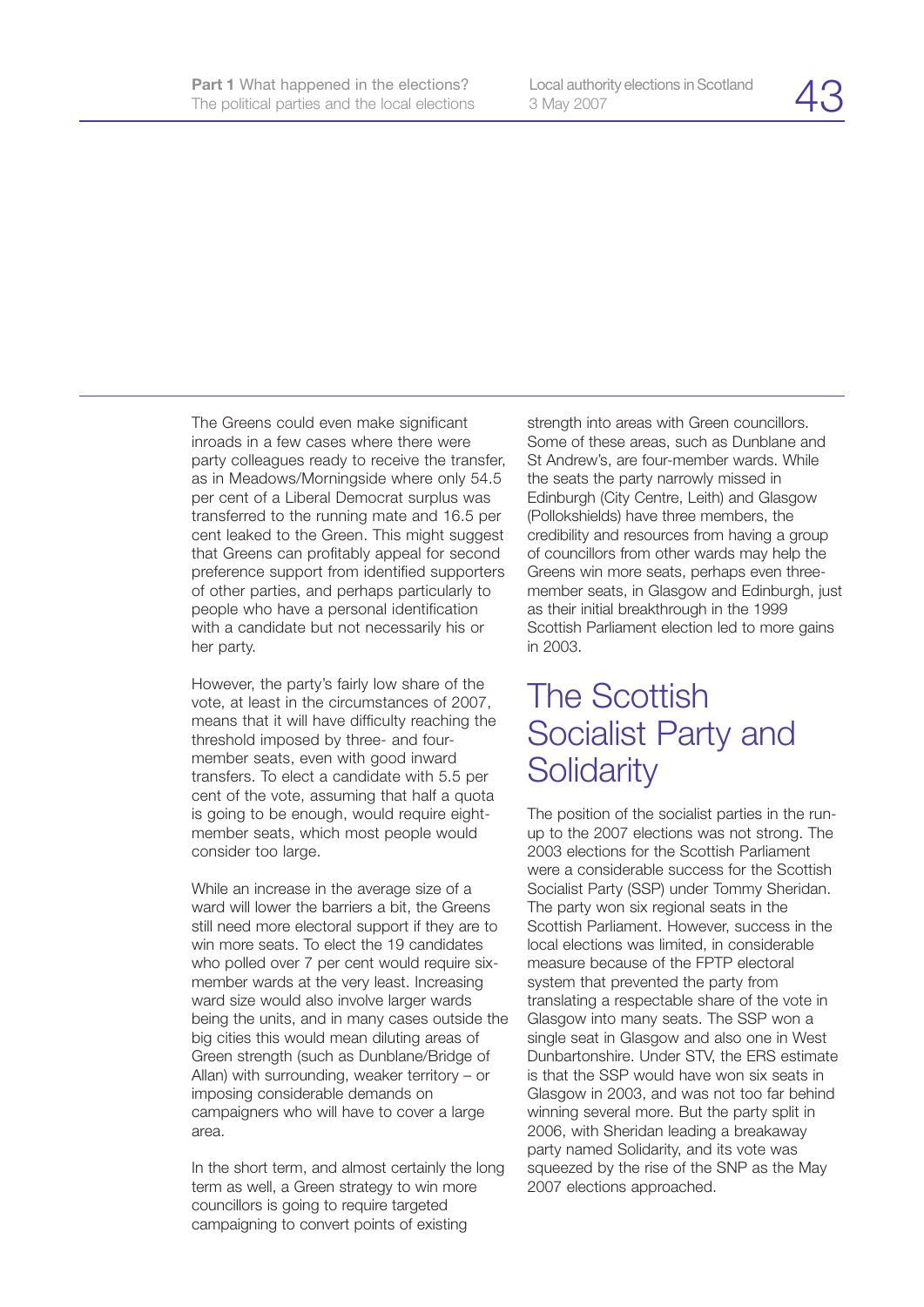#### Table 2.28: Performance of SSP and Solidarity candidates

|                         | <b>SSP</b>      | Sol            | Neither*        | One            | <b>Both</b>             |
|-------------------------|-----------------|----------------|-----------------|----------------|-------------------------|
| Aberdeen City           | $\overline{2}$  | 3              | 8               | 5              | $\circ$                 |
| Aberdeenshire           | $\overline{0}$  | 1              | 18              | 1              | $\overline{O}$          |
| Angus                   | $\overline{O}$  | 1              | 7               | 1              | $\overline{O}$          |
| Argyll & Bute           | $\overline{0}$  | 1              | 10              | 1              | $\overline{0}$          |
| Clackmannanshire        | 1               | $\overline{0}$ | $\overline{4}$  | 1              | $\overline{0}$          |
| Dumfries & Galloway     | $\overline{O}$  | $\overline{O}$ | 13              | $\overline{O}$ | $\overline{0}$          |
| Dundee City             | $\overline{8}$  | $\overline{8}$ | $\overline{O}$  | $\overline{0}$ | $\overline{8}$          |
| East Ayrshire           | $\overline{2}$  | $\overline{2}$ | $\overline{5}$  | $\overline{4}$ | $\overline{0}$          |
| East Dunbartonshire     | $\overline{4}$  | $\overline{0}$ | $\overline{4}$  | $\overline{4}$ | $\overline{0}$          |
| East Lothian            | $\overline{0}$  | $\overline{2}$ | $\overline{5}$  | $\overline{2}$ | $\overline{0}$          |
| East Renfrewshire       | $\overline{2}$  | $\overline{0}$ | $\overline{4}$  | $\overline{2}$ | $\overline{0}$          |
| Edinburgh City          | $\overline{17}$ | 10             | $\overline{O}$  | 7              | 10                      |
| Falkirk                 | 9               | $\overline{O}$ | $\overline{0}$  | $\overline{9}$ | $\overline{0}$          |
| Fife                    | $\overline{3}$  | $\overline{4}$ | 16              | 7              | $\mathcal{O}$           |
| Glasgow City            | $\overline{21}$ | 21             | $\overline{O}$  | $\overline{O}$ | $\overline{21}$         |
| Highland                |                 | $\overline{4}$ | $\overline{17}$ | $\overline{5}$ | $\mathcal{O}$           |
| Inverclyde              | 1               | $\overline{1}$ | $\overline{4}$  | $\overline{2}$ | $\overline{O}$          |
| Midlothian              | $\overline{6}$  | 6              | $\overline{O}$  | $\overline{O}$ | $\overline{6}$          |
| Moray                   | $\overline{0}$  | $\overline{O}$ | $\overline{8}$  | $\overline{O}$ | $\overline{0}$          |
| North Ayrshire          | $\overline{2}$  | $\overline{3}$ | $\overline{4}$  | $\overline{3}$ | $\overline{\mathbf{1}}$ |
| North Lanarkshire       | $\overline{11}$ | $\overline{3}$ | 6               | 14             | $\bigcirc$              |
| Orkney                  | $\overline{O}$  | $\overline{O}$ | 6               | $\overline{0}$ | $\overline{0}$          |
| Perth & Kinross         | $\overline{O}$  | $\Omega$       | 12              | $\overline{O}$ | $\bigcirc$              |
| Renfrewshire            | 8               | 8              | 1               | $\overline{4}$ | $\overline{6}$          |
| <b>Scottish Borders</b> | $\mathbf 1$     | 1              | 9               | $\overline{2}$ | $\overline{O}$          |
| Shetland                | $\overline{2}$  | $\overline{O}$ | $\overline{5}$  | $\overline{2}$ | $\overline{0}$          |
| South Ayrshire          | $\mathbf 1$     | $\overline{2}$ | $\overline{6}$  | 1              | $\mathbf 1$             |
| South Lanarkshire       | $\overline{8}$  | $\overline{2}$ | 11              | $\overline{8}$ | $\mathbf 1$             |
| Stirling                | 1               | $\overline{O}$ | 6               | 1              | $\overline{O}$          |
| West Dunbartonshire     | 6               | $\overline{O}$ | $\circ$         | 6              | $\overline{0}$          |
| West Lothian            | 8               | $\overline{O}$ | $\mathbf{1}$    | 8              | $\mathsf O$             |
| Western Isles           | $\overline{O}$  | $\overline{O}$ | 9               | $\overline{O}$ | $\overline{O}$          |
| Scotland                | 125             | 83             | 199             | 100            | 54                      |

Note \* Neither, One, Both columns refer to wards: Neither – no SSP or Solidarity candidates in this number of wards; One – one or other of the parties put up a candi-<br>date; Both – both parties had a candidate.

#### **Candidates**

The pattern of candidates varied in different areas. Some had no socialist candidates at all (Dumfries & Galloway, Moray, Orkney, Perth & Kinross and

Western Isles). In Dundee, Edinburgh, Glasgow and Midlothian, voters in every ward had a choice between SSP and Solidarity. These four councils accounted for the vast majority of the 54 wards where the parties fought each other. In other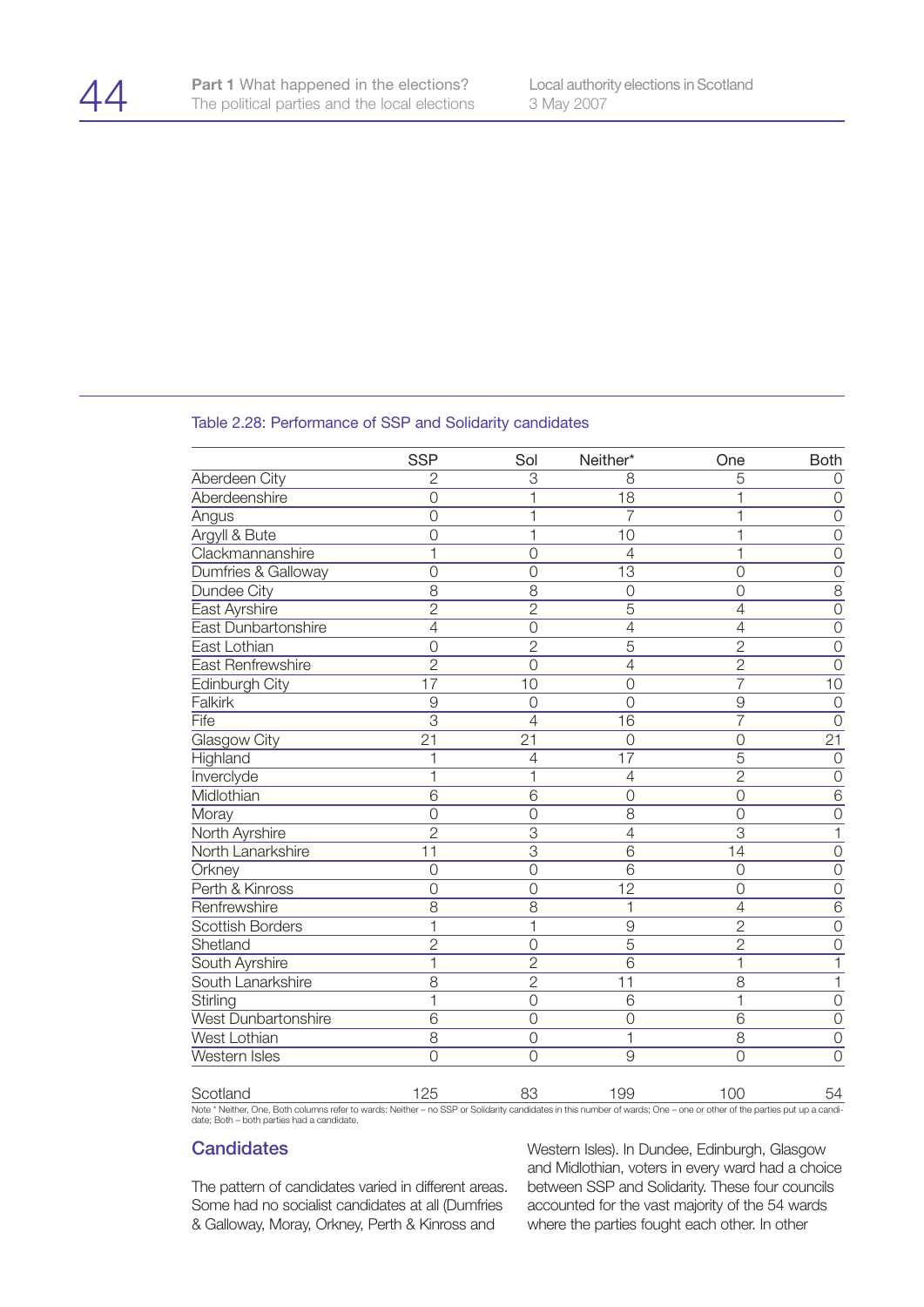#### Table 2.29: Results for SSP and Solidarity

|                          | <b>SSP</b><br>%FP | Sol<br>%FP       | <b>Both</b><br>%FP | <b>SSP</b><br>2003 % | Change<br>03/07 % |
|--------------------------|-------------------|------------------|--------------------|----------------------|-------------------|
| Aberdeen City            | 0.3               | 0.3              | 0.6                | 1.7                  | $-1.1$            |
| Aberdeenshire            | 0.0               | 0.1              | 0.1                | $\overline{0.7}$     | $-0.6$            |
| Angus                    | 0.0               | 0.1              | 0.1                | 0.8                  | $-0.7$            |
| Argyll & Bute            | 0.0               | 0.2              | 0.2                | $\overline{1.2}$     | $-1.0$            |
| Clackmannanshire         | 0.4               | 0.0              | 0.4                | 0.0                  | $+0.4$            |
| Dumfries/Galloway        | 0.0               | 0.0              | 0.0                | 0.7                  | $-0.7$            |
| Dundee City              | $\overline{1.3}$  | 1.9              | $\overline{3.2}$   | $\overline{3.5}$     | $-0.3$            |
| East Ayrshire            | 0.3               | 0.7              | 1.0                | $\overline{1.3}$     | $-0.3$            |
| East Dunbartonshire      | $\overline{0.7}$  | 0.0              | 0.7                | 2.5                  | $-1.8$            |
| East Lothian             | 0.0               | 0.5              | 0.5                | 1.6                  | $-1.1$            |
| <b>East Renfrewshire</b> | 0.4               | 0.0              | 0.4                | 0.0                  | $+0.4$            |
| <b>Edinburgh City</b>    | $\overline{1.1}$  | 0.9              | $\overline{1.9}$   | 4.2                  | $-2.3$            |
| <b>Falkirk</b>           | 1.7               | 0.0              | 1.7                | 1.5                  | $+0.2$            |
| Fife                     | 0.3               | 0.3              | 0.5                | 1.5                  | $-1.0$            |
| Glasgow City             | $\overline{2.3}$  | 4.8              | $\overline{7.2}$   | 15.6                 | $-8.4$            |
| Highland                 | 0.1               | 0.3              | 0.3                | $\overline{1.1}$     | $-0.8$            |
| Inverclyde               | 0.3               | $0.\overline{6}$ | 0.9                | 1.7                  | $-0.8$            |
| Midlothian               | $\overline{1.5}$  | 1.4              | 2.9                | 1.4                  | $+1.5$            |
| Moray                    | 0.0               | 0.0              | 0.0                | 0.6                  | $-0.6$            |
| North Ayrshire           | 0.5               | 2.1              | 2.6                | 2.4                  | $+0.2$            |
| North Lanarkshire        | 1.6               | 0.5              | 2.1                | 2.5                  | $-0.4$            |
| Orkney                   | 0.0               | 0.0              | 0.0                | 0.0                  |                   |
| Perth & Kinross          | 0.0               | 0.0              | 0.0                | 0.0                  |                   |
| Renfrewshire             | $\overline{1.2}$  | 1.6              | 2.8                | 4.7                  | $-1.9$            |
| Scottish Borders         | $\overline{0.2}$  | 0.4              | 0.6                | 1.9                  | $-1.3$            |
| Shetland                 | 2.7               | 0.0              | 2.7                | 0.0                  | $+2.7$            |
| South Ayrshire           | 0.1               | 0.6              | 0.7                | $\overline{1.3}$     | $-0.6$            |
| South Lanarkshire        | 0.8               | 0.2              | 1.0                | 2.3                  | $-1.3$            |
| Stirling                 | 0.2               | 0.0              | 0.2                | 0.2                  | 0.0               |
| W Dunbartonshire         | 6.7               | 0.0              | 6.7                | 10.1                 | $-3.4$            |
| West Lothian             | $\overline{1.2}$  | 0.0              | 1.2                | 1.4                  | $-0.2$            |
| Western Isles            | $\overline{0.0}$  | 0.0              | 0.0                | 0.0                  |                   |

areas (such as North Lanarkshire) either different wards had gone different ways in the party split or a local deal had been done. Other branches of the former SSP seem to have gone entirely for one or other of the successor parties (the SSP in

West Dunbartonshire and West Lothian, and Solidarity in most of Highland). There were 100 wards where one party but not the other stood. Overall, most wards in Scotland (199) had neither SSP nor Solidarity on the local ballot.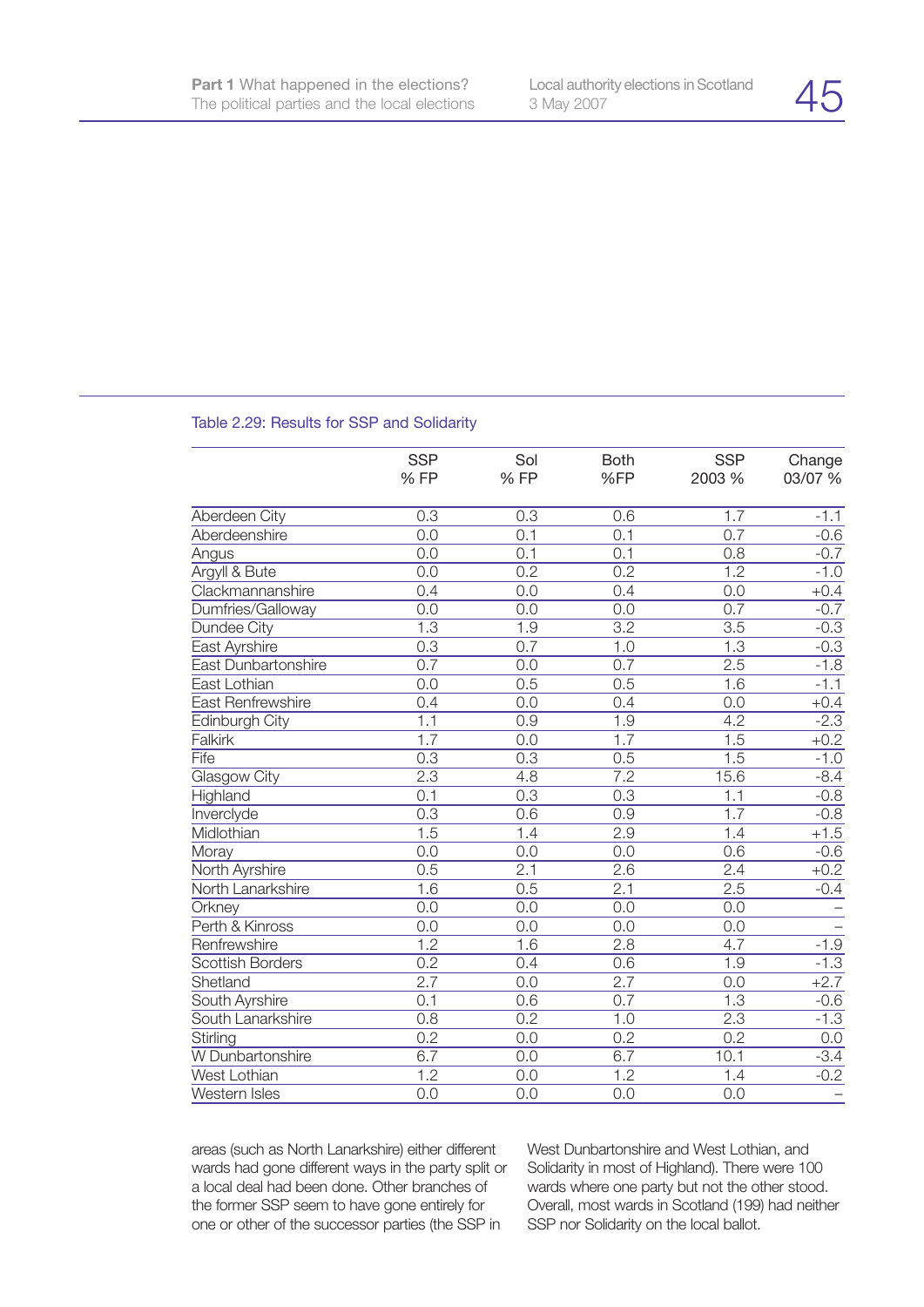#### Results – votes

The 2007 elections were generally very poor for the two socialist parties. Compared to how the 2003 elections would have looked under STV, they 'lost' five seats in Glasgow. In most wards outside Glasgow (and a couple of other towns such as, perhaps surprisingly, Lerwick and Irvine) their share of the vote was almost negligible. Most of the few apparent gains came from increased availability of candidates rather than greater popularity. There was not a great deal to choose between the electoral fortunes of the two parties, save that in Glasgow Solidarity did rather better, helped by Tommy Sheridan's nearly successful bid to retain his Scottish Parliament seat. The following table lists the 16 cases where an SSP or Solidarity candidate obtained 5 per cent or more of first preferences.

The combined socialist total in the Greater Pollok ward of Glasgow was 14.1 per cent, putting it in second, behind Leven, in its support for the small left-wing parties; Craigton's combined total was 13.1 per cent. Pollok was the only ward in which a large socialist vote was split more or less evenly between two rival candidates, although in East Centre ward in Glasgow the combined vote was also relatively high at 9.7 per cent.

The socialist vote in 2007 was generally too small to put a candidate in contention for a seat, and would still be too small even if wards were electing more than 3–4 councillors. Most SSP or Solidarity candidates would need to get close to or over the quota to be elected because their parties do not attract many transfers. Ruth Black was, however, the beneficiary of 18.5 per cent of a large SNP surplus that had no SNP candidate to go to – although even so she was elected last, without having reached a quota.

Table 2.30: Wards where SSP or Solidarity candidate obtained 5 per cent or more of first preferences (FP)

|                     |                       | %FP  | Party      |
|---------------------|-----------------------|------|------------|
| West Dunbartonshire | Leven                 | 21.1 | <b>SSP</b> |
| Glasgow             | Craigton              | 11.0 | Sol        |
| Shetland            | Lerwick South         | 8.6  | <b>SSP</b> |
| Shetland            | Lerwick North         | 8.5  | <b>SSP</b> |
| North Ayrshire      | <b>Irvine West</b>    | 8.2  | Sol        |
| Glasgow             | <b>Greater Pollok</b> | 7.3  | Sol        |
| Glasgow             | <b>Greater Pollok</b> | 6.8  | <b>SSP</b> |
| Glasgow             | Springburn            | 6.3  | Sol        |
| Glasgow             | East Centre           | 6.1  | Sol        |
| Glasgow             | Calton                | 5.8  | Sol        |
| North Lanarkshire   | Strathkelvin          | 5.3  | Sol        |
| Glasgow             | Southside Central     | 5.2  | Sol        |
| Glasgow             | Shettleston           | 5.2  | Sol        |
| North Ayrshire      | <b>Irvine East</b>    | 5.0  | Sol        |
| Glasgow             | Canal                 | 5.0  | Sol        |
| Glasgow             | Langside              | 5.0  | Sol        |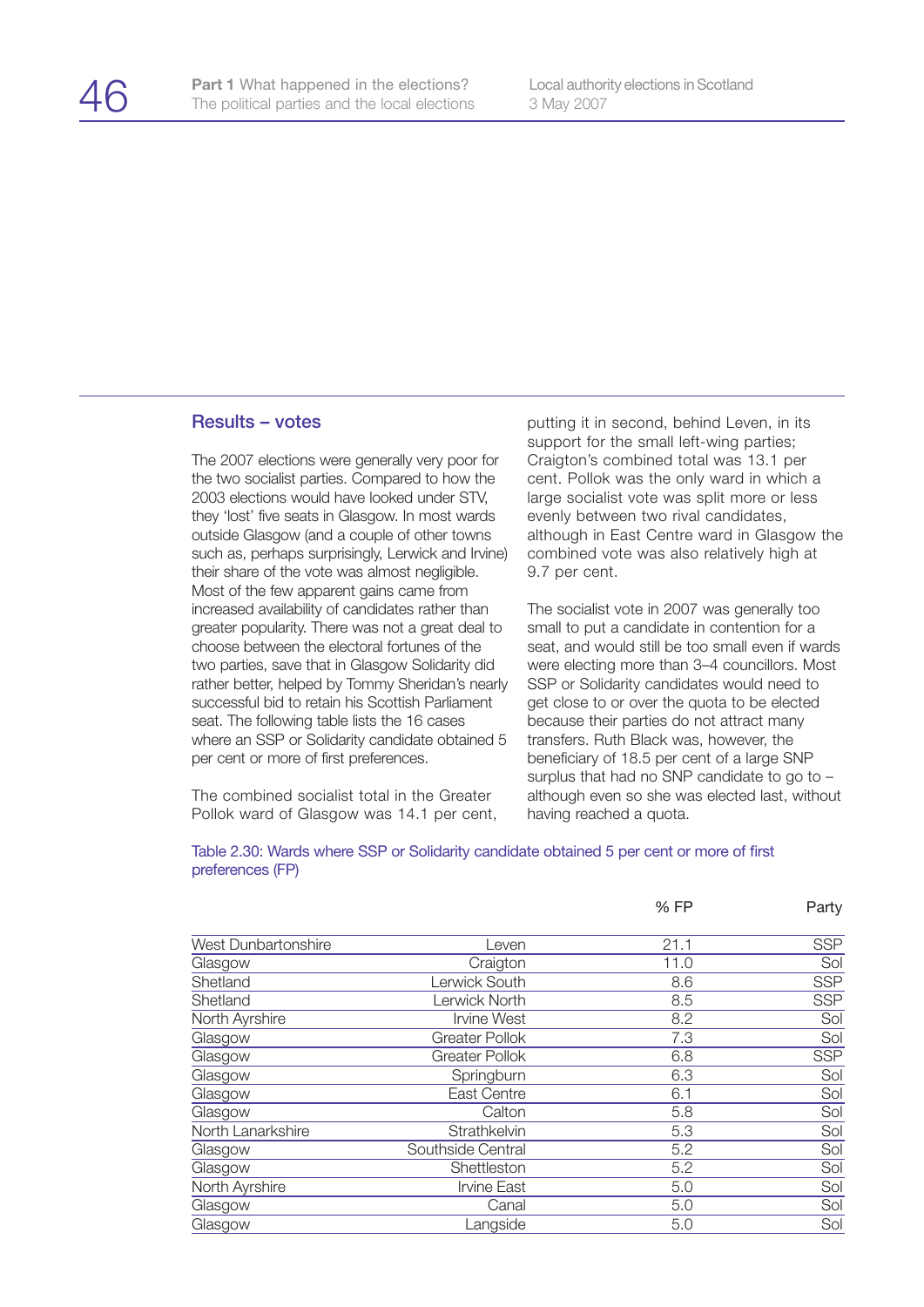The chances of a seat in Pollok were, however, wrecked by the party split and the extreme reluctance of supporters of the SSP and Solidarity to give the other party their second preferences. When SSP councillor Keith Baldassara was eliminated in the Pollok count, only 28.4 per cent of his votes transferred to Alice Sheridan of Solidarity. Nor was this a freak result of local circumstances – transfer rates of around 25 per cent between the two parties were typical. The bitterness between the parties' leaders seems to be reflected among their voters. While a unified SSP would have been a significant force at least in Glasgow in the 2003 local elections, falling support and the split have relegated the far left to the fringes of Scottish politics.

### Results – seats

Two candidates were elected from the socialist parties. A well established SSP councillor in West Dunbartonshire, Jim Bollan, was reelected in the Leven ward with an impressive vote, clearing the quota in a four-member ward and therefore winning before any votes were transferred. The Vale of Leven has long been known for its working-class socialist politics.

The other successful candidate was Ruth Black, who was elected for Solidarity in the Craigton ward in south-west Glasgow. Craigton and Pollok have a recent history of left-wing politics associated with Tommy Sheridan (elected in the areas as a Scottish Militant Labour candidate in 1992).

Some candidates elected as Independents, particularly in Fife, had decidedly left-wing politics (like Willie Clarke, formerly a Communist, who was elected with 95 per cent of the vote in Lochgelly in 2003 and easily passed the quota in The Lochs in 2007). However, the Fife left is separate from the warring SSP and Solidarity forces.

## Independents and Others

Non-party politics remains an important feature of the electoral landscape in rural Scotland. Table 2.31 summarises the performance of candidates not standing for the parties discussed already in this chapter, including Independents.

Two councils, Orkney and Shetland, no longer have any party political councillors, and another, Western Isles, is predominantly Independent. In another council, Highland, Independents are the largest single group but are no longer the dominant force they were before 2007. Moray is an unusual case in which Independents have recovered ground from the political parties since the first elections in 1995; although they are the biggest group on the council there is party competition in local elections.

In Dumfries & Galloway and Perth & Kinross Independents have largely been replaced by party politics, and there are signs that the same process is taking place in Aberdeenshire.

Overall, the STV election in 2007 continued a gradual process of attrition of the oldfashioned rural Independent which had been under way for some time. The move to multimember wards accelerated the pace of change in Highland as the political parties offered voters the option of choosing candidates with a party label and many Independents chose to step down in advance of the election. But the election also showed that the process is not inexorable, as results in Shetland and the Western Isles showed that there is some vitality in the traditional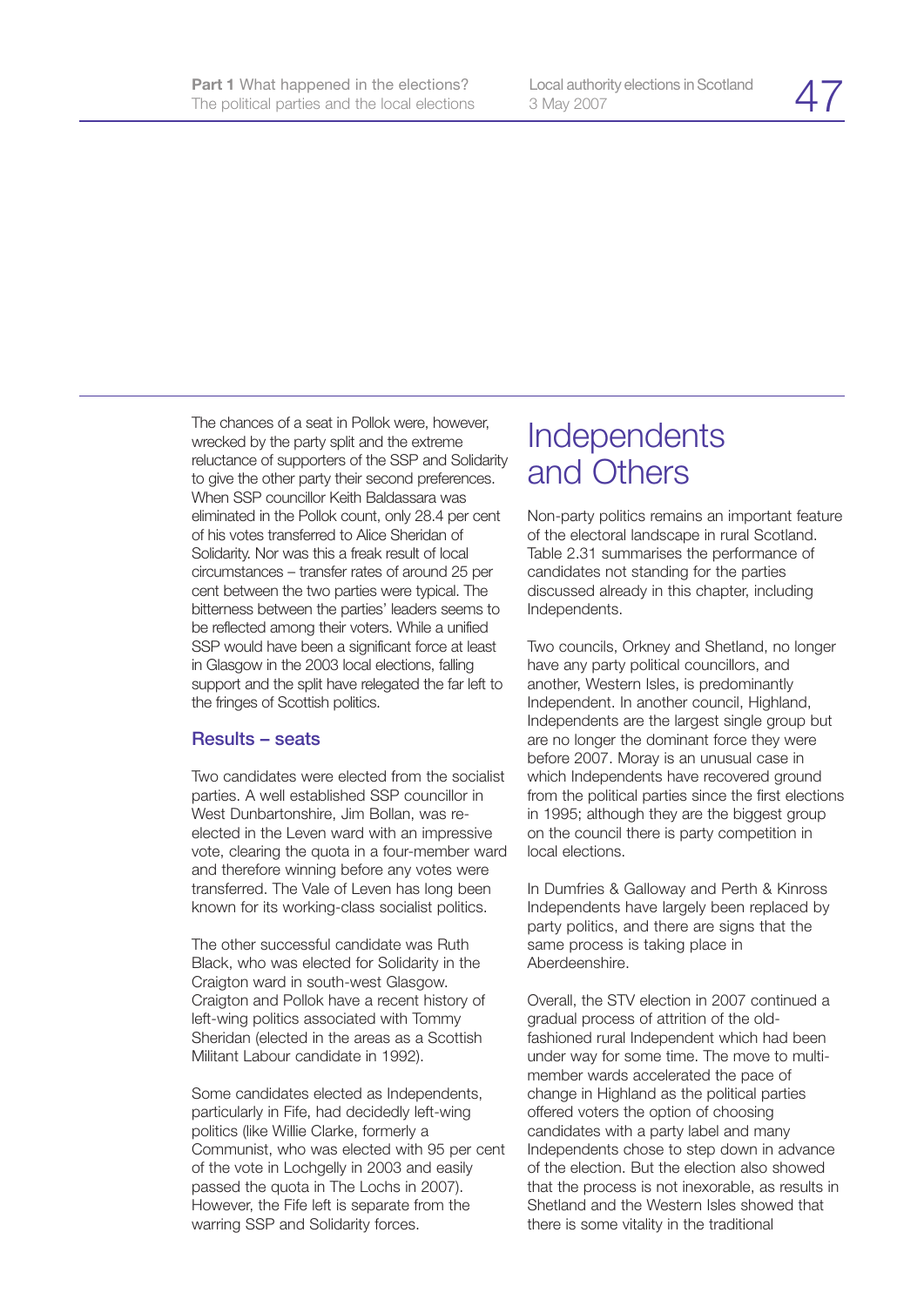#### Table 2.31: Performance of Independent and Other candidates

| Independent and         | <b>FP %</b>      | Seats %          | Seats                   | <b>Seats</b>    | <b>Seats</b>    |
|-------------------------|------------------|------------------|-------------------------|-----------------|-----------------|
| other parties           | 2007             | 2007             | 2007                    | 2003            | 03/07           |
| Aberdeen City           | 2.7              | 2.3              | 1                       | $\Omega$        | $+1$            |
| Aberdeenshire           | 12.7             | 11.8             | $\overline{8}$          | 11              | $-3$            |
| Angus                   | 22.3             | 20.7             | $\overline{6}$          | $\overline{6}$  | $\overline{0}$  |
| Argyll & Bute           | 37.6             | 44.4             | 16                      | $\overline{22}$ | $-6$            |
| Clackmannanshire        | $\overline{7.7}$ | $\overline{5.6}$ | $\overline{1}$          | 1               | $\overline{0}$  |
| Dumfries & Galloway     | 11.4             | 4.3              | $\overline{2}$          | $\overline{12}$ | $-10$           |
| Dundee City             | $\overline{3.0}$ | $\overline{3.4}$ | $\overline{1}$          | $\overline{1}$  | $\overline{0}$  |
| East Ayrshire           | 5.3              | $\overline{3.1}$ | $\overline{\mathbf{1}}$ | $\overline{0}$  | $+1$            |
| East Dunbartonshire     | 12.7             | 8.3              | $\overline{2}$          | $\overline{0}$  | $+2$            |
| East Lothian            | $\overline{5.4}$ | 4.3              | ī                       | $\overline{0}$  | $+1$            |
| East Renfrewshire       | 10.8             | 10.0             | $\overline{2}$          | $\overline{2}$  | $\overline{0}$  |
| Edinburgh City          | 2.5              | 0.0              | $\overline{O}$          | $\overline{O}$  | $\overline{O}$  |
| Falkirk                 | 11.9             | 9.4              | $\overline{3}$          | $\overline{7}$  | $-4$            |
| Fife                    | 8.1              | $\overline{5.4}$ | $\overline{5}$          | $\overline{6}$  | $-1$            |
| Glasgow City            | 2.3              | 0.0              | $\overline{0}$          | $\overline{0}$  | $\overline{0}$  |
| Highland                | 41.9             | 43.8             | $\overline{35}$         | 57              | $-22$           |
| Inverclyde              | 10.7             | 5.0              | $\mathbf 1$             |                 | $\overline{0}$  |
| Midlothian              | 2.3              | 0.0              | $\overline{O}$          | 1               | $-1$            |
| Moray                   | 38.4             | 46.2             | 12                      | 16              | $-4$            |
| North Ayrshire          | 17.1             | 16.7             | $\overline{5}$          | $\overline{2}$  | $+3$            |
| North Lanarkshire       | 7.2              | 7.1              | $\overline{5}$          | $\overline{3}$  | $+2$            |
| Orkney                  | 99.2             | 100.0            | $\overline{21}$         | $\overline{21}$ | $\overline{0}$  |
| Perth & Kinross         | $\overline{4.8}$ | 0.0              | $\overline{O}$          | $\overline{2}$  | $-2$            |
| Renfrewshire            | $\overline{3.6}$ | 0.0              | $\overline{O}$          | $\overline{0}$  | $\overline{0}$  |
| <b>Scottish Borders</b> | 26.4             | 20.6             | $\overline{7}$          | $\overline{15}$ | $-\overline{8}$ |
| Shetland                | 92.8             | 100.0            | 22                      | $\overline{17}$ | $\overline{+5}$ |
| South Ayrshire          | 8.1              | 3.3              | $\mathbf 1$             | $\overline{O}$  | $+1$            |
| South Lanarkshire       | 7.3              | 4.5              | $\overline{3}$          | $\overline{3}$  | $\overline{0}$  |
| Stirling                | $\overline{3.7}$ | 0.0              | $\overline{O}$          | $\overline{O}$  | $\overline{0}$  |
| West Dunbartonshire     | 11.3             | 9.1              | $\overline{2}$          | $\mathbf{1}$    | $+1$            |
| West Lothian            | 10.8             | 12.5             | $\overline{4}$          | 1               | $+3$            |
| Western Isles           | 78.7             | 80.6             | $\overline{25}$         | 24              | $+1$            |
|                         |                  |                  | 192                     | 232             | $-40$           |

Independent model. Fears raised in advance of the election that STV would see the demise of Independent councils and councillors proved inaccurate. Taking the four councils with a primarily non-party mode of politics (thus impossible to model for what an STV result

would have looked like in 2003), the change between the two elections even from FPTP to STV was relatively minor overall. However, this did mask considerable change in Highland, where the Liberal Democrats and the SNP leapt forward.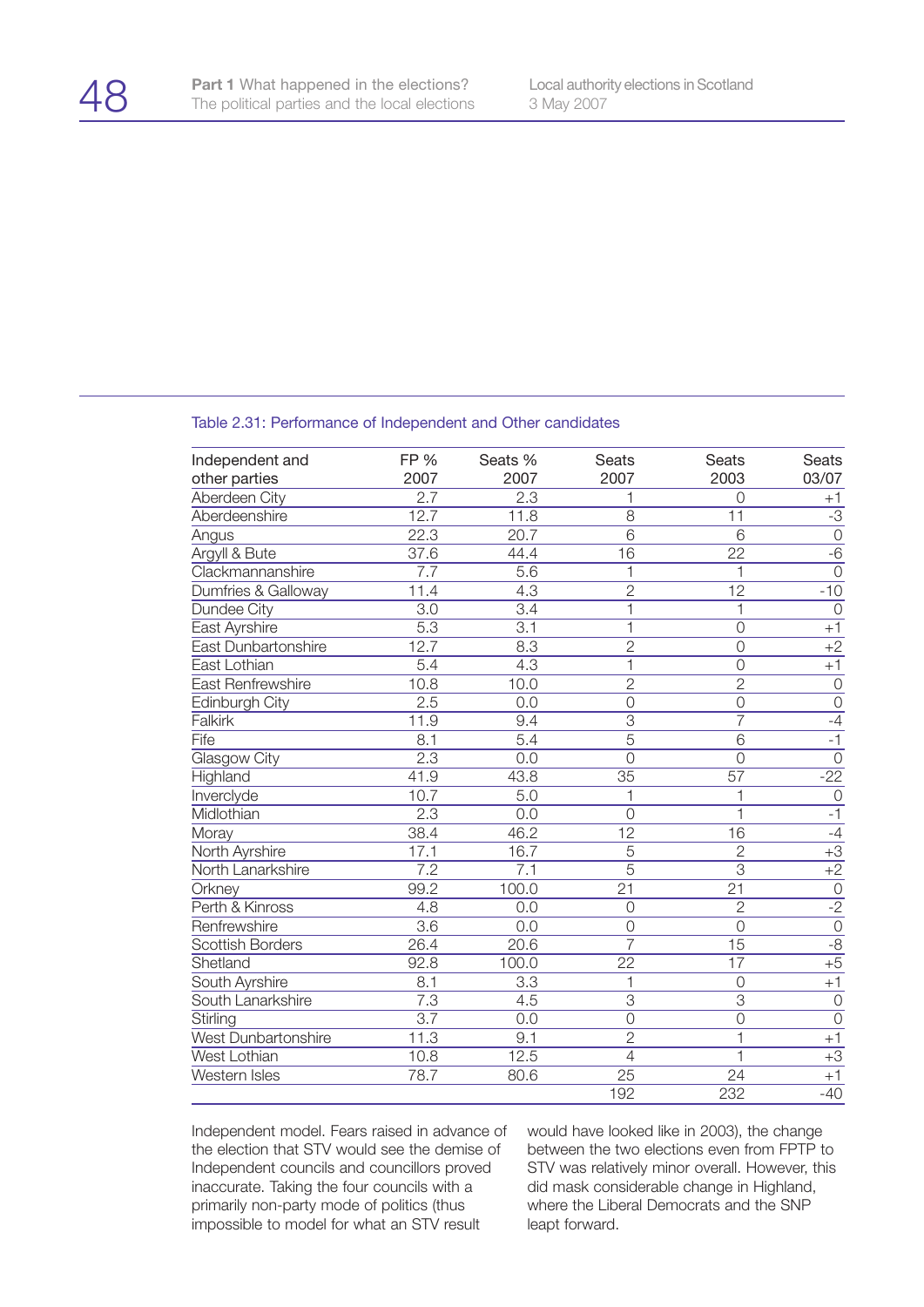Table 2.32: Results from the four primarily non-party councils (seats)

|           | Con |    | Lab Lib Dem SNP Others |     |       |
|-----------|-----|----|------------------------|-----|-------|
| 2003 FPTP |     |    | 14                     |     | 119   |
| 2007 STV  |     |    |                        | 21  | 103   |
| Change    |     | -3 |                        | +12 | $-16$ |

However, the traditional Independents are not the only model. Some Independents are strongly left wing, like the councillors elected in working-class Fife villages. Some again are disgruntled former members of political parties, whose personal popularity is enough to win them re-election – there are examples of this in East Renfrewshire and East Dunbartonshire.

In the 2007 election still another sort of candidate came forward, representing specifically local interests. The leading examples were Action to Save St John's Hospital, which won three seats in West Lothian and helped the SNP into power, and the Borders Party whose two councillors make up a vocal opposition force in this rural council. Less successful was the East Kilbride Alliance. While these parties can arise under FPTP, as they have in England in places such as Wyre Forest and Castle Point, the 2007 STV election saw a definite trend in the hitherto party-dominated councils of Ayrshire and Dunbartonshire towards local and independent candidates. Just as the rise of the parties in Highland gave voters more choice, which many of them embraced, so has the challenge to the party dominance of urban Scotland that Independents in all shapes and sized present.  $\blacksquare$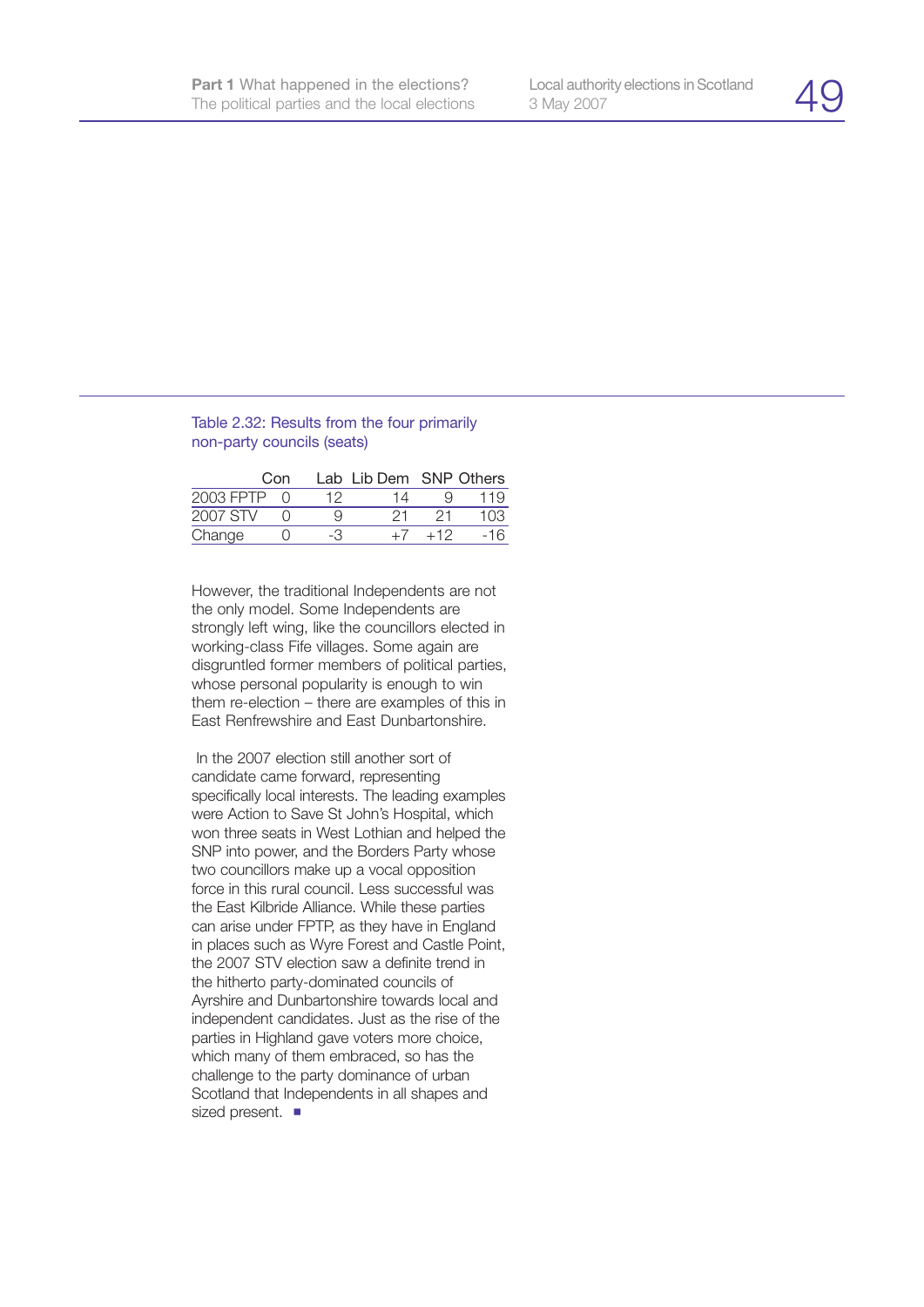

**Fart 1** What happened in the elections?<br>The political parties and the local elections

Local authority elections in Scotland 3 May 2007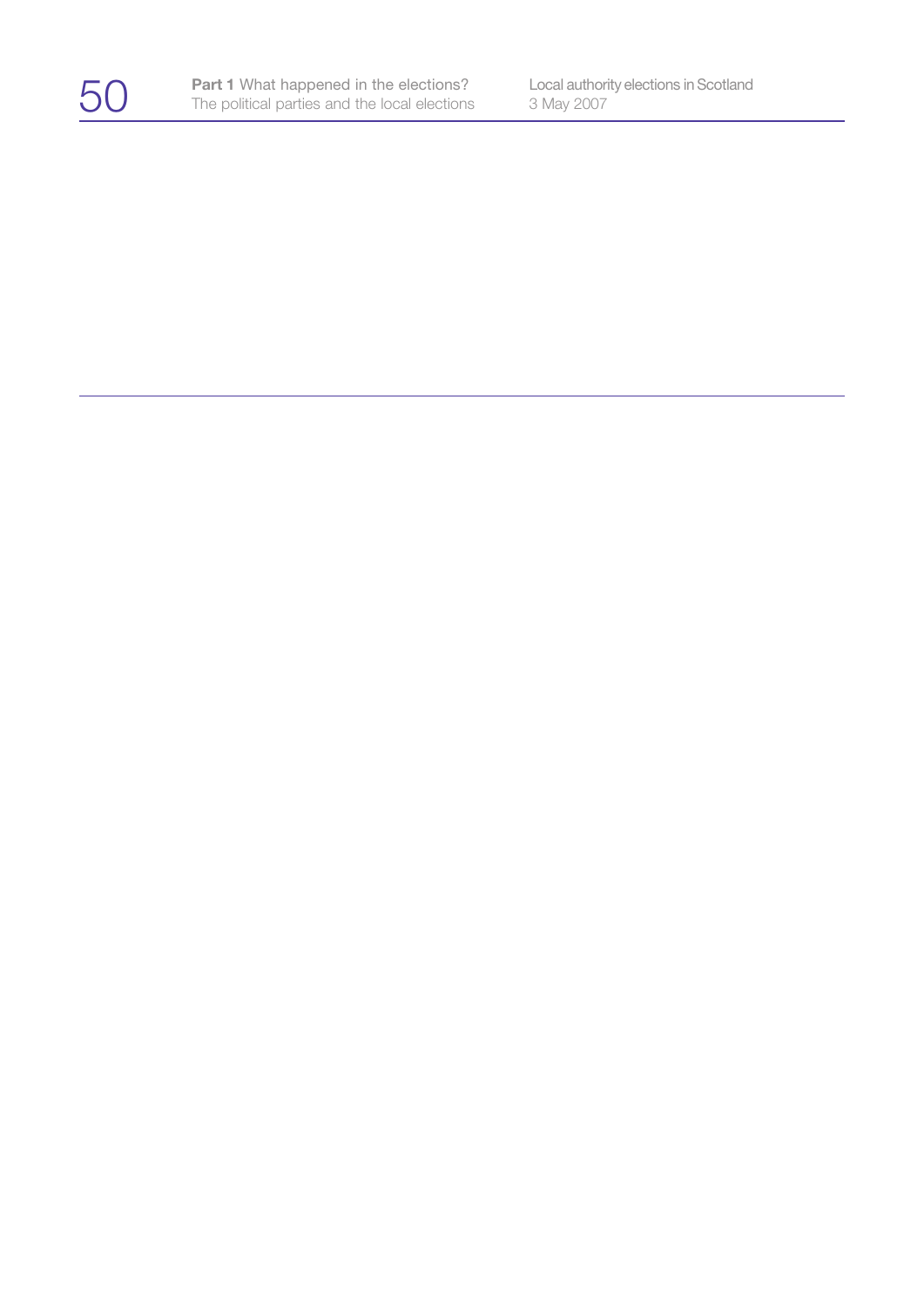### **Part 1** What happened in the elections?

# Chapter 3: Candidate strategy in multi-member wards

STV, unlike single-member FPTP, involves a political party making decisions about how many candidates to put up in each ward.

This calculation involves a number of factors, including the basic political sympathies of the ward, the personal reputations of the candidates, balancing a ticket by locality, sex or ethnicity, and the prevailing political climate in the country as a whole and in the particular local authority.

In the context of 2007, nominating more than one candidate was most associated with the Labour Party. Labour was traditionally the strongest party in Scotland, and also has particularly strong concentrations of support in urban central Scotland, while its main competitor, the SNP, has more evenly distributed support. Labour could therefore anticipate electing more teams of candidates than the other parties. Labour also came into the 2007 elections knowing that its inflated total of seats under FPTP was bound to be reduced, but with difficult decisions about sacrificing incumbents and allowing some new talent to come forward.

### Multiple nominations and campaigning

More than half of the wards in Scotland (51 per cent) had more than one Labour candidate,

compared to only 12.1 per cent of wards with more than one Conservative, 16.1 per cent with more than one Liberal Democrat and 27.2 per cent with more than one SNP candidate.

#### Table 3.2: Party candidates campaigning alone or in a team

|              | Single Part of % in |     |      | % of all              |
|--------------|---------------------|-----|------|-----------------------|
|              |                     |     |      | team teams candidates |
| Conservative | 288                 | 90  | 23.8 | 11.2                  |
| Labour       | 123                 | 397 | 76.3 | 49.6                  |
| Lib Dem      | 214                 | 117 | 35.3 | 14.6                  |
| <b>SNP</b>   | 239                 | 197 | 45 2 | 24.6                  |

Looked at another way, 76.3 per cent of Labour candidates were part of a 'team' with other candidates in the same wards, compared to only 45.2 per cent of SNP candidates and even fewer for the other parties. Labour candidates accounted for nearly half of the total number of candidates who were part of a slate of more than one.

Labour therefore has the most experience coming out of the 2007 elections of the campaigning and management issues involved with running teams of candidates, and of instructing the voters about how to use several preferences to best effect. It is this political context which makes some of the

#### Table 3.1: Candidate numbers per ward, by party

|            |     | No candidate |     | 1 candidate |     | 2 candidates |    | 3 candidates |
|------------|-----|--------------|-----|-------------|-----|--------------|----|--------------|
|            |     | %            |     | $\%$        |     | %            |    | %            |
| Con        | 22  | 6.2          | 288 | 81.8        | 39  | 11.0         |    |              |
| Lab        | 50  | 14.2         | 123 | 34.8        | 143 | 40.5         | 37 | 10.5         |
| Lib Dem    | 82  | 23.2         | 214 | 60.6        | 54  | 15.3         |    | 0.8          |
| <b>SNP</b> | 18  | 5.1          | 239 | 67.7        | 91  | 25.8         | h  | 1.4          |
| Green      | 253 | 71.7         | 100 | 28.3        |     | 0.0          |    | 0.0          |
| SSP/Sol    | 199 | 56.4         | 100 | 28.3        | 54  | 15.3         |    | 0.0          |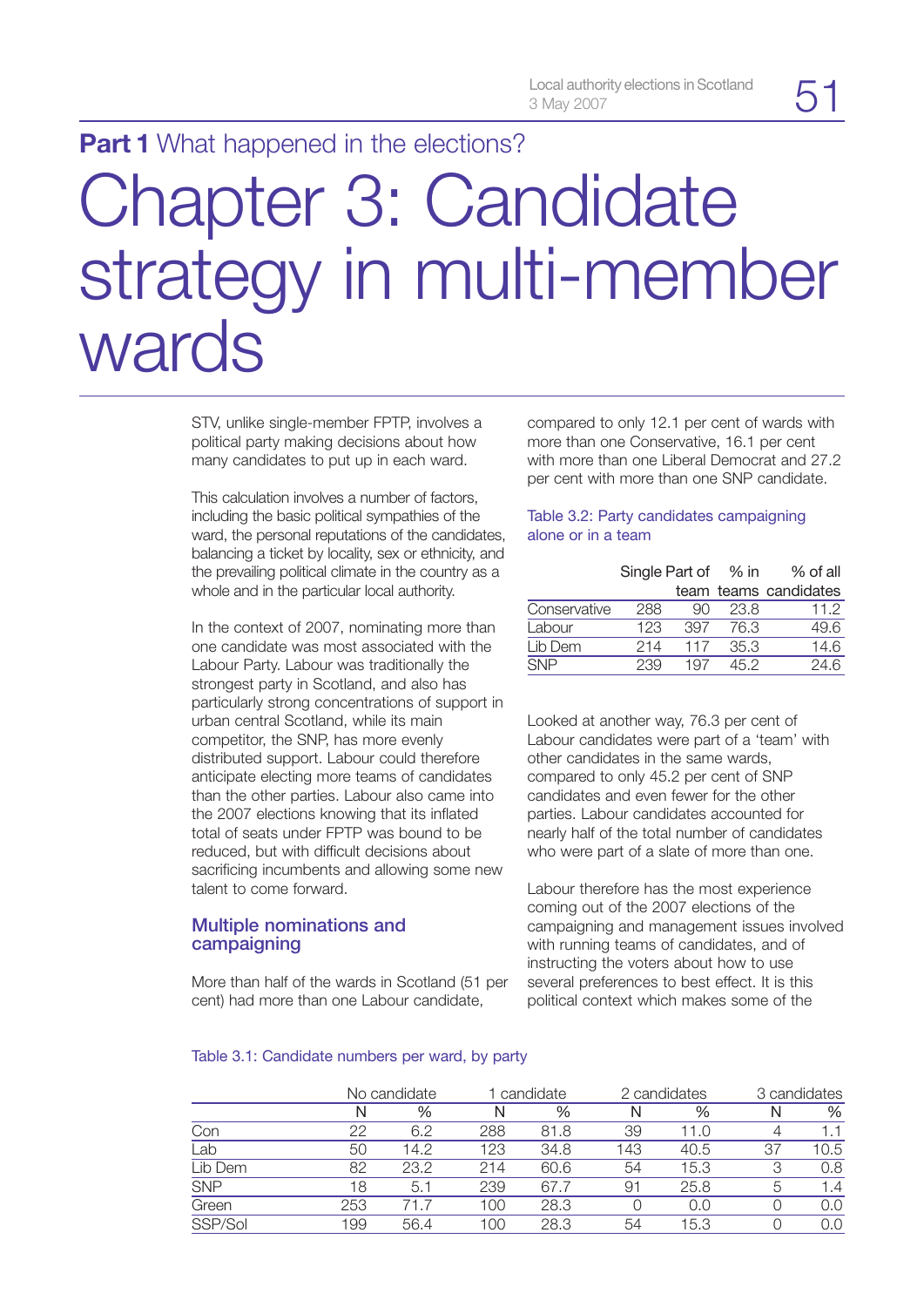questions that have arisen about ballot order so politically contentious. A ballot structure that assists a party in campaigning as a unit and highlights cases of multiple nomination may therefore be seen as particularly favouring Labour. Likewise, a ballot structure that disperses candidates from the same party around the paper, or makes it difficult for a party to indicate to its supporters how they could vote to help the party best, would be seen as particularly undermining Labour. The context of the next election may be different, in that there may be more multiple SNP candidates in urban central Scotland, but it is a consideration that is very likely to maintain a partisan tinge.

#### Over-nomination

Before the elections, party managers were often concerned about the risks of nominating too many candidates in a ward. If votes transferred completely along party lines, the party could not lose out from nominating more candidates than it could hope to elect, as is the case under STV in Malta. However, it is a consideration in Ireland because voters there do not stay within party lines and votes 'leak' away from the party whenever one of its candidate's votes is transferred. In Scotland, the parties did not know how many voters would stick with them throughout their slate of candidates, and had little evidence to guide them because it was the first STV election since the 1920s. The boundaries were entirely different, making the parties reliant on guesswork about where their support might be.

Another worry was that party supporters would fail to transfer their votes effectively because they were unfamiliar with STV and might vote only for one candidate or, even worse, invalidate their ballot by trying to vote with multiple X votes. It was understandable that some took a cautious approach to nominations. The SNP in particular tended to aim low, sometimes putting up only candidates who were more or less certain to get in and not going for an ambitious seatmaximising strategy. An additional factor with the SNP was caution, having had hopes of good results dashed in several past elections, about whether their strong polling position during the campaign would last through to polling day.

However, the results showed that concerns about the risks of over-nomination had been grossly overrated. There was only one ward in the whole of Scotland, Doon Valley in East Ayrshire, where it looked as if the main reason a party (Labour) had lost out was because it had nominated too many candidates. Even then, over-nomination may not be the entire explanation for Labour electing only one councillor despite having 1.96 quotas' worth of votes spread between three candidates. It strains possibility, but the Liberal Democrats' performance in Inverclyde North (three candidates, 1.44 quotas, one elected) and Shetland South (two candidates, 0.76 quotas, none elected) might be held to be overnomination as well.

There were six wards where a three-member Labour slate polled a lower proportion of the vote than in Doon Valley and still managed to see two councillors elected. There was also a ward, Campsie & Kirkintilloch North in East Dunbartonshire, where two Labour candidates split 0.90 of a quota between them, but still managed to get one of them elected. The other parties all have cases in which the number of candidates nominated seemed far in excess of what the party's vote share ended up justifying, but suffered no penalty for doing so.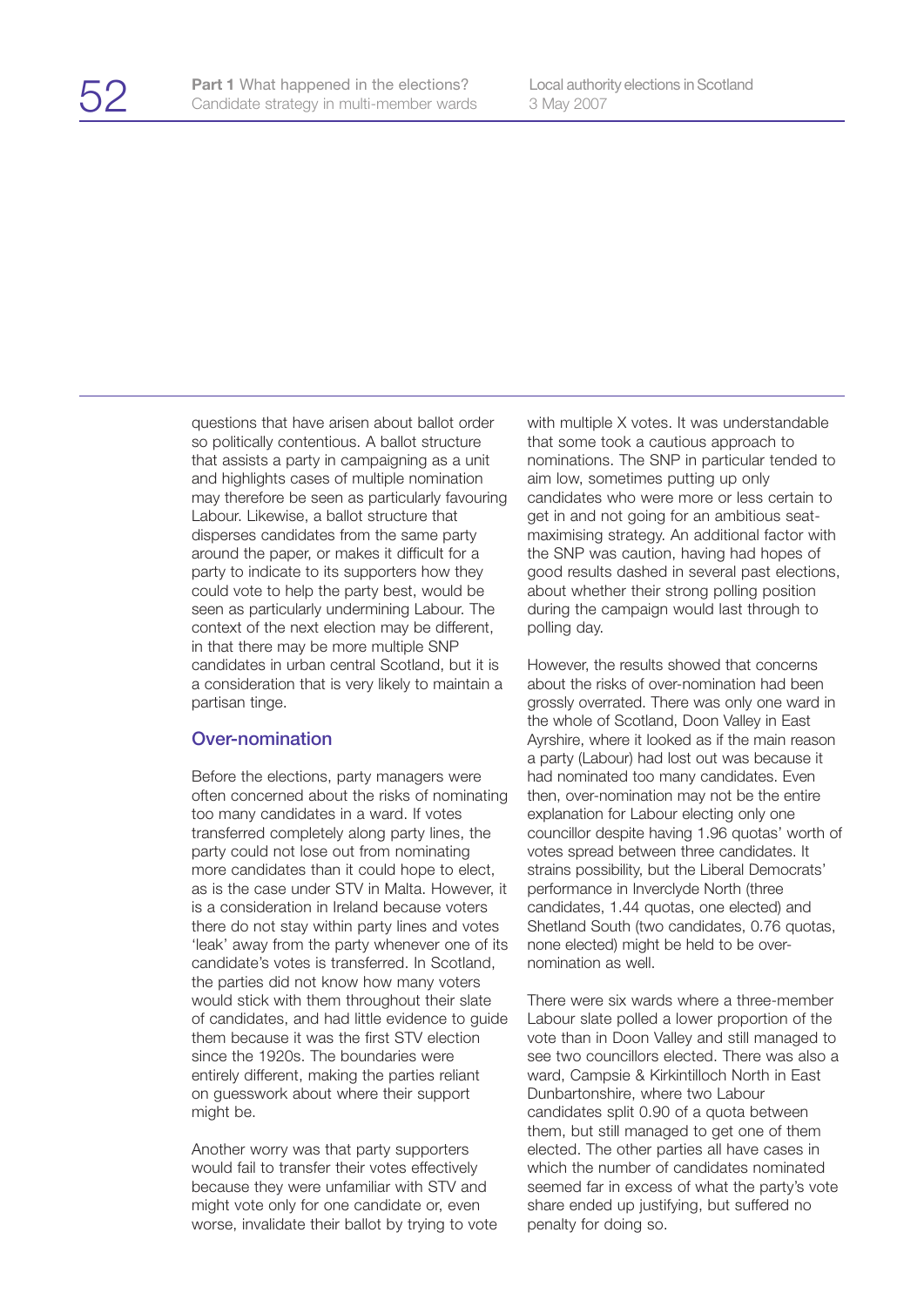#### Table 3.3: Wards where over-nomination did not harm a party

|                 |                          |            | Cands          | Quotas | <b>Cllrs</b>   |
|-----------------|--------------------------|------------|----------------|--------|----------------|
| East            | Campsie &                |            |                |        |                |
| Dunbartonshire  | Kirkintilloch North      | Lab        | $\overline{2}$ | 0.90   |                |
| Highland        | <b>Inverness Central</b> | Lab        | $\overline{2}$ | 1.02   |                |
| Dundee City     | Lochee                   | Lab        | 3              | 1.83   | 2              |
| <b>Dumfries</b> | Annandale                |            |                |        |                |
| & Galloway      | North                    | Con        | 3              | 1.67   | 2              |
| North Ayrshire  | Dalry & West Kilbride    | Con        | 2              | 0.85   |                |
| Aberdeen City   | <b>Bridge of Don</b>     | l D        | 3              | 1.64   | $\overline{2}$ |
| Inverclyde      | Inverclyde East          | l D        | $\mathbf{2}$   | 0.86   |                |
| Glasgow City    | Hillhead                 | l D        | $\overline{2}$ | 0.92   |                |
| Perth & Kinross | Strathmore               | <b>SNP</b> | 3              | 1.89   | 2              |
| Glasgow City    | <b>Baillieston</b>       | <b>SNP</b> | $\mathcal{P}$  | 1.66   | 2              |

The extra campaigning vigour of a larger slate of candidates, with more people working the ward and the opportunity to put up candidates who appeal to different parts of the local community, may well have raised the party's share of the vote in these wards rather than posing any sort of risk.

The basic principle of STV is that a party will get more or less the number of seats that its vote merits, and perhaps too much attention was paid to some of the technicalities in advance of the election. There turned out to be not much downside risk from running a generous number of candidates (Labour's election strategy in Glasgow, where the party won a convincing majority, involved aiming high rather than low in many wards). If a party was to gratuitously scatter too many candidates across the field, it might suffer, but there seems every reason to round up rather than round down when considering how many candidates to nominate for the next local elections.

#### Under-nomination

Another principle, this time common to all elections, is that it is impossible to win seats where one is not putting up candidates.

Under STV, a party can lose out because it has nominated too few candidates in a ward in which it has support to win more than one seat. In contrast to the risks of overnomination, which proved a lot less than expected, there were many cases in which a party received a vote that could have elected more candidates if they had been available. The SNP was particularly prone to this phenomenon, and might have won perhaps as many as 15 more seats across Scotland if it had put up some more candidates.

In every ward in which the SNP won more than 1.73 quotas, it elected more than one councillor – if the party had put up more than one candidate in the first place. Chances became better than evens at about 1.60. One can therefore name with something approaching certainty six wards in which the SNP lost a seat because insufficient candidates stood, and another five where it looks more likely than not.

There were 19 more wards in which the party put up only a single candidate and won more than 1.42 quotas, i.e. the level at which the SNP won its first double-member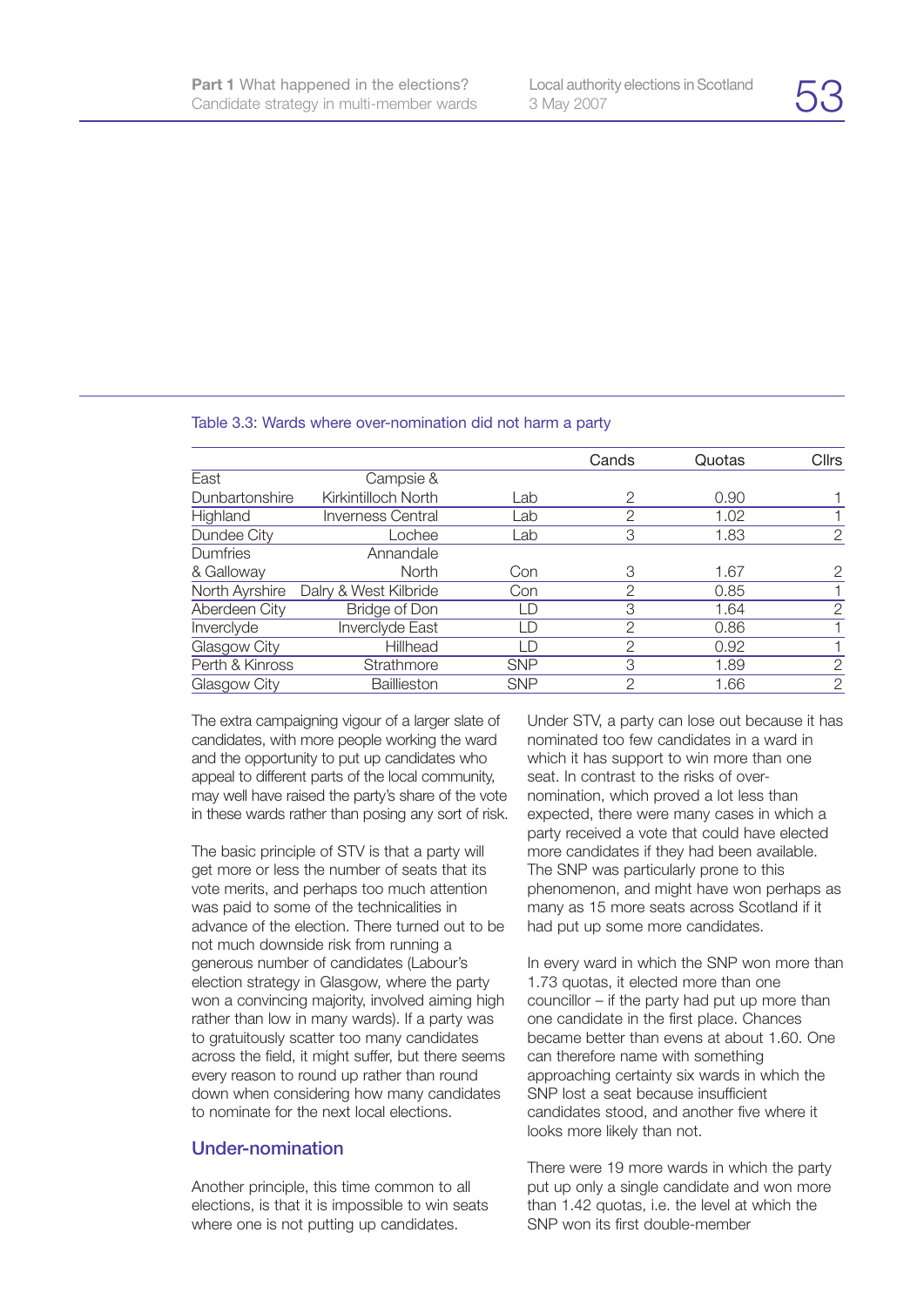#### Table 3.4: Wards where under-nomination harmed the SNP

|                   |                                      | Quotas | Cands | Elected |
|-------------------|--------------------------------------|--------|-------|---------|
| Aberdeenshire     | Ellon & District                     | 2.02   |       |         |
| North Lanarkshire | Airdrie South                        | 1.98   |       |         |
| Aberdeenshire     | Troup                                | 1.91   |       |         |
| Aberdeen City     | <b>Bridge of Don</b>                 | 1.82   |       |         |
| Aberdeen City     | Dyce/Bucksburn/Danestone             | 1.81   |       |         |
| North Ayrshire    | <b>Irvine West</b>                   | 1.77   |       |         |
| North Motherwell  | Lanarkshire South East & Ravenscraig | 1.72   |       |         |
| Aberdeenshire     | <b>Turriff &amp; District</b>        | 1.68   |       |         |
| Aberdeenshire     | Mid Formartine                       | 1.68   |       |         |
| Moray             | Elgin City North                     | 1.65   |       |         |
| North Ayrshire    | <b>Irvine East</b>                   | 1.62   |       |         |
|                   |                                      |        |       |         |

representation. One of these was the Canal ward in the City of Glasgow, where a single SNP candidate polled 1.49 quotas. There were six other wards (Govan, Southside Central, Maryhill/Kelvin, North East, Greater Pollok and Craigton) in the city where a single SNP candidate polled more than 1.20 quotas, a reasonable indication that there was no danger of losing a seat through nominating two candidates and some prospect of challenging for a second seat. They may well have been able to benefit from transfers from supporters of the two socialist parties, who were more numerous in Glasgow than any other authority.

While the 2007 elections were very successful for the Glasgow SNP in some ways, as they elected every single candidate and now have representatives in all the city's wards, they did miss several chances of electing more candidates because of their cautious nomination strategy.

However, this may reflect the fact that electoral strategy is not always purely seat-maximising: the SNP wanted to secure its foundations in 2007 with the hope of moving forward at the next elections. Trying to win directly, having previously had a group of only three

councillors, would have been a stern test. Those with longer memories could recall that at previous SNP peaks in the late 1960s and late 1970s, the sudden election of a large group of inexperienced councillors of very mixed ability had not been in the long-term interests of the party.

The challenge is now to enable the selection of additional candidates in wards which already have an SNP incumbent. This will be difficult, because the incumbents will tend to see the new candidate as much as a threat as a helping hand: it is not uncommon for incumbents to lose to members of the same party in Ireland because voters want a different strand of politics within that party, or perhaps become dissatisfied with the incumbent's services.

An additional problem is that the surpluses accruing to candidates in seats where the party has under-nominated tend to flow over to rival candidates whose political position is not too far away. In Glasgow, Green candidates in Canal and Southside Central benefited from SNP transfers. These councillors will become difficult to dislodge, particularly with a few years' experience and network-building, and they may persuade SNP voters who gave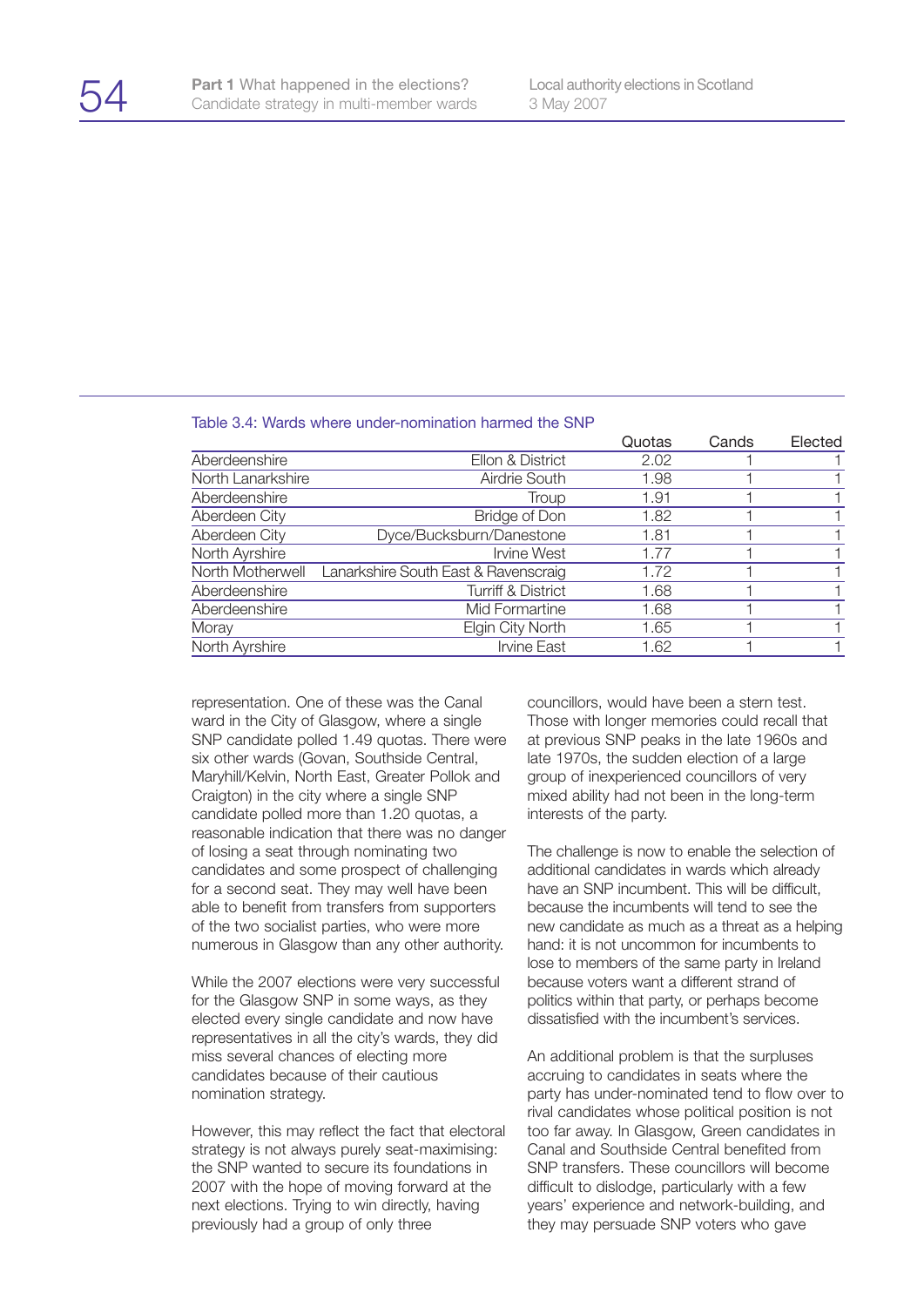them a second preference in 2007 to vote Green for their first preference in the next local elections. There is the cautionary tale of Dublin North, where Labour TD Sean Ryan was elected with 1.70 quotas in Labour's 1992 surge. This would have been enough to elect another Labour TD, but Ryan's surplus helped elect a Green instead. When Labour's tide ebbed in 1997, Ryan lost his seat but the Green TD Trevor Sargent had established himself well enough to hold on.

The SNP was not the only party to miss out through under-nomination. A single Conservative candidate in Kirriemuir & Dean ward of Angus council won 1.88 quotas. Rather more ambiguous were the cases of Girvan & South Carrick in South Ayrshire (1.49 quotas), and Bishopton & Bridge of Weir in Renfrewshire with 1.41 quotas. The lowest level of quotas that actually managed to elect two Conservative councillors was 1.63. In Hamilton South, South Lanarkshire, Labour had 2.41 quotas with two candidates, and in Coatbridge West in North Lanarkshire Labour had an amazing 2.67 quotas in a three-member seat, although the third seat in the circumstances of 2007 belonged to the SNP. In the Badenoch & Strathspey ward of Highland, a Liberal Democrat candidate won 1.56 quotas worth, which, given that the Liberal Democrats tend to attract transfers, may well have been enough to elect a running mate.

However, it is not necessarily quite that simple. These single candidates who easily passed the quota may have been popular with the voters for personal reasons, and as a result those votes would not necessarily help another candidate of the same party – there could be high levels of leakage when that candidate's votes are transferred during the count. It may not always be possible to realise the apparent gains from extra candidates in these

circumstances. However, a party that knows the local electorate well could encourage its strong supporters to vote for the running mate, and rely on the well-known candidate's personal appeal to balance up the votes for each candidate and help elect them both. Even if election with an excessively large surplus is because of a personal vote, there may thus be ways for a party to work with it to gain more seats.

### **Conclusion**

The Electoral Reform Society produced a booklet before the election entitled *Campaigning under the Single Transferable Vote*, which was welcomed by councillors and campaigners of all parties. We look forward to revisiting those issues in the light of the experiences of real-life STV campaigning in Scotland in 2007 and the work of academic researchers who have examined the way the parties approached the tasks of campaigning under STV.

The evidence from the 2007 elections showed that the risks of over-nomination had been greatly exaggerated and that the political parties, particularly but not only the SNP, had nominated  $insu$  ifficient numbers of candidates.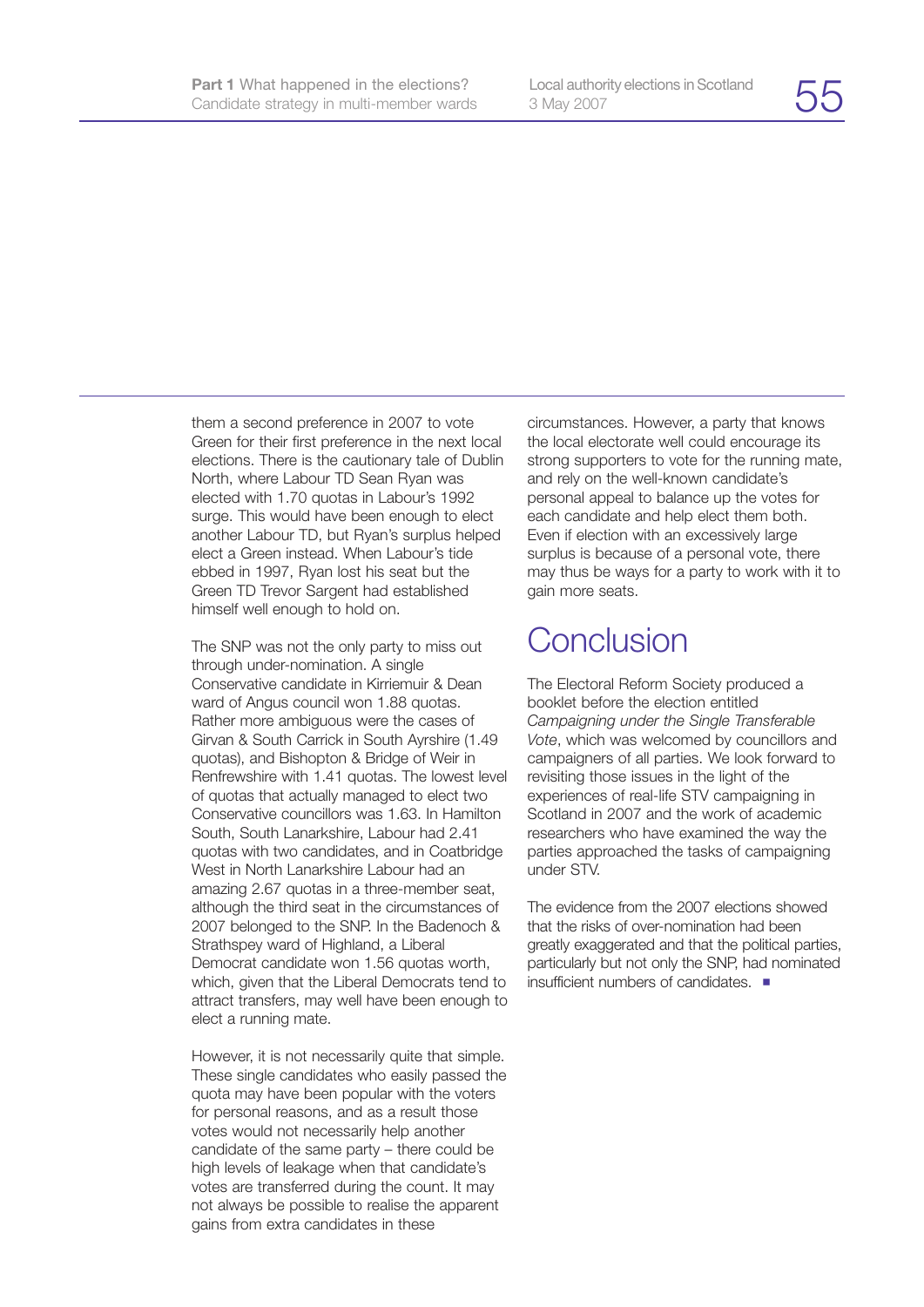

**56** Part 1 What happened in the elections?<br>Candidate strategy in multi-member wards

Local authority elections in Scotland 3 May 2007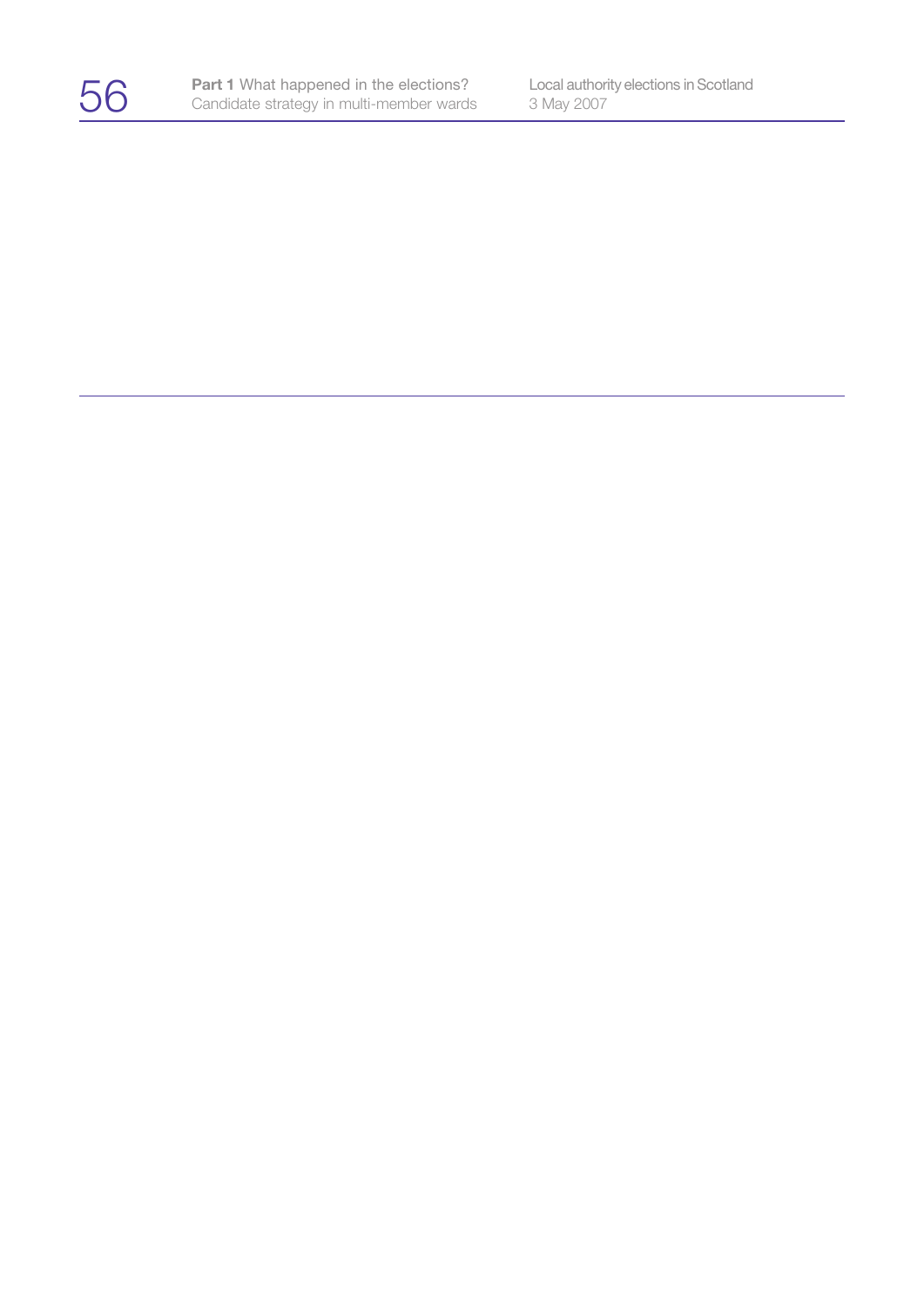### **Part 1** What happened in the elections?

# Chapter4: Representation of women, young people and minorities

In general, proportional systems are better at representing the different groups that make up society than majoritarian single-seat electoral systems. By electing several members at the

same time, questions of whether a party's slate of candidates is balanced or not will be unavoidable in a way that it is not for a series of separate single-member selections.

#### Table 4.1: Representation of women in Scottish local government, 2003 and 2007

| Council                 | Women           | Women           | <b>Net</b>     | Women            |
|-------------------------|-----------------|-----------------|----------------|------------------|
|                         | councillors     | councillors     | change         | councillors      |
|                         | 2003            | 2007            |                | 2007 %           |
| Aberdeen City           | $\overline{14}$ | $\overline{12}$ | $-2$           | 27.9             |
| Aberdeenshire           | $\overline{19}$ | $\overline{20}$ | $\overline{1}$ | 29.4             |
| Angus                   | 7               | 7               | $\overline{O}$ | 24.1             |
| Argyll & Bute           | $\overline{5}$  | $\overline{8}$  | $\overline{3}$ | 22.2             |
| Clackmannanshire        | $\overline{4}$  | $\overline{4}$  | $\mathcal{O}$  | 22.2             |
| Dumfries & Galloway     | 10              | $\overline{7}$  | $-3$           | 14.9             |
| Dundee City             | $\overline{7}$  | $\overline{4}$  | $-3$           | 13.8             |
| East Ayrshire           | $\overline{8}$  | $\overline{6}$  | $-2$           | 18.8             |
| East Dunbartonshire     | $\overline{8}$  | $\overline{6}$  | $-2$           | 25.0             |
| East Lothian            | $\overline{4}$  | $\overline{4}$  | $\mathcal{O}$  | 17.4             |
| East Renfrewshire       | $\overline{3}$  | $\overline{4}$  | $\mathbf{1}$   | 20.0             |
| <b>Edinburgh City</b>   | $\overline{12}$ | $\overline{17}$ | $\overline{5}$ | 29.3             |
| Falkirk                 | $\overline{5}$  | $\overline{3}$  | $-2$           | 9.4              |
| Fife                    | $\overline{21}$ | $\overline{19}$ | $-2$           | 24.4             |
| Glasgow City            | $\overline{24}$ | 20              | $-4$           | 25.3             |
| Highland                | 21              | 20              | $-1$           | 25.0             |
| Inverclyde              | 1               | $\overline{O}$  | $-1$           | 0.0              |
| Midlothian              | $\overline{3}$  | 5               | $\overline{2}$ | 27.8             |
| Moray                   | 5               | $\overline{5}$  | $\circ$        | 19.2             |
| North Ayrshire          | 8               | 8               | $\overline{0}$ | 26.7             |
| North Lanarkshire       | $\overline{8}$  | $\overline{9}$  | $\overline{1}$ | 12.9             |
| Orkney                  | $\overline{2}$  | $\mathbf 1$     | $-1$           | $\overline{4.8}$ |
| Perth & Kinross         | $\overline{9}$  | 13              | $\overline{4}$ | 31.7             |
| Renfrewshire            | $\overline{11}$ | $\overline{11}$ | $\overline{O}$ | 27.5             |
| <b>Scottish Borders</b> | 9               | 6               | -3             | 17.6             |
| Shetland                | $\overline{3}$  | 6               | $\overline{3}$ | 30.0             |
| South Ayrshire          | $\overline{6}$  | $\overline{9}$  | $\overline{3}$ | 22.4             |
| South Lanarkshire       | $\overline{14}$ | $\overline{15}$ | $\overline{1}$ | $\overline{4.5}$ |
| Stirling                | $\overline{4}$  | 1               | $-3$           | 18.2             |
| West Dunbartonshire     | $\overline{6}$  | $\overline{4}$  | $-2$           | 12.5             |
| West Lothian            | 5               | $\overline{4}$  | $-1$           | 16.1             |
| Western Isles           | $\overline{3}$  | $\overline{5}$  | $\overline{2}$ | 30.0             |
| Scotland                | 269             | 263             | $-6$           | 21.6             |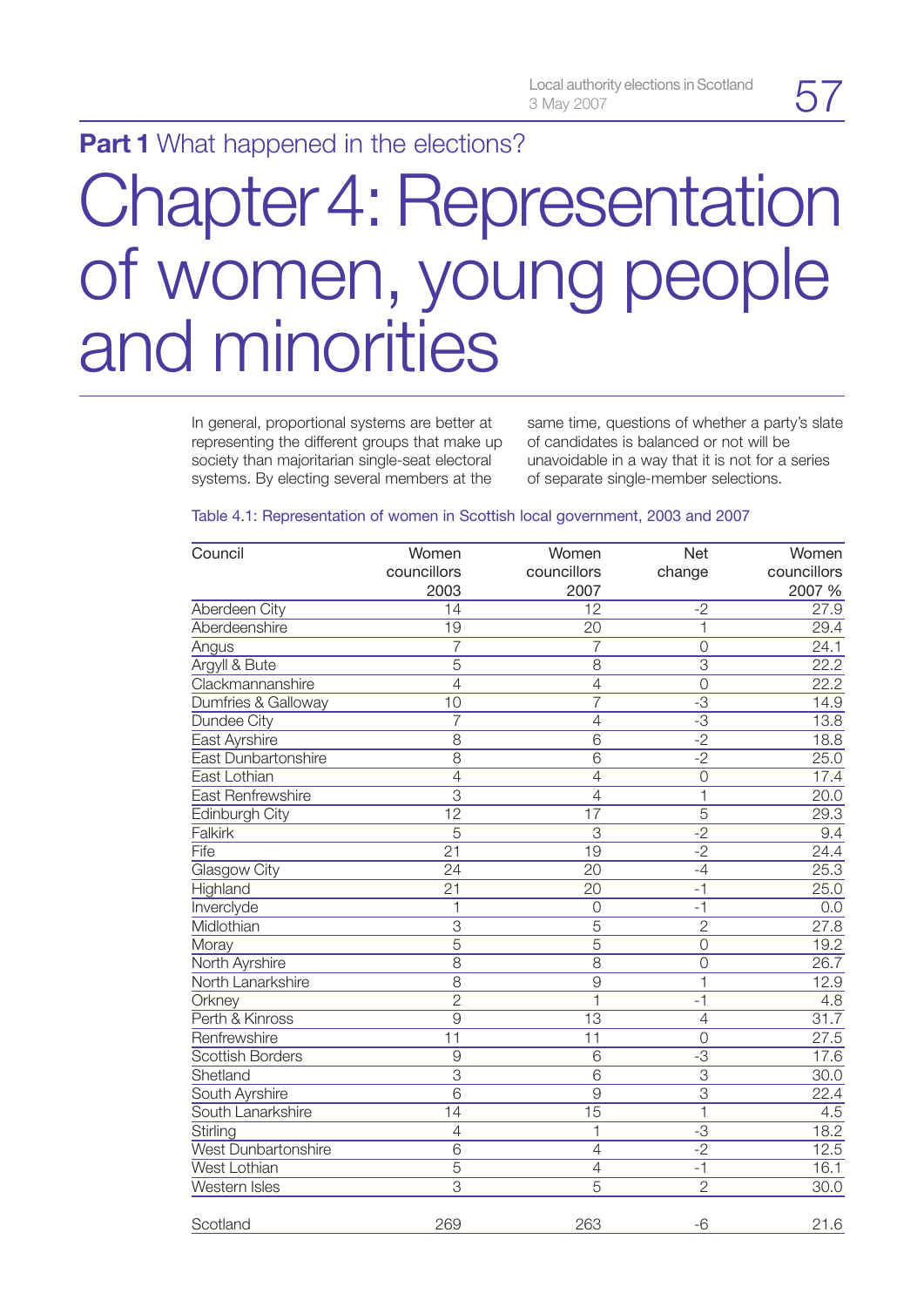However, the Scottish elections were a cause of some concern for equality advocates for several reasons. The small number of councillors being elected for each ward meant that political parties would often choose to run only one candidate for that ward, reducing the positive effects of multi-member selections. The main party running multiple slates of candidates, Labour, was in a disadvantageous position because it had previously been overrepresented and there was a risk of senior (white male) incumbents having first choice of the party's reduced number of seats and squeezing out women, young people and minorities.

# **Women**

The outcome in terms of women's representation in the 2007 elections is given in Table 4.2. The total proportion of Scottish councillors who are women was nearly unchanged, falling from 21.8 per cent to 21.6 per cent – or, in terms of numbers, 269 to 263.

With an overall fall of six in the number of female councillors, there were some variations between councils. Scotland's two largest cities reflect this: Glasgow lost four women while Edinburgh gained five. In the Highlands and Islands too, the picture is mixed: Highland and Orkney councils saw a net loss of one woman each, while Western Isles (up two) and Shetland (up three) returned more women. Stirling is down three women, while neighbouring Perth & Kinross is up four.

Following the elections, there are six councils with women leaders out of 32 (18.8 per cent).

#### Table 4.2: Women council leaders in Scotland, December 2007

| Council                      | Leader     | Party   |
|------------------------------|------------|---------|
| Aberdeen City                | Kate Dean  | Lib Dem |
| Aberdeenshire Anne Robertson |            | Lib Dem |
| Clackmannanshire             | Janet      |         |
|                              | Cadenhead  | Labour  |
| Fast                         |            |         |
| Dunbartonshire Rhonda Geekie |            | Labour  |
| <b>Edinburgh City</b>        | Jenny Dawe | Lib Dem |
| Falkirk                      | Linda Gow  | Labour  |
|                              |            |         |

Source: COSLA (http://www.cosla.gov.uk/council\_leaders.asp?leftId=1000195A6- 10766746&rightId=1000195A6-10771121&hybrid=false)

Scotland's record at electing women candidates in local elections has been relatively poor over a long period, with the proportion essentially flatlining since 1995, in contrast to a rising trend in England.

#### Table 4.3: Proportion of women candidates and councillors in Scotland 1995–2007

|      | % women    | % women |
|------|------------|---------|
|      | candidates | elected |
| 2007 | 22.5       | 21.6    |
| 2003 | 27 7       | 21 R    |

In 2003, there was a significant difference between the proportion of women standing and the proportion of women elected. This difference between the proportion of female candidates and female councillors can partly be explained by the fact that women are more likely to be put forward in unwinnable seats or as paper candidates, which does nothing to boost women's representation.

In 2007, the two proportions were much closer. This means that women who made it onto the ballot paper in the 2003 FPTP election were less likely to be elected than men, while in 2007 women were elected at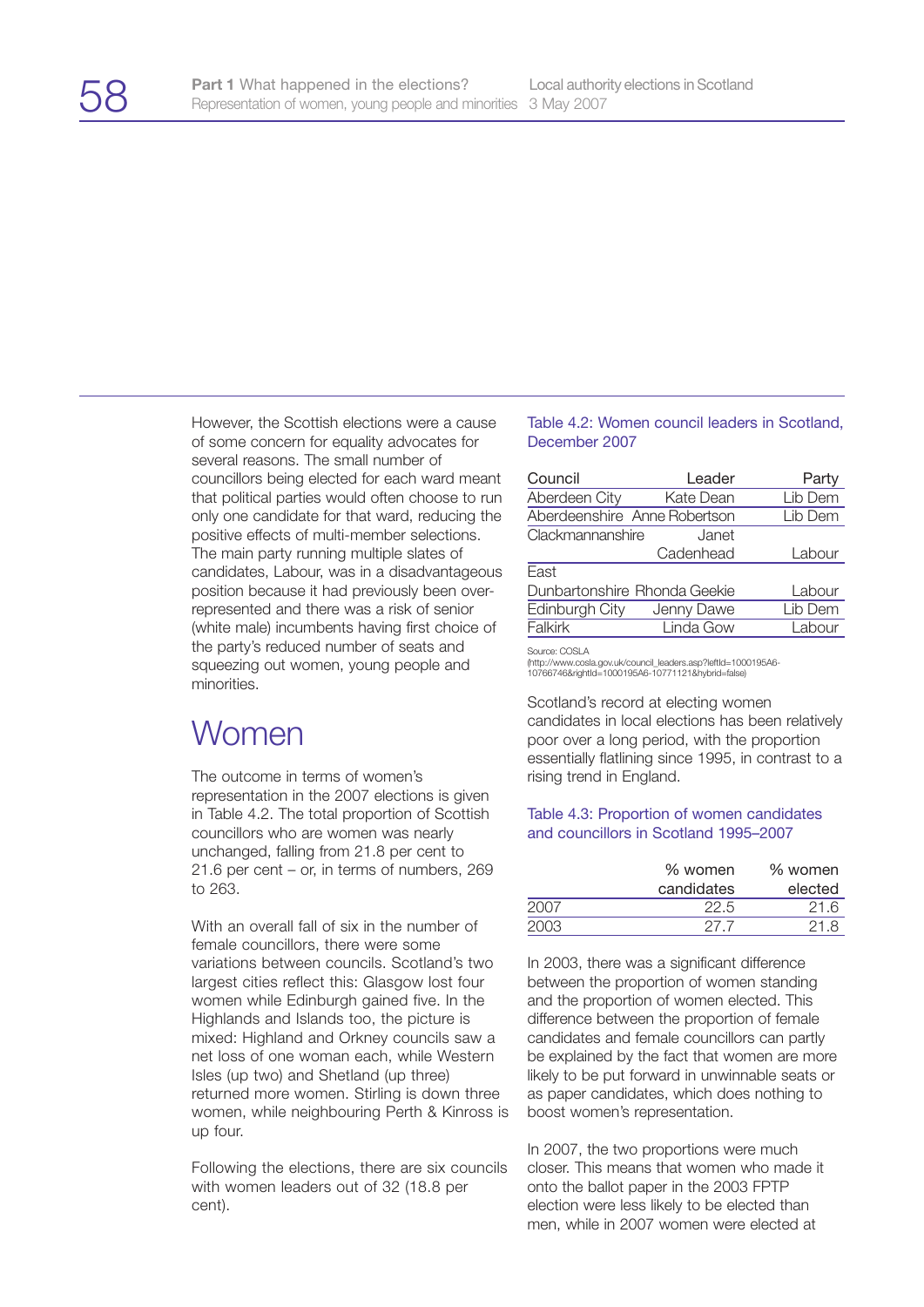#### Table 4.4: Women candidates and councillors by party 2003 and 2007

| Party               | 2003 %<br>candidates | 2003 %<br>councillors | 2007 %<br>candidates | 2007 %<br>councillors |
|---------------------|----------------------|-----------------------|----------------------|-----------------------|
| Conservatives       | 32                   | 23.0                  | 24.6                 | 23.8                  |
| Labour              | 26                   | 19.0                  | 19.3                 | 17.5                  |
| Liberal Democrats   | 37                   | 33.0                  | 30.9                 | 31.3                  |
| <b>SNP</b>          | 25                   | 25.0                  | 21.5                 | 21.2                  |
| Others/Independents | n/a                  | 15.0                  | 20.8                 | 19.3                  |
| Scotland Total      | 28                   | 21.8                  | 22.5                 | 21.6                  |

more or less the same rate as men, once they had been selected.

The relationship between candidates and councillors elected becomes even clearer if one can examine the cases in which a party nominated one or more than one candidate. The analysis below concentrates on the Labour Party as the party which stood about half of all the multi-member slates that were offered to voters in Scotland.

#### Table 4.5: Women and multiple candidate nomination in 2007

|                        | Slate    | Slate | Slate         |
|------------------------|----------|-------|---------------|
|                        | of three |       | of two of one |
| Labour total           |          |       |               |
| candidates             | 111      | 286   | 123           |
| Labour women           |          |       |               |
| candidates             | 19       | 51    | 28            |
| Women %                |          |       |               |
| of candidates          | 17.1     | 17.8  | 22.8          |
| Successful Labour      |          |       |               |
| candidates             | 86       | 208   | 54            |
| Labour women           |          |       |               |
| elected                | 15       | 36    | 10            |
| Women % of             |          |       |               |
| Labour elected         | 17.4     | 17.3  | 18.5          |
| Overall success rate % | 77.5     | 72.7  | 43.9          |
| Women's                |          |       |               |
| success rate %         | 79.0     | 70.6  | 35.7          |
| Men's success rate %   | 77 1     | 73.2  | 46.3          |

A party standing more than one candidate in a ward is obviously in a strong position and stands to elect at least one candidate unless something goes badly wrong. If any Labour candidates from the team failed, the electorate would be the ones deciding who won and who lost. Broadly, allowing for local factors, personalities and events on the campaign trail, men and women would have a more or less equal chance of being elected from these multi-member slates. This is borne out by the results, in which both men and women stood a very similar chance of election once they were nominated, and the proportion of women councillors was a close reflection of the proportion of women nominated.

The electoral position varied between different single-candidate wards. There were some such wards where Labour could feel confident of electing someone because the party had enough support to elect one candidate but not to seriously challenge for a second seat. This situation produces as near to a 'safe' seat for an individual candidate as possible in STV. On the other hand, there were wards where there was only a single Labour candidate because the party was showing the flag and did not have much chance of election, as well as marginals where the party might or might not win.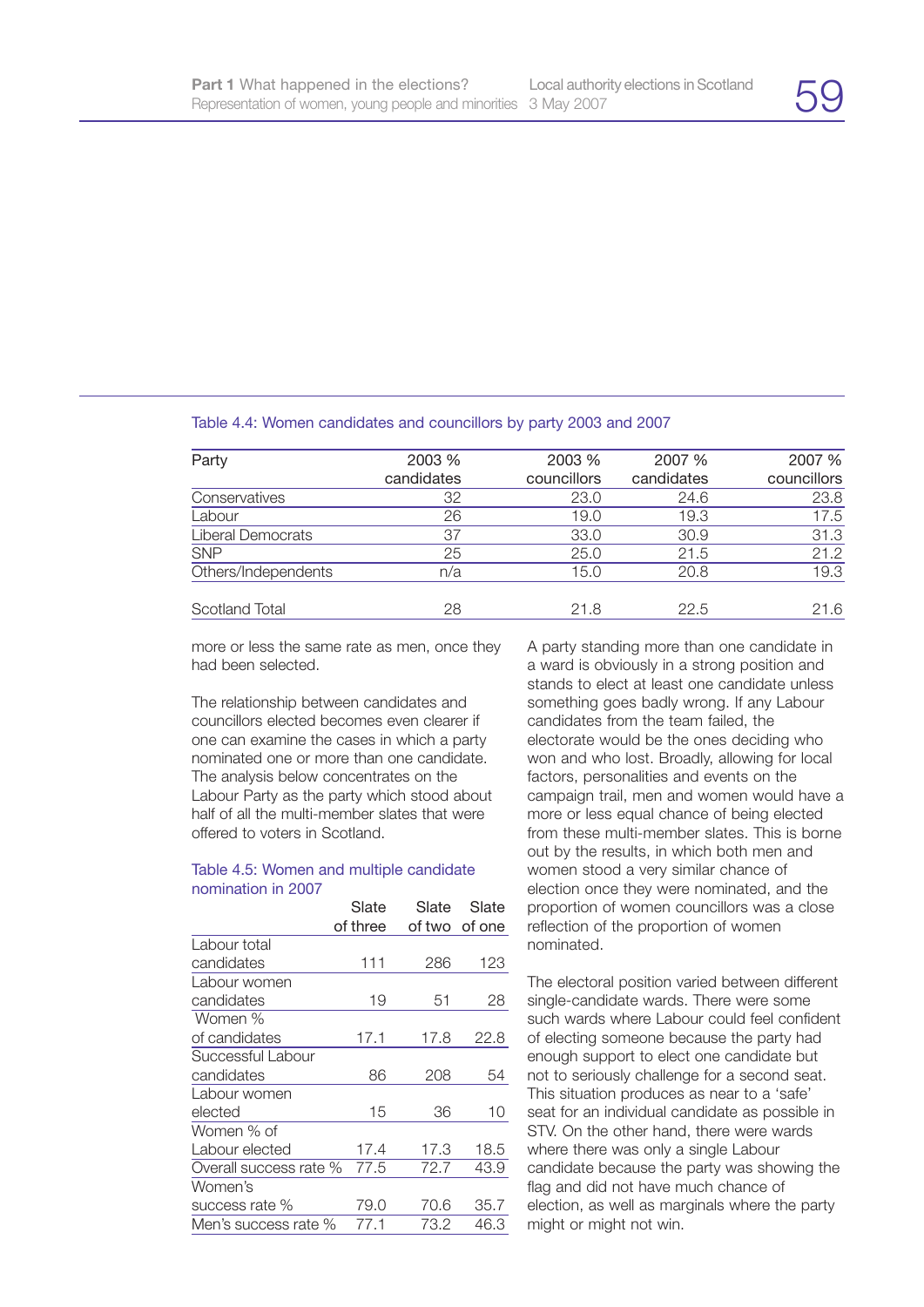Labour selected a higher proportion of women in wards where the party was only standing a single candidate than in multiple candidate seats. However, the success rate for women in these seats was markedly lower than that for men. This does suggest that men had a rather better deal in terms of the seats with single Labour nominations that were likely to return Labour candidates.

#### Table 4.6: Women councillors as a proportion of party councillors 2003 and 2007

|              |       | 2003 councillors |       | 2007 councillors |
|--------------|-------|------------------|-------|------------------|
|              | Women | ℅                | Women | ℅                |
| Conservative | 30    | 23.8             | 34    | 23.8             |
| Labour       | 100   | 20.2             | 61    | 17.5             |
| Lib Dem      | 59    | 33.9             | 52    | 31.3             |
| <b>SNP</b>   | 46    | 25.0             | 77    | 21.2             |
| Green        |       |                  |       | 50.0             |
| Ind/Other    | 36    | 15.3             | 35    | 180              |

Overall, the proportion of Labour councillors who are women fell in this election, even slipping behind 'Independents and Others'. As the party stood to lose councillors in this election, they did not do enough to make sure that women did not disproportionately lose out, despite pleas by the central party and advocates such as Margaret Curran MSP. The party may wish to look at the way selections were carried out in 2007 to see why it was that women formed a disproportionately high share of Labour's vulnerable front line. However, the decline in Labour representation in 2007 means that the party can look forward to the next council elections as an opportunity both to increase the party's overall number of seats and to do something about the poor representation of Labour women.

It is easier to expand representation of women when a party is gaining seats, because this

does not involve the retirement or displacement of incumbents. The SNP, the principal gainers from the 2007 election, added a significant number of women and has the largest number of women councillors of any party. However, the proportion of SNP councillors who are women fell back. The two parties whose overall representation was little changed, the Liberal Democrats and Conservatives, saw little change to their share of women. Special mention should be made of the Green Party, which is painstaking about gender balance in its structures. Partly because of its own policies on nominations, partly through the pattern of its electoral performance, it ended up with 50:50 representation; two out of its five Glasgow councillors are women, as are two out of three in Edinburgh.

It is disappointing that parties did not select more women in 2007, and that an opportunity to make a significant improvement in gender balance in representation in Scottish local government was lost. Despite the effort to create a greater turnover of councillors by offering severance payments for retirees in 2007, incumbency remained a strong factor, particularly in the Labour Party, where more than 500 incumbents had to be squeezed into 380 seats even if there were no further losses.

Despite this, the number of women on Scottish councils remained stable in 2007. STV sets up incentives for parties to respond to the pressures from the electorate, and eliminates the 'safe seat' which has been a drag on changing the composition of councils. There will be a further opportunity for the parties in the ascendant in each local authority at the next elections in 2011 to make major improvements.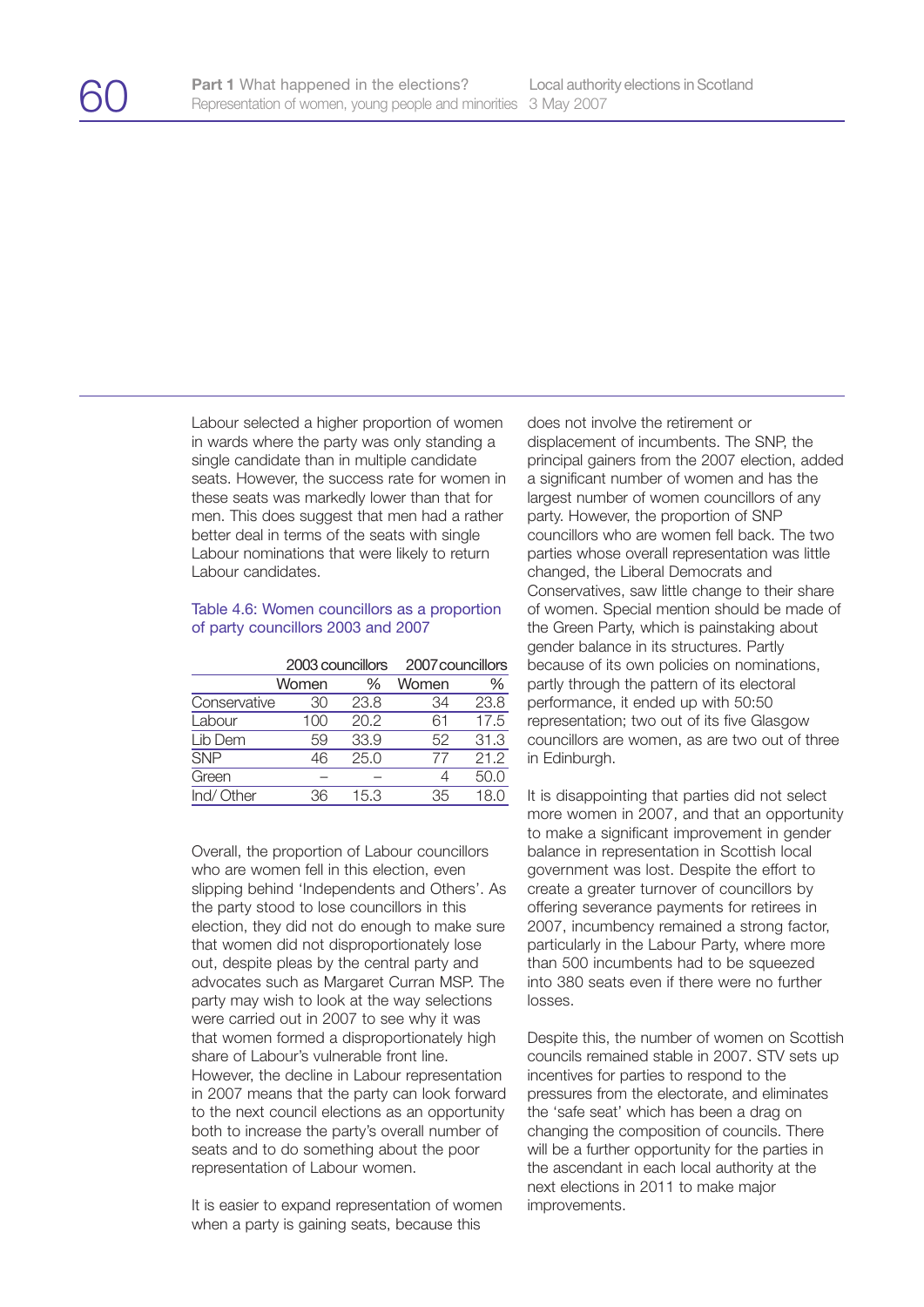The new system has not disadvantaged women, although the opportunities it presents were far from fully grasped by the parties. If parties were to select greater numbers of women, then women's representation on Scottish councils would increase.

# Young people

There has long been concern, in Scotland and elsewhere, about the unrepresentative makeup of councils, in particular the preponderance of middle-aged and retired councillors. The Kerley working party and the previous Executive made recommendations and changes, including the new salary structure and severance payments, in order to promote change in Scottish local government. Before the elections, the average age of a councillor was 55 and there was only one councillor under the age of 30. A review of the situation in England, where there are many of the same problems, began in 2007.

STV and the other changes in Scottish local government created an opportunity for progress in terms of representing young people and, compared to the previous situation, there was a considerable improvement. With data from all 32 authorities, the number of councillors aged below 30 has risen to 28, of whom three were 18–21-year-olds taking advantage of the reduction in the age of candidature for these elections (in Aberdeen, Inverclyde and Moray). Youth representation in general is led by Moray, with 11.5 per cent of councillors under the age of 30, and Stirling and West Dunbartonshire following with 9.5 per cent and 9.1 per cent respectively. Moray was one of the most creative councils in appealing to local people to seek nomination in the run-up to the 2007 elections.

Immediately following the local elections, there was a great deal of media attention on the SNP's new leadership team in Aberdeen, with an 18-year-old Deputy Provost (John West) and another two councillors under 30 also with responsible positions. Giving these councillors leadership positions was a choice for the SNP's council group in Aberdeen, but electing young people to the council was achieved under STV.

# Black and minority ethnic (BME) representation

Scotland has a smaller proportion of BME residents than England; Scotland's BME population stood at around 2.2 per cent in the 2001 census. The greatest concentration of the Scottish BME population is in Glasgow and to some extent its suburbs. In recent years East Renfrewshire has seen the largest percentage growth in BME population as residents move to the outer southern Glasgow suburbs. Elsewhere in Scotland there is a scattering of people from various ethnic communities throughout the country.

In terms of political representation, there is only a handful of BME councillors – 9 out of 1,222 councillors, or just below 1 per cent, elected in 2007. All were men of Asian heritage. Six of the nine councillors are Labour, two are SNP and one a Liberal Democrat. The proportion of councillors is less than the proportion of the Asian heritage population, and black, Chinese and other ethnic minority Scots were unrepresented. However, in any electoral system it is difficult to represent very scattered communities that form such a small proportion of the population.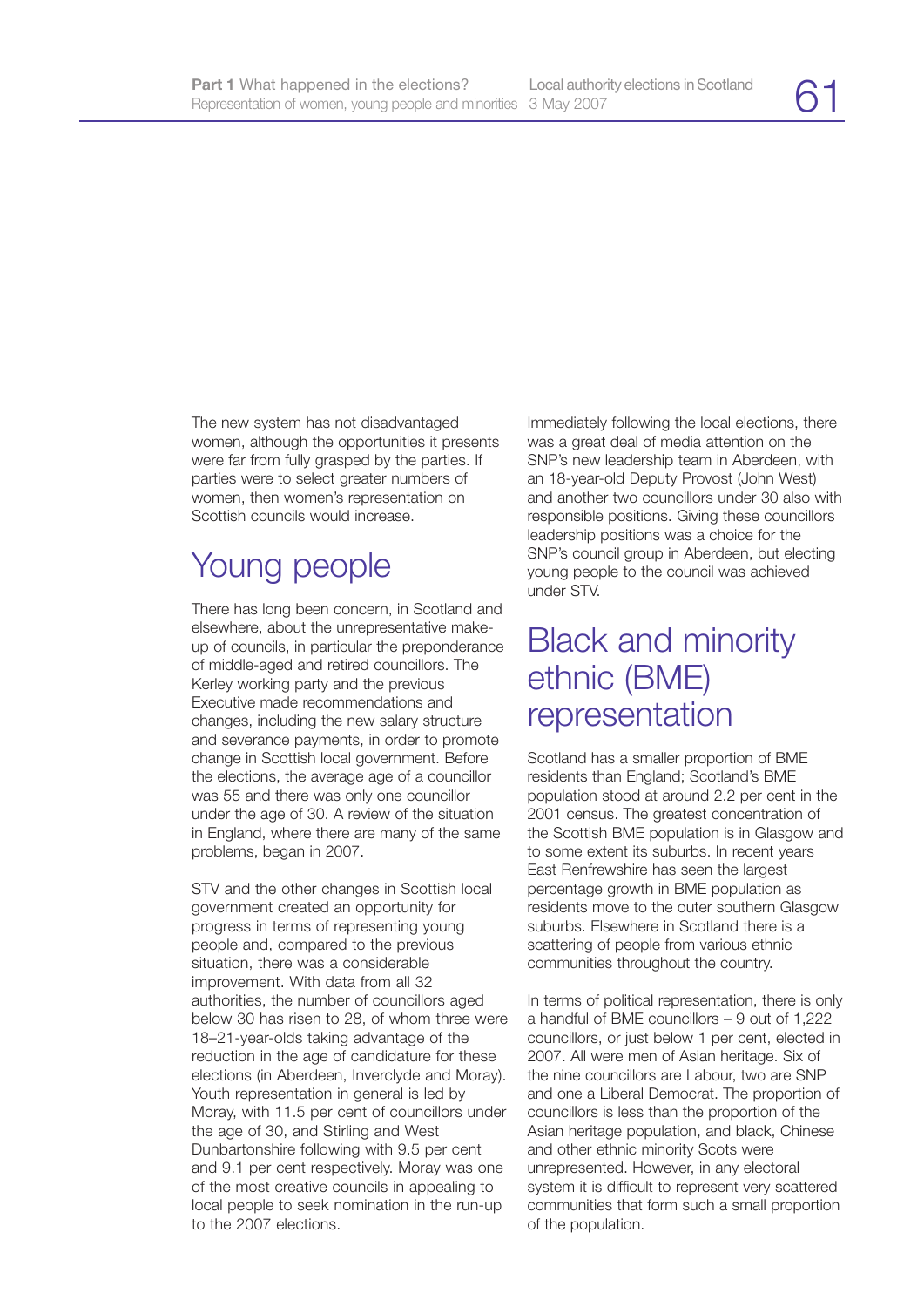#### Table 4.7: BME councillors in Scotland 2007

|                 | Council       | Ward                                | Party      | First elected |
|-----------------|---------------|-------------------------------------|------------|---------------|
| Saluja, Gurudeo | Aberdeenshire | Westhill & District                 | l D        | 1999          |
| Asif, Mohammed  | Dundee        | Coldside                            | Lab        | 2007          |
| Butt, Shaukat   | Glasgow       | Govan                               | Lab        | 2003          |
| Hanif, Jahangir | Glasgow       | Southside Central                   | <b>SNP</b> | 2007          |
| Malik, Khalil   | Glasgow       | Pollokshields                       | <b>SNP</b> | 2007          |
| Rabbani, Irfan  | Glasgow       | Pollokshields                       | Lab        | 2007          |
| Malik, Hanzala  | Glasgow       | Hillhead                            | Lab        | 1995          |
| Razaq, Mohammed | Glasgow       | Maryhill/Kelvin                     | Lab        | 2003          |
| Chadha, Bob     |               | North Lanarkshire Cumbernauld North | Lab        | 1995          |

Note: Based on data supplied by most local authorities in Scotland; ethnic status is a matter of self-definition to a considerable extent.

Six BME councillors were elected in Glasgow, 7.6 per cent of the council's membership, which is acceptably representative given that the 2001 census recorded the city's BME population at 5.4 per cent. Pollokshields ward on the south side, the heart of the Asian community in Glasgow, has two Asian councillors out of three. While four of the six Glasgow BME councillors represent areas with a substantial Asian population, two do not, and neither do the three councillors outside Glasgow.

In 2003 Glasgow had five BME councillors, so STV elections brought some progress. Bashir Ahmad, previously an SNP councillor in the city, won election to the Scottish Parliament on the regional list for Glasgow, becoming Scotland's first BME MSP. Outside Glasgow, two councils lost their BME representation. In South Lanarkshire Labour Provost Mushtaq Ahmad did not stand for re-election, and in Edinburgh Labour councillor Shami Khan, first elected in 2003, lost his seat. Dundee gained a BME representative with the election of Mohammed Asif, leaving the total number in Scotland unchanged at nine.

The 2007 elections thus saw no net gain in terms of council numbers, but some

progress nonetheless. In south Glasgow parties have a strong incentive to put forward a balanced slate of candidates in order to appeal to the diverse electorate there. In a year in which Labour, the party that has consistently returned the majority of Scotland's BME councillors, did poorly, holding steady is a reasonable outcome for BME representation.

## **Conclusion**

The STV elections for Scotland's local authorities brought relatively little overall change to the representation of women and BME communities, but did see a considerable increase in the number of young people on Scotland's councils (even though that remains a pretty small proportion of total council membership). The elections did not bear out the fears of some, that women and BME candidates would be squeezed out by the parties or face discriminatory voting on the part of the electorate. But, on the other hand, they did not achieve all that might have been expected by equality and electoral reform advocates either. In 2007 the voters showed that they were willing to give women.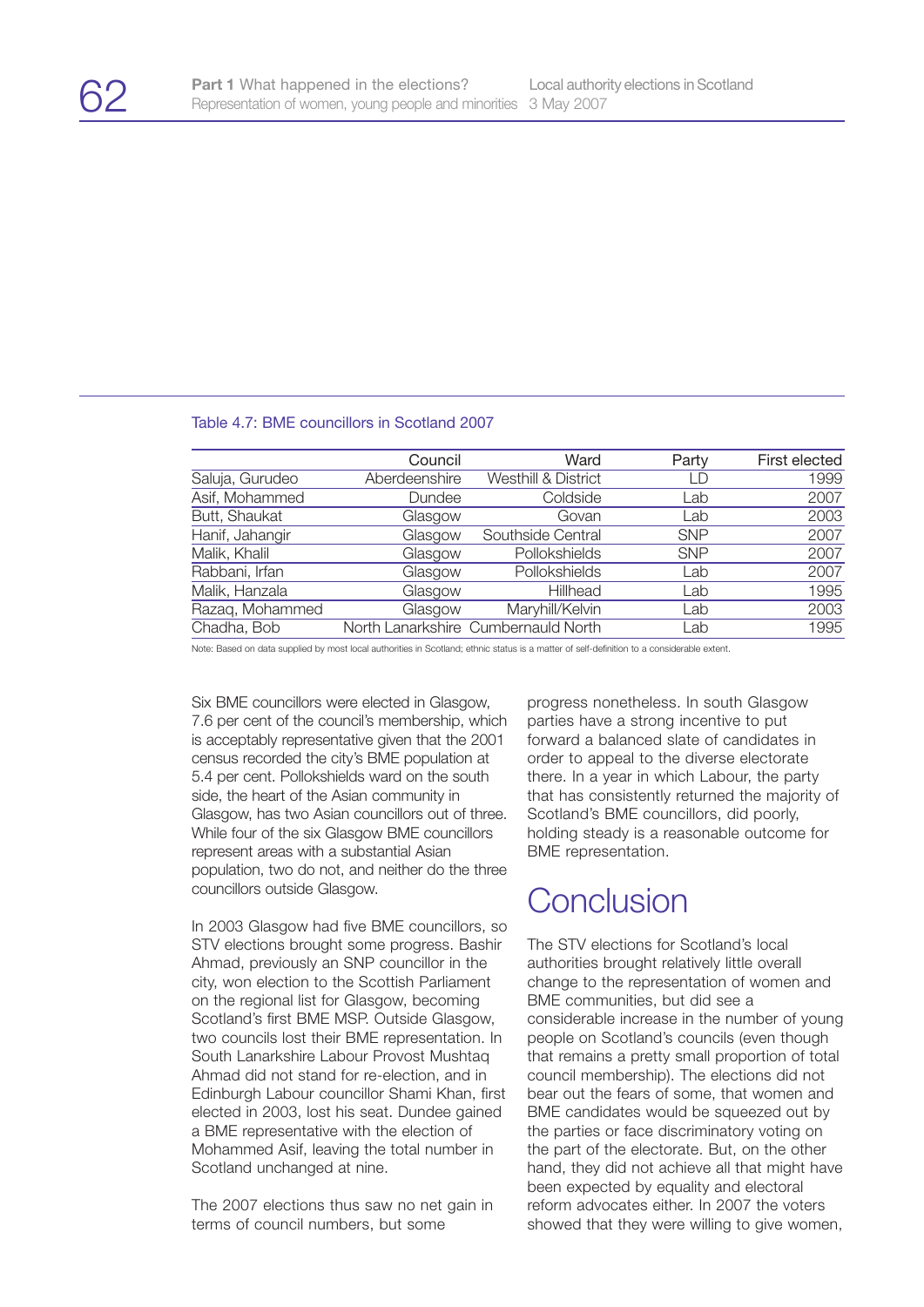young people and ethnic minorities fair consideration – provided that they had the chance to do so. Making further progress will depend on changing the parties' selection processes.  $\blacksquare$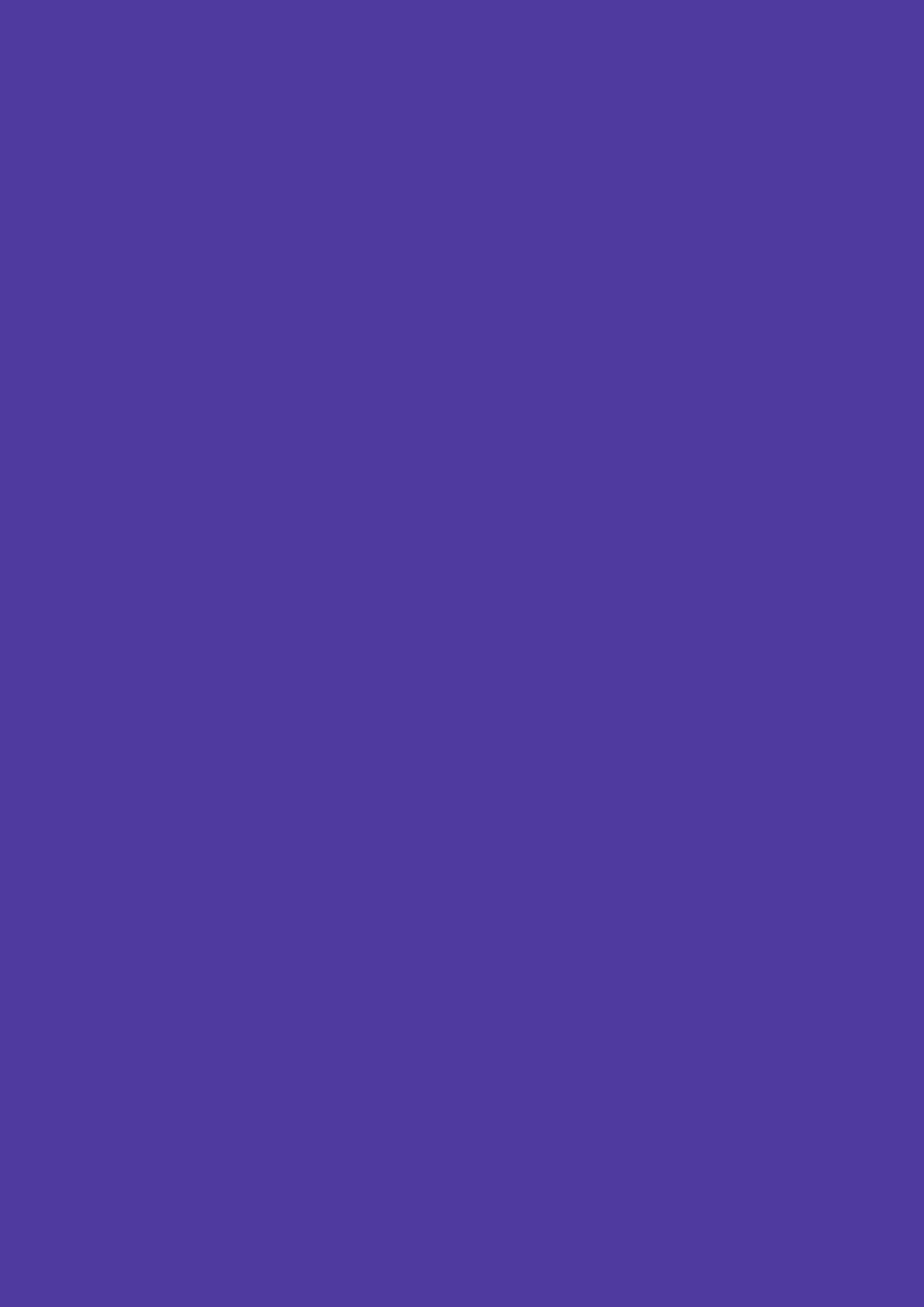### **Part 2** The voters' experience

# Chapter 5: More choice for voters

This section examines the extent to which the 2007 STV elections for local authorities delivered on the promises of electoral reformers to increase voter choice and give people a representative for whom they have voted, and whether the well-publicised problems with the May 2007 Scottish elections in general detracted from the benefits voters might have enjoyed from STV.

# Were there more candidates?

The 2007 council elections saw a massive increase in the amount of choice available to Scottish voters.

In the 2003 elections 4,195 candidates stood in 1,222 wards. The average elector, therefore, had a choice from among 3.4 candidates (which was, incidentally, more than in most of England at the same elections). In 61 wards there was no competition at all, because a candidate was unopposed.

In 2007 there were 2,599 candidates for 353 multi-member wards. The choice available for the average elector was therefore 7.4 candidates – more than double the spread available in 2003 and far in excess of what was offered in England in 2007. There were no unopposed returns at all.

In the more rural authorities the extension of choice was dramatic – from an average of fewer than two candidates in Orkney and Shetland in 2003 to over seven in 2007. In these authorities, and in Highland and Western Isles, a larger total number of candidates stood in 2007 than in 2003, despite the reduction in the number of wards. In many of these areas, the real novelty of 2007 was having a contested election at all.

In the big cities there was also an extension of competition, with the big four parties often managing complete or nearly complete coverage (see Chapter 2). Electoral competition between the big parties in most of Scotland was strong in previous elections, but even so, the full range of major party choice was available to more people. While the total number of major party candidates fell sharply in Edinburgh and Glasgow, the number of Independent and minor party candidates rose because they would not be squeezed out by tactical voting any more and had a chance of winning seats because of STV's proportionality. The average Glasgow voter could choose among nearly 10 candidates, and in Edinburgh the average was just over nine. In some local authorities there were candidates from smaller parties in every ward (Greens, SSP and Solidarity stood everywhere in Glasgow), and in many authorities smaller parties and independents were available to more voters.

There was more choice in every authority.

However, as some commentators such as Alistair Clark have pointed out, the extension of choice of candidate was accompanied by an increase in the number of candidates being elected. In a few wards, such as some in Ayrshire where there were four candidates for a three-member ward, the result – or at least for two out of three councillors – was predictable. However, the number of instances in which results were relatively pre-ordained in STV was tiny compared to FPTP in 2003, in which large swathes of Scotland, and many authorities, did not see real contests.

STV succeeded in broadening the range of choice to Scottish voters and opening up the electoral process to a greater range of candidates.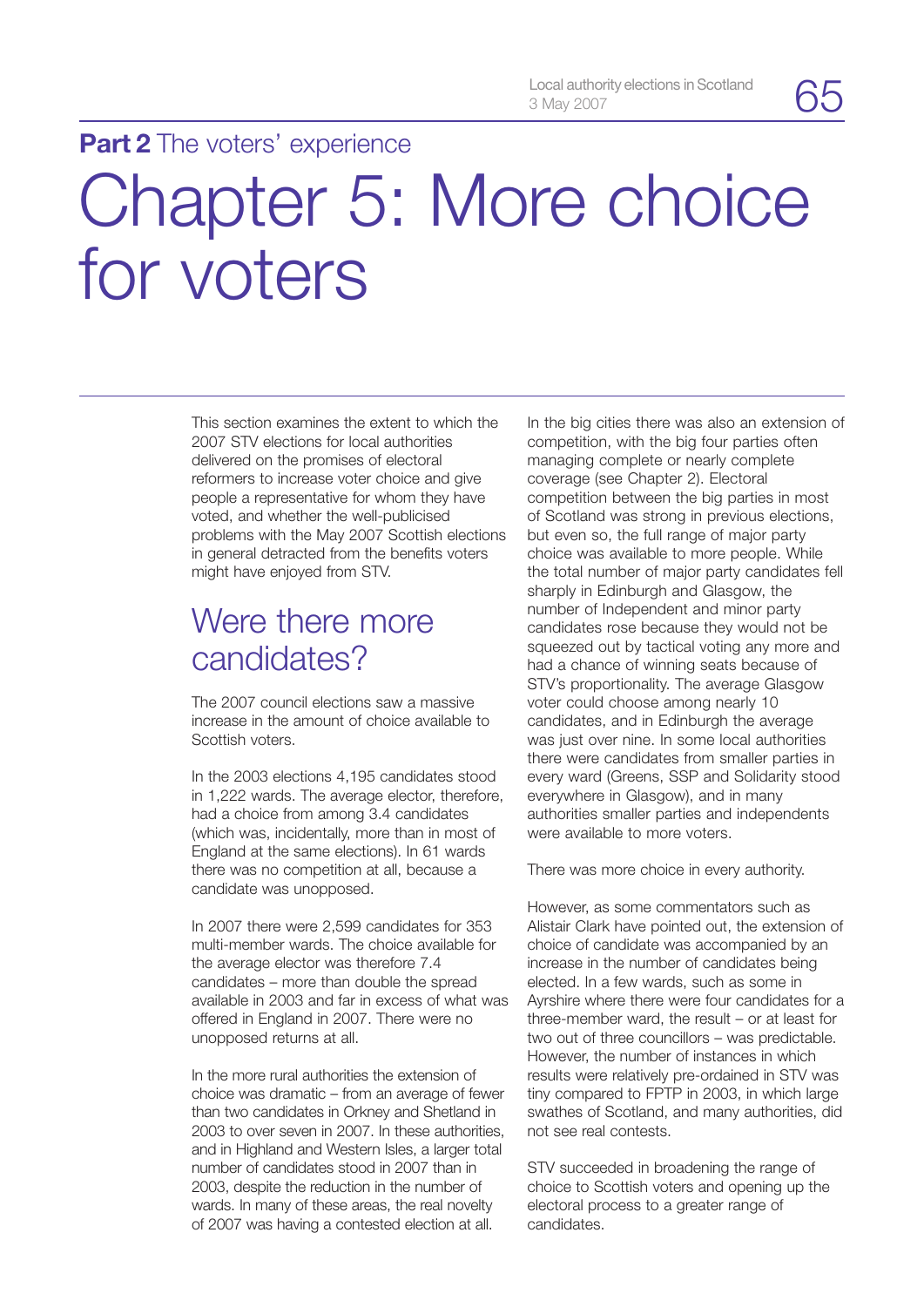#### Table 5.1: Choice of candidates in 2003 and 2007

|                         | Choice of candidates in 2003 |                 |                  |                 |                  |                 | Choice of candidates in 2007 |                 |                 |                  |
|-------------------------|------------------------------|-----------------|------------------|-----------------|------------------|-----------------|------------------------------|-----------------|-----------------|------------------|
|                         |                              |                 | <b>FPTP</b>      |                 |                  |                 |                              | <b>STV</b>      |                 |                  |
|                         | 4 pty                        | Oth             | Total            | Ward            | Av.              | 4 pty           | Oth                          | Total           | Ward            | Av.              |
| Aberdeen City           | 171                          | $\overline{21}$ | 192              | 43              | 4.5              | $\overline{71}$ | 18                           | 89              | $\overline{13}$ | 6.8              |
| Aberdeenshire           | 183                          | $\overline{30}$ | 213              | 68              | $\overline{3.1}$ | 89              | $\overline{35}$              | 124             | 19              | 6.5              |
| Angus                   | 99                           | $\overline{18}$ | 117              | 29              | 4.0              | 40              | $\overline{14}$              | $\overline{54}$ | $\overline{8}$  | 6.8              |
| Argyll & Bute           | 59                           | 50              | 109              | 36              | $\overline{3.0}$ | 45              | $\overline{33}$              | $\overline{78}$ | $\overline{11}$ | 7.1              |
| Clackmannanshire        | $\overline{43}$              | $\overline{6}$  | 49               | 18              | 2.7              | $\overline{28}$ | $\overline{4}$               | $\overline{32}$ | $\overline{5}$  | 6.4              |
| Dumfries & Galloway     | 116                          | $\overline{26}$ | $\overline{142}$ | $\overline{47}$ | $\overline{3.0}$ | 69              | $\overline{22}$              | $\overline{91}$ | $\overline{13}$ | $\overline{7.0}$ |
| Dundee City             | 109                          | $\overline{22}$ | 131              | 29              | 4.5              | $\overline{50}$ | $\overline{20}$              | $\overline{70}$ | $\overline{8}$  | 8.8              |
| East Ayrshire           | 96                           | $\overline{12}$ | 108              | $\overline{32}$ | $\overline{3.4}$ | 46              | $\overline{12}$              | $\overline{58}$ | $\overline{9}$  | 6.4              |
| East Dunbartonshire     | 89                           | 9               | 98               | 24              | 4.1              | 39              | 20                           | $\overline{59}$ | 8               | 7.4              |
| East Lothian            | $\overline{91}$              | $\overline{8}$  | 99               | $\overline{23}$ | 4.3              | $\overline{35}$ | $\overline{8}$               | 43              | $\overline{7}$  | 6.1              |
| East Renfrewshire       | 70                           | $\overline{8}$  | 78               | 20              | $\overline{3.9}$ | $\overline{32}$ | $\overline{9}$               | $\overline{41}$ | 6               | 6.8              |
| Edinburgh City          | 232                          | 49              | 281              | $\overline{58}$ | 4.8              | $\overline{84}$ | $\overline{71}$              | 155             | $\overline{17}$ | 9.1              |
| Falkirk                 | $\overline{75}$              | $\overline{22}$ | $\overline{97}$  | $\overline{32}$ | $\overline{3.0}$ | $\overline{39}$ | $\overline{23}$              | 62              | $\overline{9}$  | 6.9              |
| Fife                    | 253                          | $\overline{37}$ | 290              | 78              | $\overline{3.7}$ | 122             | 41                           | 163             | $\overline{23}$ | $\overline{7.1}$ |
| Glasgow City            | 256                          | 86              | 342              | 79              | 4.3              | 118             | 90                           | 208             | $\overline{21}$ | 9.9              |
| Highland                | 56                           | 114             | 170              | 80              | 2.1              | 89              | 94                           | 183             | 22              | 8.3              |
| Inverclyde              | $\overline{71}$              | $\overline{7}$  | 78               | 20              | $\overline{3.9}$ | 35              | $\overline{12}$              | 47              | 6               | 7.8              |
| Midlothian              | 72                           | 6               | 78               | 18              | 4.3              | 27              | 17                           | 44              | 6               | 7.3              |
| Moray                   | 48                           | 30              | 78               | 26              | $\overline{3.0}$ | 23              | 29                           | $\overline{52}$ | 8               | 6.5              |
| North Ayrshire          | 90                           | 13              | 103              | 30              | $\overline{3.4}$ | 47              | 20                           | 67              | 8               | 8.4              |
| North Lanarkshire       | 168                          | 28              | 196              | 70              | 2.8              | 98              | 32                           | 130             | 20              | 6.5              |
| Orkney                  | $\overline{O}$               | $\overline{37}$ | $\overline{37}$  | 21              | 1.8              | $\mathbf{1}$    | 43                           | 44              | 6               | $\overline{7.3}$ |
| Perth & Kinross         | 140                          | $\overline{5}$  | 145              | 41              | 3.5              | 58              | 14                           | 72              | 12              | 6.0              |
| Renfrewshire            | 131                          | $\overline{24}$ | 155              | 40              | $\overline{3.9}$ | $\overline{67}$ | $\overline{25}$              | $\overline{92}$ | $\overline{11}$ | 8.4              |
| <b>Scottish Borders</b> | 70                           | $\overline{29}$ | 99               | 34              | 2.9              | 41              | $\overline{31}$              | $\overline{72}$ | 11              | 6.5              |
| Shetland                | $\overline{13}$              | $\overline{25}$ | $\overline{38}$  | $\overline{22}$ | 1.7              | $\overline{3}$  | 47                           | $\overline{50}$ | $\overline{7}$  | $\overline{7.1}$ |
| South Ayrshire          | 90                           | $\overline{13}$ | 103              | 30              | $\overline{3.4}$ | $\overline{38}$ | $\overline{11}$              | 49              | 8               | 6.1              |
| South Lanarkshire       | 212                          | $\overline{26}$ | 238              | 67              | $\overline{3.6}$ | 102             | $\overline{50}$              | 152             | 20              | 7.6              |
| Stirling                | 84                           | $\overline{3}$  | $\overline{87}$  | 22              | 4.0              | 36              | $\overline{7}$               | $\overline{43}$ | $\overline{7}$  | 6.1              |
| West Dunbartonshire     | 47                           | 20              | 67               | 22              | 3.0              | 30              | 21                           | $\overline{51}$ | 6               | 8.5              |
| West Lothian            | 115                          | $\overline{13}$ | 128              | $\overline{32}$ | 4.0              | $\overline{52}$ | $\overline{20}$              | $\overline{72}$ | $\overline{9}$  | 8.0              |
| Western Isles           | $\overline{14}$              | $\overline{35}$ | 49               | 31              | 1.6              | $\overline{12}$ | $\overline{40}$              | $\overline{52}$ | $\overline{9}$  | $\overline{5.8}$ |
| Scotland                | 3,363                        |                 | 832 4,195        | 1,222           | 3.4              | 1,666           | 933                          | 2599            | 353             | 7.4              |

Note: The column '4 pty' refers to total candidates for the four major Scottish parties, namely Conservatives, Labour, Liberal Democrats and SNP; 'Oth' includes<br>smaller political parties and non-party candidates.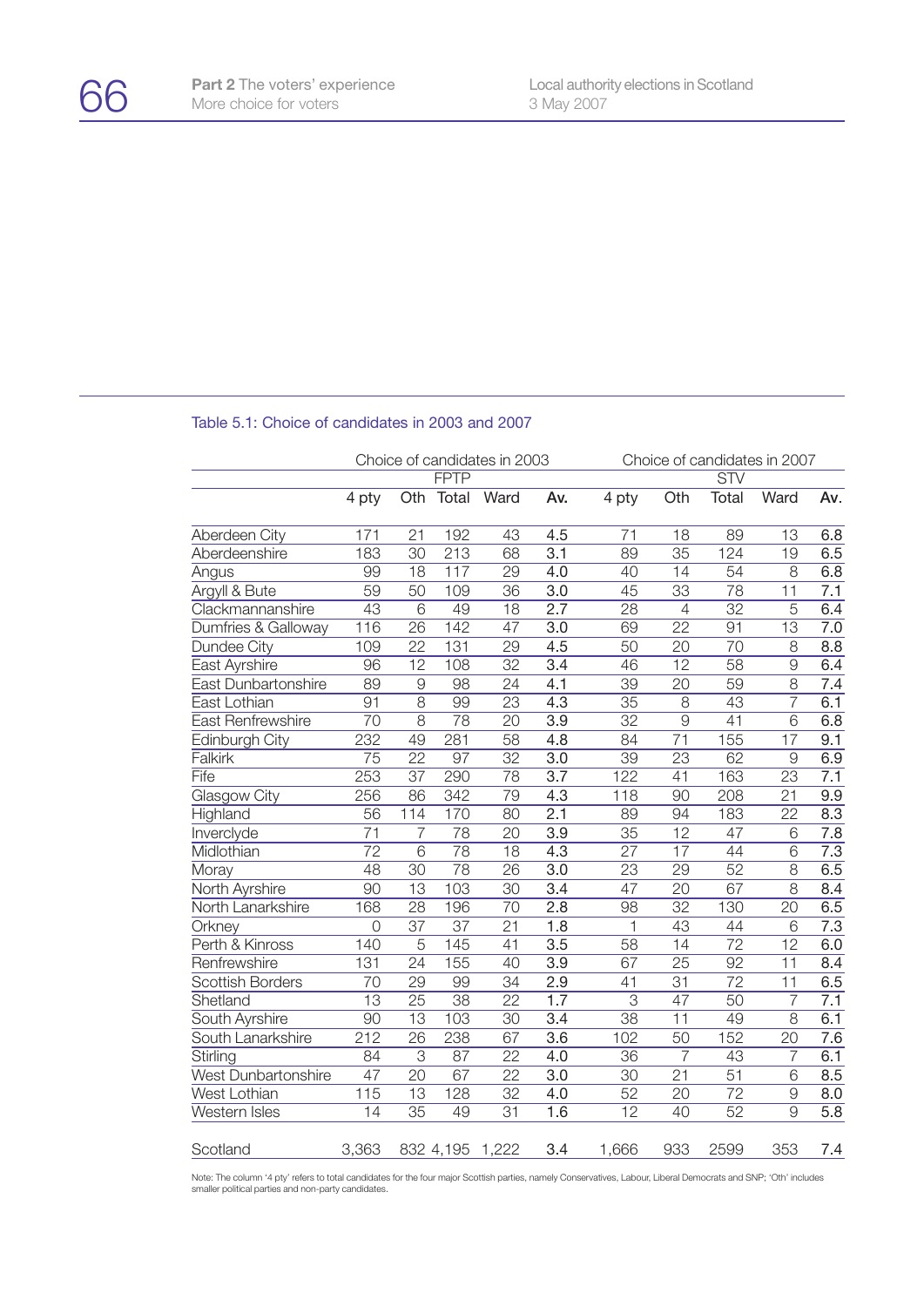# More voters are represented by their first choice candidate

Table 5.2: Percentage of voters giving their FPTP vote (2003) or STV first preference (2007) to a successful candidate

|                 | 2003              | 2007              | Change  |
|-----------------|-------------------|-------------------|---------|
| Aberdeen City   | 48.4              | 77.0              | $+28.6$ |
| Aberdeenshire   | 55.8              | 77.8              | $+22.0$ |
| Angus           | 49.3              | 74.1              | $+24.8$ |
| Argyll & Bute   | 60.5              | 68.9              | $+8.4$  |
| Clackmann-      |                   |                   |         |
| anshire         | 55.7              | 78.1              | $+32.4$ |
| Dumfries &      |                   |                   |         |
| Galloway        | 58.4              | 72.0              | $+13.6$ |
| Dundee City     | 47.9              | 74.8              | $+26.9$ |
| East Ayrshire   | 56.2              | 75.5              | $+19.3$ |
| East            |                   |                   |         |
| Dunbartonshire  | 54.1              | 68.9              | $+14.8$ |
| East Lothian    | $\overline{51.2}$ | 72.0              | $+20.8$ |
| East            |                   |                   |         |
| Renfrewshire    | 51.0              | 72.0              | $+21.0$ |
| Edinburgh City  | 47.6              | 68.4              | $+20.8$ |
| Falkirk         | 54.0              | 81.2              | $+27.2$ |
| Fife            | 52.8              | 76.4              | $+23.6$ |
| Glasgow City    | 48.6              | 72.1              | $+23.5$ |
| Inverclyde      | 48.9              | $\overline{71.5}$ | $+21.6$ |
| Midlothian      | 44.8              | 69.8              | $+25.0$ |
| Moray           | 59.3              | 74.7              | $+15.4$ |
| North Ayrshire  | $\overline{4}9.7$ | 69.4              | $+19.7$ |
| North           |                   |                   |         |
| Lanarkshire     | 62.7              | 80.0              | $+17.3$ |
| Perth & Kinross | 50.7              | 77.3              | $+26.6$ |
| Renfrewshire    | 52.2              | $73.\overline{5}$ | $-21.3$ |
| Scottish        |                   |                   |         |
| <b>Borders</b>  | 51.3              | 71.2              | $+19.9$ |
| South Ayrshire  | 53.7              | 83.1              | $+29.4$ |
| South           |                   |                   |         |
| Lanarkshire     | 53.6              | 73.8              | $+20.2$ |

| Stirling              | 45.2 | 71.6 | $+26.4$ |
|-----------------------|------|------|---------|
| West                  |      |      |         |
| Dunbartonshire 54.3   |      | 72.1 | $+17.8$ |
| West Lothian          | 52.6 | 73.7 | $+21.1$ |
|                       |      |      |         |
| Scotland (28/32) 52.3 |      | 74.N | $+217$  |

Note: Four authorities excluded because of uncontested seats in 2003.

The share of first preferences given to a successful candidate is only a rough and ready guide to how many voters got what they wanted in the election. Of those listed as not voting for a successful candidate, many will have given a second preference or otherwise indicated a level of approval for one of the successful candidates. In many wards where there seems to be a relatively low proportion of voters getting the person they voted for, there was an unsuccessful candidate of the same party as one of the winners, most of whose transfers will have flowed to the winning running mate. Voters for some smaller parties will be satisfied enough to have stated their real views with their first preference and then contributed to electing another candidate with their second preference.

The more candidates standing (i.e. the more choice for the voter), the more likely it is that the first preference votes will be spread between many candidates. More choice will tend to mean that the proportion of first preferences cast for winning candidates will fall – as seen in Edinburgh and Glasgow, where there was wide choice and below average proportions of first preferences going to the winners.

The proportion of satisfied voters (in the sense that they elect their first choice) is overstated in FPTP because of the restricted choice of candidate in each ward – for instance, in some urban seats the contest in 2003 was solely between Labour and the SNP. Supporters of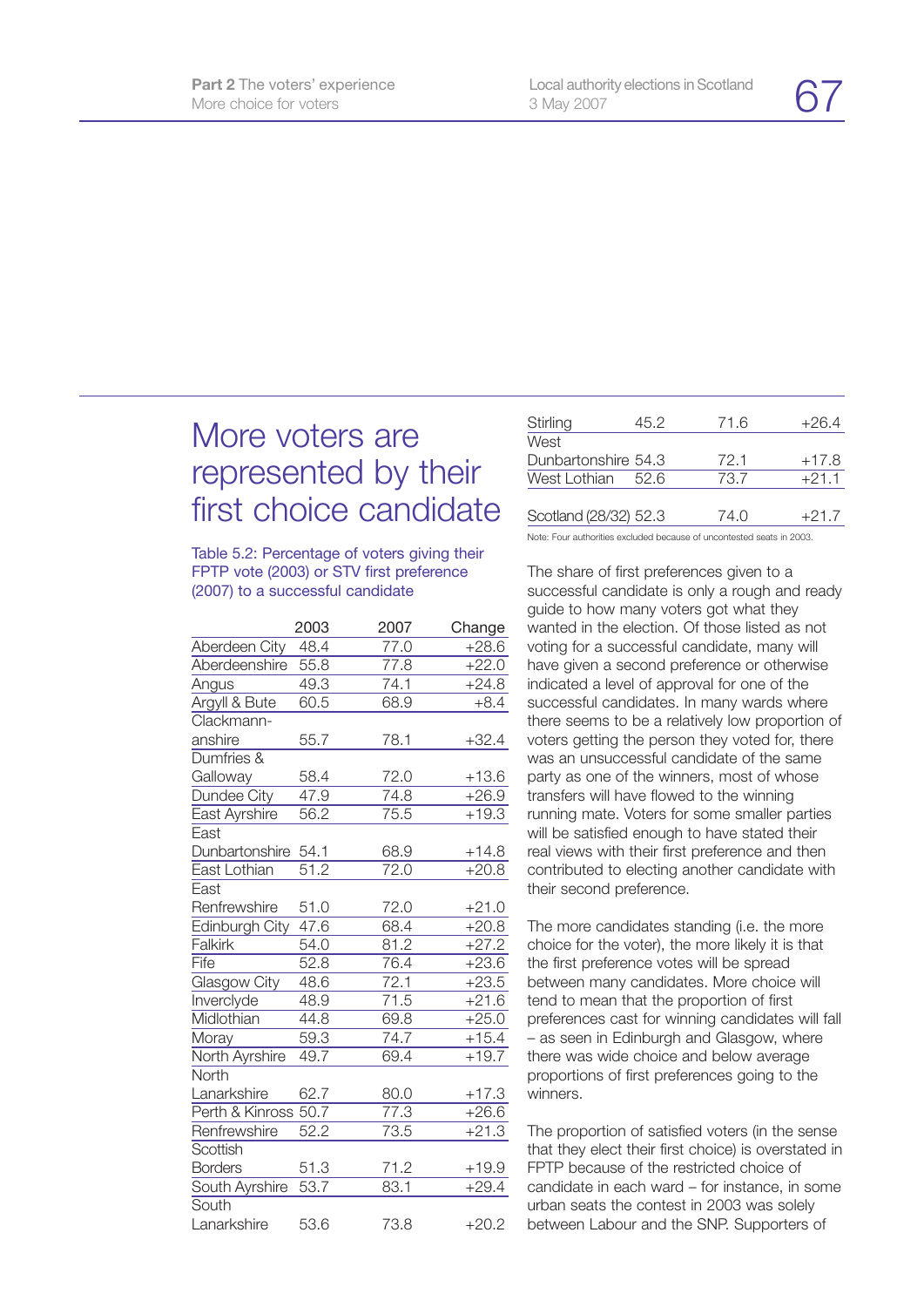other parties who chose between the two parties standing locally are counted as voting for the winner, but in a real sense this was not their first choice.

Even without taking into account all these factors, most of which tend to obscure the difference between FPTP and STV, the difference between the two systems is spectacular.

Fifty-two per cent of local voters in Scotland contributed to electing a winning candidate in 2003. Taking first preferences only, 74 per cent did in 2007. This means that three-quarters, rather than half, of the voters have a councillor for whom they voted – and this ignores all the second preferences from the remaining 26 per cent which contributed to electing councillors.

While most councillors and MPs try their best to represent all constituents, regardless of how they voted, there will be many cases where constituents will want to approach someone for whom they personally voted. STV means more people can do this than was ever possible under FPTP. Having voted for someone creates a more direct link between constituent and representative, and a greater sense of accountability and ownership, than being represented by someone whether one likes it or not.

The fact that so many more of the voters' first choices are respected under STV is therefore a powerful blow against two arguments that are sometimes heard against the system.

First, it is clear that STV does not reduce elections to a lowest common denominator contest for second preferences – it is actually better than FPTP at representing people's first choices, even with a wider range of candidates available.

Second, STV strengthens the link between constituent and councillor by giving a much larger proportion of people representation from someone for whom they voted.

### **Conclusion**

STV in the Scottish local elections delivered increased choice and gave the great majority of voters their first choice representative – and an even greater majority could look at the election and feel they had contributed to electing a winning candidate. It was a triumphant success on both these criteria.  $\blacksquare$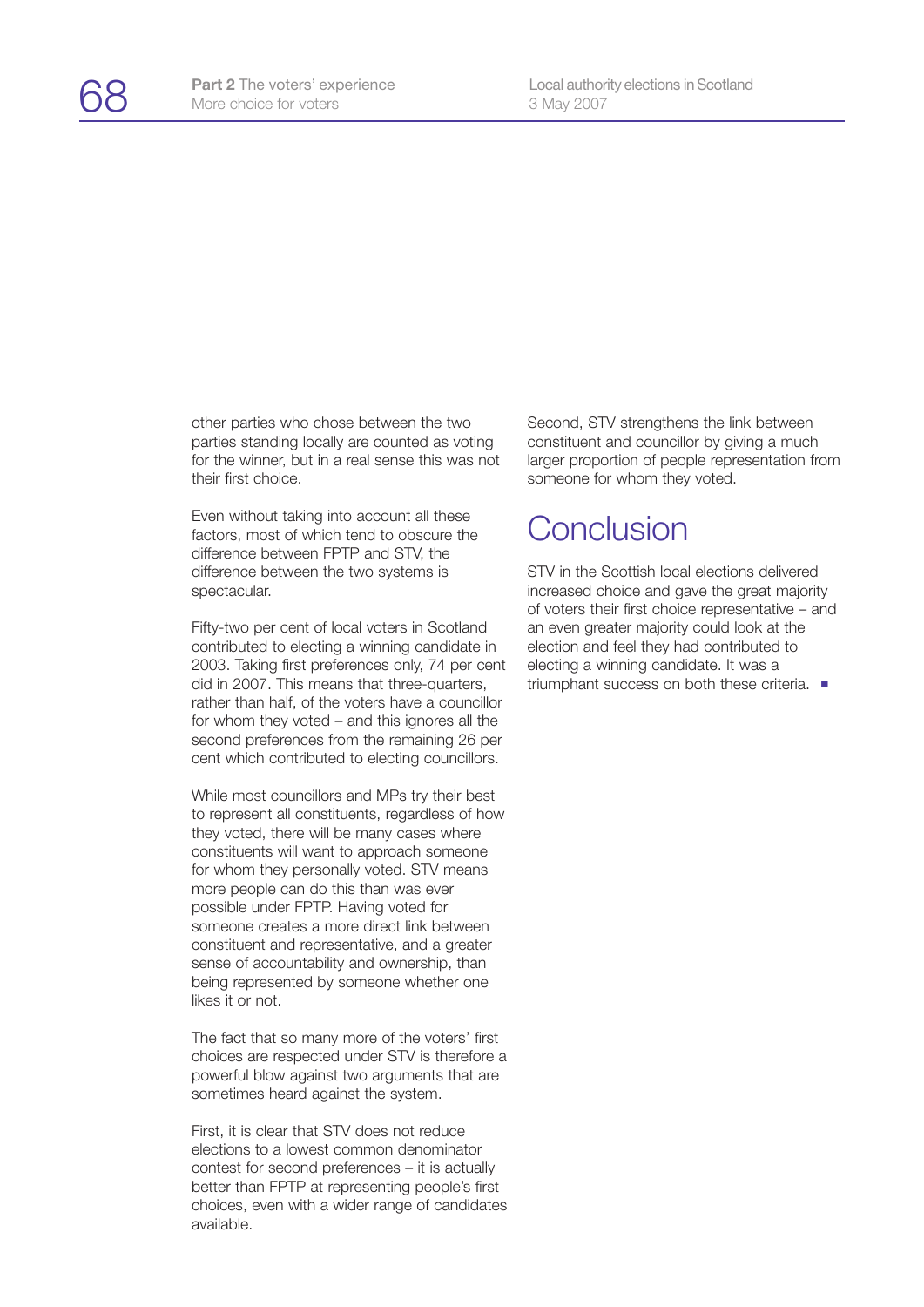# **Part 2** The voters' experience Chapter 6: Transferable voting

This chapter examines a number of issues about transferable voting, including whether voters used their lower preferences, what determined how many preferences were used, and what effect transferred votes had on the results.

# Did voters actually use preferential voting?

The evidence is clear that the vast majority of voters used STV in a fairly sophisticated way, and comparatively few used their first preference and went no further down their order of preference.

Some local authorities published a 'preference summary table' for each ward indicating the number of first, second, third and so on preferences given for each candidate. This allowed the calculation of the total number of voters in each ward, and therefore each authority, who used each successive preference. In the two Ayrshire councils (and Shetland) there were cases in which there were only four or five candidates, which will artificially affect the total number of preferences (i.e. in a ward with five candidates, the 'four preferences and no more' total will be reduced and not mean anything distinct from 'five or more'). Adjusting for these cases makes a fairly minor difference, and in all such cases the total proportion for three or more will be robust.

In all councils for which data is available so far, except South Ayrshire, the median voter used three preferences (i.e. marked valid first, second and third preferences on the ballot paper). This was pretty consistent across most wards within each local authority. In Glasgow, for instance, two relatively deprived three-member wards, Calton and Springburn, had a median of only two preferences and all the other wards had a median of three.

The finding that the median voter cast three preferences is an important one in the assessment of STV in Scotland.

|                     | One and | Two and | Three or     | Three and | Four and | Five or |
|---------------------|---------|---------|--------------|-----------|----------|---------|
|                     | no more | no more | more (incl.) | no more   | no more  | more    |
| East Ayrshire       | 21.5    | 27.0    | 51.5         | 25.5      | 10.9     | 15.1    |
| East Dunbartonshire | 26.1    | 22.7    | 51.2         | 22.6      | 12.2     | 16.4    |
| Edinburgh City      | 21.3    | 23.5    | 55.2         | 24.4      | 16.2     | 14.6    |
| Fife                | 21.3    | 26.3    | 52.3         | 22.1      | 12.9     | 17.3    |
| Glasgow City        | 23.7    | 18.7    | 57.6         | 29.0      | 15.2     | 13.4    |
| Highland            | 22.3    | 18.9    | 58.7         | 22.9      | 20.6     | 15.2    |
| North Ayrshire      | 19.7    | 20.1    | 60.1         | 27.9      | 15.0     | 17.3    |
| Shetland            | 11.2    | 13.6    | 75.2         | 33.1      | 18.9     | 23.2    |
| South Ayrshire      | 21.2    | 29.7    | 49.1         | 22.4      | 12.4     | 14.3    |
| West Lothian        | 13.8    | 33.4    | 52.8         | 23.7      | 14.9     | 14.1    |
| Western Isles       | 18.1    | 18.5    | 63.4         | 25.7      | 23.1     | 7.6     |

#### Table 6.1: Use of multiple preferences in 11 local authorities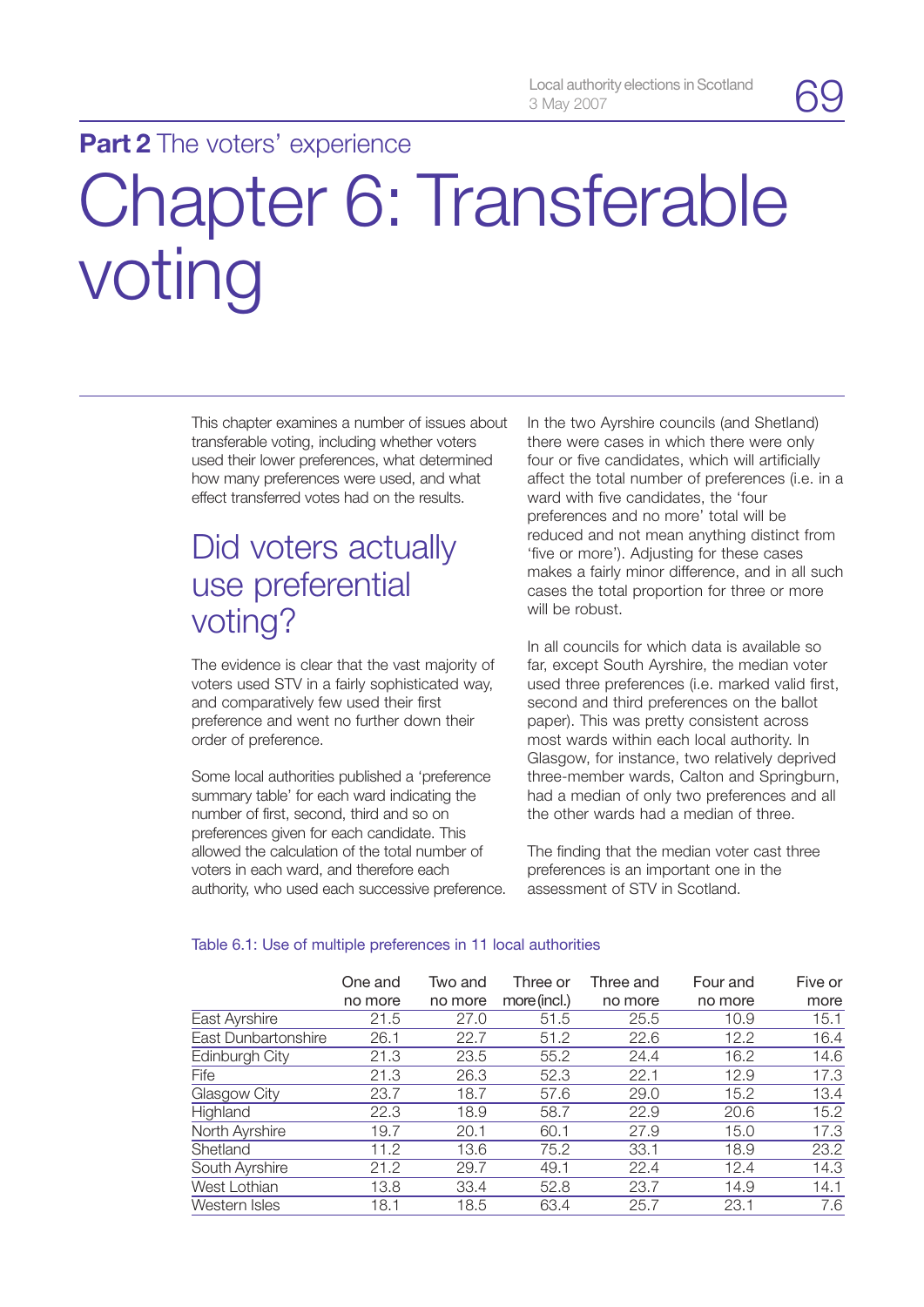This meant, in most wards, that at least one preference was cast across party lines, even in the hardest-fought councils such as West Lothian. The average voter was less willing to accept party as a limitation on choice than might have been expected on the first outing of STV.

Another striking aspect of the way preferences were used was in Highland and Shetland, where there had previously been a large number of uncontested seats in local elections and a multi-candidate election was unusual. In 2007, voters took to preferential voting with alacrity. In Shetland, where there were hardly any party candidates, an amazing 42 per cent of voters used four or more preferences, and in Highland it was 35 per cent.

## Ward size and preference usage

Separating out ward results by the number of seats to be filled gives the following results.

#### Table 6.2: Use of multiple preferences by ward size (three or more preferences %)

|                | Three-<br>member<br>wards | Four-<br>member<br>wards | <b>Difference</b> |
|----------------|---------------------------|--------------------------|-------------------|
| East Ayrshire  | 45.5                      | 55.2                     | $+9.7$            |
| E Dun'shire    | 51.2                      |                          |                   |
| Edinburgh City | 53.3                      | 57.4                     | $+4.1$            |
| Fife           | 50.5                      | 54.6                     | $+4.1$            |
| Glasgow City   | 50.8                      | 59.3                     | $+8.5$            |
| Highland       | 57.2                      | 59.3                     | $+2.1$            |
| North Ayrshire | 55.0                      | 61.6                     | $+6.6$            |
| Shetland       | 74.9                      | 76.5                     | $+1.6$            |
| South Ayrshire | 38.2                      | 51.6                     | $+13.4$           |
| West Lothian   | 52.3                      | 53.0                     | $+0.7$            |
| Western Isles  | 61.4                      | 65.3                     | $+3.9$            |

Four-member wards therefore seem to be associated with a greater use of multiple preferences by voters, and this seems a relatively robust finding.

Overall, around one in five voters used only a single preference – rather more in threemember wards, somewhat fewer in fourmember wards.

#### Table 6.3: Use of single preference only by ward size (%)

|                | Three-<br>member<br>wards | Four-<br>member<br>wards | <b>Difference</b> |
|----------------|---------------------------|--------------------------|-------------------|
| East Ayrshire  | 25.2                      | 19.2                     | $-6.0$            |
| E Dun'shire    | 26.1                      |                          |                   |
| Edinburgh City | 22.4                      | 20.2                     | $-2.2$            |
| Fife           | 23.1                      | 19.3                     | $-3.8$            |
| Glasgow City   | 24.8                      | 23.5                     | $-1.3$            |
| Highland       | 23.2                      | 22.0                     | $-1.2$            |
| North Ayrshire | 22.7                      | 18.9                     | $-3.8$            |
| Shetland       | 11.5                      | 10.2                     | $-1.3$            |
| South Ayrshire | 28.9                      | 19.5                     | $-9.4$            |
| West Lothian   | 16.1                      | 12.3                     | $-3.8$            |
| Western Isles  | 18.8                      | 17.4                     | $-1.4$            |

As might be expected given the relationship with multiple preferences, four-member wards also saw fewer voters choosing only one candidate than three-member wards.

This reflects the greater propensity of parties to run more than one candidate in four-member wards, and therefore the flow of information to the voter about using preferences. The strong effect in the two Ayrshire councils (East mainly a Labour v. SNP contest, and South mainly Labour v. Conservative) supports this view. It does not provide support for the idea that wider choice produced confusion and a retreat into the certainties of a single preference or X vote.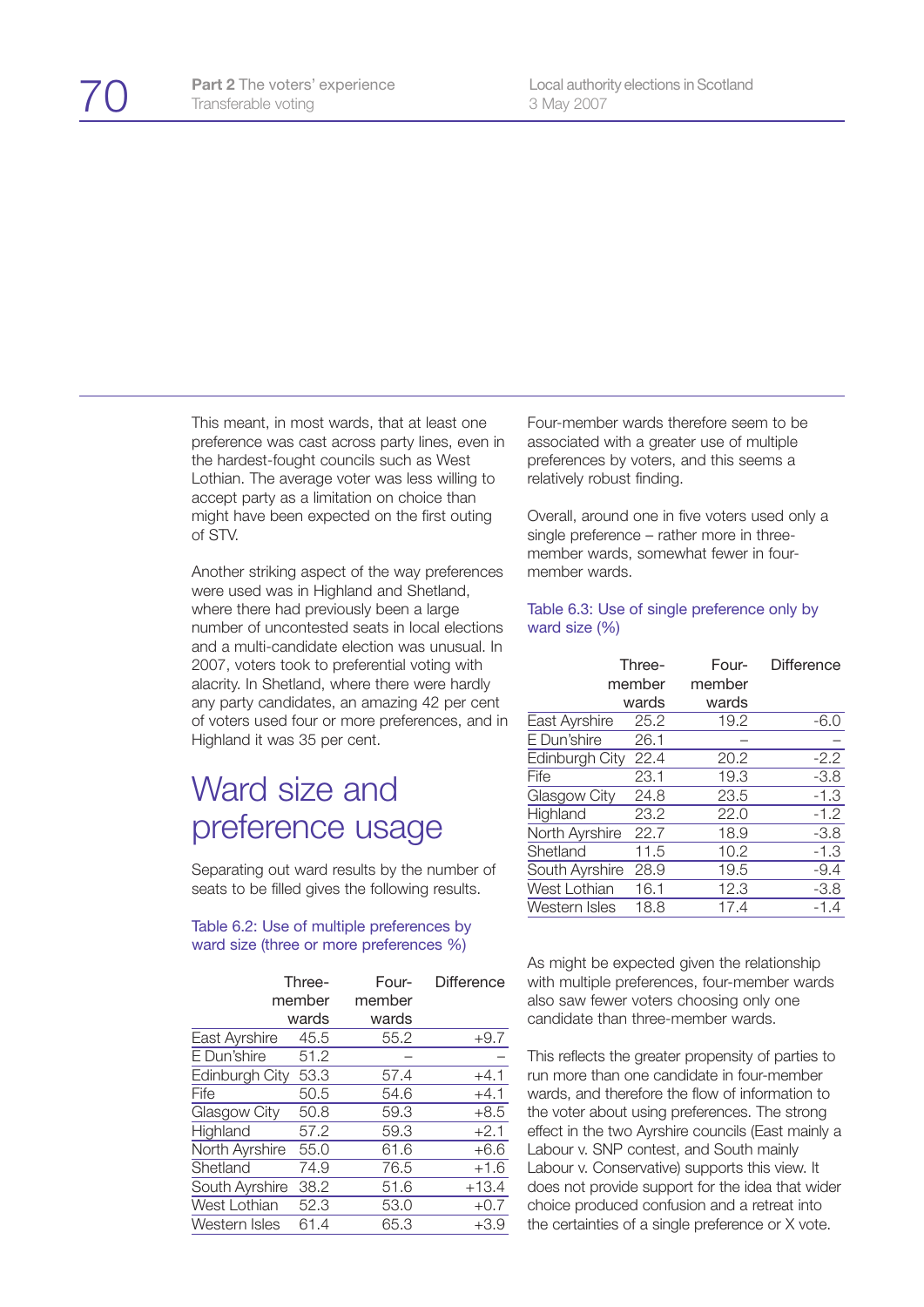However, the fact that the findings apply to nonparty contests in the Islands suggests that there is a link between using more preferences and four-member wards that goes beyond party.

# Other factors

Without a detailed study, one can offer some propositions about preference usage that seem to be borne out by the data but which may be subject to challenge or revision.

### Party nominations and activity

A factor influencing the extent to which voters used their preferences in Glasgow was the range of choice offered by the Labour Party, the most popular party in the city and – with the exceptions of the Liberal Democrats in Hillhead and the SNP in Baillieston – the only party offering more than one candidate in a ward.

Part of the reason will be that these will include some wards in which a party – nearly always Labour – will be running three candidates and producing material advocating the use of three preferences.

In wards with three Labour candidates, 60.4 per cent of voters in Glasgow and 61.2 per cent in East Ayrshire used three or more preferences. These proportions considerably exceed Labour's actual share of the vote. The most likely explanation is that the multicandidate voters found everywhere to some extent (in widely ranging local circumstances there seem to be around 50 per cent who reliably marked three or more) were added to by Labour voters educated by Labour campaigns – and conceivably other voters made aware of the possibility by Labour asking for three preferences. Parties informing people about using preference voting for their

candidates may well help to promote general awareness about the possibilities of the system.

#### Table 6.4: Preference usage and Labour candidates in Glasgow

| % of Glasgow      | With two   | With three |
|-------------------|------------|------------|
| voters recording  | Labour     | Labour     |
|                   | candidates | candidates |
| One preference    |            |            |
| and no more       | 23.3       | 24.1       |
| Two preferences   |            |            |
| and no more       | 22.7       | 15.5       |
| Three or more     |            |            |
| preferences       | 54.0       | 60.4       |
| Three preferences |            |            |
| and no more       | 22.9       | 33.2       |
| Four preferences  |            |            |
| and no more       | 15.9       | 14.9       |
| Five or more      |            |            |
| preferences       | 15.2       | 12.3       |

In the Pollokshields ward, where there was only one Labour candidate, 30.6 per cent of voters used only one preference, the largest proportion in the city.

This evidence suggests (without completely proving) that the Labour Party was broadly successful in informing its supporters across the city that they should cast their top preferences for all their candidates.

### Social composition

It might be expected that the more educated and affluent the local electorate, the lower the proportion of first preference only voters and the higher the average number of preferences used.

This seems to be borne out to some extent. There were only two Glasgow wards (Govan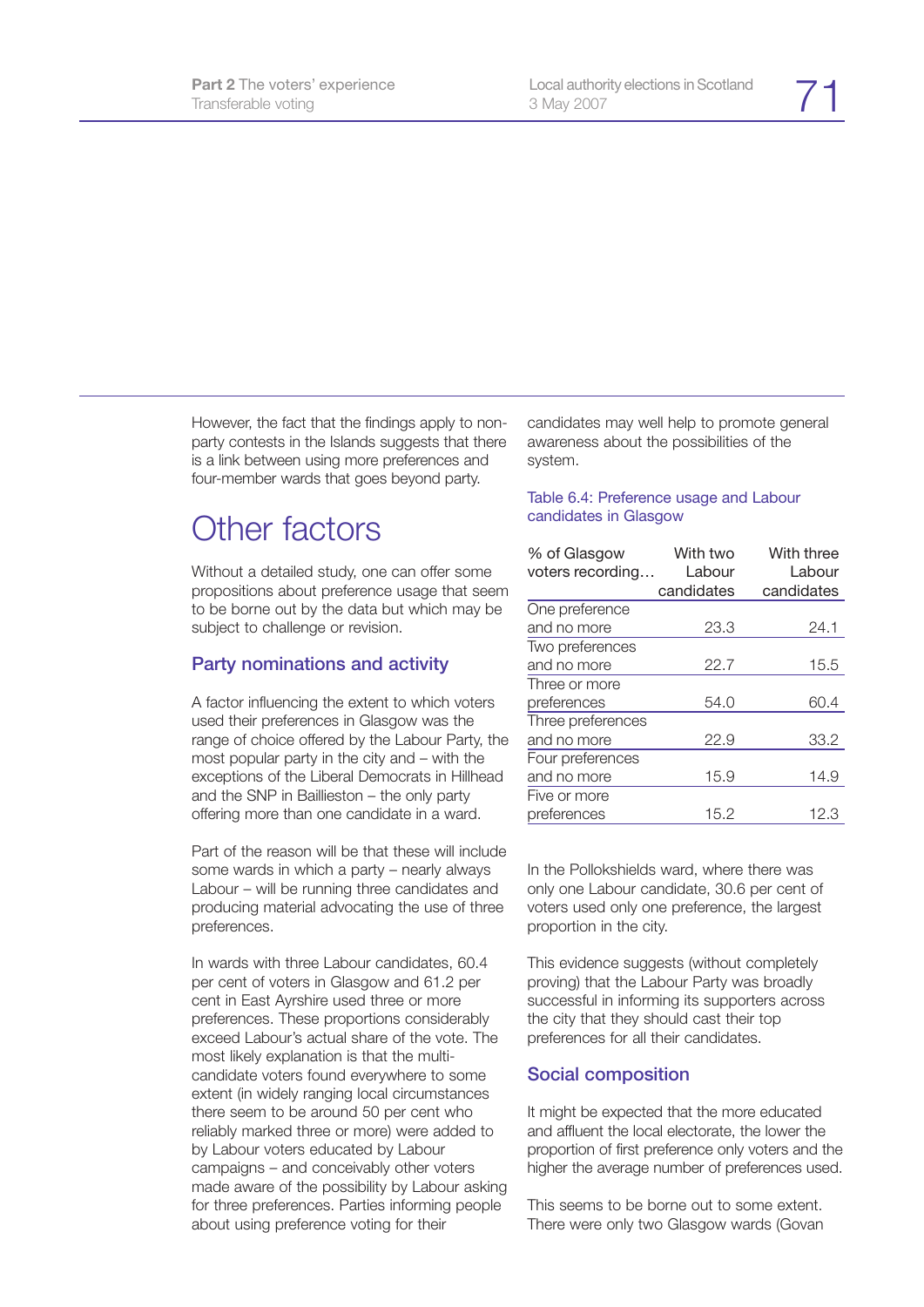#### Table 6.5: Use of single and multiple preferences in Edinburgh City wards (%)

|                                |                | One<br>preference | Four or more<br>preferences | <b>Difference</b> |
|--------------------------------|----------------|-------------------|-----------------------------|-------------------|
| Inverleith                     | 4              | 16.0              | 36.5                        | 20.5              |
| Meadows - Morningside          | 4              | 19.4              | 35.8                        | 16.4              |
| Leith Walk                     | 4              | 17.7              | 33.8                        | 16.1              |
| Southside - Newington          | 4              | 20.1              | 35.8                        | 15.7              |
| Sighthill - Gorgie             | 4              | 24.1              | 31.5                        | 7.4               |
| Liberton - Gilmerton           | 4              | 21.8              | 28.8                        | 7.0               |
| Forth                          | $\overline{4}$ | 23.2              | 28.9                        | $\overline{5.7}$  |
| <b>City Centre</b>             | 3              | 21.8              | 33.0                        | 11.2              |
| Leith                          | 3              | 20.9              | 31.1                        | 10.2              |
| Colinton - Fairmilehead        | 3              | 18.1              | 26.7                        | 8.6               |
| Corstorphine - Murrayfield     | 3              | 23.1              | 30.3                        | 7.2               |
| Portobello - Craigmillar       | 3              | 22.5              | 28.8                        | 6.3               |
| Pentland Hills                 | 3              | 19.5              | 25.5                        | 6.0               |
| Drum Brae - Gyle               | 3              | 21.9              | 27.4                        | 5.5               |
| Craigentinny - Duddingston     | 3              | 23.6              | 27.1                        | 3.5               |
| Almond                         | 3              | 25.8              | 28.9                        | 3.1               |
| Fountainbridge - Craiglockhart | 3              | 26.5              | 29.3                        | 2.8               |

and Shettleston) where just under a quarter of voters used more than three preferences, and these were among the more deprived parts of the city. In Hillhead ward in the West End around Glasgow University, nearly two in five (38.9 per cent) gave four or more preferences.

In Edinburgh the story was broadly similar, with the genteel Inverleith ward recording the highest proportion of voters casting four or more preferences (and the lowest proportion plumping). Other wards that were particularly enthusiastic about casting lots of preferences tended to be inner urban middle-class and student wards. Working-class areas like Forth and Liberton – and, perhaps less expectedly, settled middleclass suburbs such as Almond and Drum Brae in west Edinburgh – were less keen.

However, the social/educational pattern seems weaker than the effect of ward size, with the

four-member and very working-class Sighthill ward having a larger proportion of people casting four or more preferences than the three-member middle-class suburb of Corstorphine.

The correlation of single-preference voting and rejected ballots seems a possible avenue for future research, as does establishing the relationship of both phenomena (separately and combined) with social, demographic and party nomination effects, once the three- or fourmember ward factor has been accounted for.

# Why voters might use only one preference

There are several reasons why voters might do this, and separating out the different reasons is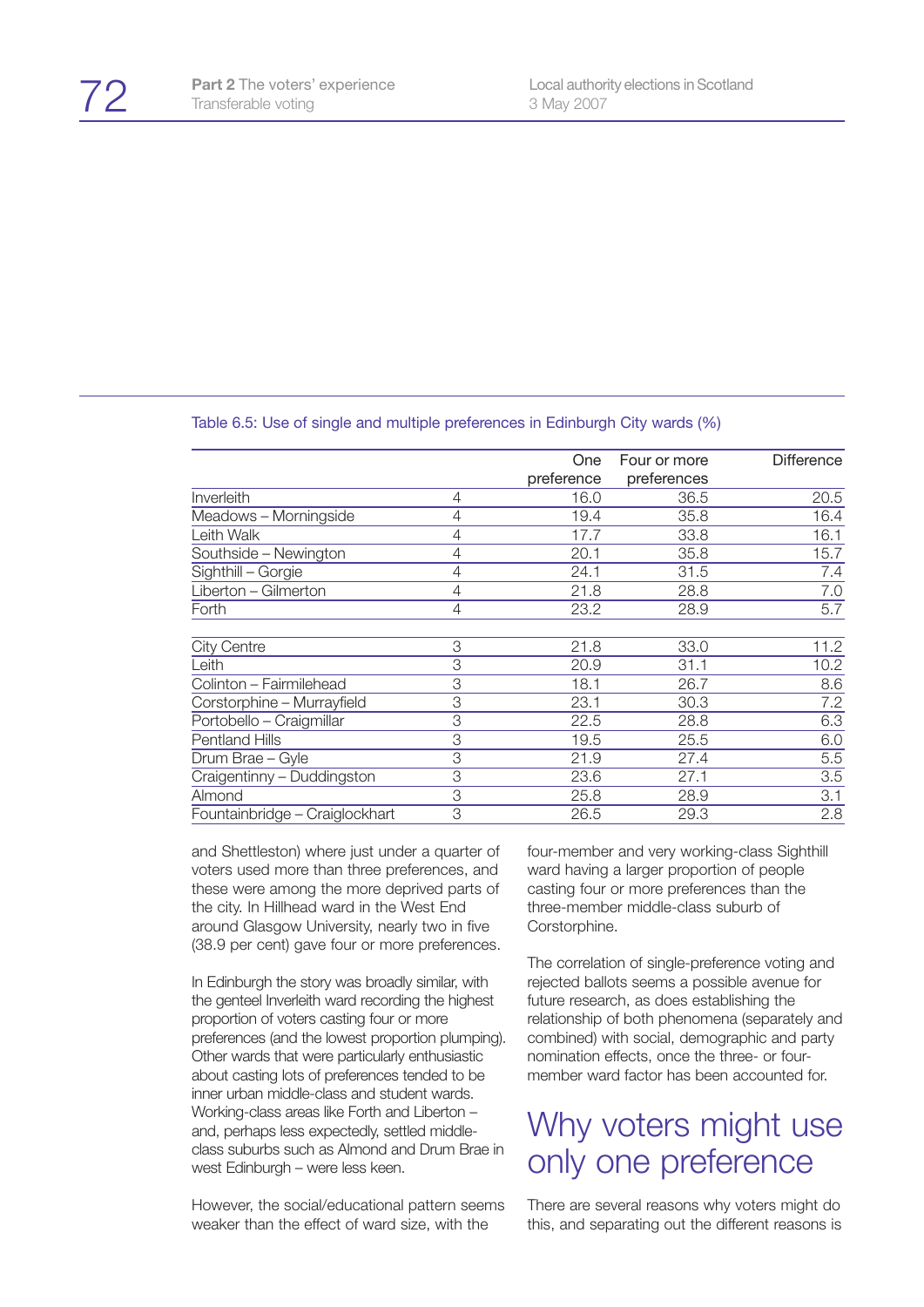not really possible without access to the ballots and local knowledge of different areas. Among possible reasons are:

- $\blacksquare$  The voter is a strong supporter of a political party that only put up one candidate in the ward, and only gave that candidate a preference. 'Plumping' might be because the voter genuinely does not feel the difference among the other candidates is important, or because he or she did not want to show any sign of support for such a candidate.
- **P** The voter is a strong supporter of one particular candidate in the ward, perhaps an Independent, or has strong views about the differences between their party's candidates in the ward. One striking case of this is Ward 4 (Campsie & Kirkintilloch North) of East Dunbartonshire where Independent Charles Kennedy received 2,609 first preferences, of which 1,031 had no lower preferences.
- **P** The voter used a party or candidate's 'how to vote' advice to guide their voting behaviour, even if their support was less than wholehearted. Party material, in cases where the party only offered one candidate, tended not to mention lower preference votes, and asked only for one preference.
- **P** The voter felt unsure about using STV (particularly in combination with the election for the Scottish Parliament that was taking place concurrently and which generated confusion and spoilt ballots) and played safe by recording only one vote, for fear of invalidating his or her local government ballot.
- **P** The voter has misunderstood the nature of STV, and been under the misapprehension that lower preferences could in some way harm their top choice.

 $\blacksquare$  The voter has attempted to vote as if the local election were still a single-member FPTP election, and marked a single 'X' by their preferred candidate.

The tendency for single-preference usage to be greater in three-member than four-member wards suggests that the variation, at least, should be explained with reference to the first two factors (which are essentially political) and not so much the latter three (which stem from lack of information about the system – the third reason given has elements of both political choice and information deficit). Where the official 'how to' information produced by Vote Scotland and the local authority about using second and lower preferences was amplified by party materials advocating voting for the complete slate, more voters used their full set of options.

The strikingly low proportion of single-preference only votes in West Lothian may deserve further investigation. In part, this must be because of the pattern of party competition, with Labour and the SNP both being strong in the area with 36.6 per cent and 36.3 per cent of first preferences respectively. Slates of two Labour and two SNP ran against each other in six of the nine wards, and even in the three other wards one or other main party put up two candidates. People voting only for the SNP would have marked only one choice in nearly all of Glasgow, but two in nearly all of West Lothian. Electors in West Lothian therefore received frequent messages about voting for two candidates. This may explain why the proportion voting for only one candidate is so low, and voting for two (no less, no more) is so large. West Lothian council, additionally, may have done particularly well at informing voters that it was possible to use more than one preference.

Party activity cannot be the sole explanation for voters choosing to use multiple preferences, as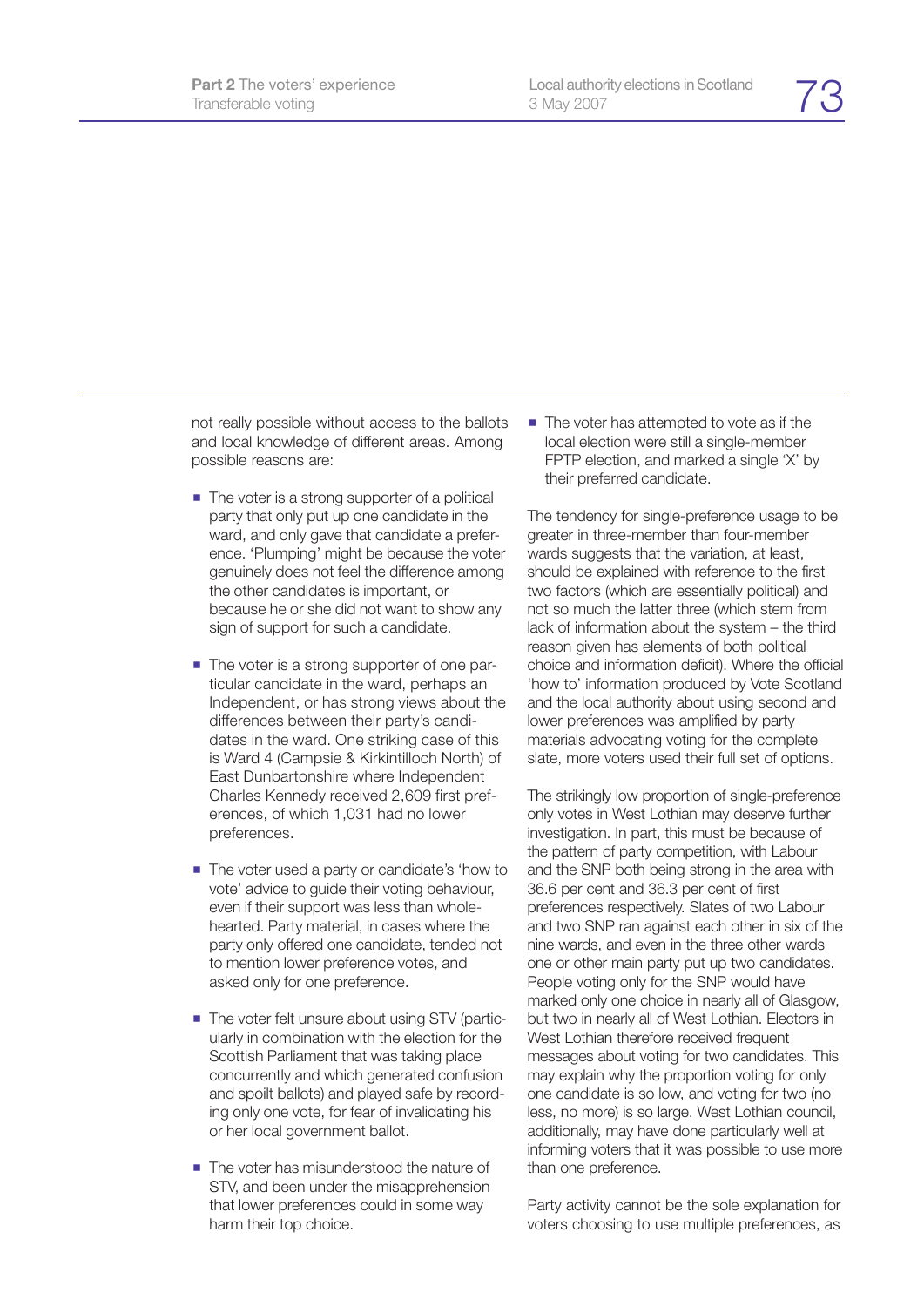the most enthusiastic users of third or lower preferences were the voters of Shetland (who also returned a particularly low proportion of rejected local government ballots).

Nevertheless, it is clear that a certain number of voters everywhere did fail to understand STV and either used a 1 only out of a lack of knowledge, or tried to vote FPTP style. As Richard Kerley has pointed out, one feature of STV in these elections was that voters could misunderstand how it worked and how they were supposed to vote, but still manage to record a valid vote. Nearly all mistakes with the single ballot AMS/MMP (Mixed Member Proportional, often known as Additional Member System in Scotland) Scottish Parliament election were fatal, in the sense that they invalidated the vote, and therefore the spoilage rate was driven up for that election but not for the STV local government polls.

While it is regrettable that any voters failed to make the most of their choices under STV, the fact remains that the system was robust enough to render valid those votes cast where the first preference intent was clear but where the vote was somewhat technically flawed or based on a misunderstanding of the 'how to' aspect of voting. Given that 74 per cent of first preferences were for winning candidates, even

many people who cast only a first preference will feel satisfied with the outcome. The Scottish Parliament system proved to be less tolerant of human error.

An important conclusion is that the choice available to voters that comes from having four-member wards is not bought at the price of increasing confusion. By contrast, the greater choice seems to call forth a greater effort from the parties in particular to help voters to use the system to the best effect. There seems no reason not to think that this pattern may extend further and that fivemember wards are perfectly consistent with informed voter choice – perhaps even more so, paradoxically, than three-member wards.

## Did transfers matter? The overall picture

Just over 60 per cent of Scotland's councillors were elected thanks to transferred preferences from eliminated candidates or the surpluses of elected candidates. The rest had surpassed or equalled the quota at the first stage of the count and were therefore elected without the need to receive any transfers. Transfers were therefore highly important in determining the election results.

#### Table 6.6: Councillors elected with initial and transferred preferences

|              | Elected with  | Elected by | Total elected | Elected by  |
|--------------|---------------|------------|---------------|-------------|
|              | initial quota | transfers  |               | transfers % |
| Conservative | 58            | 85         | 143           | 59.4        |
| Labour       | 130           | 218        | 348           | 62.6        |
| Lib Dem      | 36            | 130        | 166           | 78.3        |
| <b>SNP</b>   | 201           | 162        | 363           | 44.6        |
| Others       | 60            | 142        | 202           | 70.3        |
|              |               |            |               |             |
| Scotland     | 485           | 747        | 1.222         | 60.3        |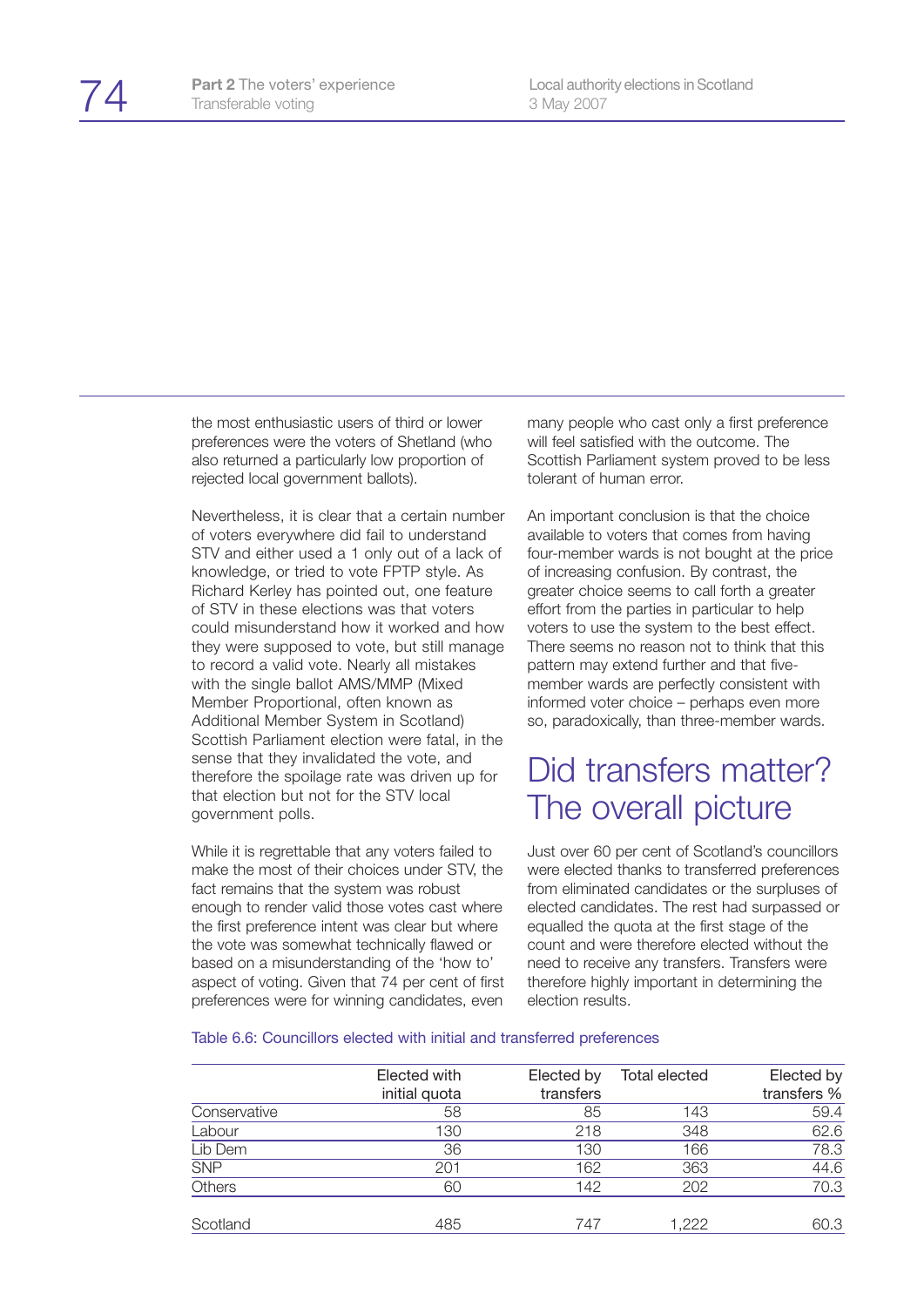### Table 6.7: Wards in which transferred preferences changed the result

|                       |                 |                         | Leading at first<br>stage, but defeated |                          | <b>Elected instead</b> |
|-----------------------|-----------------|-------------------------|-----------------------------------------|--------------------------|------------------------|
| Aberdeen City         | 1               | Con                     | MacKenzie                               | LD                       | Penny                  |
| Aberdeen City         | $\overline{6}$  | Lab                     | Macdonald                               | $\overline{\mathsf{LD}}$ | Robertson              |
| Aberdeenshire         | 7               | Con                     | Strachan                                | Ind                      | Norrie                 |
| Aberdeenshire         | $\overline{18}$ | Con                     | Wallace                                 | LD                       | Bellarby               |
| Angus                 | $\overline{1}$  | SNP                     | Urquhart                                | $\overline{\mathsf{LD}}$ | Andrews                |
| Angus                 | $\overline{5}$  | Con                     | Hillman                                 | SNP                      | Palmer                 |
| Angus                 | $\overline{7}$  | Lab                     | Stuart                                  | SNP                      | Morrison               |
| Argyll & Bute         | 1               | Lab                     | Macmillan                               | LD                       | Colville               |
| Argyll & Bute         | $\overline{3}$  | <b>SNP</b>              | Stevenson                               | Ind                      | Philand                |
| Argyll & Bute         | $\overline{10}$ | LD                      | Morton                                  | Ind                      | Dance                  |
| Clackmannanshire      | $\overline{2}$  | Lab                     | <b>McKay</b>                            | LD                       | <b>Biggam</b>          |
| Dumfries & Galloway   | $\overline{6}$  | Lab                     | McAughtrie                              | Lab                      | Stitt                  |
| Dundee City           | $\overline{7}$  | Lab                     | McIrvine                                | <b>SNP</b>               | Roberts                |
| East Ayrshire         | $\overline{9}$  | Lab                     | Stewart                                 | Lab                      | Dinwoodie              |
| East Dunbartonshire   | $\overline{2}$  | Lab                     | Syed                                    | LD                       | Cumming                |
| East Dunbartonshire   | $\overline{3}$  | Lab                     | Shergill                                | LD                       | Moody                  |
| East Dunbartonshire   | $\overline{6}$  | Con                     | <b>Brown</b>                            | Lab                      | O'Donnell              |
| East Lothian          | $\overline{3}$  | Con                     | Veitch                                  | LD                       | Currie                 |
| East Lothian          | $\overline{5}$  | Lab                     | Hanson                                  | LD                       | McKinnon               |
| East Lothian          | $\overline{7}$  | Con                     | Mackie                                  | Lab                      | Hampshire              |
| East Renfrewshire     | $\overline{3}$  | <b>SNP</b>              | Lythgoe                                 | LD                       | Mackie                 |
| East Renfrewshire     | $\overline{6}$  | Con                     | White                                   | <b>SNP</b>               | Carmichael             |
| <b>Edinburgh City</b> | $\overline{5}$  | $\overline{\text{Con}}$ | Paterson                                | LD                       | <b>McKay</b>           |
| <b>Edinburgh City</b> | $\overline{8}$  | SNP                     | Gibson                                  | Lab                      | Wilson                 |
| <b>Edinburgh City</b> | $\overline{9}$  | Con                     | Dixon                                   | LD                       | Lowrie                 |
| Edinburgh City        | $\overline{14}$ | $\overline{\text{Con}}$ | Roberts                                 | LD                       | Peacock                |
| Edinburgh City        | $\overline{16}$ | Con                     | Easton                                  | LD                       | Snowden                |
| <b>Edinburgh City</b> | $\overline{17}$ | Con                     | Miller                                  | LD                       | <b>Hawkins</b>         |
| Fife                  | $\overline{4}$  | Lab                     | Young                                   | LD                       | Walker                 |
| Fife                  | $\overline{17}$ | Con                     | Heer                                    | LD                       | Lothian                |
| Fife                  | $\overline{20}$ | SNP                     | Wight                                   | $\overline{LD}$          | MacGregor              |
| Fife                  | $\overline{23}$ | Lab                     | Young                                   | <b>SNP</b>               | Macphail               |
| Glasgow City          | $\overline{12}$ | Lab                     | Graham                                  | Green                    | Clay                   |
| Glasgow City          | $\overline{20}$ | Lab                     | <b>MacBean</b>                          | <b>SNP</b>               | McDonald               |
| Highland              | 1               | $\overline{SC}$         | Taylor                                  | Ind                      | Munro                  |
| Highland              | $\overline{3}$  | <b>SNP</b>              | Smith                                   | LD                       | Smith                  |
| Highland              | $\overline{5}$  | <b>SNP</b>              | Louden                                  | Ind                      | McGillivray            |
| Highland              | $\overline{8}$  | <b>SNP</b>              | McCreath                                | Ind                      | Torrance               |
| Highland              | $\overline{21}$ | $\overline{\text{Con}}$ | Durance                                 | Ind                      | Douglas                |
| Inverclyde            | $\overline{5}$  | <b>SNP</b>              | Crowther                                | LD                       | White                  |
| Inverclyde            | $\overline{6}$  | Ind                     | Nelson                                  | LD                       | Rebecchi               |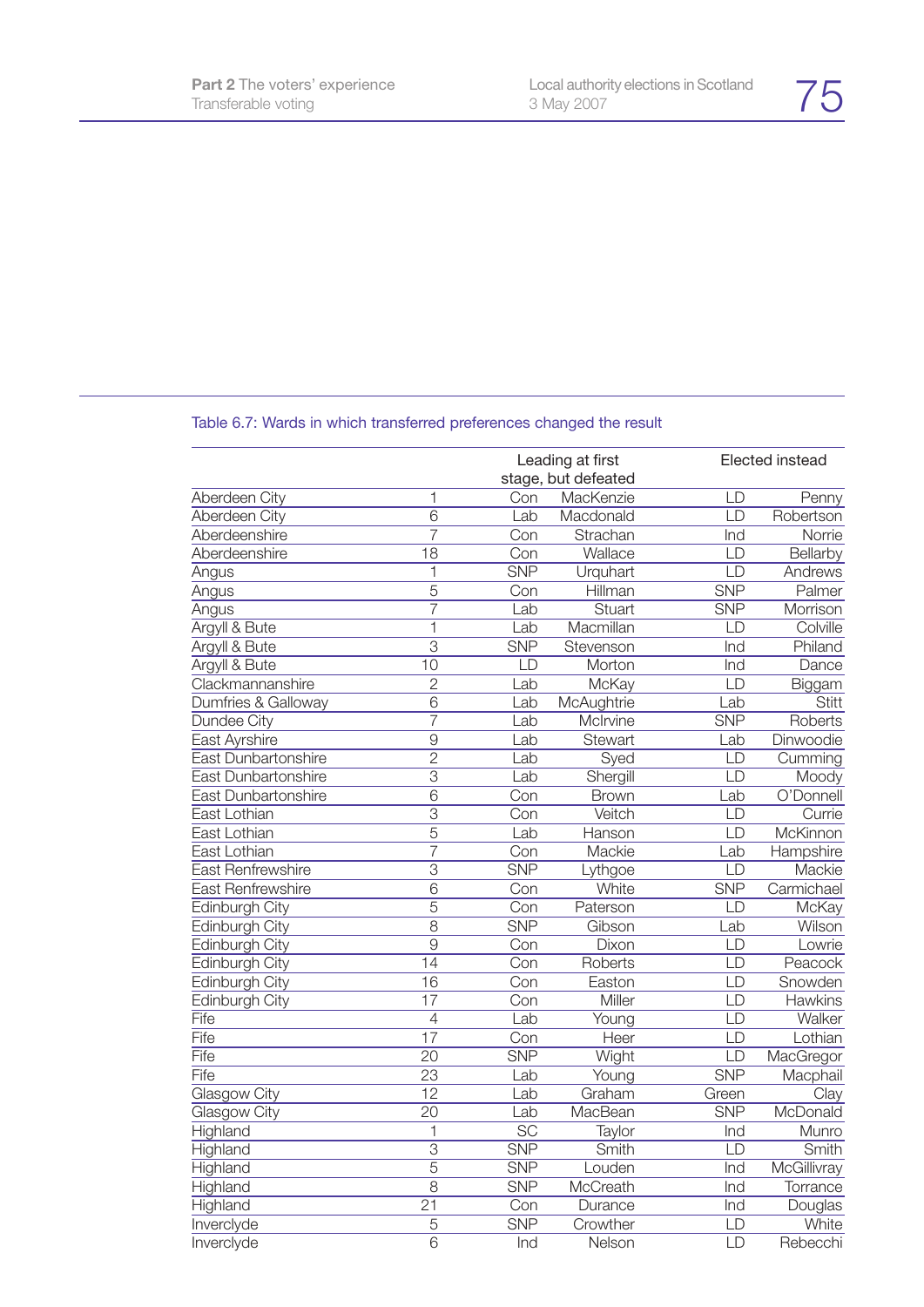| Moray                   |                 | Con        | Henderson         | Ind        | Murdoch           |
|-------------------------|-----------------|------------|-------------------|------------|-------------------|
| North Ayrshire          | $\overline{2}$  | Lab        | Gorman            | LD         | Kirkwood          |
| North Ayrshire          | $\overline{3}$  | Con        | Allison           | LD         | Chamberlain       |
| North Ayrshire          | $\overline{6}$  | <b>SNP</b> | McMillan          | Con        | Barr              |
| North Ayrshire          | $\overline{8}$  | Con        | Marshall          | <b>SNP</b> | Rae               |
| North Lanarkshire       | $\overline{6}$  | Con        | Thornton          | Ind        | <b>McWilliams</b> |
| North Lanarkshire       | $\overline{8}$  | Lab        | Sullivan          | Ind        | Devine            |
| North Lanarkshire       | $\overline{11}$ | Con        | Thornton          | LD         | Love              |
| North Lanarkshire       | $\overline{18}$ | Lab        | O'Rorke           | Con        | <b>McKay</b>      |
| Orkney                  | $\overline{6}$  | Ind        | Clackson          | Ind        | Sinclair          |
| Perth & Kinross         | $\overline{5}$  | LD         | Livingstone       | <b>SNP</b> | Wylie             |
| Perth & Kinross         | 7               | Con        | Wilson            | LD         | Gaunt             |
| Perth & Kinross         | $\overline{10}$ | Lab        | Munro             | LD         | Caddell           |
| Perth & Kinross         | $\overline{11}$ | Con        | Gratty            | Lab        | Gillies           |
| Renfrewshire            | $\overline{3}$  | Lab        | Kelly             | <b>SNP</b> | Lawson            |
| Renfrewshire            | $\overline{4}$  | Con        | Cook              | LD         | Dillon            |
| <b>Scottish Borders</b> | $\overline{5}$  | Con        | Greenwell         | <b>BP</b>  | Watson            |
| <b>Scottish Borders</b> | $\overline{11}$ | <b>SNP</b> | Rowan             | LD         | Smith             |
| Shetland                | $\overline{7}$  | <b>SSP</b> | Mullay            | Ind        | Henry             |
| South Lanarkshire       | $\overline{6}$  | <b>EKA</b> | McKay             | <b>SNP</b> | Edwards           |
| South Lanarkshire       | $\overline{8}$  | Con        | Perratt           | <b>SNP</b> | Wardhaugh         |
| South Lanarkshire       | $\overline{13}$ | Lab        | <b>McGuinness</b> | <b>SNP</b> | McColl            |
| South Lanarkshire       | 20              | Lab        | Cunningham        | Lab        | Carmichael        |
| Stirling                | 4               | Con        | Stein             | LD         | Reed              |
| Stirling                | $\overline{6}$  | Lab        | McKean            | LD         | <b>Brown</b>      |
| West Dunbartonshire     | $\overline{3}$  | <b>SNP</b> | Mitchell          | Ind        | <b>Black</b>      |
| West Lothian            | $\mathbf 1$     | <b>SNP</b> | Smith             | Lab        | Conn              |
| West Lothian            | $\overline{3}$  | Lab        | Arif              | <b>ASH</b> | Cochrane          |
| West Lothian            | 8               | Lab        | Cartmill          | <b>SNP</b> | Walker            |
| Western Isles           | $\mathbf 1$     | Lab        | Mackinnon         | <b>SNP</b> | Macleod           |
| Western Isles           | 8               | <b>SNP</b> | Macdonald         | Ind        | MacIver           |
| Western Isles           | $\overline{9}$  | Ind        | MacSween          | Ind        | Rennie            |

Note: ASH: Action to Save St John's Hospital; BP: The Borders Party; EKA: East Kilbride Alliance; SC: Scottish Senior Citizens' Unity Party; SSP: Scottish Socialist Party.

The differences between parties reflect their nomination strategies as well as the nature of the support they receive. The SNP was the only major party with a majority of councillors elected on the first stage of the count. This reflects the fact that its support in the elections was higher than expected, and its cautious approach to nominating more than one candidate per ward in authorities like Glasgow

and Edinburgh. All Green councillors were elected through transfers. Liberal Democrats and Independents were the next most dependent on receiving transfers, with Conservatives and Labour in the middle.

In some authorities, the relatively low proportion of councillors elected with an initial quota reflects a successful nomination and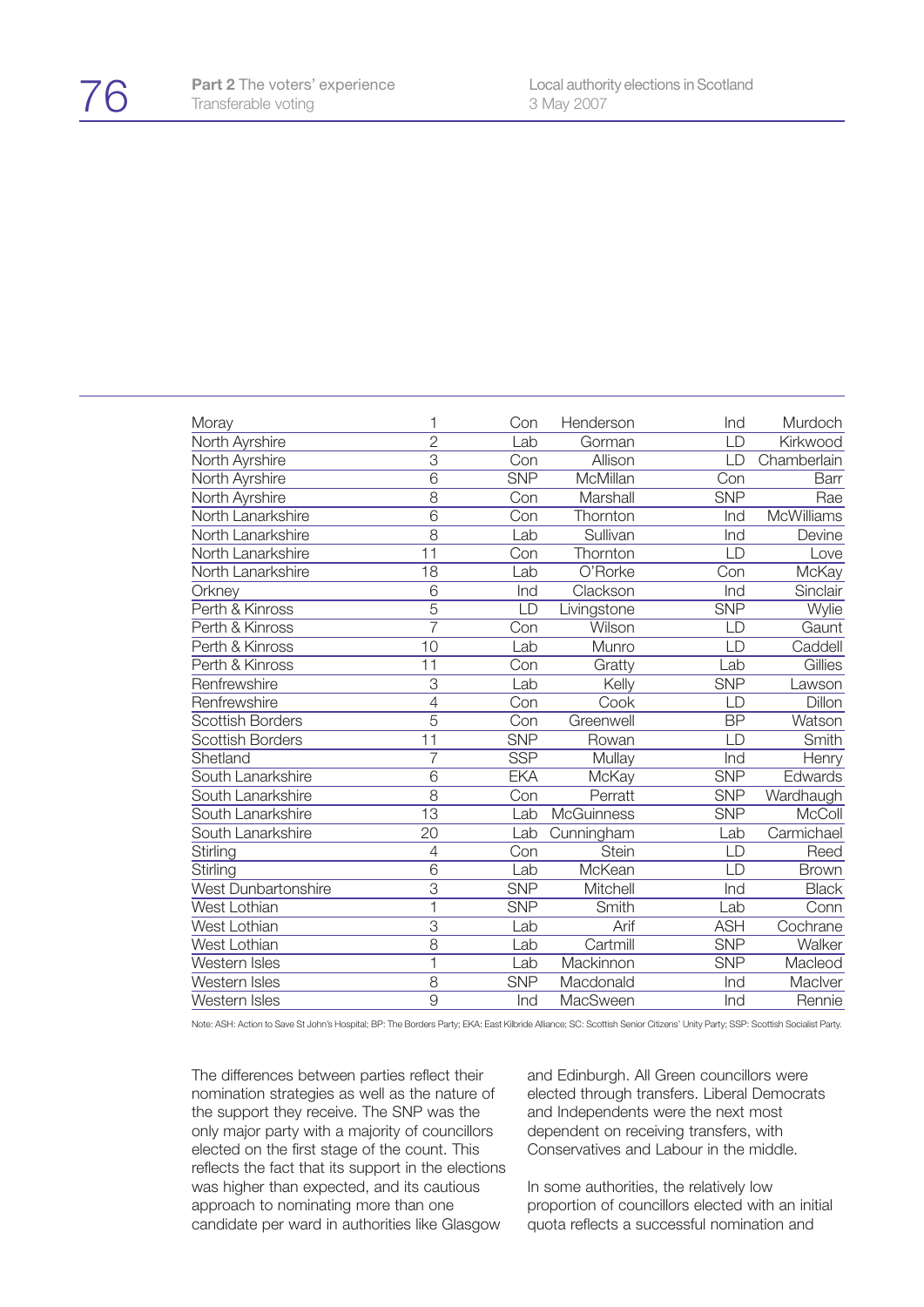vote management strategy, as in Glasgow where only 11 of the 45 Labour winners (24.4 per cent) had a full quota at the first stage. In others, it reflects a diverse pattern of local voting and a lot of candidate choice, as in the six authorities where fewer than 30 per cent of councillors had an initial quota (Angus, Argyll & Bute, Dumfries & Galloway, Edinburgh, Inverclyde, North Ayrshire). Four councils, mostly ones in which most individual wards, if not the whole authority, were polarised between two parties, had over half their councillors elected at the first stage (Aberdeen, Falkirk, Fife, Perth & Kinross; although Aberdeen's result has more to do with SNP under-nomination or over-performance than polarisation).

Another aspect of the importance of preference transfers is to examine the cases in which the councillors elected were not the top three (or four) candidates when the first preferences were totalled. In such cases, one candidate further behind in the first stage of the count has overtaken one or more candidates to win election by the end of the count. There were 73 instances of this, (see Table 6.8).

The proportion of councillors who managed to climb the order of candidates during the count so that they were elected even though they did not start in the top three (or four, depending on how many members per ward) was rather limited at only 6 per cent. For 94 per cent of candidates elected, the redistribution of preferences did not appear to make any difference.

However, this is far from the whole story. Although 73 seats were involved out of 1,222 councillors, this was also 73 out of 353 wards, i.e. 20.7 per cent of ward contests involved transfers changing who was elected at the end of the count. In 29 out of the 32 local authorities, there was at least one ward in which a candidate overtook another during the count (the exceptions were Falkirk, Midlothian and South Ayrshire).

#### Table 6.8: The effect of transfers on party representation

| First stage<br>leading candidates<br>not elected |    | Candidates<br>elected<br>from behind | Net   |  |
|--------------------------------------------------|----|--------------------------------------|-------|--|
| Conservative                                     | 26 | 2                                    | $-24$ |  |
| Labour                                           | 25 | 8                                    | $-17$ |  |
| Lib Dem                                          | 2  | 31                                   | $+29$ |  |
| <b>SNP</b>                                       | 14 | 14                                   |       |  |
| Ind/Other                                        |    | 18                                   | $+12$ |  |
|                                                  |    | 73                                   | 73    |  |

#### Table 6.9: The relative reliance on transfers of the political parties

|              | (A) Candidates<br>elected from behind | (B) Total<br>councillors | $(A)$ as $%$<br>$of$ (B)<br>transfers | (C) Councillors<br>elected<br>through<br>transfers | $%$ of $(C)$ |
|--------------|---------------------------------------|--------------------------|---------------------------------------|----------------------------------------------------|--------------|
| Conservative |                                       | 143                      | 1.4                                   | 85                                                 | 2.4          |
| Labour       |                                       | 348                      | 2.3                                   | 218                                                | 3.7          |
| Lib Dem      | 31                                    | 166                      | 18.7                                  | 130                                                | 23.8         |
| <b>SNP</b>   | 14                                    | 363                      | 3.9                                   | 162                                                | 8.6          |
| Ind/Other    | 18                                    | 202                      | 8.9                                   | 142                                                | 12.7         |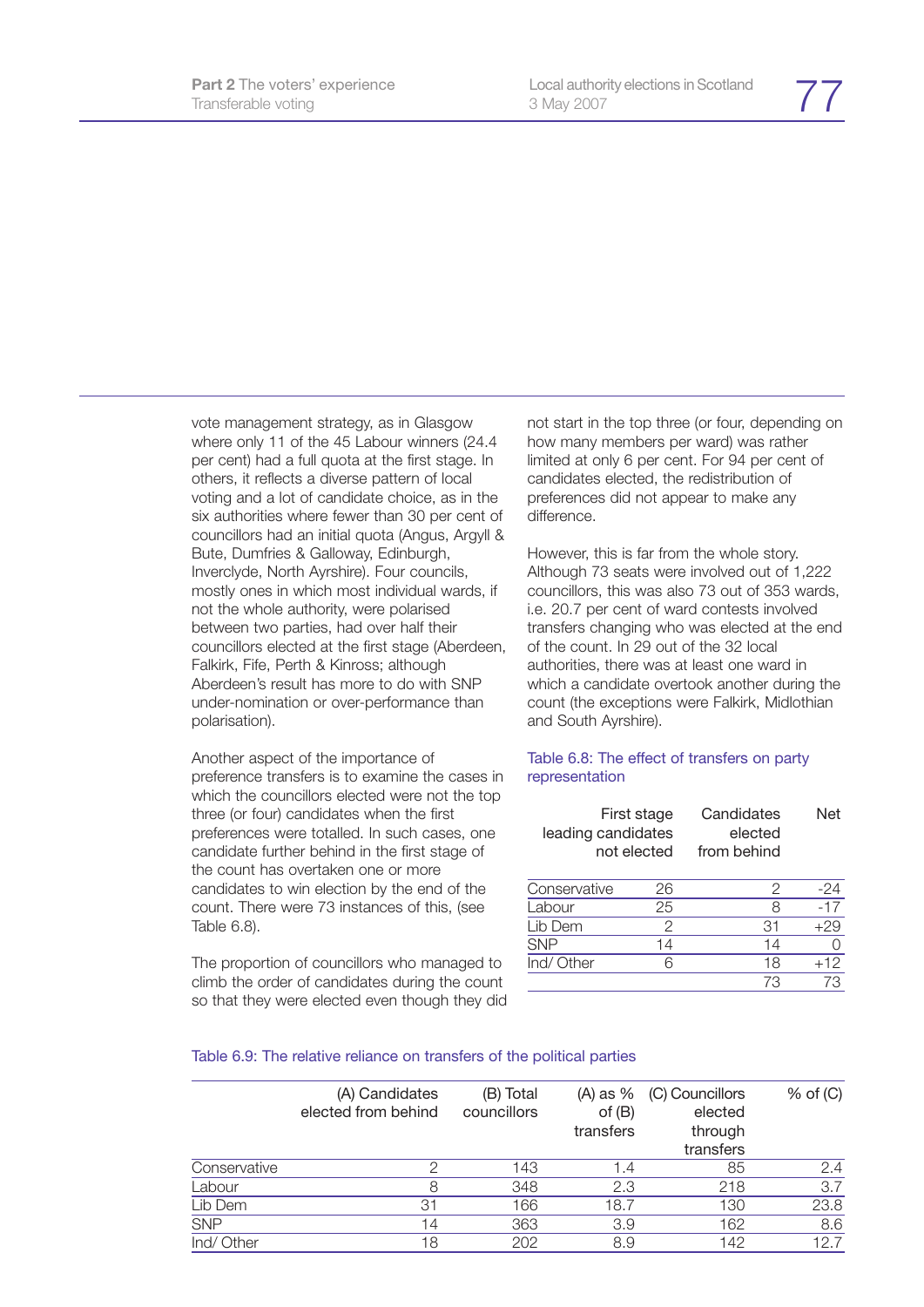| Table 6.10: Summary matrix of the effect of transfers |     |     |   |            |         |              |
|-------------------------------------------------------|-----|-----|---|------------|---------|--------------|
| Winners across                                        |     |     |   |            |         |              |
| losers down                                           | Con | Lab |   | <b>SNP</b> | Ind/Oth | <b>TOTAL</b> |
| Con                                                   |     |     | 4 |            |         | 26           |
| Lab                                                   |     |     |   |            |         | 25           |
|                                                       |     |     |   |            |         |              |
| <b>SNP</b>                                            |     |     |   |            |         | 14           |
| Ind/Oth                                               |     |     |   |            |         |              |
| Total                                                 |     |     |   |            |         |              |

Table 6.10: Summary matrix of the effect of transfers

In terms of party fortunes, the redistribution of preferences clearly helped the Liberal Democrats. This might be expected from the party's general political profile. Nevertheless, the extent to which the Liberal Democrats are dependent on receiving transfers is of significance for their next election campaign and how they might approach the task of representation in the intervening period.

While only very small proportions of Labour, Conservative and SNP councillors overcame first preference deficits by receiving transfers (the small Labour proportion is swollen by three cases in which the order of priority between Labour candidates was changed by transfers), nearly one Liberal Democrat in five owes his or her position to incoming transfers. Unlike other councillors elected in the same way, many of whom benefited from transfers originating with a running mate of the same party, these Liberal Democrats depend on transfers from across the political spectrum.

The Conservatives were the principal losers from redistribution of preferences. They failed to attract many transfers from other candidates. There were two main causes for this. First, cases in which more than one Conservative candidate stood in a ward were unusual. The main source of strong inward transfers of preferences that changed the order of candidates was eliminated candidates whose support transferred mostly to their party

running mates, and then large surpluses generated by personally popular candidates which then flowed over to boost their colleagues. There were few wards in which the Conservatives could benefit from these effects and receive a strong in-house transfer.

The other reason was that supporters of other parties tended to have negative feelings towards the Conservatives, which translated into a lack of external transfers coming inwards from other voters. The same was true to some extent of Labour; the three major patterns of candidates overtaking others during the count were Liberal Democrats overtaking either Conservative (14 cases) or Labour (10 cases) candidates, and SNP overtaking Labour (8 cases).

It should not need saying, but there is no sense in which the candidates leading on the first count were in any way entitled to go on to win seats. That is not the way preferential voting works, nor the way in which the electorate used their votes on 3 May 2007 in the Scottish local elections.

Nevertheless, it might be asked what point preferential voting serves if the results are apparently so similar to a multi-member FPTP election, in which voters were allowed only one vote each. This would be to miss the point, however. The choice preferential voting offers to the electorate affects their voting behaviour, and thus the nomination and electoral strategies of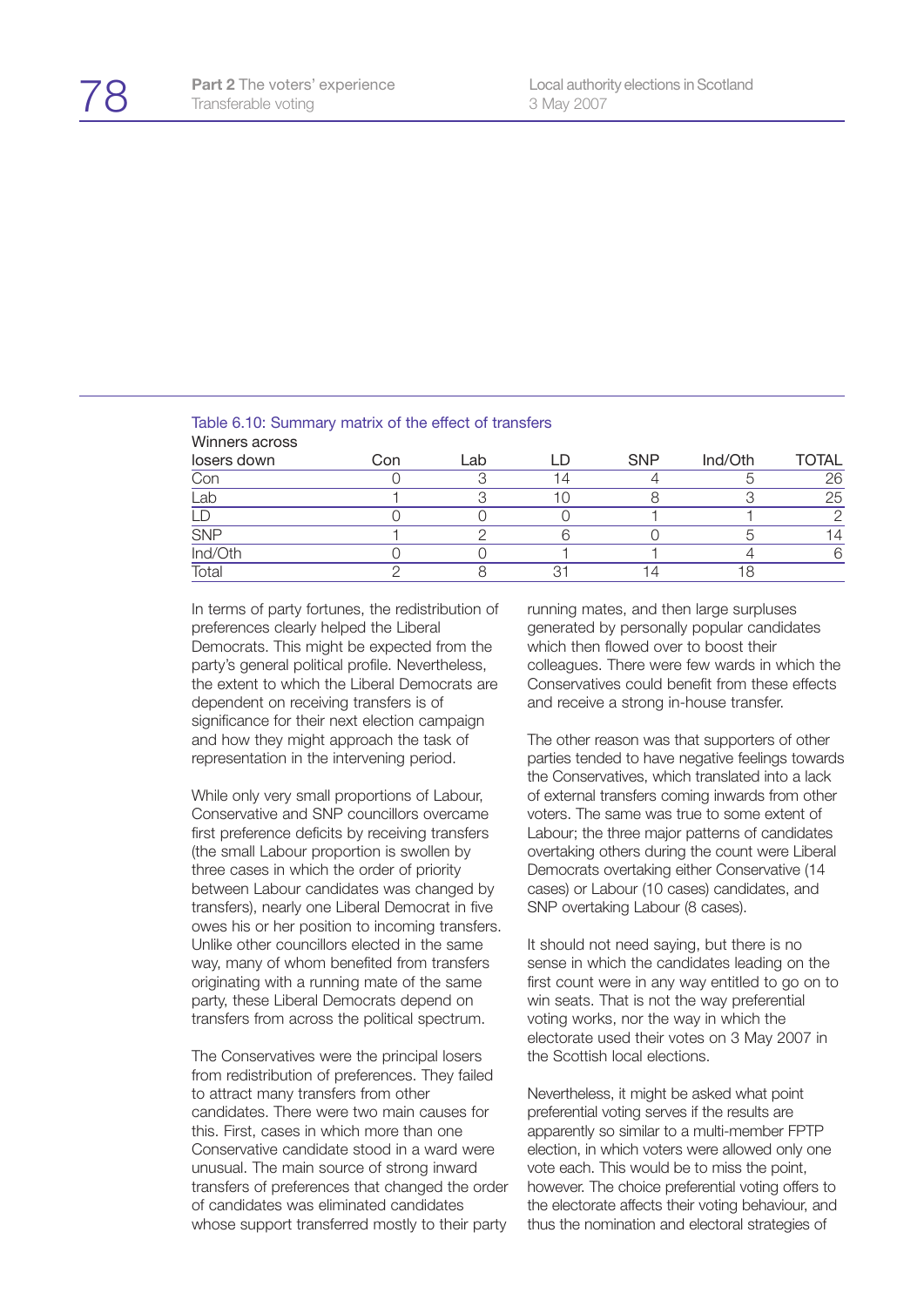the parties. To take the example of Glasgow's ward 20 (Baillieston), the SNP candidate (McDonald) who started with only 250 first preferences but ended up elected was the running mate of another SNP candidate (Mason) who easily passed the quota. Had preferential voting not been in place, the Baillieston SNP would have tried harder to balance the votes of its two candidates. SNP supporters in Baillieston could vote for Mason confident that their vote would not be wasted if, as expected, Mason passed the quota with votes to spare. Similarly, in Perth City North (ward 11) Labour could run two candidates, giving the electorate more choice, and not suffer too much from a 'split vote'. Without preferential voting, tactical voting will inevitably creep in.

The success of preferential voting in giving Scottish voters more choice and delivering a fairer result for the people, and the parties, does not depend on huge changes in the order of the candidates as the count progresses. The influence of preferential voting is 'hard wired' from the beginning and reflected in the election results in the way parties campaigned and people voted.

The next part of this chapter examines an individual ward result in which transfers played an important role in determining the outcome.

## Did transfers matter? A case study

#### Paisley East & Ralston, Renfrewshire

The four-member ward of Paisley East & Ralston was one of the battlegrounds of the election in the closely fought council of Renfrewshire. For the most part, the new ward was composed of four old wards. Ralston was a safe Liberal

Democrat ward although the incumbent councillor was standing down. Seedhill was held narrowly by Rayleen Kelly for Labour in 2003 over the SSP. There were also two safe SNP wards, both of whose councillors were standing again – Brian Lawson in Gallowhill & Whitehaugh and Celia Lawson in Blackhall & Hawkhead. If these wards had been in place in 2007 it is unlikely that anyone would have been seriously contesting them, as they were three safe seats and the one marginal would have been rendered safe by the splintering of the SSP.

The new STV ward presented more interesting possibilities. The Liberal Democrats could probably rely on a seat, although with a new candidate and new boundaries it was not to be taken for granted. Labour had a single seat, but were the second-largest party in the two SNP wards and stood a chance of gaining a second seat thanks to a reasonable vote across the whole ward; another Labour candidate, Jim Sharkey, was put forward alongside Kelly. The SNP were not guaranteed two seats and both candidates had incentives to work hard in the election, including in areas the SNP had not targeted before.

#### Figure 6.1: Stage 1 – First Preferences

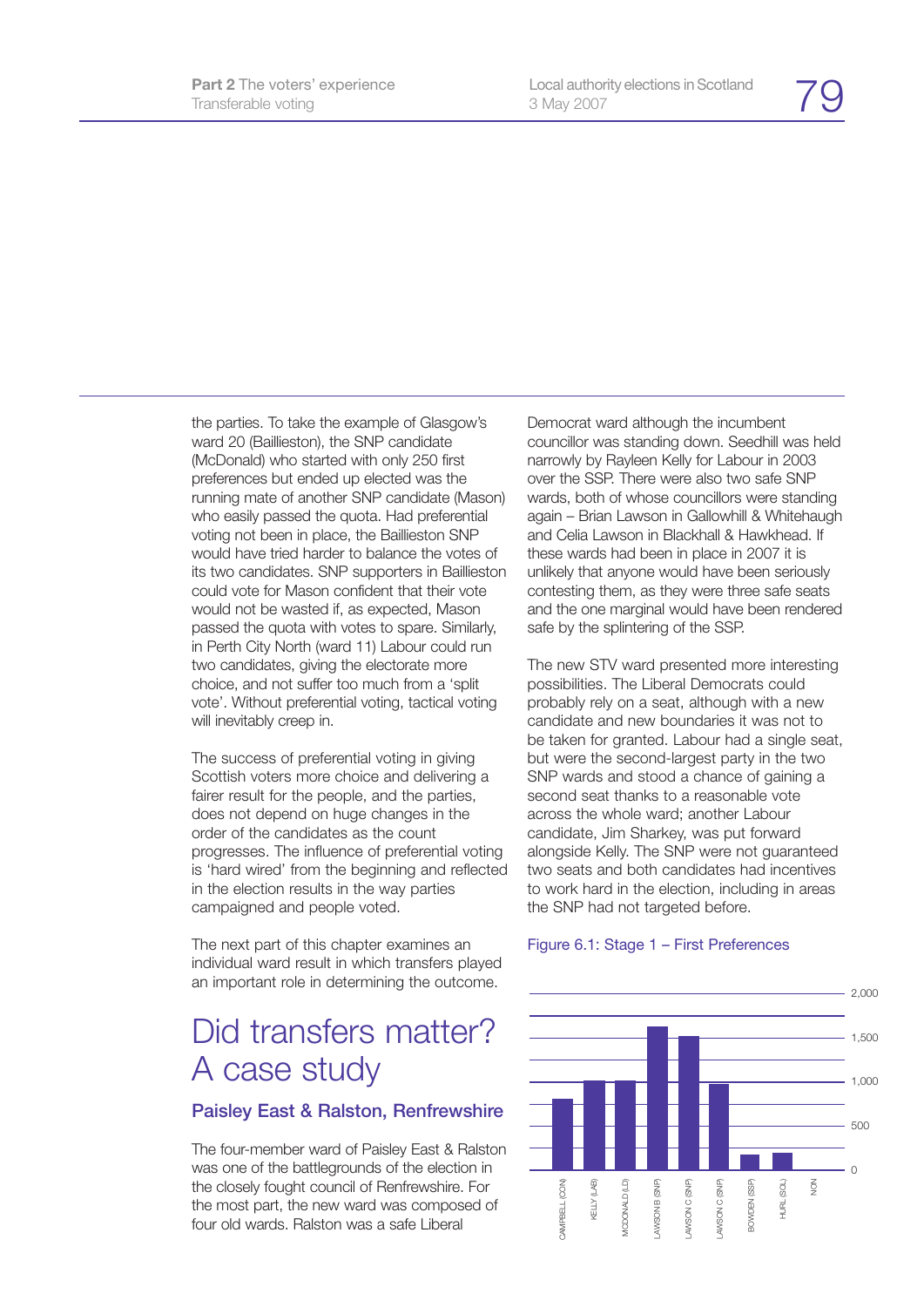The quota was 1,468 votes, and therefore two candidates – Susan McDonald of the Liberal Democrats and Brian Lawson of the SNP – were elected at the first stage of the count with surpluses of 140 and 115 votes respectively. The next two candidates were both Labour, Rayleen Kelly narrowly ahead of Jim Sharkey. In terms of party votes, the SNP were ahead with 34.3 per cent of first preferences, Labour next with 27.9 per cent, then the Liberal Democrats with 21.9 per cent, Conservatives with 10.9 per cent and the two socialist parties with 5 per cent between them. The contest for the other three seats was between the two Labour candidates and the other SNP candidate, Celia Lawson, unless the Conservative candidate Alistair Campbell was extremely fortunate with transfers.

The Labour vote was extremely well balanced between the two candidates, perhaps reflecting a vote management strategy that if the party was to get the second seat in the ward it needed to keep both candidates in the count to attract any transfers that were coming in. However, Labour's share of the vote was almost certainly too low on election day to get the second seat, even with such good vote management. However, if the party's vote had been higher across the board in Scotland in general and Renfrewshire in particular, the strategy might have paid off.





The initial transfer of Liberal Democrat surplus votes eroded the thin lead enjoyed by Rayleen Kelly, the third-placed candidate when the first preferences were totalled. Her lead over her Labour colleague Jim Sharkey shrank from 21 votes to only 8, over Lawson of the SNP from 99 to 85 and over Campbell of the Conservatives from 235 to 208. There being no other Liberal Democrat candidate, the proportion of non-transferable votes was relatively high (28 per cent).

#### Figure 6.3: Stage 3–B. Lawson's surplus transferred

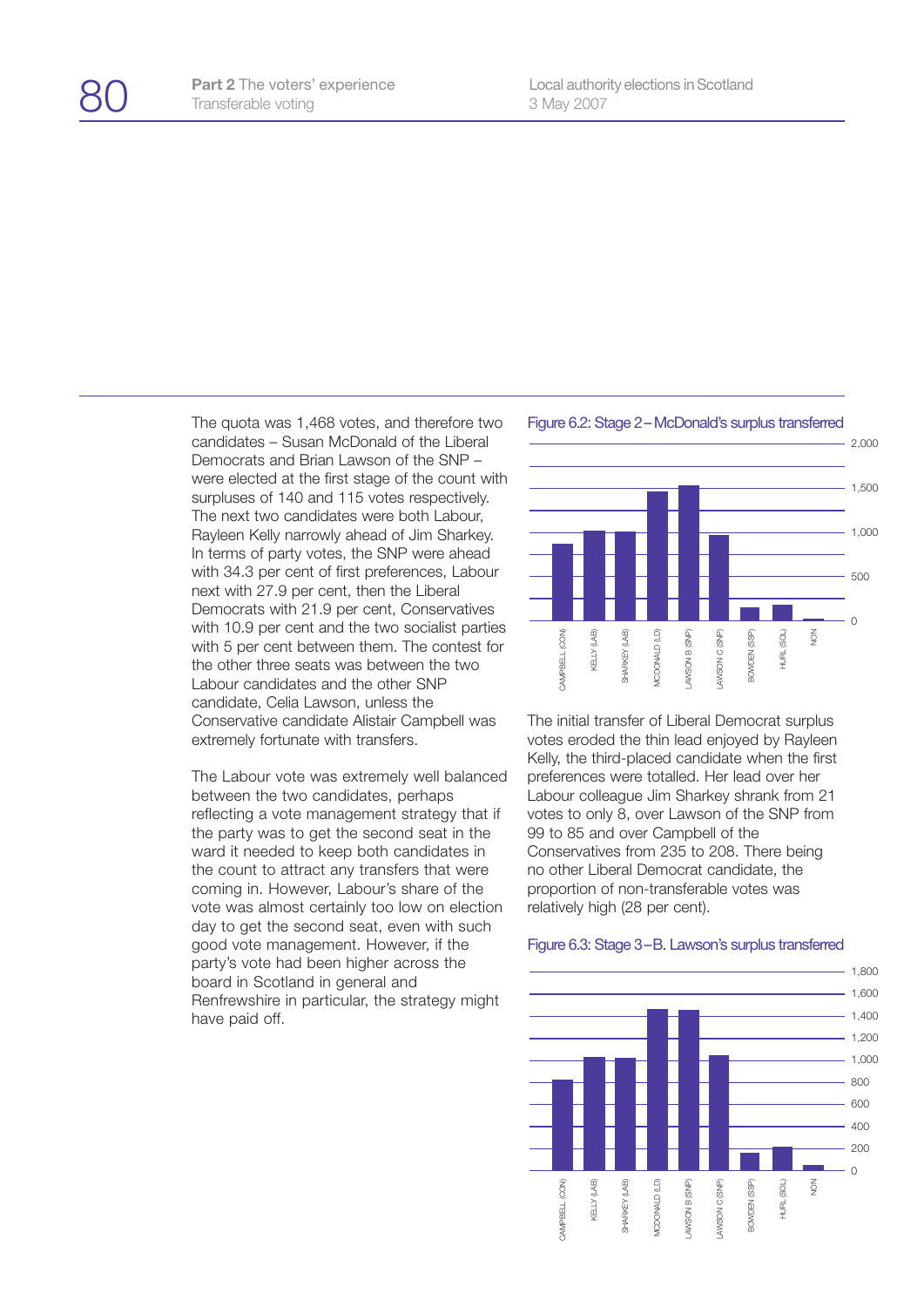The next stage was the transfer of Brian Lawson's surplus, which did have a fellow SNP candidate to go to. Of Lawson's 115 vote surplus, just over 86 remained with the SNP (74.9 per cent). This remarkably strong transfer rate was assisted by the two SNP candidates being adjacent on the ballot paper and sharing a surname. Only 10 per cent of the vote was non-transferable, and around 15 per cent 'leaked' to other candidates. This caused a dramatic tightening of the gap between the three candidates at the top, so that Celia Lawson displaced Jim Sharkey from one of the top two spots. Kelly's lead was down to only 2 over Lawson and 6 over Sharkey. The next stages would be the exclusion of the two socialist candidates, and unless there was a very strong and very improbable transfer from them to the Conservatives, the socialist votes would help determine which of the two Labour and one SNP candidate remaining would win.

#### Figure 6.4: Stages 4 and 5 – Exclusion of Bowden and Hurl



The elimination of the two socialist candidates gave Celia Lawson another boost. When the SSP candidate's votes were redistributed, she took the lead with a 5-vote margin over Kelly and an 8-vote margin over Sharkey. Solidarity transfers gave Lawson a 38-vote lead over Kelly, and Kelly a 1-vote lead over Sharkey. The decisive round would come with the elimination of the Conservative candidate.

#### Figure 6.5: Stage 6 – Exclusion of Campbell



The majority of votes in the Conservative column were non-transferable, as they found the choice between Labour and SNP an unpalatable one. Yet those voters who did make the choice made a decisive difference: 18 per cent of them went to Lawson of the SNP, giving her a clear lead over the Labour candidates and ensuring her election. The Conservative voters also expressed a preference for Jim Sharkey over Rayleen Kelly, boosting him into a 13-vote lead and also ensuring his election. Although no Conservative was elected, the Conservative voters who used their ability to rank preferences had a decisive effect on the election result.

During the count, from first to sixth stage, Kelly put on 133 votes through transfers, Sharkey put on 167 and Celia Lawson put on 353.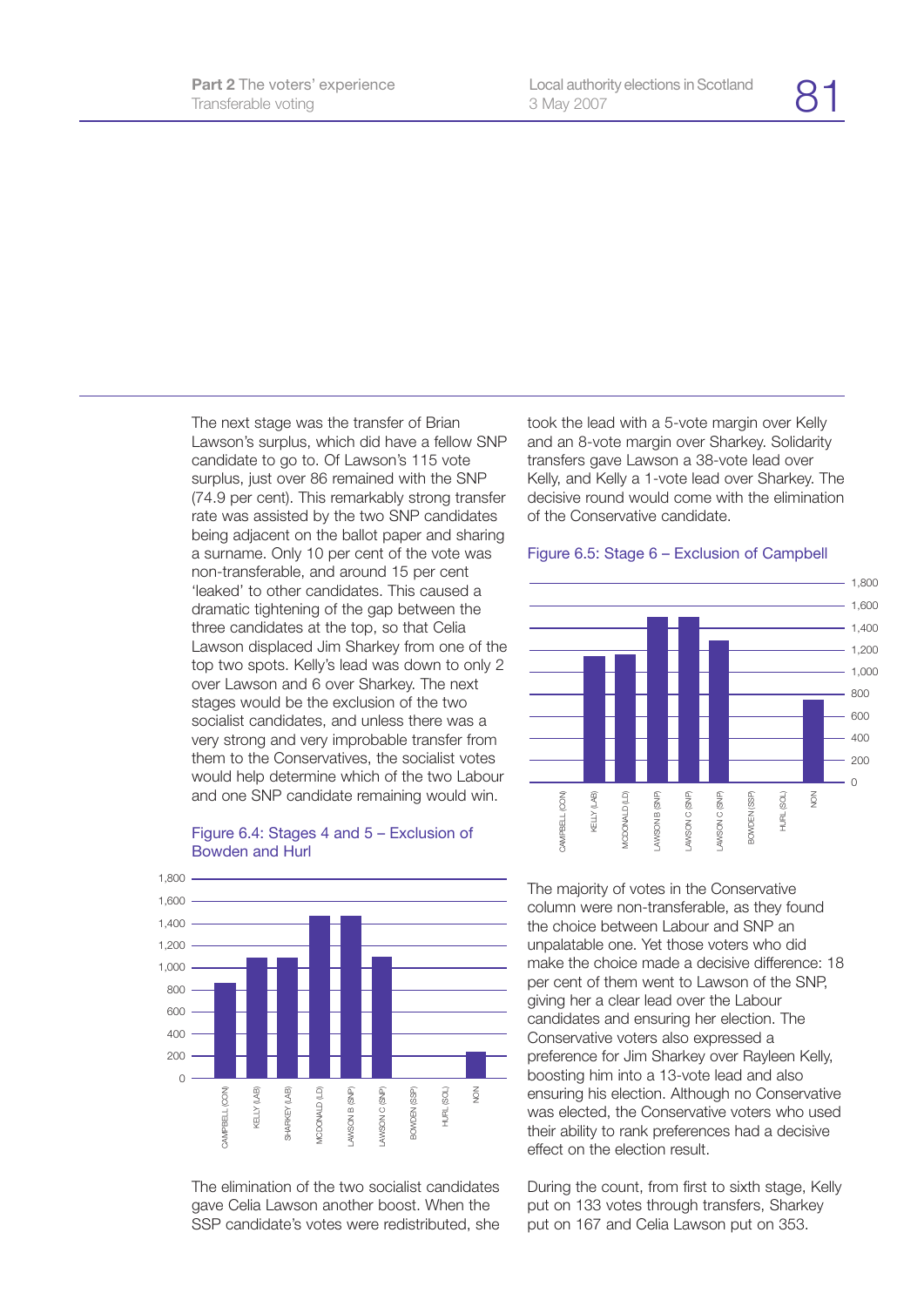Even relatively small differences in the way preference votes are cast can affect who is elected in STV, and in this case the fact that Conservative and Liberal Democrat voters in particular liked Sharkey more than Kelly ended up getting him elected. Kelly may have suffered from being a high-profile incumbent and a strong Labour partisan. We shall see if future transfer patterns are as generous to Sharkey as they were in 2007.

## **Conclusion**

The evidence from the Scottish local elections suggests that the great majority of voters understood how to use preferential voting. The majority took the option of casting lower preferences across party lines from their first preference candidate, which is a positive reflection of how thoroughly voters grasped the choices available under STV. While there were voters who used only one preference and some of those did so because they were unaware of how to use the system to the full, there were fewer than might have been anticipated given that the last multi-candidate ballot in Scotland had been in 1973. Instead of confusing people, four-member wards seem to be associated with a greater use of preferential voting by the electorate. This effect appears to be stronger than criteria such as social composition of the ward.

Transferable voting is a key element of making STV a system that gives choice and fair representation, and allows voters to cast first preferences for their favourite candidate without having to worry about split votes and tactical considerations. While votes transferred during the count may have seemed not to change much, the fact that votes are transferable is central to making the system work to the benefit of the voter.  $\blacksquare$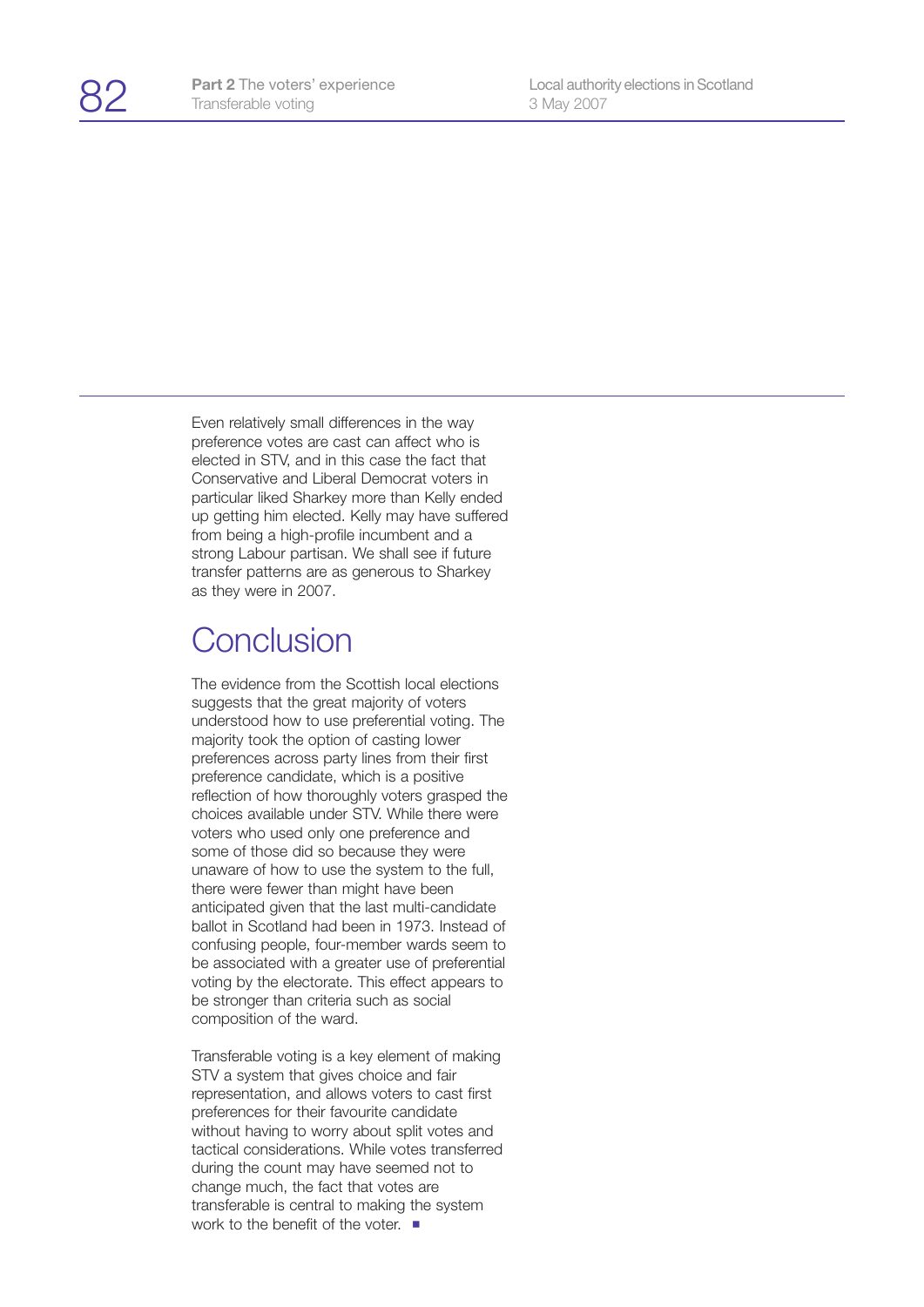### **Part 2** The voters' experience

## Chapter 7: Did people record valid votes?

Some critics have tried to argue that STV is somehow too complicated for voters to understand. The Scottish local authority elections were a stern test of how well the electorate could adjust to the introduction of STV, and how much they were able to cast valid and effective votes under the system. There were considerable difficulties in the transition, including:

- The STV local elections taking place on the same day as the Scottish Parliament elections, which use a completely different system (Mixed Member Proportional, known in Scotland as AMS), and the need for voters to comprehend both systems.
- A major redesign of the Scottish Parliament ballot paper, reversing what had been known in the previous two elections as 'first' and 'second' votes and placing both on a single ballot paper.
- **The well-known problem of voter confusion** regarding the Scottish Parliament ballot could well have led voters to become flustered or irritated and therefore disinclined to go on and record a valid local election vote.
- The main attention of the political parties being on the Scottish Parliament election in which voting with an X rather than 1, 2, 3 ... is required – campaign messages centred around these concerns.
- **The unfamiliarity of either multi-candidate** seats or preference voting in public elections in Scotland, which might have led unwary voters to record an 'X' by the name of each candidate they support and thus invalidate their vote.

With all these factors, it might have been expected that a very high rate of rejected votes (colloquially, 'spoilage') would be recorded in the STV count, particularly given the concurrent problems with the Scottish Parliament voting. However, the reality was very different. While there was an increase in spoilage in every authority except one (Scottish Borders), it was relatively modest in scale compared to the increased rejection rate for the Scottish Parliament. Rural areas tended to show smaller increases in rejection than urban areas.

#### Table 7.1: Rejected ballots in local authority elections in 2003 and 2007

|                 | % spoil | % spoil | %      |
|-----------------|---------|---------|--------|
|                 | 2003    | 2007    | change |
| Aberdeen City   | 0.37    | 1.74    | 1.37   |
| Aberdeenshire   | 0.84    | 1.51    | 0.67   |
| Angus           | 0.94    | 1.98    | 1.04   |
| Argyll & Bute   | 1.26    | 1.50    | 0.24   |
| Clackmann-      |         |         |        |
| anshire         | 0.96    | 2.24    | 1.28   |
| Dumfries &      |         |         |        |
| Galloway        | 0.83    | 1.62    | 0.79   |
| Dundee City     | 0.57    | 2.51    | 1.94   |
| East Ayrshire   | 0.52    | 2.45    | 1.93   |
| East            |         |         |        |
| Dunbartonshire  | 0.78    | 1.12    | 0.34   |
| East Lothian    | 0.56    | 1.42    | 0.86   |
| East            |         |         |        |
| Renfrewshire    | 0.63    | 1.27    | 0.64   |
| Edinburgh City  | 0.57    | 1.27    | 0.70   |
| <b>Falkirk</b>  | 0.83    | 2.16    | 1.33   |
| Fife            | 0.76    | 1.54    | 0.77   |
| Glasgow City    | 0.81    | 2.34    | 1.53   |
| Highland        | 1.49    | 1.75    | 0.25   |
| Inverclyde      | 0.59    | 1.96    | 1.37   |
| Midlothian      | 0.50    | 1.37    | 0.87   |
| Moray           | 1.34    | 1.65    | 0.30   |
| North Ayrshire  | 0.76    | 2.08    | 1.32   |
| North           |         |         |        |
| Lanarkshire     | 1.02    | 2.24    | 1.22   |
| Orkney          | 0.98    | 1.71    | 0.73   |
| Perth & Kinross | 0.68    | 1.77    | 1.08   |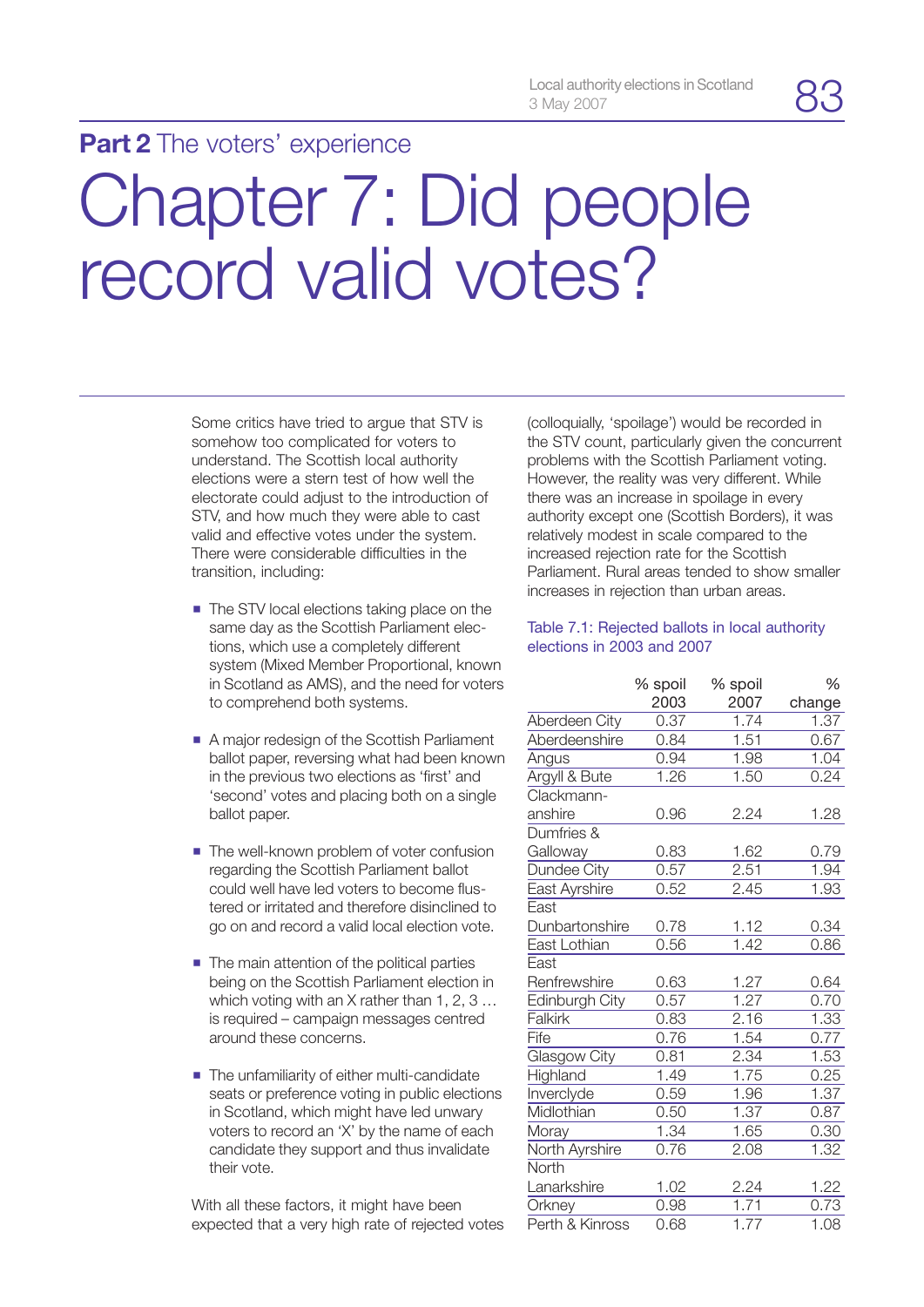| Renfrewshire   | 0.71 | 2.38 | 1.67    |
|----------------|------|------|---------|
| Scottish       |      |      |         |
| <b>Borders</b> | 1.38 | 1.37 | $-0.01$ |
| Shetland       | 1.17 | 1.18 | 0.01    |
| South Ayrshire | 0.53 | 1.79 | 1.26    |
| South          |      |      |         |
| Lanarkshire    | 0.69 | 1.96 | 1.27    |
| Stirling       | 0.54 | 1.52 | 0.98    |
| West Dun'shire | 1.44 | 2.74 | 1.30    |
| West Lothian   | 0.45 | 1.99 | 1.54    |
| Western Isles  | 1.14 | 2.22 | 1.08    |
|                |      |      |         |
| Scotland       | 0.78 | 1.85 | 1.07    |
|                |      |      |         |

The highest rates of rejected STV ballots were in the most deprived areas of urban Scotland, particularly the East End of Glasgow (4 per cent in Calton ward, with 4.2 per cent in Springburn ward being the only recorded case exceeding 4 per cent spoilage). While accidental spoilage is regrettable, the numbers involved in the STV election were not particularly large. The rates of rejected ballots in the Scottish local elections are very comparable – and indeed somewhat lower than – the rates found in Northern Ireland local authority elections. In 2001 and 2005, when local authority elections in Northern Ireland were held on the same day as the Westminster elections, the rates of rejected ballots were 2.41 per cent and 2.05 per cent respectively. When STV was introduced in Northern Ireland in 1973, on its own and accompanied by a strong public information campaign, the rates of spoilage were 1.7 per cent for the local elections and 2.4 per cent for the Assembly.

Rates of spoilage for the STV ballot were also considerably lower than in either part of the Scottish Parliament ballot, particularly the constituency vote, which was subject to an unprecedentedly high rate of spoilage, greatly in excess of what was recorded in 1999 or

2003. The following table compares several areas in which a comparison can be made between local and parliamentary voting.





Nor was the concurrent local government election under a new system an important cause of the high rates of rejection in the Parliament election. The *Scottish Elections Review* (Electoral Commission, 2007) conducted by Ron Gould concluded that:

… there is very little evidence to support the argument that the simultaneous local government election using STV contributed substantially to the higher rejection rates in the Scottish parliamentary election. (*SER*, p. 64)

#### And, further:

There was some cross-contamination of voting systems in the way voters marked their ballot papers but the degree to which this occurred was perhaps to be expected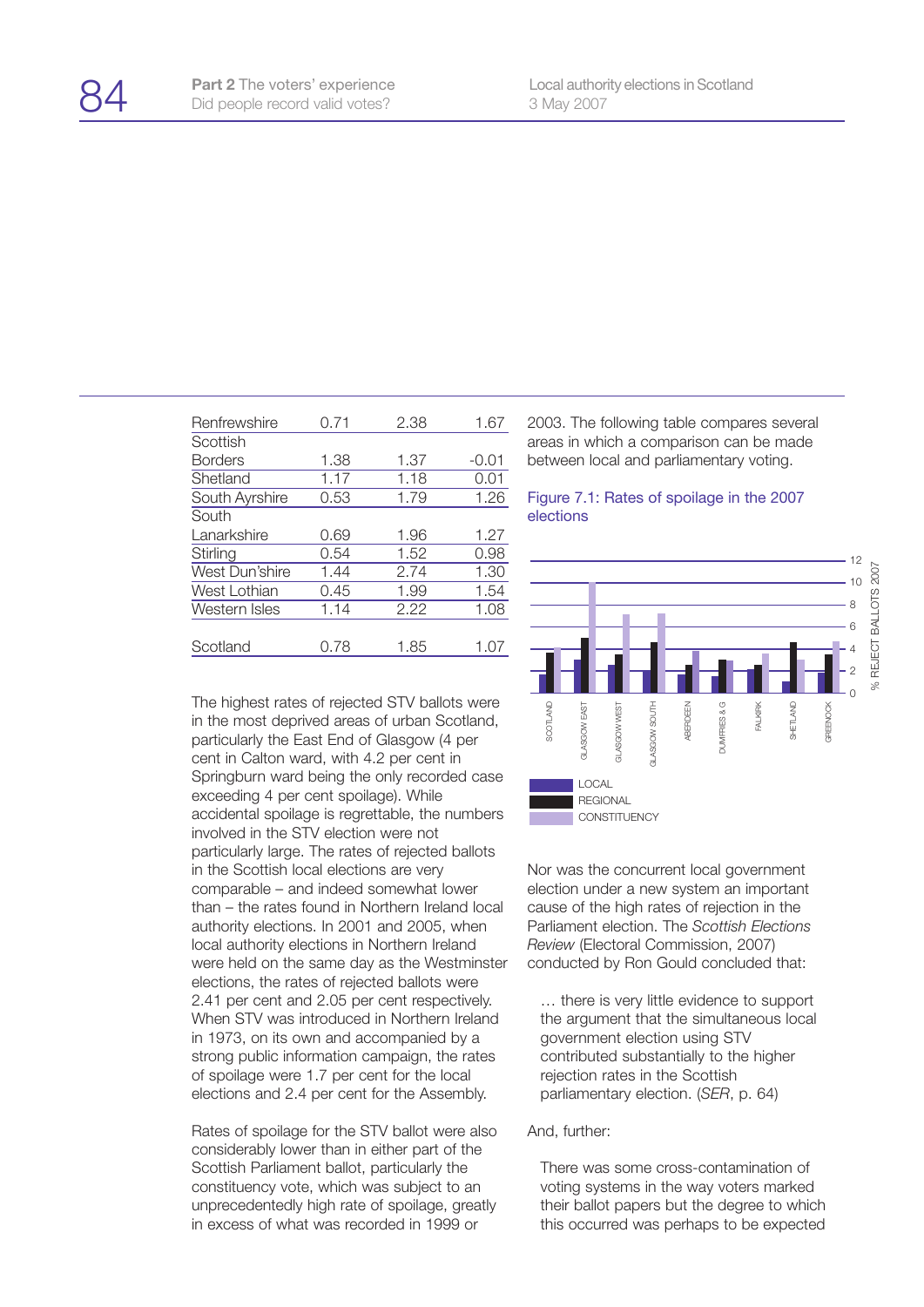#### Table 7.2: Selective comparison of rejected local and parliamentary ballots

|                                         | Local<br>government |      |        | Parliament<br>(regional) |        | Parliament<br>(constituency) |  |
|-----------------------------------------|---------------------|------|--------|--------------------------|--------|------------------------------|--|
|                                         | Number              | Rate | Number | Rate                     | Number | Rate                         |  |
| Comparable constituencies               |                     |      |        |                          |        |                              |  |
| Caithness,                              |                     |      |        |                          |        |                              |  |
| <b>Sutherland &amp; Easter Ross</b>     | 482                 | 1.8% | 759    | 3.3%                     | 867    | 3.7%                         |  |
| Eastwood                                | 549                 | 1.3% | 1,107  | 2.6%                     | 990    | 2.3%                         |  |
| Greenock & Inverclyde                   | 474                 | 1.9% | 838    | 3.5%                     | 1,099  | 4.5%                         |  |
| Orkney                                  | 150                 | 1.7% | 370    | 4.1%                     | 285    | 3.2%                         |  |
| Shetland                                | 119                 | 1.2% | 442    | 4.4%                     | 294    | 2.9%                         |  |
| Western Isles                           | 310                 | 2.2  | 575    | 4.1%                     | 446    | 3.2%                         |  |
| Comparable areas                        |                     |      |        |                          |        |                              |  |
| Aberdeen City                           | 1,370               | 1.8% | 1,891  | 2.4%                     | 3,088  | 3.9%                         |  |
| Dumfries & Galloway                     | 1,067               | 1.6% | 2,014  | 3.1%                     | 1,983  | 3.0%                         |  |
| Falkirk                                 | 1,326               | 2.2% | 1,536  | 2.5%                     | 2,176  | 3.6%                         |  |
| Midlothian and Borders                  | 1,152               | 1.4% | 2,598  | 3.1%                     | 3,062  | 3.6%                         |  |
| Paisley & Renfrewshire                  | 1,870               | 2.4% | 2,539  | 3.2%                     | 2,738  | 3.4%                         |  |
| West Lothian                            | 1,319               | 2.0% | 1,987  | 3.0%                     | 3,356  | 5.1%                         |  |
| Approximately comparable constituencies |                     |      |        |                          |        |                              |  |
| Ross, Skye &                            |                     |      |        |                          |        |                              |  |
| <b>Inverness West</b>                   | 596                 | 1.8% | 753    | 2.3%                     | 1,419  | 4.3%                         |  |
| Inverness East,                         |                     |      |        |                          |        |                              |  |
| Nairn, Lochaber                         | 621                 | 1.6% | 895    | 2.2%                     | 1,249  | 3.1%                         |  |
| Approximately comparable areas          |                     |      |        |                          |        |                              |  |
| Glasgow East                            | 1,502               | 3.1% | 2,909  | 5.3%                     | 5,587  | 10.1%                        |  |
| Glasgow West                            | 1,662               | 2.2% | 2,406  | 3.6%                     | 4,808  | 7.2%                         |  |
| Glasgow South                           | 1,341               | 2.0% | 2,883  | 4.3%                     | 5,043  | 7.5%                         |  |

Definitions:<br>Glasgow East: Baillieston, Shettleston, Springburn for Parliament; wards 9 and 17–21 for local government.<br>Glasgow East: Baillieston, Kelvin, Maryhill for Parliament; wards 10–16 for local government.<br>Glasgow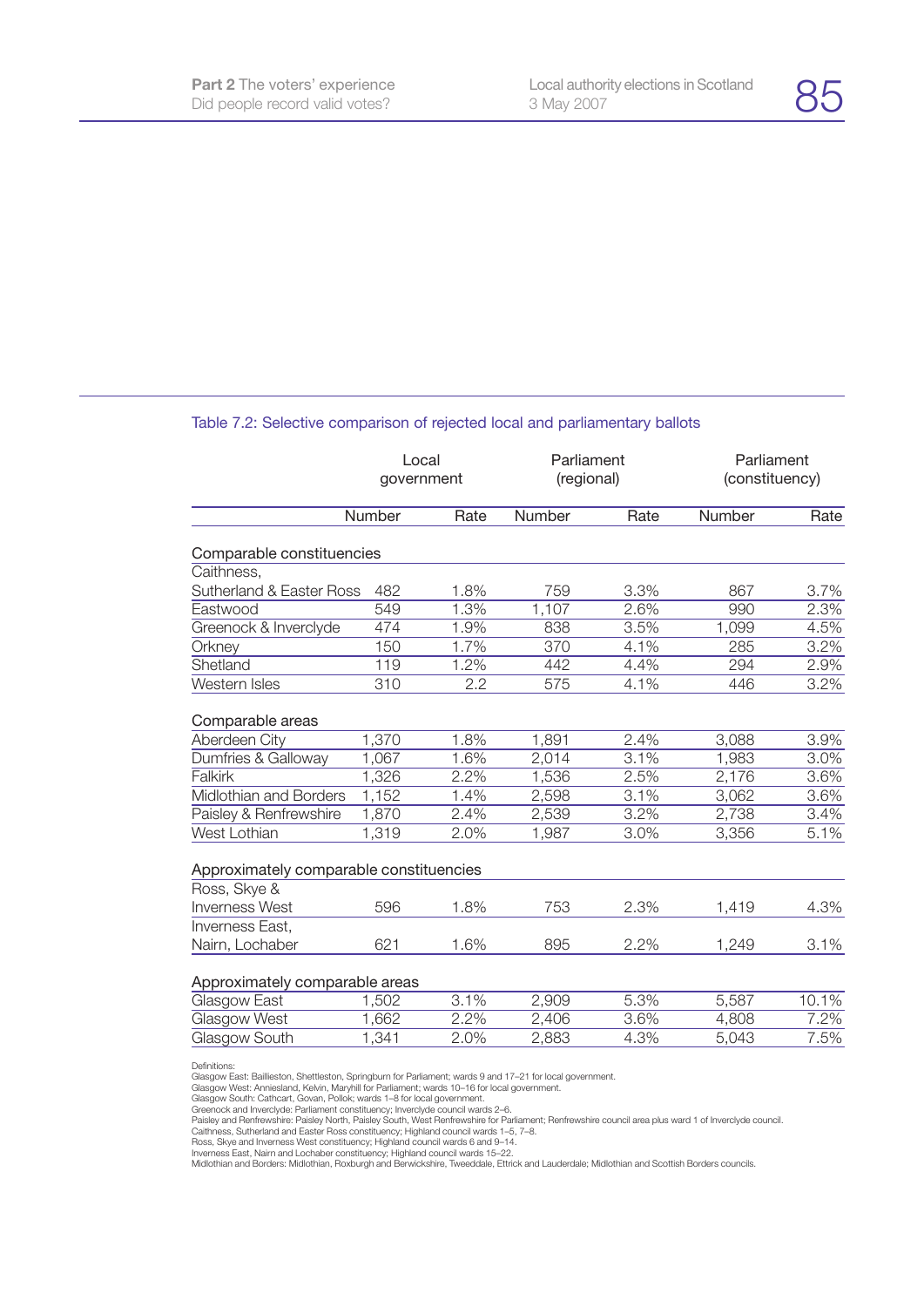with the introduction of a very different voting system for the local election. So the problem of rejected ballot papers in the 2007 Scottish local government elections is less of a concern than in the parliamentary elections.

Gould also noted that cross-contamination (voters using the method of voting in one election to complete their ballot for the other election) may have inflated the rate of rejection for local government rather than for Parliament. Completing the Parliament ballot with '1, 2' resulted in a valid vote if these were in different columns (candidate and party list), while completing the local government ballot with two X votes rendered it invalid.

## Types of local government rejected ballot

The official legal categories of rejected ballot are of little assistance in determining the choices and errors made by the voters who cast that ballot – someone marking multiple X votes (anticipated to be a significant cause of spoilage) might have their ballot described as over-voting or void for uncertainty and categorisation was clearly not uniform. As part of the *Scottish Elections Review* conducted by Ron Gould, a sample of local government rejected ballots were examined to determine the underlying reasons.

The Gould research (*SER*, Appendix D, pp. 13–14) found that voters using 'multiple unordered symbols only' (i.e. multiple X votes and a few more peculiar variants) amounted to 76.5 per cent of rejected STV ballots they examined. The next largest category, accounting for 6 per cent of rejected ballots,

was the use of a single number other than '1', something which arguably did express a voter intent (particularly in those cases where the local government ballot was marked '3' where it is quite possible that there were marks for 1 and 2 on the Parliament ballot). Other errors, including invalid sequences of numbers, were on a much smaller scale.

If future elections are to be de-coupled from Scottish Parliament elections (or, even better, preferential voting becomes the standard mode of voting) the misunderstanding that results in multiple X voting should diminish but probably not vanish entirely. It would also give the opportunity for more intensive public education work on how to vote under STV. The already fairly low level of spoilage in the STV election could well be squeezed even lower in future elections in Scotland.

The increase in party competition (no seats going uncontested) and the increase in turnout resulted in a general increase in the number of valid votes in the local government elections.

There were particularly large increases in valid votes cast in the most rural local authorities – Western Isles, Shetland, Orkney and Highland, where there were fewer uncontested elections and – in Highland – more political party candidates standing. There was a significant increase across nearly all of the authorities, urban and rural, and only three councils where there was a slight decline.

There were 177,817 more valid votes cast in the STV elections in 2007 than there were in the FPTP elections in 2003. This is a 9.5 per cent increase over the previous election.

The rate of ballot spoilage in the local government elections was considerably lower than in the parliamentary election.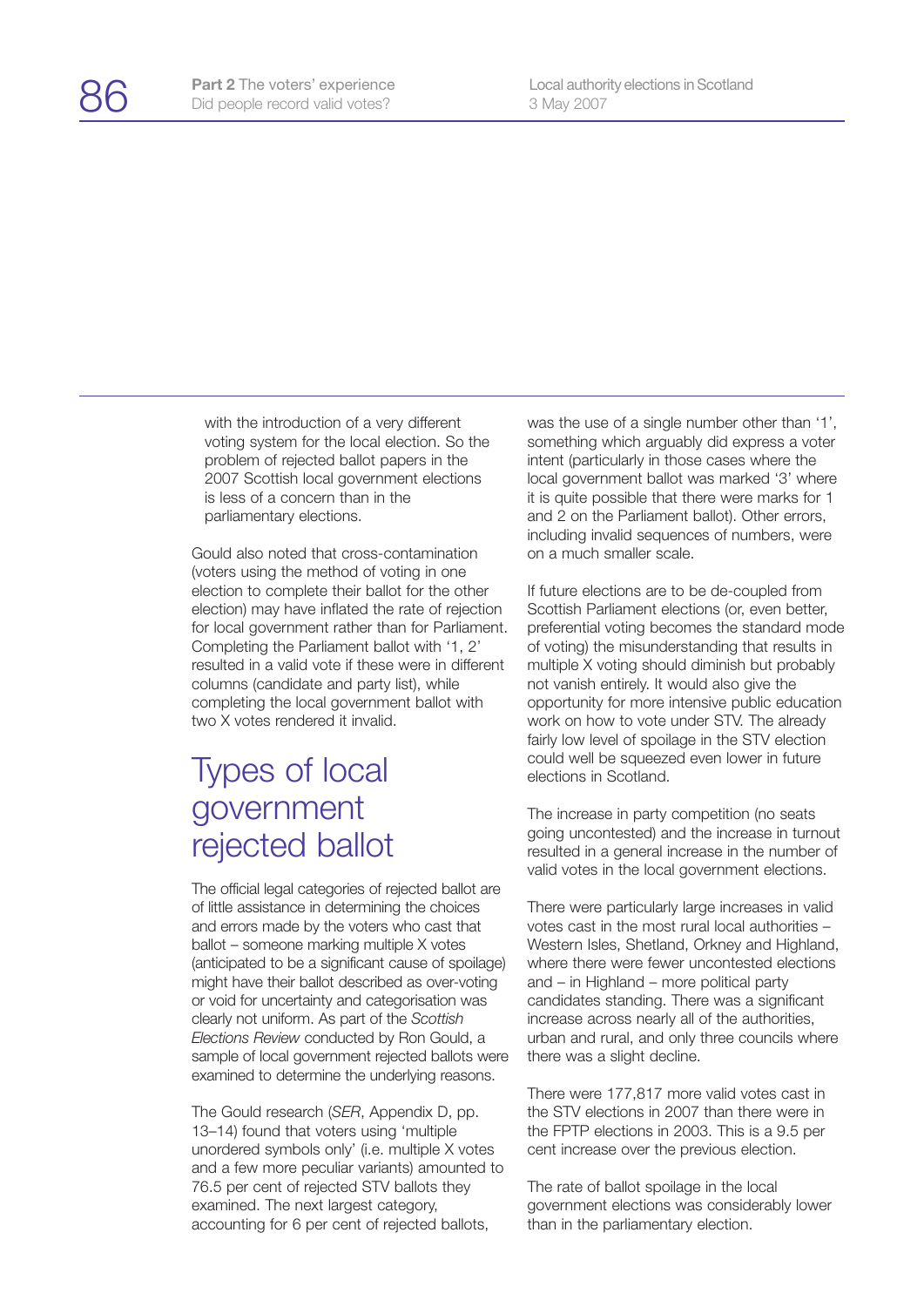#### Table 7.3: Valid votes in the 2003 and 2007 local elections

|                         | Valid votes 2003 | Valid votes 2007 | Change   | % change |
|-------------------------|------------------|------------------|----------|----------|
| Aberdeen City           | 76,399           | 77,369           | 970      | $+1.3$   |
| Aberdeenshire           | 83,550           | 95,944           | 12,394   | $+14.8$  |
| Angus                   | 41,999           | 44,723           | 2,724    | $+6.5$   |
| Argyll & Bute           | 36,582           | 40,186           | 3,604    | $+9.9$   |
| Clackmannanshire        | 19,164           | 20,157           | 993      | $+5.2$   |
| Dumfries & Galloway     | 60,657           | 64,727           | 4,070    | $+6.7$   |
| Dundee City             | 51,832           | 52,047           | 215      | $+0.4$   |
| East Ayrshire           | 47,713           | 47,091           | $-622$   | $-1.3$   |
| East Dunbartonshire     | 46,709           | 49,839           | 3,130    | $+6.7$   |
| East Lothian            | 37,109           | 42,091           | 4,982    | $+13.4$  |
| East Renfrewshire       | 38,800           | 42,516           | 3,716    | $+9.6$   |
| Edinburgh City          | 178,333          | 193,006          | 14,673   | $+8.2$   |
| <b>Falkirk</b>          | 52,259           | 59,953           | 7,694    | $+14.7$  |
| Fife                    | 125,374          | 139,347          | 13,973   | $+11.1$  |
| Glasgow City            | 183,522          | 188,018          | 4,496    | $+2.4$   |
| Highland                | 65,196           | 95,452           | 30,256   | $+46.4$  |
| Inverclyde              | 32,710           | 31,542           | $-1,168$ | $-3.6$   |
| Midlothian              | 30,437           | 34,106           | 3,669    | $+12.1$  |
| Moray                   | 28,554           | 33,534           | 4,980    | $+17.4$  |
| North Ayrshire          | 51,377           | 53,721           | 2,344    | $+4.6$   |
| North Lanarkshire       | 111,847          | 120,631          | 8,784    | $+7.9$   |
| Orkney                  | 5,075            | 8,637            | 3,562    | $+70.2$  |
| Perth & Kinross         | 56,853           | 62,538           | 5,685    | $+10.0$  |
| Renfrewshire            | 66,624           | 70,273           | 3,649    | $+5.5$   |
| <b>Scottish Borders</b> | 40,159           | 48,783           | 8,624    | $+21.5$  |
| Shetland                | 5,647            | 9,968            | 4,321    | $+76.5$  |
| South Ayrshire          | 49,798           | 48,976           | $-822$   | $-1.7$   |
| South Lanarkshire       | 114,883          | 124,199          | 9,316    | $+8.1$   |
| Stirling                | 36,207           | 39,419           | 3,212    | $+8.9$   |
| West Dunbartonshire     | 35,133           | 36,103           | 970      | $+2.8$   |
| West Lothian            | 58,335           | 65,041           | 6,706    | $+11.5$  |
| Western Isles           | 6,953            | 13,670           | 6,717    | $+96.6$  |
| Scotland                | 1,875,790        | 2,053,607        | 177,817  | $+9.5$   |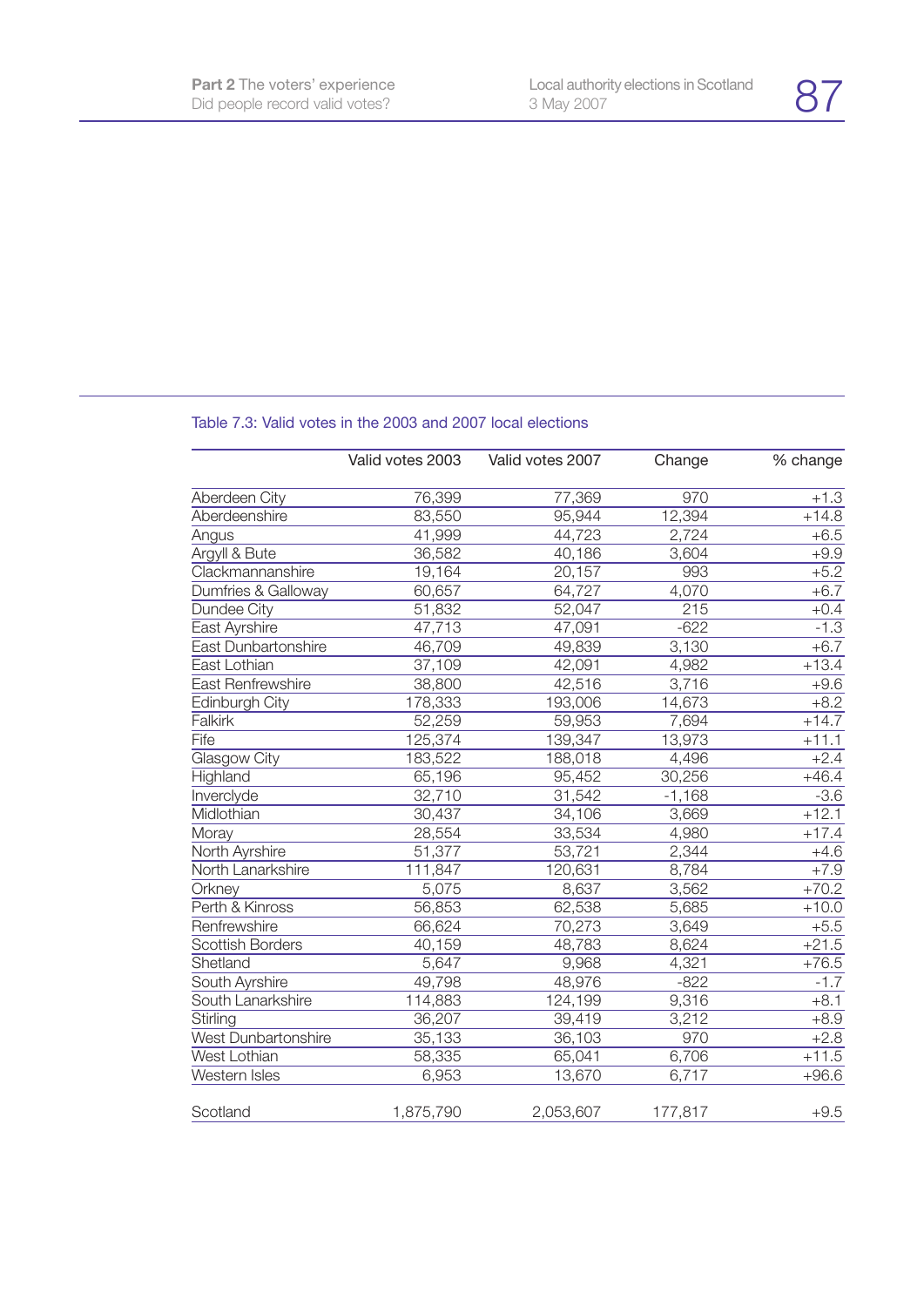The evidence suggests that Scottish voters found it relatively easy to cast a valid STV vote.

## **Conclusion**

The STV local elections, contrary to some expectations, saw a much lower rate of rejected ballots than was observed in the Scottish Parliament elections on the same day; from this point of view rejected ballots were a relatively unproblematic aspect of the May 2007 elections in Scotland. While the rate – at 1.85 per cent – was higher than in past local government elections, it is comparable with the experience in Northern Ireland and not bad at all for a new electoral system. STV in Scottish local government has proved a robust electoral system and there is a strong case for adopting it to elect the Scottish Parliament.  $\blacksquare$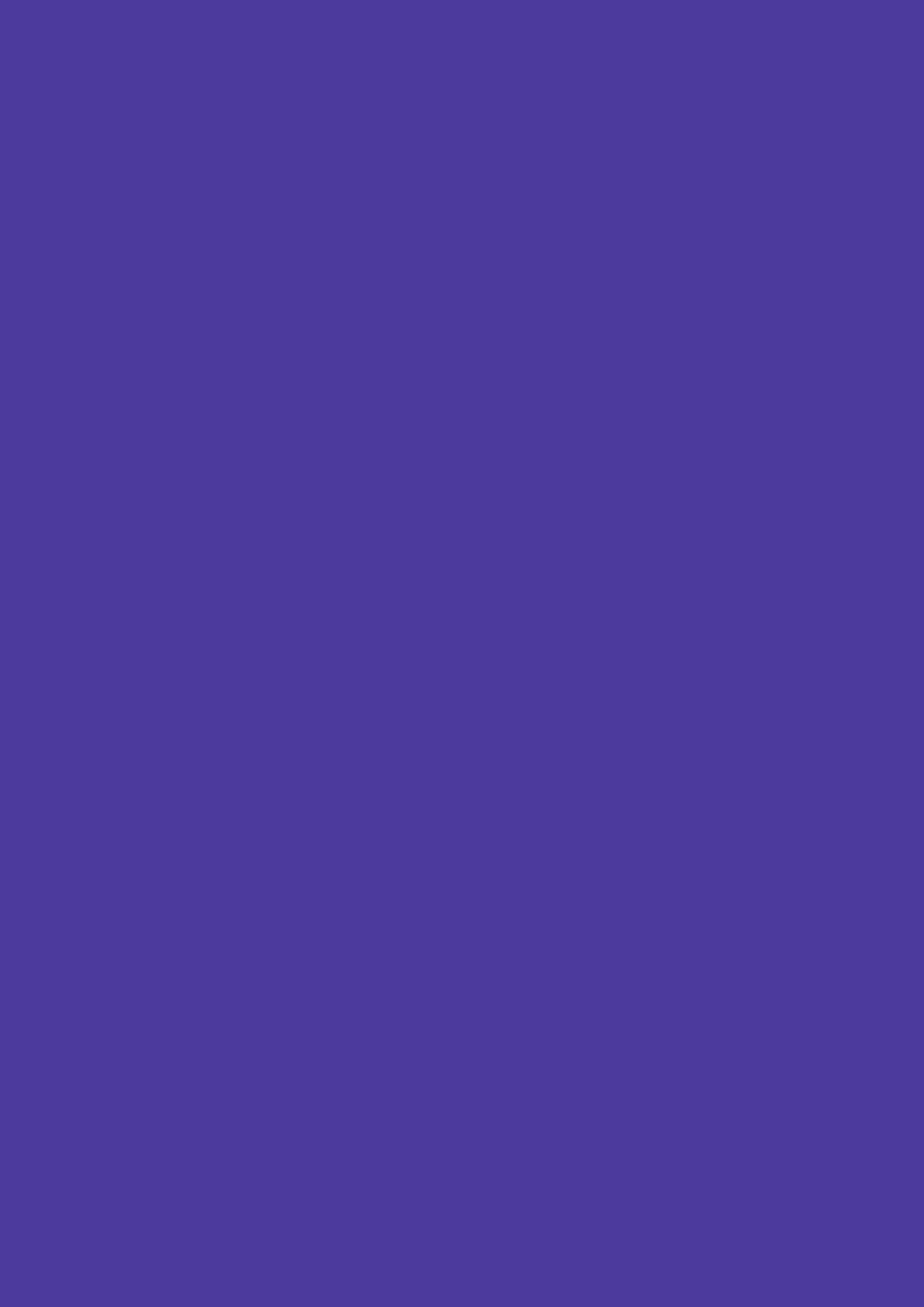### **Part 3** Election issues

# Chapter 8: Ballot design

The May 2007 elections were overshadowed by the large number of rejected ballots in the Scottish Parliament election, which the Gould review attributes mainly to the misguided redesign of the Scottish Parliament ballot paper. A single, two-column paper replaced the two separate ballot papers which had listed constituency and regional candidates in 1999 and 2003 (and still did in Wales in 2007). The matter quickly became a matter of partisan recrimination.

The local government ballot was largely free of these problems, and the issues we note in this section are of a much smaller order of importance than the problems that afflicted the Holyrood ballot, as spelt out in Chapter 7. However, it was not perfect and there are issues of ballot design to consider in a methodical fashion before the next set of local elections in Scotland.

## Alphabetical order and the local government elections

Immediately after the election it was noted that there were some striking cases in which candidates of the same party attracted vastly different numbers of first preferences, and that many of these involved the candidate who was further up the ballot having more votes.

Some apparent examples of alphabetical bias are, on examination, not very convincing because there are alternative explanations for the alphabetically challenged candidate having fewer first preferences. For someone in that position to attract fewer first preferences, it is easier to blame ballot order than take a look at their own record and why that might have put voters off.

However, there is clearly a systematic effect caused by ballot order at work in the local elections. It is entirely implausible to attribute the observed pattern of alphabetic bias to chance. Research on how strong the effect is, and what factors contribute to weakening or strengthening it, should be part of the agenda for studying the May 2007 elections and should inform future discussions on possible changes to ballot order.

Ballot order effects can be observed in multimember FPTP elections such as London borough elections. Voters sometimes fail to use all three votes, or abandon their party for one or more of their votes, and it tends to be the third-listed candidate who suffers the most from this.

Preferential voting means that the potential for ballot order effects increases, because even voters who stick with the party for their highest preferences have to rank the candidates in order. A voter who is partisan, but does not regard the difference between the party's candidates as being important, will tend to rank them in the easiest way, i.e. 1, 2, 3 from the top. In some areas party literature asked voters in different parts of the ward to use different orderings, to balance the party's votes in the interests of effective vote management. The first named candidate, however, has a considerable advantage in attracting first preferences from party-oriented voters who will scan down the ballot paper and often give their first preference to the first candidate of their party that they identify. In elections in which a party puts forward more than one candidate and party supporters are relatively indifferent when choosing between its candidates, preferential voting does create a systematic advantage for candidates whose names begin with letters that come earlier in the alphabet.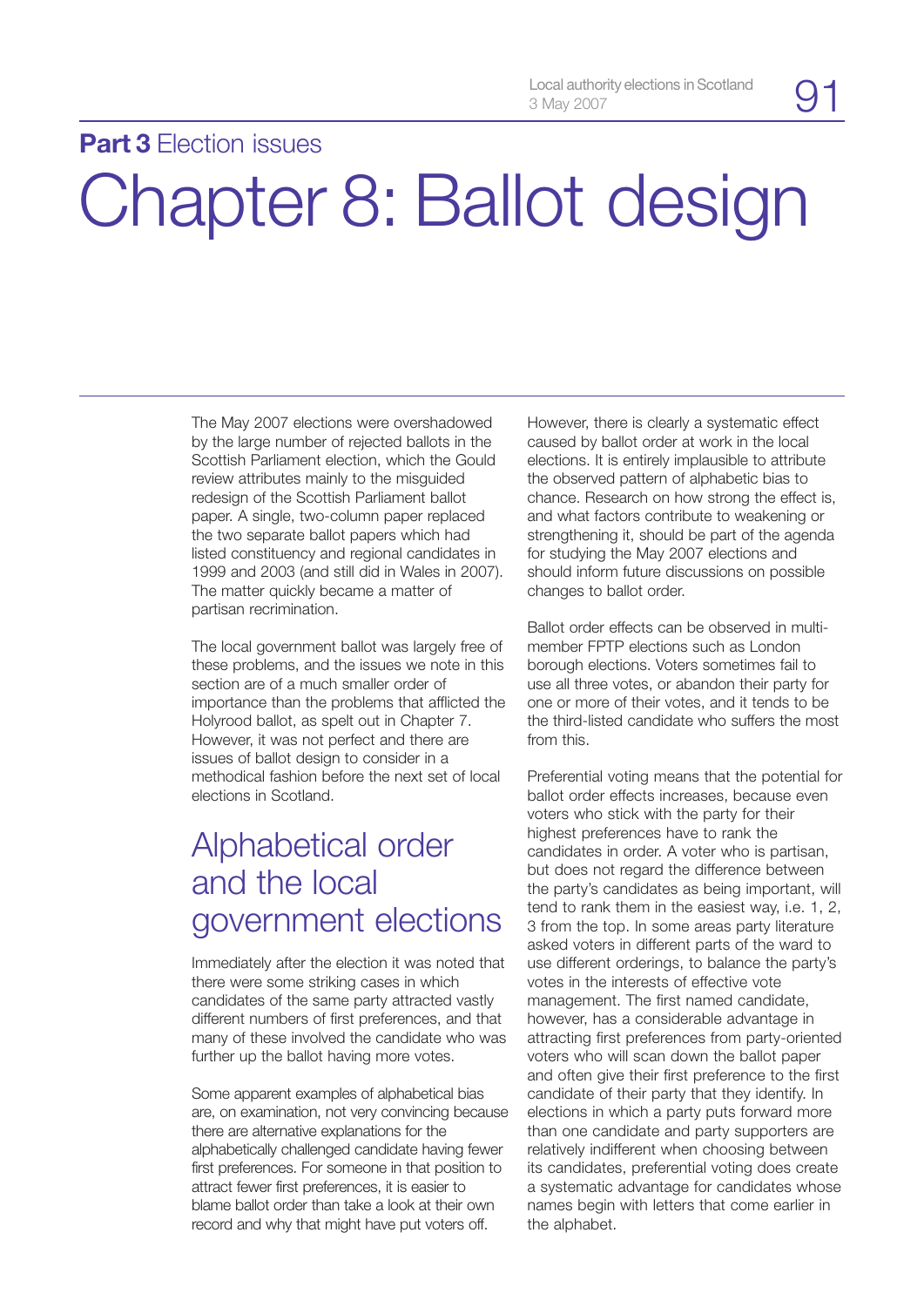It also seems clear from studying the transfer patterns in Scotland that order had a considerable effect on the extent to which voters used their preferences for fellow candidates of the same party. Candidates who were, for alphabetical reasons, adjacent on the ballot paper received a markedly better flow of transfers from colleagues and the flow deteriorates the further apart the candidates are (unless they are right at the bottom of the ballot paper). These findings will be spelt out in a future research paper dealing with transfer patterns in more detail. The easiest explanation for this observed pattern is that the higher rates of transfer to party colleagues when they happen to be grouped together reflect the wishes of voters to transfer within party when they are fully aware of the possibility. The greater leakage seen on ballot papers when candidates of the same party are separated can be most easily explained by lack of information – voters mark their second preferences unaware that there is another candidate of their party (those who subsequently notice this and change their votes might be a small contributory element to unclear and rejected ballots).

Ballot order has remained an issue which has been little discussed in British electoral administration (and when it did come up, in the run-up to May 2007, it generated more heat than light). Now would seem a good time to conduct a calm assessment of the options.

## Ballot order options

- 1. Alphabetical by surname of candidate (as at present)
- 2. Each candidate listed in random order
- 3. Rotation, i.e. ballot paper design varied to prevent any candidate gaining any advantage from ballot placement
- 4. Candidates grouped by party on the ballot.

#### Alphabetical order

The advantages of alphabetical order are that it is a well-understood and neutral method of establishing an order, and that it is the default option being the one that is used in other UK elections. Alphabetical order may be procedurally fair, but in terms of outcomes it is systematically discriminatory and this is accentuated in multi-member elections conducted using preferential voting.

#### Random order

Random order replaces a systematic bias (which has long-term effects and can be manipulated for political gain) with a random bias involving votes for individual candidates and the rate of leakage during transfers. This would be an improvement. The Gould report into the 2007 Scottish elections recommended (p. 116) that for both local and parliamentary ballots a public lottery should be held to determine ballot order after close of nominations.

The procedure by which the random order is determined would need to take place in a fully transparent and trusted fashion to ensure that there are no allegations or perceptions of a biased outcome in which a favoured party is placed high on the ballot.

Random order may be a limited improvement, but it is worth asking if it is possible to do better and reduce the extent of random bias caused by ballot order.

#### **Rotation**

Rotation is a mechanism that prevents or reduces systematic or random bias in the results arising from ballot order. Different models of rotation are available. The very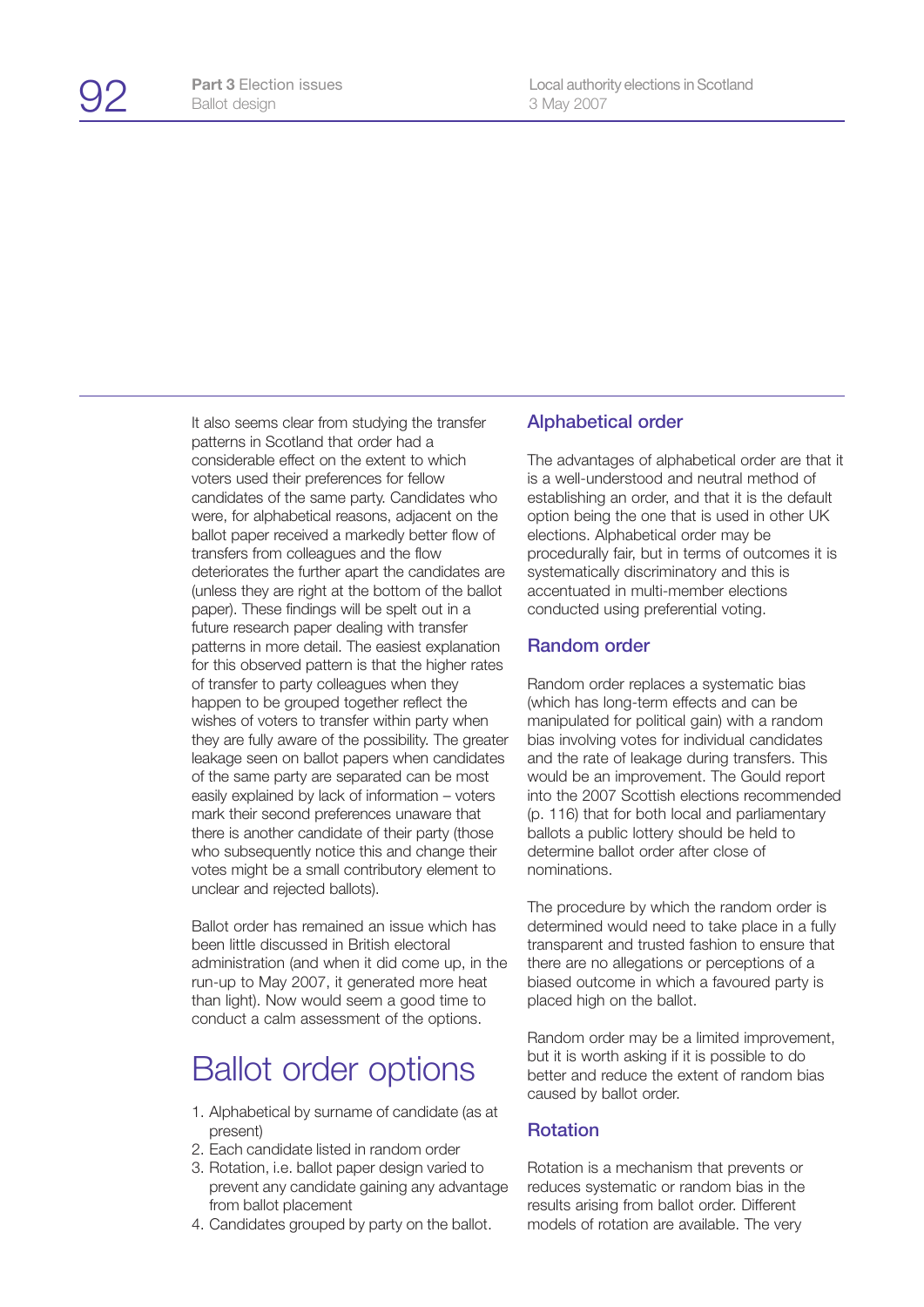simplest would be to have two versions of a randomly ordered ballot, in which the order is precisely reversed on half the ballots (i.e. 50 per cent each would be ordered ABCDE and EDCBA). Another would be to rotate the identity of the candidate at the start of the ballot so that while they were in essentially the same order, there would be, say, five versions if there were five candidates (i.e. 20 per cent each for ABCDE, BCDEA, CDEAB, DEABC and EABCD). The full 'Robson rotation' version used in elections in Tasmania and Australian Capital Territory involves even more thorough mixing of candidates in which the order itself is varied. There are 60 permutations in fivemember ACT seats and 420 in seven-member seats. Every polling station will have a mixture of ballot papers, so that no candidate has an advantage from being prominently positioned in the ballot papers going to a strong ward.

Even full-scale Robson rotation is more technically feasible than it has ever been. The system of bar-coding ballot papers (rather than the previous need to make an official mark on a generically printed ballot paper) means that each Scottish local authority ballot paper is already a unique printed image, and if the barcode is varied on each, it would not be difficult to vary ballot order each time as well. While an election with a rotated ballot would be complicated and confusing to hand-count, it should pose no significant problems for an electronic count.

Although rotation is a feasible method, it is unlikely to be welcomed with open arms by election administrators already bruised by the excess of innovation in May 2007. It would introduce more stages of the process where ballot design or machine counting could go wrong, and it would make it virtually impossible to stage a last-resort hand count (particularly given the scale of fractional transfers under the

WIG [Weighted Inclusive Gregory] method used in Scotland).

Rotation is also likely to run into opposition from the political parties. One of the claimed advantages for it in Australia is that it makes it impossible for parties to produce 'how to vote' advice featuring mocked-up ballot papers showing voters where to find the party's candidates and (often) in which order to rank them. It is at least highly debatable as to whether preventing parties from advising their supporters how to use their votes to maximise the party's performance and elect its strongest candidates is a positive development. The effect observed in Scotland, by which the rate of intra-party transfers is affected by how dispersed the candidates are on the ballot paper, suggests that a large body of voters want to vote a party line and would be impeded rather than empowered by rotation.

#### Party grouping

Party grouping on the ballot is in some ways the opposite of rotation in its effect on party campaigning. It too comes in several forms. If candidates are grouped by party there are several alternative ways of arranging the ballot paper.

Parties can be listed either in alphabetical order or randomly. In cases where there is only one candidate per party the second option would devolve to random order of candidates.

Candidates within each party group could be arranged in alphabetical order, randomly or according to an order as determined by the party for which they are standing.

This gives six possible combinations under the general heading of grouping by party.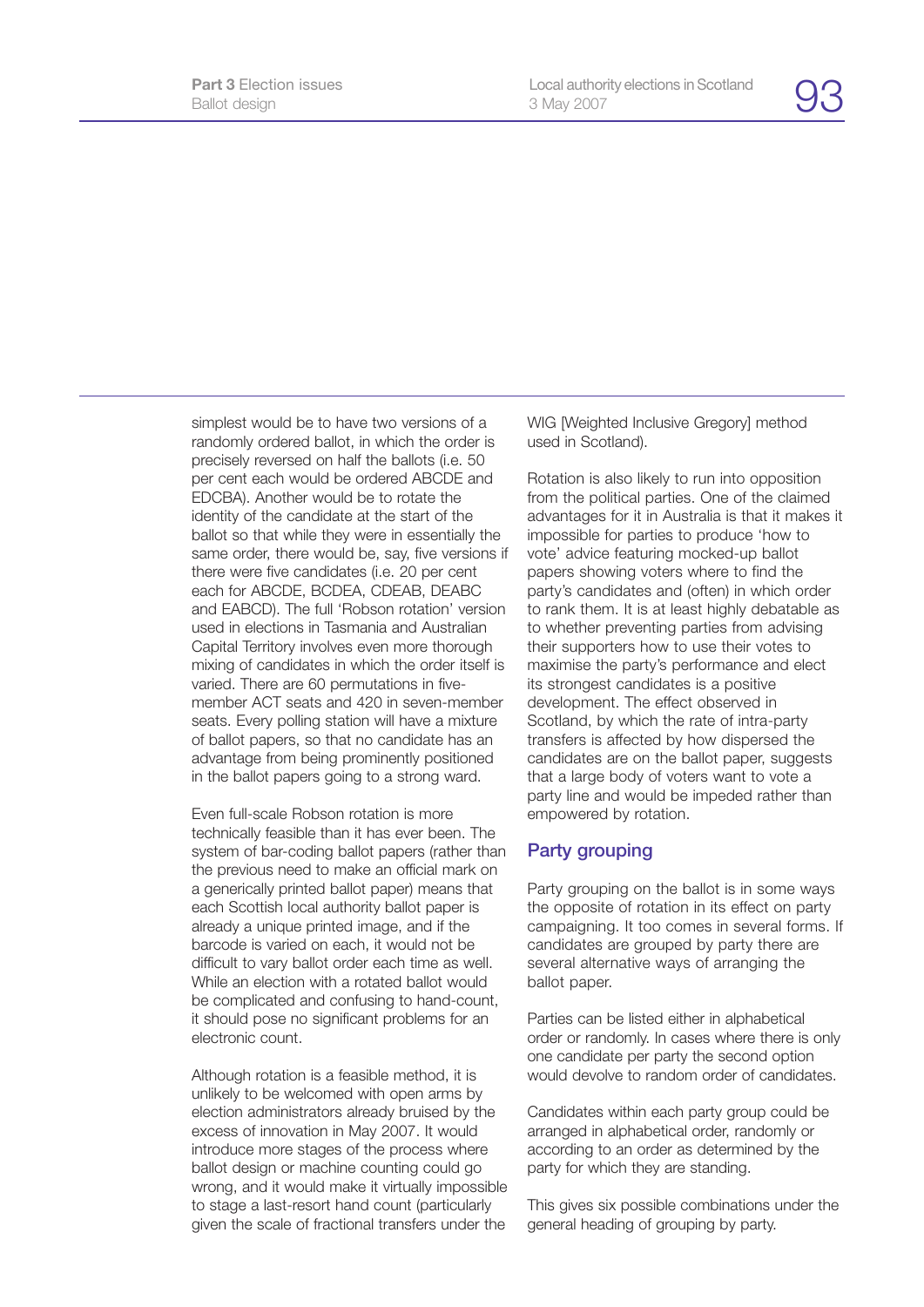Alphabetical order by party may suffer from a number of drawbacks. Although there is probably not that much advantage purely from being top of the ballot, and it is not clear whether it might work differently between parties and individual candidates, it may encourage parties to modify their descriptions to achieve this placing. Party designations in Scotland in any case are all rather similar, with most prefacing their standard name with the adjective 'Scottish'. These issues arose in the ballot design in the regional list section of the Scottish Parliament election in May 2007 when the SNP chose to style itself 'Alex Salmond for First Minister'. The Gould report recommended that ballot ordering methods should be changed to dissuade parties from adopting naming strategies to affect ballot order.

If there is a consistent ordering of parties at an election, it might – however unfairly – be seen as establishing a hierarchy of status between them. It may also seem to be establishing the primacy of party over candidate more than other grouped options, in that party identification becomes the main criterion determining ballot placement. The placement of Independent and non-party candidates also becomes problematic, as seen in the Scottish Parliament ballot, when they are relegated to the bottom of the paper.

Random ordering by party suffers from none of these issues, although once again there needs to be a decision process that is impeccably trustworthy to decide that order.

Grouping by party may encourage voters who come to the polling station intending to vote for a party to engage in comparison between the party's candidates and reach a decision based on more than voting 1 for the first candidate that comes to their attention and then scanning further down the ballot (more or less

efficiently) for colleagues. The difference between alphabetical and random order would presumably be less if that order was imposed on only two or three candidates rather than all those on the ballot paper.

However, there will remain a number of voters who are indifferent or uninformed about the individual qualities of the party's candidates and who will tend to vote 'donkey' fashion from the top. One possible answer to this is that introduced for the Australian Senate in 1984, called 'above the line' voting. This allows the voter to simply tick a box on the ballot paper which means that their preferences are considered cast along the party's specified order. This, however, was a response to the problems of electing 6 or 12 people on a very long ballot where casting large numbers of preferences was compulsory. It would be a drastic infringement of the candidate-centred choice in the smaller-sized wards in Scotland.

A more moderate proposal, countenanced in the Gould report (pp. 60–61) is to allow the party itself to determine the order in which its candidates will appear. Voters choosing simply along party lines will have the satisfaction of trying to elect their candidates in the party's preferred order, but those wishing to make a different decision are perfectly entitled to do so and will not be swamped by party voting as they would be with 'above the line' voting. Voter choice remains central, rather than being by-passed as in Australian 'above the line' voting.

#### Consultation and testing

A problem in the run-up to the elections was the lack of trust and the partisan atmosphere that prevailed and extended even to issues as apparently technical as ballot design. Wrangling over the local government ballot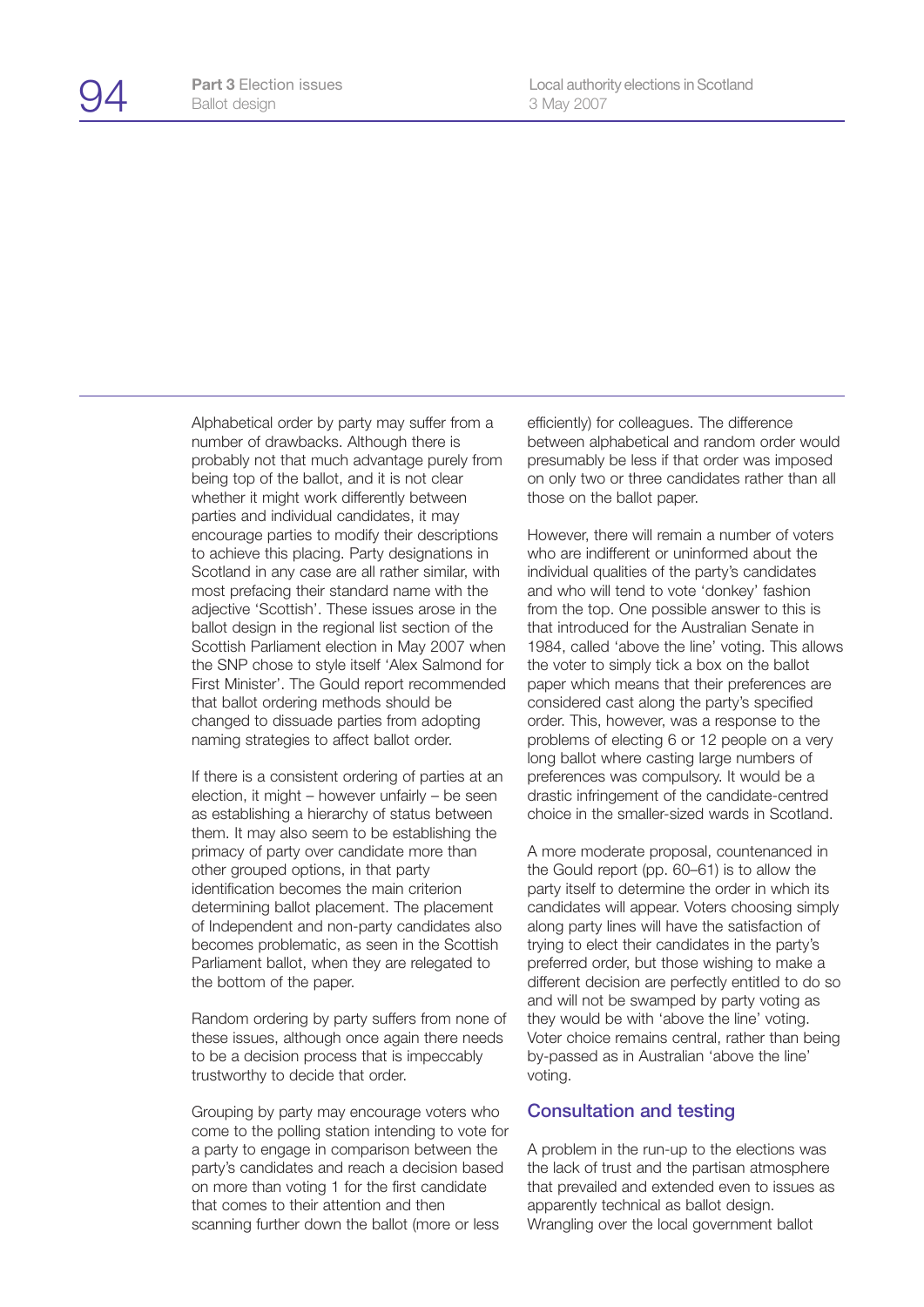was a contributory factor to the late availability of sample ballots. The assumptions of base political self-interest that surrounded the process did not lead to rational consideration of options such as random or party grouped ballot order. As soon as a proposal for grouping was floated in late 2006, it was instantly denounced by opposition parties as a 'Labour fix'.

The Gould report notes that the consumer testing of both the Scottish Parliament and local government ballot designs prior to the 2007 elections was less than exhaustive. The combined parliamentary ballot paper is an object lesson in the unintended consequences of changes made for the best of reasons but without adequate forethought and testing. If local government ballot design is to be altered to try to make it easier for the voter to navigate his or her way through the paper and cast an informed vote (which one hopes would reduce ballot-order effects such as alphabetical bias), the least the Scottish Executive or any future Chief Returning Officer should do is test whether the redesign accomplishes the objectives.

While usability for the voter should be the main concern, any changes to the local government STV ballot should ideally be made on rational evidence-based criteria and also be the subject of political consensus.

## **Conclusion**

It is not possible to argue that ballot order did not make a difference in some wards in the Scottish local government elections in 2007. While the effect on the overall party composition of authorities is likely to be very limited, it will have been more pronounced in cases where voters were choosing between

candidates put forward by the same party. It is undeniable that there was an electoral advantage from being the first listed candidate of one's party. Further, there was a greater degree of 'leakage' the further away from each other party running mates were listed on the ballot, suggesting that there were some voters who wished to cast second preferences for the same party but did not do so because of an information deficit generated by alphabetical ballot ordering.

To some extent, the issue of alphabetical ordering is about more than just a technical piece of ballot design. A causal factor in the phenomenon of alphabetical bias is voters' indifference between candidates offered by the same party, which betokens a lack of knowledge about the characteristics of each candidate and a lack of interest in the institution that is being elected. A stronger role for local government, and better communications between councillors and candidates and the electorate, on both an official and political campaigning level, would reduce the indifference that gives rise to alphabetical voting.

However, this is not a complete answer; studies have shown that alphabetical order has had a long-term effect on the composition of the Irish Dáil, and in Australia, with its long history of preferential voting. adaptations such as randomisation, rotation and 'above the line' voting have been made to counteract its effects.

There is a strong case, as Gould indicates, for another look at how ballot design might improve voter choice and reduce the impact of extraneous factors like alphabetical order on election results, and such a review should be professional, rigorous and involve assessing what voters prefer and find easiest to use. In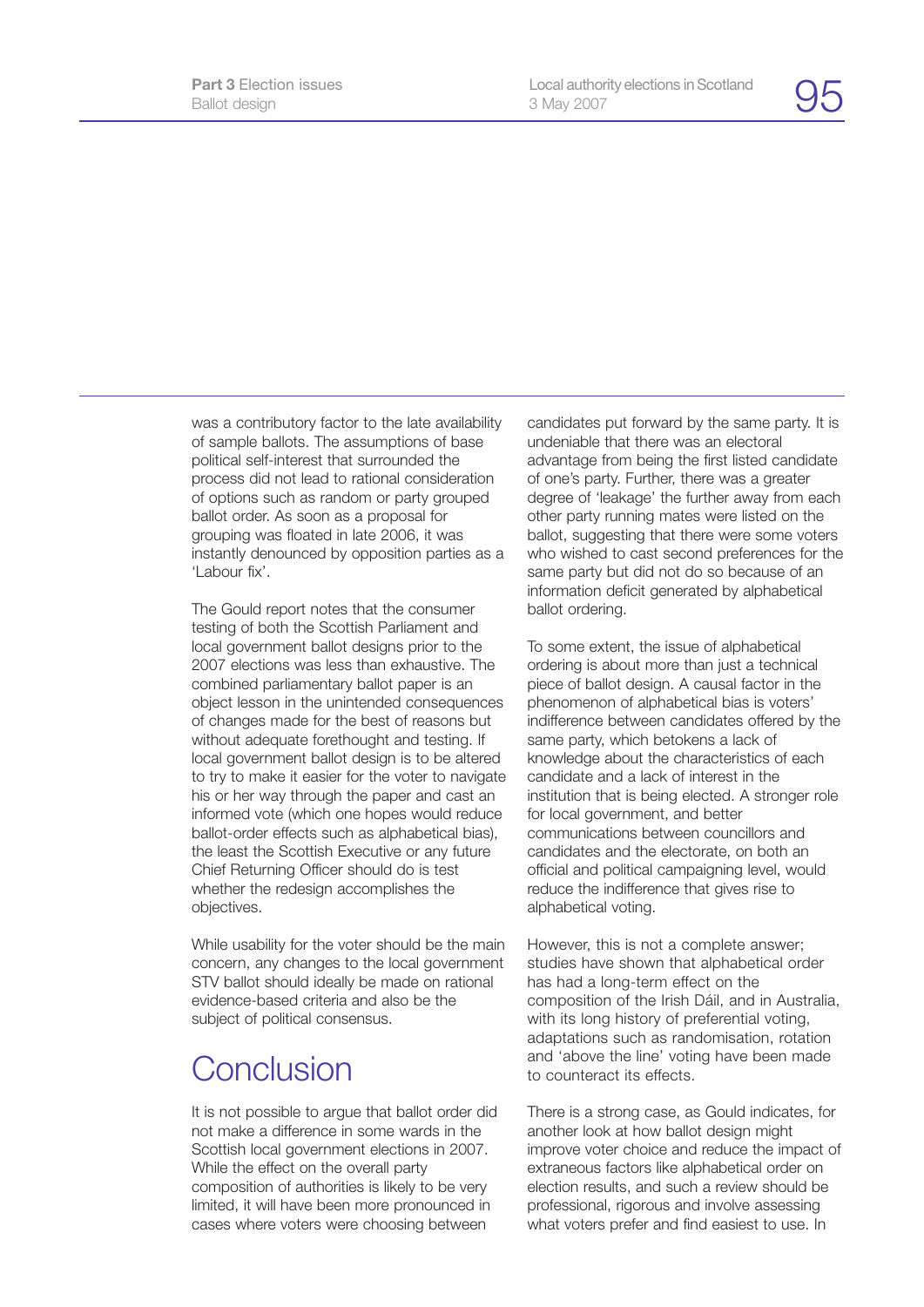the end, choice of a ballot model should be made by professionals, and the Electoral Commission (or the Chief Returning Officer if that comes to pass) would seem the most suitable body to be given this responsibility.

The Electoral Reform Society has analysed many of the possible options for ordering an STV ballot paper, and some of their advantages and disadvantages in this report, and will continue to look at the issues involved. The design of the ballot paper must aim to produce the most accurate picture possible of voters' preferences – it is not a matter for political self-interest or blind adherence to a method such as alphabetical order which may well not be the best available. All the options need to be investigated and those considered worth pursuing should be rigorously tested with voters between now and the next elections, to demonstrate which form of ballot ordering the voters prefer and which generates the highest proportion of valid and meaningful preferences.

However, the issue of ballot order under STV needs to be brought into perspective: ballot design for the local elections was relatively unproblematic when compared to that for the Scottish Parliament elections in 2007. While there may be room for improvement, these issues should not detract from the success of the introduction of STV for local elections.  $\blacksquare$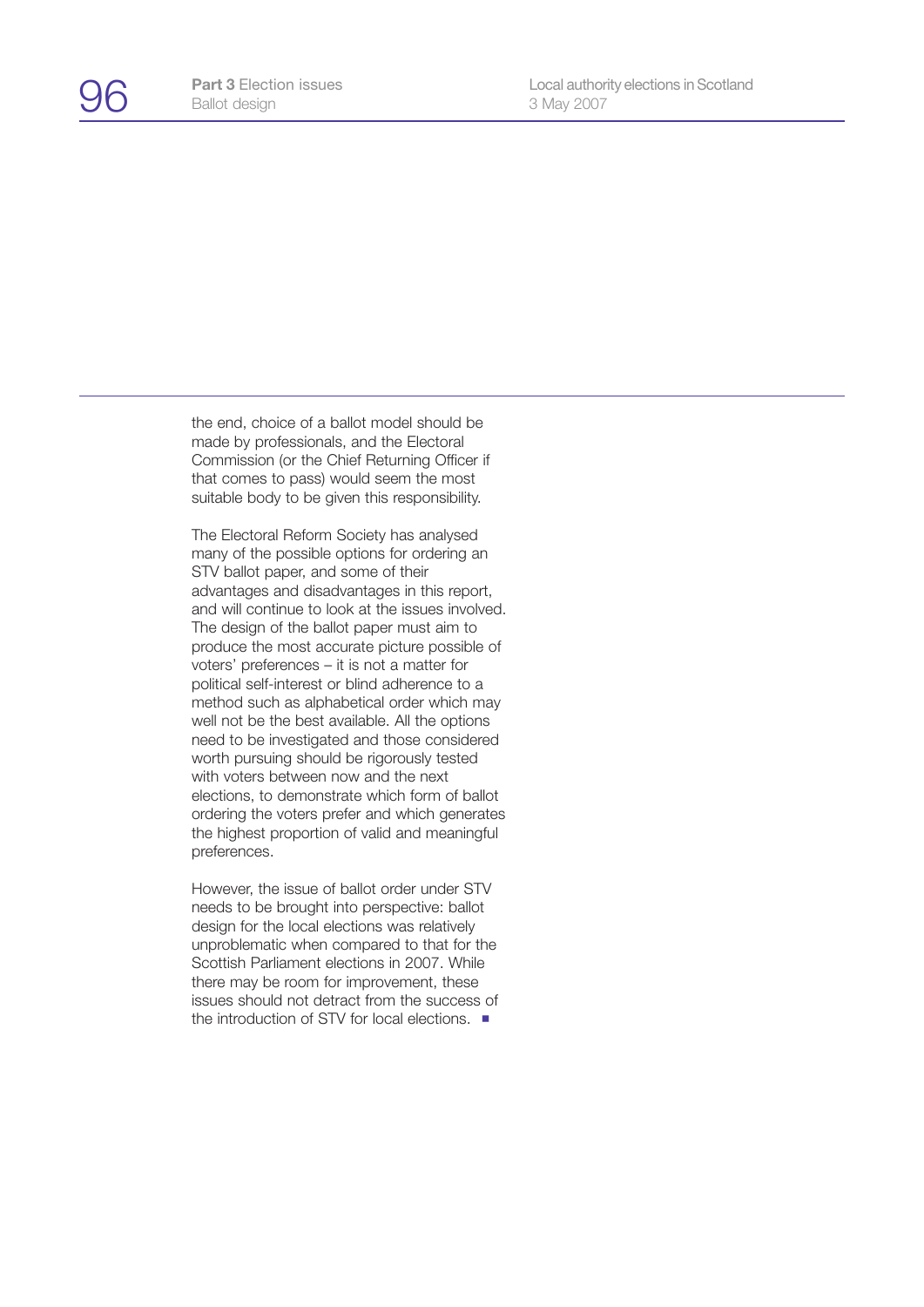### **Part 3** Election issues

## Chapter 9: Multi-member wards

As well as a new electoral system based on a new way of voting, there was another innovation in the Scottish local elections of 2007 – multi-member wards. How representation is working in the new wards is a question that is really for future analysis after more than a few months' experience, but there are a few observations that can be made at this point, which follow directly below. Some of the more exclusively electoral aspects, such as drawing the boundaries and the properties of the three- and four-member pattern adopted in Scotland, are addressed in more detail here.

## Multi-member representation

The local authorities that came into existence in 1975 were based on single-member electoral districts, in contrast to the usual pattern in the predecessor authorities of multimember wards. Other than in the Island authorities, however, the elector still had two councillors – one for the Regional council, one for the District. With the move to single-tier local government across Scotland in 1995, representation was reduced to only one councillor per elector.

Single-member representation had some advantages, particularly from the representative's point of view. He or she was solely responsible for an identifiable patch of territory, and was the logical person to represent elected local government in relation to community groups, and to take local issues to the council on behalf of residents. However, single-channel monopoly representation did have drawbacks, quite aside from the inevitable result of single-member districts leading to unrepresentative council chambers. Coupled with a lack of effective electoral

competition in many wards, there was no incentive – other than the elected member's sense of civic responsibility and any pressure applied by a political party  $-$  to do the job effectively. The standard of representation was something of a postcode lottery. That most councillors worked hard in the interests of their constituents and took forward casework issues whether or not the elector had voted for them reflects credit on those representatives, but the fact remained that FPTP meant that the structures were not in place to guarantee standards or provide redress if things were going wrong.

In some rural and Island authorities, singlemember representation created something of a problem because potential candidates were often unwilling to come forward if that meant challenging a long-established and well-liked local councillor, which could lead to tensions within small communities. Multi-member representation removed this obstacle, in that people could offer themselves to the electorate (who benefited from more choice and the chance of change if they wanted it) without being directly confrontational to incumbents.

Multi-member wards are not a new invention; as noted, they have previously existed in Scotland and they exist in local authorities in most of England and Wales (using FPTP) and Northern Ireland and the Republic of Ireland (using STV). Although in England and Wales most wards elect representatives from only one party, there is still a very significant minority in which party representation in the ward is split (particularly when the three seats for a ward are elected one at a time in three election years, as in the metropolitan boroughs).

It is too soon to come to definitive conclusions about the impact of multi-member wards (and sharing responsibilities between councillors of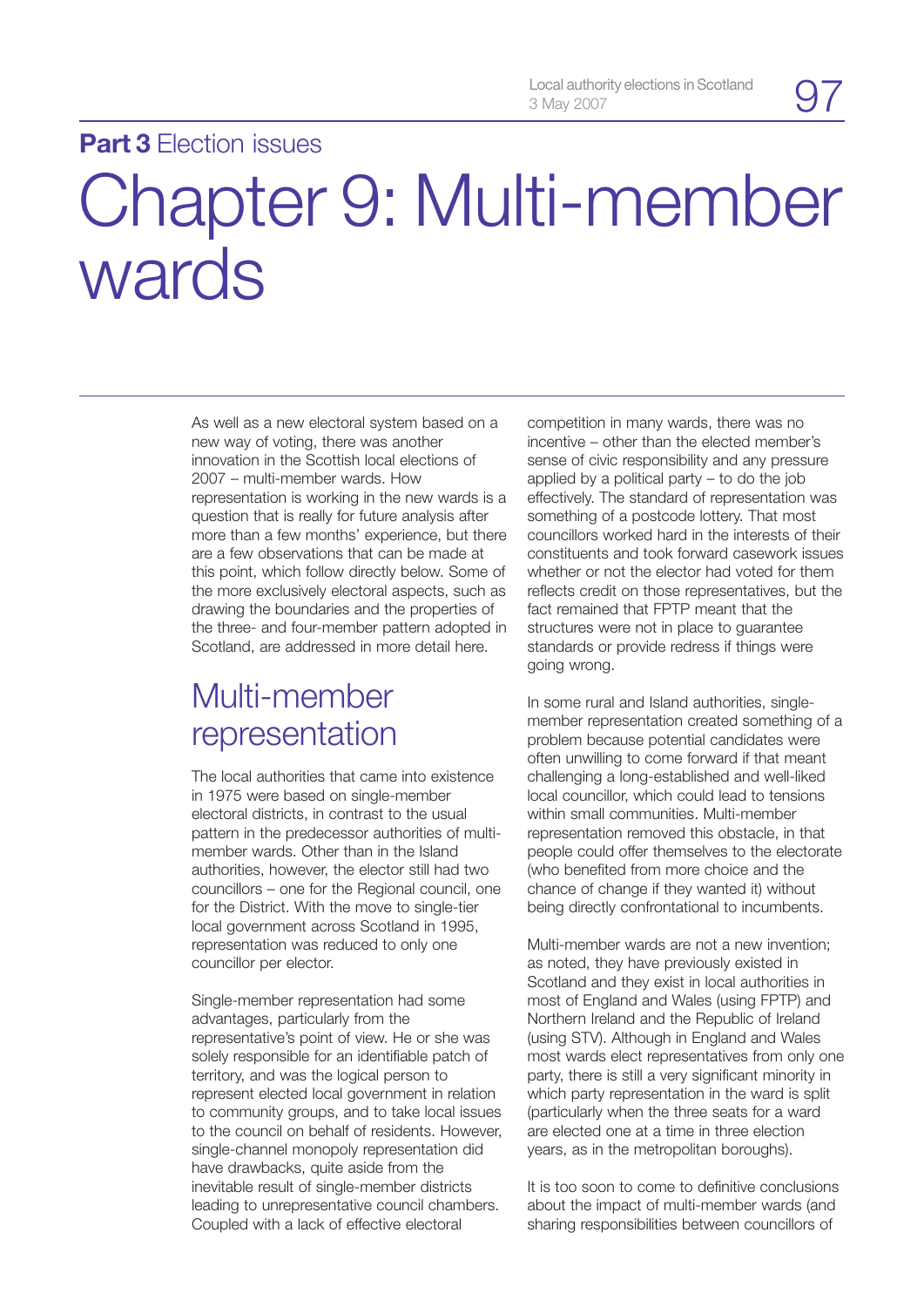different parties) in practice. How councillors and electors respond to the cultural change of multi-member representation will be a major subject of research and discussion in the next few years.

However, it is possible to make a few initial observations and suggest scenarios for different patterns of ward representation. Relations between fellow councillors of different parties will lie somewhere along a spectrum between overt collaboration as the representative team for the ward, and hostile competitive relationships.

The situation most conducive to collaboration seems likely to be in a mixed three-member ward where there is one councillor from each of three of the four major parties, significant support for all four and not much chance of any party winning a second seat. Incumbent councillors have an incentive to collaborate to keep the fourth party out in the next election.

Competition may be greatest when there is a four-member ward, with three members from one party and one from another. The minority party will be seeking to make further progress at the expense of the major party, while the major party may want to freeze the minor party out.

These incentives will of course be affected by the political complexion of the council and its executive and personal relations between individuals.

The relationships between elected representatives, and between those representatives and the electorate, will be fruitful areas for further research.

Different councils have responded in different ways to the challenge of providing member services, casework support and liaison with

community councils and local organisations, and this again is an area in which study and sharing of good practice will no doubt emerge.

## The ward boundary review

The legislation introducing STV for Scottish local government contained a number of factors which constrained the way in which boundaries were drawn. The Kerley working party on local democracy in 2002, and the Executive's STV Working Group, recommended having two to five members per ward, which would have meant greater flexibility, but Parliament legislated to set the number of councillors per ward at three or four.

The number of councillors per authority was also to remain unchanged. This was also at variance with the Kerley recommendations, which suggested that no council should have fewer than 19 members or, with the exception of Highland, more than 53. Keeping numbers of councillors constant meant that two councils (Clackmannanshire and Midlothian) remained below 19 members, and several (Aberdeenshire, Edinburgh, Fife, Glasgow, North Lanarkshire and South Lanarkshire as well as Highland) exceeded 53.

The ward boundaries themselves were mostly based on local authorities' own definitions of geographical communities, which were then aggregated into wards; this was a more sophisticated approach than simply aggregating existing wards. The Local Government Boundary Commission for Scotland employed GIS (geographic information system) software and undertook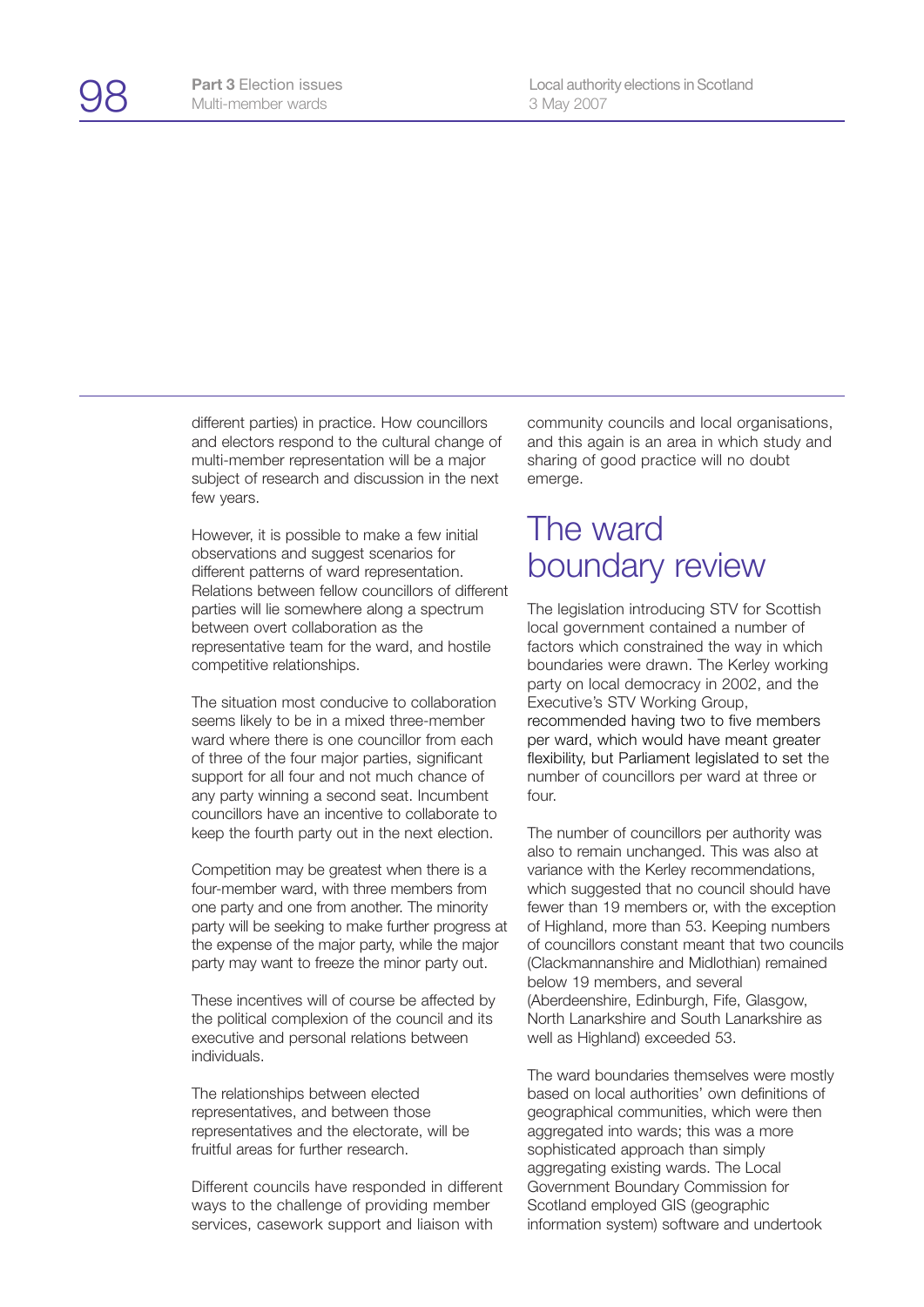possibly the most technically accomplished boundary review yet to take place in Britain.

Some FPTP wards in 2003 contained small parts of different communities that were a consequence of the need to divide councils into single-member wards of nearly equal electorate size. Falkirk, for instance, had several wards that were poor matches to community boundaries. Ward 29 (Redding & Westquarter) comprised three areas which, while technically contiguous, were impossible to travel between without a lengthy detour outside the ward. Several other wards in Falkirk, and others in councils such as Perth & Kinross and West Lothian, also had a very tenuous relationship to local community ties. This was noted by the Kerley working party on local democracy in 2002:

The recent Boundary Commission review of ward boundaries caused friction in situations where the requirement to equalise the numerical size of wards (and hence the weight of the individual vote) tended to produce highly artificial boundary lines. The larger ward units which would be required under AMS or STV reduce the number of lines to be drawn on the map, and to that extent reduce the risk that communities would be split, or that areas which feel no common community will be put together. However, we have already noted the difficulties that would arise from the creation of very large wards in sparsely populated areas.

However, the fit between the new STV ward boundaries and community ties did depend on the quality of the analysis of local communities that was provided to the Local Government Boundary Commission for Scotland. There were also several hard cases in which it proved impossible to draw three- and four-member

wards that fitted well with commonly observed community boundaries, such as Glenrothes in Fife, which had to be divided between several wards mixing urban and outlying areas rather than being a single large ward. The Highlands and Islands also posed particular issues in reconciling community boundaries with the need for equal representation and the threeand four-member template. The Local Government Boundary Commission for Scotland found Highland a particularly difficult case and ended up adopting a second-best scheme, noting that:

Had we not been precluded from making recommendations for 5-member wards the issues around Badenoch, Strathspey and Nairn could have been readily resolved. (Fourth Statutory Review of Highland, para. 35, Report to Scottish Ministers, August 2006)

In some Island authorities, islands were split and grouped in sometimes peculiar ways.

The decision to keep the number of councillors in each authority unchanged was also a constraint, particularly in authorities with small memberships such as Midlothian (18) and Clackmannanshire (18). Scottish local authorities other than the cities have tended to have small memberships, with the previous Nairn district having only 10 members. But in some cases, the match-up with community boundaries and the representativeness of the result might have been improved if the Local Government Boundary Commission had been allowed to vary the numbers of councillors on each council.

However, the limited flexibility of having three or four members per ward, and the ability to start with small units of communities, meant that the new wards in many cases were more rational than those they replaced.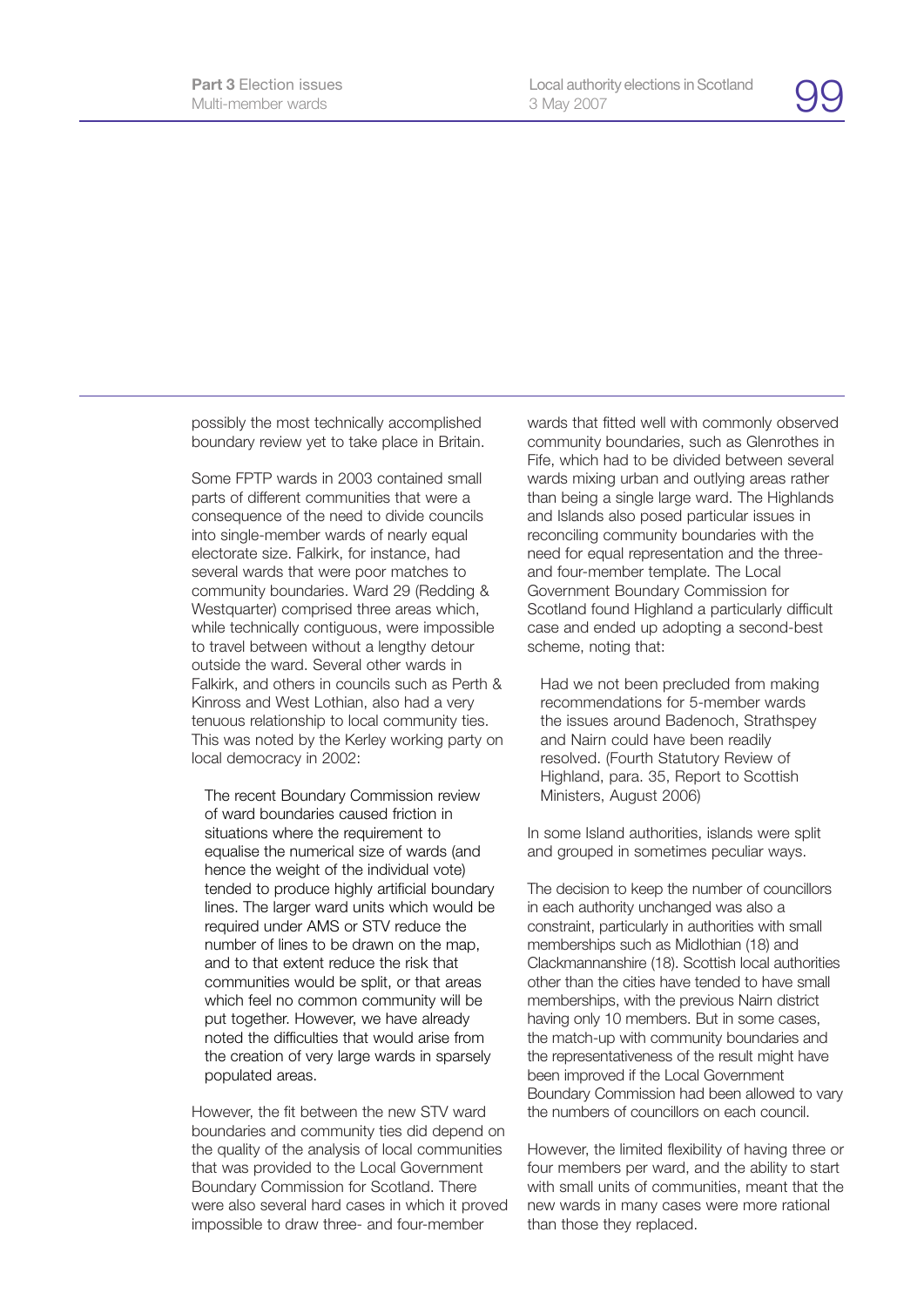### Table 9.1: Distribution of three- and four- member wards by local authority

|                         | Wards           |                         | Councillors     | $%$ in 4        |         |
|-------------------------|-----------------|-------------------------|-----------------|-----------------|---------|
|                         | 3-member        | 4-member                | 3-member        | 4-member        | -member |
| Aberdeen City           | $\overline{9}$  | $\overline{4}$          | $\overline{27}$ | 16              | 37.2    |
| Aberdeenshire           | $\overline{8}$  | $\overline{11}$         | $\overline{24}$ | $\overline{44}$ | 64.7    |
| Angus                   | $\overline{3}$  | $\overline{5}$          | $\overline{9}$  | $\overline{20}$ | 69.0    |
| Argyll & Bute           | $\overline{8}$  | $\overline{3}$          | $\overline{24}$ | $\overline{12}$ | 33.3    |
| Clackmannanshire        | $\overline{2}$  | $\overline{3}$          | $\overline{6}$  | $\overline{12}$ | 66.7    |
| Dumfries & Galloway     | $\overline{5}$  | $\overline{8}$          | $\overline{15}$ | $\overline{32}$ | 68.1    |
| Dundee City             | $\overline{3}$  | $\overline{5}$          | $\overline{9}$  | $\overline{20}$ | 69.0    |
| East Ayrshire           | $\overline{4}$  | $\overline{5}$          | $\overline{12}$ | $\overline{20}$ | 62.5    |
| East Dunbartonshire     | $\overline{8}$  | $\overline{0}$          | $\overline{24}$ | $\overline{O}$  | 0.0     |
| East Lothian            | $\overline{5}$  | $\overline{2}$          | $\overline{15}$ | $\overline{8}$  | 34.8    |
| East Renfrewshire       | $\overline{4}$  | $\overline{2}$          | $\overline{12}$ | $\overline{8}$  | 40.0    |
| Edinburgh City          | 10              | $\overline{7}$          | $\overline{30}$ | $\overline{28}$ | 48.3    |
| Falkirk                 | $\overline{4}$  | $\overline{5}$          | $\overline{12}$ | 20              | 62.5    |
| Fife                    | $\overline{14}$ | $\overline{9}$          | $\overline{42}$ | $\overline{36}$ | 46.2    |
| Glasgow City            | $\overline{5}$  | $\overline{16}$         | $\overline{15}$ | 64              | 81.0    |
| Highland                | $\overline{8}$  | 14                      | $\overline{24}$ | $\overline{56}$ | 70.0    |
| Inverclyde              | $\overline{4}$  | $\overline{2}$          | $\overline{12}$ | $\overline{8}$  | 40.0    |
| Midlothian              | $\overline{6}$  | $\overline{0}$          | $\overline{18}$ | $\overline{0}$  | 0.0     |
| Moray                   | $\overline{6}$  | $\overline{2}$          | $\overline{18}$ | $\overline{8}$  | 30.8    |
| North Ayrshire          | $\overline{2}$  | $\overline{6}$          | $\overline{6}$  | $\overline{24}$ | 80.0    |
| North Lanarkshire       | 10              | 10                      | $\overline{30}$ | 40              | 57.1    |
| Orkney                  | $\overline{3}$  | $\overline{3}$          | $\overline{9}$  | $\overline{12}$ | 57.1    |
| Perth & Kinross         | $\overline{7}$  | $\overline{5}$          | $\overline{21}$ | 20              | 48.8    |
| Renfrewshire            | $\overline{4}$  | $\overline{7}$          | $\overline{12}$ | $\overline{28}$ | 70.0    |
| <b>Scottish Borders</b> | 10              | $\mathbf 1$             | $\overline{30}$ | $\overline{4}$  | 11.8    |
| Shetland                | $\overline{6}$  | $\overline{\mathbb{1}}$ | $\overline{18}$ | $\overline{4}$  | 18.2    |
| South Ayrshire          | $\overline{2}$  | $\overline{6}$          | $\overline{6}$  | 24              | 80.0    |
| South Lanarkshire       | $\overline{13}$ | $\overline{7}$          | $\overline{39}$ | $\overline{28}$ | 41.8    |
| Stirling                | $\overline{6}$  | 1                       | $\overline{18}$ | $\overline{4}$  | 18.2    |
| West Dunbartonshire     | $\overline{2}$  | $\overline{4}$          | $\overline{6}$  | 16              | 72.7    |
| West Lothian            | $\overline{4}$  | $\overline{5}$          | $\overline{12}$ | 20              | 62.5    |
| Western Isles           | $\overline{5}$  | $\overline{4}$          | $\overline{15}$ | 16              | 51.6    |
| Scotland                | 190             | 163                     | 570             | 652             | 53.4    |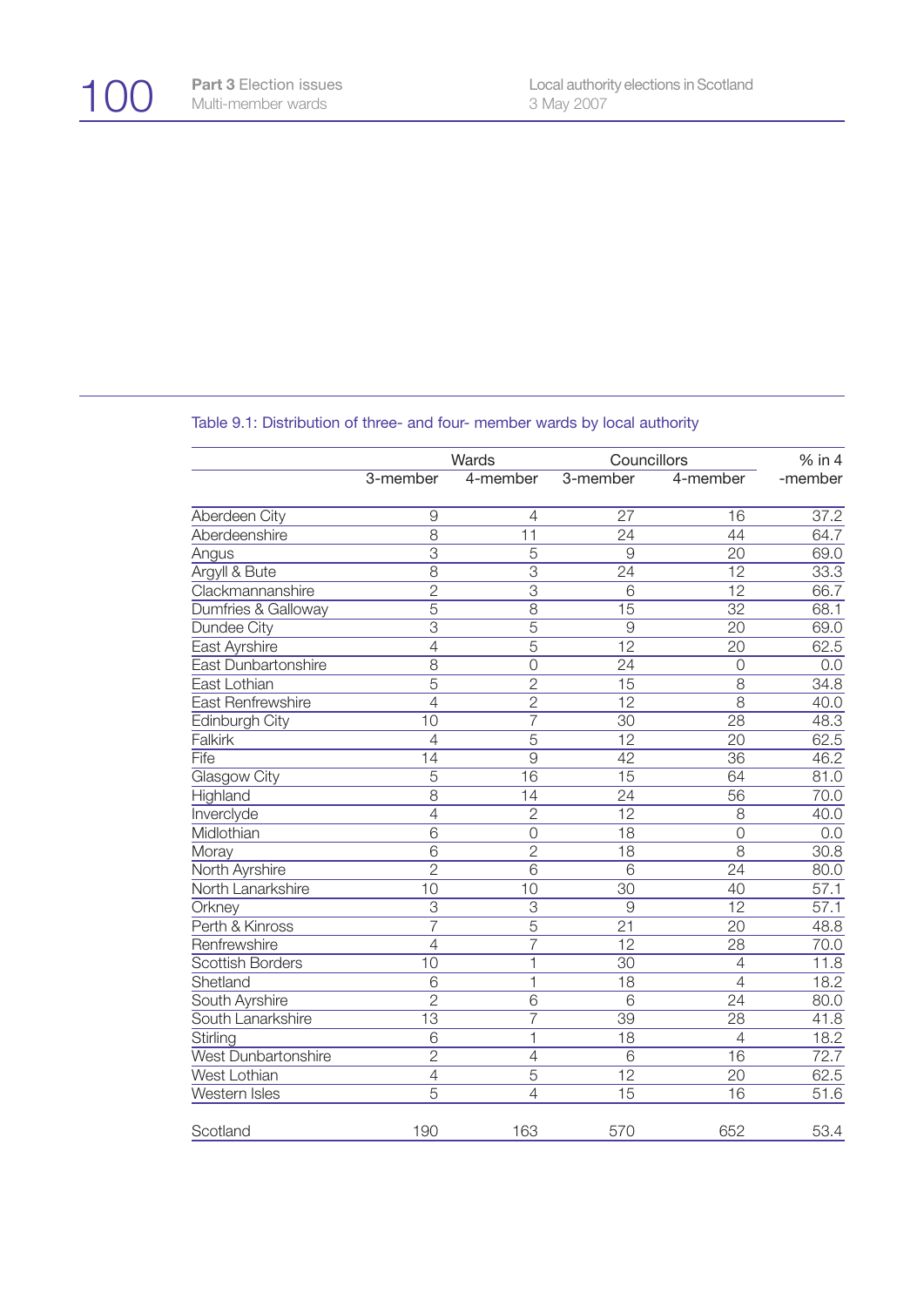## Three- and fourmember wards

A pattern of three or four members, as in Scottish local government, lies at the lowest end of district magnitude in international experience with STV. Different councils have different balances between the alternative ward sizes, with the highest proportion elected from four-member wards in Glasgow (81 per cent), followed by North Ayrshire and South Ayrshire (80 per cent each).

Two local authorities, East Dunbartonshire and Midlothian, had uniform patterns consisting of three-member wards. Each council had a small existing membership, with Midlothian having only 18 councillors and East Dunbartonshire 24. In neither council, particularly Midlothian, were the boundaries all that close to community identity. In Midlothian Dalkeith, Penicuik and Roslin were all divided between wards, but it proved impossible to devise a satisfactory match-up between boundaries and communities whatever pattern of wards was used as long as the 18-member total was preserved.

Small wards led to results in which party representation was rather disproportional; it was ward size, rather than the small numbers of councillors, that seemed to be the main cause of disproportionality. In another small council, Clackmannanshire, there was a reasonably proportional result using three four-member wards and two three-member wards.

In both cases, an increase in the number of seats per ward, even if only to four per ward, would have made a considerable improvement to overall proportionality.

While it is clear that three members is insufficient for proportionality except in a very broad sense, the gains from increasing seats per ward from a uniform 3–4 to a uniform 4–5 seem to be rather smaller, at least in the politically plural environments of Edinburgh and Glasgow. The following model adds an extra seat to each ward. This is not a perfect model of a larger district magnitude, because it distorts the number of electors per councillor; a larger ward now has 1.33 times the electorate of a smaller one as before, but only 1.20 times more representation.

#### Table 9.2: Model results using larger wards in Midlothian

|               | First             | Real seats | Model seats | Real seats   | Model seats  |
|---------------|-------------------|------------|-------------|--------------|--------------|
|               | preference vote % | (3-member) | (4-member)  | % (3-member) | % (4-member) |
| Conservative  | 10.1              |            |             | U.U          | 4.2          |
| Labour        | 36.8              |            |             | 50.0         | 41.7         |
| Lib Dem       | 12.5              |            |             | 16.7         | 16.7         |
| <b>SNP</b>    | 33.4              |            |             | 33.3         | 33.3         |
| Green         | 1.9               |            |             | 0.0          | 4.2          |
| <b>Others</b> | 5.2               |            |             | 0.O          | 0.0          |

Note: This model assumes that the larger number of seats per ward would have caused the SNP to run a couple more candidates.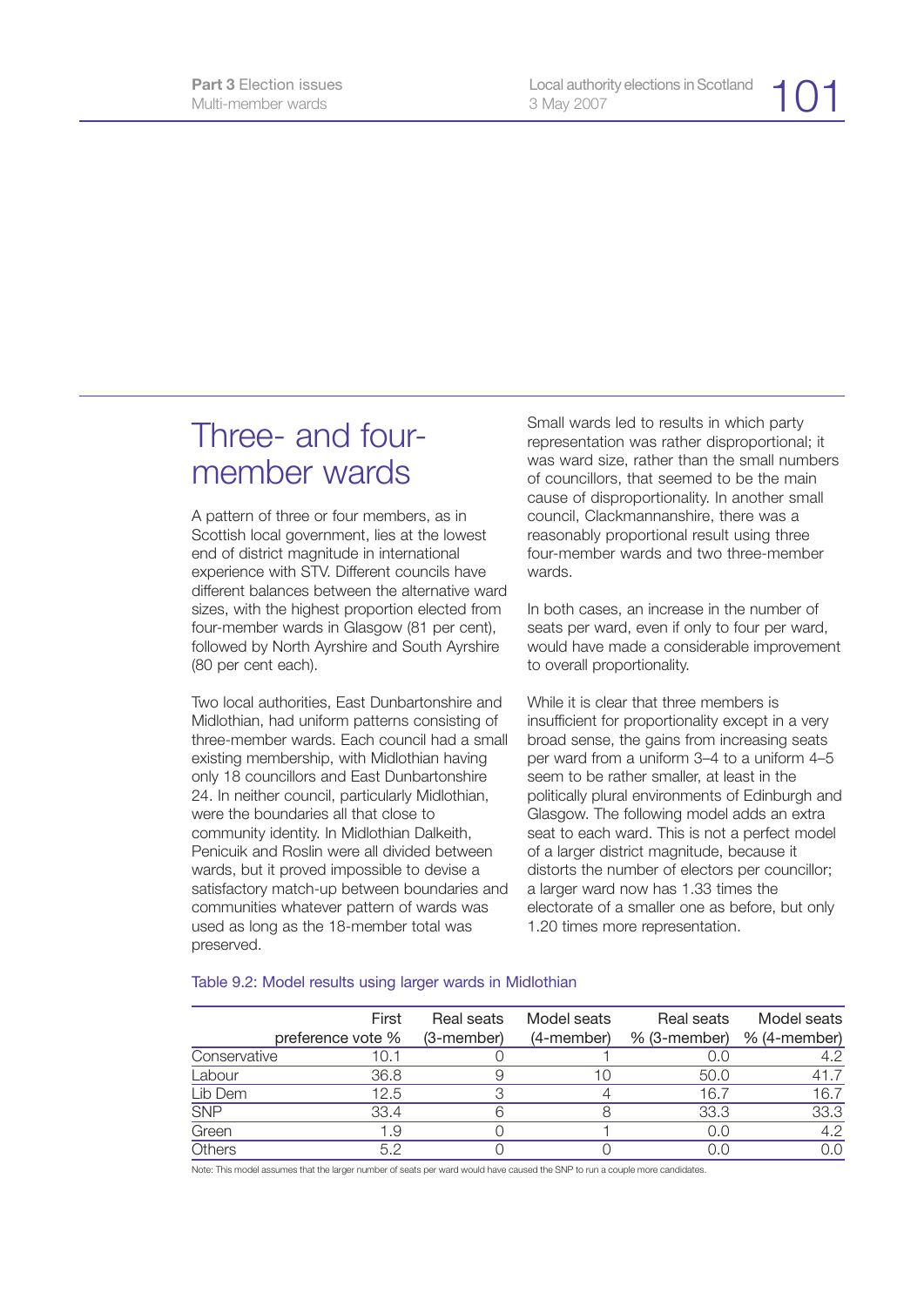#### Table 9.3: Model results using larger wards in East Dunbartonshire

|               | First             | Real seats | Model seats | Real seats   | Model seats  |
|---------------|-------------------|------------|-------------|--------------|--------------|
|               | preference vote % | (3-member) | (4-member)  | % (3-member) | % (4-member) |
| Conservative  | 21.6              |            |             | 20.8         | 15.6         |
| Labour        | 26.2              |            |             | 25.0         | 28.1         |
| Lib Dem       | 18.1              |            |             | 12.5         | 21.9         |
| SNP           | 18.4              |            |             | 33.3         | 25.0         |
| Green         | 2.4               |            |             | 0.0          | 0.0          |
| <b>Others</b> | 13.4              |            |             | 8.3          | 9.4          |
|               |                   |            |             |              |              |

The deviation from proportionality between the larger parties does seem to be reduced with larger seats; as a general principle the more seats there are available, the more closely the results approximate proportionality. This is why FPTP and AV, with one seat, are not proportional while even 3–4-seat STV in Scotland gives a surprisingly good degree of proportionality and six-seat STV in Northern Ireland is quite precise. The effect of a move from 3–4 to 4–5 in the Scottish context would be strongest for the smaller parties because the barriers to entry are lowered. However, large ward size still seems to be compatible with a large DV measure of disproportionality, with the council with the most four-member wards (Glasgow) also having one of the most

disproportional overall results, which would be little changed by adding an extra seat to each ward.

No doubt patterns of contesting seats and campaigning, and hence votes, would themselves be affected by the number of seats available in each ward (in the Glasgow example I have assumed, as in Midlothian, that the SNP would run a few more candidates). Smaller parties, for instance, might fight more vigorous campaigns inspired by the greater chance of success in a five-member ward.

Some evidence for this is found by looking at the patterns of contestation in three- and fourmember wards.

|               | First<br>preference<br>vote % | Seats<br>(real) | Model<br>seat<br>$(1$ more) | Seats %<br>(real) | Model<br>seats %<br>$(1$ more) |
|---------------|-------------------------------|-----------------|-----------------------------|-------------------|--------------------------------|
| Conservative  | 22.1                          |                 | 14                          | 19.0              | 18.7                           |
| Labour        | 22.9                          | 15              | 20                          | 25.9              | 26.7                           |
| Lib Dem       | 22.0                          |                 | 20                          | 29.3              | 26.7                           |
| <b>SNP</b>    | 20.3                          | 12              | 15                          | 20.7              | 20.0                           |
| Green         | 8.2                           | 3               | 5                           | 5.2               | 6.7                            |
| <b>Others</b> | 4.5                           |                 |                             | 0.0               | 1.3                            |

#### Table 9.4: Model results using larger wards in Edinburgh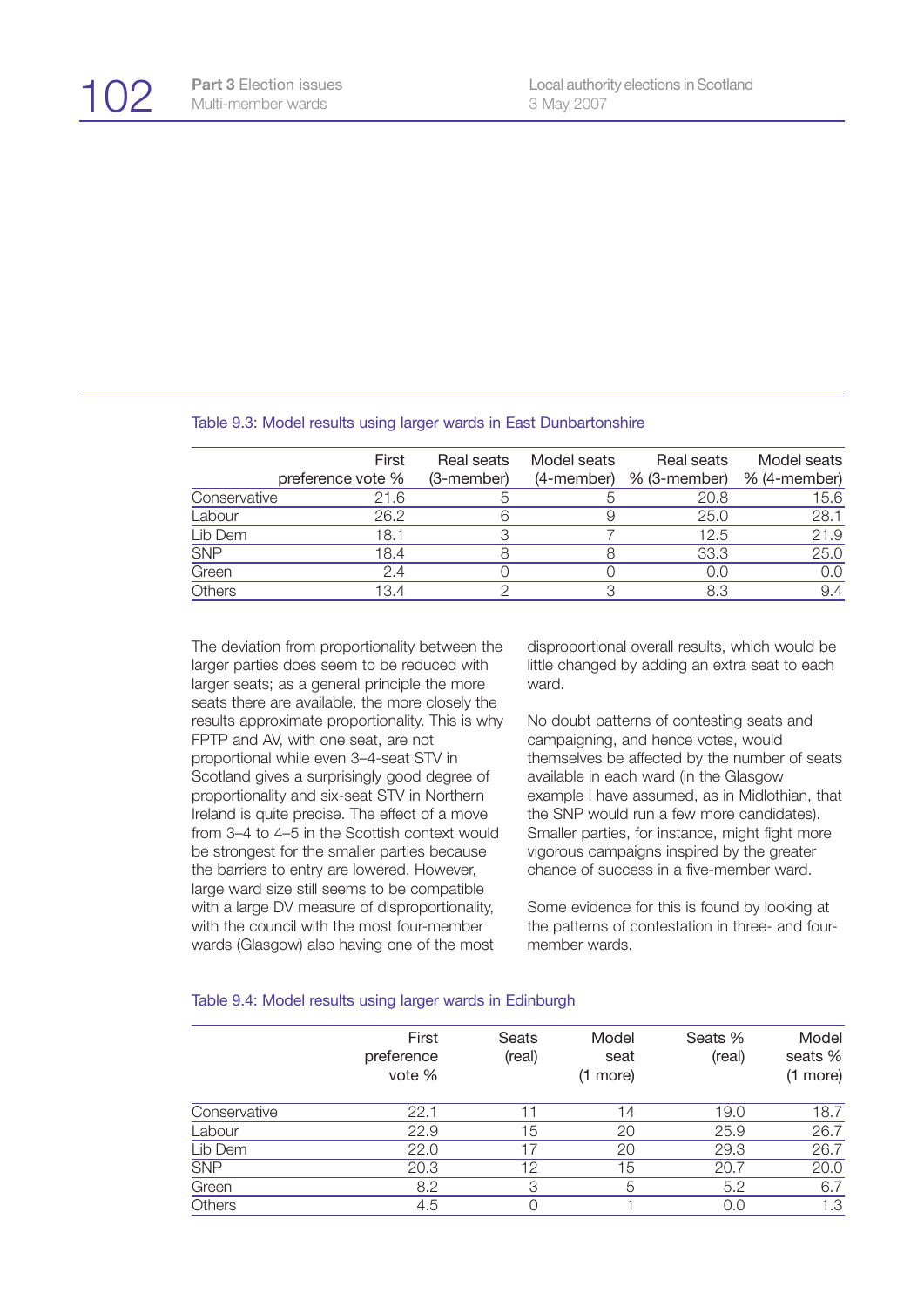#### Table 9.5: Model results using larger wards in Glasgow

|              | First<br>preference | Seats<br>(real) | Model<br>seat  | Seats %<br>(real) | Model<br>seats % |
|--------------|---------------------|-----------------|----------------|-------------------|------------------|
|              | vote %              |                 | (1 more)       |                   | $(1$ more)       |
| Conservative | 7.6                 |                 | $\overline{2}$ | 1.3               | 2.0              |
| Labour       | 43.3                | 45              | 56             | 57.0              | 56.0             |
| Lib Dem      | 8.2                 | 5               | 6              | 6.3               | 6.0              |
| <b>SNP</b>   | 24.6                | 22              | 24             | 27.8              | 24.0             |
| Green        | 6.5                 | 5               | 10             | 6.3               | 10.0             |
| Solidarity   | 4.8                 |                 | $\overline{2}$ | 1.3               | 2.0              |
| Others       | 5.0                 |                 | Ω              | 0.0               | 0.0              |

#### Table 9.6: Number of candidates in three- and four-member wards

|                                     | 3-member<br>wards | 4-member<br>wards |
|-------------------------------------|-------------------|-------------------|
| Number of wards                     | 190               | 163               |
| Number of                           |                   |                   |
| councillors (seats)                 | 570               | 652               |
| Number of candidates                | 1,269             | 1,330             |
| Number of major<br>party candidates | 812               | 829               |
| Major party proportion              |                   |                   |
| of candidates %                     | 64.0              | 62.3              |
| Number of candidates<br>per ward    | 6.68              | 8.16              |
| Major party candidates<br>per ward  | 4.27              | 5.09              |
| Other candidates<br>per ward        | 2.41              | 3.07              |
| Number of candidates<br>per seat    | 2.23              | 2.04              |
| Major party candidates              |                   |                   |
| per seat                            | 1.42              | 1.27              |
| Other candidates                    |                   |                   |
| per seat                            | 0.81              | 0.77              |

Four-member wards tended therefore to have a wider choice of candidates, but the rise was less than commensurate with the increase in the number of seats available – particularly for the four major political parties. While locally strong political parties might put up an extra candidate in a four-member ward compared to a three-member one, only one or at most two parties would be in this position. Therefore, one might well have four candidates from the main parties for a three-member ward (1.33 candidates per seat), there might be five for a four-member ward (1.25 per seat).

Four-member wards did seem to be associated with more open political competition beyond the four main parties. The average number of small party and Independent candidates contesting a threemember ward was 2.41, and in a fourmember ward 3.07. This relationship is complicated by systematic differences in ward size. In mainly rural authorities four-member wards tend to be concentrated in the more urban centres and sparsely populated areas have three-member wards for obvious reasons of making wards geographically manageable. The most rural areas in which Independents are traditionally strongest will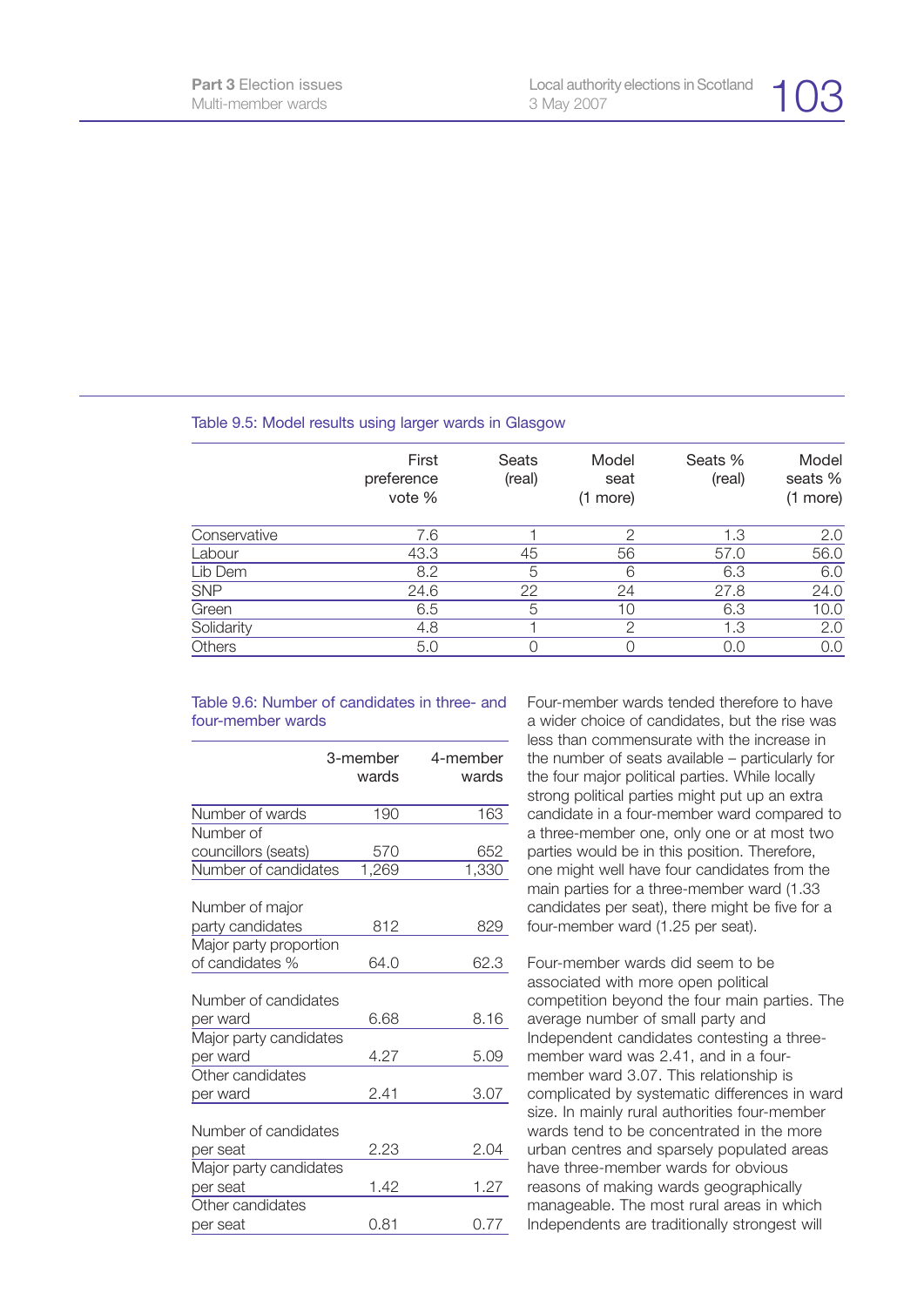therefore have three members, and urban areas with some history of party competition will have four. In the four most rural authorities (Highland, Orkney, Shetland, Western Isles) the proportion of candidates coming from major parties rises from 25.5 per cent in three-member wards to 37.8 per cent in fourmember wards, largely because there was so little party competition in any of the Island authorities. In some central belt authorities three-member wards are used in some of the more self-contained outlying communities in which Independent politics has maintained a foothold, such as Armadale (West Lothian) and Renfrew (Renfrewshire). The core towns in many councils are associated with fourmember wards (as with Irvine in North Ayrshire, Falkirk town and Ayr in South Ayrshire). In Glasgow, the three-member wards are disproportionately drawn from areas of relative weakness for Labour, causing more Labour candidates to appear in fourmember wards. Electoral system effects may be counteracted by political factors such as these, which affect the supply of independent and major party candidates. This noted, there does seem to be a pattern of greater electoral competition from small party and Independent candidates in four-member wards.

In terms of actually electing candidates, as opposed to standing, all but one minor party (as opposed to Independent) councillor has been elected from a four-member ward. The exception is a Borders Party councillor from Leaderdale & Melrose ward on the Scottish Borders council. Green councillors in Glasgow and Edinburgh were all elected from fourmember wards.

## Conclusion – the electoral mechanics of multi-member wards

The local government boundary review, although professional and effective, was forced to work under two constraints that sometimes made for unsatisfactory outcomes. One was the determination to maintain the number of councillors on each council exactly as it was, which went against the Kerley recommendations on size. More flexibility could have produced more equitable results and better representation in some areas such as Midlothian. Another constraint was the absolute insistence that only three or four members would be acceptable numbers per ward, which produced some wards in areas like Glenrothes, Johnstone and the Islands that did not accurately reflect the way people thought about community identity. Greater flexibility for the Local Government Boundary Commission in creating, say, two- and fivemember wards where the local physical or social geography demanded it would have mitigated some of these hard cases.

The three- and four-member ward pattern also set a high threshold for smaller parties. The fact that only one minor party councillor was elected in any three-member ward anywhere suggests that the high barriers to entry into political competition in three-member wards have a stifling effect on the smaller parties. While the main argument for allowing more flexibility is to better reflect community boundaries and, where three members fit well it would be inappropriate to tear up the pattern of representation simply to let in minor parties,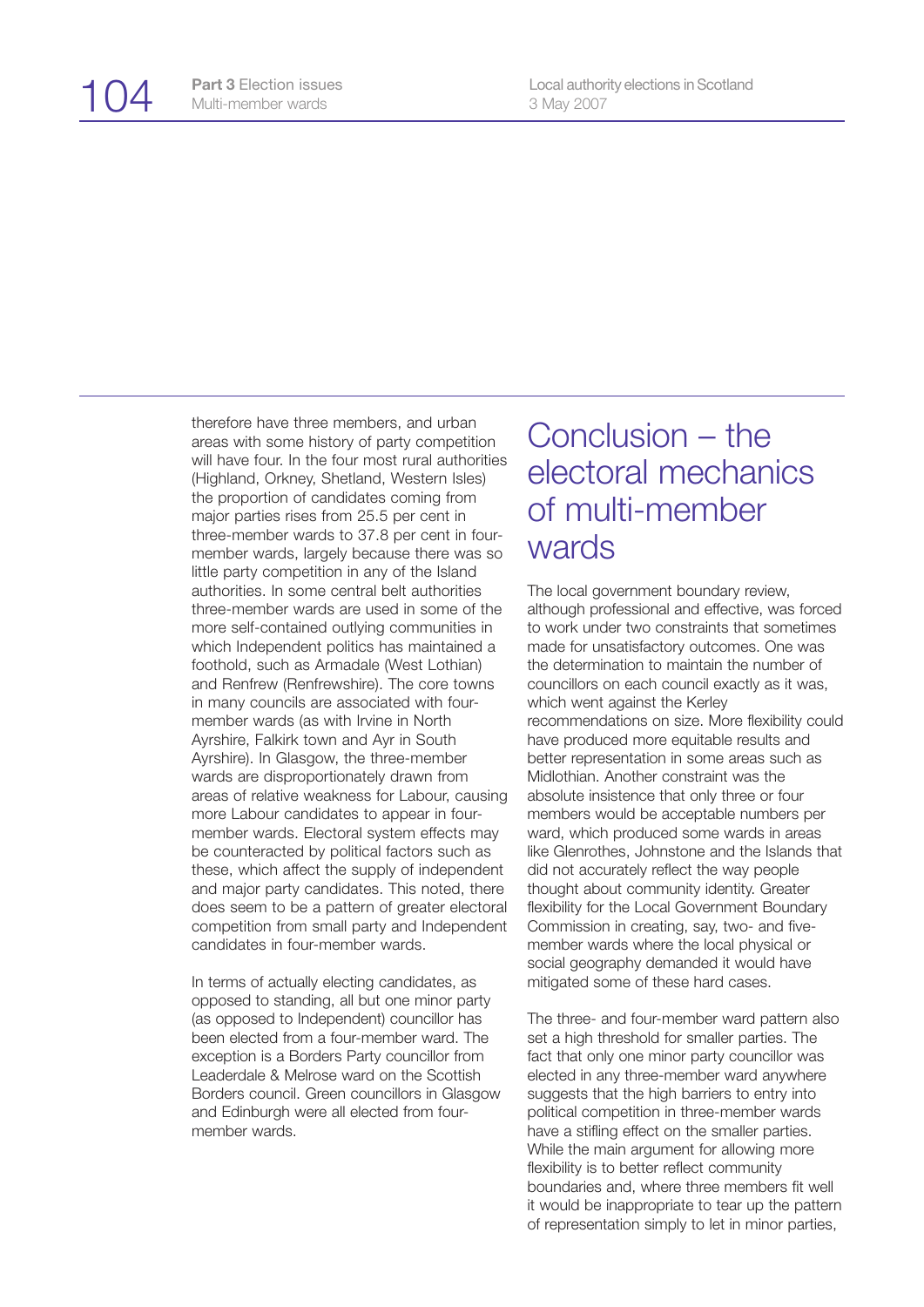it does suggest that a presumption for more four-member wards and the existence of the occasional five-member ward would have a healthy effect on local political competition. While increasing the size of wards helps to lower the barriers to representation for smaller parties, by itself it is not the most effective way to achieve more equitable representation between larger parties – for that, there is some evidence that a mixed pattern of different sized wards achieves the best results, although this is an issue for further research.

There is certainly no case for a general review of ward boundaries before the next set of local elections, and very little appetite for the disruption of relationships between communities and representatives that would involve. If, however, there are interim reviews of particular authorities because existing arrangements turn out to be unsatisfactory in practice, or because of exceptional population changes, these might provide an opportunity for piecemeal change. The next general review, whenever that comes, would benefit from being allowed a bit more flexibility in ward arrangements and should be encouraged to produce a ward pattern that allows strong community representation, proportionality between the main parties and a pluralistic environment for smaller parties and popular Independents.  $\blacksquare$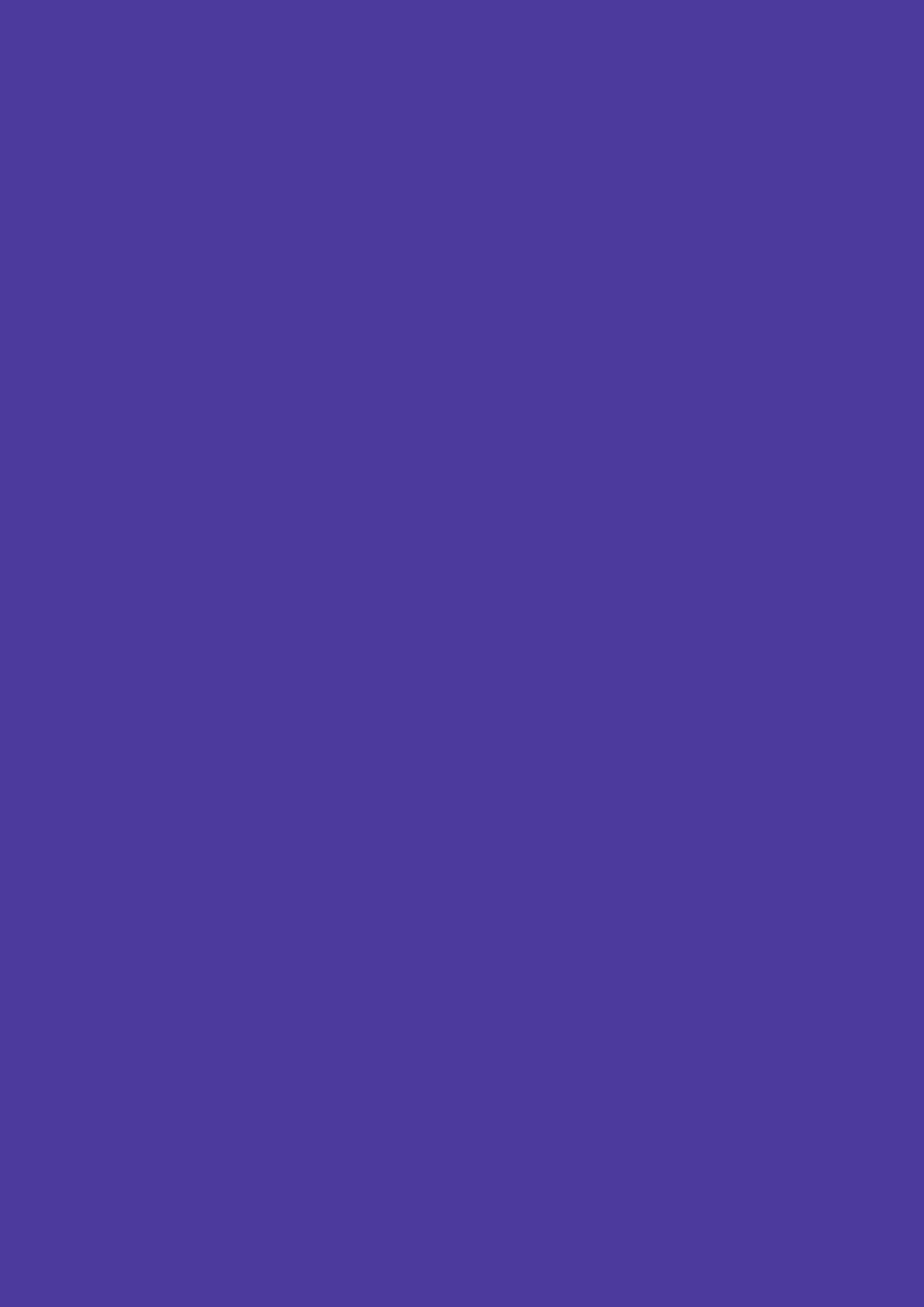## **Part 4** Looking ahead Chapter 10: Looking forward

## Local representation and governance

On 3 May 2007, Scotland made a transforming and progressive change to the way it is governed by electing local authorities using the Single Transferable Vote. But, a bit like devolution itself, fairer representation in local government is a process as well as an event. The consequences of reforming local elections will work through the system, unlocking further opportunities for bringing councils closer to their electorates and giving people fairer and better representation. While election day 2007 was, in this respect at least, a triumph, the true impact of the change can only be fully appreciated later.

There will be a great deal of academic, political and journalistic research to do in the years ahead, and the Electoral Reform Society will play its full part in this work, publishing research and convening seminars and conferences where experiences can be shared.

The ERS intends to be involved in regular monitoring of how councillors and electors feel about the new system, particularly the changes in the way representation takes place in multimember wards. Anecdotally, it seems that electors have started to use the competitive relationships between councillors to obtain the best service as constituents, which may present new challenges for the councillor but certainly puts the voter first.

We have only briefly addressed the important issues concerning the representativeness of the election results in terms of the position of women, young people and ethnic minorities on Scotland's councils. It will be important to monitor how these and other groups in society, such as working people, local businesses and

professionals, find they are able to make their voices heard within the new system. While in general proportional systems are better for diversity of representation, this requires positive action by the parties and the local authorities (the move to a salaried structure in 2007 is part of the picture).

The kaleidoscopic pattern of coalition formation between the parties in Scotland, and the profusion of informal arrangements by which power can be more widely shared (even in councils which still have a majority), are a rich field for analysis. Relationships between elected local government administrations, minority councillors, electors, council officers and the 'national local government' relationships involving COSLA (Convention of Scottish Local Authorities) and the Scottish Executive and Parliament will all change.

## The electoral system

Although attention must move to the ultimate results, in terms of representation and governance there are still some important issues to consider about the electoral system itself before the next elections come round.

When exactly that will be is itself one of the issues. Following the Gould report and the announced policy of the Scottish Executive, it seems inevitable that the local elections will indeed be deferred so that they can be decoupled from the Scottish Parliament elections in May 2011. The most likely option appears to be a year's delay to May 2012.

De-coupling the elections provides several opportunities, as well as the danger that the next set of elections may see a lower turnout than in the past because of the greater interest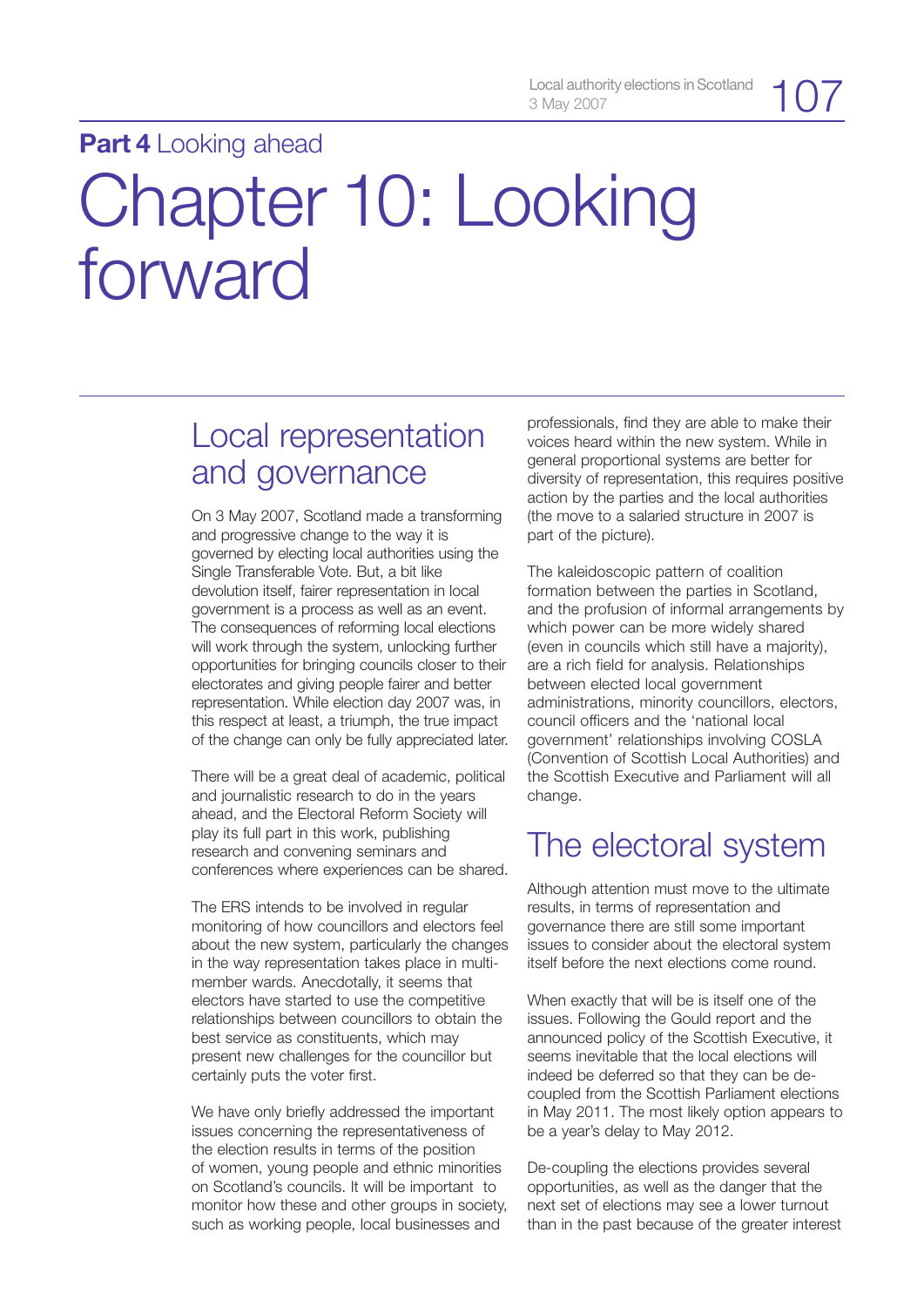in Scottish Parliament rather than local government elections.

The local elections will have more of a chance of being fought on local issues, and this will perhaps result in even more voters using the sophisticated sorts of choice that are possible under STV to distinguish between candidates of the same party and indicate what sort of administration they would like to see in the civic centre.

The level of media attention to the fact that elections are taking place will be lower, and this probably means that the Scottish Executive will have to mount a strong public information campaign alerting people to the fact that local elections are taking place and the important ways in which local government decisions affect people's lives. 'How to' information about the system will also be necessary, although next time it will be able to focus exclusively on how to get the best from STV rather than explaining two fundamentally different methods of voting as in 2007. The 2007 results showed that voters generally do grasp how to use STV, and there is every reason to expect the next elections to produce another successful experience of STV, with perhaps fewer single preference votes and even fewer rejected ballots.

Public information does not stop simply at the close of poll. Reporting the results is itself an important contribution to the democratic process, and here the standards of local authority and media performance in 2007 were extremely varied. Some local authorities were truly excellent at providing information promptly and completely: Glasgow was by some distance the best in Scotland in this respect, although West Lothian and Renfrewshire also deserve commendation. Other authorities provided information late and without proper

details, although in some cases there were IT problems behind this failure and it must be acknowledged that the 2007 electoral process was particularly fraught for administrators. Some authorities' websites (South Lanarkshire, South Ayrshire and Dundee come to mind) gave little or nothing more than the names of elected councillors for each ward until several weeks after the poll. Particularly with a new electoral system, and one that sometimes involves councillors being elected with fewer first preference votes than unsuccessful rivals, some thought needs to be given to presenting results in a clear, comprehensible and timely way.

After the confusing experience of the combined elections of 2007, and in the light of the ballot order effects that were apparent, a calm and rational examination of different possibilities for ordering the ballot should take place comfortably before the next local election day. This report has offered several alternatives and these can be studied and consumer tested, and an outcome agreed, before 2012.

Except perhaps in one or two special cases, one should not expect any alterations to the boundaries or numbers of councillors elected to each ward before 2012, although in the longer term greater flexibility with the number of councillors per ward and the number of councillors on each local authority would be desirable. This is the case whether the existing 32-council local government template is retained or reformed to reduce the number of authorities.

## Something to look forward to

The problems of election day 2007 have been much discussed, but for local government a revolutionary change passed off quietly and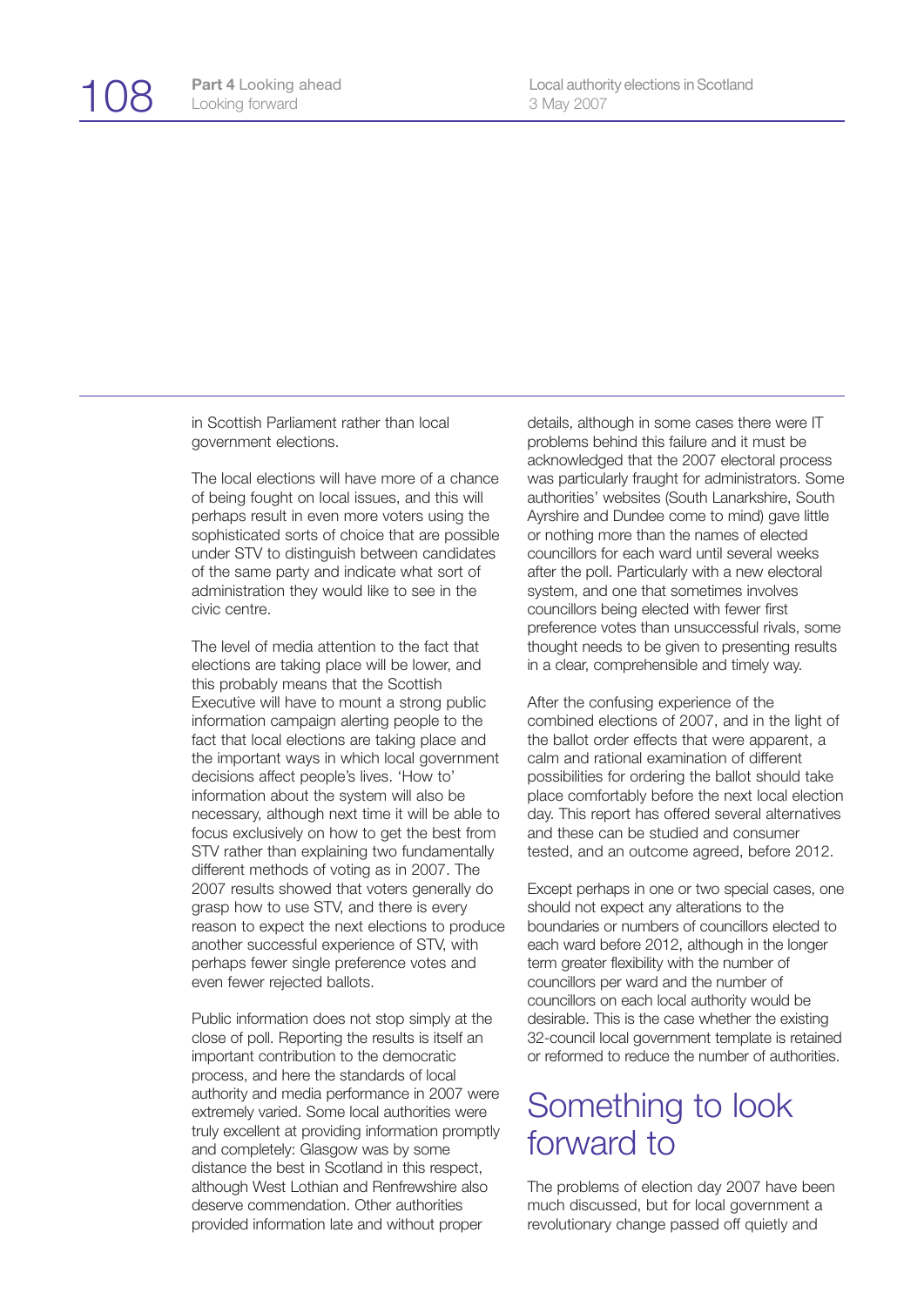successfully. Council chambers across Scotland are more representative of their voters than they have ever been. The second term of the Scottish Parliament left this fine legacy upon which its successors can now build. A new and fairer way of representing people will, we hope, lead in turn to a refreshed and revitalised local government system in Scotland that leads further innovation and change. Scotland has often shown itself to be a leader in public policy, and we hope that the local government reform that took effect in 2007 will be emulated in other parts of the United Kingdom and the world.  $\blacksquare$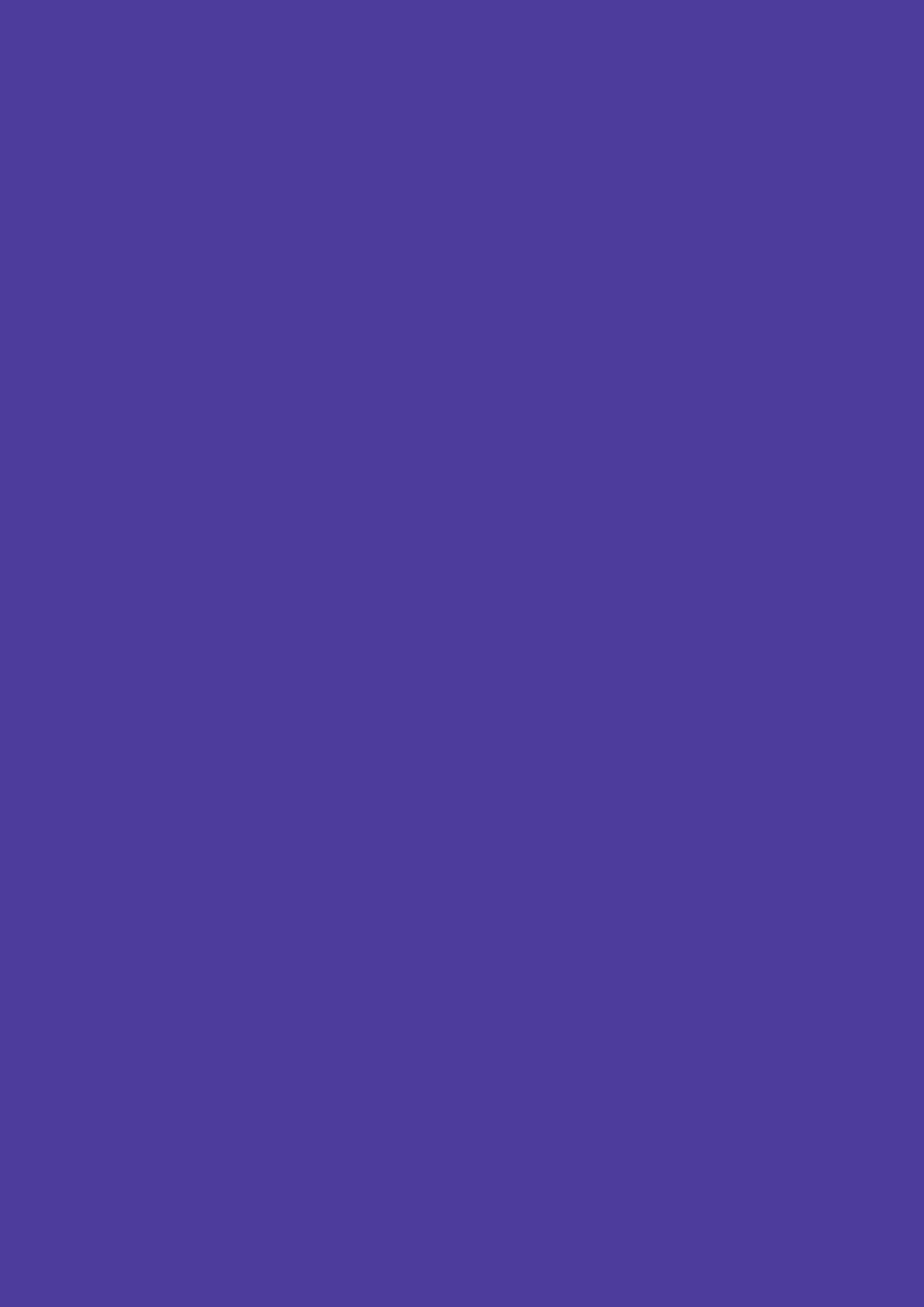Local authority elections in Scotland  $\begin{array}{ccc} \uparrow & \uparrow & \uparrow \\ \downarrow & \downarrow & \downarrow \end{array}$ 3 May 2007

### Appendix Scotland's 32 new councils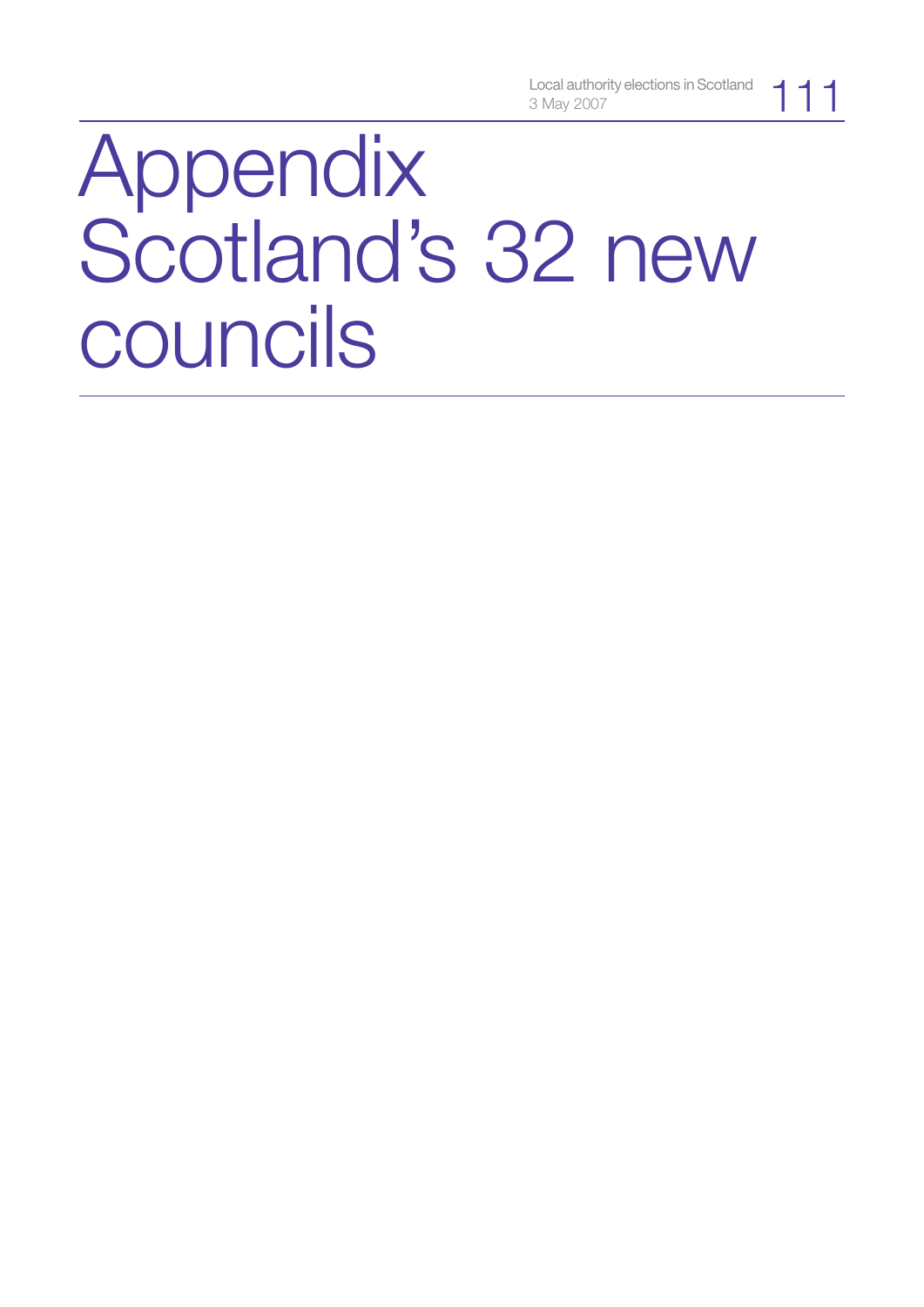Local authority elections in Scotland

### Aberdeen City

### First preference votes % 2007

|                   |                                | Con  | Lab  | LD   | <b>SNP</b> | Grn | Soc/Sol                  | Ind/O |  |
|-------------------|--------------------------------|------|------|------|------------|-----|--------------------------|-------|--|
|                   | Dyce/Bucksburn/Danestone       | 8.3  | 24.9 | 26.2 | 36.2       | 2.0 |                          | 2.4   |  |
| 2                 | Bridge of Don                  | 7.9  | 20.9 | 33.0 | 36.3       |     |                          | 1.9   |  |
| 3                 | Kingswells/Sheddocksley        | 7.0  | 30.9 | 26.9 | 33.6       |     |                          | 1.6   |  |
| 4                 | Northfield                     | 2.8  | 39.4 | 6.0  | 51.7       |     |                          |       |  |
| 5                 | Hilton/Stockethill             | 6.3  | 39.2 | 20.6 | 33.9       |     |                          |       |  |
| 6                 | Tillydrone/Seaton/Old Aberdeen | 7.8  | 39.0 | 13.7 | 31.9       | 5.7 | 2.1                      |       |  |
| 7                 | Midstocket/Rosemount           | 27.7 | 21.1 | 22.1 | 26.3       |     | 2.8                      |       |  |
| 8                 | George St/Harbour              | 6.7  | 32.7 | 20.4 | 32.4       | 7.8 | $\overline{\phantom{0}}$ |       |  |
| 9                 | Lower Deeside                  | 24.0 | 9.1  | 33.3 | 16.6       | -   | $\overline{\phantom{0}}$ | 17.1  |  |
| 10                | Hazlehead/Ashley/Queens Cross  | 27.0 | 10.8 | 44.4 | 14.2       | 2.8 | 0.8                      |       |  |
| 11                | Airyhall/Broomhill/Garthdee    | 27.4 | 12.8 | 37.6 | 17.3       |     |                          | 4.8   |  |
| $12 \overline{ }$ | Torry/Ferryhill                | 11.9 | 26.4 | 21.9 | 30.9       | 4.7 | 1.7                      | 2.7   |  |
| 13                | Kincorth/Loirston              | 7.2  | 32.5 | 24.3 | 32.0       |     | 1.0                      | 3.0   |  |
|                   | Total                          | 14.1 | 24.6 | 26.9 | 29.5       | 1.6 | 0.6                      | 2.8   |  |

|                  |                                | Con | Lab | LD | <b>SNP</b> | Grn | Soc | Ind/O | <b>ALL</b> |
|------------------|--------------------------------|-----|-----|----|------------|-----|-----|-------|------------|
|                  | Dyce/Bucksburn/Danestone       |     |     | っ  |            |     |     |       | 4          |
| $\overline{2}$   | <b>Bridge of Don</b>           |     |     | ∩  |            |     |     |       | 4          |
| 3                | Kingswells/Sheddocksley        |     |     |    |            |     |     |       | 3          |
| 4                | Northfield                     |     |     | っ  |            |     |     | 3     |            |
| 5                | Hilton/Stockethill             |     |     |    |            |     |     |       | 3          |
| 6                | Tillydrone/Seaton/Old Aberdeen |     |     |    |            |     |     |       | 3          |
|                  | Midstocket/Rosemount           |     |     |    |            |     |     | 3     |            |
| 8                | George St/Harbour              |     |     |    |            |     |     |       | 3          |
| 9                | Lower Deeside                  |     |     |    |            |     |     |       | 3          |
| 10               | Hazlehead/Ashley/Queens Cross  |     |     |    |            |     |     |       | 4          |
| 11.              | Airyhall/Broomhill/Garthdee    |     |     |    |            |     |     |       | 3          |
| 12 <sup>12</sup> | Torry/Ferryhill                |     |     |    |            |     |     |       | 4          |
| 13.              | Kincorth/Loirston              |     |     |    |            |     |     |       | 3          |
| Total            |                                |     | 10  | 15 | 13         |     |     |       | 43         |

| Election results 1995-2007 |            |      |      |     |      |        |      |         |      |            |     |               |
|----------------------------|------------|------|------|-----|------|--------|------|---------|------|------------|-----|---------------|
|                            |            | T/O  |      | Con |      | Labour |      | Lib Dem |      | <b>SNP</b> |     | <b>Others</b> |
|                            |            |      | V%   | S   | V%   | S      | V%   | s       | V %  | S          | V%  | <sub>S</sub>  |
| 1995                       | _ab        | 37.7 | 14.4 | 9   | 42.0 | 30     | 23.9 | 10      | 18.1 |            | . 6 | O             |
| 1999                       | _ab        | 52.4 | 17.3 | 6   | 31.9 | 22     | 25.5 | 12      | 25.1 | 3          | 0.2 | $\Omega$      |
| 2003 Real                  | <b>NOC</b> | 46.9 | 15.3 | 3   | 24.2 | 14     | 35.4 | 20      | 22.9 | 6          | 1.2 | 0             |
| 2003 STV                   | <b>NOC</b> | 46.9 | 15.3 | 5   | 24.2 | 11     | 35.4 | 19      | 22.9 | 9          | 1.2 | 0             |
| 2007                       | NOC        | 50.0 | 14.1 | 4   | 24.6 | 10     | 26.9 | 15      | 29.5 | 13         | 5.0 |               |
|                            |            |      |      |     |      |        |      |         |      |            |     |               |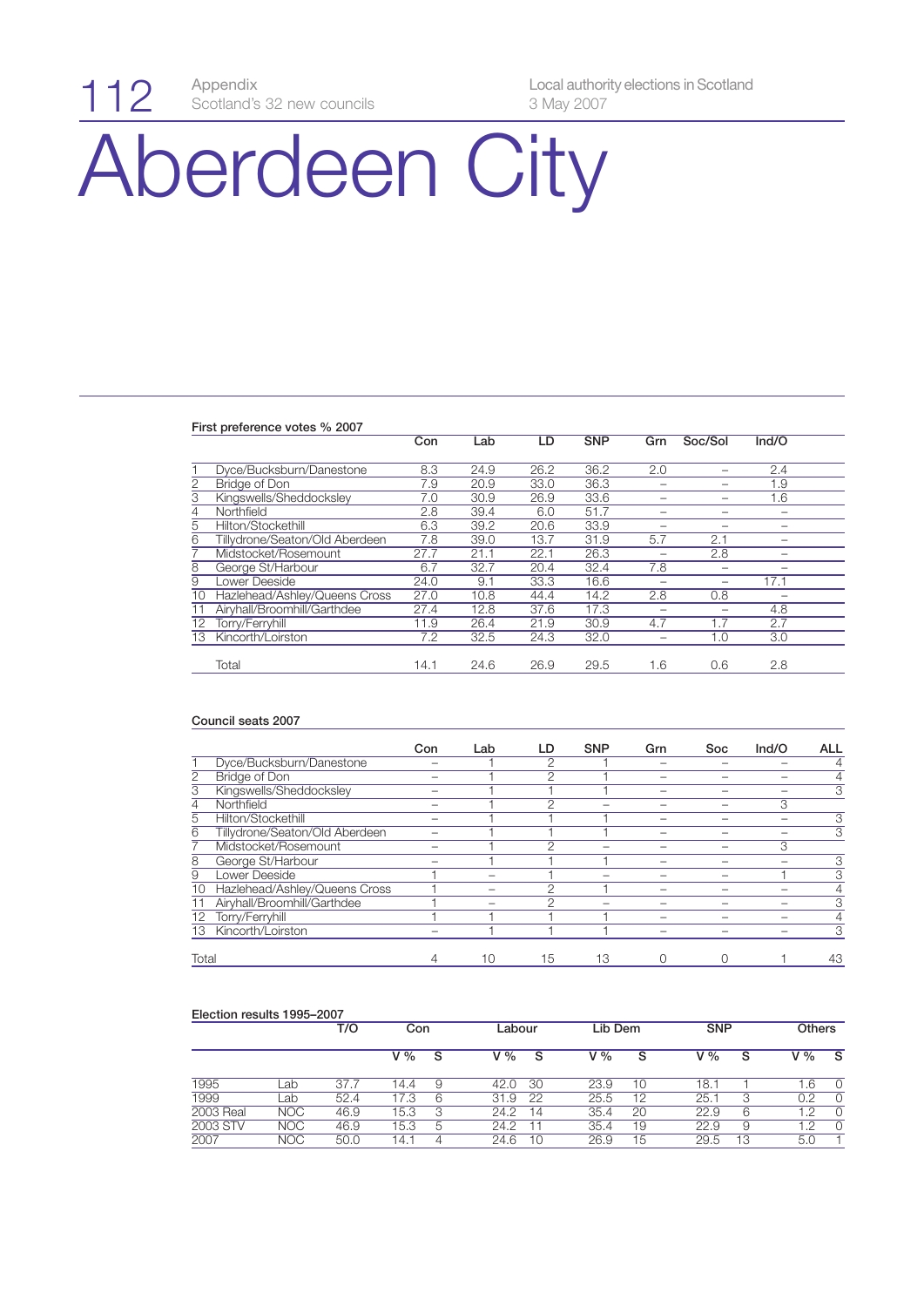

- The council remained under no overall control.
- **The Liberal Democrats lost ground com**pared to the results in 2003 mostly because of the fall in their vote and the rise in the SNP vote.
- The 2007 results were significantly fairer than the 2003 results, with a very proportional DV score of 7.9 in 2007, reduced from 19.5 in 2003.
- $\blacksquare$  Voter choice increased significantly, with the average voter having 6.8 candidates in 2007 compared to 4.5 in 2003.





- The number of women councillors fell from 14 in 2003 to 12 in 2007.
- **p** John West was elected for the SNP in the Hazlehead/Ashley/Queens Cross ward at the age of only 18.
- $\blacksquare$  The council administration is a coalition between the Liberal Democrats and the SNP.
- The council leader (late 2007) is a Liberal Democrat, Kate Dean.
- A by-election took place in the Midstocket/Rosemount ward on 17 August 2007, at which an SNP councillor replaced a Conservative.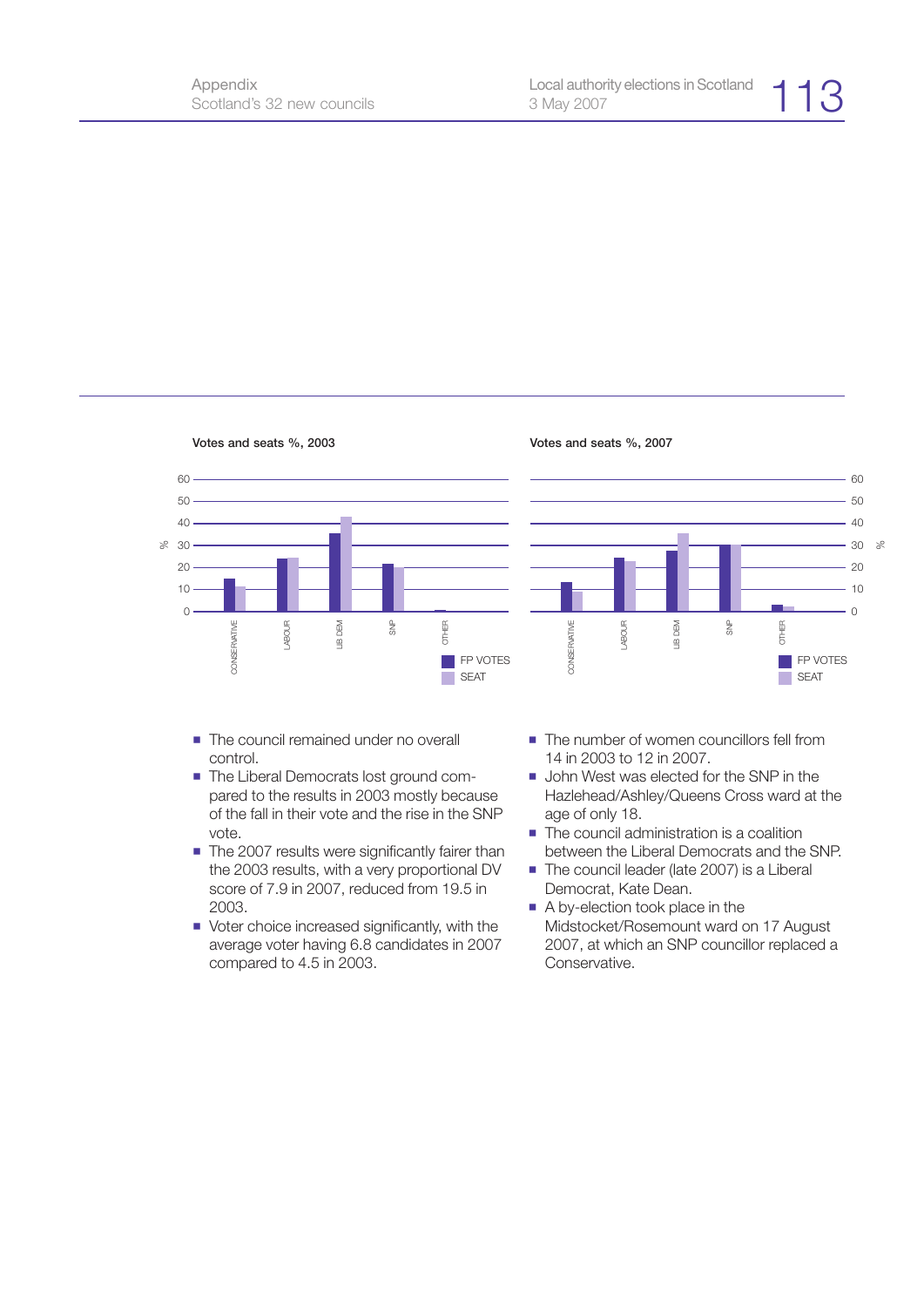Local authority elections in Scotland 3 May 2007

### Aberdeenshire

|       | First preference votes % 2007             |      |                          |      |            |                          |                          |                          |  |
|-------|-------------------------------------------|------|--------------------------|------|------------|--------------------------|--------------------------|--------------------------|--|
|       |                                           | Con  | Lab                      | LD   | <b>SNP</b> | Grn                      | Soc/Sol                  | Ind/O                    |  |
|       |                                           |      |                          |      |            |                          |                          |                          |  |
| 1     | <b>Banff &amp; District</b>               | 13.6 | $\overline{\phantom{0}}$ | 15.3 | 35.0       | 6.6                      | $\overline{\phantom{0}}$ | 29.5                     |  |
| 2     | <b>Troup</b>                              | 24.3 | $\overline{a}$           | 7.6  | 47.7       | $\overline{\phantom{0}}$ | $\overline{\phantom{0}}$ | 20.4                     |  |
| 3     | Fraserburgh & District                    | 8.5  | $\overline{\phantom{0}}$ | 3.0  | 62.1       | $\overline{\phantom{0}}$ | $\overline{\phantom{0}}$ | 26.4                     |  |
| 4     | Central Buchan                            | 17.2 | 5.9                      | 4.7  | 33.4       | $\overline{\phantom{0}}$ | $\overline{\phantom{0}}$ | 38.9                     |  |
| 5     | Peterhead North & Rattray                 | 14.4 | $\overline{\phantom{0}}$ | 6.3  | 50.3       | $\overline{\phantom{0}}$ | 2.5                      | 26.5                     |  |
| 6     | Peterhead South & Cruden                  | 10.3 | $\overline{\phantom{0}}$ | 21.0 | 51.0       | $\overline{a}$           | $\overline{\phantom{0}}$ | 17.7                     |  |
| 7     | <b>Turriff &amp; District</b>             | 17.4 | 5.1                      | 17.3 | 41.9       | -                        | $\overline{\phantom{0}}$ | 18.3                     |  |
| 8     | Mid Formartine                            | 17.1 | 7.7                      | 38.6 | 33.6       | -                        | $\overline{\phantom{0}}$ | 3.1                      |  |
| 9     | Ellon & District                          | 14.4 | 7.5                      | 31.8 | 40.5       | -                        | $\overline{\phantom{0}}$ | 5.8                      |  |
| 10    | West Garioch                              | 15.8 | 6.0                      | 40.6 | 35.5       | -                        | $\overline{\phantom{0}}$ | 2.1                      |  |
| 11    | Inverurie & District                      | 14.8 | 11.0                     | 42.4 | 29.4       | -                        | $\overline{\phantom{0}}$ | 2.4                      |  |
| 12    | East Garioch                              | 15.5 | 7.1                      | 45.5 | 32.0       | -                        | $\overline{\phantom{0}}$ | $\overline{\phantom{0}}$ |  |
| 13    | <b>Westhill &amp; District</b>            | 23.0 | 5.3                      | 35.4 | 21.6       | $\overline{\phantom{0}}$ | $\overline{\phantom{0}}$ | 14.8                     |  |
| 14    | Huntly, Strathbogie & Howe of Alford 27.3 |      | 6.3                      | 29.9 | 30.8       | 4.2                      | $\overline{\phantom{0}}$ | 1.5                      |  |
| 15    | Aboyne, Upper Deeside & Donside           | 49.8 | 4.0                      | 26.1 | 20.1       | $\overline{\phantom{0}}$ | $\overline{\phantom{0}}$ | $\overline{\phantom{0}}$ |  |
| 16    | Banchory & Mid Deeside                    | 35.6 | 6.8                      | 33.4 | 24.2       | $\overline{\phantom{0}}$ | $\overline{\phantom{0}}$ | $\overline{\phantom{0}}$ |  |
| 17    | North Kincardine                          | 18.4 | 10.5                     | 28.9 | 27.8       | $\overline{\phantom{0}}$ | $\overline{\phantom{0}}$ | 14.4                     |  |
| 18    | Stonehaven & Lower Deeside                | 35.8 | 8.0                      | 20.8 | 18.9       | 4.2                      | $\overline{\phantom{0}}$ | 12.3                     |  |
| 19    | Mearns                                    | 20.5 | 7.2                      | 30.4 | 23.0       | 5.5                      | $\overline{\phantom{0}}$ | 13.4                     |  |
|       |                                           |      |                          |      |            |                          |                          |                          |  |
| Total |                                           | 20.8 | 5.4                      | 25.5 | 34.2       | 1.1                      | 0.1                      | 12.8                     |  |

|                   | Council seats 2007                   |     |                          |                |            |                          |                          |                          |                |
|-------------------|--------------------------------------|-----|--------------------------|----------------|------------|--------------------------|--------------------------|--------------------------|----------------|
|                   |                                      | Con | Lab                      | LD             | <b>SNP</b> | Grn                      | Soc                      | Ind/O                    | <b>ALL</b>     |
|                   | <b>Banff &amp; District</b>          |     | $\overline{\phantom{0}}$ |                |            | $\overline{\phantom{0}}$ | $\overline{\phantom{0}}$ |                          | $\overline{3}$ |
| $\overline{c}$    | Troup                                |     | -                        |                |            | -                        |                          |                          | 3              |
| 3                 | Fraserburgh & District               |     |                          |                | 3          |                          |                          |                          | 4              |
| 4                 | Central Buchan                       |     | -                        |                |            |                          |                          | 2                        | 4              |
| 5                 | Peterhead North & Rattray            |     |                          |                | 2          |                          |                          |                          | 4              |
| 6                 | Peterhead South & Cruden             |     | -                        |                | 2          |                          |                          |                          | 3              |
|                   | <b>Turriff &amp; District</b>        |     | -                        |                |            |                          |                          |                          | $\overline{3}$ |
| 8                 | Mid Formartine                       |     | -                        | $\overline{2}$ |            |                          |                          |                          | 4              |
| 9                 | Ellon & District                     |     | -                        | $\overline{2}$ |            |                          |                          |                          | 4              |
| 10                | <b>West Garioch</b>                  |     | -                        | $\overline{2}$ |            | -                        |                          | $\overline{\phantom{0}}$ | 3              |
| 11                | <b>Inverurie &amp; District</b>      |     | $\overline{\phantom{0}}$ | $\overline{2}$ |            | $\overline{\phantom{0}}$ | $\overline{\phantom{0}}$ | $\overline{\phantom{0}}$ | 4              |
| $12 \overline{ }$ | East Garioch                         |     | $\overline{\phantom{0}}$ | $\overline{2}$ |            | $\overline{\phantom{0}}$ | $\overline{\phantom{0}}$ |                          | 3              |
| 13                | <b>Westhill &amp; District</b>       |     | -                        |                |            | $\overline{\phantom{0}}$ | $\overline{\phantom{0}}$ | 1                        | 4              |
| 14                | Huntly, Strathbogie & Howe of Alford |     | $\overline{\phantom{0}}$ | 2              |            | -                        |                          | $\equiv$                 | 4              |
| 15                | Aboyne, Upper Deeside & Donside      | 2   | -                        |                |            |                          |                          |                          | 3              |
| 16                | Banchory & Mid Deeside               |     | -                        |                |            |                          |                          |                          | 3              |
| 17                | North Kincardine                     |     | $\overline{\phantom{0}}$ | 2              |            | $\overline{\phantom{0}}$ |                          |                          | 4              |
|                   | 18 Stonehaven & Lower Deeside        |     | $\overline{\phantom{0}}$ | 2              |            |                          |                          |                          | 4              |
| 19                | Mearns                               |     | -                        | $\overline{2}$ |            |                          |                          |                          | 4              |
| Total             |                                      | 14  | $\Omega$                 | 24             | 22         | O                        |                          | 8                        | 68             |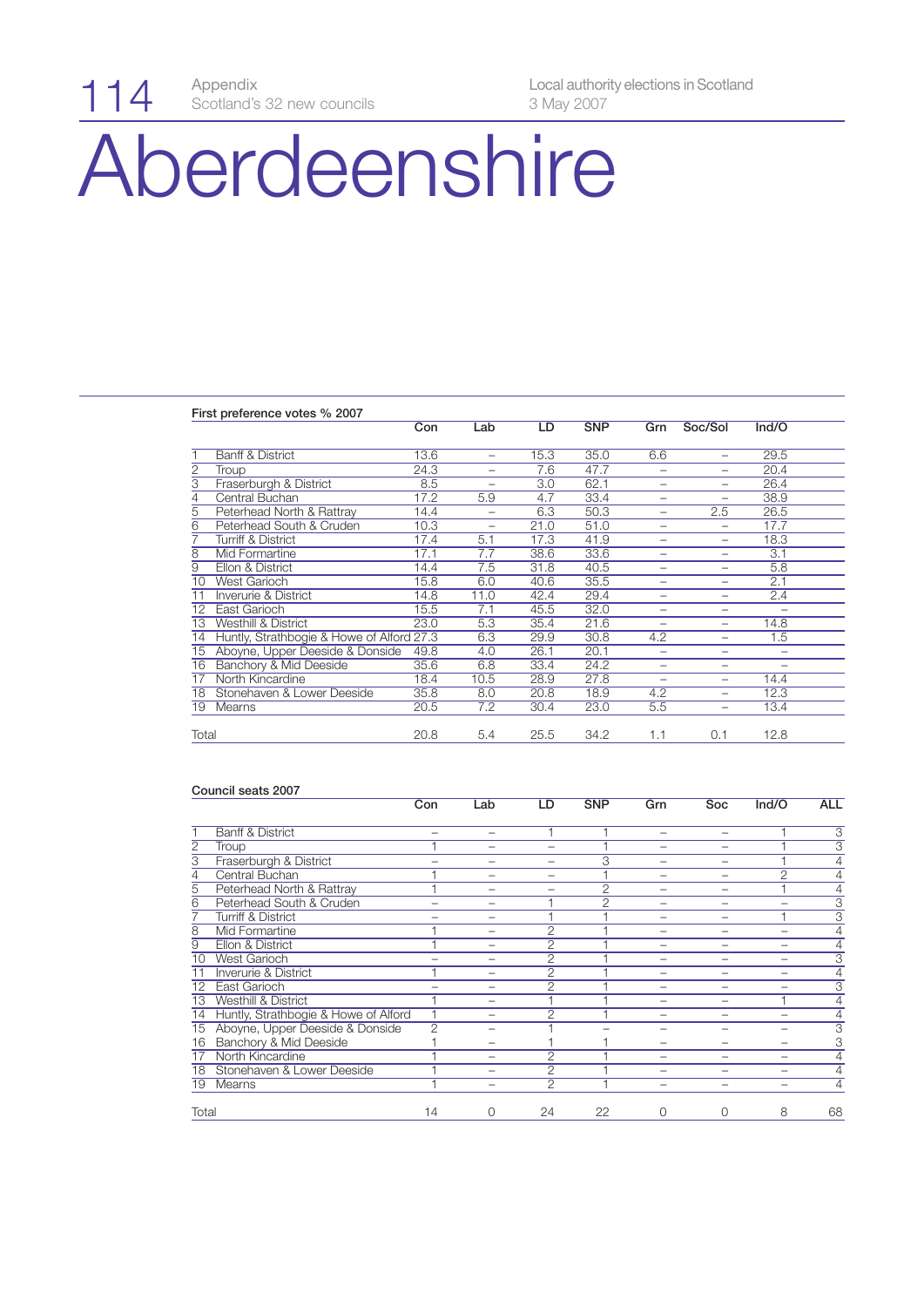### Election results 1995–2007

|           |     | T/O  | Con        | Labour   | Lib Dem    | <b>SNP</b>     | <b>Others</b> |
|-----------|-----|------|------------|----------|------------|----------------|---------------|
|           |     |      | $'$ %<br>s | V %<br>S | V %<br>s   | V %            | S<br>V %      |
| 1995      | NOC | 39.1 | 10.8<br>4  | 6.3      | 24.C<br>15 | 33.<br>15      | 25.8<br>13    |
| 1999      | NOC | 57.6 | 18.4       | 5.C      | 32.8<br>28 | 29.4<br>23     | 10<br>14.4    |
| 2003 Real | NOC | 48.3 |            | 3.3      | 35.4<br>28 | 27<br>18<br>.6 | 14.7          |
| 2003 STV  | NOC | 48.3 | 13         | 3.3      | 35.4<br>27 | 27<br>20<br>ĥ  | 8<br>14.7     |
| 2007      | NOC | 53.0 | 20.8<br>14 | 5.4      | 25.5<br>24 | 34.<br>22      | 8<br>14.L     |





- The council remained under no overall control.
- **The SNP made minor gains in seats and** votes in the local elections at the expense of the Liberal Democrats. This reflected to some extent Alex Salmond's victory in the Gordon constituency in the Scottish Parliament election.
- The results were fairer than in 2003, with a DV score of 9.8 indicating a proportional result in 2007 compared to 14.3 in 2003.
- Voter choice increased significantly, with the average voter having a choice between 6.5 candidates in 2007 compared to 3.1 in 2003.
- **Example 1** Labour did not come very close to winning a seat.
- **P** The Fraserburgh & District ward was the strongest SNP ward in Scotland, with the party winning three out of four seats and polling over 60 per cent of first preference votes.
- **The council administration is a coalition** between the Liberal Democrats and the Conservatives.
- **The council leader (late 2007) is Anne** Robertson, a Liberal Democrat.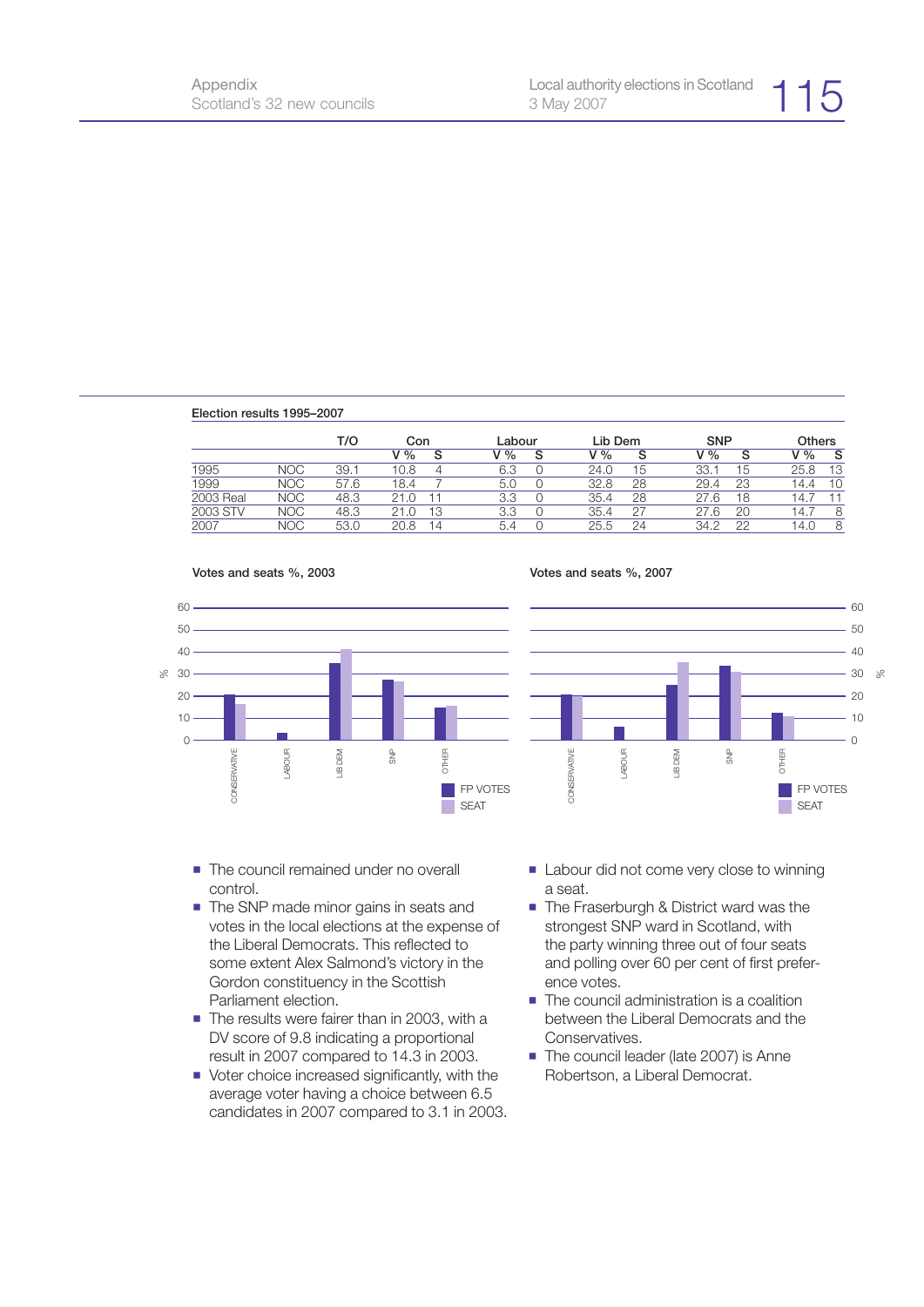### Angus

|       | First preference votes % 2007 |      |      |      |            |     |         |       |
|-------|-------------------------------|------|------|------|------------|-----|---------|-------|
|       |                               | Con  | Lab  | LD   | <b>SNP</b> | Grn | Soc/Sol | Ind/O |
|       | Kirriemuir & Dean             | 47.1 | 9.3  | 8.0  | 35.5       |     |         |       |
| 2     | Brechin & Edzell              | 8.5  | 6.5  | 4.2  | 33.5       |     |         | 47.4  |
| З     | Forfar & District             | 14.8 | 8.9  | 8.4  | 36.5       |     |         | 31.4  |
| 4     | Monifeith & Sidlaw            | 18.5 | 13.8 | 7.2  | 54.3       |     |         | 6.3   |
| 5     | Carnoustie & District         | 16.3 | 21.9 | 14.1 | 46.6       |     | 1.2     |       |
| 6     | Arbroath West & Letham        | 21.4 | 10.2 | 13.9 | 28.1       |     | -       | 26.5  |
|       | Arbroath East & Lunan         | 15.2 | 13.0 | 9.7  | 36.6       |     |         | 25.5  |
| 8     | Montrose & District           | 11.7 | 9.6  | 12.0 | 29.8       |     | -       | 37.0  |
| Total |                               | 18.4 | 11.9 | 8.7  | 38.6       |     | 0.1     | 22.3  |

|       |                        | Con | ∟ab | LD | <b>SNP</b> | Grn | Soc | Ind/O | <b>ALL</b>     |
|-------|------------------------|-----|-----|----|------------|-----|-----|-------|----------------|
|       | Kirriemuir & Dean      |     |     |    |            |     |     |       | 3              |
| 2     | Brechin & Edzell       |     |     |    |            |     |     | ∩     | 3              |
| 3     | Forfar & District      |     |     |    |            |     |     |       | $\overline{4}$ |
| 4     | Monifeith & Sidlaw     |     |     |    |            |     |     |       | 4              |
| 5     | Carnoustie & District  |     |     |    |            |     |     |       | 3              |
| 6.    | Arbroath West & Letham |     |     |    |            |     |     |       | 4              |
| 7     | Arbroath East & Lunan  |     |     |    |            |     |     |       | 4              |
| 8     | Montrose & District    |     |     |    |            |     |     |       | 4              |
|       |                        |     |     |    |            |     |     |       |                |
| Total |                        | 5   | ⌒   | 3  | 13         |     |     | 6     | 29             |

| Election results 1995-2007 |            |      |      |     |      |        |      |                       |                     |    |      |    |  |               |
|----------------------------|------------|------|------|-----|------|--------|------|-----------------------|---------------------|----|------|----|--|---------------|
|                            |            | T/O  |      | Con |      | Labour |      | <b>SNP</b><br>Lib Dem |                     |    |      |    |  | <b>Others</b> |
|                            |            |      | V%   | S   | V%   | S      | V%   | S                     | V %                 | s  | V%   | -S |  |               |
| 1995                       | <b>SNP</b> | 43.7 | 18.6 | っ   | 15.5 |        | 6.9  | Ω                     | 53<br>$\mathcal{A}$ | 21 | 5.5  |    |  |               |
| 1999                       | <b>SNP</b> | 57.2 | 17.0 | ◠   | 18.3 |        | 8.9  | ◠                     | 46.5                | 21 | 9.3  | 3  |  |               |
| 2003 Real                  | <b>SNP</b> | 49.2 | 12.3 | っ   | 14.6 |        | 13.8 | ↷                     | 40.4                | 17 | 18.9 | 6  |  |               |
| 2003 STV                   | <b>SNP</b> | 49.2 | 12.3 | 4   | 14.6 | 4      | 13.8 | 3                     | 40.4                | 12 | 18.9 | 6  |  |               |
| 2007                       | <b>NOC</b> | 52.0 | 18.4 | 5   | 11.9 | ◠      | 8.7  | 3                     | 38.6                | 13 | 22.4 | 6  |  |               |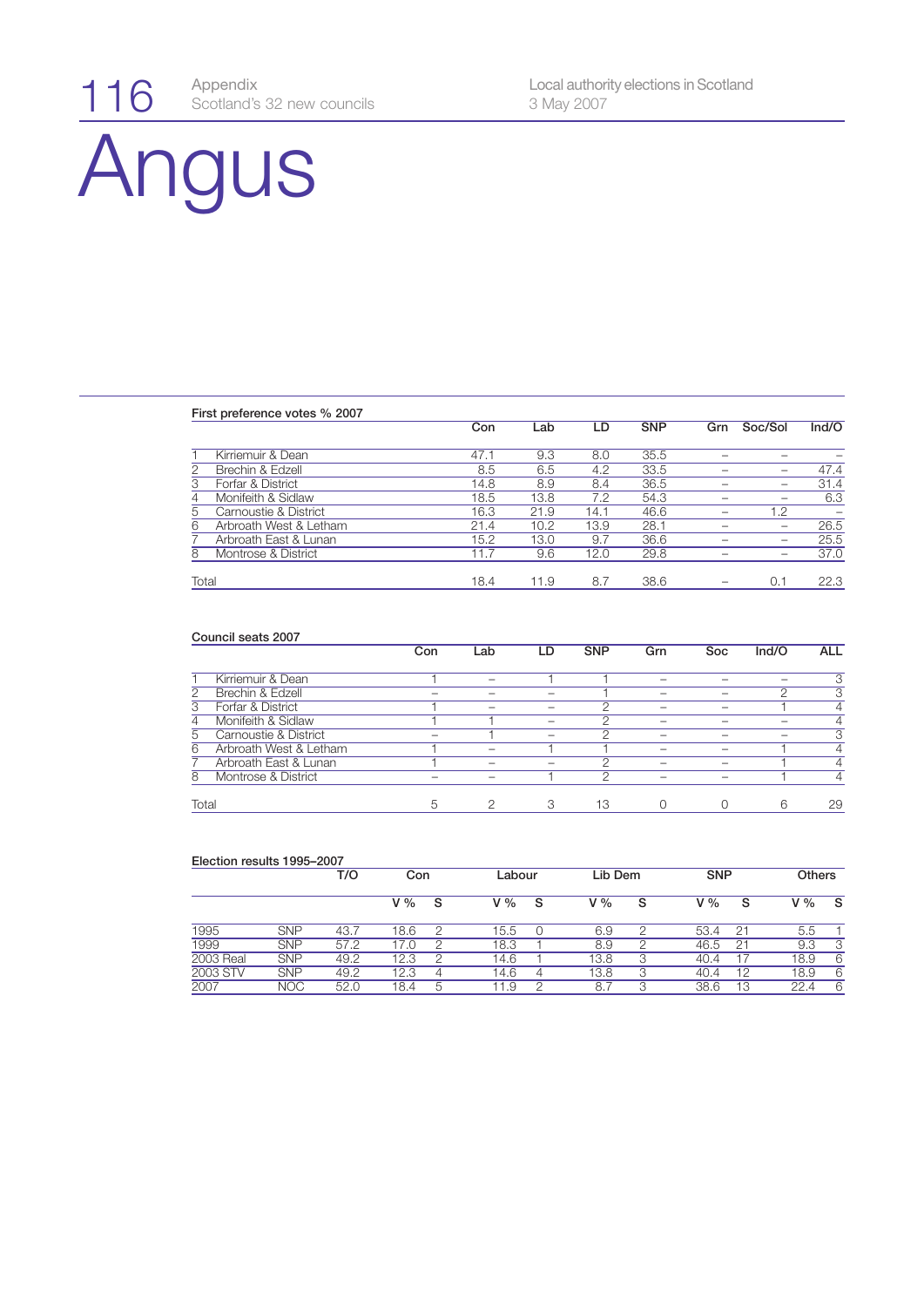

- **P** There was a small swing in votes from the SNP to the Conservatives, and the SNP lost overall control of the council. However, the SNP's losses were mostly caused by the change in electoral system.
- The results were fairer than in 2003, with a DV score of 7.9 indicating a very proportional result in 2007 compared to 20.8, indicating a disproportional result in 2003.
- **Voter choice increased significantly, with the** average voter having a choice between 6.8 candidates in 2007 compared to 4.0 in 2003.



- **The Conservative councillor in Kirriemuir &** Dean ward, Ian Mackintosh, is the most popular Conservative in Scotland, with 47 per cent of the vote in a three-member ward, nearly twice as much as he needed to be elected.
- **P** The council administration is the 'Angus' Alliance', a coalition of Conservatives, Independents, Labour and Liberal Democrats.
- The council leader (late 2007) is Bob Myles, an Independent.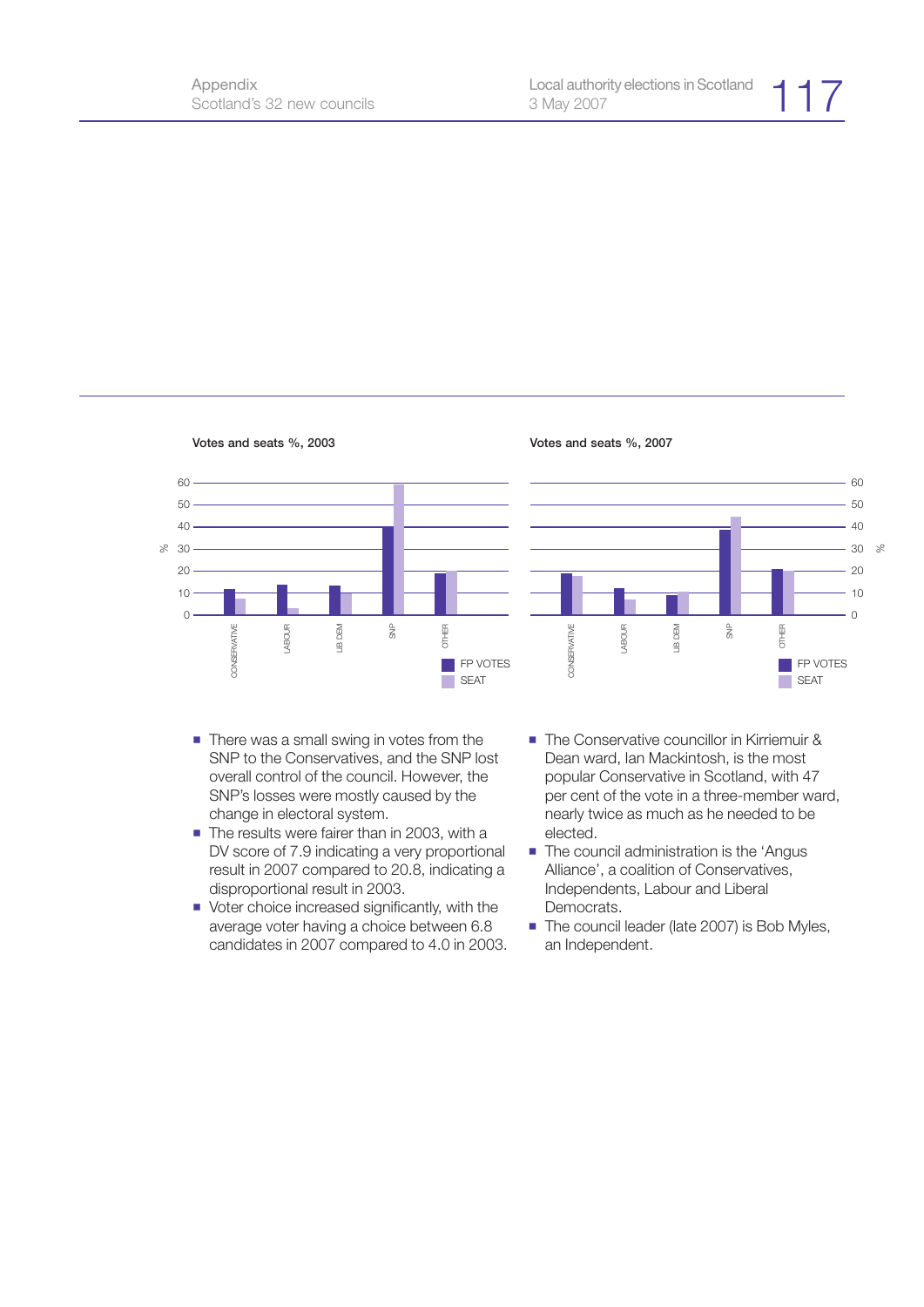### Argyll & Bute

|                | First preference votes % 2007          |      |                          |      |            |     |        |      |  |
|----------------|----------------------------------------|------|--------------------------|------|------------|-----|--------|------|--|
|                |                                        | Con  | Lab                      | LD   | <b>SNP</b> | Grn | $Soc*$ | I/O  |  |
|                | South Kintyre                          | 47.7 | 14.3                     | 14.2 | 21.3       |     | 2.4    |      |  |
| $\overline{2}$ | Kintyre & the Islands                  | 9.2  | 6.7                      | 34.6 | 14.7       |     |        | 34.8 |  |
| 3              | Mid Argyll                             | 8.2  | 6.1                      | 22.0 | 16.9       |     |        | 46.8 |  |
| 4              | Oban South & the Isles                 | 10.1 | -                        | 23.6 | 35.7       |     |        | 30.6 |  |
| 5              | Oban North & Lorn                      | 8.5  | -                        | 14.6 | 22.4       |     |        | 54.6 |  |
| 6              | Cowal                                  | 13.0 |                          | 9.2  | 29.8       |     |        | 48.1 |  |
|                | Dunoon                                 | 6.9  | 10.3                     | 7.4  | 23.6       |     |        | 51.8 |  |
| 8              | Isle of Bute                           | 4.6  | 7.3                      | 7.1  | 45.1       |     | -      | 35.9 |  |
| 9              | Lomond North                           | 13.5 | $\overline{\phantom{0}}$ | 11.0 | 15.6       |     |        | 59.9 |  |
| 10             | Helensburgh Central                    | 27.7 |                          | 33.2 | 18.6       |     |        | 20.5 |  |
|                | Helensburgh & Lomond South             | 26.7 |                          | 32.2 | 18.3       |     |        | 22.8 |  |
|                | Total                                  | 15.7 | 3.7                      | 19.2 | 23.7       |     | 0.2    | 36.9 |  |
|                | Note: *Solidarity candidate in ward 1. |      |                          |      |            |     |        |      |  |

Council seats 2007

|                | Con                        | Lab | LD | <b>SNP</b> | Grn    | <b>Soc</b> | Ind/O | <b>ALL</b>     |                |
|----------------|----------------------------|-----|----|------------|--------|------------|-------|----------------|----------------|
|                | South Kintyre              |     |    |            |        |            |       |                | 4              |
| $\overline{2}$ | Kintyre & the Islands      |     |    |            |        |            |       | 2              | $\overline{4}$ |
| 3              | Mid Argyll                 |     |    |            |        |            |       |                | $\overline{2}$ |
| 4              | Oban South & the Isles     |     |    |            | ◠      |            |       | 2              | 5              |
| 5              | Oban North & Lorn          |     |    |            |        |            |       | 2              | $\overline{4}$ |
| 6              | Cowal                      |     |    |            |        |            |       | $\overline{2}$ | $\overline{3}$ |
| 7              | Dunoon                     |     |    |            |        |            |       |                | $\overline{2}$ |
| 8              | Isle of Bute               |     |    |            | $\cap$ |            |       | 3              | 5              |
| 9              | Lomond North               |     |    |            |        |            |       |                |                |
| 10             | Helensburgh Central        |     |    |            |        |            |       |                | 4              |
| 11             | Helensburgh & Lomond South |     |    |            |        |            |       |                | 3              |
|                |                            |     |    |            |        |            |       |                |                |
|                | Total                      | 3   | 0  |            | 10     |            |       | 17             | 37             |
|                |                            |     |    |            |        |            |       |                |                |

|           |            | T/O  | Con  |   |      | Labour |            | Lib Dem |      | <b>SNP</b> |      | <b>Others</b> |
|-----------|------------|------|------|---|------|--------|------------|---------|------|------------|------|---------------|
|           |            |      | V%   | s | V%   | S      | V%         | S       | V%   | s          | V%   | S             |
| 1995      | Ind        | 51.1 | 13.0 | 3 | 10.0 |        | <b>4.0</b> |         | 12.5 |            | 50.5 | 21            |
| 1999      | Ind        | 63.8 | 10.7 | 4 | 9.9  |        | 15.8       | 6       | 20.5 | b          | 43.2 | 20            |
| 2003 Real | Ind        | 57.0 | 13.2 | 3 | 2.7  |        | 4.7        |         | 17.0 | 3          | 52.3 | 22            |
| 2003 STV  | Ind        | 57.0 | 13.2 | 5 | -2.7 |        | 14.7       |         | 17.0 |            | 52.3 | 20            |
| 2007      | <b>NOC</b> | 59.0 | 16.0 | 3 | 4.   |        | 19.0       |         | 23.8 | 10         | 37   | 17            |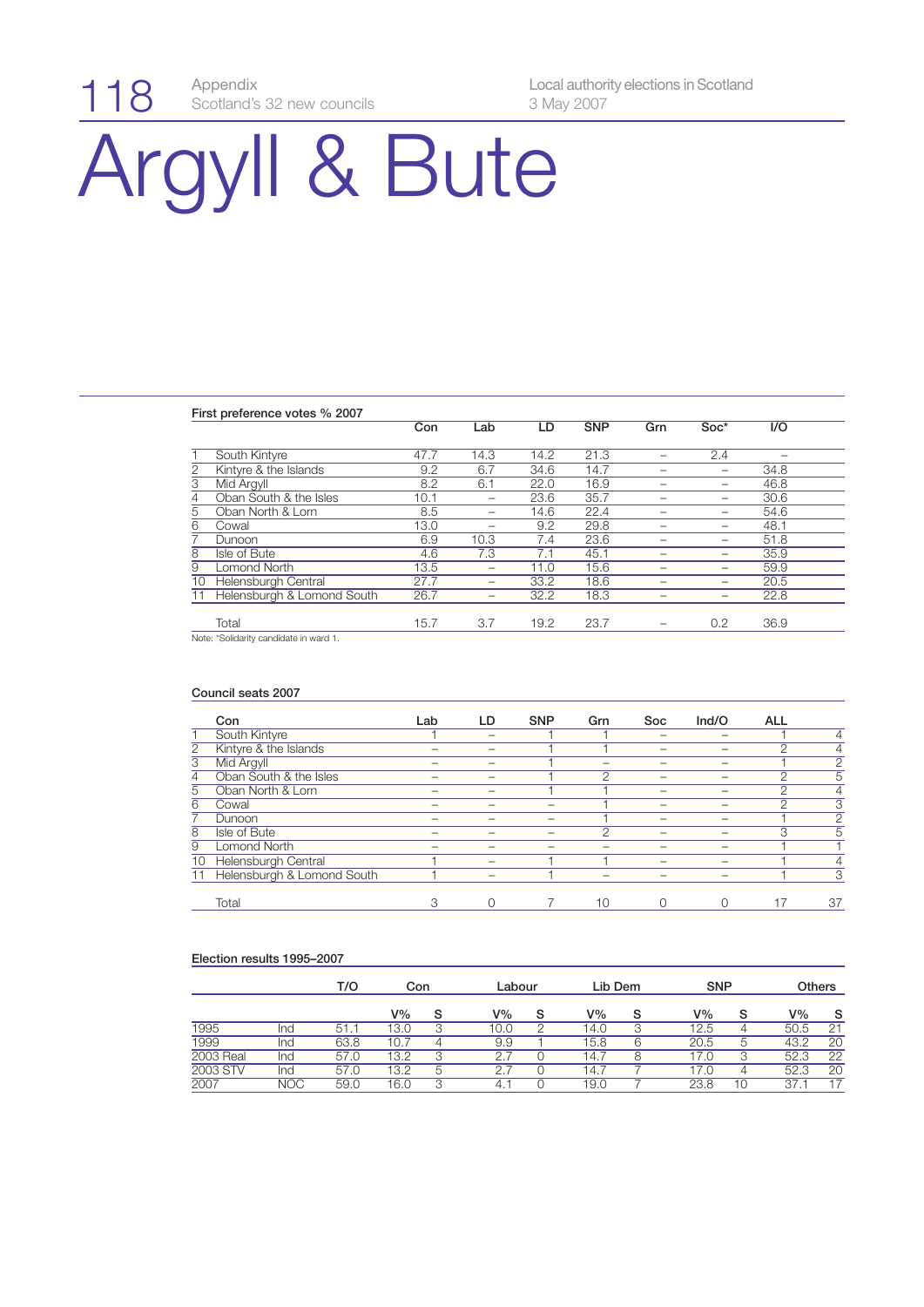

- **P** All the political parties, but particularly the SNP, gained votes compared to 2003 at the expense of Independents.
- The results were fairer than in 2003, with a DV score of 11.2 indicating a proportional result in 2007 compared to 21.0, indicating a disproportional result in 2003.
- Voter choice increased very significantly, with the average voter having a choice between 7.1 candidates compared to only 3.0 in 2003.





- The council administration is a coalition of Independents and SNP councillors.
- The council leader (late 2007) is Dick Walsh, an Independent.
- A by-election took place in the Helensburgh & Lomond South ward on 5 October 2007, at which a Liberal Democrat was elected in place of an Independent.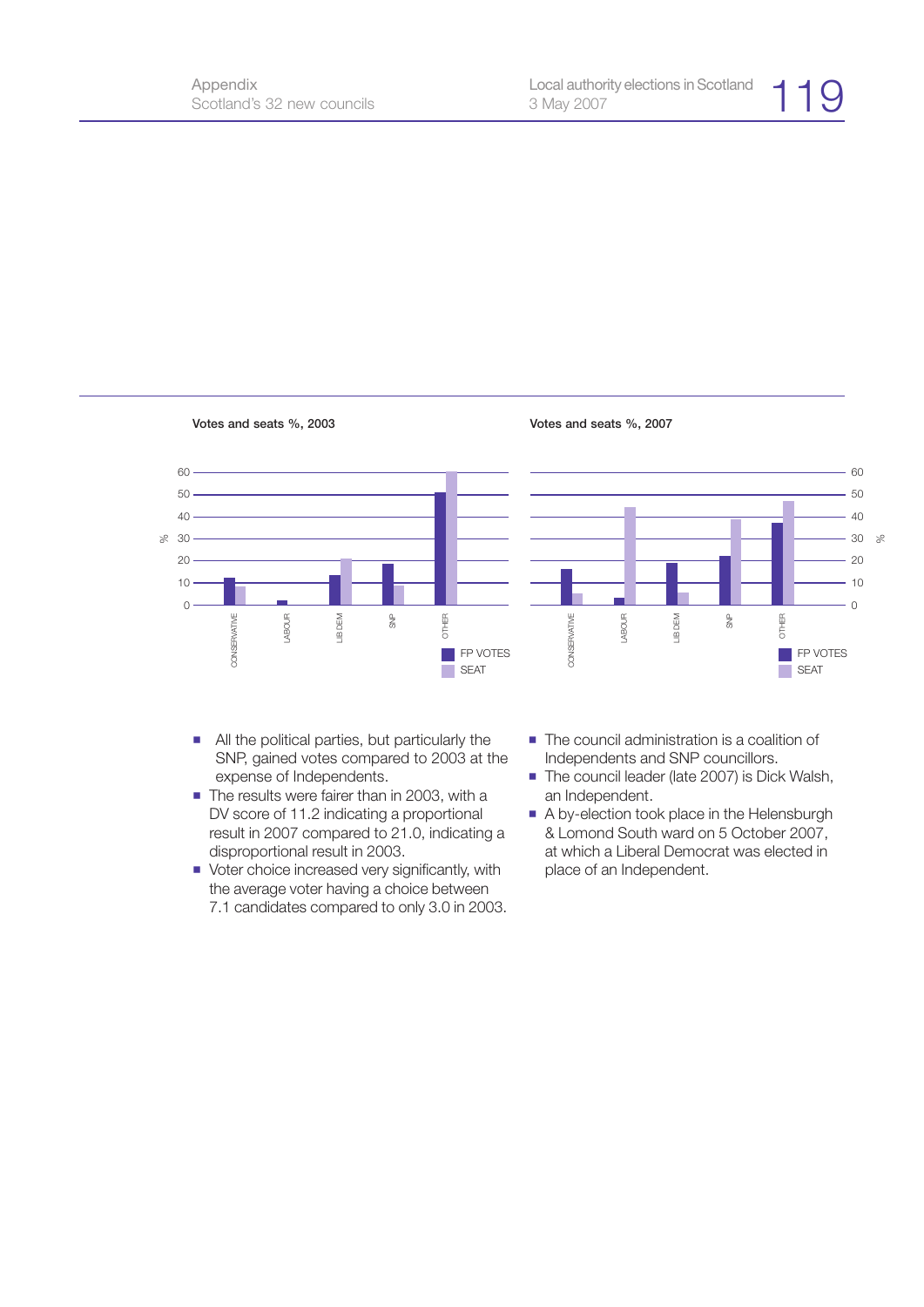120 Appendix<br>Scotland's 32 new councils

Local authority elections in Scotland 3 May 2007

### **Clackmannanshire**

|       |                          | Con  | Lab  | LD   | <b>SNP</b> | Grn                      | Soc/Sol | Ind/O |
|-------|--------------------------|------|------|------|------------|--------------------------|---------|-------|
|       | Clackmannanshire West    | 8.6  | 44.9 | 7.2  | 39.3       | $\overline{\phantom{a}}$ |         |       |
| 2     | Clackmannanshire North   | 6.9  | 30.5 | 6.7  | 51         |                          | 1.6     | 3.4   |
| 3     | Clackmannanshire Central | 6.1  | 57.2 |      | 36.7       |                          |         |       |
| 4     | Clackmannanshire South   | 5.5  | 33.8 |      | 29.4       |                          |         | 31.3  |
| 5     | Clackmannanshire East    | 29.8 | 27.3 | 11.7 | 31.2       |                          |         |       |
| Total |                          | 10.8 | 37.8 | 5.2  | 38.1       |                          |         | 8.1   |
|       |                          |      |      |      |            |                          |         |       |

### Council seats 2007

|       |                          | Con | Lab | LD | <b>SNP</b> | Grn | Soc | Ind/O | ALL |
|-------|--------------------------|-----|-----|----|------------|-----|-----|-------|-----|
|       | Clackmannanshire West    |     |     | -  |            |     |     |       |     |
| 2     | Clackmannanshire North   |     |     |    |            |     |     |       |     |
| 3     | Clackmannanshire Central |     |     |    |            |     |     |       | 3   |
| 4     | Clackmannanshire South   |     |     |    |            |     |     |       |     |
| 5     | Clackmannanshire East    |     |     |    |            |     |     |       | З   |
| Total |                          |     |     |    |            |     |     |       | 18  |
|       |                          |     |     |    |            |     |     |       |     |

| Election results 1995-2007 |            |      |      |   |        |              |         |   |            |   |               |    |
|----------------------------|------------|------|------|---|--------|--------------|---------|---|------------|---|---------------|----|
|                            |            | T/O  | Con  |   | Labour |              | Lib Dem |   | <b>SNP</b> |   | <b>Others</b> |    |
|                            |            |      | V%   | S | V%     | <sub>S</sub> | V%      | s | V%         | s | V%            | -S |
| 1995                       | _ab        | 46.4 | 3.0  |   | 54.1   | 8            | 3.9     |   | 38.5       | 3 | 0.6           | 0  |
| 1999                       | <b>NOC</b> | 63.8 | 8.7  |   | 44.5   | 8            | .6      |   | 44.5       | 9 | 0.6           | Ω  |
| 2003 Real                  | _ab        | 57.9 | 5.8  |   | 44.2   | 10           | 2.0     |   | 41.4       | 6 | 6.6           |    |
| 2003 STV                   | <b>NOC</b> | 57.9 | 5.8  |   | 44.2   | 8            | 2.0     |   | 41.4       | 9 | 6.6           | 0  |
| 2007 STV                   | <b>NOC</b> | 54.6 | 10.8 |   | 37.8   | 8            | 5.2     |   | 38.        |   | 8.1           |    |



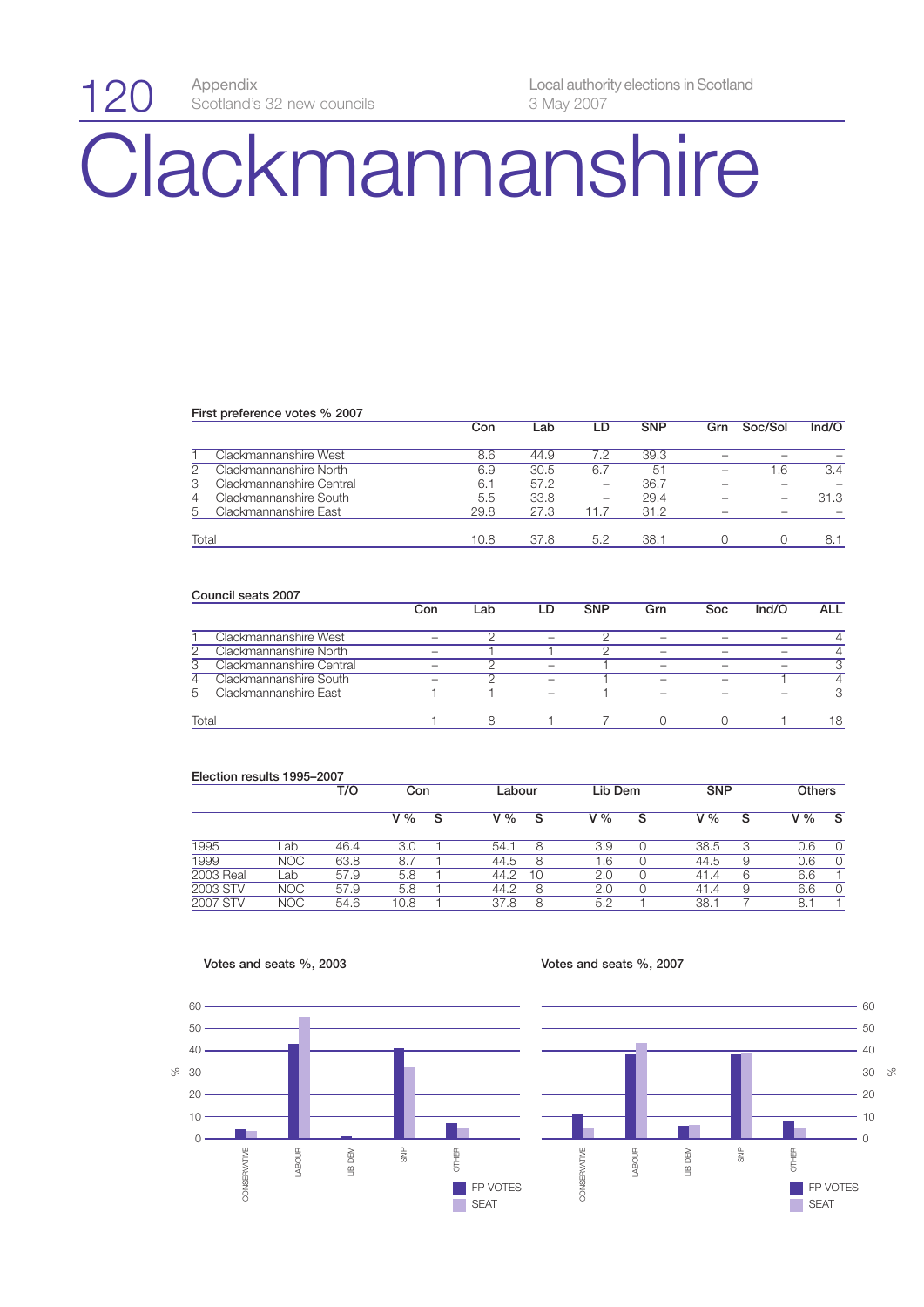- **Both Labour and the SNP, the dominant** parties in Clackmannanshire, lost votes to smaller parties, but Labour lost somewhat more. However, transfers saw Labour retain more seats.
- The results were fairer than in 2003, with a DV score of 7.8 indicating a highly proportional result in 2007 compared to 11.3, which was a reasonably proportional result even under FPTP in 2003.
- **•** Voter choice increased significantly, with the average voter having a choice between 6.4 candidates compared to 2.7 in 2003. In 2003 many voters only had the choice between Labour and the SNP.
- **•** The council is run by a Labour minority administration.
- **P** The council leader (late 2007) is Janet Cadenhead, a Labour councillor.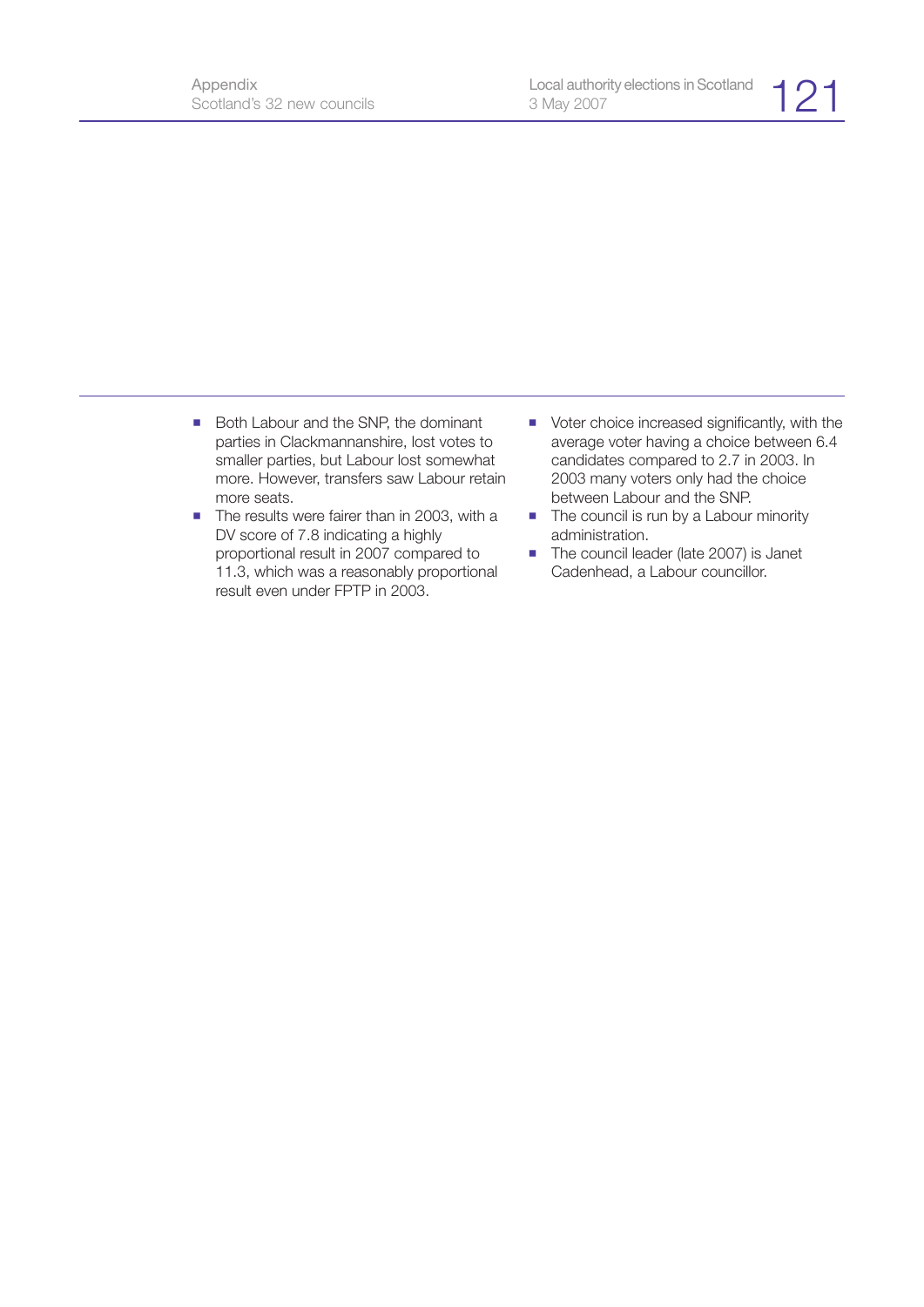# Dumfries & **Galloway**

|       | First preference votes % 2007 |      |      |                          |            |     |         |       |
|-------|-------------------------------|------|------|--------------------------|------------|-----|---------|-------|
|       |                               | Con  | Lab  | LD                       | <b>SNP</b> | Grn | Soc/Sol | Ind/O |
|       | Stranraer & North Rhins       | 24.0 | 40.9 | $\overline{\phantom{0}}$ | 18.0       |     |         | 17.0  |
| 2     | Wigtown West                  | 22.1 | 31.4 |                          | 33.0       | 5.2 |         | 8.3   |
| 3     | Mid Galloway                  | 32.5 | 13.6 | 15.2                     | 38.7       |     |         |       |
| 4     | Dee                           | 35.8 | 6.7  | 8.1                      | 19.5       | -   |         | 29.7  |
| 5     | Castle Douglas & Glenkens     | 38.2 | 9.4  | 9.8                      | 23.9       |     |         | 18.7  |
| 6     | Abbev                         | 33.9 | 28.1 | 4.9                      | 17.8       |     |         | 15.3  |
|       | North West Dumfries           | 20.4 | 57.3 | 3.6                      | 15.6       |     |         | 3.1   |
| 8     | Mid & Upper Nithsdale         | 32.3 | 37.3 | 6.6                      | 13.7       |     |         | 10.1  |
| 9     | Lochar                        | 32.8 | 31.1 | 6.3                      | 16.5       |     |         | 13.2  |
| 10    | Nith                          | 25.7 | 36.0 | 10.9                     | 20.8       |     |         | 6.7   |
|       | Annandale South               | 25.6 | 37.2 | 17.0                     | 11.6       |     |         | 8.6   |
| 12    | Annandale North               | 37.3 | 15.0 | 13.7                     | 13.0       | 2.9 |         | 18.2  |
| 13    | Annandale East                | 56.8 | 17.4 | 7.7                      | 12.9       | 5.3 |         |       |
| Total |                               | 31.8 | 28.1 | 8.5                      | 19.1       |     | 0       | 11.7  |

### Council seats 2007

|                 |                                      | Con    | Lab           | LD | <b>SNP</b> | Grn | Soc | Ind/O | <b>ALL</b>     |
|-----------------|--------------------------------------|--------|---------------|----|------------|-----|-----|-------|----------------|
|                 | Stranraer & North Rhins              |        |               |    |            |     |     |       | 3              |
| 2               | Wigtown West                         |        |               |    |            |     |     |       | 3              |
| 3               | Mid Galloway                         |        |               |    |            |     |     |       | 3              |
| 4               | Dee                                  |        |               |    |            |     |     |       | $\overline{3}$ |
| 5               | <b>Castle Douglas &amp; Glenkens</b> |        |               |    |            |     |     |       | 3              |
| 6               | Abbey                                | $\cap$ |               |    |            |     |     |       | 4              |
| 7               | North West Dumfries                  |        | 2             |    |            |     |     |       | 4              |
| 8               | Mid & Upper Nithsdale                |        | 2             |    |            |     |     |       | 4              |
| 9               | Lochar                               | $\cap$ |               |    |            |     |     |       | 4              |
| 10              | <b>Nith</b>                          |        | $\mathcal{P}$ |    |            |     |     |       | 4              |
| 11              | Annandale South                      |        | 2             |    |            |     |     |       | 4              |
| 12 <sup>2</sup> | Annandale North                      | 2      |               |    |            |     |     |       | 4              |
| 13              | Annandale East                       | 3      |               |    |            |     |     |       | $\overline{4}$ |
| Total           |                                      | 18     | 14            | 3  | 10         | Ω   | Ω   | 2     | 47             |

|                  |            | Т/О  | Con            | _abour     | Lib Dem    | <b>SNP</b> | <b>Others</b>  |
|------------------|------------|------|----------------|------------|------------|------------|----------------|
|                  |            |      | $\sim$ %<br>S  | $1\%$<br>s | V %<br>c   | V %        | S<br>V%        |
| 1995             | NOC        | 49.1 | 10.2           | 25.2<br>21 | 10.9<br>10 | 14.7       | 28<br>39.1     |
| 1999             | <b>NOC</b> | 62.9 | 17.4<br>8      | 26.0<br>13 | 9.9<br>6   | 20.4       | 15<br>26.3     |
| <b>2003 Real</b> | <b>NOC</b> | 54.9 | 30.            | 24.1<br>14 | 9.         | 14.0<br>.h | 12<br>22.      |
| 2003 STV         | <b>NOC</b> | 54.9 | 30.<br>14      | 24.<br>13  | 9.         | 4.0        | 22.            |
| STV<br>2007      | <b>NOC</b> | 56.2 | 18<br>31<br>.8 | 28.<br>14  | 8.5        | 19.1       | 12.7<br>$\cap$ |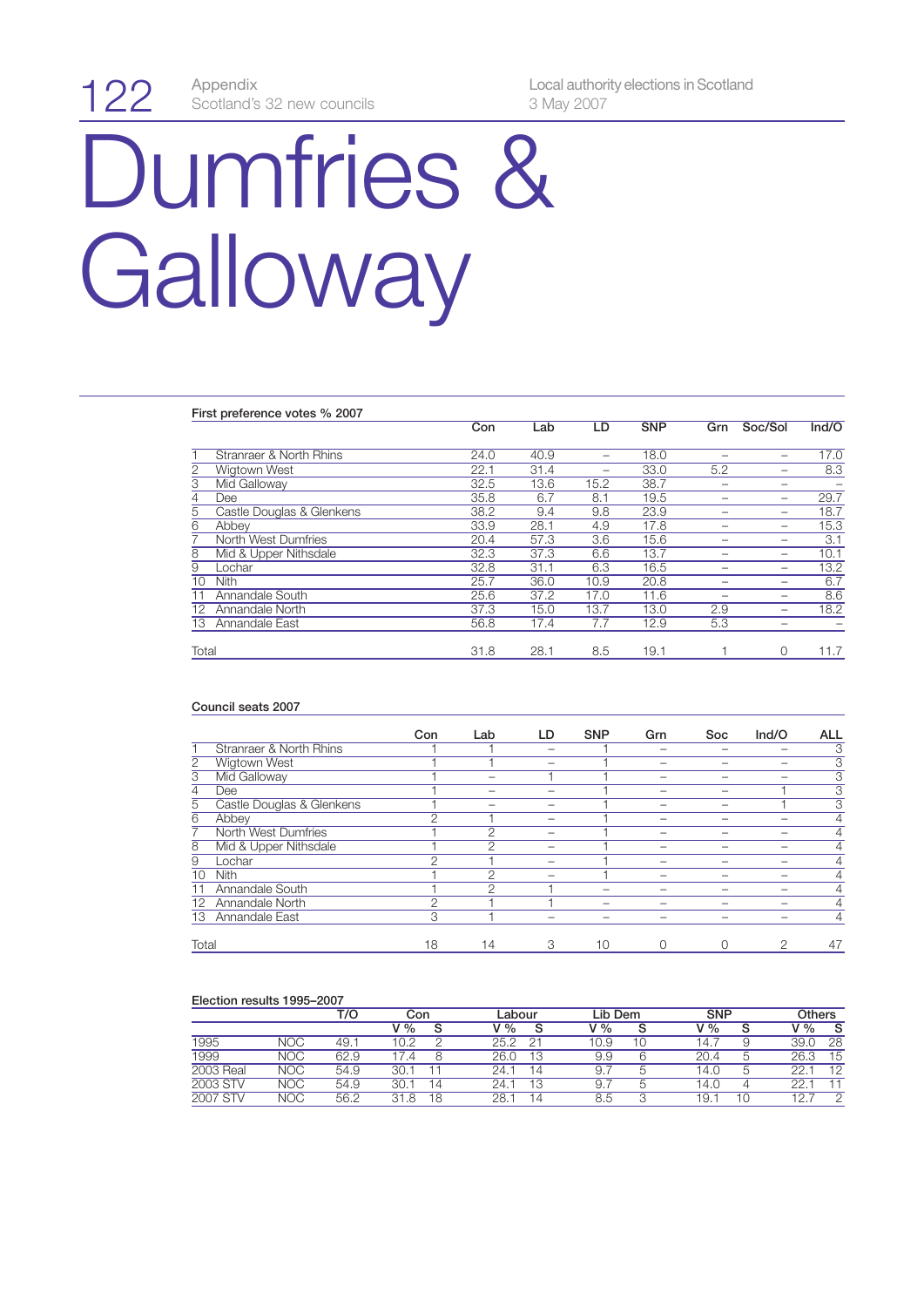



- **•** The council remained under no overall control.
- The vote share for Independent candidates fell compared to 2003, with the SNP, Labour and the Conservatives all gaining. The Conservatives became the largest party on the council.
- **P** The results were reasonably fair in both 2007 and 2003, with the DV score falling from 10.8 to 10.4.
- **•** Voter choice increased very significantly, with the average voter having a choice between 7.0 candidates compared to 3.0 in 2003.





- **P** Annandale East & Eskdale ward, next to the English border, is the strongest Conservative ward in Scotland, with 56.8 per cent of first preferences and three councillors out of four.
- **P** The council is run by a coalition of Conservatives and Liberal Democrats.
- **The council leader (late 2007) is Ivor Hyslop,** a Conservative.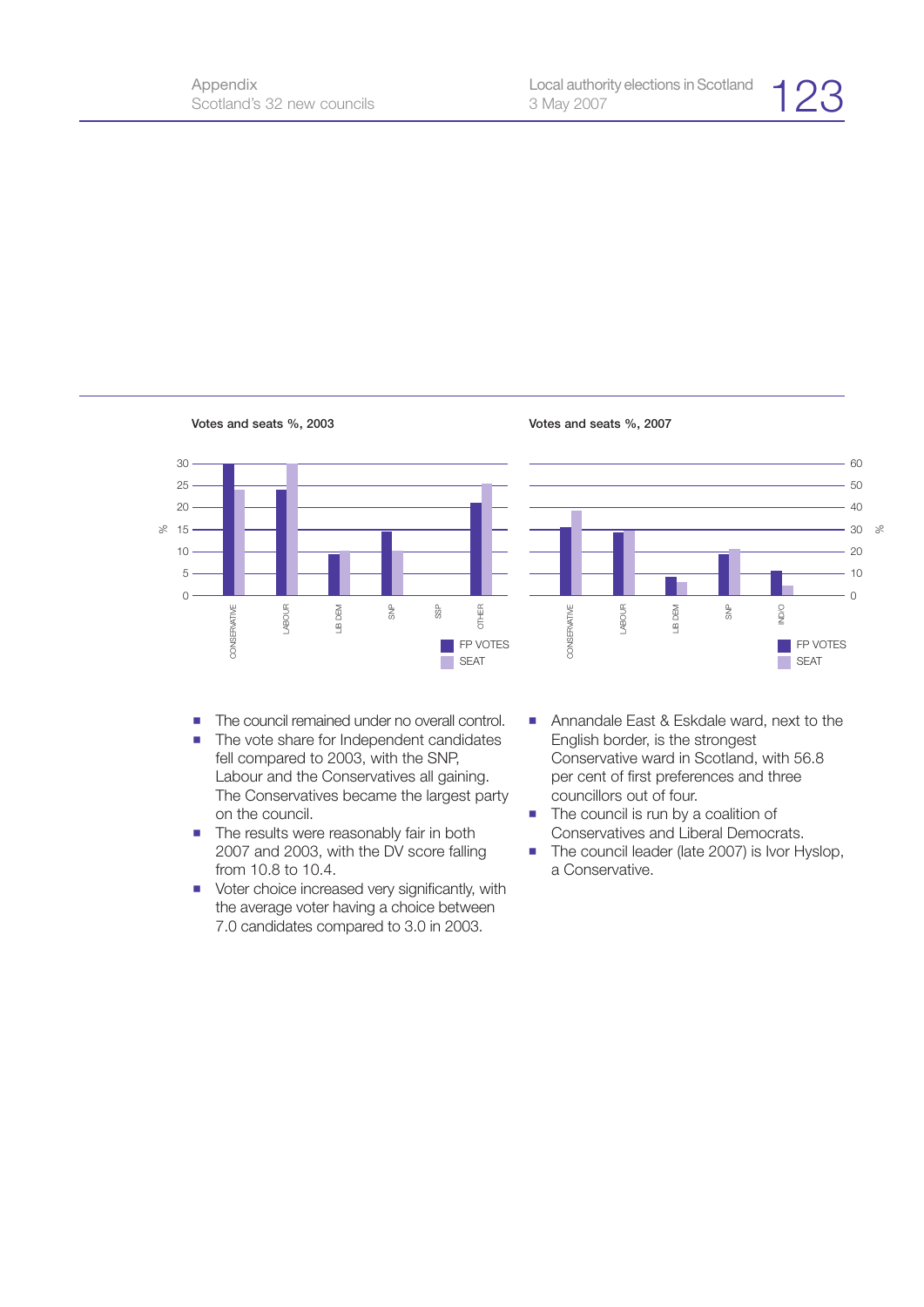Appendix Scotland's 32 new councils

124

Local authority elections in Scotland 3 May 2007

# Dundee City

### First preference votes % 2007 Con Lab LD SNP Grn Soc\* I/O 1 Strathmartine 2.7 25.4 13.9 33.9 – 2.8 21.3<br>2 Lochee 5.2 36.8 6.7 47.1 – 4.3 – 2 Lochee 5.2 36.8 6.7 47.1 – 4.3 – 3 West End 12.2 22.0 28.0 30.1 5.1 2.7 – 4 Coldside 4.9 40.9 10.8 38.5 – 3.8 1.1 5 Maryfield 8.3 30.6 13.1 44.4 – 3.6 – 6 North Eastern 2.0 3.9 33.9 3.4 54.4 – 3.7 0.6<br>
7 East End 5.6 32.4 9.2 48.3 – 4.6 – 7 East End 5.6 32.4 9.2 48.3 – 4.6 – 8 The Ferry 42.3 17.8 6.8 31.8 – 1.3 – Total 12.5 29.4 11.3 40.0 0.6 3.4 2.9

Note: \*Both Solidarity and SSP candidates in each of eight wards.

|       | Council seats 2007 |        |               |                          |            |                          |     |       |                |
|-------|--------------------|--------|---------------|--------------------------|------------|--------------------------|-----|-------|----------------|
|       |                    | Con    | Lab           | LD                       | <b>SNP</b> | Grn                      | Soc | Ind/O | <b>ALL</b>     |
|       | Strathmartine      |        |               |                          |            | $\overline{\phantom{a}}$ | -   |       | 4              |
| 2     | Lochee             |        | $\mathcal{P}$ | $\sim$                   | Ω          | -                        |     |       | $\overline{4}$ |
| 3     | West End           |        |               |                          |            |                          |     |       | 4              |
| 4     | Coldside           |        |               |                          | റ          | -                        |     |       | 4              |
| 5     | Maryfield          |        |               | -                        | ∩          |                          |     |       | 3              |
| 6     | North Eastern      | -      |               | $\overline{\phantom{a}}$ | Ω          | $\overline{\phantom{a}}$ |     | -     | 3              |
| 7     | East End           |        |               |                          | $\Omega$   |                          |     |       | 3              |
| 8     | The Ferry          | $\cap$ |               | $\overline{\phantom{a}}$ |            |                          |     |       | $\overline{4}$ |
| Total |                    | 3      | 10            | 2                        | 13         | 0                        | 0   |       | 29             |

|           | Election results 1995-2007 |      |      |   |        |    |         |   |            |    |               |   |  |
|-----------|----------------------------|------|------|---|--------|----|---------|---|------------|----|---------------|---|--|
|           |                            | T/O  | Con  |   | Labour |    | Lib Dem |   | <b>SNP</b> |    | <b>Others</b> |   |  |
|           |                            |      | V%   | S | V %    | S  | V%      | S | V %        | s  | V%            | S |  |
| 1995      | .ab                        | 44.7 | 13.8 | 4 | 53.7   | 28 | 2.5     |   | 25.2       | 3  | 4.8           |   |  |
| 1999      | <b>NOC</b>                 | 53.8 | 18.1 | 4 | 36.6   | 14 | 5.6     |   | 36.        | 10 | 3.7           |   |  |
| 2003 Real | <b>NOC</b>                 | 47.4 | 14.9 | 5 | 34.1   | 10 | 10.0    | っ | 34.        |    | 7.0           |   |  |
| 2003 STV  | <b>NOC</b>                 | 47.4 | 14.9 | 3 | 34.1   | 10 | 10.0    | 2 | 34.        | 13 | 7.0           |   |  |
| 2007 STV  | NOC                        | 49.9 | 10.6 | 3 | 30.0   | 10 | 11.5    | ◠ | 41.        | 13 | 6.9           |   |  |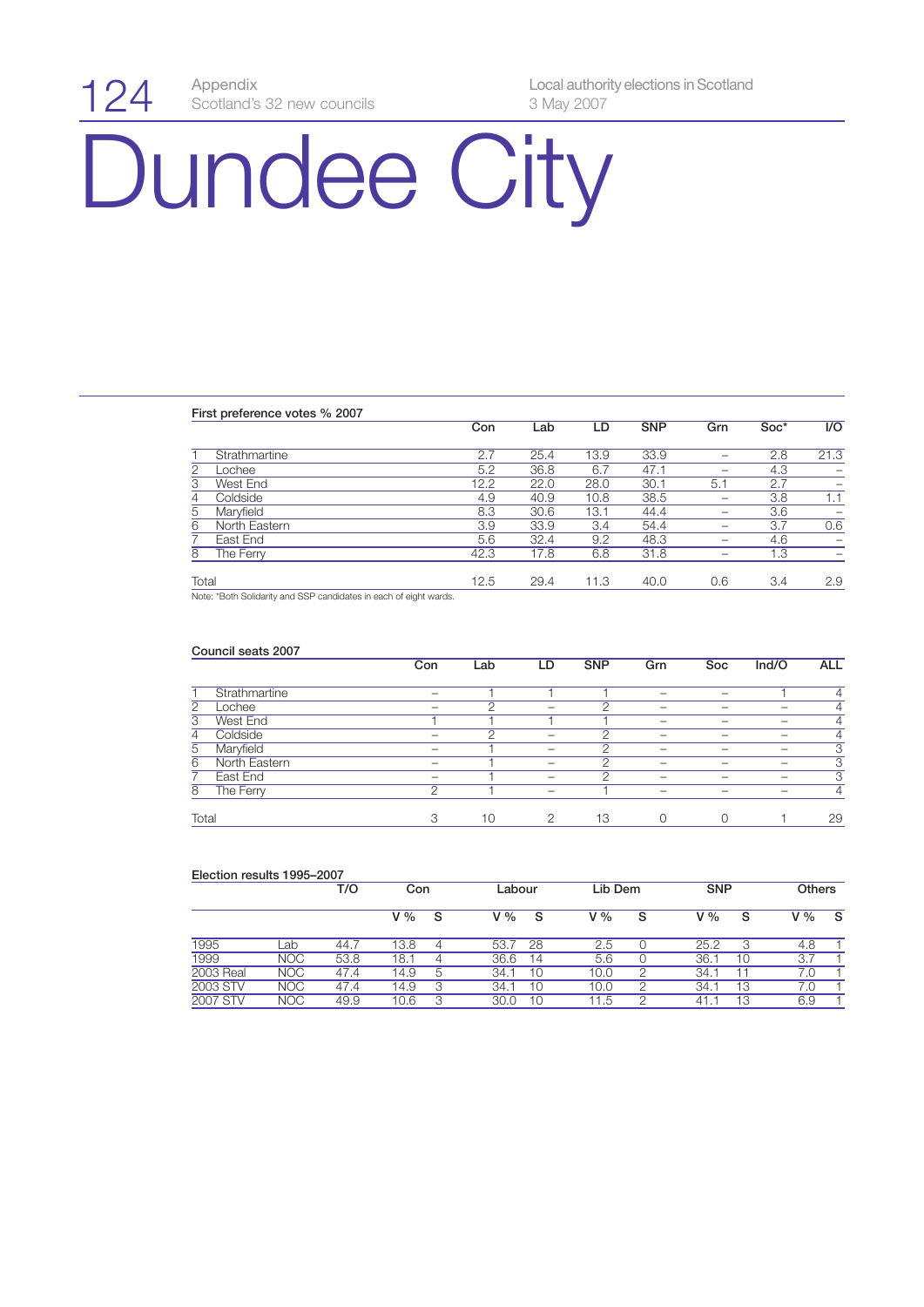



- **P** The council remained under no overall control.
- **P** There was a significant increase in the SNP share of the vote in Dundee in 2007, but it did not gain the party any extra seats compared to what it might have won under STV in 2003.
- **•** Voter choice increased significantly, with the average voter having a choice between 6.4 candidates compared to 2.7 in 2003.
- **•** Unusually, the result in Dundee in 2003 under FPTP was very proportional to the votes cast for each party, with the 2007 DV score being a still proportional 10.4 compared to 5.1 in 2003.





- **•** Voter choice increased significantly, with the average voter having a choice between 8.8 candidates compared to 4.5 in 2003.
- **E** Labour won representation in two wards (North Eastern and The Ferry) where the party had nothing in the 2003 elections despite a reasonable share of the vote.
- **P** The council is run by a coalition of Labour and the Liberal Democrats with Conservative support.
- **P** The council leader (late 2007) is Kevin Keenan, a Labour councillor.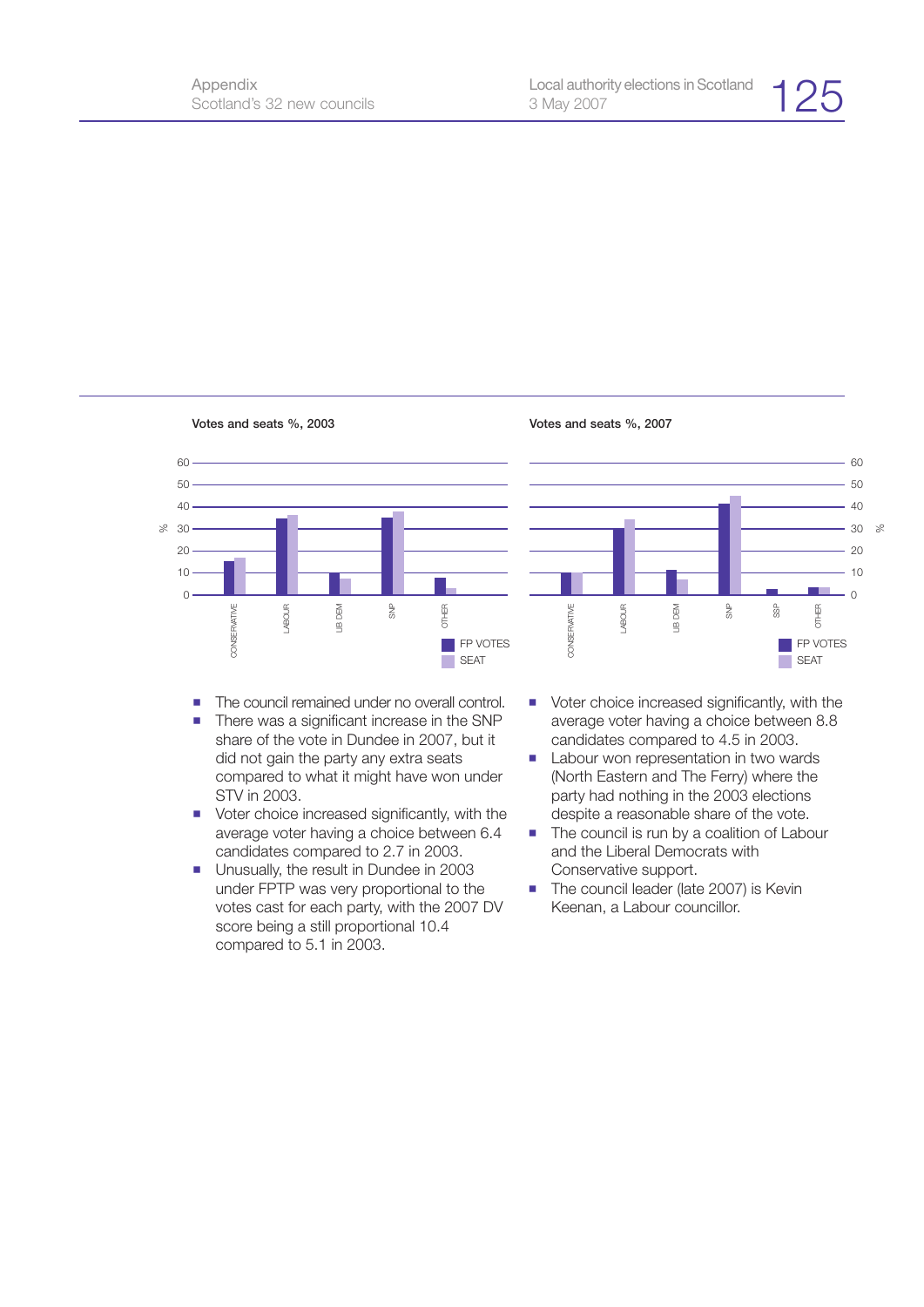Appendix 126 Appendix<br>
Scotland's 32 new councils Local authority elections in Scotland 3 May 2007

## East Ayrshire

### First preference votes % 2007

|       |                                                                                                                                                                                                                                       | Con  | Lab  | LD | <b>SNP</b> | Grn | $Soc*$ | I/O           |
|-------|---------------------------------------------------------------------------------------------------------------------------------------------------------------------------------------------------------------------------------------|------|------|----|------------|-----|--------|---------------|
|       | Annick                                                                                                                                                                                                                                | 21.1 | 34.3 |    | 30.7       |     |        | 13.9          |
| 2     | Kilmarnock North                                                                                                                                                                                                                      | 15.8 | 26.7 |    | 55.6       |     | 1.9    |               |
| 3     | Kilmarnock West/Crosshouse                                                                                                                                                                                                            | 17.0 | 32.5 |    | 47.2       |     |        | 3.3           |
| 4     | Kilmarnock East/Hurlford                                                                                                                                                                                                              | 7.7  | 45.0 |    | 39.5       |     | 2.3    | 5.4           |
| 5     | Kilmarnock South                                                                                                                                                                                                                      | 5.9  | 47.7 |    | 44.7       |     |        |               |
| 6     | <b>Irvine Vallev</b>                                                                                                                                                                                                                  | 20.5 | 31.6 |    | 43.5       |     |        | 4.3           |
|       | Ballochmyle                                                                                                                                                                                                                           | 9.2  | 51.6 |    | 29.2       | 4.2 |        | 5.8           |
| 8     | Cumnock/New Cumnock                                                                                                                                                                                                                   | 9.8  | 60.3 |    | 26.2       |     | 3.8    |               |
| 9     | Doon Vallev                                                                                                                                                                                                                           | 8.4  | 49.0 | -  | 26.0       |     |        | 16.6          |
| Total |                                                                                                                                                                                                                                       | 13   | 41.9 |    | 38.1       | 0.5 | 1.0    | $5.5^{\circ}$ |
|       | $\mathbf{a}$ . The state $\mathbf{a}$ is a second to the state of the state of the state of the state of the state of the state of the state of the state of the state of the state of the state of the state of the state of the sta |      |      |    |            |     |        |               |

Note: \*Solidarity candidates in wards 4 and 8, SSP in wards 2 and 5.

|       | Council seats 2007         |     |     |    |            |     |     |       |            |
|-------|----------------------------|-----|-----|----|------------|-----|-----|-------|------------|
|       |                            | Con | Lab | LD | <b>SNP</b> | Grn | Soc | Ind/O | <b>ALL</b> |
|       | <b>Annick</b>              |     |     |    |            |     |     |       | 3          |
| 2     | Kilmarnock North           |     |     |    | っ          | -   |     |       | 3          |
| 3     | Kilmarnock West/Crosshouse |     |     |    | റ          |     |     |       | 4          |
| 4     | Kilmarnock East/Hurlford   |     | ∩   |    | ∩          |     |     |       | 4          |
| 5     | Kilmarnock South           |     |     |    | っ          |     |     |       | 3          |
| 6     | <b>Irvine Valley</b>       |     |     |    | ∩          |     |     |       | 4          |
|       | Ballochmyle                |     | 3   |    |            |     |     |       | 4          |
| 8     | Cumnock/New Cumnock        |     | 3   |    |            |     |     |       | 4          |
| 9     | Doon Valley                |     |     |    |            |     |     |       | 3          |
| Total |                            | З   | 14  |    | 14         |     |     |       | 32         |

|                  |            | T/O  |      | Con |      | Labour |      | Lib Dem |      | <b>SNP</b> | <b>Others</b>       |  |
|------------------|------------|------|------|-----|------|--------|------|---------|------|------------|---------------------|--|
|                  |            |      | V %  | S   | V%   | S      | V %  | s       | V%   | S          | V %<br><sub>S</sub> |  |
| 1995             | _ab        | 52.5 |      |     | 56.4 | 22     | 0.3  |         | 36.7 |            | 0.0<br>$\Omega$     |  |
| 1999             | _ab        | 63.3 | 9.3  |     | 45.8 | 17     | l .9 |         | 40.9 | 14         | 3.1<br>0            |  |
| <b>2003 Real</b> | _ab        | 51.9 | 12.5 |     | 49.2 | 23     | 0.0  |         | 35.3 | 8          | 3.1<br>0            |  |
| 2003 STV         | _ab        | 51.9 | 12.5 |     | 49.2 | 18     | 0.0  |         | 35.3 | 13         | 3.1<br>0            |  |
| 2007 STV         | <b>NOC</b> | 53.8 | 13.0 | 3   | 41.9 | 14     | 0.0  |         | 38.  | 14         | 7.0                 |  |
|                  |            |      |      |     |      |        |      |         |      |            |                     |  |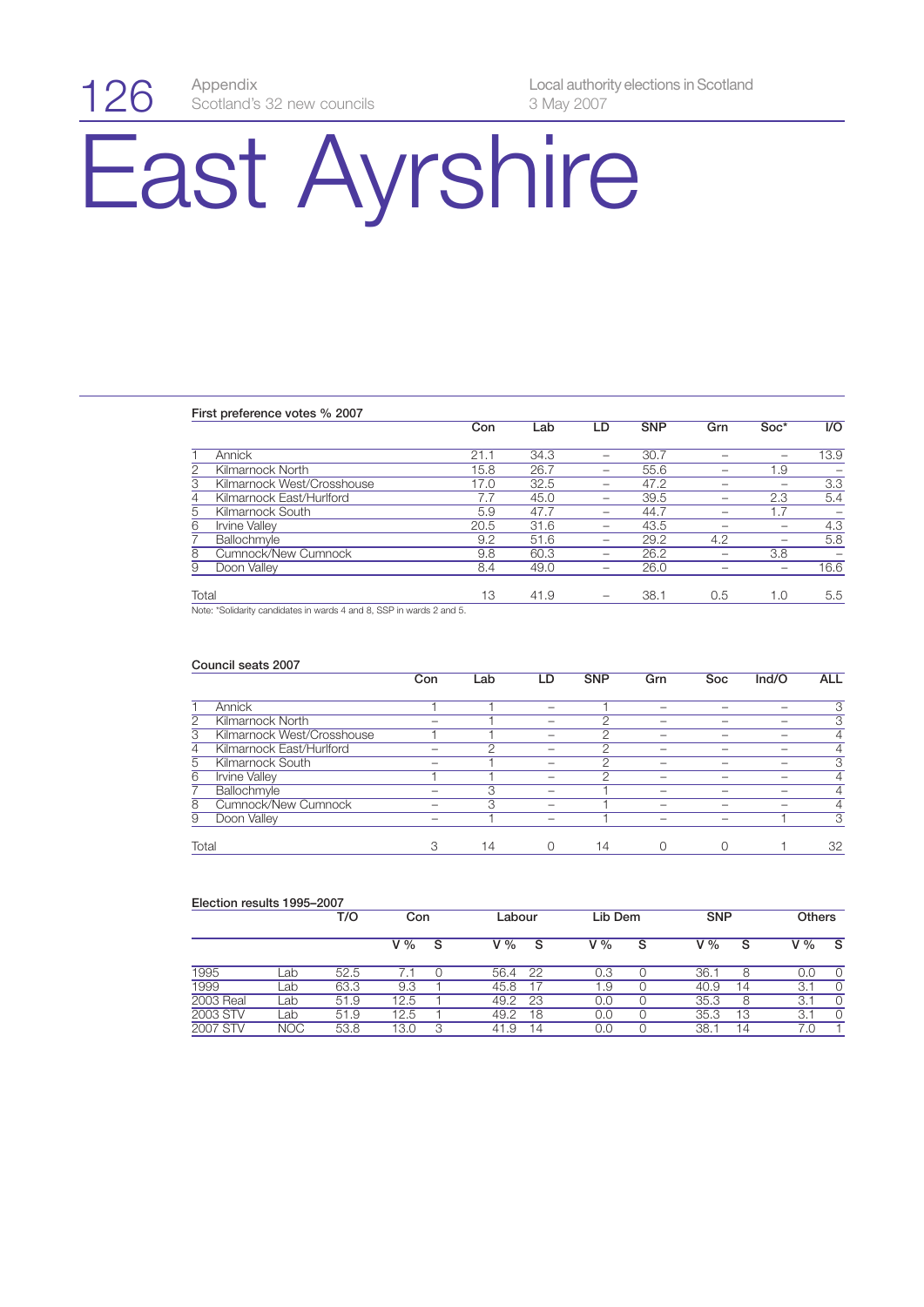



- **•** Labour lost control of the council.
- **P** There was a swing from Labour to the SNP in East Ayrshire. Labour had more votes but the SNP drew level in seats thanks to transfers.
- **P** The results were fairer than in 2003, with a DV score of 7.5 indicating a highly proportional result in 2007 compared to 22.7, indicating a disproportional result in 2003.
- **•** Voter choice increased very significantly, with the average voter having a choice between 6.4 candidates compared to 3.4 in 2003.



- p Doon Valley ward was the only ward in Scotland where a party lost a seat through over-nomination – Labour had three candidates, enough votes to elect two, but ended up with one councillor. Everywhere else, running more candidates either helped the party or did no harm.
- **P** The council is run by a minority SNP administration with the consent of the Conservatives and Independents.
- **The council leader (late 2007) is Douglas** Reid, an SNP councillor.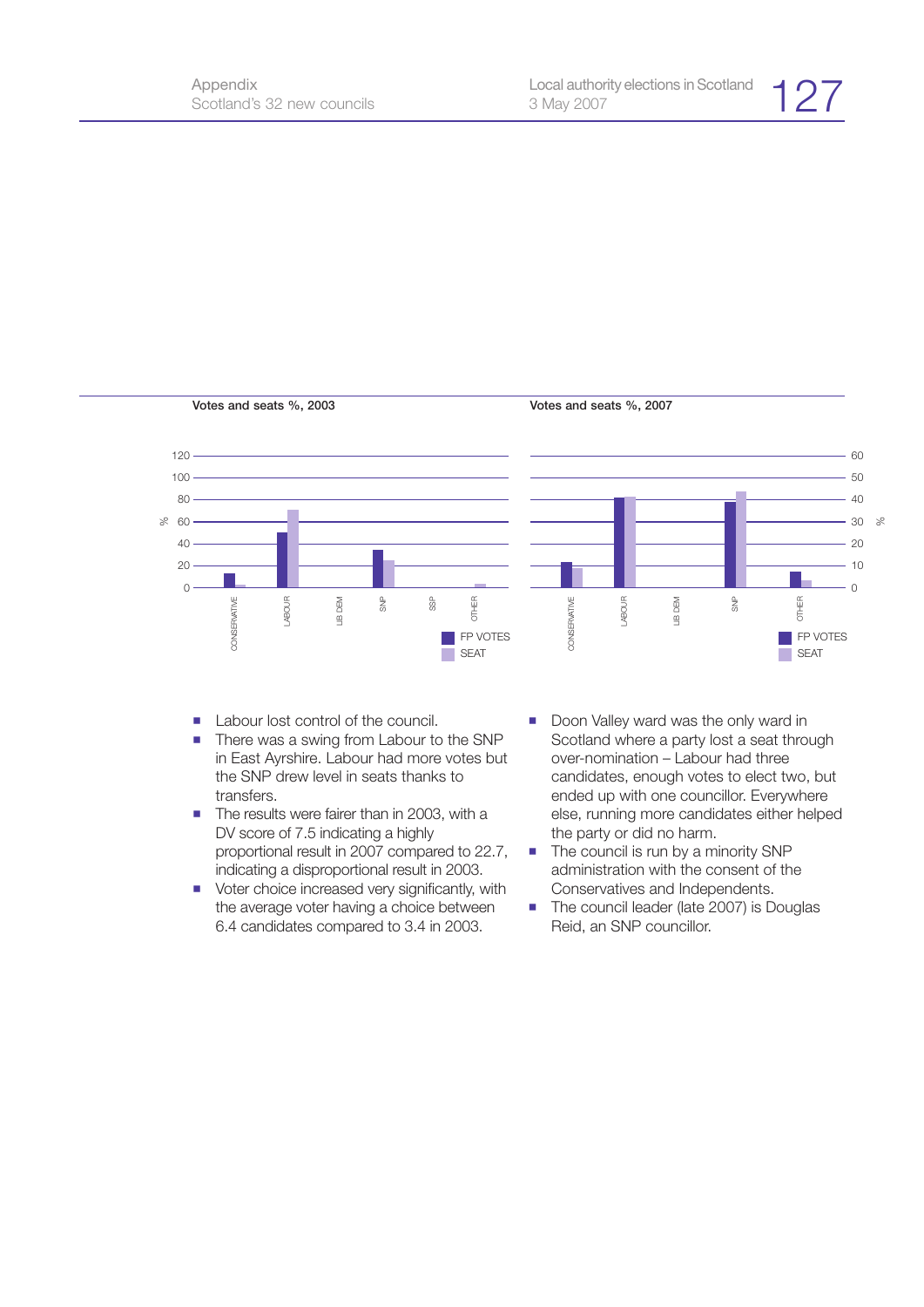Appendix 128 Appendix<br>
Scotland's 32 new councils Local authority elections in Scotland 3 May 2007

## East Dunbartonshire

|       |                                 | Con  | Lab  | LD   | <b>SNP</b> | Grn | $Soc*$ | I/O  |
|-------|---------------------------------|------|------|------|------------|-----|--------|------|
|       | Milngavie                       | 18.8 | 17.8 | 32.9 | 20.1       | 4.7 | 1.1    | 4.7  |
| 2     | Bearsden North                  | 33.3 | 15.1 | 25.1 | 18.9       | 4.8 | 1.0    | 1.8  |
| 3     | Bearsden South                  | 24.4 | 19.3 | 26.4 | 19.1       | 5.2 |        | 5.7  |
| 4     | Campsie & Kirkintilloch North   | 6.2  | 22.5 | 9.6  | 13.1       |     |        | 48.6 |
| 5     | Bishopbriggs North & Torrance   | 33.7 | 27.0 | 13.2 | 17.7       |     |        | 8.5  |
| 6     | <b>Bishopbriggs South</b>       | 14.1 | 41.7 | 10.8 | 20.1       |     |        | 13.4 |
|       | Lenzie & Kirkintilloch South    | 26.4 | 28.8 | 14.2 | 16.8       | 2.8 | 1.5    | 9.5  |
| 8     | Kirkintilloch East & Twechar    | 5.4  | 42.1 | 5.5  | 19.7       |     | 1.9    | 25.4 |
| Total |                                 | 21.6 | 26.2 | 18.1 | 18.4       | 2.4 | 0.7    | 12.7 |
|       | Note: *SSP in wards 1, 2, 7, 8. |      |      |      |            |     |        |      |

|       | Council seats 2007                       |     |     |    |            |     |     |       |            |
|-------|------------------------------------------|-----|-----|----|------------|-----|-----|-------|------------|
|       |                                          | Con | Lab | LD | <b>SNP</b> | Grn | Soc | Ind/O | <b>ALL</b> |
|       | Milngavie                                |     |     |    |            |     |     |       | 3          |
| 2     | Bearsden North                           |     |     |    |            |     |     |       | 3          |
| З     | Bearsden South                           |     |     |    |            |     |     |       | 3          |
| 4     | Campsie & Kirkintilloch North            |     |     |    |            |     |     |       | 3          |
| 5     | <b>Bishopbriggs North &amp; Torrance</b> |     |     |    |            |     |     |       | 3          |
| 6     | <b>Bishopbriggs South</b>                |     | റ   | -  |            |     |     |       | 3          |
|       | Lenzie & Kirkintilloch South             |     |     |    |            |     |     |       | 3          |
| 8     | Kirkintilloch East & Twechar             |     |     |    |            |     |     |       | 3          |
| Total |                                          | 5   | 6   | 3  | 8          |     |     | 2     | 24         |

| LICOLIOII ICOUILO TUUU LUUT |     | T/O  | Con  |   | Labour |    | Lib Dem |    | <b>SNP</b> |   | <b>Others</b> |   |
|-----------------------------|-----|------|------|---|--------|----|---------|----|------------|---|---------------|---|
|                             |     |      | V %  | S | V %    | S  | V %     | s  | V %        | s | V%            | S |
| 1995                        | _ab | 52.4 | 19.3 | 2 | 40.8   | 15 | 23.8    | 9  | 16.        |   | 0.0           |   |
| 1999                        | NOC | 67.2 | 19.2 | 3 | 35.5   |    | 26.6    | 10 | 18.6       |   | 0.1           |   |
| 2003 Real                   | NOC | 55.8 | 19.7 | 3 | 29.6   | 9  | 34.2    | 12 | 11.3       |   | 5.1           |   |
| 2003 STV                    | NOC | 55.8 | 19.7 | 4 | 29.6   | 9  | 34.2    | 9  | 11.3       | ◠ | 5.1           |   |
| 2007 STV                    | NOC | 62.1 | 21.6 | 5 | 26.2   | 6  | 18.1    | 3  | 18.4       | 8 | 15.8          | 2 |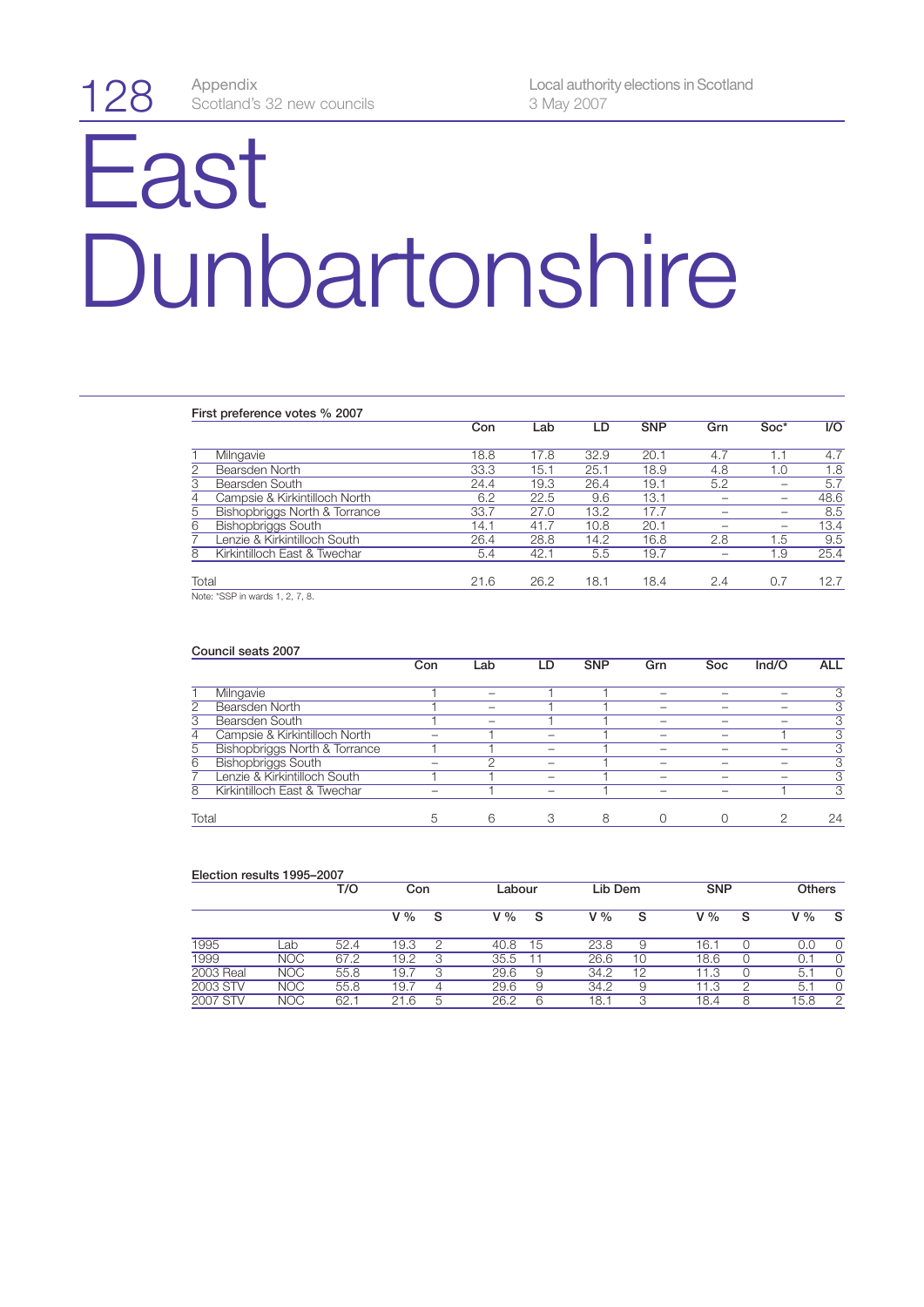

- The main trend in the elections in East Dunbartonshire was for the Liberal Democrats, who had previously run the council, to lose votes and for the SNP and Independents to gain votes. The Liberal Democrats lost control of the council.
- **P** The SNP went from being unrepresented on the council before the elections to being the largest single party after the elections.
- The results were fairer than in 2003, with a DV score of 15.0 indicating a fairly proportional result in 2007 compared to 23.7, indicating a disproportional result in 2003.





- **•** Voter choice increased very significantly, with the average voter having a choice between 7.4 candidates compared to 4.1 in 2003.
- **•** Independent ex-Labour councillor Charles Kennedy won 48.6 per cent of the first preference vote in the three-member Campsie & Kirkintilloch North ward. This would have been enough to elect a running mate, if it were not for the fact that in Campsie at least there is only one Charles Kennedy.
- $\blacksquare$  The council is run by a coalition of Labour and the Conservatives.
- The council leader (late 2007) is Rhonda Geekie, a Labour councillor.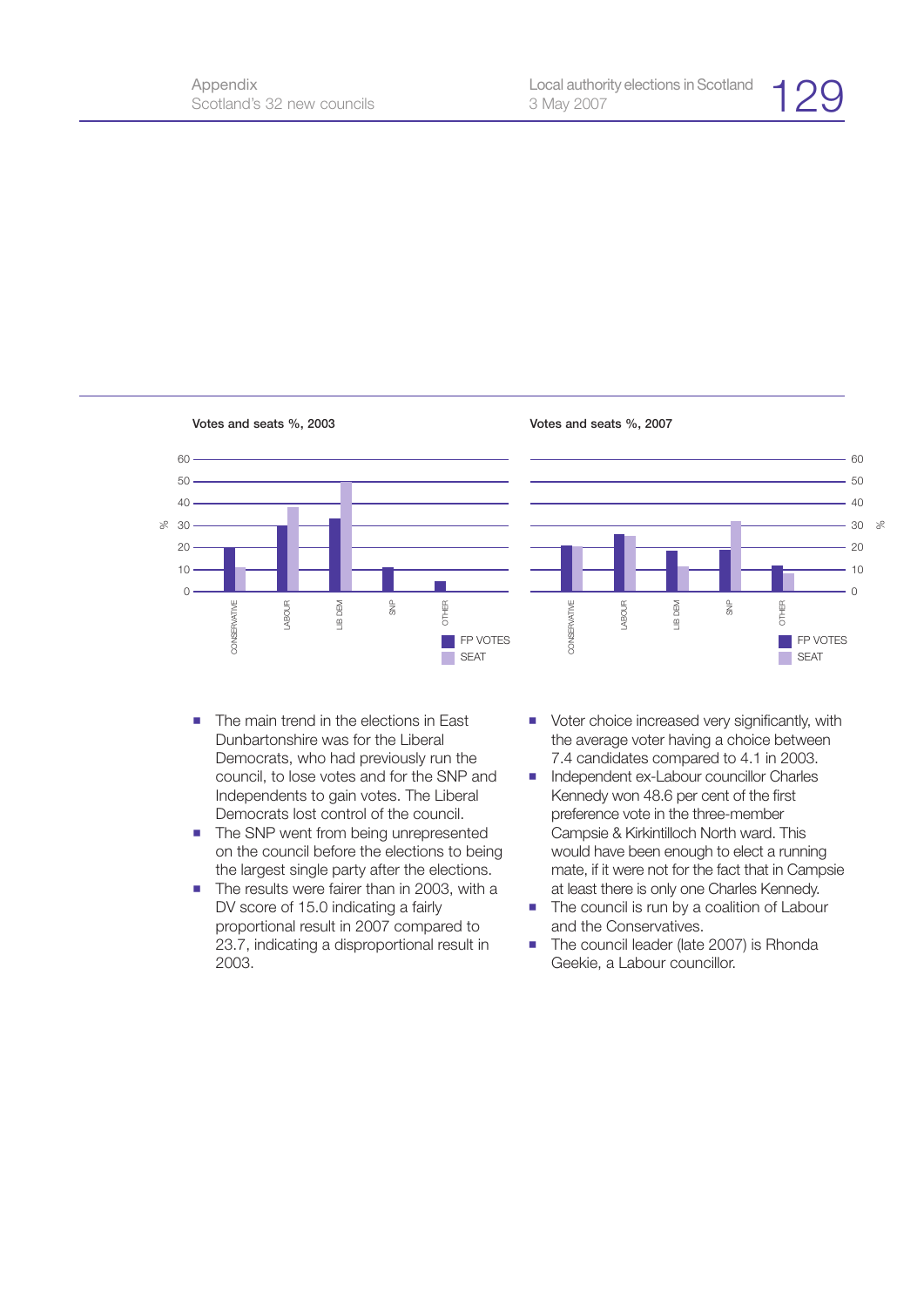Appendix 130 Appendix<br>
Scotland's 32 new councils Local authority elections in Scotland 3 May 2007

## East Lothian

### First preference votes % 2007

|       |                             | Con  | Lab  | LD   | <b>SNP</b> | Grn | $Soc*$ | I/O  |
|-------|-----------------------------|------|------|------|------------|-----|--------|------|
|       | Musselburgh West            | 10.7 | 36.9 | 18.4 | 30.7       |     | 3.3    |      |
| 2     | Musselburgh East & Carberry | 5.6  | 32.8 | 16.2 | 25.1       |     |        | 20.2 |
| 3     | Preston/Seton/Gosford       | 14.4 | 43.3 | 12.6 | 26.4       |     |        | 3.4  |
| 4     | Fa'side                     | 7.9  | 48.6 | 13.1 | 30.4       |     |        |      |
| 5     | North Berwick Coastal       | 38.8 | 15.8 | 12.1 | 27.0       | 6.4 |        |      |
| 6     | Haddington & Lammermuir     | 22.6 | 16.9 | 17.9 | 19.0       | 4.8 | .2     | 17.5 |
|       | Dunbar & East Linton        | 19.7 | 30.6 | 19.8 | 30.0       |     |        |      |
|       |                             |      |      |      |            |     |        |      |
| Total |                             | 17.1 | 32.1 | 15.2 | 28.1       | 1.6 | 0.5    | 5.4  |
|       |                             |      |      |      |            |     |        |      |

"Note: \*Solidarity – wards 1, 6."

|       |                             | Con | Lab | LD | <b>SNP</b> | Grn | Soc | Ind/O | <b>ALL</b> |
|-------|-----------------------------|-----|-----|----|------------|-----|-----|-------|------------|
|       | Musselburgh West            |     |     |    |            |     |     |       |            |
| 2     | Musselburgh East & Carberry |     |     | -  |            |     |     |       | 3          |
| 3     | Preston/Seton/Gosford       |     | റ   |    |            |     |     |       | 4          |
| 4     | Fa'side                     |     | ∩   |    |            |     |     |       | 4          |
| 5     | North Berwick Coastal       |     |     |    |            |     |     |       | 3          |
| 6     | Haddington & Lammermuir     |     |     |    |            |     |     |       | 3          |
|       | Dunbar & East Linton        |     |     |    |            |     |     |       | 3          |
|       |                             |     |     |    |            |     |     |       |            |
| Total |                             |     |     |    |            |     |     |       | 23         |

|            |      | V%                                | S | V %  | S  | V%     | s | V%      | S | V%         | -S            |
|------------|------|-----------------------------------|---|------|----|--------|---|---------|---|------------|---------------|
| _ab        | 48.4 | 18.9                              | 3 | 56.0 | 15 | 6.6    |   | 16.9    |   | 1.6        | 0             |
| _ab        | 63.4 | 17.8                              | 5 | 45.2 | 17 | 12.8   |   | 24.2    |   | 0.0        | 0             |
| _ab        | 52.2 | 23.1                              | 4 | 40.6 | 17 | 14.9   |   | 19.2    |   | 2.2        | 0             |
| <b>NOC</b> | 52.2 | 23.1                              | 4 | 40.6 | 10 | 14.9   | 3 | 19.2    | 6 | 2.2        | 0             |
| <b>NOC</b> |      | 17.1                              | っ | 32.1 |    | 15.2   | 6 | 28.1    |   | 7.5        |               |
|            |      | Election results 1995-2007<br>T/O |   | Con  |    | Labour |   | Lib Dem |   | <b>SNP</b> | <b>Others</b> |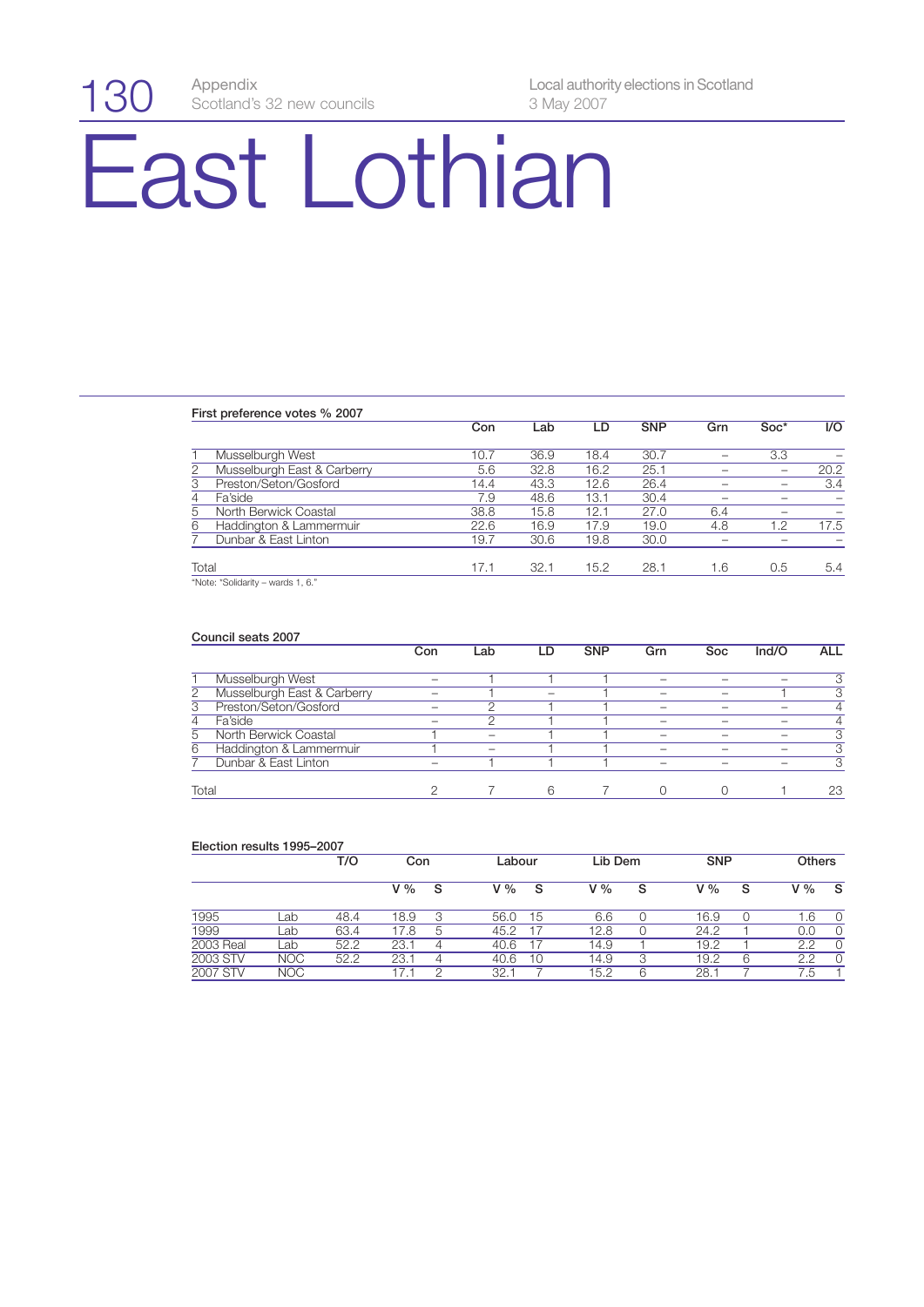



- **E** Labour lost control of the council.
- $\blacksquare$  The Labour vote fell sharply and the SNP and Independents gained votes.
- **•** The Liberal Democrats did well in winning seats by attracting transfers.
- **P** The results were fairer than in 2003, with a DV score of 13.3 indicating a fairly proportional result in 2007 compared to 33.3, indicating an extremely disproportional result in 2003.



- voter choice increased significantly, with the average voter having a choice between 6.1 candidates compared to 4.3 in 2003.
- $\blacksquare$  The council is run by a coalition of the SNP and the Liberal Democrats.
- **P** The council leader (late 2007) is David Berry, an SNP councillor.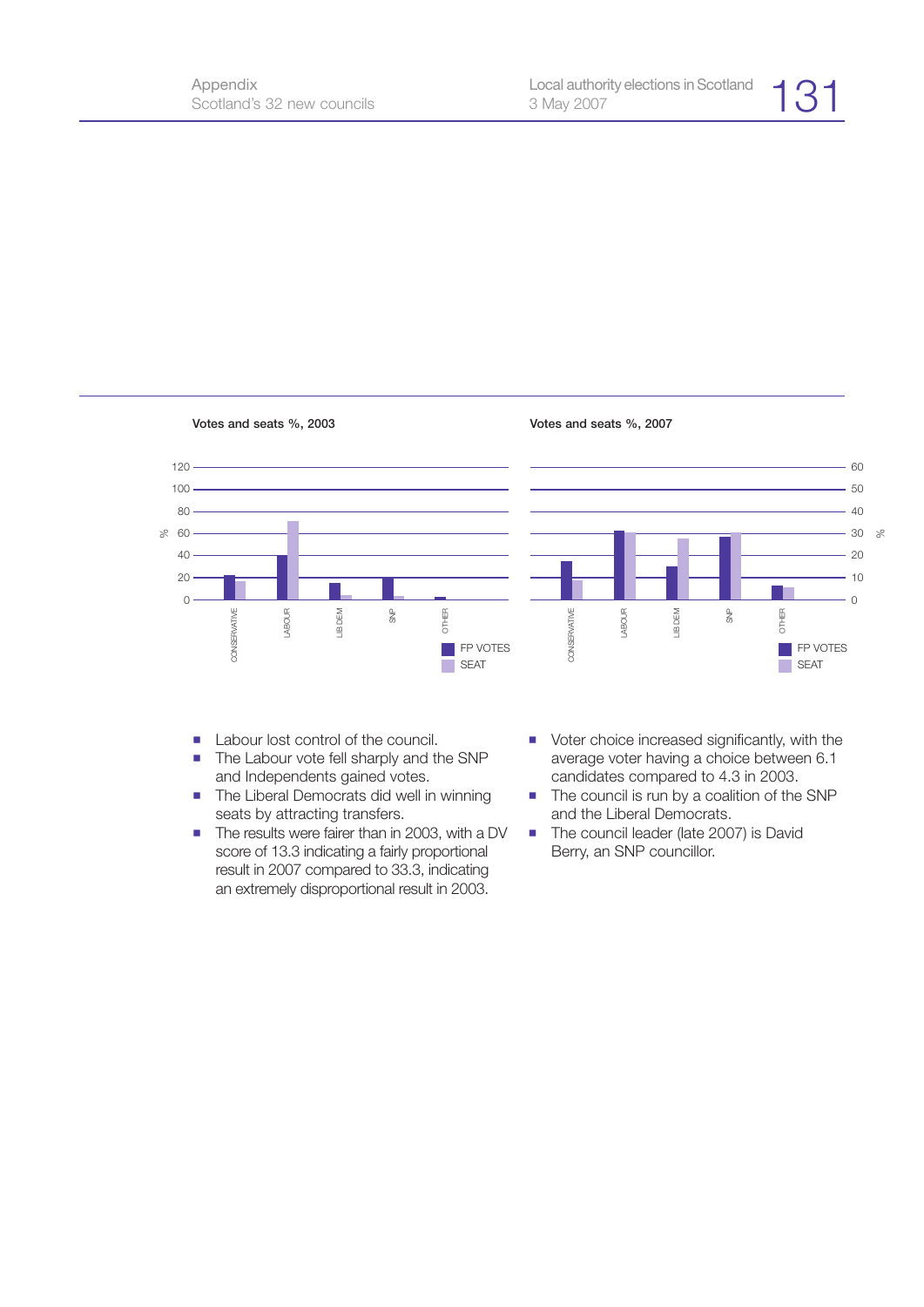Appendix 132 Appendix<br>
Scotland's 32 new councils Local authority elections in Scotland 3 May 2007

## **East** Renfrewshire

|       | First preference votes % 2007             |      |      |            |            |     |                          |            |
|-------|-------------------------------------------|------|------|------------|------------|-----|--------------------------|------------|
|       |                                           | Con  | Lab  | LD         | <b>SNP</b> | Grn | $Soc*$                   | I/O        |
|       | Neilston, Uplawmoor & Newton Mearns North | 34.8 | 29.4 | 8.1        | 18.3       |     | -                        | 9.5        |
| 2     | Barrhead                                  | 7.5  | 37.1 | 3.2        | 17.6       |     | 0.9                      | 33.8       |
| З     | Giffnock & Thornliebank                   | 32.7 | 29.8 | 17.9       | 18.2       |     | 1.6                      |            |
| 4     | Netherlee, Stamperland & Williamwood      | 31.6 | 23.5 | 8.7        | 13.7       | 3.5 | $\overline{\phantom{0}}$ | 18.9       |
| 5     | Newton Mearns South                       | 63.0 | 17.1 | 9.6        | 10.3       |     |                          |            |
| 6     | Busby, Clarkston & Eaglesham              | 41.0 | 28.1 | 14.1       | 16.8       |     |                          |            |
| Total |                                           | 34.3 | 27.8 | 10.2       | 16         | 0.6 | 0.4                      | 10.8       |
|       | Note: *SSP in wards 2 and 3.              |      |      |            |            |     |                          |            |
|       | Council seats 2007                        |      |      |            |            |     |                          |            |
|       | Con                                       | Lab  | LD   | <b>SNP</b> | Grn        | Soc | Ind/O                    | <b>ALL</b> |
|       |                                           |      |      |            |            |     |                          |            |

|       | Neilston, Uplawmoor & Newton           |  |  |  |    |
|-------|----------------------------------------|--|--|--|----|
|       | Mearns North"                          |  |  |  | 4  |
| 2     | Barrhead                               |  |  |  |    |
| З     | Giffnock & Thornliebank                |  |  |  |    |
| 4     | Netherlee, Stamperland & Williamwood 1 |  |  |  |    |
| 5     | Newton Mearns South                    |  |  |  |    |
| 6     | Busby, Clarkston & Eaglesham           |  |  |  | З  |
|       |                                        |  |  |  |    |
| Total |                                        |  |  |  | 20 |
|       |                                        |  |  |  |    |

|           |            | T/O  | Con  |   |      | Labour |      | Lib Dem |      | <b>SNP</b> |      | <b>Others</b> |
|-----------|------------|------|------|---|------|--------|------|---------|------|------------|------|---------------|
|           |            |      | V%   | S | V%   | S      | V%   | S       | V %  | S          | V%   | -S            |
| 1995      | NOC        | 49.5 | 29.2 | 9 | 31.4 | 8      | 14.9 | ∩       |      |            | 6.8  |               |
| 1999      | <b>NOC</b> | 68.1 | 30.4 | 8 | 31.9 | 9      | 13.6 | ∩       | 18.3 |            | 3.8  |               |
| 2003 Real | <b>NOC</b> | 57.8 | 30.7 |   | 31.9 | 8      | 20.7 | 3       | 7.7  |            | 9.1  | 2             |
| 2003 STV  | <b>NOC</b> | 57.8 | 30.7 | 6 | 31.9 | 9      | 20.7 |         |      |            | 9.1  |               |
| 2007 STV  | NOC        | 64.6 | 34.3 |   | 27.8 |        | 10.2 |         | 16.C | 3          | 11.8 | 2             |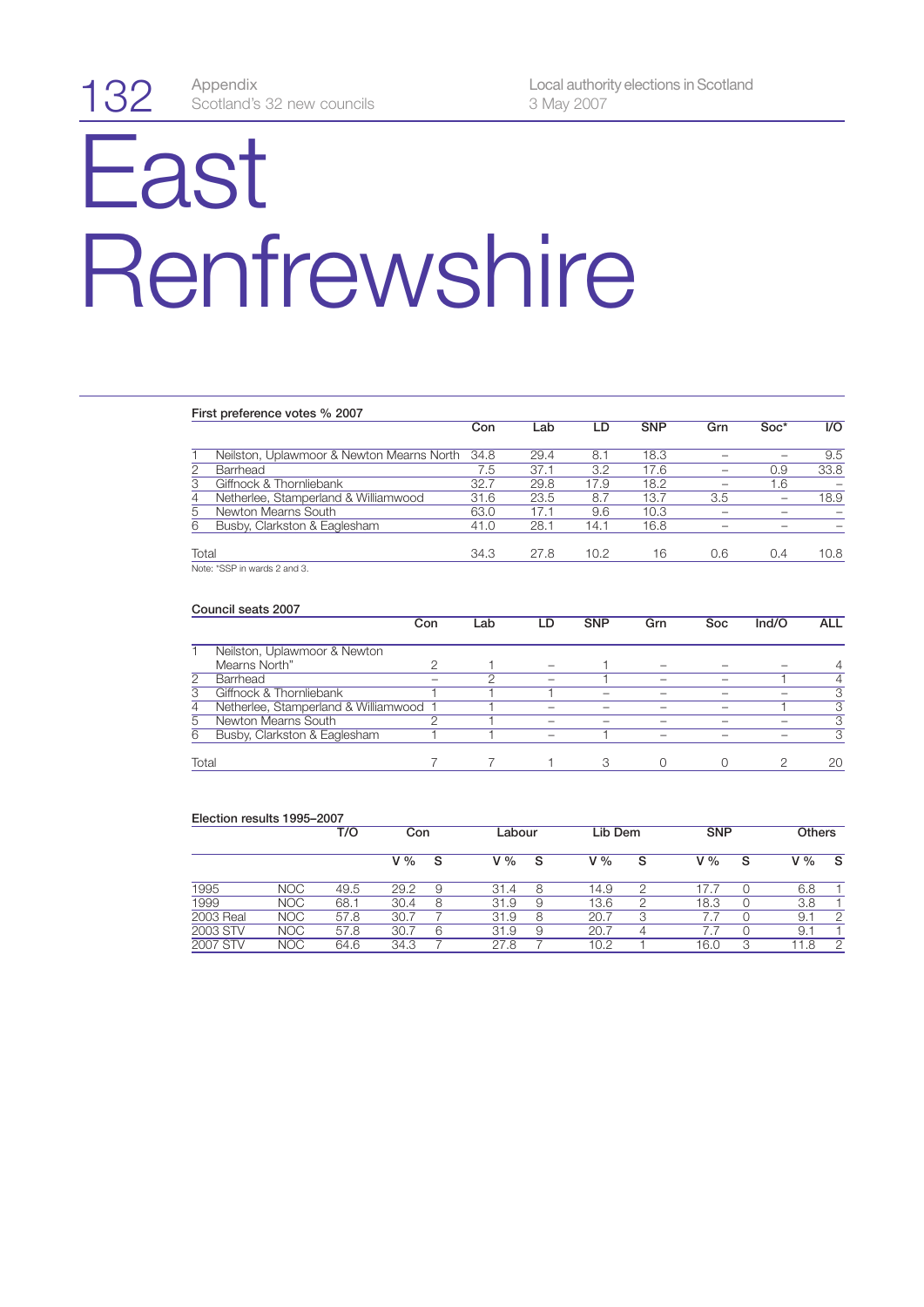





- **•** The council remained under no overall control.
- $\blacksquare$  There was a swing of votes away from Labour and the Liberal Democrats towards the Conservatives and the SNP.
- The results were fairer than in 2003, with a DV score of 7.9 indicating a highly proportional result in 2007 compared to 13.9 in 2003.
- **•** Voter choice increased significantly, with the average voter having a choice between 6.8 candidates compared to 3.9 in 2003.





- **E** Labour won a seat in the affluent ward of Newton Mearns South, where the party was previously unrepresented but had a reasonable vote.
- **P** The council is run by a coalition of Labour, the SNP, the Liberal Democrats and Independents.
- **P** The council leader (late 2007) is Jim Fletcher, a Labour councillor.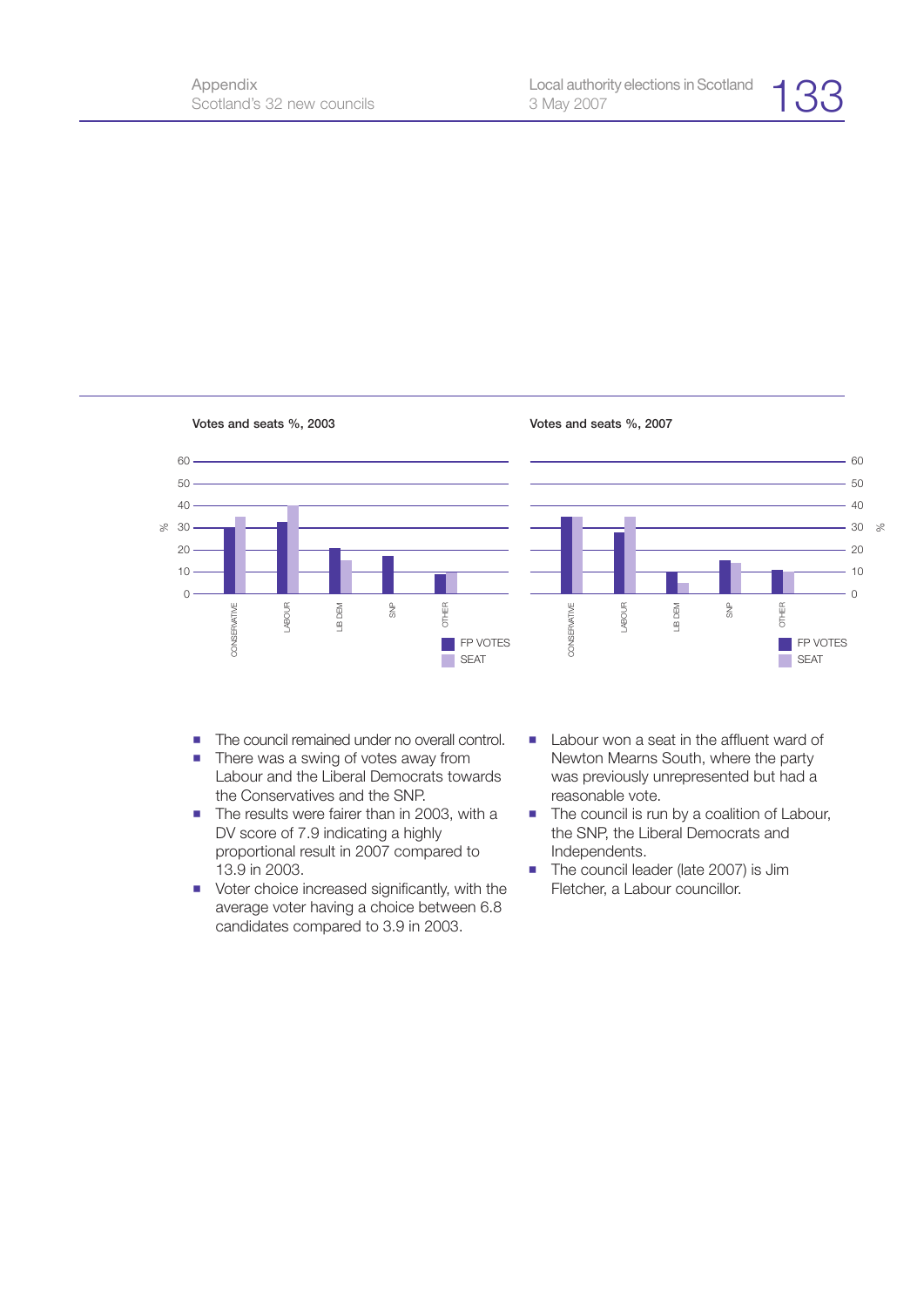134 Appendix Scotland's 32 new councils

Council seats 2007

Local authority elections in Scotland 3 May 2007

# Edinburgh City

|                | First preference votes % 2007 |      |      |      |            |      |        |                          |
|----------------|-------------------------------|------|------|------|------------|------|--------|--------------------------|
|                |                               | Con  | Lab  | LD   | <b>SNP</b> | Grn  | $Soc*$ | I/O                      |
|                | Almond                        | 28.4 | 10.8 | 36.9 | 18.3       | 4.4  | 1.2    | $\overline{\phantom{0}}$ |
| 2              | <b>Pentland Hills</b>         | 42.1 | 19.7 | 11.5 | 20.5       | 4.4  | 1.1    | 0.9                      |
| 3              | Drum Brae/Gyle                | 16.2 | 15.0 | 45.3 | 18.6       | 3.2  | 0.9    | 0.8                      |
| 4              | Forth                         | 20.2 | 29.0 | 17.9 | 22.7       | 5.8  | 2.6    | 1.8                      |
| $\overline{5}$ | Inverleith                    | 27.9 | 18.4 | 20.4 | 13.4       | 7.6  | 1.3    | 10.9                     |
| 6              | Corstorphine/Murrayfield      | 26   | 15.3 | 38.1 | 15.1       | 4.9  | 0.7    | -                        |
|                | Sighthill/Gorgie              | 9.8  | 35.7 | 10.8 | 31.6       | 5.9  | 3.4    | 2.8                      |
| 8              | Colinton/Fairmilehead         | 46.2 | 18.9 | 14.9 | 15.1       | 4.2  | 0.6    |                          |
| 9              | Fountainbridge/Craiglockhart  | 27.4 | 22.8 | 17.3 | 18.8       | 11.3 | 2.5    | $\overline{\phantom{0}}$ |
| 10             | Meadows/Morningside           | 26.5 | 14.1 | 31.1 | 10.6       | 15.2 | 1.7    | 0.7                      |
| 11             | <b>City Centre</b>            | 20.2 | 18.0 | 19.9 | 20.4       | 17.0 | 1.8    | 2.7                      |
| 12             | eith Walk                     | 10.9 | 20.3 | 21.1 | 24.8       | 17.1 | 3.8    | 2.0                      |
| 13             | Leith                         | 7.2  | 27.2 | 22.1 | 27.8       | 11.4 | 1.8    | 2.5                      |
| 14             | Craigentinny/Duddingston      | 14.6 | 34.7 | 10.1 | 29.6       | 6.0  | 2.3    | 2.7                      |
| 15             | Southside/Newington           | 18.7 | 18.8 | 31.3 | 13.2       | 14.3 | 2.1    | 1.7                      |
| 16             | Liberton/Gilmerton            | 14.7 | 35.5 | 14.6 | 26.6       | 3.6  | 2.6    | 2.5                      |
|                | Portobello/Craigmillar        | 11.2 | 31.5 | 8.5  | 28.6       | 6.8  | 2.8    | 10.5                     |
| Total          |                               | 22.1 | 22.9 | 22.0 | 20.3       | 8.2  | 2.0    | 2.5                      |

Note: \*Solidarity candidates in ward 3, SSP in wards 1, 2, 6, 8, 11 and 13, candidates from both parties in wards 4, 5, 7, 9, 10, 12 and 14–17.

|       |                              | Con            | Lab                      | LD | <b>SNP</b> | Grn                      | Soc | Ind/O                    | <b>ALL</b>     |
|-------|------------------------------|----------------|--------------------------|----|------------|--------------------------|-----|--------------------------|----------------|
|       | Almond                       |                | $\overline{\phantom{a}}$ |    |            | -                        |     | -                        | $\overline{3}$ |
| 2     | <b>Pentland Hills</b>        |                |                          |    |            |                          |     |                          | 3              |
| 3     | Drum Brae/Gyle               |                | -                        | 2  |            | -                        | -   | -                        | 3              |
| 4     | Forth                        |                |                          |    |            |                          |     |                          | 4              |
| 5     | Inverleith                   |                |                          |    |            |                          |     |                          | 4              |
| 6     | Corstorphine/Murrayfield     |                | -                        | ∩  |            |                          |     | -                        | 3              |
|       | Sighthill/Gorgie             |                | $\overline{2}$           |    |            | $\overline{\phantom{0}}$ |     |                          | 4              |
| 8     | Colinton/Fairmilehead        | $\overline{2}$ |                          |    |            |                          |     |                          | $\overline{3}$ |
| 9     | Fountainbridge/Craiglockhart |                |                          |    |            |                          |     |                          | $\overline{3}$ |
| 10    | Meadows/Morningside          |                |                          |    | -          |                          | -   | -                        | 4              |
|       | <b>City Centre</b>           |                |                          |    |            |                          |     |                          | 4              |
| 12    | Leith Walk                   |                |                          |    |            |                          |     | -                        | 4              |
| 13    | Leith                        |                |                          |    |            |                          |     | 3                        |                |
| 14    | Craigentinny/Duddingston     |                |                          |    |            |                          | -   | $\overline{\phantom{0}}$ | 3              |
| 15    | Southside/Newington          |                |                          |    |            |                          |     | -                        | 4              |
| 16    | Liberton/Gilmerton           |                | $\mathcal{P}$            |    |            |                          |     |                          | 4              |
| 17    | Portobello/Craigmillar       |                |                          |    |            | $\overline{\phantom{0}}$ | -   | $\overline{\phantom{0}}$ | $\overline{3}$ |
| Total |                              | 11             | 15                       | 17 | 12         | 3                        | 0   | 0                        | 49             |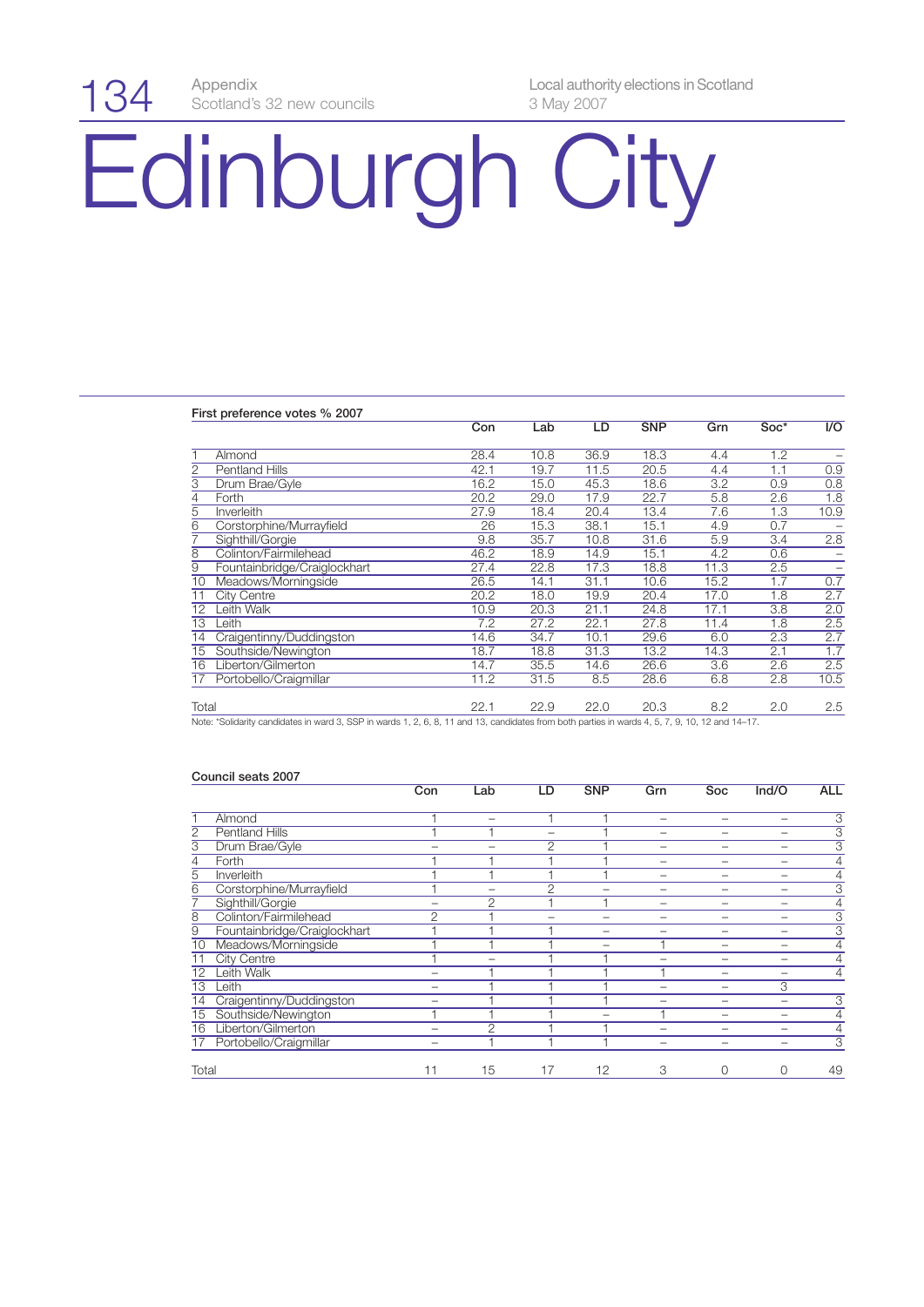|           |            | T/O  | Con        | Labour |    | Lib Dem |    | <b>SNP</b> |    | <b>Others</b> |    |
|-----------|------------|------|------------|--------|----|---------|----|------------|----|---------------|----|
|           |            |      | V%<br>S    | V %    | S  | V%      | s  | V %        | S  | V%            | -S |
| 1995      | _ab        | 44.5 | 23.3<br>14 | 40.7   | 34 | 18.1    | 10 | 17.3       |    | 0.7           |    |
| 1999      | _ab        | 61.0 | 22.3<br>13 | 32.5   | 31 | 24.4    | 13 | 20.6       |    | 0.7           |    |
| 2003 Real | _ab        | 51.3 | 13<br>24.5 | 27.4   | 30 | 26.9    | 15 | 15.6       |    | 5.6           |    |
| 2003 STV  | <b>NOC</b> | 51.3 | 24.5<br>14 | 27.4   | 20 | 26.9    | 16 | 15.6       | 8  | 5.6           |    |
| 2007 STV  | <b>NOC</b> | 57.6 | 22.1<br>11 | 22.9   | 15 | 22.0    | 17 | 20.3       | 12 | 12.7          | 3  |

### Votes and seats %, 2003 Votes and seats %, 2007





- **•** Labour lost control of the council.
- **P** The Liberal Democrats and Labour both lost votes, while the SNP and the Green Party gained.
- The results were fairer than in 2003, with a DV score of 10.6 indicating a proportional result in 2007 compared to 24.3, indicating a disproportional result in 2003.
- **•** Voter choice increased very significantly, with the average voter having a choice between 9.1 candidates compared to 4.8 in 2003. The Green Party, who poll well in the

regional list elections for the Scottish Parliament in the city, contested every seat in 2007 but none in 2003.

- **•** Of the 32 councillors elected for either the Liberal Democrat or Labour parties, only three passed the quota at the first stage of the count.
- $\blacksquare$  The council is run by a coalition of the Liberal Democrats and the SNP, with the consent of the Conservatives.
- **•** The council leader (late 2007) is Jenny Dawe, a Liberal Democrat.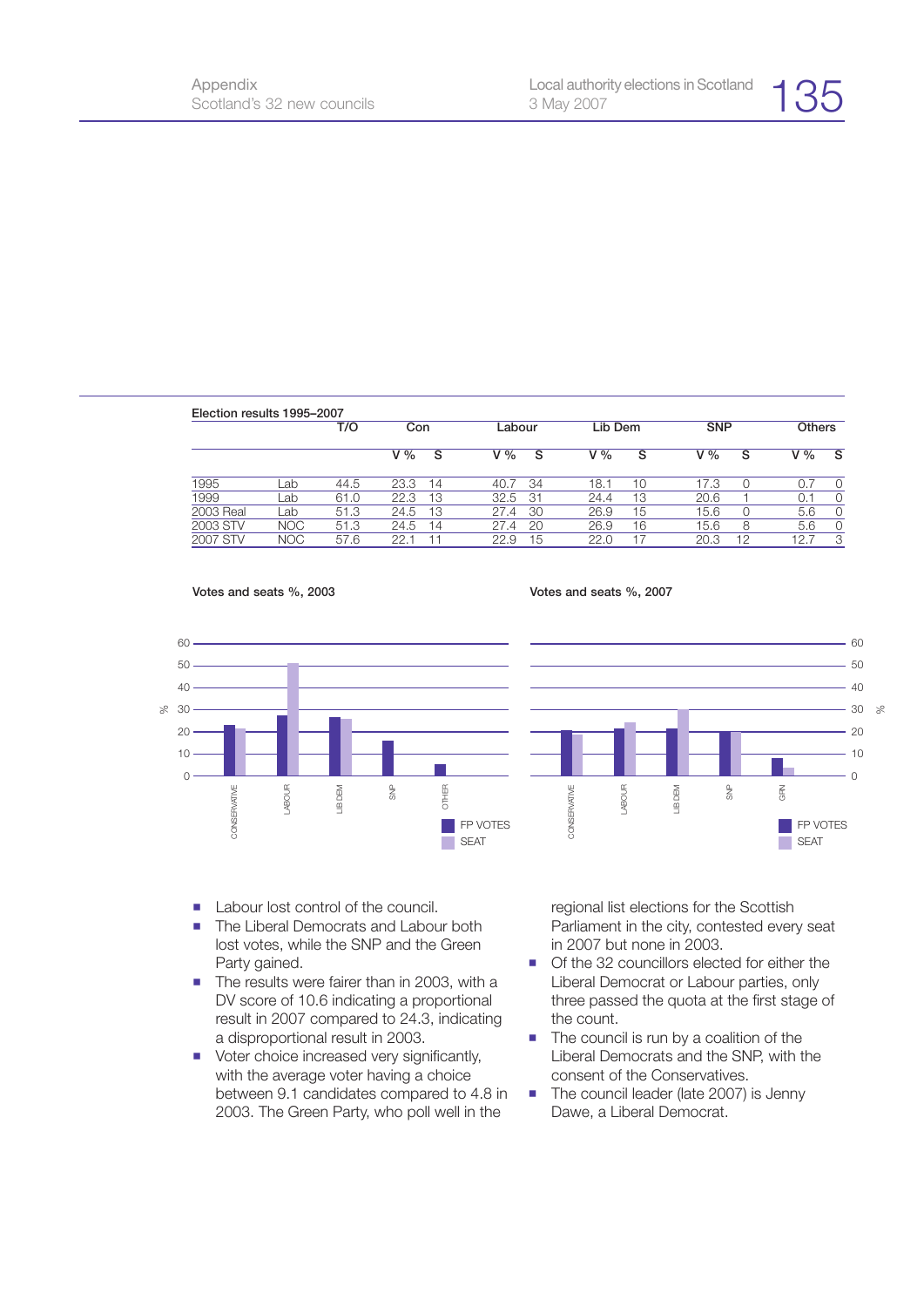## Falkirk

|                              | Con  | Lab  | LD  | <b>SNP</b> | Grn | Soc/Sol* | Ind/O |
|------------------------------|------|------|-----|------------|-----|----------|-------|
|                              |      |      |     |            |     |          |       |
| Bo'ness & Blackness          | 12.7 | 31.9 |     | 47.2       |     | 3.8      | 4.3   |
| 2<br>Grangemouth             | 10.2 | 36.9 |     | 31.3       |     | 1.4      | 20.2  |
| 3<br>Denny & Banknock        | 5.3  | 34.5 |     | 40.1       |     | 1.9      | 18.3  |
| Carse, Kinnaird & Tryst<br>4 | 10.4 | 47.2 |     | 35.8       |     | 1.3      | 5.3   |
| 5<br>Bonnybridge & Larbert   | 9.4  | 25.4 |     | 31.3       | 4.9 | 1.2      | 27.8  |
| 6<br><b>Falkirk North</b>    | 7.9  | 37.8 | 6.3 | 44.8       |     | 1.3      | 1.9   |
| <b>Falkirk South</b>         | 19.6 | 44.7 |     | 29.0       |     | 1.7      | 5.2   |
| 8<br>Lower Braes             | 35.9 | 19.4 |     | 22.5       | 4.1 | 1.3      | 16.9  |
| 9<br>Upper Braes             | 13.5 | 42.7 |     | 32.8       |     | 1.7      | 9.3   |
|                              |      |      |     |            |     |          |       |
| Total                        | 13.5 | 36.1 | 0.8 | 35.2       | 0.9 | 1.7      | 11.9  |

|       | Council seats 2007      |               |     |    |            |     |     |       |            |
|-------|-------------------------|---------------|-----|----|------------|-----|-----|-------|------------|
|       |                         | Con           | Lab | LD | <b>SNP</b> | Grn | Soc | Ind/O | <b>ALL</b> |
|       | Bo'ness & Blackness     |               |     |    | ⌒          |     |     | 3     |            |
| 2     | Grangemouth             |               | Ω   |    |            |     |     |       | 4          |
| 3     | Denny & Banknock        |               |     |    |            |     |     |       |            |
| 4     | Carse, Kinnaird & Tryst |               | ∩   |    | ∩          |     |     |       | 4          |
| 5     | Bonnybridge & Larbert   |               |     |    |            |     |     |       | 3          |
| 6     | <b>Falkirk North</b>    |               | C   |    |            |     |     |       | 4          |
|       | <b>Falkirk South</b>    |               | n   |    |            |     |     |       | 4          |
| 8     | Lower Braes             |               |     |    |            |     |     |       | 3          |
| 9     | Upper Braes             |               | Ω   |    |            |     |     |       | 3          |
| Total |                         | $\mathcal{P}$ | 14  |    | 13         |     |     | 3     | 32         |

|           |            | T/O  | Con  |   | Labour |    |     | Lib Dem |      | <b>SNP</b> | <b>Others</b> |  |
|-----------|------------|------|------|---|--------|----|-----|---------|------|------------|---------------|--|
|           |            |      | V%   | S | V%     | S  | V % | s       | V %  | S          | V%<br>S       |  |
| 1995      | _ab        | 45.3 | 3.6  | 2 | 52.0   | 23 | 0.1 |         | 36.6 | 8          | -3<br>7.6     |  |
| 1999      | <b>NOC</b> | 61.1 | 6.0  | 2 | 41.8   | 15 | 3.8 |         | 32.7 |            | 15.9<br>6     |  |
| 2003 Real | <b>NOC</b> | 49.8 | 7.0  | 2 | 40.9   | 14 | .9  |         | 34.2 | 9          | 16.1          |  |
| 2003 STV  | <b>NOC</b> | 49.8 | 7.0  | っ | 40.9   | 14 | .9  |         | 34.2 |            | 16.1<br>5     |  |
| 2007 STV  | <b>NOC</b> | 52.6 | 13.5 | 2 | 36.7   | 14 | 0.8 |         | 35.2 | 13         | -3<br>14.5    |  |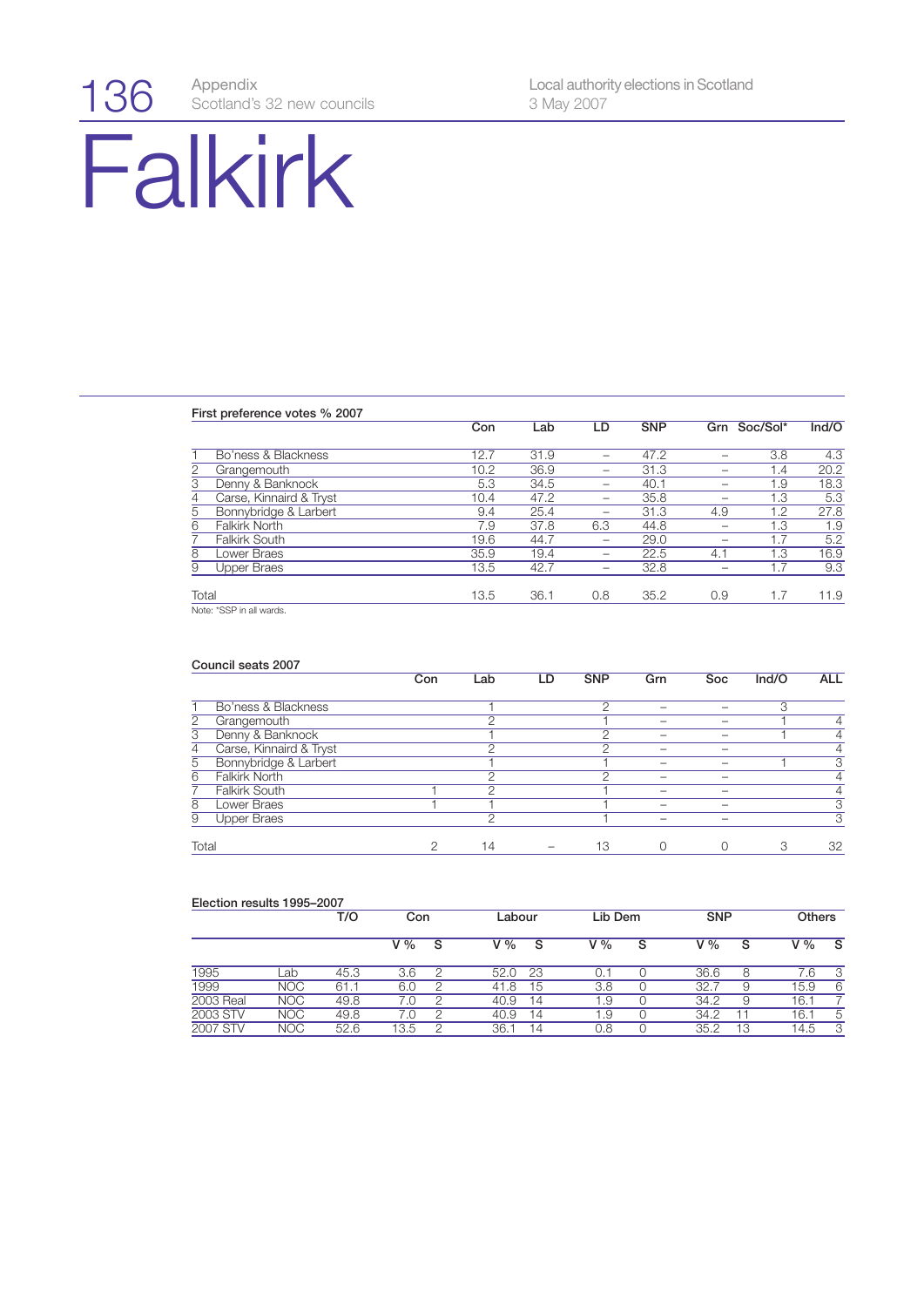





- **•** The council remained under no overall control.
- **Example 2** Labour slipped back slightly in votes, with the Conservatives gaining. The swing to the SNP was lower than in most of urban Scotland in the local elections.
- **P** Unusually, the result in Falkirk in 2003 under FPTP was quite proportional to the votes cast for each party, with the 2007 DV score being a still fairly proportional 13.1 compared to 10.2 in 2003.
- **•** Voter choice increased significantly, with the average voter having a choice between 6.9 candidates compared to 3.0 in 2003.
- 93.2 per cent of voters in the Falkirk South ward saw their first choice candidate elected.
- **P** The council is run by a coalition of Labour and Independents, with Conservative support.
- **The council leader (late 2007) is Linda Gow,** a Labour councillor.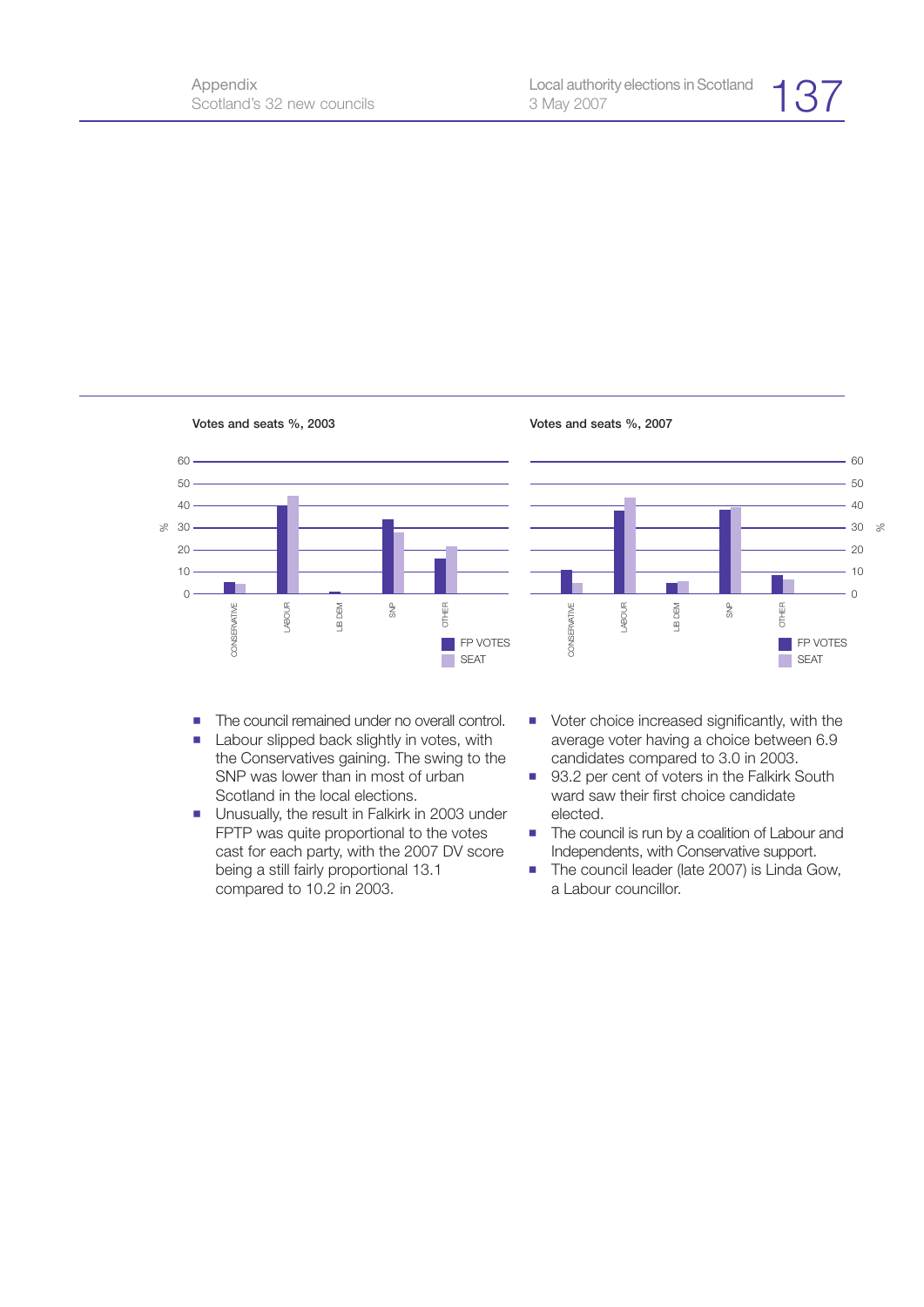138 Appendix Scotland's 32 new councils

# Fife

|                | First preference votes % 2007       | Con  | Lab  | LD   | <b>SNP</b> | Grn                      | Soc*                     | I/O                      |
|----------------|-------------------------------------|------|------|------|------------|--------------------------|--------------------------|--------------------------|
|                | West Fife & Coastal Villages        | 7.6  | 34.2 | 21.6 | 20.9       | $\overline{\phantom{0}}$ | -                        | 15.6                     |
| $\overline{2}$ | Dunfermline North                   | 5.9  | 28.9 | 27.5 | 23.4       | $\overline{\phantom{0}}$ | $\overline{\phantom{0}}$ | 14.2                     |
| 3              | Dunfermline Central                 | 10.6 | 23.9 | 41.5 | 20.0       | 4.0                      | $\overline{\phantom{0}}$ |                          |
| 4              | Dunfermline South                   | 7.4  | 31.4 | 35.1 | 22.8       | 3.3                      | $\overline{\phantom{0}}$ |                          |
| $\overline{5}$ | Rosyth                              | 8.0  | 39.1 | 20.8 | 32.1       | $\overline{\phantom{0}}$ | $\overline{\phantom{0}}$ |                          |
| 6              | Inverkeithing & Dalgety Bay         | 17.5 | 27.4 | 18.1 | 29.5       | 4.7                      | 0.8                      | $\overline{\phantom{0}}$ |
|                | The Lochs                           | 3.7  | 38.6 | 5.6  | 20.8       | $\overline{\phantom{0}}$ | $\overline{\phantom{0}}$ | 29.6                     |
| $\overline{8}$ | Cowdenbeath                         | 2.9  | 39.7 | 4.8  | 18.9       | -                        | 1.8                      | 33.8                     |
| 9              | Lochgelly & Cardenden               | 3.1  | 55.5 | 3.5  | 23.5       | -                        | $\overline{a}$           | 14.4                     |
| 10             | Burntisland, Kinghorn, W Kirkcaldy  | 9.7  | 34.1 | 15.6 | 37.8       | -                        | $\overline{\phantom{0}}$ |                          |
| 11             | Kirkcaldy North                     | 7.9  | 46.2 | 11.6 | 29.1       | $\overline{\phantom{0}}$ | 1.9                      | 3.3                      |
| 12             | Kirkcaldy Central                   | 8.2  | 38.9 | 19.1 | 31.8       | 2.0                      | $\overline{\phantom{0}}$ |                          |
| 13             | <b>Kirkcaldy East</b>               | 7.6  | 42.0 | 12.1 | 35.4       | $\overline{\phantom{0}}$ | 2.9                      |                          |
| 14             | Glenrothes West & Kinglassie        | 5.9  | 34.3 | 5.7  | 48.2       | $\overline{\phantom{0}}$ | $\overline{\phantom{m}}$ | 5.8                      |
| 15             | Glenrothes North, Leslie & Markinch | 7.4  | 31.3 | 6.0  | 50.0       | $\overline{\phantom{0}}$ | 1.7                      | 2.4                      |
| 16             | Glenrothes Central/Thornton         | 5.1  | 35.8 | 5.7  | 48.0       |                          |                          | $\overline{5.3}$         |
| 17             | Howe of Fife & Tay Coast            | 17.4 | 7.3  | 45.9 | 19.2       | 7.8                      | 1.4                      | 1.1                      |
| 18             | Tay Bridgehead                      | 20.6 | 8.5  | 47.3 | 20.3       | $\overline{\phantom{0}}$ | $\overline{\phantom{0}}$ |                          |
| 19             | <b>St Andrews</b>                   | 22.1 | 6.2  | 45.7 | 11.6       | 7.9                      | $\qquad \qquad -$        | 6.6                      |
| 20             | East Neuk & Landward                | 27.8 | 7.1  | 46.0 | 19.1       | $\overline{a}$           | $\overline{\phantom{0}}$ |                          |
| 21             | Cupar                               | 18.9 | 6.4  | 39.4 | 14.6       | $\overline{\phantom{0}}$ | $\overline{\phantom{0}}$ | 20.8                     |
| 22             | Leven, Kennoway & Largo             | 10.9 | 30.9 | 15.3 | 41.7       | -                        | $\overline{\phantom{0}}$ |                          |
| 23             | Buckhaven Methil Wemyss Vill        | 1.5  | 30.5 | 1.7  | 21.6       | $\overline{\phantom{0}}$ | 0.8                      | 43.3                     |
| Total          |                                     | 10.6 | 28.7 | 22.4 | 27.8       | 1.2                      | 0.6                      | 8.5                      |

Note: \*Solidarity candidates in wards 8, 11, 12 and 17, SSP in wards 6, 13, 15 and 23.

|                 |                                        | Con | Lab                      | LD                       | <b>SNP</b>               | Grn                      | Soc                      | Ind/O                    | <b>ALL</b>                |
|-----------------|----------------------------------------|-----|--------------------------|--------------------------|--------------------------|--------------------------|--------------------------|--------------------------|---------------------------|
|                 | West Fife & Coastal Villages           |     |                          |                          |                          |                          | 4                        |                          |                           |
| $\overline{2}$  | Dunfermline North                      | -   |                          |                          |                          | $\overline{\phantom{0}}$ |                          |                          | 3                         |
| 3               | <b>Dunfermline Central</b>             | -   |                          | 2                        |                          | $\overline{\phantom{0}}$ | $\overline{\phantom{0}}$ | $\overline{\phantom{0}}$ | 4                         |
| 4               | Dumfermline South                      |     |                          | $\overline{2}$           |                          |                          | $\overline{\phantom{0}}$ | -                        | 4                         |
| 5               | Rosyth                                 | -   |                          |                          |                          | -                        | $\overline{\phantom{0}}$ | $\overline{\phantom{0}}$ | 3                         |
| $\overline{6}$  | <b>Inverkeithing &amp; Dalgety Bay</b> |     |                          |                          |                          | -                        | 4                        | $\overline{\phantom{0}}$ |                           |
|                 | The Lochs                              |     |                          |                          |                          |                          |                          |                          | 3                         |
| 8               | Cowdenbeath                            | -   |                          | -                        |                          | $\overline{\phantom{0}}$ | -                        |                          | $\overline{\overline{3}}$ |
| $\overline{9}$  | Lochgelly & Cardenden                  | -   | 2                        |                          |                          | $\equiv$                 | 3                        |                          |                           |
| 10              | Burntisland Kinghorn W Kirkcaldy       | -   |                          |                          |                          | $\overline{\phantom{0}}$ | 3                        |                          |                           |
| 11              | <b>Kirkcaldy North</b>                 | -   | 2                        | $\overline{\phantom{0}}$ |                          |                          | $\overline{\phantom{0}}$ | $\overline{\phantom{0}}$ | 3                         |
| 12              | <b>Kirkcaldy Central</b>               | -   |                          | 1                        |                          |                          |                          | $\overline{\phantom{0}}$ | $\overline{\overline{3}}$ |
| 13              | <b>Kirkcaldy East</b>                  | -   | $\overline{2}$           | $\overline{\phantom{0}}$ |                          |                          | $\overline{\phantom{0}}$ | $\overline{\phantom{0}}$ | $\overline{3}$            |
| 14              | Glenrothes West & Kinglassie           |     | $\overline{2}$           | -                        | $\overline{2}$           | $\overline{\phantom{0}}$ | 4                        |                          |                           |
| 15              | Glenrothes North, Leslie & Markinch    | -   | $\overline{2}$           | $\overline{\phantom{0}}$ | $\overline{2}$           | $\overline{\phantom{0}}$ | 4                        |                          |                           |
| 16              | Glenrothes Central /Thornton           |     | H                        | -                        | $\overline{2}$           | $\overline{\phantom{0}}$ | 3                        |                          |                           |
| 17              | Howe of Fife & Tay Coast               |     | -                        | $\overline{2}$           |                          |                          | 3                        |                          |                           |
| 18              | <b>Tay Bridgehead</b>                  |     | $\overline{\phantom{0}}$ | $\overline{2}$           | $\equiv$                 | -                        | -                        | -                        | 3                         |
| 19              | <b>St Andrews</b>                      |     | $\overline{\phantom{0}}$ | 3                        | $\overline{\phantom{0}}$ | $\overline{\phantom{0}}$ | $\overline{\phantom{0}}$ | $\overline{\phantom{0}}$ | 4                         |
| 20              | East Neuk & Landward                   |     | -                        | $\overline{2}$           | $\overline{\phantom{0}}$ |                          | 3                        | $\overline{\phantom{0}}$ |                           |
| $\overline{21}$ | Cupar                                  |     | -                        |                          | -                        | $\overline{\phantom{0}}$ |                          |                          | 3                         |
| $\overline{22}$ | Leven, Kennoway & Largo                |     | H                        |                          | 2                        | $\overline{\phantom{0}}$ | 4                        |                          |                           |
| 23              | <b>Buckhaven Methil Wemyss Vill</b>    | -   | $\overline{2}$           | $\overline{\phantom{0}}$ | $\overline{1}$           | 4                        | $\overline{\phantom{0}}$ |                          |                           |
| Total           |                                        | 5   | 24                       | 21                       | 23                       | 0                        | $\Omega$                 | 5                        | 78                        |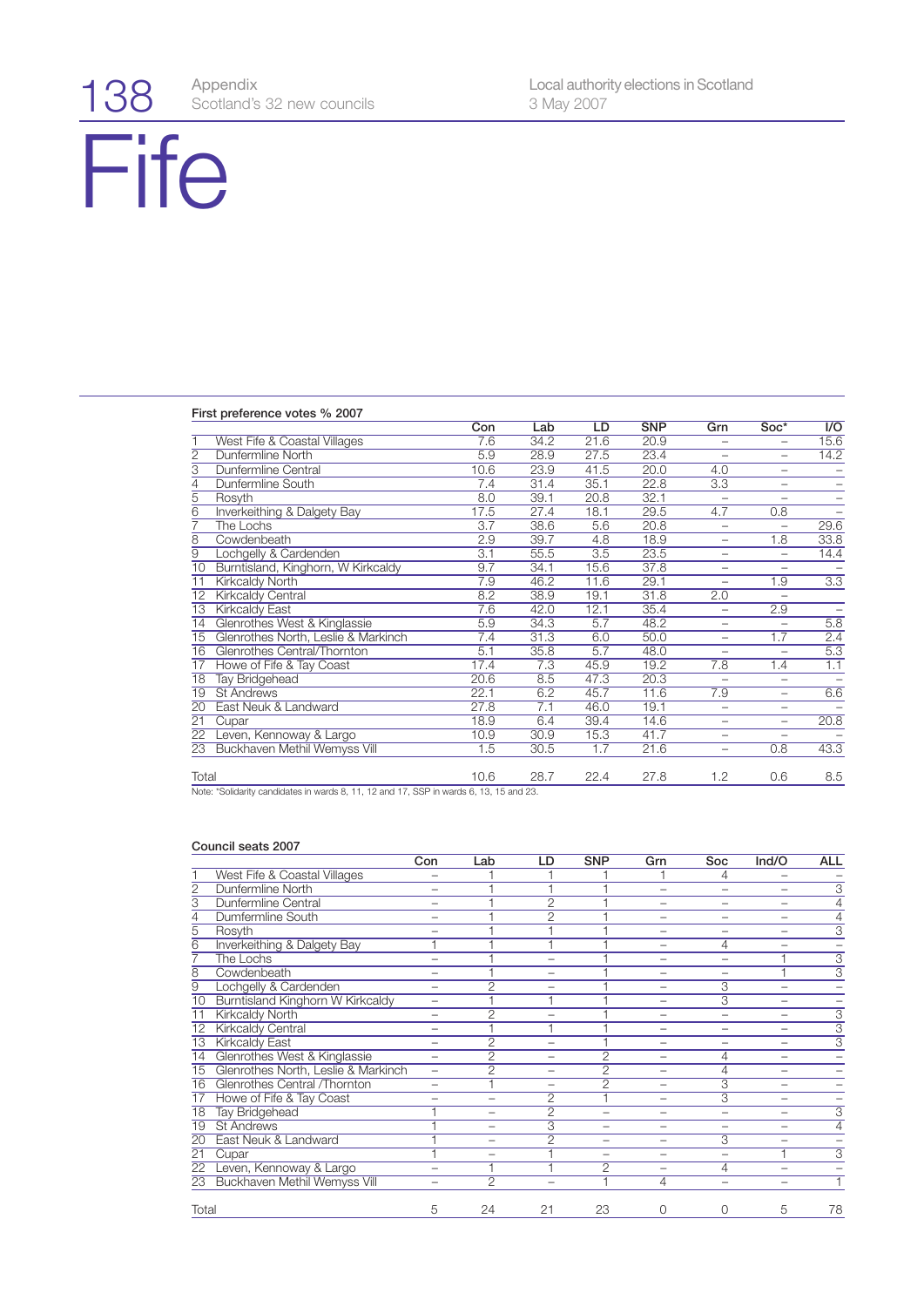|           |            | T/O  | Con  |   | Labour |    | Lib Dem |    | <b>SNP</b> |    | <b>Others</b> |    |
|-----------|------------|------|------|---|--------|----|---------|----|------------|----|---------------|----|
|           |            |      | V%   | S | V%     | S  | V%      | s  | V%         | s  | V %           | -S |
| 1995      | _ab        | 42.3 | 5.8  |   | 46.5   | 54 | 20.7    | 25 | 21.2       | 9  | 6.3           | 4  |
| 1999      | _ab        | 56.4 |      |   | 38.8   | 43 | 22.3    | 21 | 26.8       | 9  | 4.9           | 4  |
| 2003 Real | <b>NOC</b> | 45.8 | 10.3 | 2 | 33.3   | 36 | 25.2    | 23 | 20.8       |    | 10.5          | 6  |
| 2003 STV  | <b>NOC</b> | 45.8 | 10.3 | 6 | 33.3   | 28 | 25.2    | 22 | 20.8       |    | 10.5          | 5  |
| 2007 STV  | <b>NOC</b> | 50.1 | 10.3 | 5 | 29.5   | 24 | 21.5    | 21 | 27.8       | 23 | 10.3          | 5  |

### Votes and seats %, 2003 Votes and seats %, 2007





- When we compare the 2007 result with the 2003 modelled result, we see the changes in party seat totals are not as large – offering us a more accurate, like-for-like comparison. Voter choice increased significantly, with all four main parties fielding candidates in most wards.
- The council remained under no overall control.
- **•** Changes in vote share varied in different parts of Fife, but with a broad pattern of Labour losing support and the SNP gaining.
- The results were fairer than in 2003, with a DV score of 8.3 indicating a proportional result in 2007 compared to 17.0, indicating a disproportional result in 2003.
- **•** Voter choice increased significantly, with the

average voter having a choice between 7.1 candidates compared to 3.7 in 2003.

- **F** St Andrews was the only ward in Scotland where three Liberal Democrats were elected out of four, although the party's share of first preferences was slightly higher in two other north-east Fife wards which only elected three members.
- The council is run by a coalition of the SNP and the Liberal Democrats.
- **F** The council leader (late 2007) is Peter Grant, an SNP councillor.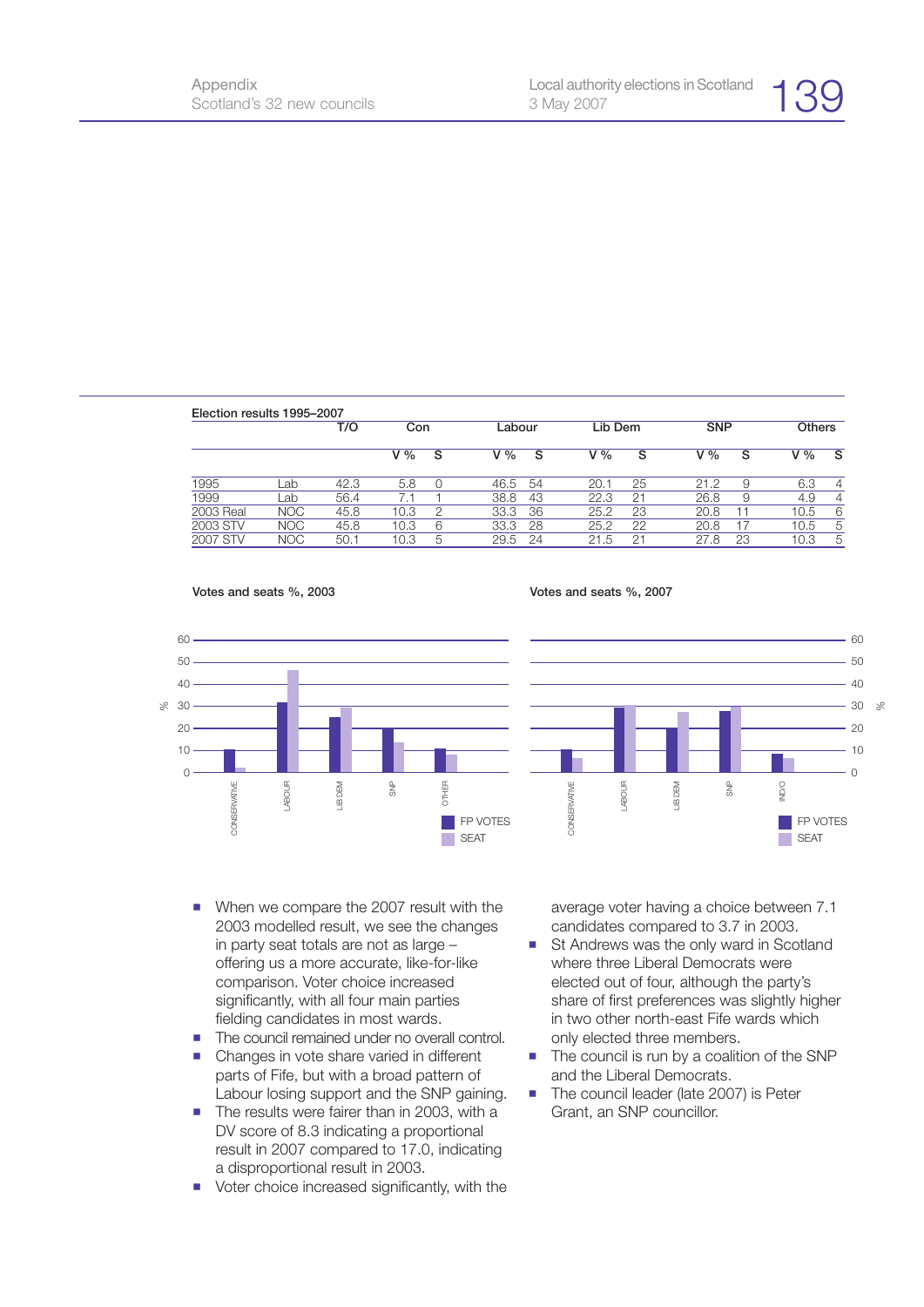140 Appendix Scotland's 32 new councils

Local authority elections in Scotland 3 May 2007

# Glasgow City

|                | First preference votes % 2007                                  |      |      |      |            |      |        |                          |
|----------------|----------------------------------------------------------------|------|------|------|------------|------|--------|--------------------------|
|                |                                                                | Con  | Lab  | LD   | <b>SNP</b> | Grn  | $Soc*$ | I/O                      |
| 1              | Linn                                                           | 9.4  | 43.0 | 13.4 | 21.4       | 3.1  | 5.7    | 4.0                      |
| $\overline{2}$ | Newlands/Auldburn                                              | 15.5 | 38.5 | 6.5  | 24.3       | 6.7  | 6.1    | 2.4                      |
| 3              | <b>Greater Pollok</b>                                          | 6.3  | 47.4 | 4.5  | 25.0       | 2.7  | 14.1   | $\overline{\phantom{0}}$ |
| 4              | Craigton                                                       | 5.2  | 48.1 | 4.1  | 24.7       | 2.9  | 13.0   | 2.0                      |
| $\overline{5}$ | Govan                                                          | 4.7  | 48.3 | 4.1  | 28.2       | 3.9  | 5.4    | 5.4                      |
| $\overline{6}$ | Pollokshields                                                  | 15.0 | 26.9 | 9.0  | 21.5       | 10.9 | 5.9    | 10.8                     |
|                | _angside                                                       | 10.6 | 32.9 | 12.9 | 27.0       | 9.6  | 6.9    | $\qquad \qquad -$        |
| $\overline{8}$ | Southside Central                                              | 4.8  | 43.4 | 6.1  | 27.4       | 9.3  | 9.0    | $\qquad \qquad -$        |
| $\overline{9}$ | Calton                                                         | 4.7  | 50.2 | 4.4  | 22.0       | 4.2  | 8.2    | 6.2                      |
| 10             | Anderston/City                                                 | 7.0  | 35.8 | 11.7 | 23.7       | 12.8 | 7.0    | 2.1                      |
| 11             | Hillhead                                                       | 10.2 | 25.3 | 18.3 | 21.1       | 18.6 | 5.9    | 0.6                      |
| 12             | Partick West                                                   | 11.0 | 29.8 | 17.7 | 22.1       | 12.5 | 4.8    | 2.1                      |
| 13             | Garscadden/Scotstounhill                                       | 5.3  | 56.6 | 4.8  | 23.0       | 4.0  | 4.6    | 1.9                      |
| 14             | Drumchapel/Anniesland                                          | 4.8  | 60.4 | 4.0  | 21.5       | 3.0  | 4.3    | 2.0                      |
| 15             | Maryhill/Kelvin                                                | 9.5  | 35.3 | 16.2 | 25.9       | 7.1  | 6.0    | $\overline{\phantom{0}}$ |
| 16             | Canal                                                          | 3.9  | 41.7 | 6.8  | 29.2       | 8.2  | 7.0    | 3.3                      |
| 17             | Springburn                                                     | 3.2  | 54.4 | 3.1  | 24.0       | 2.5  | 8.8    | 4.1                      |
| 18             | <b>East Centre</b>                                             | 4.2  | 45.3 | 5.1  | 21.7       | 5.2  | 9.7    | 8.9                      |
| 19             | Shettleston                                                    | 6.4  | 52.4 | 4.8  | 21.5       | 2.6  | 7.1    | 5.2                      |
| 20             | Baillieston                                                    | 6.5  | 46.0 | 3.8  | 33.2       | 1.7  | 6.7    | 2.1                      |
| 21             | North East                                                     | 5.8  | 57.2 | 2.7  | 25.1       | 2.2  | 5.7    | 1.2                      |
| Total          |                                                                | 7.6  | 43.3 | 8.2  | 24.6       | 6.5  | 7.1    | 2.7                      |
|                | Note: *Both Solidarity and SSP candidates in each of 21 wards. |      |      |      |            |      |        |                          |

|                   |                          | Con                      | Lab            | LD                       | <b>SNP</b>     | Soc                      | Grn                      | Ind/O                    | <b>ALL</b>     |
|-------------------|--------------------------|--------------------------|----------------|--------------------------|----------------|--------------------------|--------------------------|--------------------------|----------------|
|                   | Linn                     | $\overline{\phantom{0}}$ | 2              |                          |                | $\overline{\phantom{0}}$ | $\overline{\phantom{0}}$ | $\overline{\phantom{0}}$ | 4              |
| $\overline{2}$    | Newlands/Auldburn        | $\overline{\phantom{0}}$ | $\overline{2}$ | $\overline{\phantom{0}}$ |                | $\overline{\phantom{0}}$ | $\overline{\phantom{0}}$ | $\overline{\phantom{0}}$ | 3              |
| 3                 | <b>Greater Pollok</b>    | $\overline{\phantom{0}}$ | 3              | $\overline{\phantom{0}}$ |                | $\overline{\phantom{0}}$ | $\overline{\phantom{0}}$ |                          | 4              |
| 4                 | Craigton                 | $\overline{\phantom{0}}$ | $\overline{2}$ |                          |                | н                        |                          |                          | 4              |
| 5                 | Govan                    |                          | 3              | $\overline{\phantom{0}}$ |                | $\overline{\phantom{0}}$ | $\overline{\phantom{0}}$ | $\overline{\phantom{0}}$ | 4              |
| $\overline{6}$    | Pollokshields            |                          |                | $\overline{\phantom{0}}$ |                | $\overline{\phantom{0}}$ | $\overline{\phantom{0}}$ | $\overline{\phantom{0}}$ | 3              |
|                   | Langside                 | $\overline{\phantom{0}}$ |                | 4                        |                | $\overline{\phantom{0}}$ | -                        | $\overline{\phantom{0}}$ | $\overline{3}$ |
| 8                 | Southside Central        | $\overline{\phantom{0}}$ | $\overline{2}$ | $\overline{\phantom{0}}$ |                | $\overline{\phantom{0}}$ |                          | $\overline{\phantom{0}}$ | 4              |
| 9                 | Calton                   | $\overline{\phantom{0}}$ | $\overline{2}$ | $\overline{\phantom{0}}$ |                | $\overline{\phantom{0}}$ |                          | $\overline{\phantom{0}}$ | 3              |
| 10                | Anderston/City           |                          | $\overline{2}$ | -                        |                | -                        |                          |                          | $\overline{4}$ |
| 11                | Hillhead                 | $\overline{\phantom{0}}$ | ٠              |                          |                | $\overline{\phantom{0}}$ |                          | $\overline{\phantom{0}}$ | 4              |
| $12 \overline{ }$ | <b>Partick West</b>      | $\overline{\phantom{0}}$ | H.             |                          |                | $\overline{\phantom{0}}$ |                          | $\overline{\phantom{0}}$ | 4              |
| $\overline{13}$   | Garscadden/Scotstounhill |                          | 3              |                          |                | $\overline{\phantom{0}}$ |                          | $\overline{\phantom{0}}$ | 4              |
| 14                | Drumchapel/Anniesland    | $\overline{\phantom{0}}$ | 3              |                          |                | $\overline{\phantom{0}}$ | $\overline{\phantom{0}}$ | $\overline{\phantom{0}}$ | 4              |
| 15                | Maryhill/Kelvin          |                          | $\overline{2}$ | 1                        |                |                          | $\overline{\phantom{a}}$ | $\overline{\phantom{0}}$ | 4              |
| 16                | Canal                    | $\overline{\phantom{0}}$ | $\overline{2}$ | $\overline{\phantom{0}}$ |                | $\overline{\phantom{0}}$ |                          | $\overline{\phantom{0}}$ | 4              |
| 17                | Springburn               | $\overline{\phantom{0}}$ | $\overline{2}$ | $\overline{\phantom{0}}$ |                | $\overline{\phantom{0}}$ | $\overline{\phantom{0}}$ | $\overline{\phantom{0}}$ | 3              |
| 18                | <b>East Centre</b>       | $\overline{\phantom{0}}$ | 3              | $\overline{\phantom{0}}$ |                | -                        | $\overline{\phantom{a}}$ | $\overline{\phantom{0}}$ | 4              |
| 19                | Shettleston              | $\overline{\phantom{0}}$ | 3              | $\overline{\phantom{0}}$ |                | $\overline{\phantom{0}}$ |                          | $\overline{\phantom{0}}$ | 4              |
| $\overline{20}$   | Baillieston              | $\overline{\phantom{0}}$ | $\overline{2}$ | $\overline{\phantom{0}}$ | $\overline{2}$ | $\overline{\phantom{0}}$ | $\overline{\phantom{0}}$ | -                        | 4              |
| 21                | <b>North East</b>        | $\equiv$                 | 3              |                          |                | -                        | -                        | $\equiv$                 | 4              |
| Total             |                          |                          | 46             | 5                        | 22             |                          | 5                        | 0                        | 79             |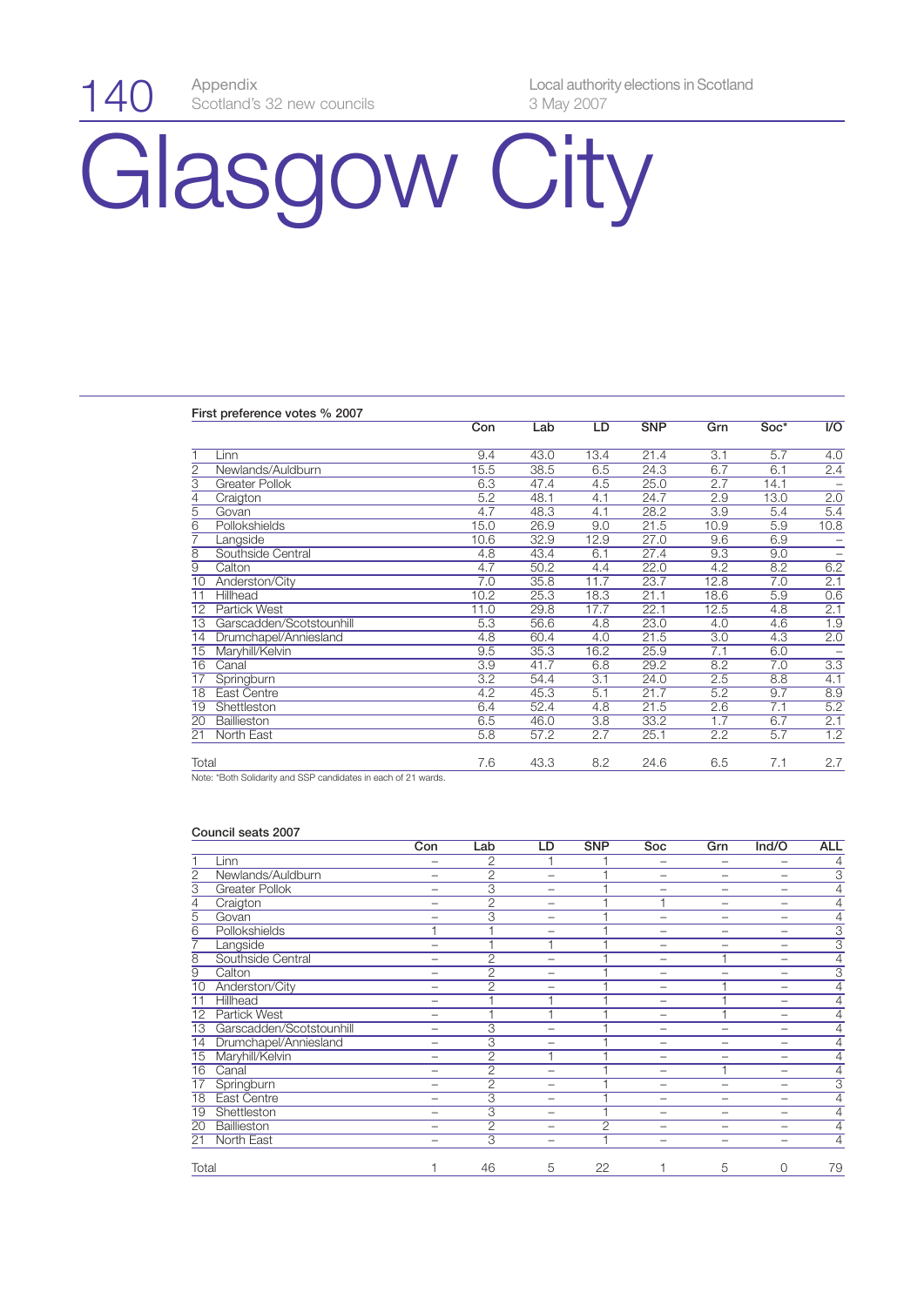|               |     | T/O  | Con |              | Labour |    | Lib Dem |   | <b>SNP</b> |    | <b>Others</b> |   |
|---------------|-----|------|-----|--------------|--------|----|---------|---|------------|----|---------------|---|
|               |     |      | V%  | <sub>S</sub> | V%     | S  | V%      | S | V%         | S  | V%            | S |
| 1995          | .ab | 38.5 | 6.6 | 3            | 61.5   |    | 3.4     |   | 22.8       |    | 5.7           |   |
| 1999          | _ab | 46.9 | .4  |              | 49.6   | 74 | 5.      |   | 29.        | Ω  | 7.6           |   |
| 2003 Real     | _ab | 40.2 | 7.6 |              | 47.6   |    | 7.6     | 3 | 20.5       | 3  | 16.8          |   |
| 2003 STV      | _ab | 40.2 | 7.6 |              | 47.6   | 47 | 7.6     | 3 | 20.5       | 22 | 16.8          | 6 |
| 2007<br>' STV | _ab | 43.3 | 7.6 |              | 43.3   | 46 | 8.2     | 5 | 24.6       | 22 | 16.3          | 6 |



- **E** Labour retained control of the council.
- **n** There was a relatively small swing in votes from Labour to the SNP and a collapse in the votes cast for the SSP.
- **P** The SNP won many more seats than under FPTP in 2003, which was mostly because the electoral system now allowed it to win seats more in proportion to its votes.
- **Glasgow elected the largest Green group in** Scotland, with five councillors.
- $\blacksquare$  The results were fairer than in 2003, with a DV score of 17.0 in 2007 compared to 42.3, indicating an extremely disproportional result in 2003. While this is a great improvement, the relationship of votes to seats in Glasgow is only broadly proportional.



- **•** Voter choice increased very significantly, with the average voter having a choice between 9.9 candidates compared to 4.3 in 2003.
- **P** Every one of the 22 SNP candidates was elected to the council, 17 of them with an initial quota and the other five on transfers – including David McDonald who had only 0.12 of a quota in Ballieston.
- $\blacksquare$  The council is run by a Labour majority administration.
- The leader of the council (late 2007) is Steven Purcell, a Labour councillor.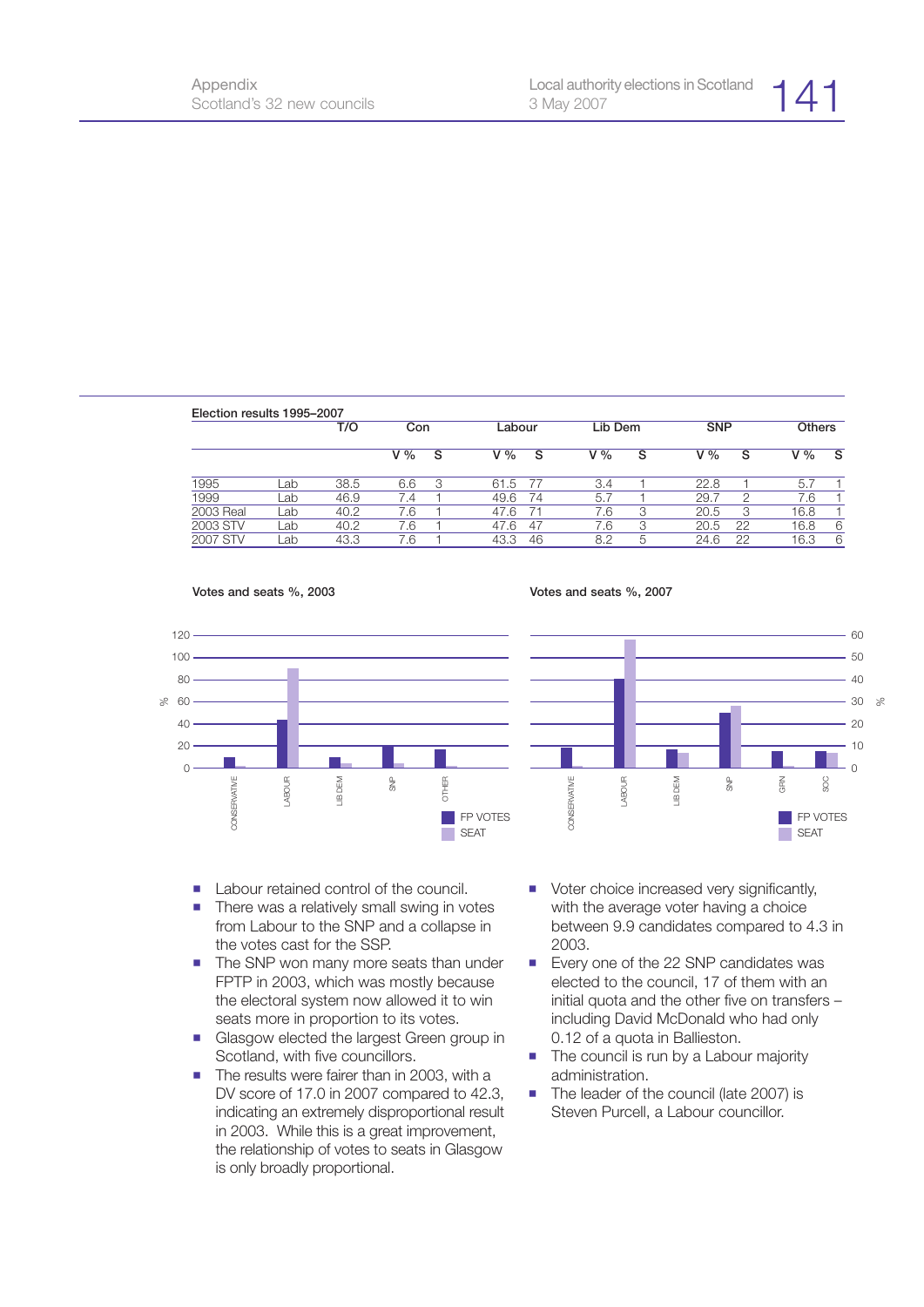# **Highland**

### First preference votes % 2007

|                 |                                      | Con  | Lab                      | LD   | <b>SNP</b> | Grn                      | Soc*                     | I/O  |
|-----------------|--------------------------------------|------|--------------------------|------|------------|--------------------------|--------------------------|------|
|                 | North, West & Central Sutherland     | 7.3  | 6.3                      | 14.0 | 19.9       | 5.7                      |                          | 46.8 |
| $\overline{2}$  | Thurso                               | 3.4  | 12.3                     | 16.3 | 13.0       | $\overline{\phantom{0}}$ | $\overline{\phantom{0}}$ | 55.1 |
| $\overline{3}$  | <b>Wick</b>                          | 1.8  | 14.0                     | 15.5 | 16.9       | -                        | $\overline{\phantom{0}}$ | 51.9 |
| 4               | Landward Caithness                   | 11.5 | 11.5                     | 24.9 | 18.8       | -                        | $\qquad \qquad -$        | 33.3 |
| $\overline{5}$  | East Sutherland & Edderton           | 11.5 | 19.2                     | 22.8 | 13.9       | $\overline{\phantom{0}}$ | 0.7                      | 31.8 |
| $\overline{6}$  | Wester Ross, Strathpeffer & Lochalsh | 7.9  | 6.2                      | 21.8 | 26.1       | -                        |                          | 37.9 |
| 7               | Cromarty Firth                       | 3.1  | 9.7                      | 14.3 | 22.5       | -                        | 1.9                      | 48.5 |
| $\overline{8}$  | Tain & Easter Ross                   | 3.2  | 3.8                      | 16.2 | 12.0       | $\overline{\phantom{0}}$ | 1.5                      | 63.3 |
| $\overline{9}$  | Dingwall & Seaforth                  | 4.7  | 11.9                     | 21.8 | 18.3       | 4.4                      | $\overline{\phantom{0}}$ | 38.9 |
| $\overline{10}$ | <b>Black Isle</b>                    | 8.1  | 3.8                      | 19.3 | 11.1       | 5.3                      | $\overline{\phantom{0}}$ | 52.5 |
| 11              | Eilean a' Chèo                       | 3.9  | 7.8                      | 21.2 | 14.8       | -                        | -                        | 52.3 |
| 12              | Caol & Mallaig                       | 4.0  | 12.0                     |      | 9.9        | -                        | -                        | 74.1 |
| 13              | Aird & Loch Ness                     | 7.2  | 5.9                      | 11.1 | 18.0       | -                        | -                        | 57.7 |
| 14              | <b>Inverness West</b>                | 6.9  | 16.0                     | 25.1 | 28.8       | -                        | $\overline{\phantom{0}}$ | 23.2 |
| 15              | <b>Inverness Central</b>             | 5.7  | 20.5                     | 15.6 | 21.8       | -                        | 1.9                      | 34.4 |
| 16              | <b>Inverness Ness Side</b>           | 7.2  | 13.7                     | 31.8 | 20.2       | -                        | 1.4                      | 25.7 |
| 17              | Inverness Millburn                   | 9.9  | 31.2                     | 14.2 | 27.9       | -                        | $\overline{\phantom{0}}$ | 16.9 |
| 18              | Culloden & Ardersier                 | 6.8  | 17.5                     | 14.2 | 28.7       | -                        | -                        | 32.7 |
| 19              | Nairn                                | 6.9  | 7.8                      | 10.4 | 30.6       | -                        | $\overline{\phantom{0}}$ | 44.2 |
| 20              | <b>Inverness South</b>               | 10.5 | 17.1                     | 23.0 | 27.0       | -                        | $\overline{\phantom{0}}$ | 22.4 |
| 21              | Badenoch & Strathspey                | 9.6  | $\overline{\phantom{0}}$ | 31.2 | 24.4       | -                        | $\overline{\phantom{0}}$ | 34.8 |
| 22              | Fort William & Ardnamurchan          | 7.2  | 9.7                      | 20.4 | 15.0       | -                        | $\overline{\phantom{0}}$ | 47.8 |
| Total           |                                      | 6.9  | 11.2                     | 18.8 | 20.3       | 0.7                      | 0.3                      | 42.1 |
|                 |                                      |      |                          |      |            |                          |                          |      |

Note: \*Solidarity candidates in wards 5, 7, 15 and 16, SSP in ward 8.

|                 |                                      | Con                      | Lab                      | LD | <b>SNP</b> | Grn            | Soc      | Ind/O                    | <b>ALL</b>               |
|-----------------|--------------------------------------|--------------------------|--------------------------|----|------------|----------------|----------|--------------------------|--------------------------|
|                 | North, West & Central Sutherland     |                          | -                        |    |            |                | 3        |                          |                          |
| $\overline{2}$  | Thurso                               | $\overline{\phantom{0}}$ | -                        |    |            |                |          | $\overline{2}$           | $\overline{3}$           |
| 3               | <b>Wick</b>                          |                          | -                        |    |            | -              |          | $\overline{2}$           | $\overline{3}$           |
| 4               | <b>Landward Caithness</b>            |                          |                          |    |            |                |          | $\overline{2}$           | $\frac{1}{4}$            |
| 5               | East Sutherland & Edderton           | $\equiv$                 | 1                        |    |            | 4              | 3        | $\overline{\phantom{0}}$ |                          |
| 6               | Wester Ross, Strathpeffer & Lochalsh | $\overline{\phantom{0}}$ | -                        |    |            | $\overline{2}$ | 4        |                          |                          |
| 7               | <b>Cromarty Firth</b>                |                          | -                        |    |            | -              |          | 2                        | 4                        |
| $\overline{8}$  | <b>Tain &amp; Easter Ross</b>        |                          |                          |    |            |                |          | $\overline{2}$           | 3                        |
| 9               | Dingwall & Seaforth                  |                          | $\overline{\phantom{0}}$ |    |            | -              |          | 2                        | 4                        |
| 10              | <b>Black Isle</b>                    |                          |                          |    |            |                |          | $\overline{2}$           | 4                        |
| 11              | Eilean a' Chèo                       |                          |                          |    |            | -              |          | 2                        | 4                        |
| $\overline{12}$ | Caol & Mallaig                       |                          |                          |    |            |                |          | 3                        | $\overline{\mathcal{S}}$ |
| 13              | Aird & Loch Ness                     |                          | $\overline{\phantom{0}}$ |    |            | -              |          | 2                        | 4                        |
| $\overline{14}$ | <b>Inverness West</b>                | $\overline{\phantom{a}}$ |                          |    |            | -              | -        |                          | $\overline{3}$           |
| 15              | <b>Inverness Central</b>             | -                        |                          |    |            | -              | -        |                          | 4                        |
|                 | 16 Inverness Ness Side               | $\overline{\phantom{0}}$ |                          |    |            | -              | -        |                          | 4                        |
| 17              | <b>Inverness Millburn</b>            | $\overline{\phantom{0}}$ |                          |    |            | -              | -        |                          | 3                        |
| 18              | Culloden & Ardersier                 |                          |                          |    |            | -              | -        |                          | 4                        |
| 19              | Nairn                                | $\overline{\phantom{0}}$ |                          |    |            | -              | -        | $\overline{2}$           | 3                        |
| $\overline{20}$ | <b>Inverness South</b>               | $\overline{\phantom{0}}$ |                          |    |            | -              | -        |                          | 4                        |
| $\overline{21}$ | <b>Badenoch &amp; Strathspey</b>     | $\overline{\phantom{0}}$ |                          |    |            | -              | -        | 2                        | 4                        |
|                 | 22 Fort William & Ardnamurchan       |                          |                          |    |            |                | 4        | $\overline{\phantom{0}}$ |                          |
| Total           |                                      | $\Omega$                 | 7                        | 21 | 17         | $\circ$        | $\Omega$ | 35                       | 79                       |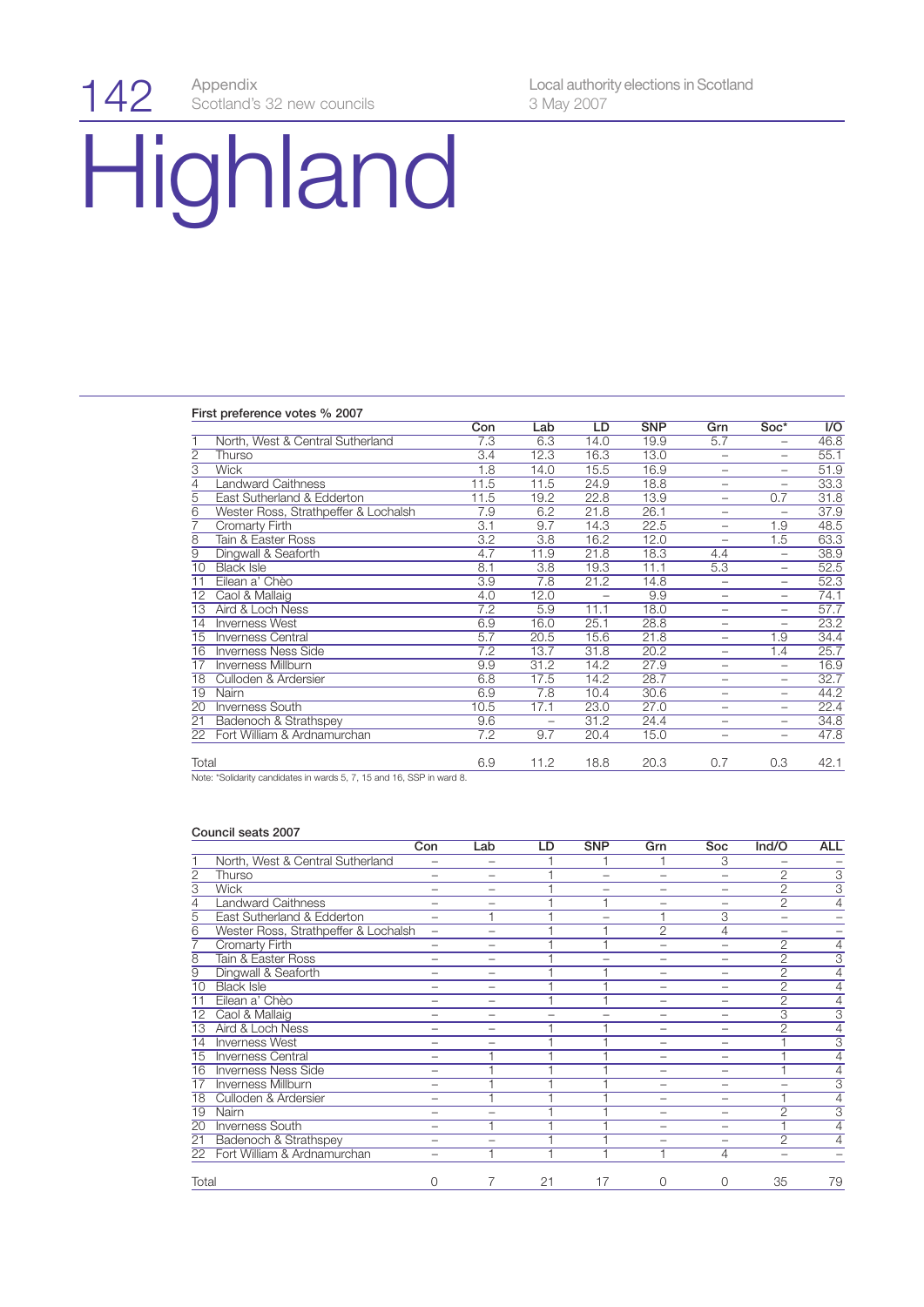|           |            | T/O  | Con |     | Labour  |    | Lib Dem |     | <b>SNP</b> |     | <b>Others</b> |     |
|-----------|------------|------|-----|-----|---------|----|---------|-----|------------|-----|---------------|-----|
|           |            |      | V%  | S   | V%      | s  | V%      | s   | V %        | s   | V%            | S   |
| 1995      | Ind        | 45.8 | 0.9 |     | 12.2    |    | 6.      | 4   | 17.4       | 9   | 62.8          | 51  |
| 1999      | Ind        | 63.3 | 3.3 |     | 15.4    | 10 | 10.6    | 12  | 12.5       | 8   | 58.2          | 50  |
| 2003 Real | Ind        | 52.6 | .2  |     | 11.6    | 8  | 6.      | 9   | 10.2       | 6   | 70.9          | 57  |
| 2003 STV  | Ind        | N/A  | N/A | N/A | N/A N/A |    | N/A     | N/A | N/A        | N/A | N/A           | N/A |
| 2007 STV  | <b>NOC</b> | 55.3 | 6.  |     | 11.7    |    | 18.4    | 21  | 20.C       |     | 43.           | 35  |







- 60 50  $-40$ 30 % $-20$  $-10$  $-0$ LIB DEM SNP OTHER CONSERVATIVE LABOUR CONSERVATIVE FP VOTES SEAT
- **n** Independent councillors lost their majority on the council.
- $\blacksquare$  The vote for Independent candidates fell back dramatically as the political parties put forward candidates in areas that they had previously not contested.
- voter choice increased significantly, with the average voter having a choice between 8.3 candidates compared to 2.1 in 2003. Many wards went uncontested in 2003 and previous FPTP elections.
- **P** The lack of party competition means that assessing the proportionality of the election results in 2003 and 2007 is meaningless.
- **Example 2** Labour won a seat in East Sutherland & Edderton, accounting for a considerable gain in acreage represented by the party in 2007.
- $\blacksquare$  The council is run by a coalition of Independents and the SNP.
- The council leader (late 2007) is Sandy Park, an Independent.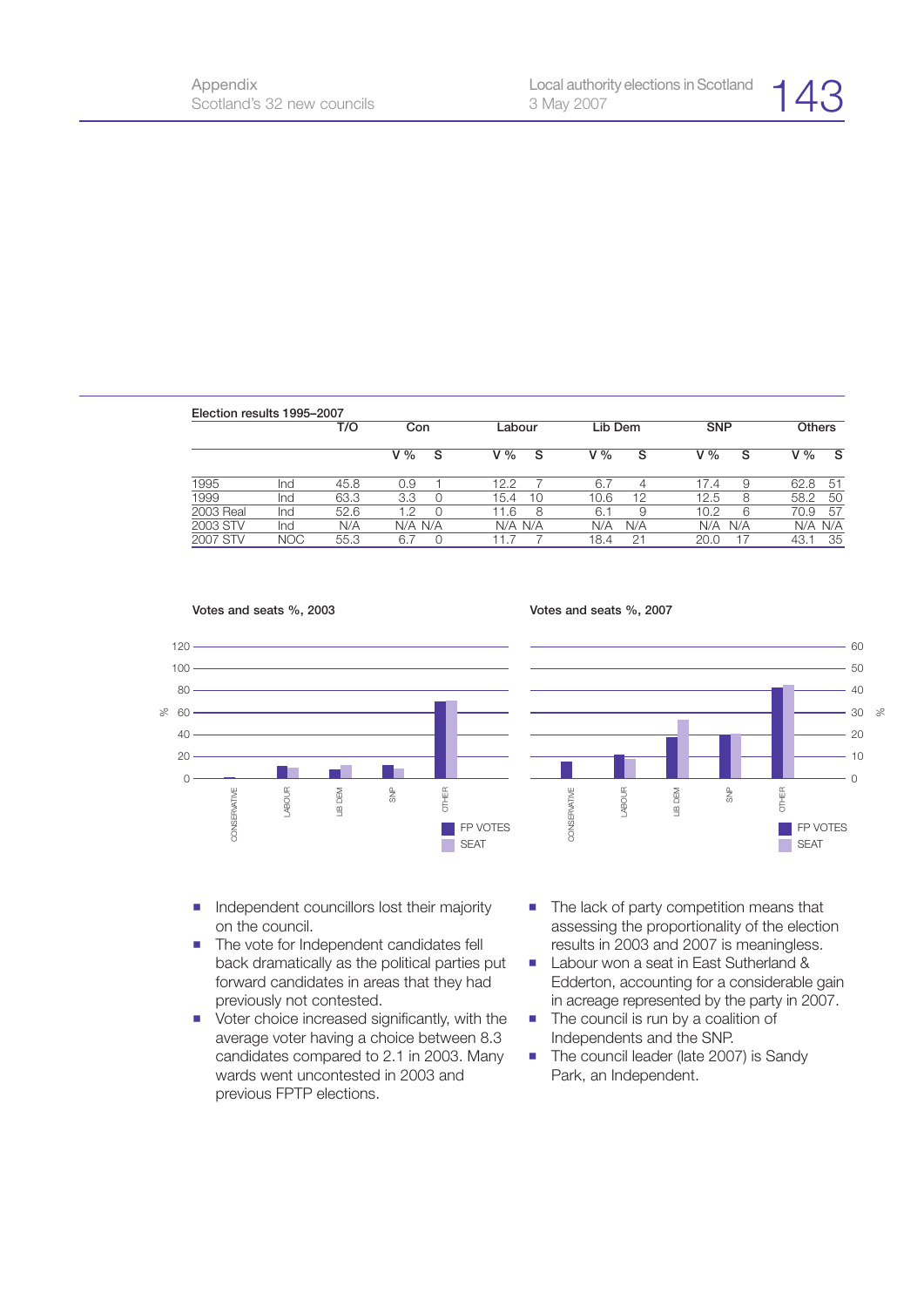144 Appendix<br>Scotland's 32 new councils

## Inverclyde

### First preference votes % 2007

|       |                              | Con  | Lab  | LD   | <b>SNP</b> | Grn | Soc/Sol | Ind/O |
|-------|------------------------------|------|------|------|------------|-----|---------|-------|
|       | Inverclyde East              | 19.4 | 37.5 | 17.1 | 19.8       |     | 2.5     | 3.7   |
| 2     | Inverclyde East Central      | 4.9  | 55.1 | 9.0  | 23.9       |     |         | 7.2   |
| 3     | Inverclyde North             | 6.4  | 35.5 | 28.8 | 20.7       |     |         | 8.7   |
| 4     | Invercivde South             | 4.1  | 50.0 | 13.4 | 23.7       |     | 2.3     | 6.5   |
| 5     | Inverciyde West              | 7.4  | 22.9 | 26.6 | 19.4       |     |         | 23.7  |
| 6     | <b>Invercivde South West</b> | 4.3  | 29.8 | 23.9 | 23.2       | -   |         | 18.9  |
|       |                              |      |      |      |            |     |         |       |
| Total |                              | 8.6  | 37.9 | 20.3 | 21.5       |     | 0.9     | 10.8  |
|       |                              |      |      |      |            |     |         |       |

### Council seats 2007

|       |                         | Con | Lab | <b>SNP</b>               | Grn | <b>Soc</b> | Ind/O | ALL |
|-------|-------------------------|-----|-----|--------------------------|-----|------------|-------|-----|
|       | Inverclyde East         |     |     |                          |     |            |       |     |
| 2     | Inverclyde East Central |     |     |                          |     |            |       |     |
| 3     | Inverclyde North        |     |     |                          |     |            |       |     |
| 4     | Inverclyde South        |     |     |                          |     |            |       |     |
| 5     | Inverclyde West         |     |     | $\overline{\phantom{a}}$ |     |            |       | З   |
| 6     | Inverciyde South West   |     |     |                          | -   |            |       | З   |
|       |                         |     |     |                          |     |            |       |     |
| Total |                         |     |     |                          |     |            |       | 20  |

### Election results 1995–2007

|           |            | T/O  | Con |   |      | Labour |      | Lib Dem |      | <b>SNP</b> |                    |
|-----------|------------|------|-----|---|------|--------|------|---------|------|------------|--------------------|
|           |            |      | V%  | S | V%   | S      | V%   | S       | V %  | S          | V%<br><sub>S</sub> |
| 1995      | _ab        | 47.0 | 3.7 |   | 49.6 | 14     | 29.6 | 5       | 16.2 | 5          | 0.9<br>0           |
| 1999      | <b>NOC</b> | 58.8 | 5.1 |   | 38.5 |        | 34.0 | 8       | 21.7 | Я          | 0.7<br>Ω           |
| 2003 Real |            | 52.1 | 6.  |   | 31.3 | 6      | 42.6 | 13      | 15.3 |            | 4.7                |
| 2003 STV  |            | 52.1 | 6.  |   | 31.3 |        | 42.6 |         | 15.3 |            | 4.7                |
| 2007 STV  | <b>NOC</b> | 45.5 | 8.6 |   | 37.9 | 9      | 20.3 |         | 21.5 | 5          | 11.7               |



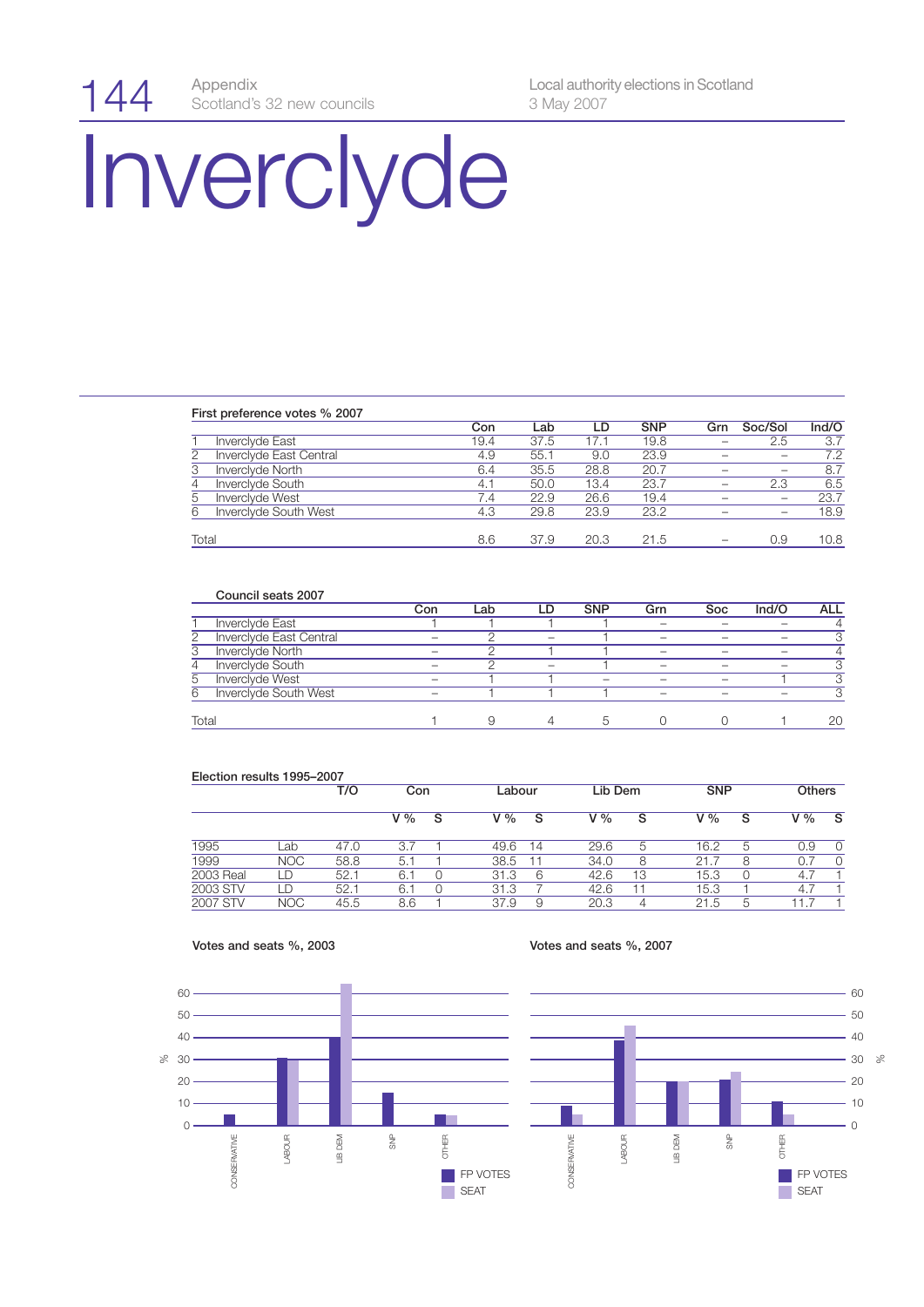- **F** The Liberal Democrats lost control of the council.
- **P** The main change in votes was the large fall in the Liberal Democrat share, with Labour being the main beneficiary.
- **P** The results were fairer than in 2003, with a DV score of 10.6 indicating a proportional result in 2007 compared to 24.4, indicating a disproportional result in 2003.
- **•** Voter choice increased significantly, with the average voter having a choice between 7.8 candidates compared to 3.9 in 2003.
- **n** Inverclyde is the only entirely maledominated council in Scotland, with 20 men filling the 20 council seats.
- The council is run by a Labour minority administration.
- **•** The council leader (late 2007) is Stephen McCabe, a Labour councillor.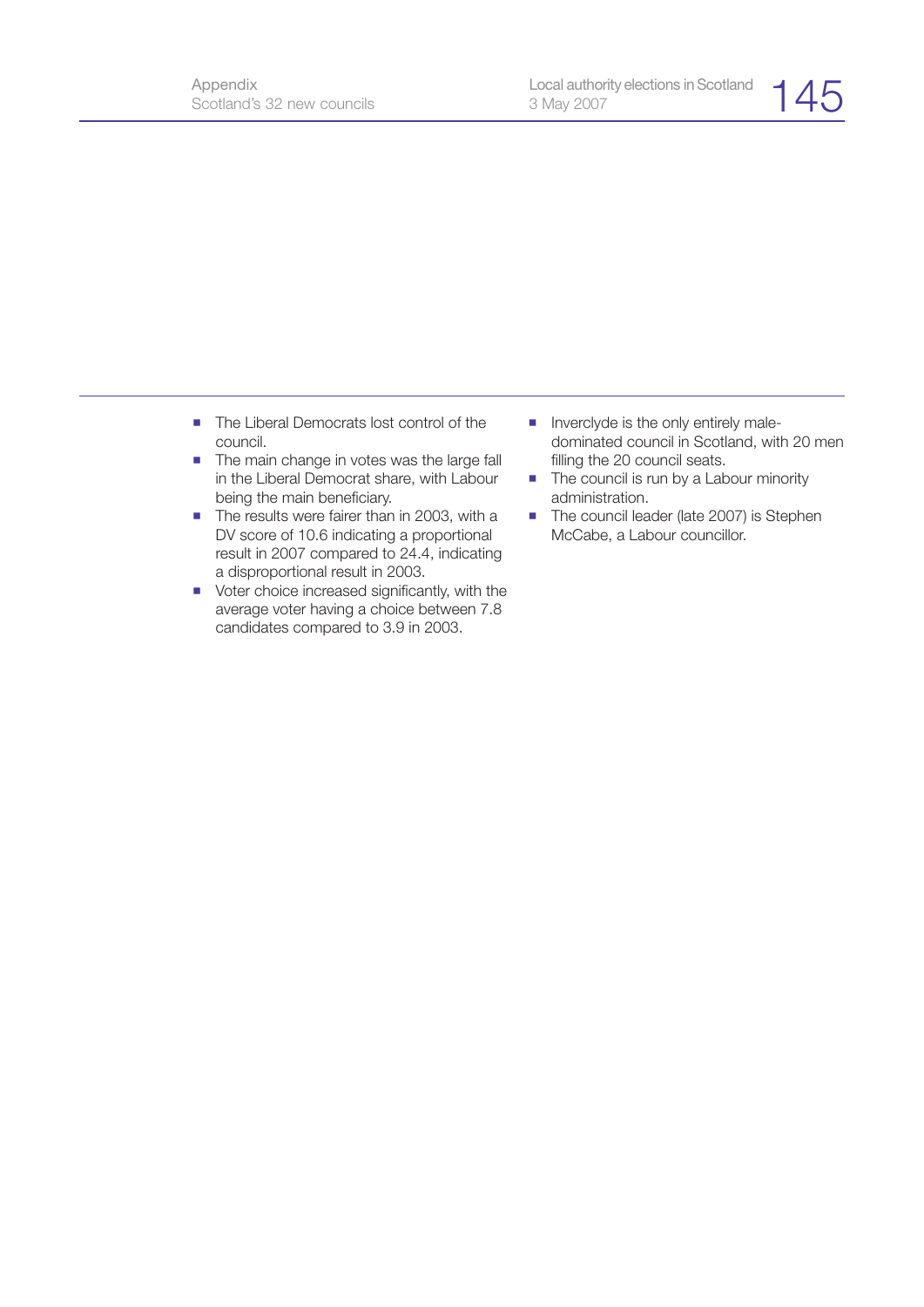146 Appendix<br>
Scotland's 32 new councils

### Midlothian

### First preference votes % 2007

|       |                  | Con  | Lab  | LD   | <b>SNP</b> | Grn                      | Soc/Sol | Ind/O                    |
|-------|------------------|------|------|------|------------|--------------------------|---------|--------------------------|
|       | Penicuik         | 10.4 | 23.4 | 29.7 | 34.7       |                          | 1.9     |                          |
| 2     | Bonnyrigg        | 9.6  | 46.4 |      | 30.4       | 10.4                     | 3.3     | $\qquad \qquad -$        |
| 3     | Dalkeith         | 4.9  | 47.0 | 14.8 | 29.9       |                          | 3.5     |                          |
| 4     | Midlothian West  | 10.6 | 25.2 | 14.5 | 33.2       |                          | 3.5     | 12.9                     |
| 5     | Midlothian East  | 14.1 | 34.3 | 14.5 | 34.6       |                          | 2.5     |                          |
| 6     | Midlothian South | 9.6  | 49.8 | -    | 37.4       | $\overline{\phantom{a}}$ | 3.2     | $\overline{\phantom{m}}$ |
|       |                  |      |      |      |            |                          |         |                          |
| Total |                  | 10.1 | 36.8 | 12.5 | 33.4       | 1.9                      | 2.9     | 2.3                      |
|       |                  |      |      |      |            |                          |         |                          |

### Council seats 2007

|       |                  | Con | _ab | LD                       | <b>SNP</b> | Grn | Soc | Ind/O | ALL |
|-------|------------------|-----|-----|--------------------------|------------|-----|-----|-------|-----|
|       | Penicuik         |     |     |                          |            |     |     |       |     |
| 2     | Bonnyrigg        |     |     | $\overline{\phantom{a}}$ |            | -   |     |       |     |
| 3     | Dalkeith         |     |     | -                        |            |     |     |       |     |
| 4     | Midlothian West  |     |     |                          |            |     |     |       |     |
| 5     | Midlothian East  |     |     |                          |            |     |     |       |     |
| 6     | Midlothian South |     |     |                          |            |     |     |       |     |
|       |                  |     |     |                          |            |     |     |       |     |
| Total |                  |     |     |                          |            |     |     |       | 18  |

| Election results 1995-2007 |            |      |      |              |      |        |         |   |            |   |                  |   |
|----------------------------|------------|------|------|--------------|------|--------|---------|---|------------|---|------------------|---|
|                            |            | T/O  |      | Con          |      | Labour | Lib Dem |   | <b>SNP</b> |   | <b>Others</b>    |   |
|                            |            |      | V %  | <sub>S</sub> | V%   | s      | V%      | s | V %        | s | V%               | S |
| 1995                       | _ab        | 44.9 | 4.2  |              | 57.4 | 13     | 3.5     | Ω | 34.5       | 2 | 0.3              | C |
| 1999                       | _ab        | 62.0 | ′.5  |              | 45.9 | 17     | 15.6    |   | 30.6       |   | 0.4              | C |
| 2003 Real                  | _ab        | 49.6 | 11.O |              | 43.4 | 15     | 16.9    | っ | 24.4       | ∩ | 4.3              |   |
| 2003 STV                   | _ab        | 49.6 | 11.0 |              | 43.4 | 10     | 16.9    | 2 | 24.4       | 6 | 4.3              | C |
| 2007 STV                   | <b>NOC</b> | 55.6 | 10.1 |              | 36.8 | 9      | 12.5    | 3 | 33.4       | 6 | $\mathfrak{c}$ . | C |
|                            |            |      |      |              |      |        |         |   |            |   |                  |   |

### Votes and seats %, 2003 Votes and seats %, 2007



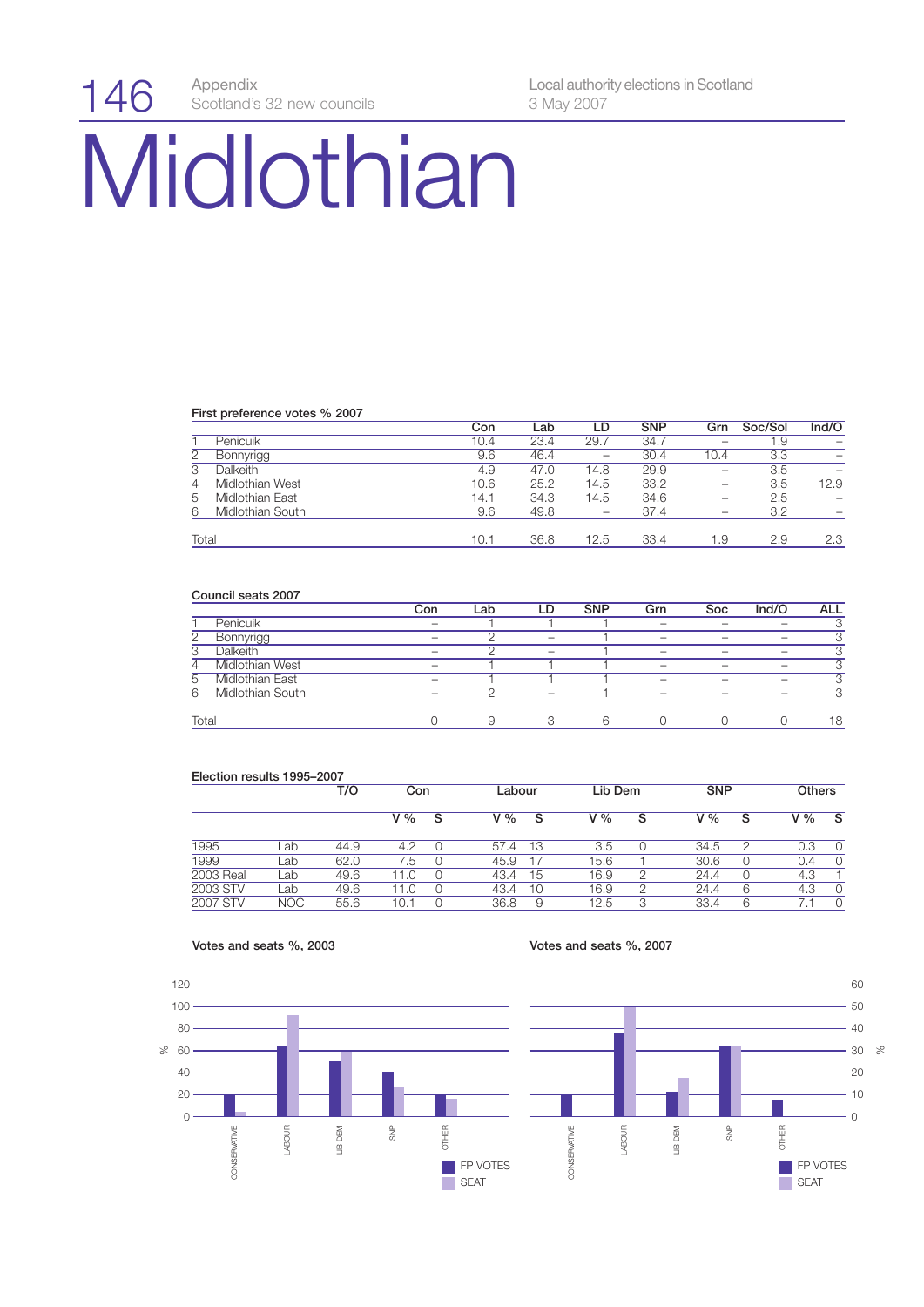- **•** Labour lost an overall majority on the council but retain effective control.
- **P** There was a relatively large swing from Labour to the SNP, but the main reason for the SNP's gains was the change in the electoral system.
- The results were fairer than in 2003, with a DV score of 17.3 in 2007 compared to 43.4, indicating an extremely disproportional result – the worst in Scotland – in 2003.
- **•** Voter choice increased significantly, with the average voter having a choice between 7.3 candidates compared to 4.3 in 2003.
- **P** Ian Baxter, standing for the Greens in the threemember ward of Bonnyrigg, won 10.4 per cent of the vote, more than two of his colleagues who were elected in four-member wards in Glasgow.
- **P** The council is run by a Labour minority administration.
- **The council leader (late 2007) is Derek** Milligan, a Labour councillor.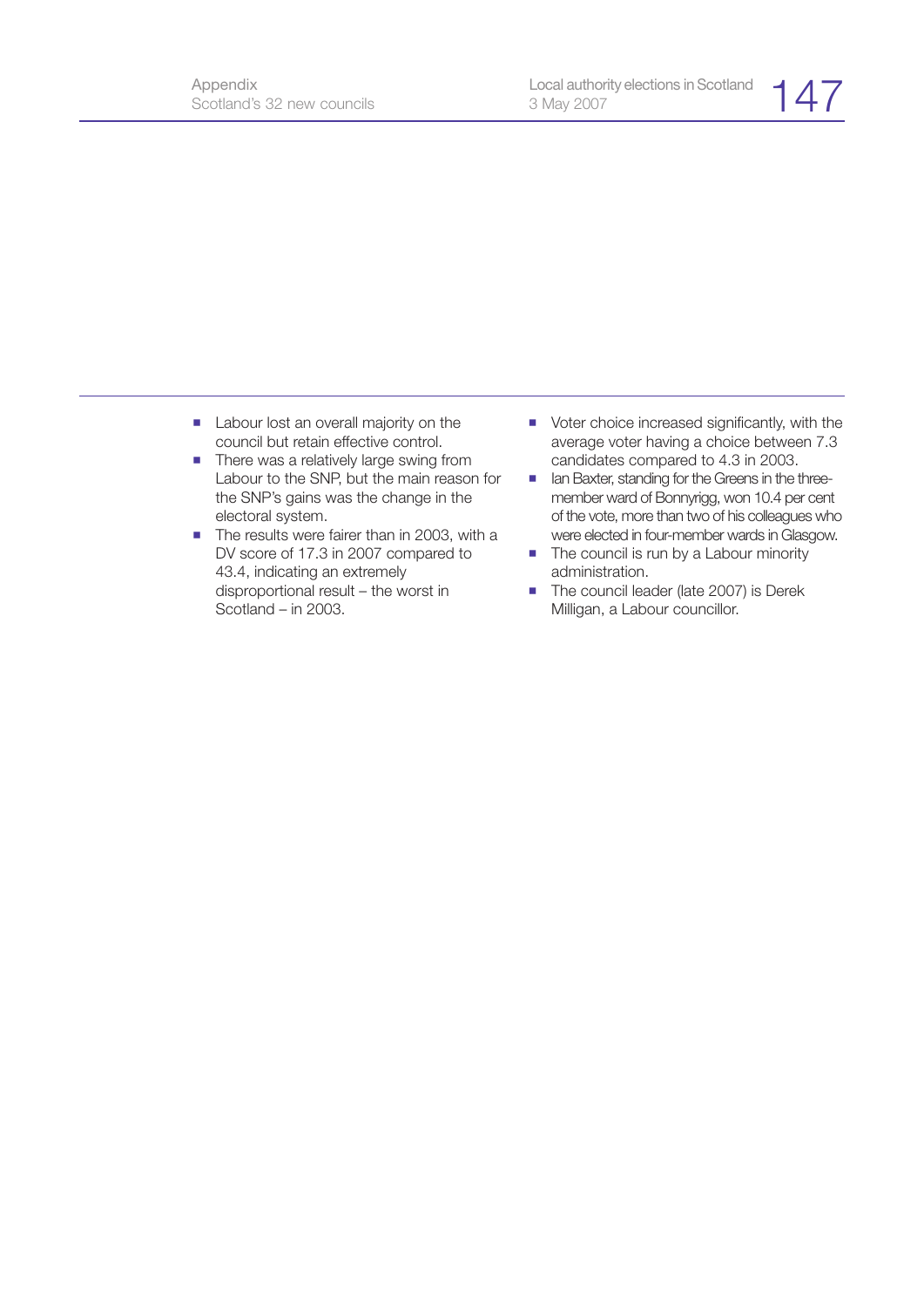### Moray

### First preference votes % 2007

|       |                     |    | Con  | Lab                      | ĹD   | <b>SNP</b> | Grn | Soc/Sol | Ind/O |
|-------|---------------------|----|------|--------------------------|------|------------|-----|---------|-------|
|       | Speyside Glenlivet  |    | 17.3 | -                        | -    | 52.4       |     |         | 30.3  |
| 2     | Keith & Cullen      |    | 6.1  | -                        | 7.1  | 36.9       |     |         | 50.0  |
| 3     | <b>Buckie</b>       |    | 10.8 | 13.9                     |      | 32.4       |     |         | 43.0  |
| 4     | Fochabers Lhanbryde |    | 18.1 | 11.0                     | 7.2  | 28.9       |     |         | 34.9  |
| 5     | Heldon & Laich      |    | 11.4 |                          |      | 31.0       |     |         | 47.6  |
| 6     | Elgin City North    |    | 16.3 | 23.9                     |      | 41.3       |     |         | 18.5  |
|       | Elgin City South    |    | 15.1 | 28.8                     |      | 33.2       |     |         | 23.0  |
| 8     | Forres              |    | 28.8 | $\overline{\phantom{a}}$ |      | 29.8       |     |         | 41.4  |
|       |                     |    |      |                          |      |            |     |         |       |
| Total |                     | 16 | 8.8  | 0.9                      | 35.6 |            |     | 38.4    |       |
|       |                     |    |      |                          |      |            |     |         |       |

|       |                         | Con      | Lab                      | LD | <b>SNP</b> | Grn | Soc | Ind/O | <b>ALL</b> |
|-------|-------------------------|----------|--------------------------|----|------------|-----|-----|-------|------------|
|       | Speyside Glenlivet      |          |                          |    |            |     |     |       | 3          |
| 2     | Keith & Cullen          |          |                          |    |            |     |     |       | 3          |
| 3     | <b>Buckie</b>           |          |                          | -  |            |     |     | ◠     | 3          |
| 4     | Fochabers Lhanbryde     |          |                          |    |            |     |     |       | 3          |
| 5     | Heldon & Laich          |          |                          |    |            |     |     |       | 4          |
| 6     | <b>Elgin City North</b> |          |                          |    |            |     |     |       | 3          |
|       | <b>Elgin City South</b> |          |                          |    |            |     |     |       | 3          |
| 8     | Forres                  |          | $\overline{\phantom{a}}$ |    |            |     |     | ∩     | 4          |
|       |                         |          |                          |    |            |     |     |       |            |
| Total |                         | $\Omega$ |                          |    | 9          |     |     | 12    | 26         |

| Election results 1995-2007 |            |      |      |   |        |   |         |   |            |    |               |              |
|----------------------------|------------|------|------|---|--------|---|---------|---|------------|----|---------------|--------------|
|                            |            | T/O  | Con  |   | Labour |   | Lib Dem |   | <b>SNP</b> |    | <b>Others</b> |              |
|                            |            |      | V%   | S | V%     | S | V%      | s | V %        | S  | V%            | <sub>S</sub> |
| 1995                       | <b>SNP</b> | 39.5 | 2.2  |   | 19.7   | 3 | 8.1     |   | 50.2       | 13 | 19.8          | 2            |
| 1999                       | Ind        | 56.9 | 3.8  |   | 20.5   | 6 | 8.3     | ∩ | 30.4       | っ  | 36.9          | 15           |
| 2003 Real                  | Ind        | 45.8 | 4.3  |   | 12.7   | 5 | 9.'     |   | 25.2       | 3  | 49.9          | 16           |
| 2003 STV                   | Ind        | 45.8 | 4.3  |   | 12.7   | 3 | ۰.9     |   | 25.2       |    | 49.9          | 15           |
| <b>STV</b><br>2007         | <b>NOC</b> | 50.5 | 15.9 | 3 | 8.7    | ⌒ |         |   | 35.3       |    | 38.4          | 12           |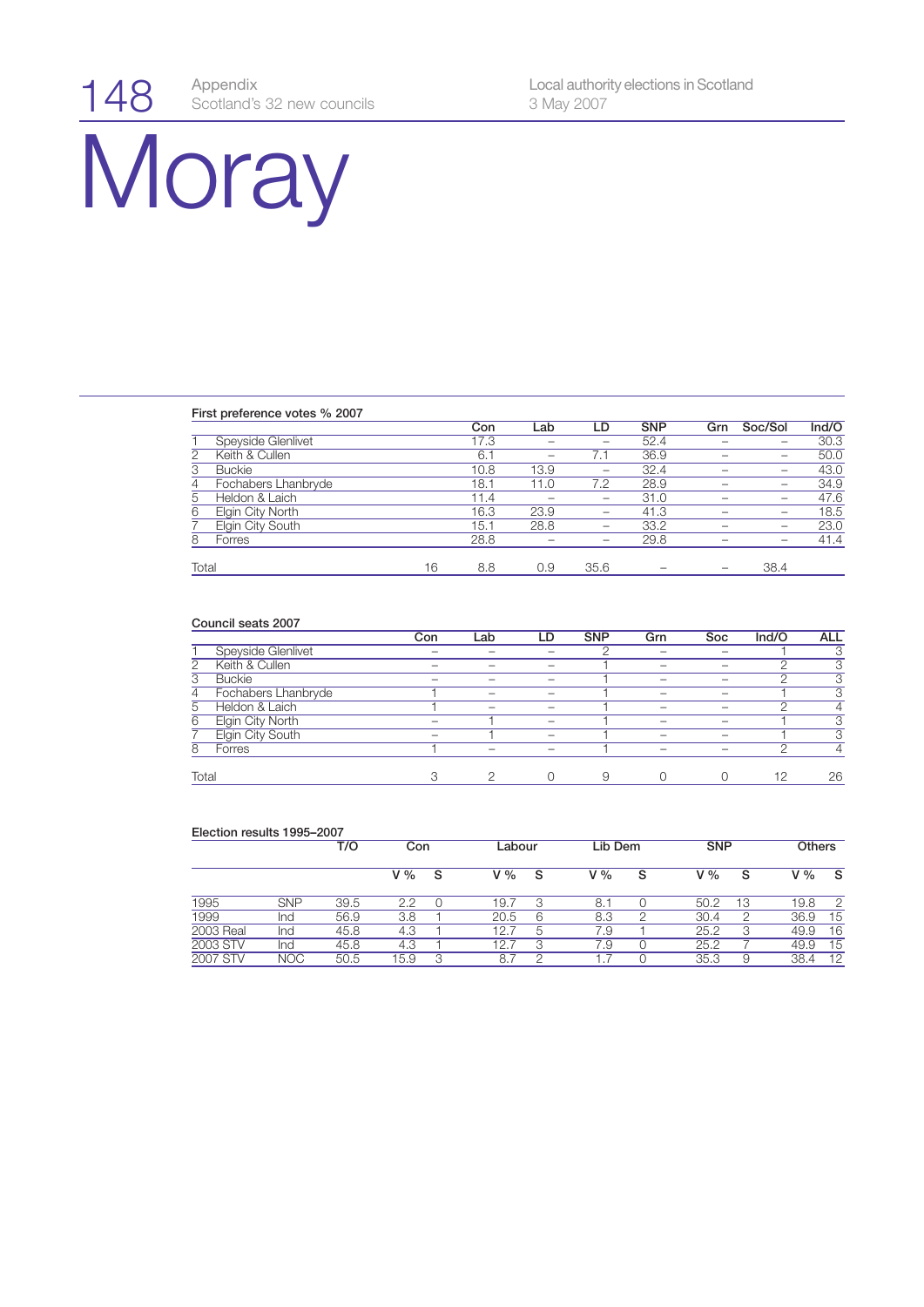

- The council remained under no overall control.
- **F** The SNP and the Conservatives both gained votes and seats at the expense of the other parties and Independents.
- **P** The results were fairer than in 2003, with a DV score of 7.5 indicating a highly proportional result in 2007 compared to 18.8, indicating a disproportional result in 2003.





- **•** Voter choice increased significantly, with the average voter having a choice between 6.5 candidates compared to 3.0 in 2003.
- Moray has the highest proportion of young (under 30) councillors of any authority in Scotland, at 11.5 per cent.
- **P** The council is run by a coalition of Independents and the Conservatives.
- **•** The council leader (late 2007) is George McIntyre, a Conservative councillor.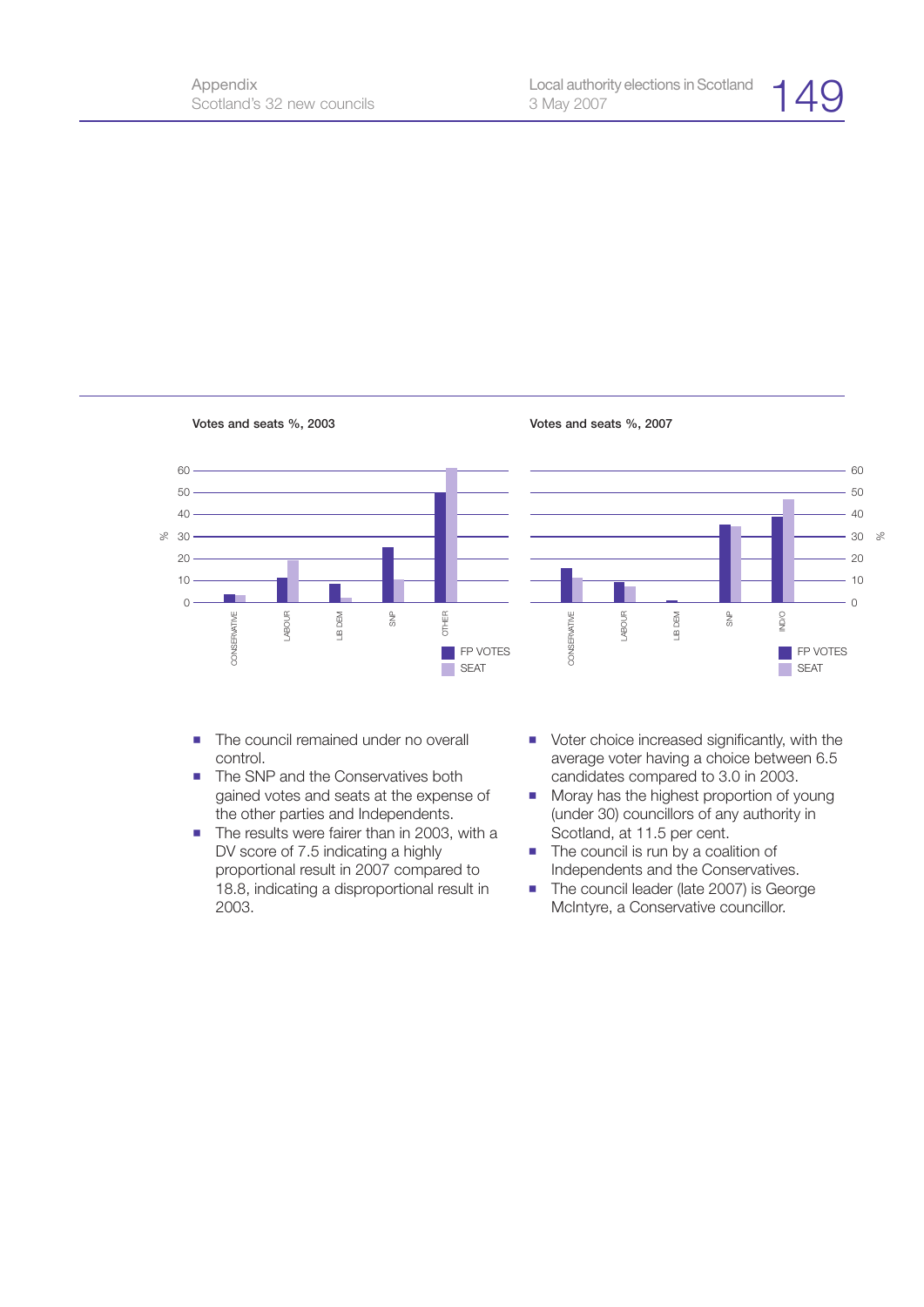Local authority elections in Scotland 3 May 2007

### North Ayrshire

|       | First preference votes % 2007                                                                         |      |      |      |            |     |                          |      |
|-------|-------------------------------------------------------------------------------------------------------|------|------|------|------------|-----|--------------------------|------|
|       |                                                                                                       | Con  | Lab  | LD   | <b>SNP</b> | Grn | $Soc*$                   | I/O  |
|       | Irvine West                                                                                           | 12.6 | 36.6 | 7.1  | 35.5       |     | 8.2                      |      |
| 2     | <b>Irvine East</b>                                                                                    | 10.7 | 42.5 | 7.7  | 32.4       |     | 6.7                      |      |
| 3     | <b>Kilwinning</b>                                                                                     | 13.4 | 37.4 | 11.0 | 27.0       |     | 3.9                      | 7.2  |
| 4     | Saltcoats & Stevenston                                                                                | 7.6  | 34.8 |      | 32.0       |     |                          | 25.6 |
| 5     | Ardrossan & Arran                                                                                     | 11.5 | 24.7 |      | 26.7       |     | 1.9                      | 35.2 |
| 6     | Dalry & West Kilbride                                                                                 | 21.3 | 23.7 | 3.1  | 19.2       |     | $\overline{\phantom{0}}$ | 32.7 |
|       | Kilbirnie & Beith                                                                                     | 9.9  | 38.0 | 3.5  | 23.4       |     |                          | 25.2 |
| 8     | North Coast & Cumbraes                                                                                | 22.1 | 19.8 | 6.3  | 39.4       |     |                          | 12.4 |
| Total |                                                                                                       | 13.6 | 32.1 | 4.8  | 29.5       |     | 2.6                      | 17.3 |
|       | Note: *Solidarity candidates in wards 1 and 3, SSP in ward 5, candidates from both parties in ward 2. |      |      |      |            |     |                          |      |

te: \*Solidarity candidates in wards 1 and 3, SSP in ward 5, candidates from both parties in ward 2.<br>

|       | Council seats 2007     |     |     |    |            |        |     |       |            |
|-------|------------------------|-----|-----|----|------------|--------|-----|-------|------------|
|       |                        | Con | Lab | LD | <b>SNP</b> | Greens | Soc | Ind/O | <b>ALL</b> |
|       | <b>Irvine West</b>     |     | っ   | -  |            |        |     |       | 4          |
| 2     | <b>Irvine East</b>     |     | ∩   |    |            |        |     |       | 4          |
| 3     | Kilwinning             |     | ⌒   |    |            |        |     |       | 4          |
| 4     | Saltcoats & Stevenston |     | ∩   |    |            |        |     |       | 4          |
| 5     | Ardrossan & Arran      |     |     | -  |            |        |     | ⌒     | 4          |
| 6     | Dalry & West Kilbride  |     |     |    |            |        |     |       | 3          |
|       | Kilbirnie & Beith      |     |     |    |            |        |     |       | 3          |
| 8     | North Coast & Cumbraes |     |     |    | r          |        |     |       | 4          |
| Total |                        | 3   | 12  | 2  | 8          | 0      |     | 5     | 30         |

| Election results 1995-2007 |            |      |      |   |        |    |         |   |            |   |               |    |
|----------------------------|------------|------|------|---|--------|----|---------|---|------------|---|---------------|----|
|                            |            | T/O  | Con  |   | Labour |    | Lib Dem |   | <b>SNP</b> |   | <b>Others</b> |    |
|                            |            |      | V%   | S | V%     | S  | V%      | S | V%         | S | V%            | -S |
| 1995                       | .ab        | 45.8 | 1.5  |   | 55.8   | 27 | 2.8     |   | 25.0       |   | 4.9           |    |
| 1999                       | _ab        | 58.9 | 18.2 | 2 | 46.9   | 25 | 0.0     |   | 31.2       | っ | 3.7           |    |
| 2003 Real                  | .ab        | 48.8 | 19.1 | 4 | 44.0   | 21 | 0.4     |   | 28.2       | 3 | 8.4           | 2  |
| 2003 STV                   | _ab        | 48.8 | 19.1 | 4 | 44.0   | 16 | 0.4     |   | 28.2       | 9 | 8.4           |    |
| 2007 STV                   | <b>NOC</b> | 50.7 | 13.6 | 3 | 32.1   | 12 | 4.8     | ◠ | 29.5       | 8 | 19.9          | 5  |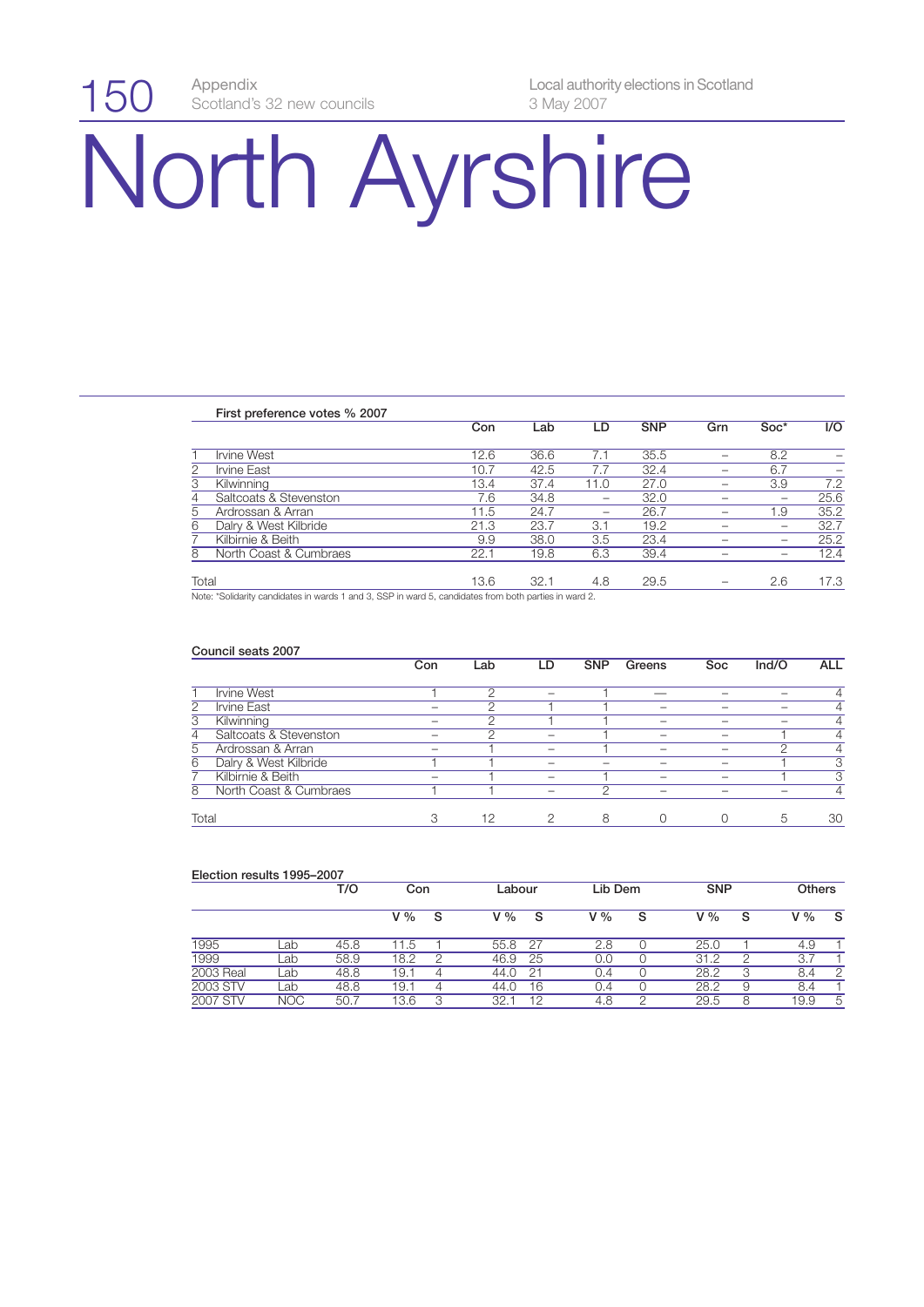





- 
- **E** Labour lost control of the council. **P** The main change in votes was the fall in the Labour share, with Independents gaining
- votes. **P** The results were fairer than in 2003, with a DV score of 9.9 indicating a proportional result in 2007 compared to 27.2, indicating a very disproportional result in 2003.
- **•** Voter choice increased very significantly, with the average voter having a choice between 8.4 candidates compared to 3.4 in 2003.





- **North Ayrshire is the Scottish council where** the highest proportion of councillors (76.7 per cent) depended on transfers to be elected.
- **P** The council is run by a minority Labour administration.
- **•** The council leader (late 2007) is David O'Neill, a Labour councillor.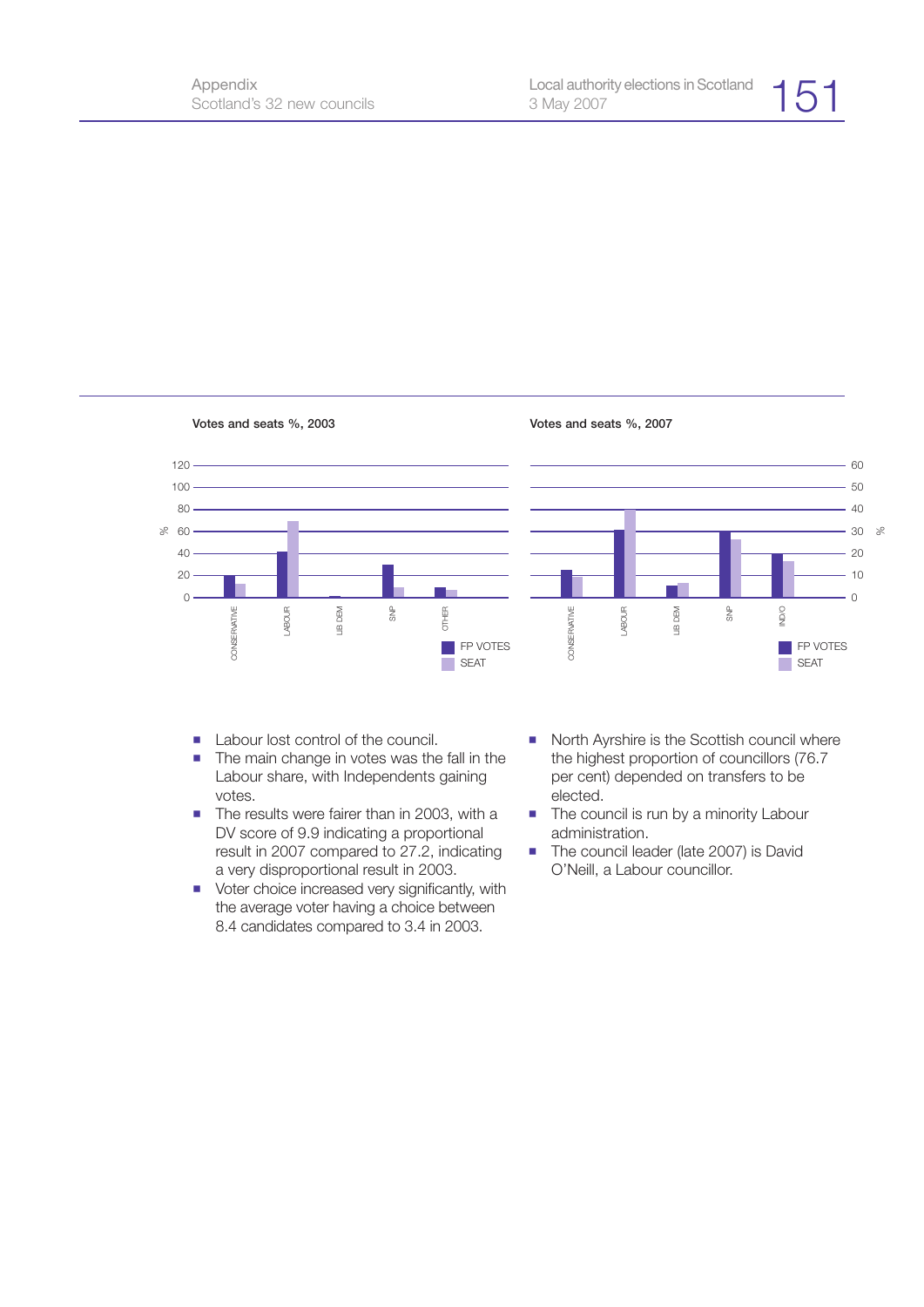Local authority elections in Scotland 3 May 2007

### North Lanarkshire

|       | First preference votes % 2007       |                          |      |                          |            |                          |                          |                          |
|-------|-------------------------------------|--------------------------|------|--------------------------|------------|--------------------------|--------------------------|--------------------------|
|       |                                     | Con                      | Lab  | LD                       | <b>SNP</b> | Grn                      | Soc                      | I/O                      |
|       | Kilsyth                             | 4.9                      | 64.3 | $\overline{\phantom{0}}$ | 27.8       | $\overline{\phantom{0}}$ | 3.0                      | 0.0                      |
| 2     | Cumbernauld North                   | 5.4                      | 42.0 | 4.6                      | 32.3       | $\overline{\phantom{0}}$ | 1.4                      | 13.9                     |
| 3     | Cumbernauld South                   | 3.4                      | 38.5 | 4.5                      | 41.9       | $\overline{\phantom{0}}$ | 3.1                      | 8.6                      |
| 4     | Abronhill, Kildrum & The Village    | 2.6                      | 31.4 | 4.7                      | 51.5       | $\overline{\phantom{0}}$ | 2.7                      | 7.2                      |
| 5     | Strathkelvin                        | 11.2                     | 56.0 | $\overline{\phantom{0}}$ | 26.4       | $\overline{\phantom{0}}$ | 5.4                      | $\overline{\phantom{0}}$ |
| 6     | Coatbridge North & Glenboig         | 10.6                     | 47.9 | $\overline{\phantom{0}}$ | 29.4       | $\overline{\phantom{0}}$ | 3.3                      | 9.0                      |
|       | Airdrie North                       | 7.4                      | 36.9 | 3.5                      | 43.0       | $\overline{\phantom{0}}$ | 1.2                      | 8.0                      |
| 8     | Airdrie Central                     | 5.9                      | 38.7 | $\overline{\phantom{0}}$ | 35.6       | $\overline{\phantom{0}}$ | 1.8                      | 18.2                     |
| 9     | Coatbridge West                     | 5.0                      | 66.9 | $\overline{\phantom{0}}$ | 24.3       | $\overline{\phantom{0}}$ | 3.8                      | $\overline{\phantom{0}}$ |
| 10    | Coatbridge South                    | 8.2                      | 57.0 | $\overline{\phantom{0}}$ | 31.3       | $\overline{\phantom{0}}$ | 3.6                      | $\overline{\phantom{0}}$ |
| 11    | <b>Airdrie South</b>                | 8.0                      | 40.9 | 7.1                      | 40.0       | $\overline{\phantom{0}}$ | 2.4                      | $\overline{\phantom{0}}$ |
| 12    | Fortissat                           | $\overline{\phantom{0}}$ | 48.2 | $\qquad \qquad -$        | 24.7       | $\overline{\phantom{0}}$ | $\overline{\phantom{0}}$ | 27.1                     |
| 13    | Thorniewood                         | 7.9                      | 68.2 | $\qquad \qquad -$        | 23.8       | $\overline{\phantom{0}}$ | $\overline{\phantom{0}}$ | -                        |
| 14    | Bellshill                           | 7.3                      | 48.1 | $\overline{\phantom{0}}$ | 39.1       | $\overline{\phantom{0}}$ | 2.7                      | 2.9                      |
| 15    | Mossend & Holytown                  | 8.6                      | 57.0 | -                        | 30.3       | -                        |                          | 4.2                      |
| 16    | Motherwell West                     | 15.9                     | 49.2 | $\overline{\phantom{0}}$ | 30.9       | $\overline{\phantom{0}}$ | $\overline{\phantom{0}}$ | 4.0                      |
| 17    | Motherwell North                    | 5.9                      | 58.6 | 7.1                      | 22.6       | -                        | -                        | 5.8                      |
| 18    | Motherwell South East & Ravenscraig | 11.8                     | 49.7 | $\overline{\phantom{0}}$ | 34.5       | $\overline{\phantom{0}}$ | 4.0                      |                          |
| 19    | Murdostoun                          | 8.5                      | 40.1 | -                        | 18.2       | $\overline{\phantom{0}}$ | 2.9                      | 30.2                     |
| 20    | Wishaw                              | 10.4                     | 59.0 | $\overline{\phantom{0}}$ | 30.6       | $\overline{\phantom{0}}$ | $\overline{\phantom{0}}$ |                          |
| Total |                                     | 7.5                      | 49.3 | 1.8                      | 32.1       |                          | 2.1                      | 7.2                      |

|                 |                                     | Con                      | Lab            | LD                       | <b>SNP</b>     | Grn                      | Soc                      | Ind/O                    | <b>ALL</b>     |
|-----------------|-------------------------------------|--------------------------|----------------|--------------------------|----------------|--------------------------|--------------------------|--------------------------|----------------|
|                 | Kilsyth                             | $\overline{\phantom{0}}$ | 2              | $\overline{\phantom{0}}$ |                |                          |                          |                          | 3              |
| $\overline{2}$  | Cumbernauld North                   |                          | $\overline{2}$ | $\overline{\phantom{0}}$ |                | -                        |                          | н                        | 4              |
| З               | Cumbernauld South                   | $\overline{\phantom{0}}$ | $\overline{2}$ | $\overline{\phantom{0}}$ | $\overline{2}$ | $\overline{\phantom{a}}$ | -                        | $\overline{\phantom{0}}$ | 4              |
| 4               | Abronhill, Kildrum & The Village    | $\overline{\phantom{0}}$ |                |                          | $\overline{2}$ | $\overline{\phantom{m}}$ | $\overline{\phantom{0}}$ | $\overline{\phantom{0}}$ | 3              |
| $\overline{5}$  | Strathkelvin                        | $\overline{\phantom{0}}$ | 3              |                          |                | $\equiv$                 | -                        | $\overline{\phantom{a}}$ | 4              |
| 6               | Coatbridge North & Glenboig         | $\overline{\phantom{0}}$ | $\overline{2}$ | $\overline{\phantom{0}}$ |                | $\overline{\phantom{0}}$ |                          | 4                        |                |
|                 | Airdrie North                       | $\overline{\phantom{0}}$ | 2              | $\overline{\phantom{0}}$ | $\overline{2}$ | $\overline{\phantom{0}}$ | $\overline{\phantom{0}}$ | $\overline{\phantom{0}}$ | 4              |
| 8               | Airdrie Central                     | $\overline{\phantom{0}}$ |                | $\overline{\phantom{0}}$ |                |                          |                          |                          | $\overline{3}$ |
| 9               | Coatbridge West                     |                          | 2              | $\overline{\phantom{0}}$ |                |                          |                          |                          | $\overline{3}$ |
| 10              | Coatbridge South                    |                          | $\overline{2}$ |                          |                |                          |                          | $\overline{\phantom{0}}$ | $\frac{1}{3}$  |
| 11              | <b>Airdrie South</b>                |                          | $\overline{2}$ |                          |                | -                        |                          | $\overline{\phantom{0}}$ | $\overline{4}$ |
| 12              | Fortissat                           | $\overline{\phantom{0}}$ |                | $\overline{\phantom{0}}$ |                | $\overline{\phantom{a}}$ | $\overline{\phantom{0}}$ | 1                        | $\overline{3}$ |
| 13              | Thorniewood                         | $\overline{\phantom{0}}$ | $\overline{2}$ |                          |                | $\overline{\phantom{0}}$ | $\overline{\phantom{0}}$ | $\overline{\phantom{0}}$ | $\overline{3}$ |
| 14              | Bellshill                           | $\overline{\phantom{0}}$ | 2              | $\overline{\phantom{m}}$ |                |                          | $\overline{\phantom{0}}$ |                          | $rac{1}{3}$    |
| 15              | Mossend & Holytown                  |                          | $\overline{2}$ | $\overline{\phantom{0}}$ |                | $\overline{\phantom{0}}$ |                          | $\overline{\phantom{0}}$ |                |
| 16              | <b>Motherwell West</b>              | -                        | 2              | $\overline{\phantom{0}}$ |                | -                        | -                        | $\overline{\phantom{0}}$ | $\overline{3}$ |
| $\overline{17}$ | <b>Motherwell North</b>             | $\overline{\phantom{a}}$ | 3              | $\overline{\phantom{0}}$ |                |                          |                          | $\overline{\phantom{0}}$ | 4              |
| 18              | Motherwell South East & Ravenscraig |                          | $\overline{2}$ | $\overline{\phantom{0}}$ |                |                          |                          | -                        | 4              |
| 19              | Murdostoun                          |                          | $\overline{2}$ | $\overline{\phantom{0}}$ |                |                          |                          | 1                        | $\overline{4}$ |
| 20              | Wishaw                              | $\overline{\phantom{0}}$ | 3              | $\overline{\phantom{0}}$ |                | -                        |                          | $\overline{\phantom{0}}$ | 4              |
| Total           |                                     |                          | 40             |                          | 23             |                          |                          | 5                        | 70             |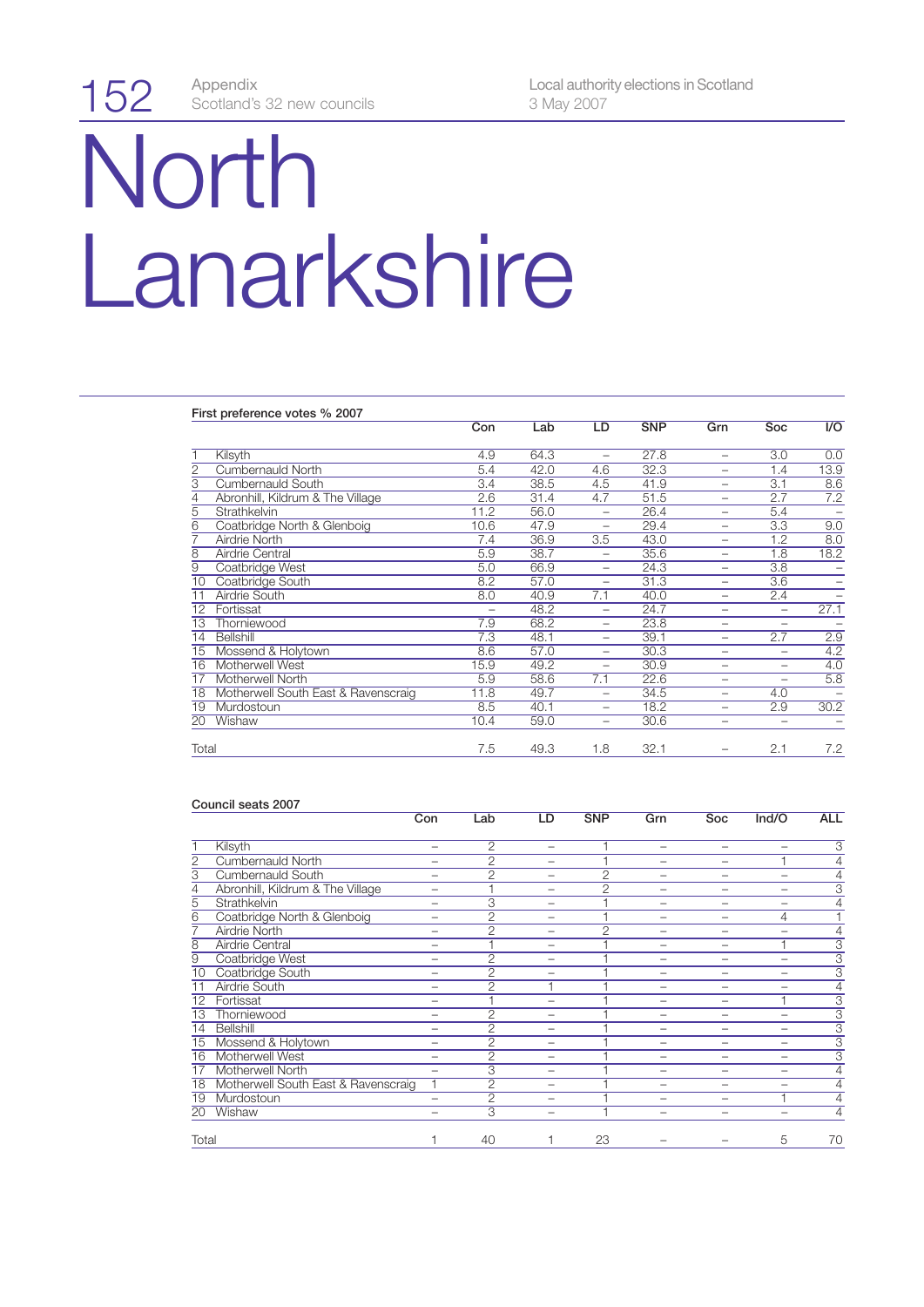|            |     | T/O  | Con |   | ∟abour |    | Lib Dem |   | <b>SNP</b> |    | <b>Others</b> |              |
|------------|-----|------|-----|---|--------|----|---------|---|------------|----|---------------|--------------|
|            |     |      | V % | S | V%     | S  | V%      | s | V %        | s  | V%            | <sub>S</sub> |
| 1995       | _ab | 47.8 | 3.9 |   | 62.3   | 60 | 0.2     |   | 30.2       |    | 3.5           | -2           |
| 1999       | _ab | 57.6 | 4.3 |   | 55.0   | 56 | . .8    |   | 35.        | 12 | 3.2           | 2            |
| 2003 Real  | _ab | 45.6 | 3.9 |   | 55.2   | 54 | . .     |   | 32.6       | 13 | 7.3           | 3            |
| 2003 STV   | _ab | 45.6 | 3.9 |   | 55.2   | 45 | . .     |   | 32.6       | 23 | ′.З           | 2            |
| <b>STV</b> | _ab | 49.5 | .5  |   | 49.3   | 40 | г. е    |   | 32.        | 23 | 9.3           | 5            |







- **E** Labour retained control of the council.
- **n** There was a relatively small swing from Labour to the SNP, although both parties saw their vote share fall.
- **Labour's 49.3 per cent first preference** support was easily the strongest vote for any party in any council.
- The results were fairer than in 2003, with a DV score of 8.6 indicating a proportional result in 2007 compared to 24.6, indicating a very disproportional result in 2003.
- **•** Voter choice increased significantly, with the average voter having a choice between 6.5 candidates compared to 2.8 in 2003.
- $\blacksquare$  There was only one stage to the count in the three-member Kilsyth ward because

three candidates achieved a full quota of votes on first preferences alone.

- **•** Labour's strongest ward in Scotland is Thorniewood, with 68.3 per cent of the first preference vote in 2007 – in a good year the party could aim for three out of three. Council leader Jim McCabe represents the ward; the other majority Labour leader Steven Purcell also sits for a ward where Labour had more than 60 per cent of the vote.
- **P** The council is run by a Labour majority administration.
- **•** The council leader (late 2007) is Jim McCabe, a Labour councillor.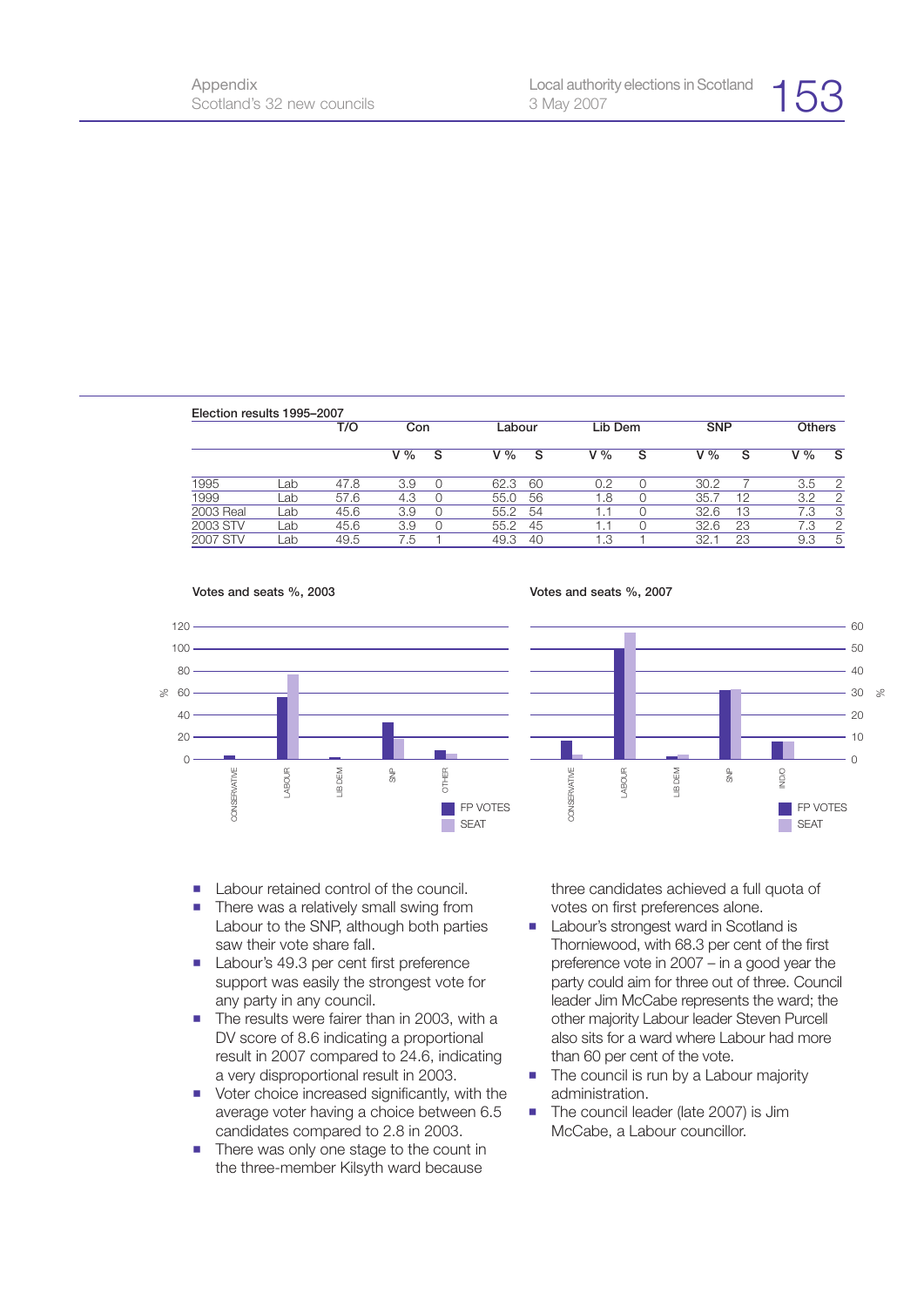### **Orkney**

### First preference votes % 2007

|       |                                         | Con                      | _ab                      | LD | <b>SNP</b> | Grn | Soc                      | I/O   |
|-------|-----------------------------------------|--------------------------|--------------------------|----|------------|-----|--------------------------|-------|
|       | Kirkwall East                           | -                        |                          |    |            |     |                          | 100.0 |
| 2     | Kirkwall West & Orphir                  | -                        |                          |    |            |     |                          | 100.0 |
| З     | Stromness & South Isles                 | -                        | $\overline{\phantom{a}}$ |    |            |     |                          | 100.0 |
| 4     | West Mainland                           | 3.8                      | $\overline{\phantom{a}}$ | -  |            |     |                          | 96.2  |
| 5     | East Mainland, South Ronaldsay & Burray | $\overline{\phantom{a}}$ |                          |    |            |     | $\overline{\phantom{0}}$ | 100.0 |
| 6     | North Isles                             |                          |                          | -  |            |     |                          | 100.0 |
| Total |                                         | 0.8                      |                          |    |            |     |                          | 99.2  |

### Council seats 2007

|                                | Con                      | Lab | LD | <b>SNP</b> | Grn | Soc | Ind/O | <b>ALL</b>     |
|--------------------------------|--------------------------|-----|----|------------|-----|-----|-------|----------------|
|                                |                          |     |    |            |     |     |       | 4              |
| Kirkwall West & Orphir         |                          |     |    |            |     |     |       | $\overline{4}$ |
| Stromness & South Isles        | $\overline{\phantom{a}}$ |     |    |            |     |     |       | 3              |
| West Mainland                  |                          |     |    |            |     |     |       | $\overline{4}$ |
| East Mainland, South Ronaldsay |                          |     |    |            |     |     |       |                |
| & Burray                       |                          |     |    |            |     |     | 4     | 3              |
| North Isles                    |                          |     |    |            |     |     |       | $\overline{3}$ |
|                                |                          |     |    |            |     |     |       |                |
| Total                          |                          |     |    |            |     |     | 21    | 21             |
|                                | Kirkwall East            |     |    |            |     |     |       |                |

### Election results 1995–2007

|           |     | T/O  | Con<br>Labour |        |     | Lib Dem |     | <b>SNP</b> |        | <b>Others</b> |       |    |
|-----------|-----|------|---------------|--------|-----|---------|-----|------------|--------|---------------|-------|----|
|           |     |      | V %           | S      | V % | s       | V%  | s          | V %    | S             | V%    | S  |
| 1995      | Ind | 60.9 | 0.0           | $\cup$ | 0.0 |         | 0.0 |            | (1)(1) |               | 100.0 | 27 |
| 1999      | Ind | 60.2 | 0.0           |        | 0.0 |         | 0.0 |            | 0.0    |               | 100.0 | 21 |
| 2003 Real | Ind | 57.4 | 0.0           | 0      | 0.0 |         | 0.0 |            | 0.0    |               | 100.C | 21 |
| 2003 STV  | Ind | 57.4 | 0.0           | 0      | 0.0 |         | 0.0 |            | 0.0    |               | 100.C | 21 |
| 2007 STV  | Ind | 55.9 | 0.8           | 0      | 0.0 |         | 0.0 |            |        |               | 99.2  | 21 |

### Votes and seats %, 2003 Votes and seats %, 2007

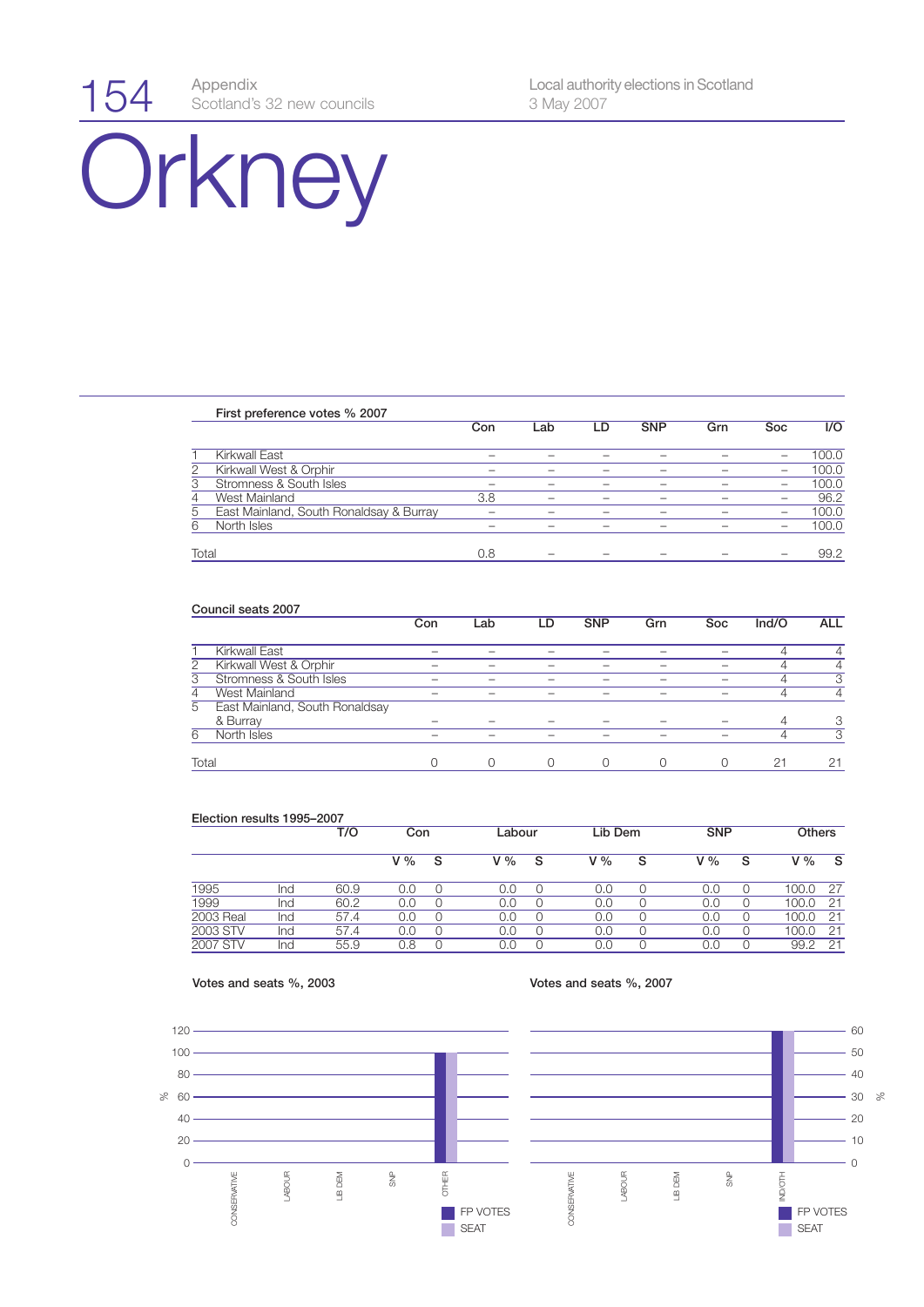- **n** Independents retained a majority on the council.
- No political party candidates were elected.
- Only one candidate stood under a political party label, a Conservative.
- **•** Voter choice increased beyond all recognition, with the average voter having a choice between 7.3 candidates compared to 1.8 in 2003. Many wards were not contested in 2003.
- A bravery award is due to Conservative Mark Jones, the sole political candidate in

Orkney. He polled 68 votes (3.8 per cent) in West Mainland and held the Independent share on the islands as a whole down to 99.2 per cent.

- **P** The lack of party competition means that assessing the proportionality of the election results in 2003 and 2007 is meaningless.
- **P** The council is run by Independents.
- **The council leader (late 2007) is Stephen** Hagan, an Independent.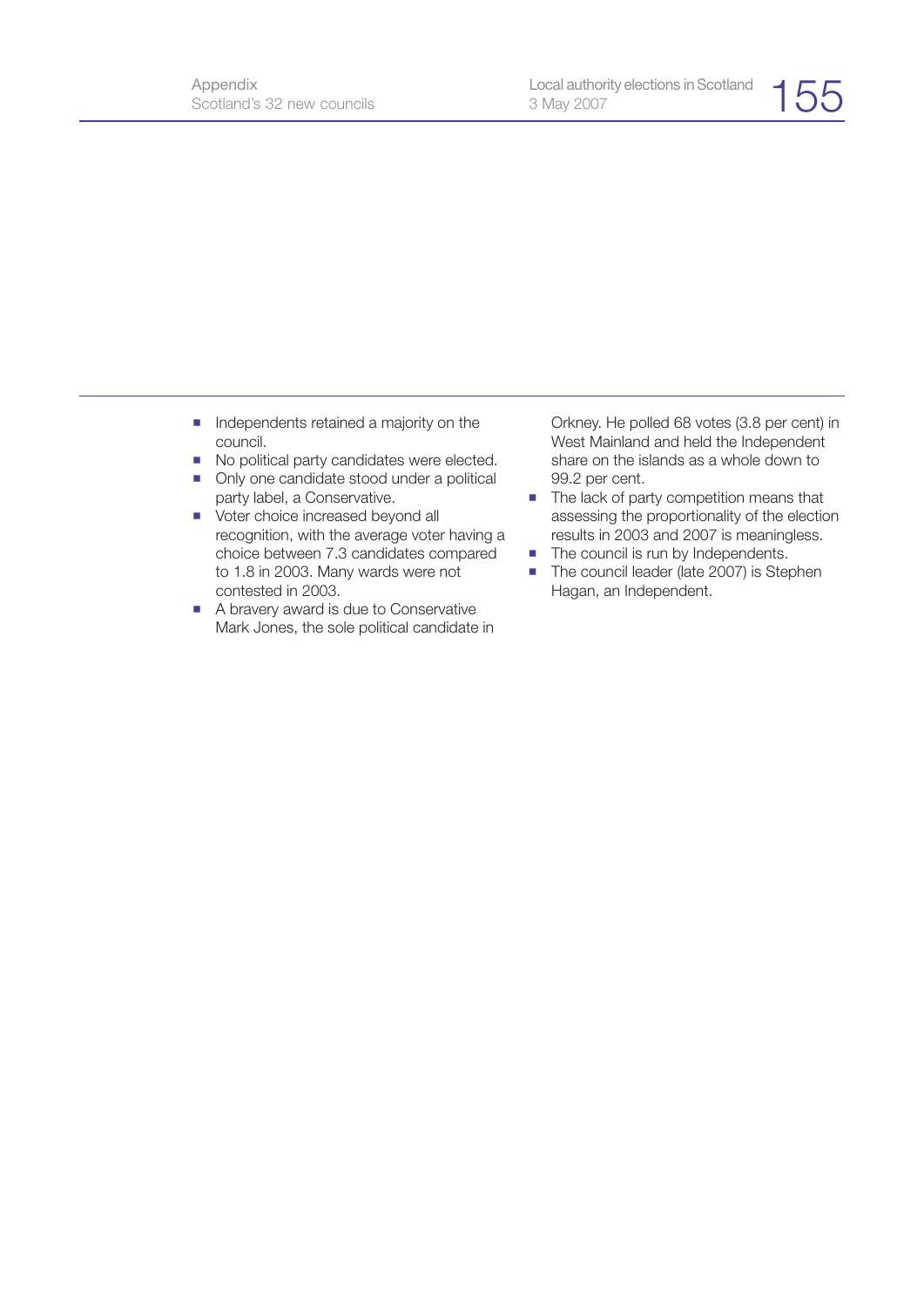Appendix 156 Appendix<br>
Scotland's 32 new councils

Local authority elections in Scotland 3 May 2007

### Perth & Kinross

|                 | First preference votes % 2007  |      |                          |      |            |     |     |                 |
|-----------------|--------------------------------|------|--------------------------|------|------------|-----|-----|-----------------|
|                 |                                | Con  | Lab                      | LD   | <b>SNP</b> | Grn | Soc | $\overline{VQ}$ |
|                 | Carse of Gowrie                | 28.6 |                          | 17.2 | 46.5       |     | -   | 7.8             |
| 2               | Strathmore                     | 24.9 | 6.6                      | 19.6 | 37.9       | 4.0 |     | 7.0             |
| 3               | <b>Blairgowrie &amp; Glens</b> | 28.9 | 7.2                      | 9.2  | 54.7       |     |     |                 |
| 4               | Highland                       | 25.6 | -                        | 13.5 | 58.4       |     |     | 2.5             |
| 5               | Strathtav                      | 32.7 | $\overline{\phantom{0}}$ | 17.4 | 49.9       |     |     |                 |
| 6               | Strathearn                     | 42.2 |                          | 13.2 | 25.2       |     |     | 19.4            |
| 7               | Strathallan                    | 33.5 | 8.9                      | 12.0 | 25.8       | 5.0 |     | 14.7            |
| 8               | Kinross-shire                  | 21.0 | 11.2                     | 39.0 | 25.0       | 3.7 |     |                 |
| 9               | Almond & Earn                  | 46.1 | -                        | 17.3 | 36.6       |     |     |                 |
| 10              | Perth City South               | 26.5 | 11.9                     | 36.0 | 22.7       |     |     | 2.9             |
|                 | Perth City North               | 13.4 | 31.3                     | 10.1 | 42.7       | 2.5 |     |                 |
| 12 <sup>2</sup> | Perth City Centre              | 20.1 | 17.9                     | 20.8 | 31.7       | 4.2 |     | 5.3             |
| Total           |                                | 28.1 | 8.5                      | 19.7 | 37.2       | 1.6 |     | 5.0             |
|                 |                                |      |                          |      |            |     |     |                 |

| Council seats 2007 |  |  |
|--------------------|--|--|
|--------------------|--|--|

|                |                                | Con           | Lab | LD | <b>SNP</b>    | Grn | Soc      | Ind | <b>ALL</b>     |
|----------------|--------------------------------|---------------|-----|----|---------------|-----|----------|-----|----------------|
|                | Carse of Gowrie                |               |     |    | 2             |     |          |     | 3              |
|                |                                |               |     |    |               |     |          |     |                |
| $\overline{2}$ | Strathmore                     |               |     |    | 2             |     |          |     | 4              |
| 3              | <b>Blairgowrie &amp; Glens</b> |               |     |    | $\mathcal{P}$ |     |          |     | 3              |
| 4              | <b>Highland</b>                |               |     |    | 2             |     |          |     | 3              |
| 5              | Strathtay                      |               |     |    | っ             |     |          |     | $\overline{3}$ |
| 6              | Strathearn                     | $\mathcal{P}$ |     |    |               |     |          |     | 3              |
| 7              | Strathallan                    |               | -   |    |               |     |          |     | $\overline{3}$ |
| 8              | Kinross-shire                  |               |     | っ  |               |     |          |     | 4              |
| 9              | Almond & Earn                  |               |     |    |               |     |          |     | 3              |
| 10             | Perth City South               |               |     | 2  |               |     |          |     | 4              |
| 11             | Perth City North               |               | 2   |    | 2             |     |          |     | 4              |
| $12^{-}$       | Perth City Centre              |               |     |    |               |     |          |     | $\overline{4}$ |
| Total          |                                | 12            | 3   | 8  | 18            | 0   | $\Omega$ | 0   | 41             |
|                |                                |               |     |    |               |     |          |     |                |

### Election results 1995–2007

|           |            | T/O  | Con        | Labour    | Lib Dem   | <b>SNP</b> | <b>Others</b>         |  |
|-----------|------------|------|------------|-----------|-----------|------------|-----------------------|--|
|           |            |      | V%<br>S    | V%<br>S   | V%<br>S   | V %<br>S   | V%<br>-S              |  |
| 1995      | <b>SNP</b> | 51.4 | 24.8<br>2  | 14.3<br>6 | 13.0<br>5 | 18<br>41.C | 6.8                   |  |
| 1999      | NOC        | 63.5 | 29.1<br>11 | 16.1<br>6 | 16.8<br>6 | 34.8<br>16 | 3.2<br>-2             |  |
| 2003 Real | <b>NOC</b> | 53.7 | 28.5<br>10 | 9.8<br>5  | 22.0<br>9 | 35.8<br>15 | 3.9<br>$\overline{2}$ |  |
| 2003 STV  | NOC        | 53.7 | 28.5<br>12 | 9.8<br>3  | 22.0<br>9 | 35.8<br>16 | 3.9                   |  |
| 2007 STV  | NOC        | 58.2 | 28.6<br>12 | 7.9<br>3  | 18.8<br>8 | 38.<br>18  | 5.0<br>0              |  |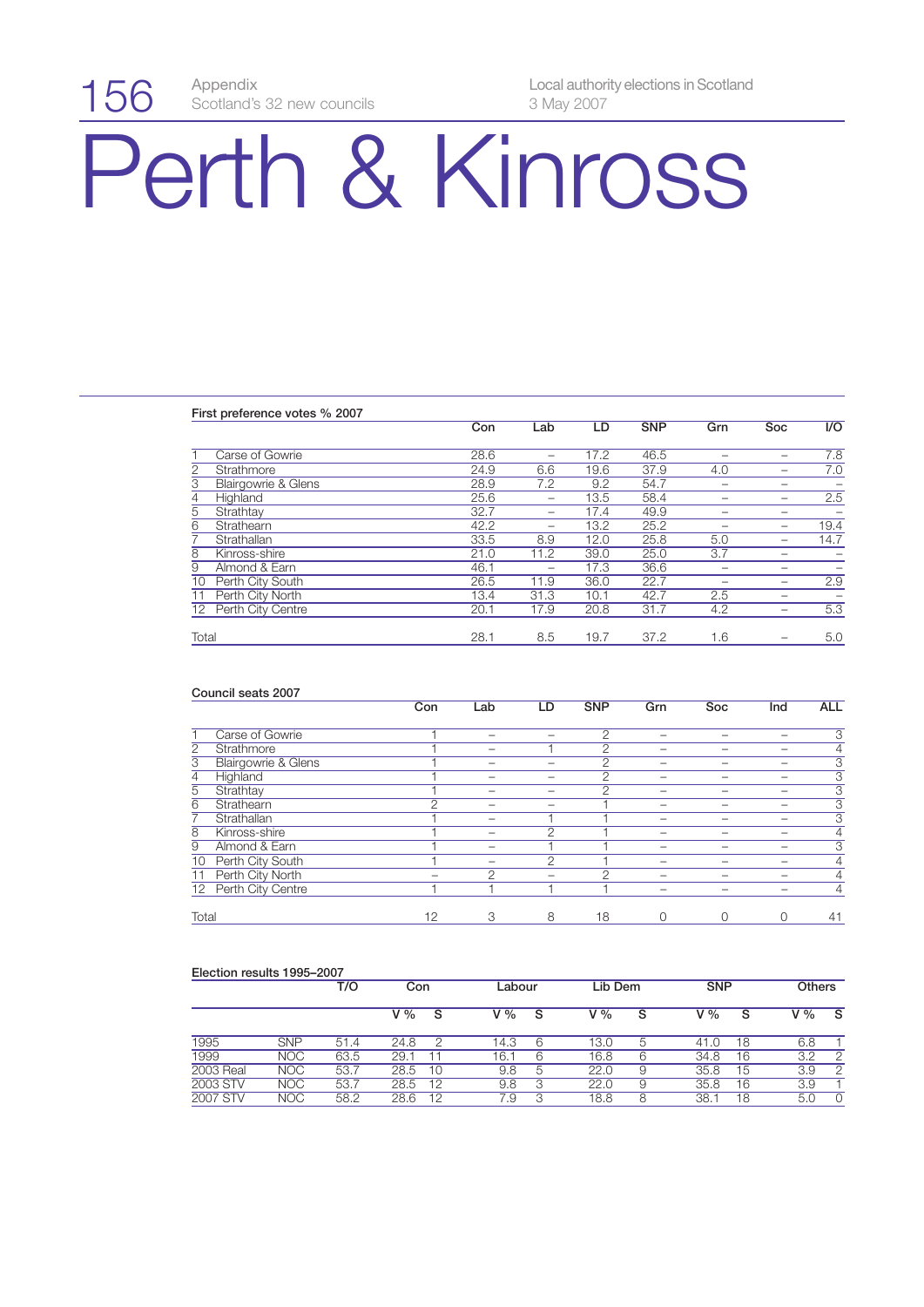

- **•** The council remained under no overall control.
- $\blacksquare$  There were relatively small shifts in votes from 2003 to 2007, with the SNP making net gains at the expense of the Liberal Democrats.
- **•** Unusually, the result in Perth & Kinross in 2003 under FPTP was very proportional to the votes cast for each party, with the 2007 DV score being a still highly proportional 7.9 compared to 4.2 in 2003.





- **•** Voter choice increased significantly, with the average voter having a choice between 6.0 candidates compared to 3.5 in 2003.
- **Perth & Kinross saw the largest proportion** of councillors (56.1 per cent) elected at the first stage of the count.
- **P** The council is run by a coalition of the SNP and the Liberal Democrats.
- **P** The council leader (late 2007) is Ian Miller, an SNP councillor.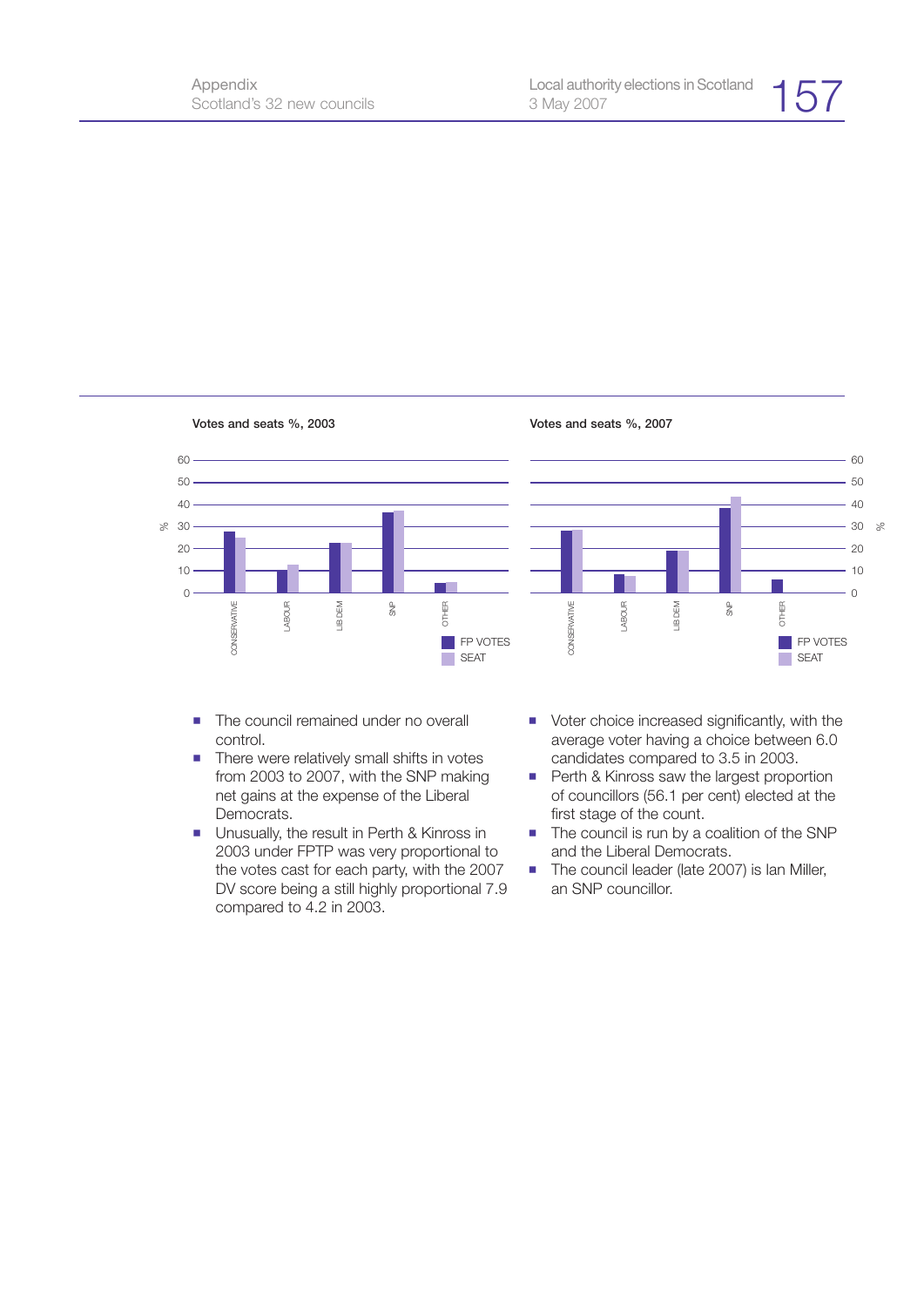Local authority elections in Scotland 3 May 2007

### **Renfrewshire**

### First preference votes % 2007

|    |                                           | Con  | Lab  | LD   | <b>SNP</b> | Grn | Soc | I/O  |
|----|-------------------------------------------|------|------|------|------------|-----|-----|------|
|    | Renfrew North                             | 5.7  | 35.2 | 4.4  | 44.4       |     |     | 10.3 |
| 2  | Renfrew South & Gallowhill                | 5.3  | 42.8 | 4.5  | 38.1       |     | 4.0 | 5.4  |
| 3  | Paisley East & Ralston                    | 10.9 | 27.9 | 21.9 | 34.3       |     | 5.0 |      |
| 4  | Paisley North West                        | 9.3  | 43.3 | 8.6  | 30.9       |     | 6.2 | 1.7  |
| 5  | Paisley South                             | 7.0  | 31.6 | 12.6 | 28.5       | 1.8 | 2.0 | 16.7 |
| 6  | Paisley South West                        | 5.9  | 33.8 | 22.0 | 33.2       |     | 4.4 | 2.6  |
|    | Johnstone South, Elderslie & Howwood      | 8.4  | 50.2 | 5.6  | 30.0       |     | 2.9 | 2.9  |
| 8  | Johnstone North, Kilbarchan & Lochwinnoch | 9.4  | 36.3 | 4.7  | 48.2       |     | 1.4 |      |
| 9  | Houston, Crosslee & Linwood               | 17.5 | 40.8 | 5.7  | 34.7       |     | 1.3 |      |
| 10 | Bishopton, Bridge of Weir & Langbank      | 36.3 | 19.5 | 6.3  | 36.5       |     | 1.5 |      |
|    | Erskine & Inchinnan                       | 12.2 | 43.1 | 6.5  | 35.2       |     | 3.0 |      |
|    | Total                                     |      | 36.8 | 9.7  | 35.4       | 0.2 | 2.8 | 3.6  |

|       |                                      | Con | Lab | LD | <b>SNP</b> | Grn | Soc | Ind/O | <b>ALL</b> |
|-------|--------------------------------------|-----|-----|----|------------|-----|-----|-------|------------|
|       | Renfrew North                        |     |     |    |            |     |     |       | 3          |
| 2     | Renfrew South & Gallowhill           |     | 2   |    |            |     |     |       | 3          |
| 3     | Paisley East & Ralston               |     |     |    |            |     |     |       | 4          |
| 4     | Paisley North West                   |     |     |    |            |     |     |       | 4          |
| 5     | Paisley South                        |     |     |    |            |     |     |       |            |
| 6     | Paisley South West                   |     |     |    |            |     |     |       | 4          |
|       | Johnstone South, Elderslie & Howwood |     | З   |    |            |     |     |       | 4          |
| 8     | Johnstone North, Kilbarchan          |     |     |    |            |     |     |       |            |
|       | & Lochwinnoch                        |     |     |    |            |     |     |       | 3          |
| 9     | Houston, Crosslee & Linwood          |     |     |    |            |     |     |       | 4          |
| 10    | Bishopton, Bridge of Weir & Langbank |     |     |    |            |     |     |       | 3          |
|       | Erskine & Inchinnan                  |     | 2   |    |            |     |     |       | 4          |
|       |                                      |     |     |    |            |     |     |       |            |
| Total |                                      | 2   |     |    |            |     |     |       | 40         |

|           | Election results 1995-2007 |      |      |   |        |    |         |   |            |    |               |          |  |  |
|-----------|----------------------------|------|------|---|--------|----|---------|---|------------|----|---------------|----------|--|--|
|           |                            | T/O  | Con  |   | Labour |    | Lib Dem |   | <b>SNP</b> |    | <b>Others</b> |          |  |  |
|           |                            |      | V%   | S | V %    | S  | V%      | s | V %        | s  | V%            | -S       |  |  |
| 1995      | _ab                        | 47.5 | 7.8  | 2 | 46.3   | 22 | 5.9     | 3 | 38.6       | 13 | 1.4           | $\Omega$ |  |  |
| 1999      | _ab                        | 58.9 | 10.7 |   | 41.9   | 21 | 7.9     | ↷ | 37.6       | 15 | 1.9           | $\Omega$ |  |  |
| 2003 Real | _ab                        | 49.9 | 8.9  |   | 36.8   | 21 | 9.7     | 3 | 39.3       | 15 | 5.3           | $\Omega$ |  |  |
| 2003 STV  | <b>NOC</b>                 | 49.9 | 8.9  |   | 36.8   | 16 | 9.7     | 3 | 39.3       | 20 | 5.3           |          |  |  |
| 2007 STV  | <b>NOC</b>                 | 55.6 | 1.5  | ◠ | 36.8   |    | 9.7     | 4 | 35.4       |    | 6.6           | 0        |  |  |
|           |                            |      |      |   |        |    |         |   |            |    |               |          |  |  |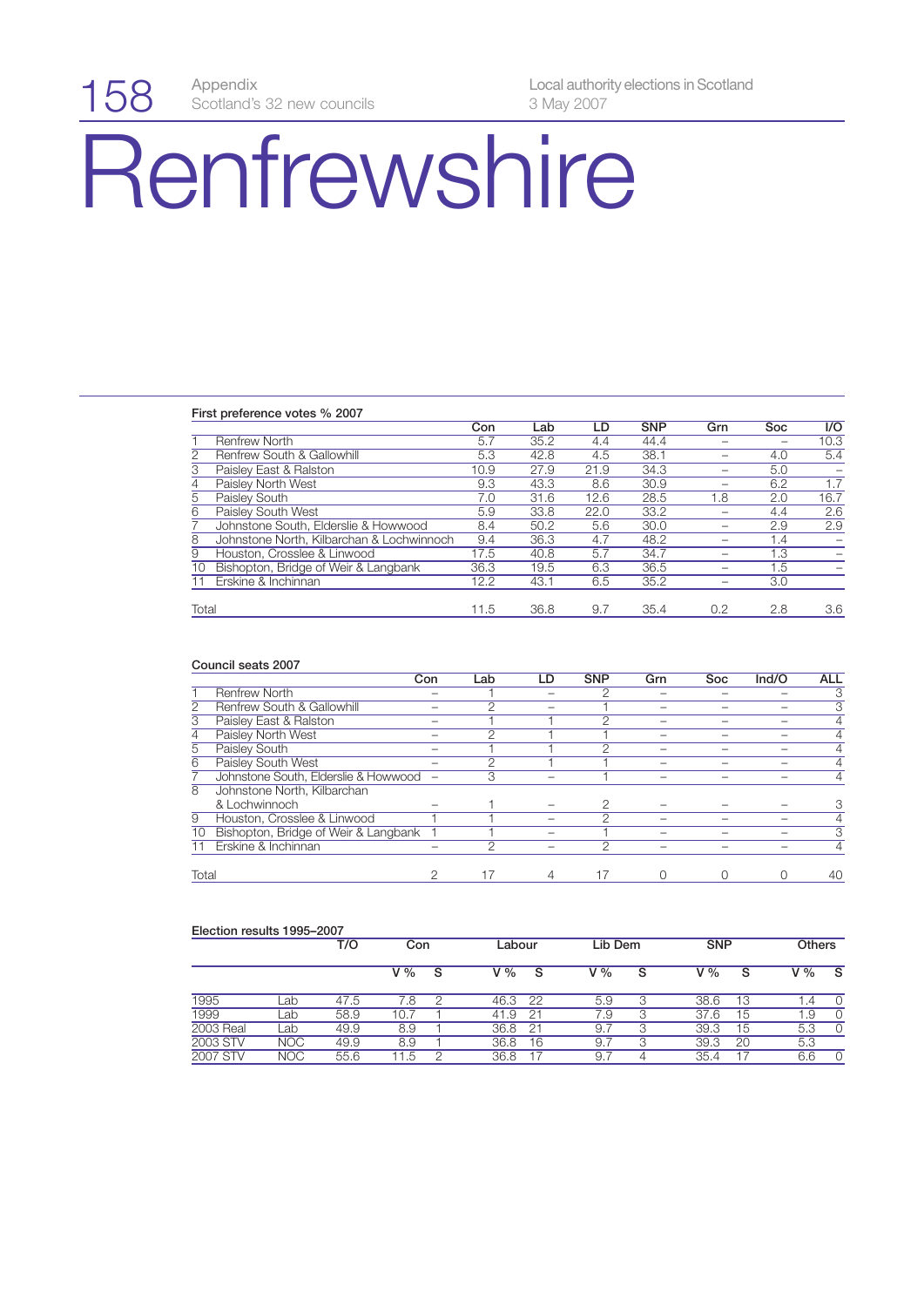



- **Exercise Labour lost control of the council.**
- **P** There was a small swing, against the national trend, to Labour and against the SNP. However, Labour had been overrepresented in 2003 and therefore lost seats.
- **P** The results were slightly fairer than in 2003, with a DV score of 13.1 indicating a fairly proportional result in 2007 compared to 15.7 in 2003.
- **•** Voter choice increased very significantly, with the average voter having a choice between 8.4 candidates compared to 3.9 in 2003.





- **Labour councillor for Paisley East &** Ralston, Jim Sharkey, defeated his Labour running mate Rayleen Kelly with Conservative transfers at the last stage of the count.
- **P** The council is run by a coalition of the SNP and the Liberal Democrats.
- **P** The council leader (late 2007) is Derek Mackay, an SNP councillor.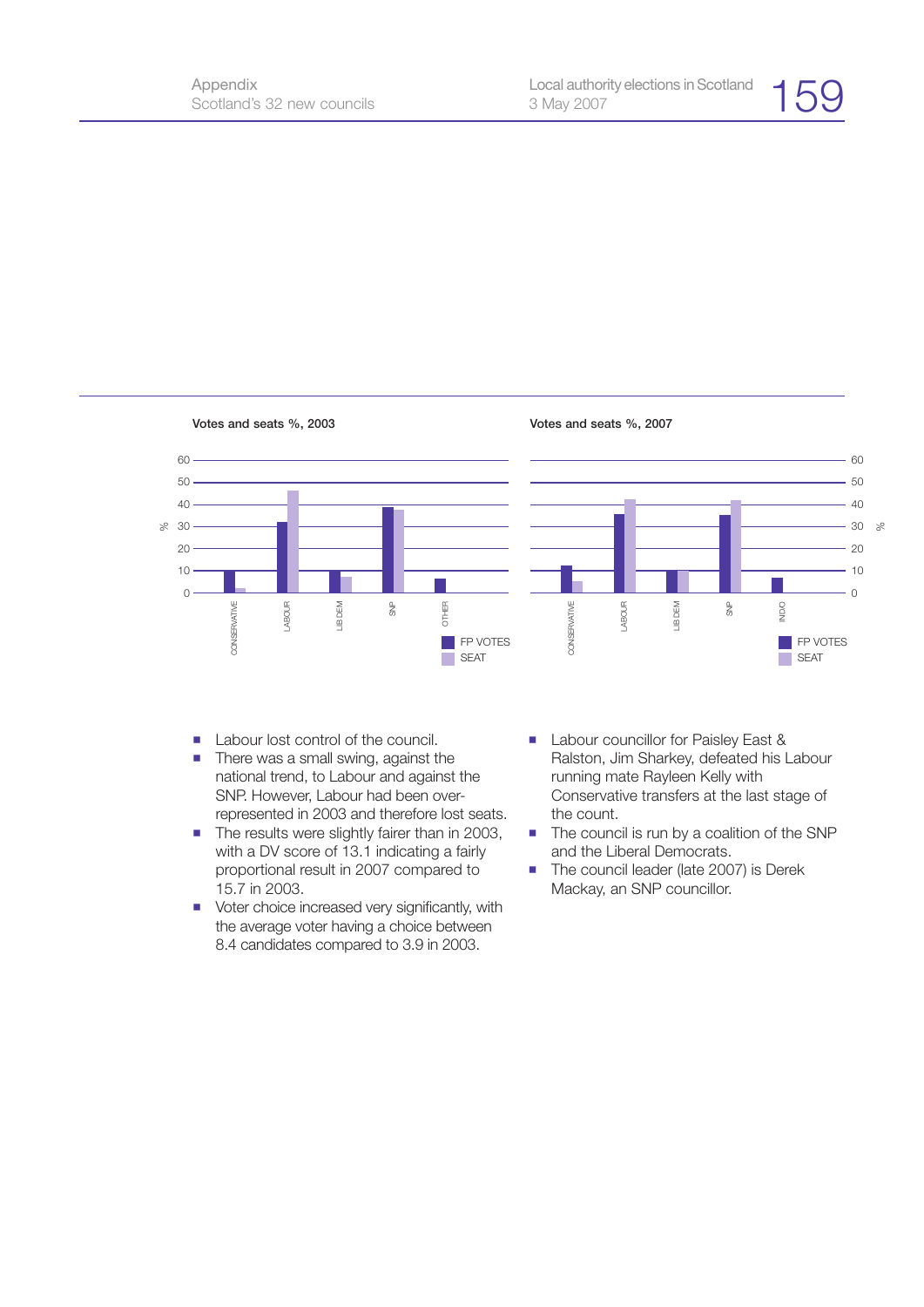Appendix 160 Appendix<br>Scotland's 32 new councils Local authority elections in Scotland 3 May 2007

### Scottish Borders

### First preference votes % 2007

|       |                                                         | Con  | Lab  | LD   | <b>SNP</b> | Grn | Soc*                     | I/O  |
|-------|---------------------------------------------------------|------|------|------|------------|-----|--------------------------|------|
|       | Tweeddale West                                          | 22.9 | 7.5  | 25.2 | 16.4       |     |                          | 28.1 |
| 2     | <b>Tweeddale East</b>                                   | 22.6 | 11.7 | 34.3 | 24.3       |     | 2.2                      | 4.8  |
| 3     | Galashiels & District                                   | 13.6 | -    | 27.2 | 28.2       |     | 3.9                      | 27.0 |
| 4     | Selkirkshire                                            | 25.2 | -    | 29.5 | 18.5       |     |                          | 26.9 |
| 5     | Leaderdale & Melrose                                    | 15.6 | -    | 15.3 | 14.0       |     |                          | 55.1 |
| 6     | Mid Berwickshire                                        | 39.5 | -    | 26.4 | 26.1       |     |                          | 8.0  |
|       | East Berwickshire                                       | 30.6 | -    | 18.5 | 16.1       |     |                          | 34.8 |
| 8     | Kelso & District                                        | 32.5 | -    | 25.7 | 8.0        | 5.0 | $\overline{\phantom{0}}$ | 28.7 |
| 9     | Jedburgh & District                                     | 48.6 | -    | 18.4 | 22.6       |     |                          | 10.4 |
| 10    | Hawick & Denholm                                        | 26.0 | -    | 25.7 | 12.0       | 3.0 |                          | 33.3 |
|       | Hawick & Hermitage                                      | 24.1 | -    | 21.6 | 17.0       | 3.2 |                          | 34.0 |
| Total |                                                         | 26.8 | 1.9  | 24.9 | 18.8       |     | 0.6                      | 26.5 |
|       | "Note: *Solidarity candidate in ward 3, SSP in ward 2." |      |      |      |            |     |                          |      |

|       | Council seats 2007    |     |     |    |            |     |     |       |                |
|-------|-----------------------|-----|-----|----|------------|-----|-----|-------|----------------|
|       |                       | Con | Lab | LD | <b>SNP</b> | Grn | Soc | Ind/O | <b>ALL</b>     |
|       | Tweeddale West        |     |     |    |            |     |     |       | 3              |
| 2     | Tweeddale East        |     |     |    |            |     |     |       | 3              |
| 3     | Galashiels & District |     |     |    |            |     |     |       | $\overline{4}$ |
| 4     | Selkirkshire          |     |     |    |            |     |     |       | 3              |
| 5     | Leaderdale & Melrose  |     |     |    |            |     |     | 2     | 3              |
| 6     | Mid Berwickshire      |     |     |    |            |     |     |       | 3              |
|       | East Berwickshire     |     |     |    |            |     |     |       | 3              |
| 8     | Kelso & District      |     |     |    |            |     |     |       | 3              |
| 9     | Jedburgh & District   | C   |     |    |            |     |     |       | 3              |
| 10    | Hawick & Denholm      |     |     |    |            |     |     |       | 3              |
|       | Hawick & Hermitage    |     |     |    |            |     |     |       | 3              |
| Total |                       |     | 0   | 10 | 6          |     |     |       | 34             |

### Election results 1995–2007 T/O Con Labour Lib Dem SNP Others V % S V % S V % S V % S V % S 1995 Ind 42.1 14.8 3 3.3 2 24.0 15 18.9 8 39.0 30 1999 NOC 61.0 16.9 1 5.4 1 28.1 14 18.1 4 31.6 14 2003 Real NOC 50.4 28.5 10 1.4 0 24.5 8 11.5 1 34.1 15 2003 STV NOC 50.4 28.5 11 1.4 0 24.5 9 11.5 2 34.1 12 2007 STV NOC 48.8 27.4 11 1.7 0 24.3 10 18.4 6 28.1 7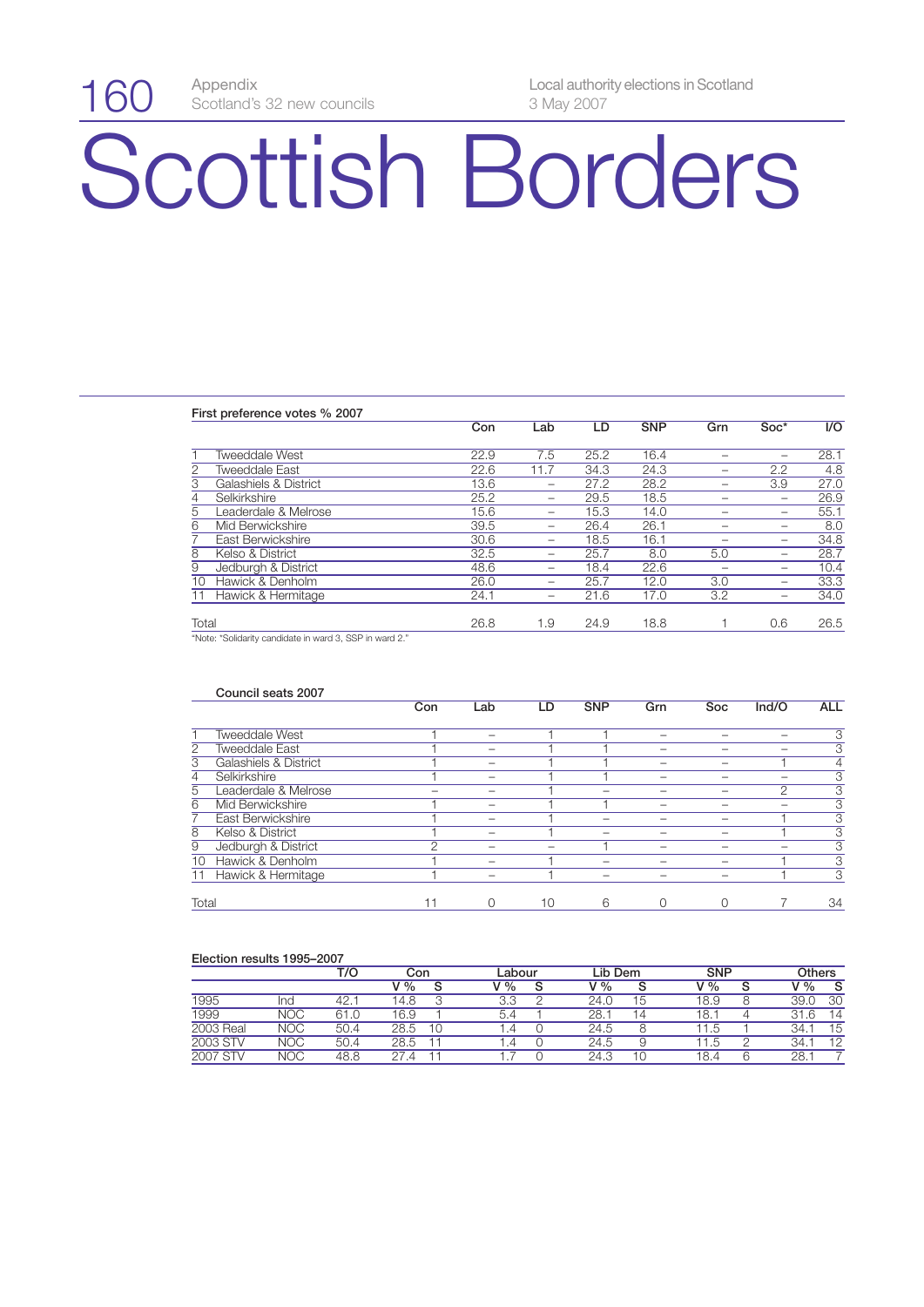



- **n** The council remained under no overall control.
- **•** The two main parties, the Conservatives and the Liberal Democrats, both had a similar vote share in 2003 and 2007, with the main change being a decline in the Independent vote and a rise in the SNP vote.
- A local political party, the Borders Party, won two seats on the council.
- $\blacksquare$  The results were slightly fairer than in 2003, with a DV score of 10.4 indicating a proportional result in 2007 compared to 12.8 in 2003.





- **•** Voter choice increased significantly, with the average voter having a choice between 6.5 candidates compared to 2.9 in 2003.
- The proportion of rejected ballot papers in Scottish Borders was lower in the STV election in 2007 than in the FPTP election in 2003.
- **P** The council is run by a coalition of Independents, Conservatives and Liberal Democrats.
- **•** The council leader (late 2007) is David Parker, an Independent.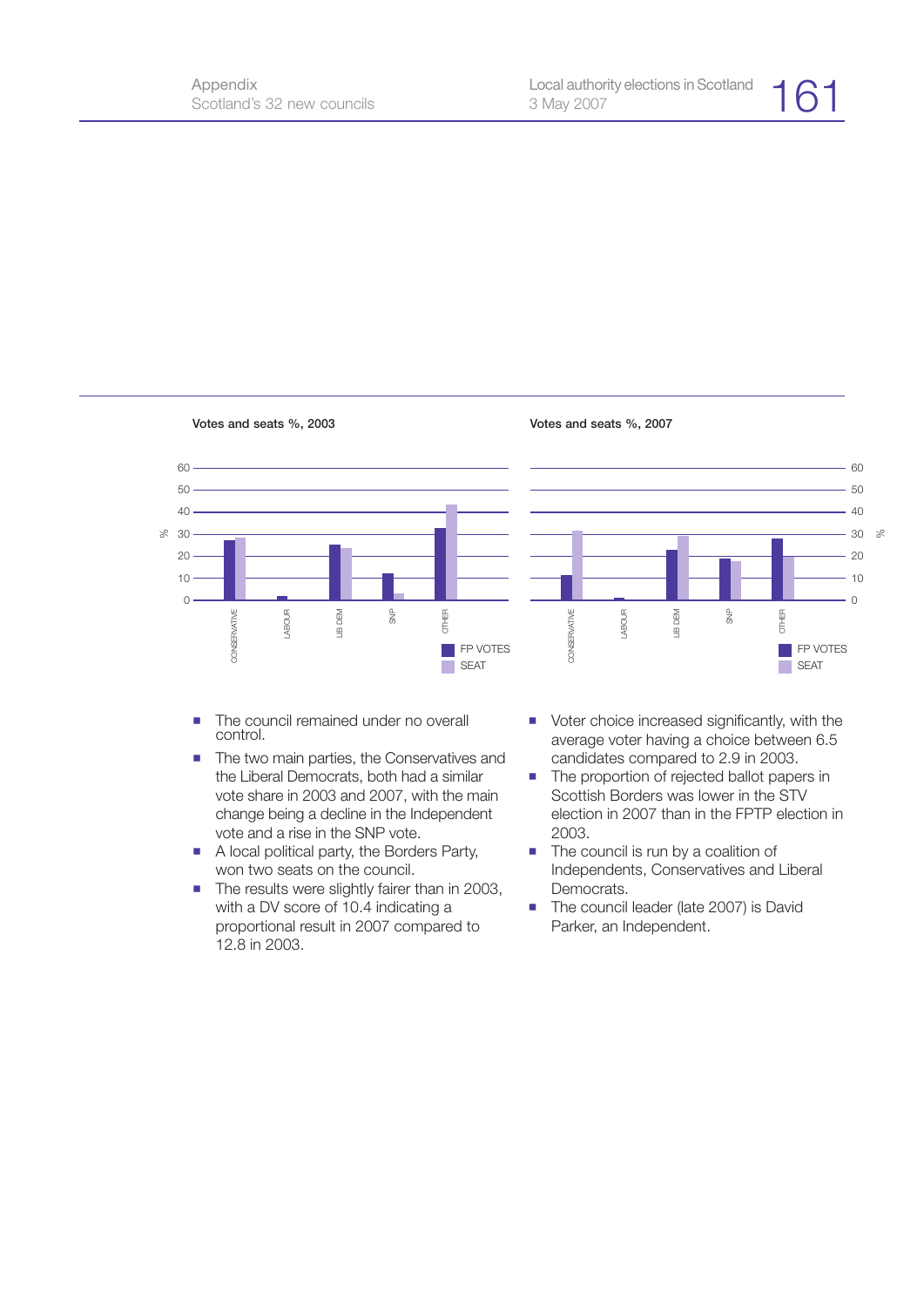### Shetland

### First preference votes % 2007

|       |                         |                          | Con                      | Lab                      | LD   | <b>SNP</b>               | Grn | Soc                      | I/O   |
|-------|-------------------------|--------------------------|--------------------------|--------------------------|------|--------------------------|-----|--------------------------|-------|
|       | North Isles             |                          | $\overline{\phantom{0}}$ | -                        |      |                          |     | -                        | 100.0 |
| 2     | Shetland North          |                          | -                        |                          |      |                          |     | -                        | 100.0 |
| 3     | Shetland West           | $\overline{\phantom{a}}$ | $\overline{\phantom{0}}$ |                          | -    |                          | -   | 100.0                    |       |
| 4     | <b>Shetland Central</b> |                          |                          |                          |      |                          |     | $\overline{\phantom{0}}$ | 100.0 |
| 5     | <b>Shetland South</b>   |                          |                          | -                        | 18.9 | $\overline{\phantom{a}}$ | -   | $\overline{\phantom{0}}$ | 81.1  |
| 6     | Lerwick North           |                          | -                        |                          |      |                          |     | 8.5                      | 91.5  |
|       | Lerwick South           |                          | 8.6                      | $\overline{\phantom{a}}$ |      |                          |     | 8.1                      | 83.3  |
|       |                         |                          |                          |                          |      |                          |     |                          |       |
| Total |                         |                          | 1.6                      |                          | 3.0  |                          |     | 2.6                      | 92.8  |

### Council seats 2007

|       |                         | Con                      | Lab | LD | <b>SNP</b> | Grn | Soc                      | Ind/O | <b>ALL</b>     |
|-------|-------------------------|--------------------------|-----|----|------------|-----|--------------------------|-------|----------------|
|       | North Isles             |                          |     |    |            |     |                          | 3     | 3              |
| 2     | <b>Shetland North</b>   |                          |     |    |            |     |                          | 3     | 3              |
| 3     | <b>Shetland West</b>    | $\overline{\phantom{a}}$ | -   | -  | -          |     | $\overline{\phantom{a}}$ | 3     | 3              |
| 4     | <b>Shetland Central</b> |                          |     |    |            |     |                          | 3     | 3              |
| 5     | Shetland South          |                          |     |    |            |     | -                        | 3     | 3              |
| 6     | Lerwick North           | $\overline{\phantom{a}}$ |     |    |            |     | -                        | 3     | 3              |
|       | Lerwick South           |                          |     |    |            |     | -                        | 4     | $\overline{4}$ |
|       |                         |                          |     |    |            |     |                          |       |                |
| Total |                         |                          |     |    |            |     |                          | 22    | 22             |

### Election results 1995–2007

|           |     | T/O  | Con             | Labour   | Lib Dem    | <b>SNP</b> | <b>Others</b>  |
|-----------|-----|------|-----------------|----------|------------|------------|----------------|
|           |     |      | V %<br>S        | V %<br>S | V%<br>S    | V %<br>S   | V%<br><b>S</b> |
| 1995      | Ind | 57.4 |                 | 5.9      | 6.0<br>2   |            | 23<br>88.1     |
| 1999      | Ind | 62.5 |                 |          | 25.1<br>8  |            | 74.9<br>14     |
| 2003 Real | Ind | 55.6 |                 |          | 23.8<br>5  |            | 76.2<br>17     |
| 2003 STV  | Ind | N/A  | N/A N/A         | N/A N/A  | N/A<br>N/A | N/A<br>N/A | N/A N/A        |
| 2007 STV  | Ind | 58.7 | $\Omega$<br>1.6 |          | 3.0        |            | 22<br>95.4     |



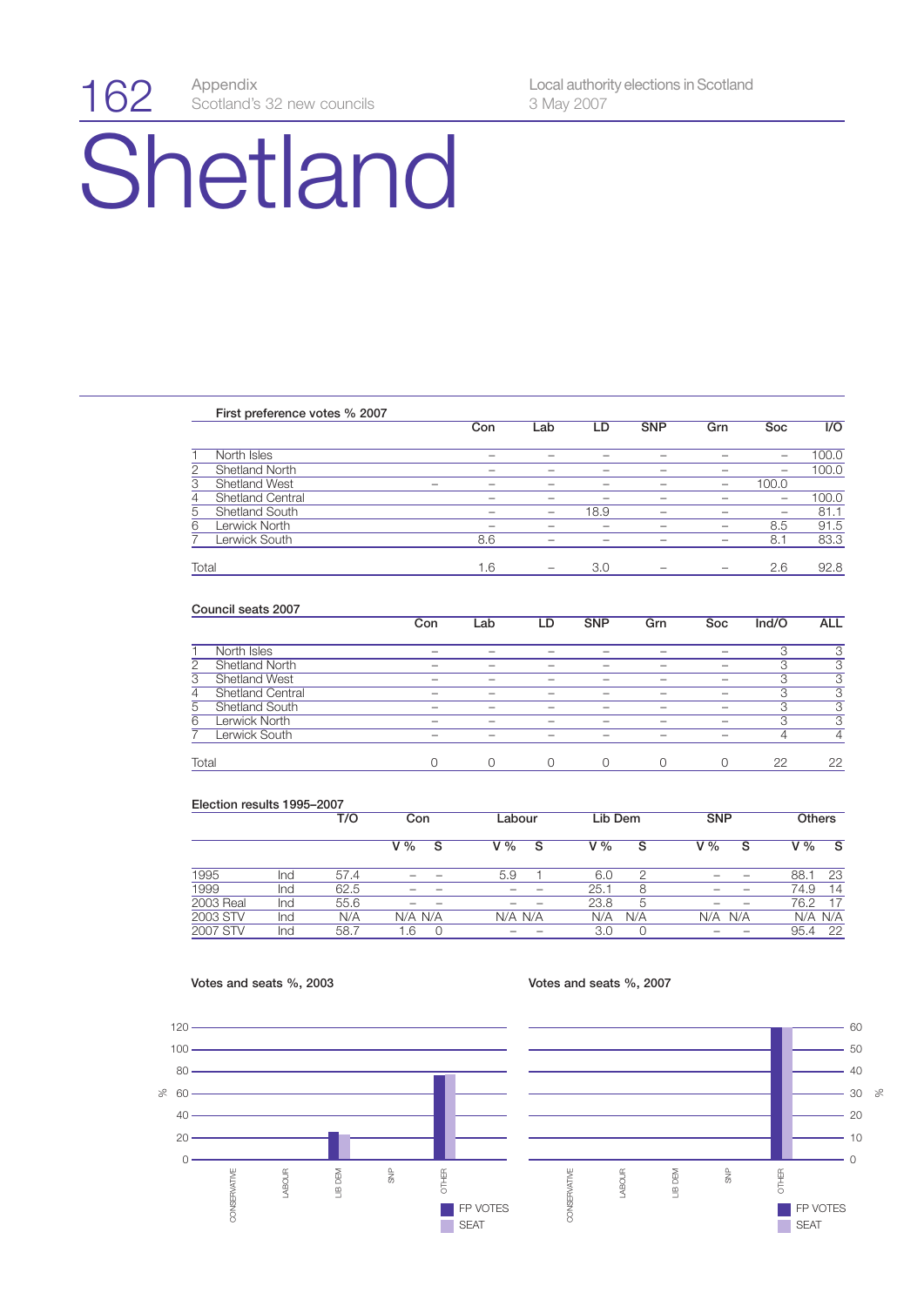- **P** The council retained a majority of Independent councillors.
- **P** The Liberal Democrats contested seats as a party in 2003, but not in 2007, making the election an entirely non-party contest.
- **P** The lack of party competition means that assessing the proportionality of the election results in 2003 and 2007 is meaningless.
- **•** Voter choice increased beyond all recognition, with the average voter having a

choice between 7.1 candidates compared to 1.7 in 2003.

- **EXECUTE:** Lerwick was the second most socialist town in Scotland, if support for the SSP is an indicator of socialism – 8.5 per cent voted SSP.
- **P** The council is run by an Independent administration.
- The council leader (late 2007) is Sandy Cluness, an Independent.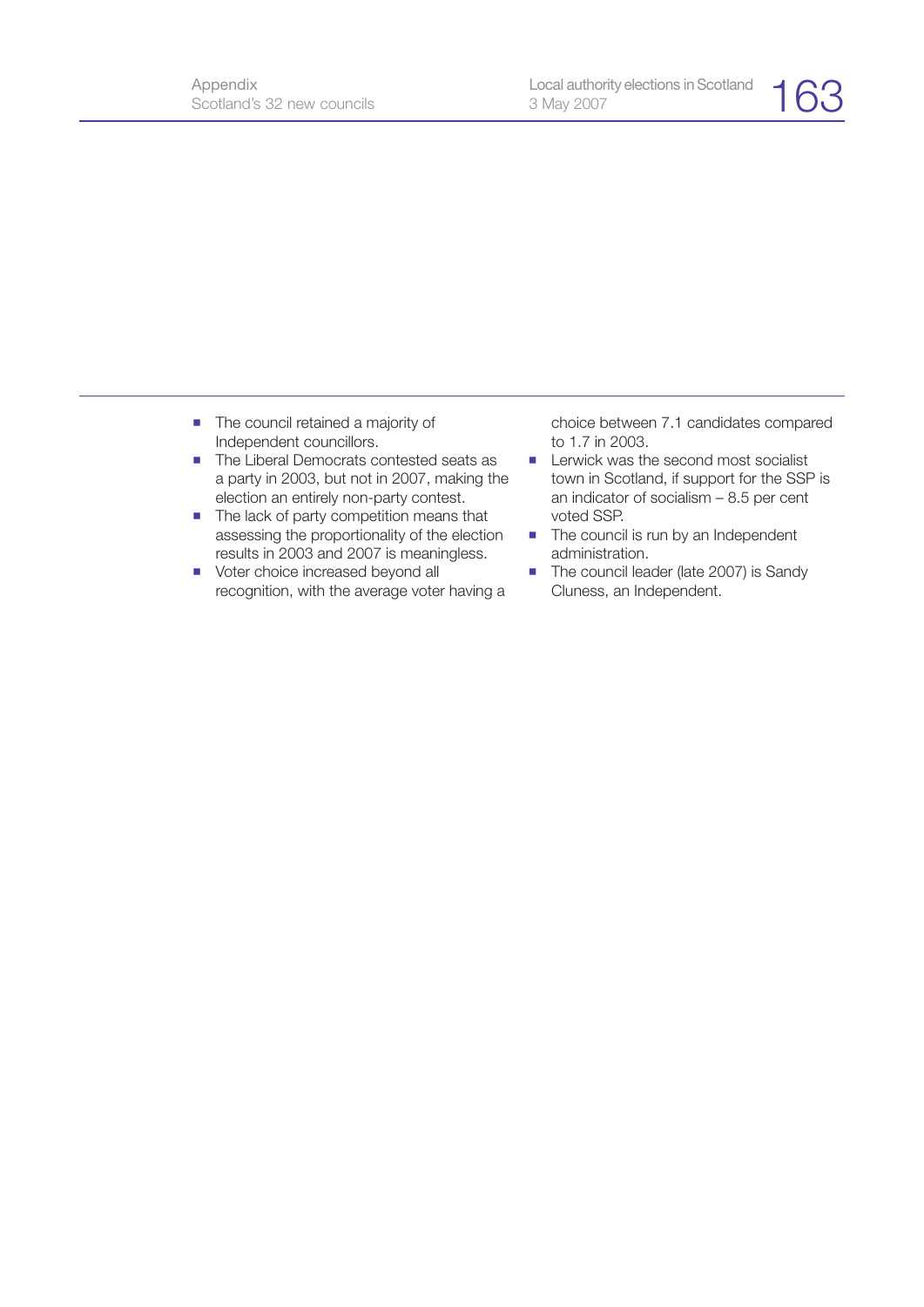164 Appendix Local author<br>3 May 2007<br>3 May 2007

Local authority elections in Scotland

### South Ayrshire

|       | First preference votes % 2007    |      |      |    |            |     |     |      |
|-------|----------------------------------|------|------|----|------------|-----|-----|------|
|       |                                  | Con  | Lab  | LD | <b>SNP</b> | Grn | Soc | $U$  |
|       | Troon                            | 41.9 | 20.3 | -  | 57.1       |     |     | 13.9 |
| 2     | Prestwick                        | 41.8 | 30.1 | -  | 28.1       |     |     |      |
| 3     | Ayr North                        | 18.3 | 45.1 | -  | 24.9       |     | 3.0 | 8.8  |
| 4     | Ayr East                         | 39.1 | 30.7 |    | 27.6       |     |     | 2.6  |
| 5     | Ayr West                         | 54.8 | 16.9 |    | 20.9       |     |     | 7.5  |
| 6     | Kvle                             | 34.2 | 32.9 | -  | 21.8       |     | -   | 11.1 |
|       | Maybole, North Carrick & Coylton | 24.0 | 25.7 | -  | 24.3       |     |     | 26.0 |
| 8     | Girvan & South Carrick           | 37.3 | 29.6 |    | 33.1       |     |     |      |
| Total |                                  | 37.1 | 30.1 |    | 24.0       |     | 0.7 | 8.1  |

|  | Council seats 2007 |  |  |
|--|--------------------|--|--|
|--|--------------------|--|--|

|       |                                  | Con    | Lab | LD                       | <b>SNP</b> | Grn                      | Soc | Ind/O | <b>ALL</b>     |
|-------|----------------------------------|--------|-----|--------------------------|------------|--------------------------|-----|-------|----------------|
|       | Troon                            | $\cap$ |     | $\overline{\phantom{0}}$ |            |                          |     |       | 4              |
| 2     | Prestwick                        |        |     | $\overline{\phantom{0}}$ |            |                          |     |       | $\overline{4}$ |
| 3     | Ayr North                        |        | ↷   | $\overline{\phantom{0}}$ |            | $\overline{\phantom{a}}$ |     |       | $\overline{4}$ |
| 4     | Avr East                         | ∩      |     | -                        |            |                          |     |       | $\overline{4}$ |
| 5     | Ayr West                         | ◠      |     | -                        |            |                          |     |       | $\overline{4}$ |
| 6     | Kyle                             |        |     | -                        |            |                          |     |       | 3              |
| 7     | Maybole, North Carrick & Coylton |        |     | $\overline{\phantom{0}}$ |            |                          |     |       | 3              |
| 8     | Girvan & South Carrick           |        |     | $\overline{\phantom{0}}$ |            |                          |     |       | 3              |
|       |                                  |        |     |                          |            |                          |     |       |                |
| Total |                                  | 12     | 9   |                          | 8          |                          |     |       | 29             |

### Election results 1995–2007

|           |            | T/O  | Con           | _abour     | Lib Dem                  | <b>SNP</b> | Others   |
|-----------|------------|------|---------------|------------|--------------------------|------------|----------|
|           |            |      | V %<br>c<br>ə | / %<br>s   | $^{\prime}$ %            | V %        | S<br>V % |
| 1995      | _ab        | 55.5 | 28.3<br>4     | 56.0<br>21 | U.U                      | 12.C       | 3.       |
| 1999      | _ab        | 65.6 | 35.4<br>13    |            | 0.0                      | 23.3       | 0.2      |
| 2003 Real | <b>NOC</b> | 55.1 | 15<br>41.5    | 36.<br>15  | U.O                      | 17.3       | 4.5      |
| 2003 STV  | <b>NOC</b> | 55.1 | 13<br>41.5    | 36.<br>10  | U.C                      | 17.3       | 4.5      |
| 2007 STV  | <b>NOC</b> | 56.3 | 37<br>12      | 30.1<br>9  | $\overline{\phantom{a}}$ | 24.0       | 0<br>8.8 |





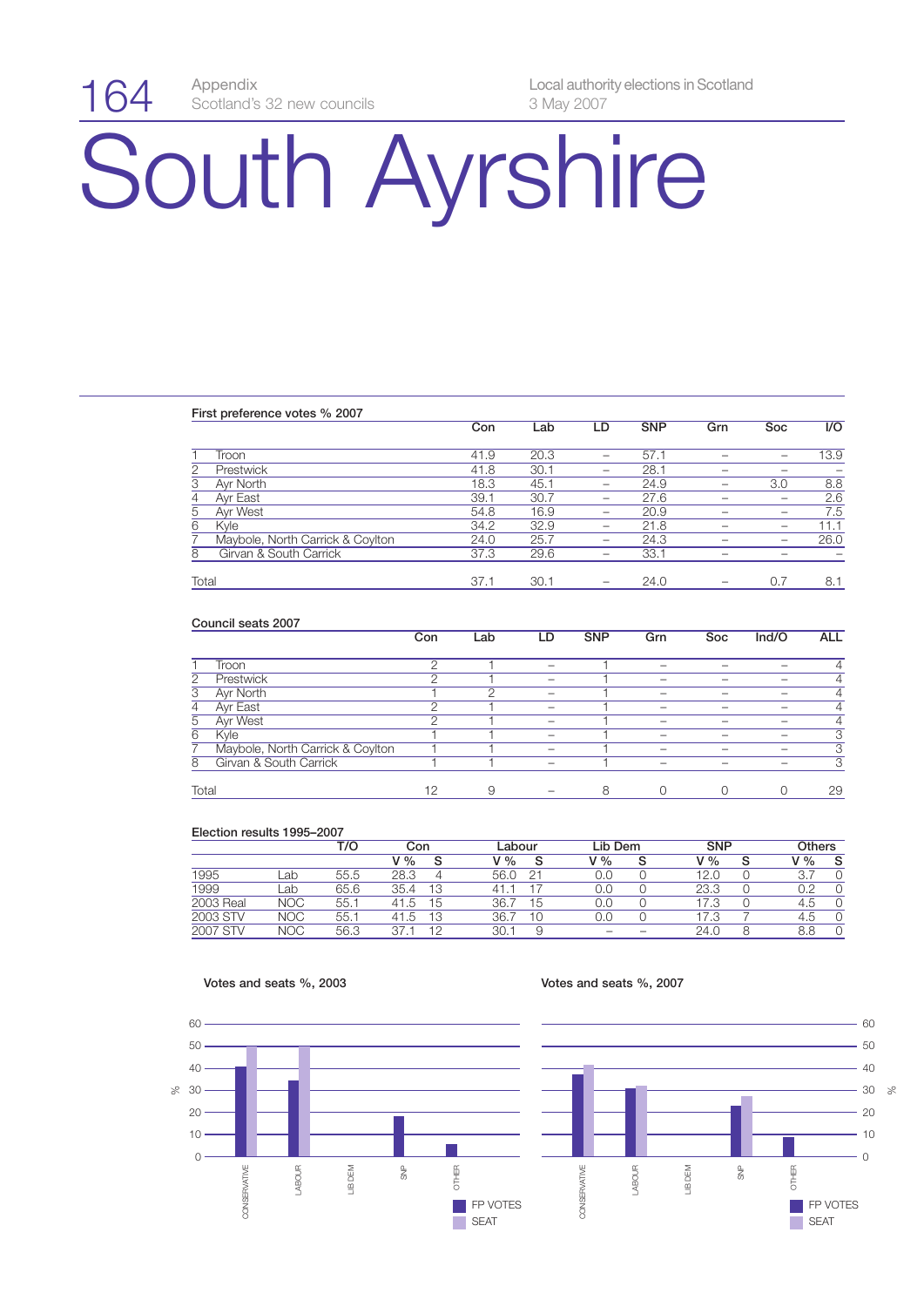- **P** The Conservatives lost control of the council (having gained it in a by-election).
- **Both Labour and the Conservatives, the** dominant parties in the area, lost votes, in particular to the SNP.
- The results were fairer than in 2003, with a DV score of 5.6 indicating a highly proportional result in 2007 compared to 21.8, indicating a disproportional result in 2003.
- **•** Voter choice increased significantly, with the average voter having a choice between 6.1

candidates compared to 3.4 in 2003.

- **P** The SNP, which won no seats in 2003, gained a seat in each of the eight wards of South Ayrshire in 2007 and decisively broke what had been a two-party duopoly between Labour and the Conservatives.
- $\blacksquare$  The council is run by a minority Conservative administration.
- **•** The council leader (late 2007) is Hugh Hunter, a Conservative councillor.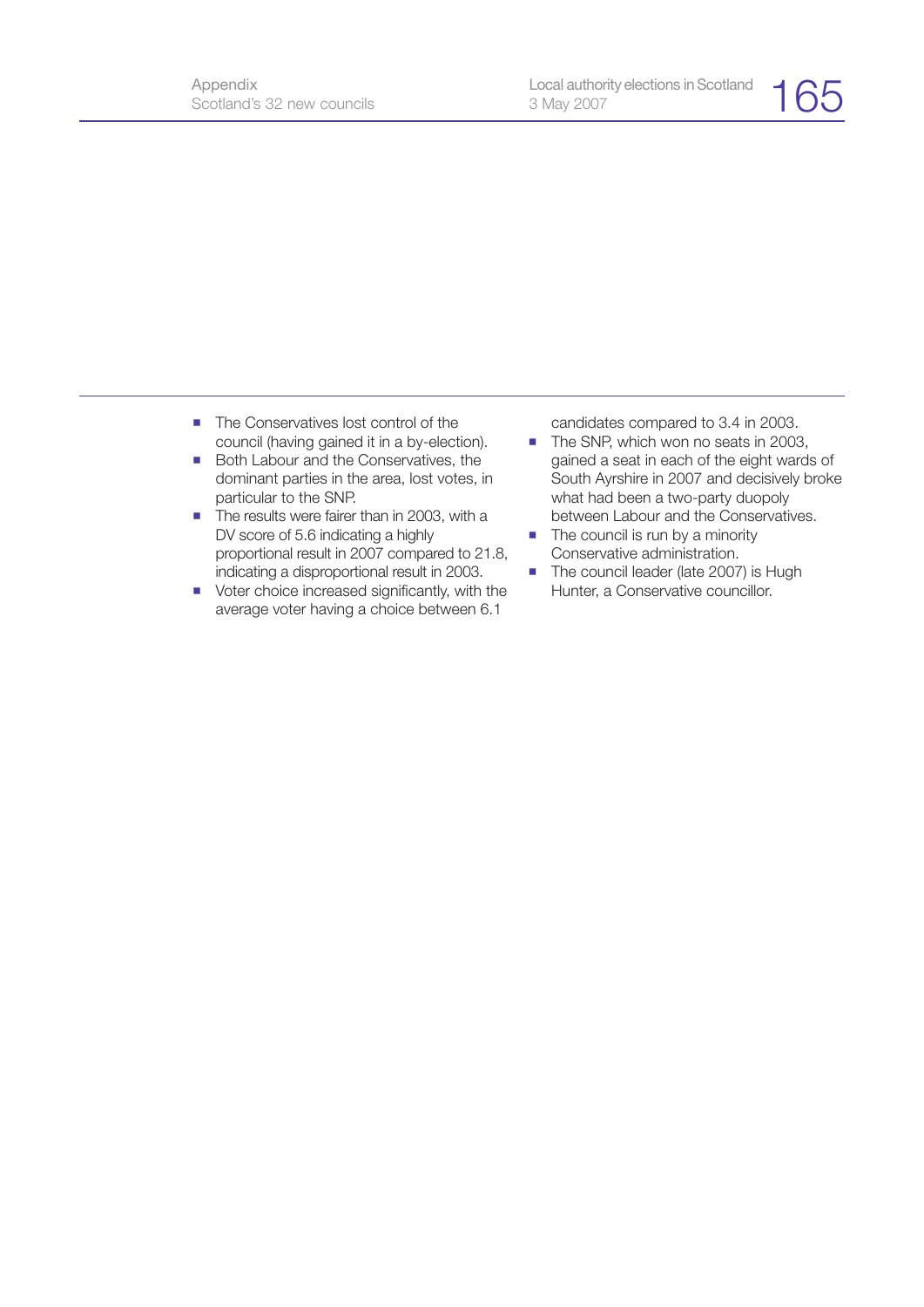Council seats 2007

Local authority elections in Scotland 3 May 2007

## **South** Lanarkshire

|                | First preference votes % 2007 |      |      |                          |            |                          |                          |                          |
|----------------|-------------------------------|------|------|--------------------------|------------|--------------------------|--------------------------|--------------------------|
|                |                               | Con  | Lab  | LD                       | <b>SNP</b> | Grn                      | Soc                      | I/O                      |
|                | Clydesdale West               | 12.9 | 38.2 | 6.4                      | 37.8       | 2.3                      | $2.4\,$                  |                          |
| 2              | Clydesdale North              | 18.4 | 38.1 | 14.2                     | 24.8       | 4.5                      | $\overline{\phantom{0}}$ | -                        |
| $\overline{3}$ | Clydesdale East               | 42.0 | 15.5 | 5.7                      | 34.8       | $\overline{\phantom{0}}$ | -                        | 1.9                      |
| 4              | Clydesdale South              | 11.9 | 47.8 | $\overline{\phantom{m}}$ | 37.3       | 3.0                      | $\overline{\phantom{0}}$ | $\overline{\phantom{0}}$ |
| 5              | Avondale & Stonehouse         | 19.2 | 25.8 | 5.7                      | 27.6       | 4.6                      | $\overline{\phantom{0}}$ | 17.1                     |
| 6              | East Kilbride South           | 6.3  | 33.4 | $\overline{\phantom{0}}$ | 47.8       | 2.9                      | 3.4                      | 6.3                      |
|                | East Kilbride Central South   | 6.2  | 45.1 | 5.1                      | 32.0       | 4.1                      | 2.4                      | 5.0                      |
| 8              | East Kilbride Central North   | 6.9  | 39.4 | 5.6                      | 35.1       | 6.3                      | 1.6                      | 5.0                      |
| 9              | East Kilbride West            | 14.0 | 40.6 | 7.1                      | 30.3       | 3.8                      | $\overline{\phantom{0}}$ | 4.2                      |
| 10             | East Kilbride East            | 9.4  | 39.2 | 5.2                      | 36.2       | 4.0                      | $\overline{\phantom{0}}$ | 5.9                      |
| 11             | Rutherglen South              | 8.5  | 38.3 | 25.5                     | 16.8       | 2.4                      | 1.7                      | 6.8                      |
| 12             | Rutherglen Central & North    | 5.4  | 50.1 | 12.8                     | 22.9       | 3.4                      | 2.4                      | 3.0                      |
| 13             | Cambuslang West               | 12.6 | 40.5 | 19.5                     | 19.8       | 3.1                      | 2.1                      | 2.5                      |
| 14             | Cambuslang East               | 8.9  | 50.4 | 14.4                     | 23.5       | -                        | 2.9                      | $\qquad \qquad -$        |
| 15             | Blantyre                      | 5.1  | 42.0 |                          | 19.4       | $\overline{\phantom{0}}$ | $\overline{\phantom{0}}$ | 33.6                     |
| 16             | Bothwell & Uddingston         | 30.0 | 37.0 | 8.9                      | 18.6       | 3.1                      | 2.5                      | $\qquad \qquad -$        |
| 17             | Hamilton North & East         | 16.2 | 45.3 | $\qquad \qquad -$        | 31.3       | $\overline{\phantom{0}}$ |                          | 7.2                      |
| 18             | Hamilton West & Earnock       | 9.6  | 38.1 | $\overline{\phantom{0}}$ | 25.1       | 2.6                      | 2.0                      | 22.6                     |
| 19             | <b>Hamilton South</b>         | 10.7 | 48.3 | 5.7                      | 23.8       | 2.5                      | $\overline{\phantom{0}}$ | 9.0                      |
| 20             | Larkhall                      | 7.9  | 50.3 | 4.9                      | 30.3       | $\overline{\phantom{0}}$ | $\overline{\phantom{0}}$ | 6.6                      |
| Total          |                               | 12.8 | 40.2 | 7.2                      | 28.9       | 2.7                      | 1.0                      | 7.3                      |

|                 | ovunun uuuu cuu                    |                |                          |                          |                          |                          |                          |                          |                           |
|-----------------|------------------------------------|----------------|--------------------------|--------------------------|--------------------------|--------------------------|--------------------------|--------------------------|---------------------------|
|                 |                                    | Con            | Lab                      | LD                       | <b>SNP</b>               | Grn                      | Soc                      | Ind/O                    | <b>ALL</b>                |
|                 | Clydesdale West                    |                |                          |                          | 2                        |                          |                          |                          | 4                         |
| $\overline{2}$  | Clydesdale North                   |                | H                        |                          |                          | $\overline{\phantom{0}}$ | $\overline{\phantom{0}}$ | -                        | $\overline{\mathbf{3}}$   |
| $\overline{3}$  | <b>Clydesdale East</b>             | $\overline{2}$ | $\overline{\phantom{0}}$ |                          | $\overline{\phantom{a}}$ | $\overline{\phantom{0}}$ | $\overline{\phantom{0}}$ | $\overline{3}$           |                           |
| 4               | Clydesdale South                   |                | 2                        |                          |                          | $\overline{\phantom{0}}$ | $\overline{\phantom{0}}$ | $\overline{\phantom{0}}$ | 3                         |
| 5               | Avondale & Stonehouse              |                |                          |                          |                          |                          |                          |                          | $\overline{4}$            |
| 6               | East Kilbride South                |                |                          |                          | $\overline{c}$           |                          |                          | -                        | $\overline{\mathbf{3}}$   |
|                 | East Kilbride Central South        | -              | $\overline{2}$           | -                        |                          | -                        |                          | -                        | $\overline{\overline{3}}$ |
| 8               | East Kilbride Central North        | -              | 2                        |                          | $\overline{c}$           | $\overline{\phantom{m}}$ | $\overline{\phantom{0}}$ | -                        | 4                         |
| 9               | East Kilbride West                 |                |                          |                          |                          | $\overline{\phantom{0}}$ |                          | -                        |                           |
| 10              | East Kilbride East                 |                | $\overline{2}$           |                          |                          |                          |                          | -                        | 3                         |
| 11              | Rutherglen South                   |                |                          |                          |                          |                          |                          | -                        | 3                         |
| 12              | Rutherglen Central & North         | -              | 2                        |                          |                          | $\overline{\phantom{0}}$ |                          | $\overline{\phantom{0}}$ | $\overline{\overline{3}}$ |
| 13              | Cambuslang West                    | -              |                          |                          |                          | $\overline{\phantom{0}}$ | $\overline{\phantom{0}}$ | -                        | 3                         |
| 14              | Cambuslang East                    |                | 2                        |                          |                          | -                        | -                        | -                        | $\overline{3}$            |
| 15              | Blantyre                           |                | 2                        |                          |                          |                          |                          |                          | 4                         |
| $\overline{16}$ | Bothwell & Uddingston              |                |                          | $\overline{\phantom{0}}$ |                          | $\overline{\phantom{0}}$ | $\overline{\phantom{0}}$ | -                        | 3                         |
| 17              | <b>Hamilton North &amp; East</b>   |                | $\overline{2}$           | $\equiv$                 |                          | $\overline{\phantom{0}}$ | -                        | -                        | $\overline{3}$            |
| 18              | <b>Hamilton West &amp; Earnock</b> |                | 2                        |                          |                          | $\overline{\phantom{0}}$ |                          | 1                        | 4                         |
| 19              | <b>Hamilton South</b>              |                | $\overline{2}$           |                          |                          |                          | -                        | -                        | 4                         |
| 20              | Larkhall                           |                | $\overline{2}$           |                          | $\overline{2}$           | -                        |                          |                          | 4                         |
| Total           |                                    | 8              | 29                       | 3                        | 24                       | $\Omega$                 | 0                        | 3                        | 67                        |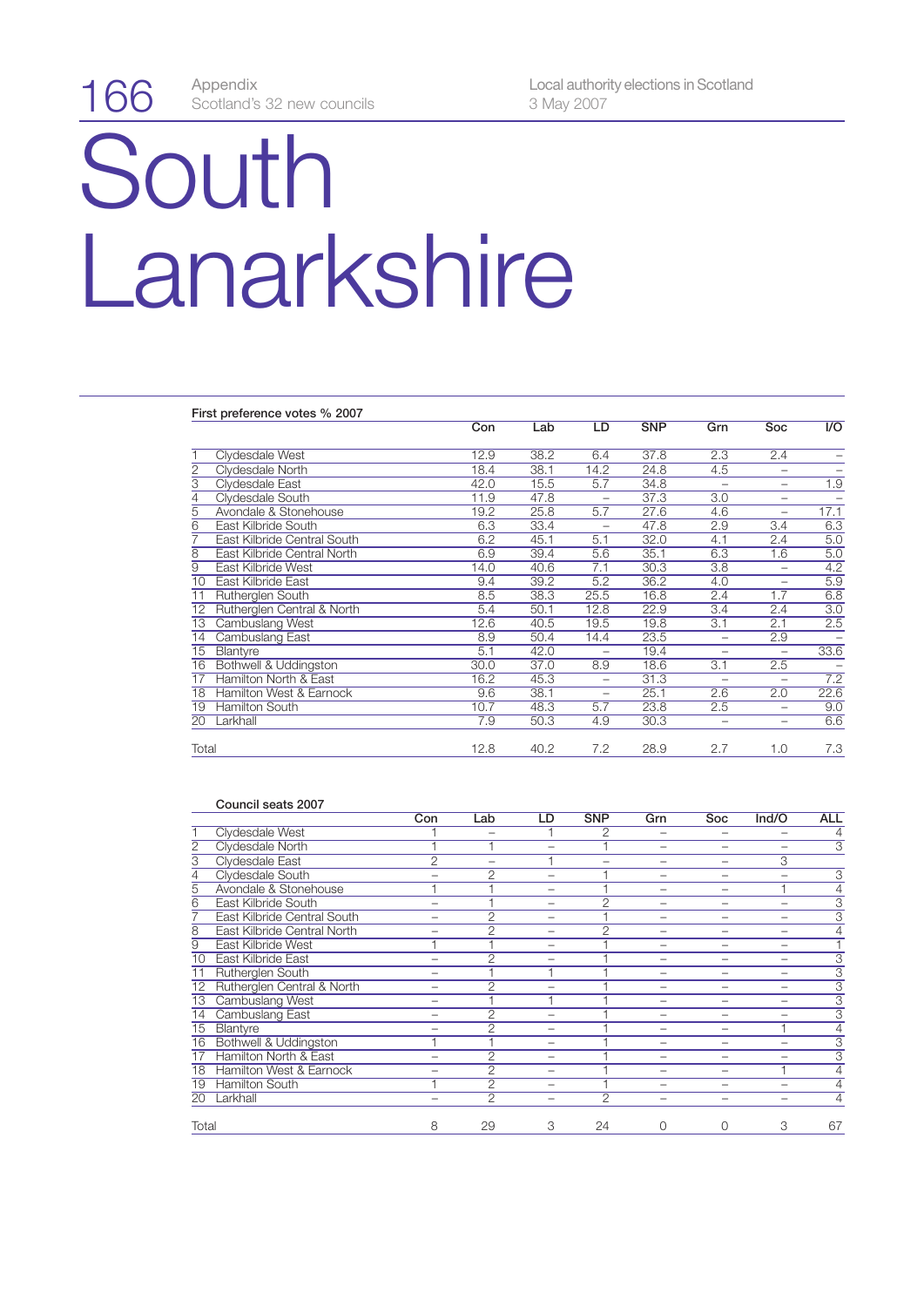|               |            | T/O  | Con  |   | Labour |    | Lib Dem |   | <b>SNP</b> |    | <b>Others</b> |              |
|---------------|------------|------|------|---|--------|----|---------|---|------------|----|---------------|--------------|
|               |            |      | V%   | S | V%     | S  | V%      | S | V %        | S  | V%            | <sub>S</sub> |
| 1995          | .ab        | 46.8 | 6.9  | 2 | 57.1   | 62 |         | ∩ | 26.9       | 8  | 2.0           | $\Omega$     |
| 1999          | _ab        | 59.7 | 10.3 | 2 | 50.0   | 54 | 5.,     |   | 33.1       | 10 | LC.           |              |
| 2003 Real     | _ab        | 49.5 | 12.5 | ◠ | 48.0   | 51 | 4.6     | ∩ | 29.2       | 9  | 5.6           | 3            |
| 2003 STV      | _ab        | 49.5 | 12.5 | 4 | 48.0   | 37 | 4.6     | n | 29.2       | 9  | 5.6           | -3           |
| ' STV<br>2007 | <b>NOC</b> | 51.5 | 12.8 | 8 | 40.2   | 29 | 7.2     | 3 | 28.9       | 24 |               | 3            |



### Votes and seats %, 2003 Votes and seats %, 2007

- **E** Labour lost control of the council.
- $\blacksquare$  The main trend in the results was for Labour to lose votes, although the gains were scattered between other parties and independents.
- **E** Labour suffered severe losses of seats, both because the party's vote fell and because the party had previously been over-represented.
- **P** The results were fairer than in 2003, with a DV score of 11.5 indicating a proportional result in 2007 compared to 30.3, indicating a very disproportional result in 2003.



- **•** Voter choice increased very significantly, with the average voter having a choice between 7.6 candidates compared to 3.6 in 2003.
- The council is run by a coalition of Labour and the Conservatives.
- **•** The council leader (late 2007) is Eddie McAvoy, a Labour councillor.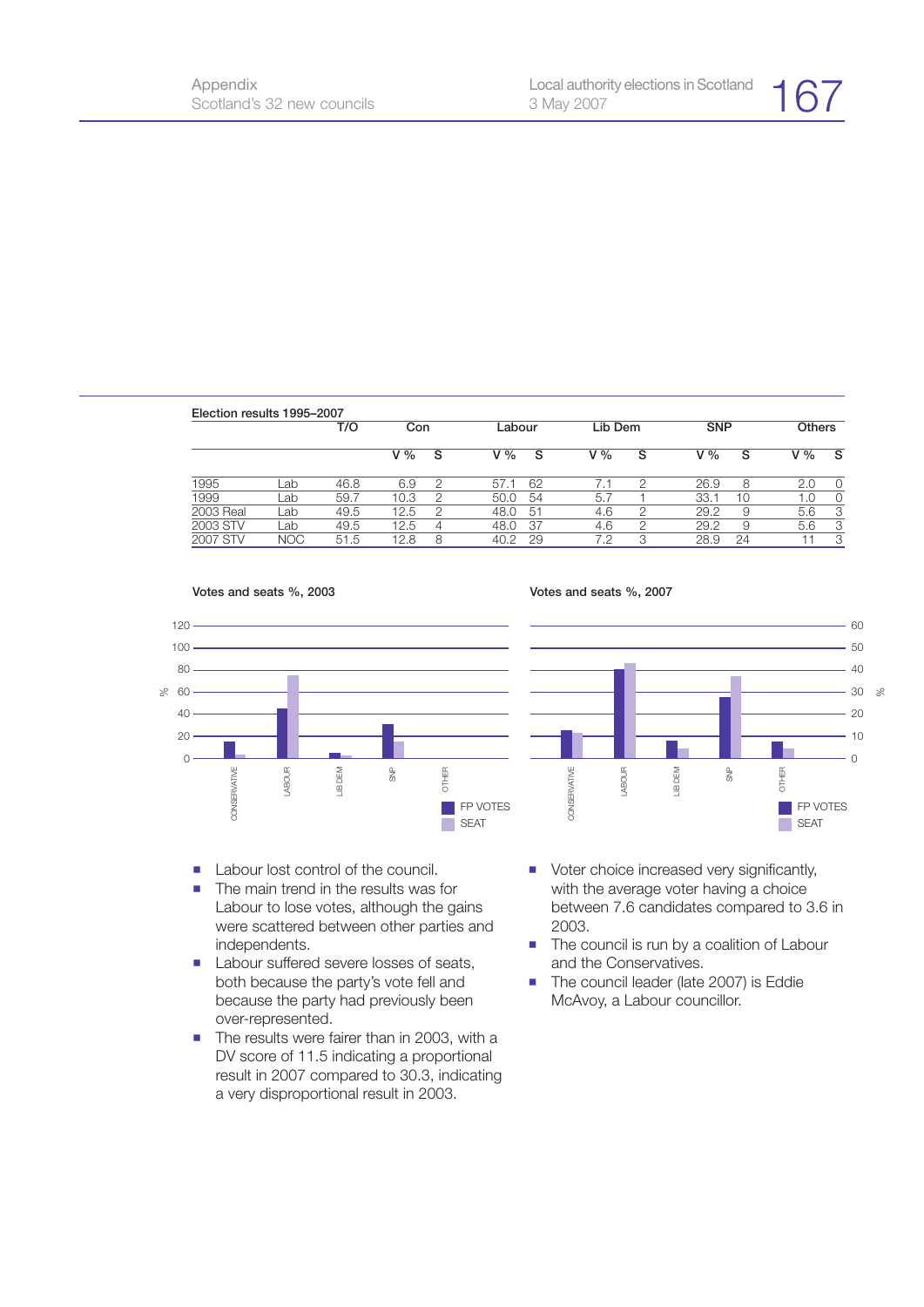### **Stirling**

### First preference votes % 2007

|                                 | Con  | Lab  | LD   | <b>SNP</b> | Grn | $Soc*$ | I/O |
|---------------------------------|------|------|------|------------|-----|--------|-----|
| Trossachs & Teith               | 34.1 | 15.5 | 10.5 | 33.0       |     |        | 6.9 |
| Forth & Endrick<br>2            | 37.6 | 26.0 | 12.6 | 22.9       |     |        |     |
| 3<br>Dunblane & Bridge of Allan | 28.7 | 16.5 | 13.6 | 22.8       | 8.6 | 0.9    | 9.0 |
| Castle<br>4                     | 14.5 | 34.7 | 1.1  | 36.1       |     |        | 3.6 |
| <b>Stirling West</b><br>5       | 31.5 | 25.6 | 12.6 | 30.2       |     |        |     |
| 6<br><b>Stirling East</b>       | 13.8 | 39.4 | 13.8 | 33.0       |     |        |     |
| Bannockburn                     | 7.3  | 51.0 | 3.7  | 33.2       |     |        | 4.9 |
|                                 |      |      |      |            |     |        |     |
| Total                           | 25.3 | 28.2 | 11.5 | 29.2       | 1.2 | 0.1    | 3.5 |
| $1000$ $1111$                   |      |      |      |            |     |        |     |

\*SSP candidate in ward 3

### Council seats 2007

| <b>SNP</b><br>Con<br>LD<br>∟ab | Ind/O<br>Grn<br>Soc | <b>ALL</b> |
|--------------------------------|---------------------|------------|
| Trossachs & Teith              |                     | 3          |
| Forth & Endrick                |                     | 3          |
| Dunblane & Bridge of Allan     |                     |            |
|                                |                     | 3          |
|                                |                     | 3          |
|                                |                     | З          |
| Bannockburn                    |                     | З          |
|                                |                     |            |
|                                |                     | 22         |
|                                |                     |            |

|            | T/O  | Con                        | Labour     | Lib Dem | <b>SNP</b>             | <b>Others</b>         |
|------------|------|----------------------------|------------|---------|------------------------|-----------------------|
|            |      | V%<br>S                    | V%<br>S    | V%<br>S | V %<br>S               | V%<br>- S             |
| _ab        | 53.5 | 25.4                       | 49.1<br>13 | 4.6     | 18.9<br>$\overline{2}$ | $\overline{0}$<br>2.0 |
| _ab        | 66.1 | 27.2<br>9                  | 38.0       | 9.0     | 24.8<br>2              | $\Omega$<br>1.0       |
| _ab        | 55.9 | 27.7<br>10                 | 36.2<br>12 | 12.9    | 21.3                   | 0<br>1.8              |
| <b>NOC</b> | 55.9 | 27.7<br>4                  | 36.2<br>10 | 12.9    | 21.3                   | 0<br>1.8              |
| NOC        | 60.3 | 24.0<br>4                  | 29.8<br>8  | 3       | 30.1                   | 0<br>4.8              |
|            |      | Election results 1995-2007 |            |         |                        |                       |

### Votes and seats %, 2003 Votes and seats %, 2007



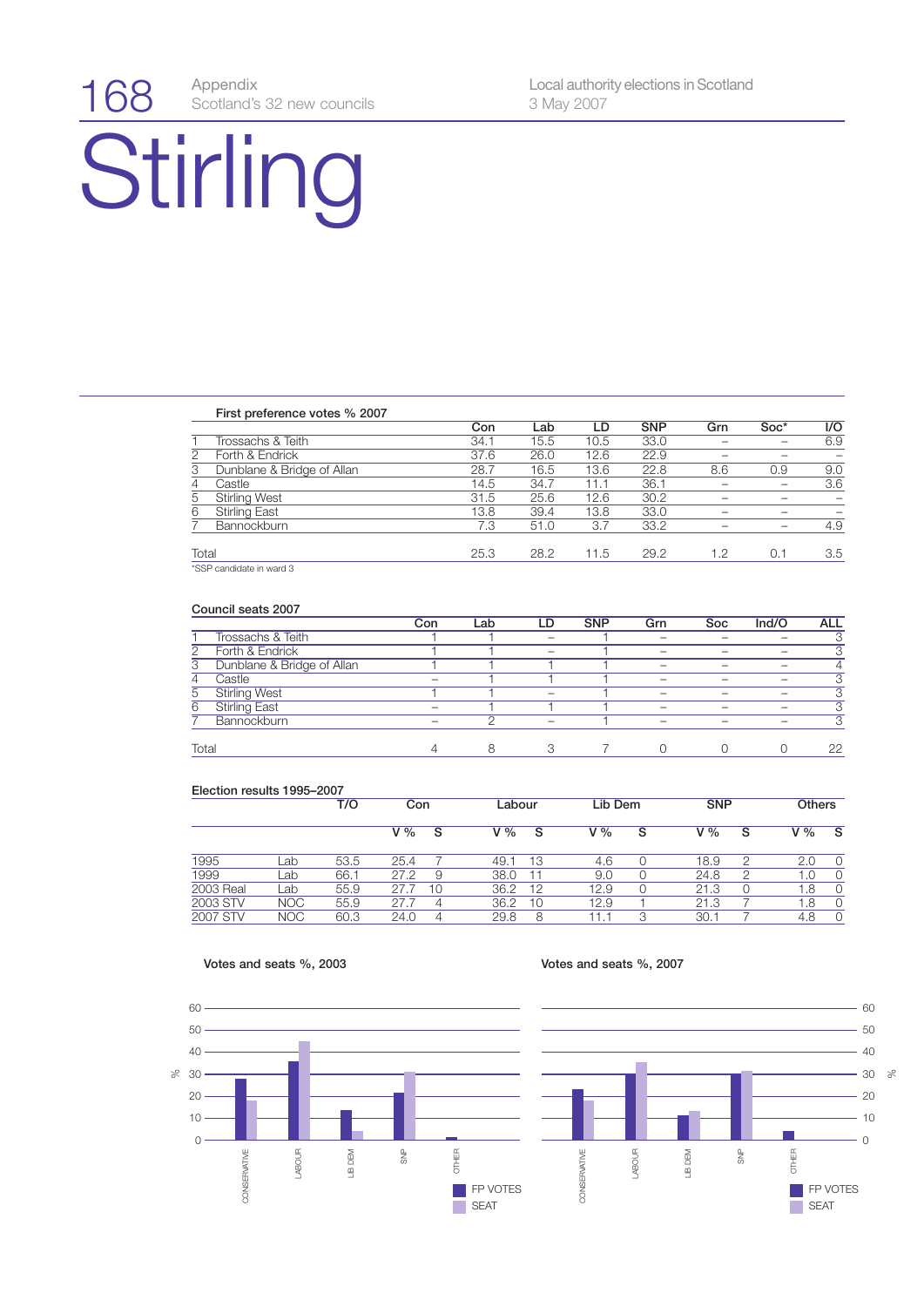- **•** Labour lost control of the council.
- **P** The main change in votes was a large swing towards the SNP, mainly at the expense of Labour but also the Conservatives.
- **Both Labour and the Conservatives.** previously the dominant parties, lost seats.
- **P** The SNP had previously been unrepresented because its vote was evenly spread, while both Labour and the Conservatives had areas of traditional strength where they returned councillors.
- The results were fairer than in 2003, with a DV score of 12.9 indicating a fairly

proportional result in 2007 compared to 36.1, indicating an extremely disproportional result in 2003.

- **•** Voter choice increased significantly, with the average voter having a choice between 6.1 candidates compared to 4.0 in 2003.
- **P** Despite its nationalist associations, the Bannockburn ward is the strongest Labour ward in Stirling.
- **•** The council is run by a coalition of Labour and Liberal Democrats.
- **•** The council leader (late 2007) is Corrie McChord, a Labour councillor.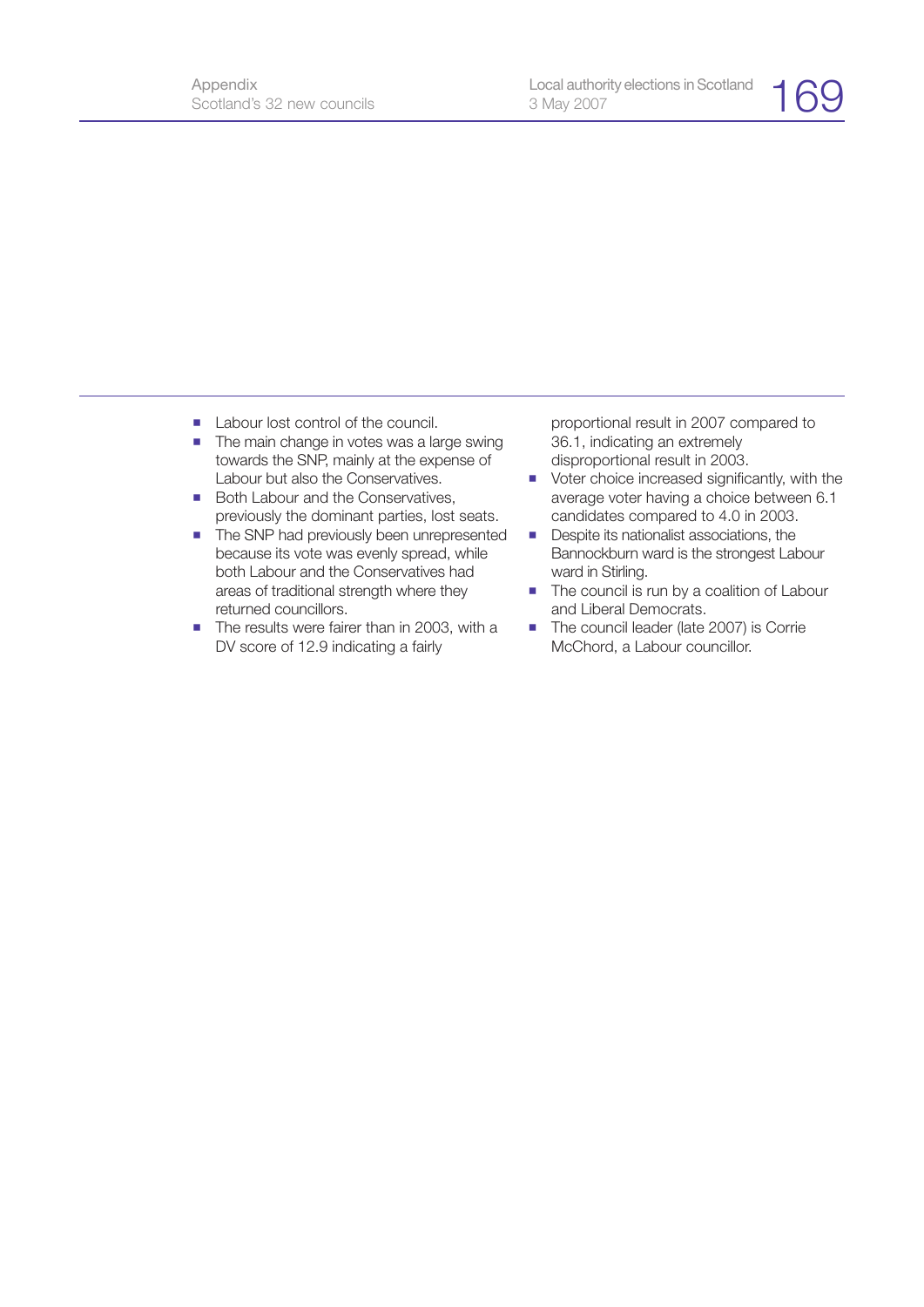170 Appendix<br>Scotland's 32 new councils

Local authority elections in Scotland 3 May 2007

### West Dunbartonshire

|       |                               | Con  | Lab  | LD. | <b>SNP</b> | Grn  | $Soc*$ | I/O  |
|-------|-------------------------------|------|------|-----|------------|------|--------|------|
|       | Lomond                        | 12.0 | 32.6 |     | 46.5       | 4.0  | 4.9    |      |
| 2     | even                          | 7.4  | 29.4 |     | 33.7       | 3.6  | 21.1   | 4.8  |
| 3     | Dumbarton                     | 9.8  | 20.5 |     | 29.9       | 17.7 | 3.3    | 18.8 |
| 4     | Kilpatrick                    | 8.3  | 55.9 |     | 32.8       |      | 3.0    |      |
| 5     | Clydebank Central             | 3.6  | 40.2 |     | 30.6       | 2.5  | 1.9    | 21.2 |
| 6     | Clydebank Waterfront          | 4.6  | 40.9 |     | 33.6       |      | 3.3    | 17.5 |
| Total |                               | 7.6  | 37.7 |     | 34.1       | 4.6  | 6.3    | 10.4 |
|       | *SSP candidates in wards 1-6. |      |      |     |            |      |        |      |

|       |                      | Con                      | ∟ab | LD                       | <b>SNP</b> | Grn                      | Soc | Ind/O                    | <b>ALL</b>     |
|-------|----------------------|--------------------------|-----|--------------------------|------------|--------------------------|-----|--------------------------|----------------|
|       | Lomond               | $\overline{\phantom{a}}$ |     | -                        |            | -                        |     |                          | 3              |
| 2     | Leven                | $\overline{\phantom{a}}$ |     | $\overline{\phantom{0}}$ |            | $\overline{\phantom{a}}$ |     | $\overline{\phantom{a}}$ | 3              |
| 3     | Dumbarton            | $\overline{\phantom{a}}$ |     | $\overline{\phantom{0}}$ |            | -                        |     |                          | 4              |
| 4     | Kilpatrick           | $\overline{\phantom{a}}$ |     | $\overline{\phantom{0}}$ |            | -                        | -   |                          | 3              |
| 5     | Clydebank Central    | $\overline{\phantom{a}}$ | ∩   | -                        |            | $\overline{\phantom{a}}$ |     |                          | $\overline{4}$ |
| 6     | Clydebank Waterfront | $\overline{\phantom{a}}$ |     | -                        |            | -                        |     |                          | 4              |
|       |                      |                          |     |                          |            |                          |     |                          |                |
| Total |                      |                          | 10  |                          |            |                          |     |                          | 21             |

| Election results 1995-2007 |            |      |     |   |        |    |                          |   |            |   |               |              |
|----------------------------|------------|------|-----|---|--------|----|--------------------------|---|------------|---|---------------|--------------|
|                            |            | T/O  | Con |   | Labour |    | Lib Dem                  |   | <b>SNP</b> |   | <b>Others</b> |              |
|                            |            |      | V%  | S | V%     | S  | V%                       | S | V%         | S | V%            | <sub>S</sub> |
| 1995                       | _ab        | 49.4 | 1.2 |   | 50.5   | 14 | 0.3                      |   | 42.6       |   | 5.4           |              |
| 1999                       | _ab        | 60.5 | 0.2 |   | 52.2   | 14 | 0.0                      |   | 45.4       |   | 2.2           |              |
| 2003 Real                  | _ab        | 49.6 | 3.0 | O | 46.8   | 17 |                          |   | 33.6       | 3 | 16.6          | 2            |
| 2003 STV                   | _ab        | 49.6 | 3.0 |   | 46.8   | 12 |                          |   | 33.6       | 8 | 16.6          | 2            |
| 2007 STV                   | <b>NOC</b> | 53.8 | 7.6 |   | 36.6   | 10 | $\overline{\phantom{0}}$ |   | 34.5       | 8 | 21.3          | 3            |







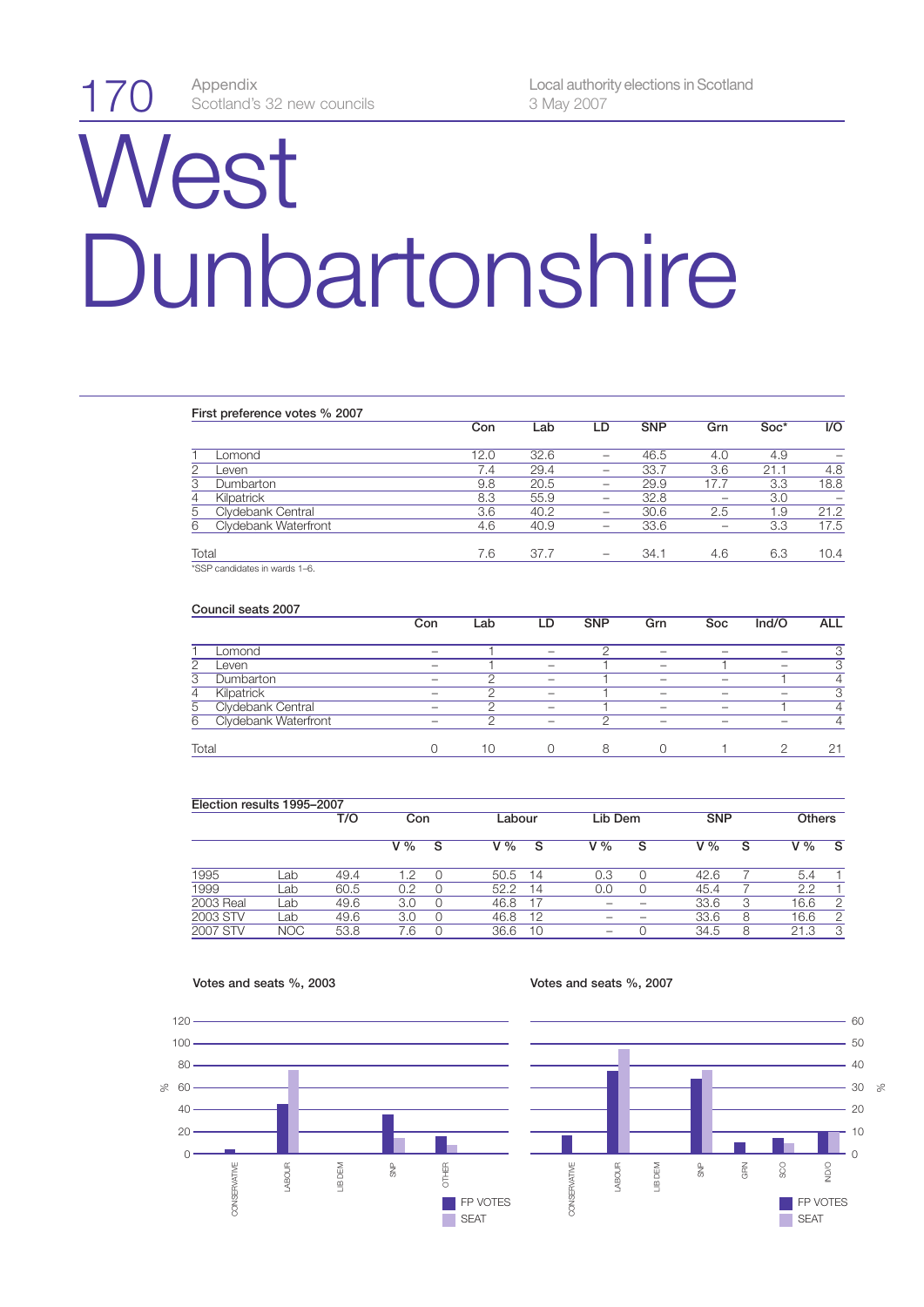- When we compare the 2007 result with the 2003 modelled result, we see the changes in party seat totals are not as large – offering us a more accurate, like-for-like comparison. Voter choice increased significantly, with all four main parties fielding candidates in most wards.
- Labour lost control of the council.
- **E** Labour lost votes to other candidates in 2007 but remained the largest single party in both votes and seats.
- **P** The SNP's gains were because they had previously been under-represented.
- **P** The results were fairer than in 2003, with a DV score of 17.1 in 2007 compared to 30.5, indicating a very disproportional result in 2003.
- **•** Voter choice increased significantly, with the average voter having a choice between 8.5 candidates compared to 3.0 in 2003.
- **West Dunbartonshire has Scotland's only SSP** councillor, representing the Vale of Leven.
- **P** The council is run by a minority SNP administration with Independent support.
- **P** The council leader (late 2007) is lain Robertson, an SNP councillor.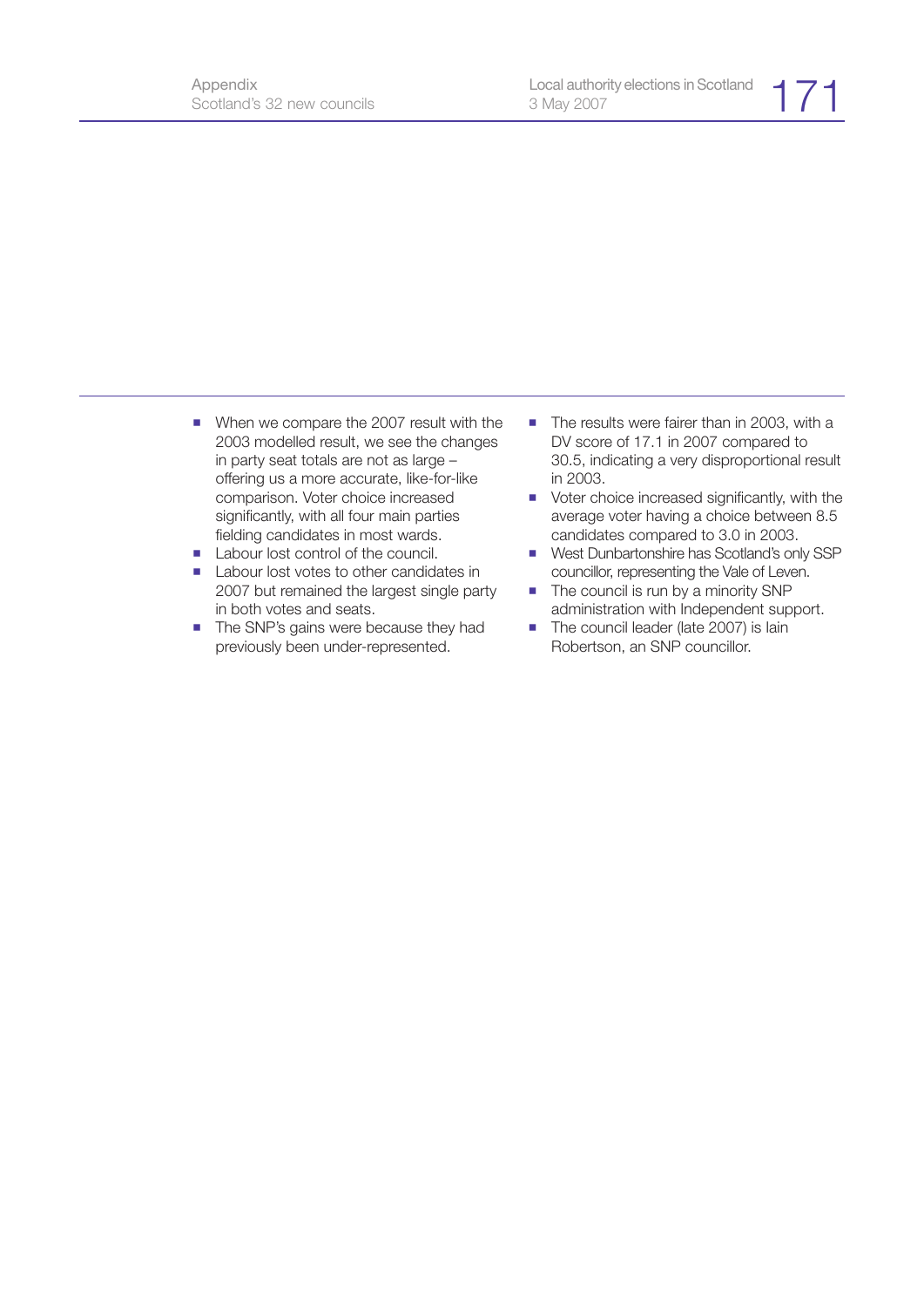Appendix 172 Appendix<br>Scotland's 32 new councils Local authority elections in Scotland 3 May 2007

### West Lothian

|       | First preference votes % 2007  | Con  | Lab  | LD  | <b>SNP</b> | Grn | $Soc*$ | I/O  |
|-------|--------------------------------|------|------|-----|------------|-----|--------|------|
|       | Linlithgow                     | 29.4 | 16.9 | 9.4 | 39.8       | 4.0 | 0.6    |      |
| 2     | Broxhall, Uphall & Winchburgh  | 7.6  | 38.0 | 5.8 | 34.5       |     | 0.0    | 14.2 |
| 3     | Livingston North               | 8.9  | 33.1 | 6.6 | 40.3       |     | 1.2    | 9.9  |
| 4     | Livingston South               | 6.2  | 43.2 | 4.9 | 40.3       |     | 1.4    | 4.0  |
| 5     | East Livingston & East Calder  | 7.6  | 42.4 | 5.4 | 34.8       |     | 1.7    | 8.0  |
| 6     | Fauldhouse & the Breich Valley | 5.7  | 51.4 | 3.1 | 28.5       |     | 2.4    | 8.9  |
| 7     | Whitburn & Blackburn           | 6.0  | 39.7 | 3.0 | 34.1       |     | 1.3    | 15.9 |
| 8     | Bathgate                       | 6.2  | 42.2 | 3.9 | 40.9       |     | 1.4    | 5.4  |
| 9     | Armadale & Blackridge          | 4.5  | 23.7 | 2.4 | 29.8       |     | 1.0    | 38.6 |
| Total |                                | 9.1  | 36.6 | 5.1 | 36.3       | 0.4 | 1.2    | 11.7 |
|       | *SSP candidates in wards 1-9.  |      |      |     |            |     |        |      |

|       | Council seats 2007             |     |     |    |            |   |     |                |
|-------|--------------------------------|-----|-----|----|------------|---|-----|----------------|
|       |                                | Con | Lab | LD | <b>SNP</b> | Ω | Ind | <b>ALL</b>     |
|       | Linlithgow                     |     | ∩   |    |            |   |     | 3              |
| 2     | Broxhall, Uphall & Winchburgh  |     |     |    |            |   |     |                |
| 3     | Livingston North               |     |     | -  |            |   |     | 3              |
| 4     | Livingston South               |     |     |    |            |   |     | $\overline{3}$ |
| 5     | East Livingston & East Calder  |     |     |    |            |   |     | 3              |
| 6     | Fauldhouse & the Breich Valley |     |     | -  |            |   |     | 4              |
|       | Whitburn & Blackburn           |     |     |    | $\cap$     |   |     | 3              |
| 8     | Bathgate                       |     |     |    |            |   | З   |                |
| 9     | Armadale & Blackridge          |     |     |    |            |   |     | 3              |
| Total |                                |     | 14  |    |            |   | 4   | 29             |

| Election results 1995-2007 |            |      |     |   |        |    |         |   |                     |    |               |    |
|----------------------------|------------|------|-----|---|--------|----|---------|---|---------------------|----|---------------|----|
|                            |            | T/O  | Con |   | Labour |    | Lib Dem |   | <b>SNP</b>          |    | <b>Others</b> |    |
|                            |            |      | V%  | S | V%     | S  | V%      | S | V%                  | S  | V%            | -S |
| 1995                       | .ab        | 46.2 | 4.1 |   | 46.7   | 15 | 2.7     |   | 44.0                |    | 2.4           | 0  |
| 1999                       | _ab        | 59.9 | 9.0 |   | 44.9   | 20 | 4.2     |   | 41<br>$\mathcal{A}$ |    | 0.2           | 0  |
| 2003 Real                  | .ab        | 48.5 | 9.2 |   | 43.5   | 18 | 7.O     |   | 36.3                | 12 | 2.5           |    |
| 2003 STV                   | <b>NOC</b> | 48.5 | 9.2 |   | 43.5   | 16 | 7.0     |   | 36.3                | 14 | 2.5           | 0  |
| 2007 STV                   | <b>NOC</b> | 54.0 | 9.7 |   | 36.7   | 14 | 4.9     |   | 31<br>.4            |    | 13.3          | 4  |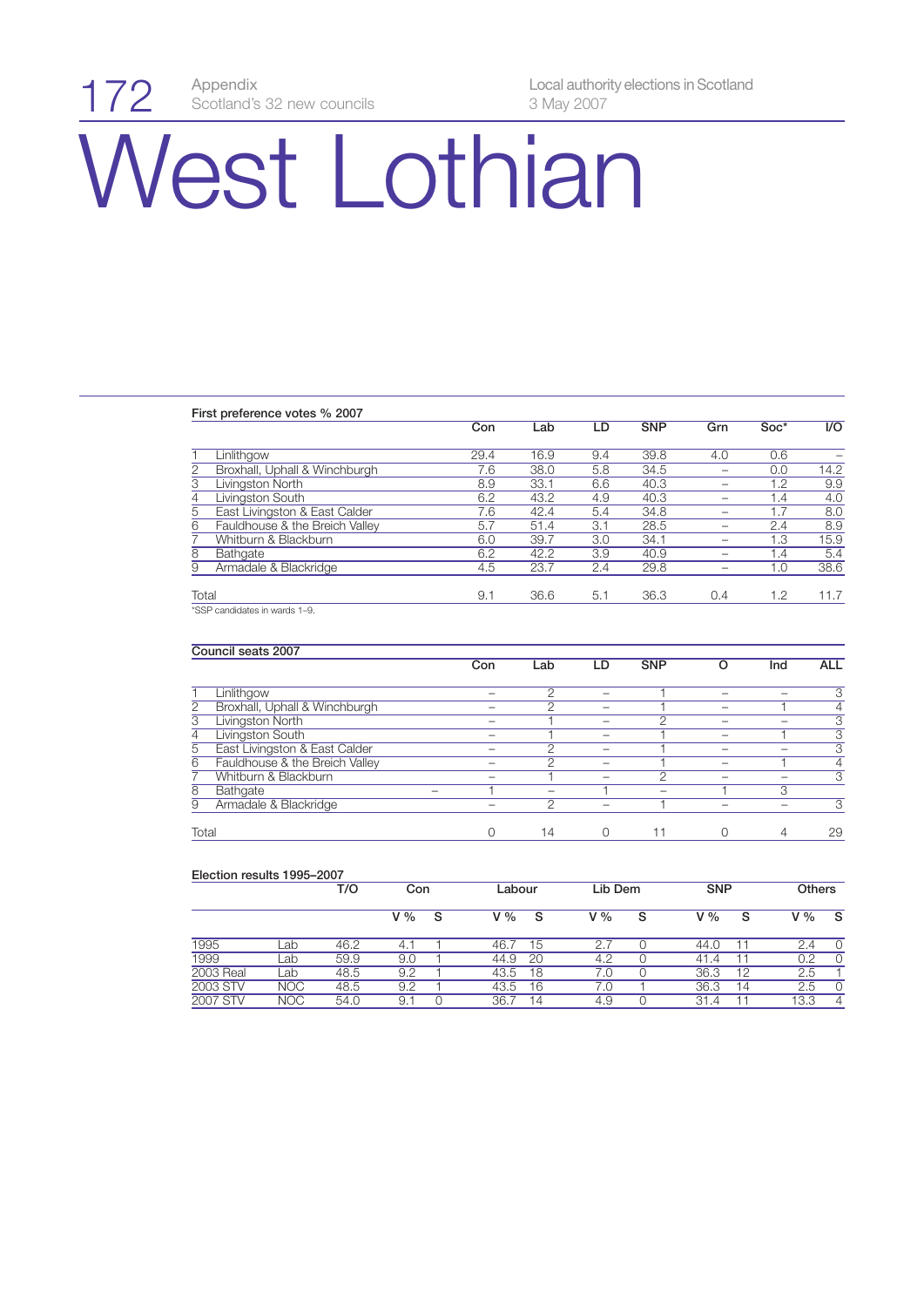





- **E** Labour lost control of the council.
- **Both Labour and the SNP, the dominant** parties, lost votes, with Independents and Action to Save St John's Hospital (ASH) candidates gaining votes and seats.
- The hospital campaigners won three seats.
- **n** The results were slightly fairer than in 2003, with a DV score of 13.1 indicating a reasonably proportional result in 2007 compared to 14.6 in 2003.
- **•** Voter choice increased significantly, with the average voter having a choice between 8.0 candidates compared to 4.0 in 2003.





- 86.2 per cent of voters in West Lothian used the opportunity to use more than one preference on their ballot paper.
- **p** The council administration is a coalition of SNP, ASH and Independent with Conservative support.
- **P** The council leader (late 2007) is Peter Johnston, an SNP councillor.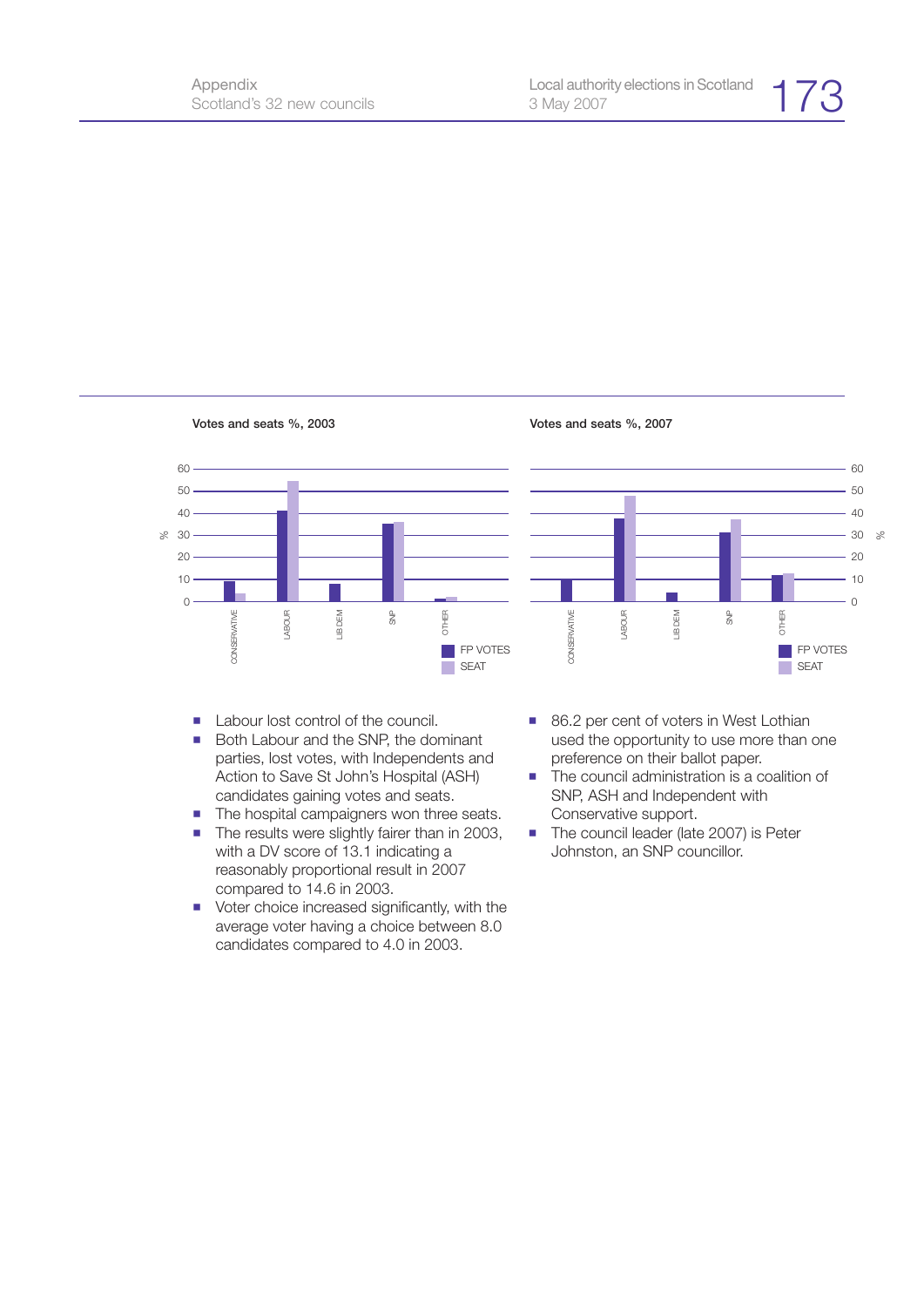### Western Isles

|            | First preference votes % 2007          |     |      |     |            |     |     |       |
|------------|----------------------------------------|-----|------|-----|------------|-----|-----|-------|
|            |                                        | Con | Lab  | LD  | <b>SNP</b> | Grn | Soc | I/O   |
|            | Barraigh, Bhatarsaigh, Eirisgeigh agus |     |      |     |            |     |     |       |
|            | Uibhist a Deas                         |     | 11.0 |     | 57.4       |     |     | 31.6  |
| 2          | Beinn na Foghla agus Uibhist a Tuath   |     | 34.9 |     |            |     |     | 65.1  |
| 3          | Na Hearadh agus Ceann a Deas an Loch   |     |      | 6.0 | 11.4       |     |     | 82.6  |
| 4          | Sgir' Uige agus Ceann a Tuath nan Loch |     | 18.0 |     | 26.9       |     |     | 55.1  |
| 5          | Sgire an Rubha                         |     |      | 7.8 |            |     |     | 92.2  |
| 6          | Steòrnabhagh a Deas                    |     |      | 3.2 |            |     |     | 96.8  |
| 7          | Steòrnabhagh a Tuath                   |     |      | 5.9 |            |     |     | 94.1  |
| 8          | Loch a Tuath                           |     |      |     | 17.4       |     |     | 82.6  |
|            | An Taobh Siar agus Nis                 |     |      |     |            |     |     | 100.0 |
|            |                                        |     |      |     |            |     |     |       |
|            |                                        |     | 6.7  | 2.5 | 12.2       |     |     | 78.7  |
| 9<br>Total |                                        |     |      |     |            |     |     |       |

|       | Con                                      | Lab | LD | <b>SNP</b> | Grn | Soc | Ind/O | <b>ALL</b> |
|-------|------------------------------------------|-----|----|------------|-----|-----|-------|------------|
|       | Barraigh, Bhatarsaigh, Eirisgeigh        |     |    |            |     |     |       |            |
|       | aqus Uibhist a Deas                      |     |    |            |     |     | 4     |            |
| 2     | Beinn na Foghla agus Uibhist a Tuath     |     |    |            |     |     |       | 3          |
| 3     | Na Hearadh agus Ceann a Deas an Loch -   |     |    |            |     |     | ∩     | 3          |
| 4     | Sgir' Uige agus Ceann a Tuath nan Loch - |     |    |            |     |     |       | 3          |
| 5     | Sgire an Rubha                           |     |    |            |     |     | 3     | 3          |
| 6.    | Steòrnabhagh a Deas                      |     |    |            |     |     | 4     | 4          |
|       | Steòrnabhagh a Tuath                     |     |    |            |     |     |       | 4          |
| 8     | Loch a Tuath                             |     |    |            |     |     | 3     | 3          |
| 9     | An Taobh Siar agus Nis                   |     |    |            |     |     |       | 4          |
|       |                                          |     |    |            |     |     |       |            |
| Total |                                          |     |    |            |     |     | 25    | 31         |

| Election results 1995-2007 |     |      |                    |                        |            |                         |               |
|----------------------------|-----|------|--------------------|------------------------|------------|-------------------------|---------------|
|                            | T/O |      | Con                | Labour                 | Lib Dem    | <b>SNP</b>              | <b>Others</b> |
|                            |     |      | V%<br><sub>S</sub> | V%<br><sub>S</sub>     | V%<br>S    | V%<br>S                 | V%<br>-S      |
| 1995                       | Ind | 57.4 | 0.0<br>$\Omega$    | 10.2<br>$\overline{4}$ | 0.0        | 0.0<br>$\left( \right)$ | 25<br>89.8    |
| 1999                       | Ind | 65.2 | 0.0<br>$\Omega$    | 10.1<br>5              | 0.0        | 15.8<br>4               | 22<br>74.1    |
| 2003 Real                  | Ind | 63.6 | 0.0<br>∩           | 16.0<br>$\Delta$       | 0.0        | 13.4<br>3               | 70.7<br>24    |
| 2003 STV                   | N/A | N/A  | N/A N/A            | N/A N/A                | N/A<br>N/A | N/A<br>N/A              | N/A<br>N/A    |
| 2007 STV                   | Ind | 63.9 | 0<br>0.0           | 6.7<br>◠               | 2.5        | 12.2                    | 25<br>78.7    |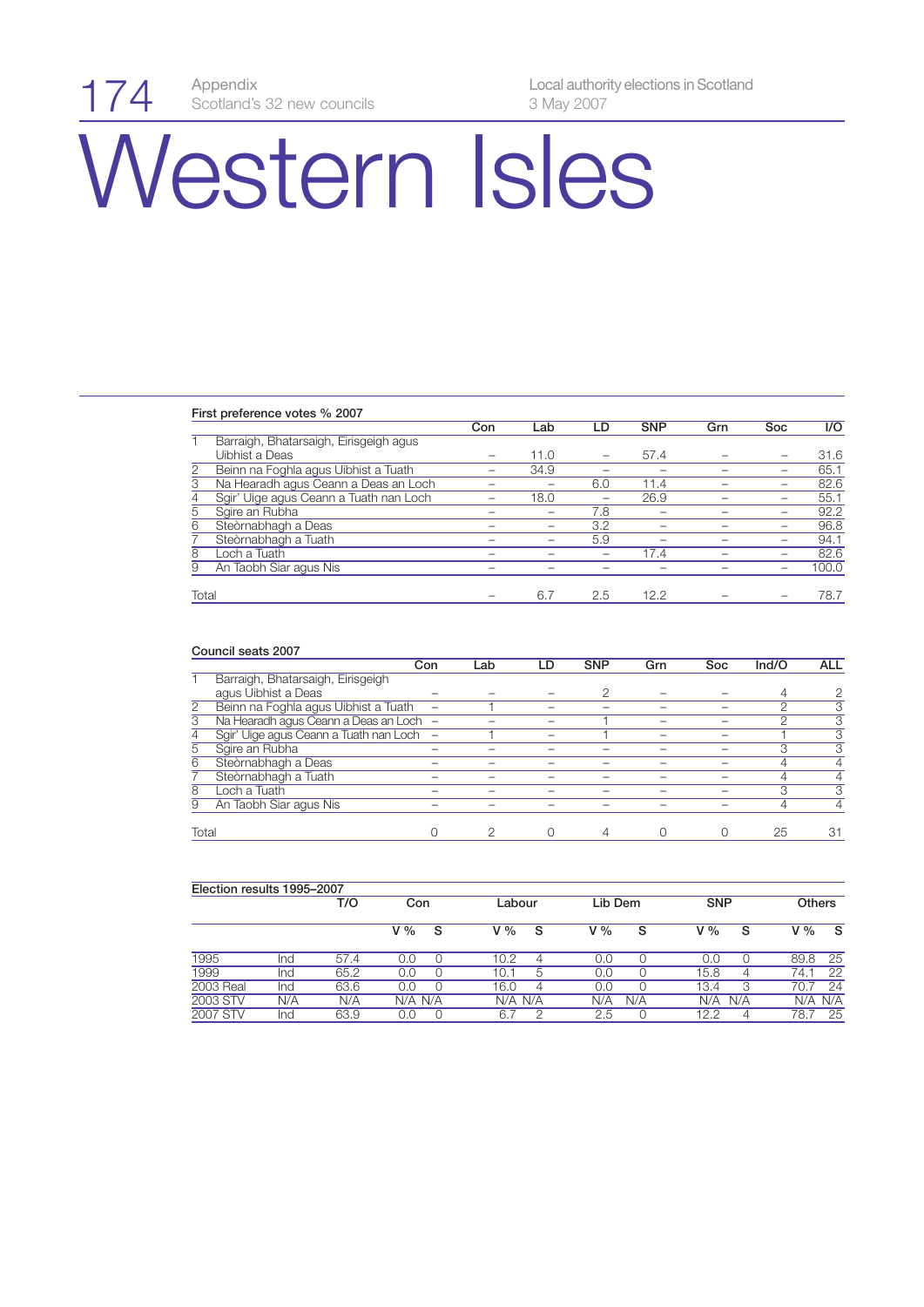



- $\blacksquare$  The council remained with a majority of Independent councillors.
- **P** The lack of party competition means that assessing the proportionality of the election results in 2003 and 2007 is meaningless.
- voter choice increased beyond all recognition, with the average voter having a choice between 5.8 candidates compared to 1.8 in 2003.





- **n** In the Sgir' Uige agus Ceann a Tuath nan Loch ward, four of the six candidates (and all three elected candidates) had the surname MacDonald.
- The council has an Independent administration.
- **P** The council leader (late 2007) is Alex MacDonald, an Independent.